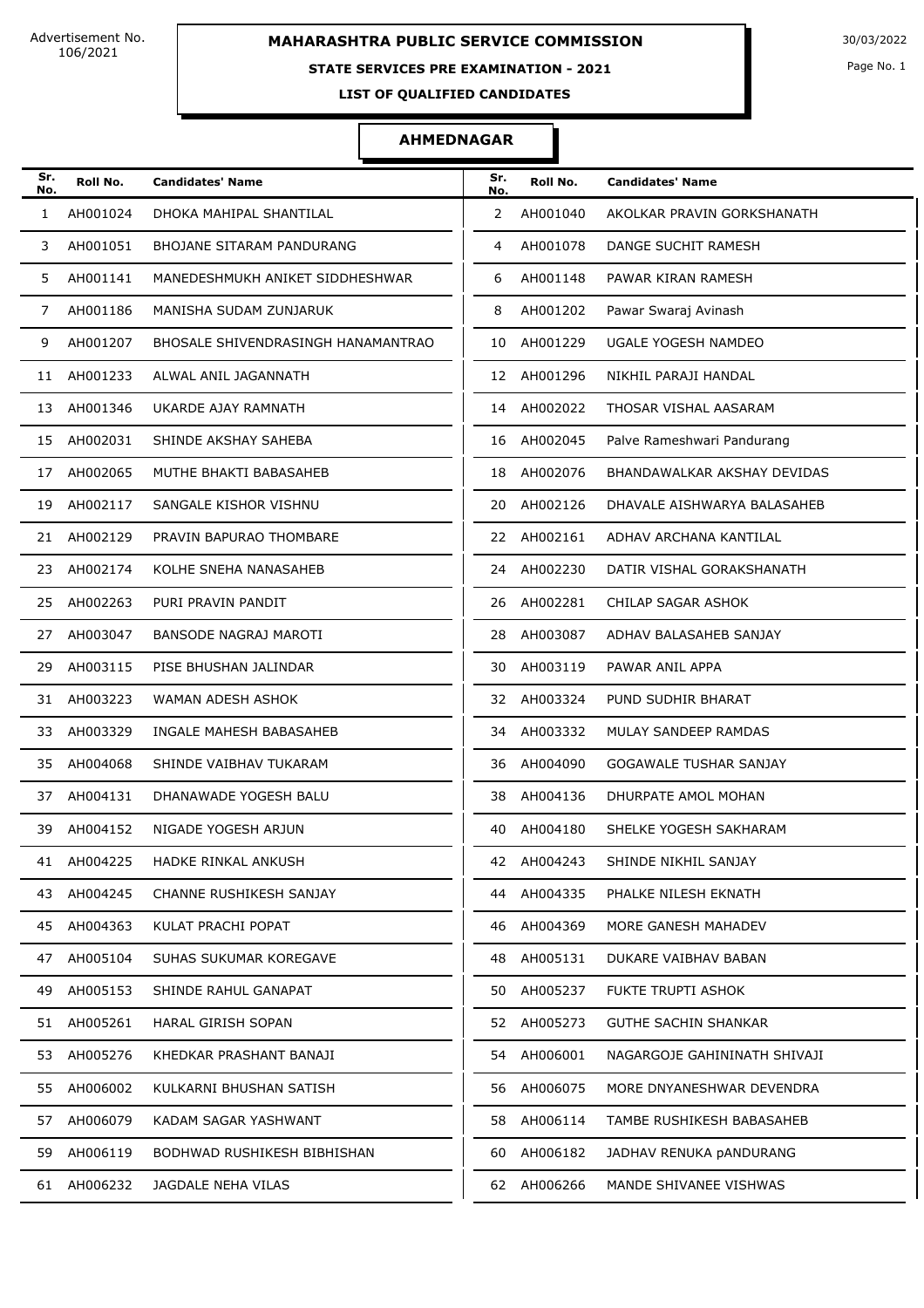### **STATE SERVICES PRE EXAMINATION - 2021**

Page No. 2

**LIST OF QUALIFIED CANDIDATES** 

| Sr.<br>No. | Roll No.     | <b>Candidates' Name</b>      | Sr.<br>No. | Roll No.     | <b>Candidates' Name</b>         |
|------------|--------------|------------------------------|------------|--------------|---------------------------------|
| 63         | AH007051     | AKASH BALASAHEB NANEKAR      | 64         | AH007061     | MAKHARE KIRAN BABAN             |
| 65         | AH007073     | SHINDE POOJA SHIVAJI         | 66         | AH007074     | GOSAVI MINAKSHI JALINDAR        |
| 67         | AH007085     | BEDAKE RAMESHWAR SHANKAR     | 68         | AH007113     | KACHARE VAIBHAV LAXMAN          |
| 69         | AH007146     | JADHAV KIRAN VASANT          | 70         | AH007160     | IDHATE MAHESH MACHHINDRA        |
| 71         | AH007258     | PHOPASE PRATIK DNYANESHWAR   |            | 72 AH007283  | WARKHADE POOJA POPATRAO         |
| 73         | AH007353     | PAWAR SUSHANT CHANDRABHAN    | 74         | AH007404     | SAWAKE GOVIND GAJANAN           |
| 75         | AH007417     | Patil Pratap Gajanan         | 76         | AH007420     | SAJGURE SUPRIYA BHAUSAHEB       |
| 77         | AH007430     | KADAM PRANIT JAGANNATH       | 78         | AH008048     | DHAVALE SWAPNIL RAMACHANDRA     |
| 79         | AH008129     | GAIKWAD SANDIP SHRAVAN       | 80         | AH008131     | GAIKWAD SHIVAM SARJERAO         |
| 81         | AH008164     | <b>BANDE PALLAVI NAMDEV</b>  | 82         | AH008219     | <b>GAIKWAD SACHIN DADA</b>      |
| 83         | AH008303     | Wakade Nilesh Petras         | 84         | AH009053     | SHIDORE SHIVANI RAMESH          |
| 85         | AH009079     | THORAT PRASHANT DATTATRAYA   | 86         | AH009081     | MANDE VIDYA MANIKRAO            |
| 87         | AH009128     | DHOKALE KAJAL RAOSAHEB       | 88         | AH009154     | Shinde Dinanath Ashok           |
| 89         | AH009159     | DESHMUKH PRATIKSHA JAYWANT   | 90         | AH009176     | JAGTAP PRATIKSHA GHANSHYAM      |
| 91         | AH009178     | Kolape Dipak Ramdas          | 92         | AH009224     | MANJARE SHUBHAM NAMDEV          |
| 93         | AH009227     | KEDAR VIJAY DATTATRAYA       | 94         | AH010005     | PAWAR VAISHALI RAJARAM          |
| 95         | AH010030     | PHALTANE ANJALI DATTATRY     | 96         | AH010089     | DARUNKAR SWAPNA SHRIKRISHNA     |
| 97         | AH010094     | YENARE RAHUL APPASAHEB       | 98         | AH010184     | SHELKE PRATIK SUNIL             |
| 99         | AH010208     | SALVE DHANASHRI SURESH       |            | 100 AH010210 | GAHILOD SANDESH PARMESHWARSINGH |
|            | 101 AH010218 | KANHORE PALLAVI DATTATRAYA   |            | 102 AH010289 | REDAKE SUSHMA BABAN             |
|            | 103 AH010327 | <b>GHOGARE CHETANA ASHOK</b> |            | 104 AH010329 | AKOLKAR PRACHI KANIFNATH        |
|            | 105 AH011025 | LAGAD SHOBHA ASHOK           |            | 106 AH011082 | PATIL VITTHAL PRATAPRAO         |
|            | 107 AH011100 | GANESHPRASAD NIVRUTTI AROTE  |            | 108 AH011108 | PANSARE PRAVINKUMAR MANIK       |
|            | 109 AH011120 | BHAND KAIVALYA RAVIKIRAN     |            | 110 AH011124 | DHOKALE DHEERAJ PRALHAD         |
|            | 111 AH011141 | SUPEKAR TUSHAR PANDURANG     |            | 112 AH011225 | DHOLE ONKAR SHANKAR             |
|            | 113 AH012027 | HAGARE GANESH BHAUSAHEB      |            | 114 AH012031 | Hulgunde Shashikant Prakash     |
|            | 115 AH012099 | Waghamare Mahesh Baburao     |            | 116 AH012111 | PAWAR PAVANKUMAR NANASAHEB      |
|            | 117 AH012139 | RANSING KIRAN BABASAHEB      |            | 118 AH012202 | MOHITE GAJANAN ANKUSHRAO        |
|            | 119 AH012203 | SHIDORE ANIL VISHNU          |            | 120 AH012262 | THIGALE PRAVIN SADASHIV         |
|            | 121 AH012265 | DAREKAR PRASHANT RAMDAS      |            | 122 AH012321 | VAISHNAVI GARJE                 |
|            | 123 AH013001 | KUMATKAR VISHAL KAKASAHEB    |            | 124 AH013019 | PATHARE CHAKRADHAR BHAUSAHEB    |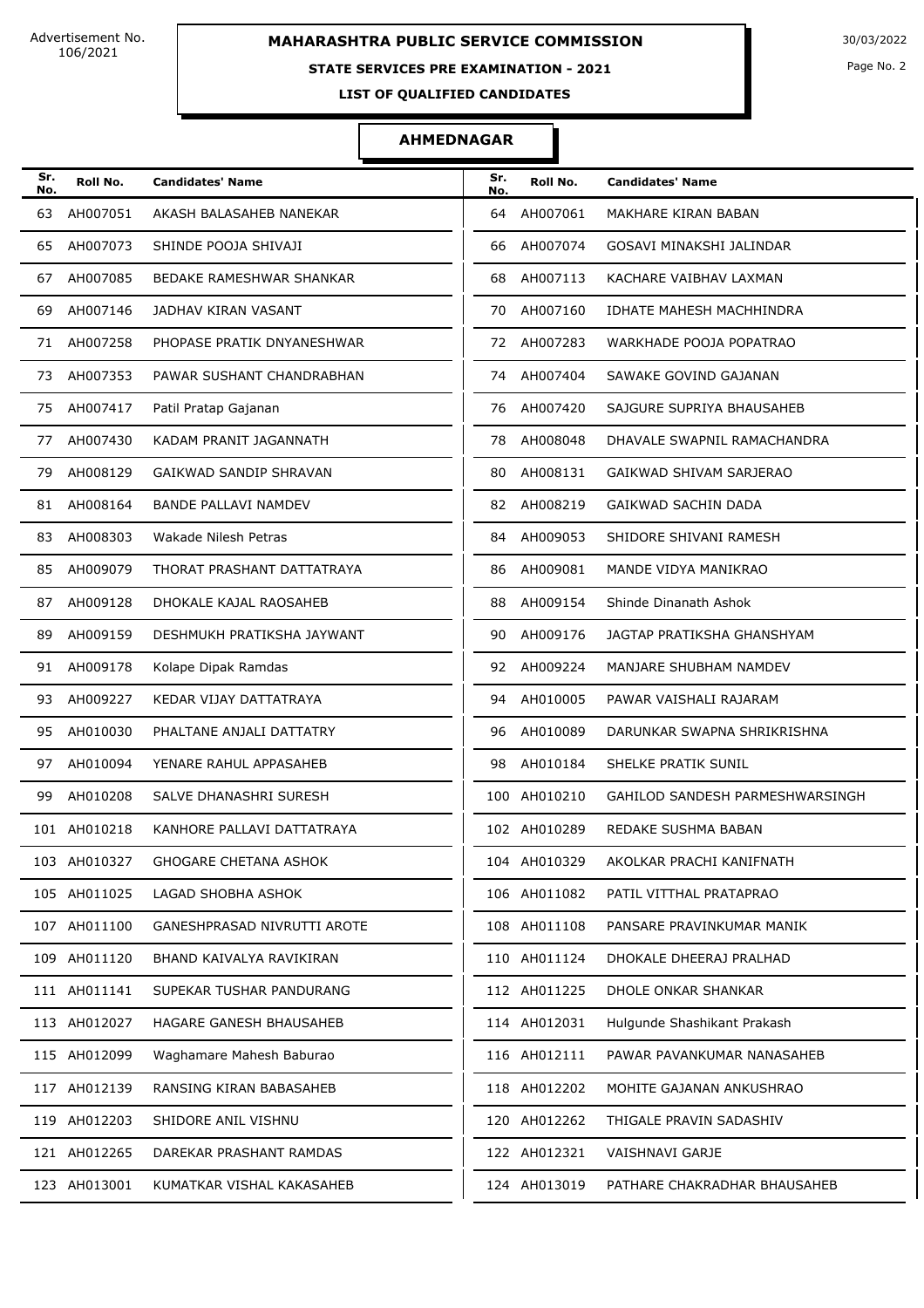### **STATE SERVICES PRE EXAMINATION - 2021**

Page No. 3

**LIST OF QUALIFIED CANDIDATES** 

| Sr.<br>No. | Roll No.     | <b>Candidates' Name</b>      | Sr.<br>No. | Roll No.     | <b>Candidates' Name</b>         |
|------------|--------------|------------------------------|------------|--------------|---------------------------------|
|            | 125 AH013167 | TODKAR VINAYAK ANANDA        |            | 126 AH013236 | SHINDE SHARAD KAKASAHEB         |
|            | 127 AH013246 | SANAP SATISH MANOHAR         |            | 128 AH013295 | PADWAL AMOL BALU                |
|            | 129 AH013306 | MALI AUDUMBER SUMANT         |            | 130 AH014044 | EKLAHARE SACHIN JANARDAN        |
|            | 131 AH014052 | SHIRSATH SHUBHAM PRABHAKAR   |            | 132 AH014191 | KALANE PRIYANKA NANDKISHOR      |
|            | 133 AH014201 | Bhor Rupesh Annasaheb        |            | 134 AH014261 | FALKE ASHISH MAHADEV            |
|            | 135 AH014275 | SARADE AMOL BALASAHEB        |            | 136 AH015068 | KAKADE MAHESH SHRIDHAR          |
|            | 137 AH015075 | SHAHABAJ RAJMOHMMAD SHAIKH   |            | 138 AH015086 | AVHAD SWAPNIL SUBHASH           |
|            | 139 AH015088 | THOMBARE SURVANTI BHAGWAN    |            | 140 AH015112 | RAYKAR DEVRAM DASHRATH          |
|            | 141 AH015187 | <b>BHOR PAVAN VITTHAL</b>    |            | 142 AH015194 | SALVE PRAFULL BHIMRAO           |
|            | 143 AH015207 | SALAKE SANDESH RAJARAM       |            | 144 AH015240 | PAWAR SHIVRAJ AMBADAS           |
|            | 145 AH015241 | DHAGE SHIVAJI MAHADEV        |            | 146 AH015338 | WAYAL SUNIL KAILAS              |
|            | 147 AH015358 | TAMBE VIKRAM TUKARAM         |            | 148 AH015367 | ATUL RAOSAHEB SONAWANE          |
|            | 149 AH015371 | MEHER PANKAJ PANDURANG       |            | 150 AH015397 | JOSHI PRASAD PANDURANG          |
|            | 151 AH015403 | SHINGADE ANIL BHAUSAHEB      |            | 152 AH016021 | MARKAD NIKITA NAVNATH           |
|            | 153 AH016043 | KATULE BHARATI KISAN         |            | 154 AH016061 | THORAT ANIKET DATTATRAYA        |
|            | 155 AH016069 | BARASKAR AKASH VITTHAL       |            | 156 AH016132 | BANKAR DHANESH BAPURAO          |
|            | 157 AH016153 | SADAPHAL PRAMOD DATTATRAY    |            | 158 AH016224 | NILIMA BALKRUSHNA NANKAR        |
|            | 159 AH016262 | <b>GAURI DAMODHAR TATALE</b> |            | 160 AH016264 | Ghogare Uday Pralhad            |
|            | 161 AH016273 | GAIKWAD RAVINDRA LALA        |            | 162 AH016313 | <b>GUNJAL RAMDAS MURALIDHAR</b> |
|            | 163 AH016319 | <b>GITE KAILAS MAHADEV</b>   |            | 164 AH016341 | THORAT SIDHANT KRISHNA          |
|            | 165 AH017028 | GAIKWAD SAGAR TUKARAM        |            | 166 AH017064 | MAHAJAN DHANESHWARI PURUSHOTTAM |
|            | 167 AH017141 | Ranpise Shubham Rajaram      |            | 168 AH017143 | PIMPALE RAMKISAN SHANTARAM      |
|            | 169 AH017169 | NIKHIL BHASKAR TANPURE       |            | 170 AH017174 | BERADPATIL SANKET BABASAHEB     |
|            | 171 AH017251 | PAWAR AMRUT ANIL             |            | 172 AH017255 | BHOSALE RAHUL VISHNU            |
|            | 173 AH017296 | RAUT GAURAV JAYWANT          |            | 174 AH017318 | MACHE PRIYA BHARAT              |
|            | 175 AH017369 | KALE SHITAL BHIMRAJ          |            | 176 AH017402 | <b>ASHISH DAHATONDE</b>         |
|            | 177 AH017421 | PAKHARE DARSHAN SUNIL        |            | 178 AH017429 | GARGADE SHRADDHA KAILASRAO      |
|            | 179 AH018088 | Rohitkumar Ambadas Gangarde  |            | 180 AH018102 | CHAUDHARI AMOL ANKUSH           |
|            | 181 AH018150 | KHAKAL SACHIN MAHADEV        |            | 182 AH018225 | GOSAVI GANESH SAMBHAJI          |
|            | 183 AH018237 | NARSALE ISHWAR BHARAT        |            | 184 AH019008 | ROHOKALE SNEHAL RAMESH          |
|            | 185 AH019016 | JAGADALE RAHUL KAILAS        |            | 186 AH019100 | KARALE SANKET BALBHIM           |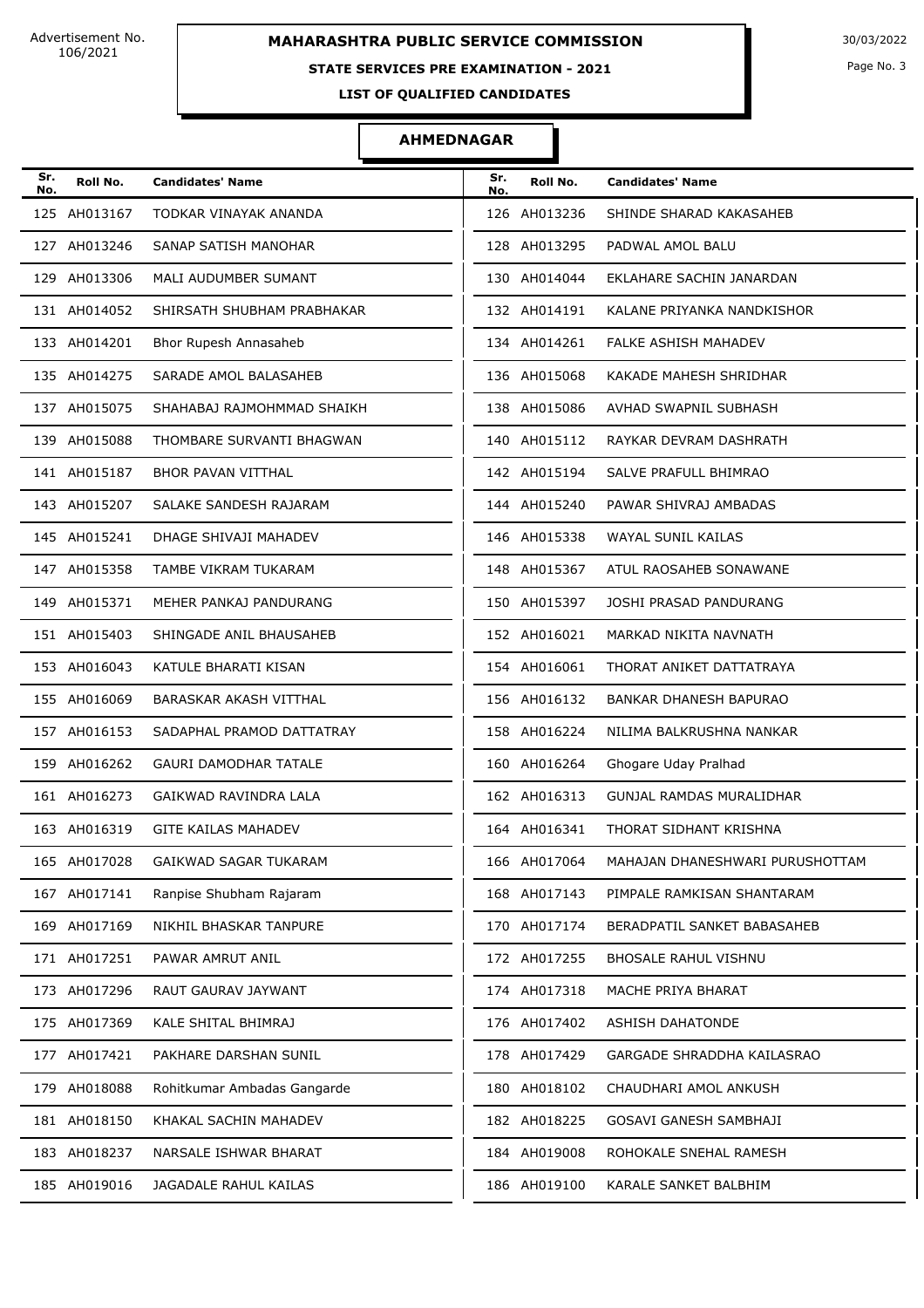### **STATE SERVICES PRE EXAMINATION - 2021**

Page No. 4

**LIST OF QUALIFIED CANDIDATES** 

| Sr.<br>No. | Roll No.     | <b>Candidates' Name</b>       | Sr.<br>No. | Roll No.     | <b>Candidates' Name</b>     |
|------------|--------------|-------------------------------|------------|--------------|-----------------------------|
|            | 187 AH019129 | DHUMAL HRISHIKESH DATTATRAYA  |            | 188 AH019252 | SATHE SUDARSHAN SUNIL       |
|            | 189 AH019266 | KHEDKAR SHUBHAM BABASAHEB     |            | 190 AH019329 | TARATE GANESH SONYABAPU     |
|            | 191 AH019395 | THOKAL AKSHAY SARANGDHAR      |            | 192 AH020005 | PARADHI SWAPNIL BHAUSAHEB   |
|            | 193 AH020148 | KALE ABHIJEET PANDHARINATH    |            | 194 AH020174 | ADHAV PREETI PRASHANT       |
|            | 195 AH020234 | KHATOD SHUBHAM JAWAHARLAL     |            | 196 AH020267 | NIRMAL MAYURI JALINDAR      |
|            | 197 AH020279 | GARJE KIRAN RAJENDRA          |            | 198 AH020298 | NARALE AVINASH KUMAR        |
|            | 199 AH021037 | KHAMKAR DNYANESHWAR KANTIRAM  |            | 200 AH021172 | UMATE SUNIL BHALCHANDRA     |
|            | 201 AH021182 | SONAWANE KOMAL SANJAY         |            | 202 AH021184 | PAWAR SANDIP NATHU          |
|            | 203 AH021191 | SHINDE NITIN BHAUSAHEB        |            | 204 AH021237 | AGRE KAJAL MACHHINDRA       |
|            | 205 AH021238 | DHORAJKAR PRAMOD SAMPATRAO    |            | 206 AH021321 | HAMBARDE NIKHIL RAMAKANT    |
|            | 207 AH021343 | LALAGE SOMANATH KHANDU        |            | 208 AH021444 | KHARADE AJAY DILIP          |
|            | 209 AH022006 | LUNAWAT NILAM MAHAVIRCHAND    |            | 210 AH022061 | PAWAR DNYANESHWAR VITTHAL   |
|            | 211 AH022070 | LONDHE NILKANTH SOPANRAO      |            | 212 AH022117 | KEDAR JAGDISH DILIP         |
|            | 213 AH022132 | RANGOLE GAUTAM PARMESHWAR     |            | 214 AH022148 | KHARADE ABHIMANYU DATTATRAY |
|            | 215 AH022167 | MATANG AKSHAY SUNIL           |            | 216 AH022296 | PADWAL VAIBHAV BALU         |
|            | 217 AH023081 | WAGHMODE AKASH BHAGWAN        |            | 218 AH023097 | JAGTAP PRADIP DATTATRAY     |
|            | 219 AH023230 | Haral Smita Dattatraya        |            | 220 AH023276 | PAWAL MAYUR RAMESH          |
|            | 221 AH023278 | JADHAV MAYUR GULAB            |            | 222 AH023324 | KHAPKE MANASI SAJAN         |
|            | 223 AH023326 | WANDHEKAR KOMAL ASHOK         |            | 224 AH023355 | BANDASODE KAUSTUBH BABANRAO |
|            | 225 AH023362 | HAMBARDE PRIYANKA RAMAKANT    |            | 226 AH023400 | <b>GORE KIRAN VIJAY</b>     |
|            | 227 AH024014 | NAGARE HIMANSHU DEVIDAS       |            | 228 AH024015 | POMAN YASHRAJ ASHOK         |
|            | 229 AH024094 | SHINDE PRAKASH KUSHAHARI      |            | 230 AH024197 | BANKAR MAHESH PRABHAKAR     |
|            | 231 AH024224 | ZINJURKE SHRADHA SAVALARAM    |            | 232 AH024280 | CHAUDHARI ROHIT DATTATRAYA  |
|            | 233 AH024301 | PINGALE ARATI ANANDRAO        |            | 234 AH024360 | KADAM NILESH RAMDAS         |
|            | 235 AH025063 | NIMASE SANKET SATISH          |            | 236 AH025082 | JAPKAR JAY BALU             |
|            | 237 AH025101 | <b>GIRAWALE KIRAN MAHADEV</b> |            | 238 AH025152 | CHAKANE SURAJ SAVATA        |
|            | 239 AH025161 | LANDE SAURABH SHIVAJI         |            | 240 AH025166 | <b>GANESH LOKHANDE</b>      |
|            | 241 AH025245 | UPPARWAD GANESH TUKARAM       |            | 242 AH025247 | KATULE TANMAY TANAJI        |
|            | 243 AH025253 | MORE KIRAN JAGANNATH          |            | 244 AH025268 | TATE SANTOSH VITTHAL        |
|            | 245 AH025338 | BHOSEKAR MANOJ KALYAN         |            | 246 AH026105 | VAIBHAV TAPKEER             |
|            | 247 AH026108 | JADHAWAR SWAPNIL MAHADEO      |            | 248 AH026125 | Thorat Varsha Bhaskar       |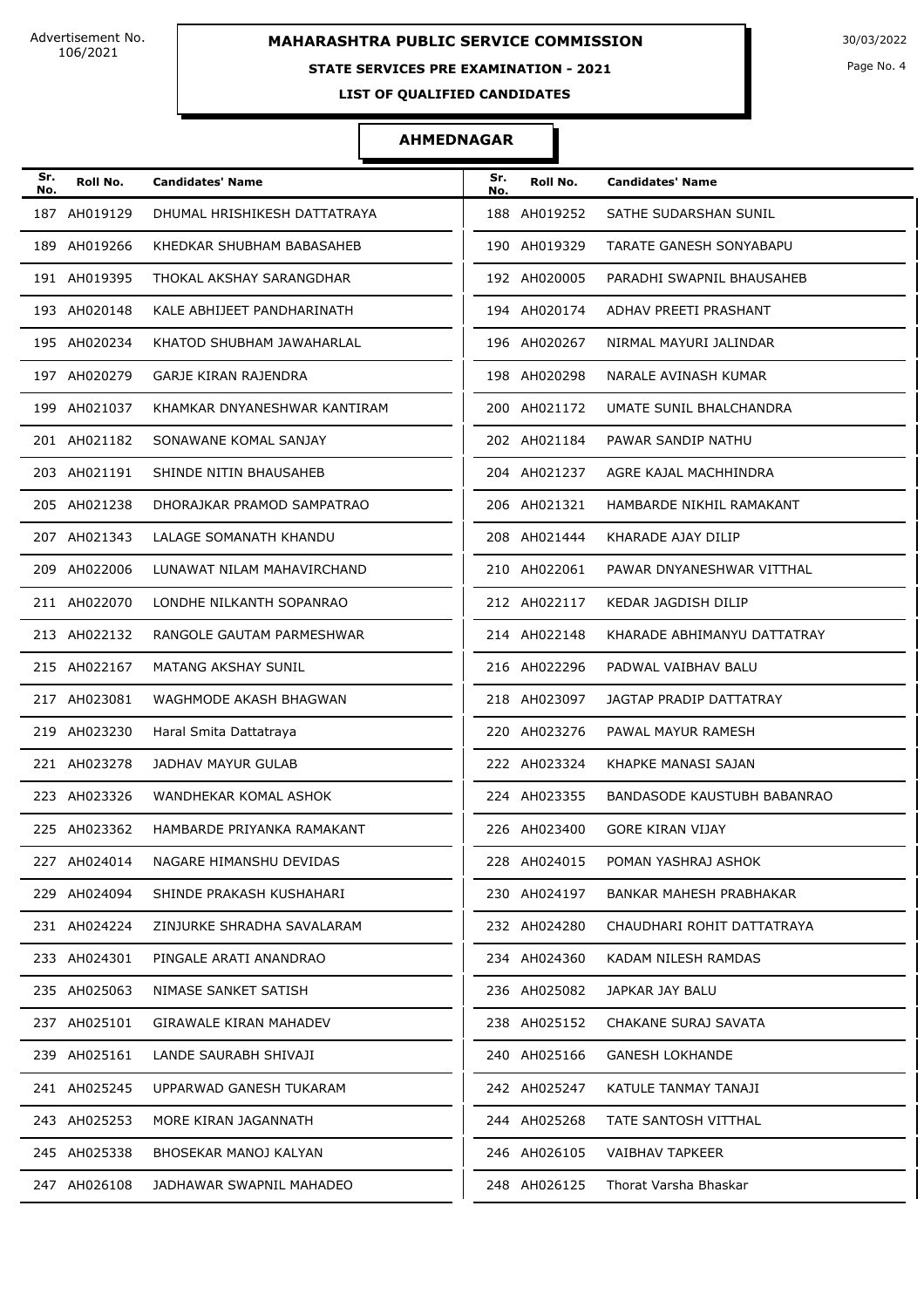### **STATE SERVICES PRE EXAMINATION - 2021**

Page No. 5

**LIST OF QUALIFIED CANDIDATES** 

| Sr.<br>No. | Roll No.     | <b>Candidates' Name</b>       | Sr.<br>No. | Roll No.     | <b>Candidates' Name</b>             |
|------------|--------------|-------------------------------|------------|--------------|-------------------------------------|
|            | 249 AH027054 | SURYAWANSHI SAINATH NAGORAO   |            | 250 AH027055 | NAVALE BHARAT DATTATRAY             |
|            | 251 AH027066 | SARATE VAIBHAV TAMAJI         |            | 252 AH027068 | BAWAKE SHUBHAM BALASAHEB            |
|            | 253 AH027088 | POTKULE PUSHPA TUKARAM        |            | 254 AH027097 | PAWAR ABHIJEET SURESH               |
|            | 255 AH027142 | NALAWADE NILESH SUBHASH       |            | 256 AH027176 | TIJORE DILIP RANGANATH              |
|            | 257 AH027190 | AVHAD RAMDAS BABASAHEB        |            | 258 AH027468 | PADULE TUSHAR AMBADAS               |
|            | 259 AH028007 | GUNJKAR ADINATH SHAMRAO       |            | 260 AH028025 | SWATI BANSHI AROTE                  |
|            | 261 AH028031 | BACHAKAR VAIBHAV KHANDU       |            | 262 AH028040 | Lanke Shubham Bharat                |
|            | 263 AH028045 | SARKATE KAILAS ARUN           |            | 264 AH028062 | <b>GORDE RAVINDRA HANUMAN</b>       |
|            | 265 AH028074 | BELDARE SAGAR DATTATRAYA      |            | 266 AH028083 | Ghawate Shital Mahadev              |
|            | 267 AH028122 | RASKAR CHAKRADHAR ANKUSH      |            | 268 AH028306 | <b>VIKAS MANAJI MORE</b>            |
|            | 269 AH028309 | SANKPAL SUHAS HIRAMAN         |            | 270 AH028315 | MUKHEKAR DNYANESHWAR BABANRAO       |
|            | 271 AH029017 | KRUSHNA TUKARAM PAWAR         |            | 272 AH029063 | Akshay Wagh                         |
|            | 273 AH029216 | POTPHODE BHAGWAN SAMBHAJI     |            | 274 AH029219 | SHELAR ANIL MACHINDRA               |
|            | 275 AH029225 | <b>GAWALI SHWETA NAVANATH</b> |            | 276 AH029279 | ARUN BHAGAVAN BURANGE               |
|            | 277 AH029336 | Mankar Samrat Ashok           |            | 278 AH029351 | DHAKANE SAURAV RAJENDRA             |
|            | 279 AH029357 | Lande Amol Chandrabhan        |            | 280 AH029359 | MANE PRAVIN GORAKH                  |
|            | 281 AH029382 | BORKAR SURAJ BALASAHEB        |            | 282 AH030020 | <b>GORE SANKET BABASAHEB</b>        |
|            | 283 AH030052 | KHOPADE ANIKET ROHIDAS        |            | 284 AH030059 | KHADE PRATIKSHA ASHOK               |
|            | 285 AH030095 | DAREKAR LOKESH ABASAHEB       |            | 286 AH030115 | SANGRAMSINH SHAMBHOSINH JADHAV RAJE |
|            | 287 AH030117 | ASWAR SHUBHAM SHIVAJI         |            | 288 AH030132 | KORADKAR AKASH GANGADHAR            |
|            | 289 AH030137 | Bangar Pravin Subhash         |            | 290 AH030164 | GAWALI KAMAL BABAN                  |
|            | 291 AH030191 | AVHAD GANESH BHAGVAN          |            | 292 AH030231 | PANMAND JYOTI SAMBHAJI              |
|            | 293 AH030239 | BOTHE AVINASH GORAKSHA        |            | 294 AH030246 | ADE PAWAN PRAKASH                   |
|            | 295 AH030247 | Ghodke Pradeep Ashokrao       |            | 296 AH030261 | SONWANE SWAPNIL TARACHAND           |
|            | 297 AH031052 | DESHMUKH KIRTI MAHADEO        |            | 298 AH031098 | KUTE SAGAR BAJIRAO                  |
|            | 299 AH031241 | MUKUND KESHAVRAO HON          |            | 300 AH031245 | MHASKE NILAM ASHOK                  |
|            | 301 AH031282 | Pate Manisha Ankush           |            | 302 AH031358 | <b>GURAV SUHAS LAHUJI</b>           |
|            | 303 AH031363 | POTGHAN VIKAS BHASKAR         |            | 304 AH031401 | SHEJUL JITENDRA KESHAORAO           |
|            | 305 AH031428 | DUKARE SAMEER ASHOK           |            | 306 AH031444 | <b>BANG GAURAV RAJENDRA</b>         |
|            | 307 AH032012 | THITAME PRASHANT SOMNATH      |            | 308 AH032048 | YELMAME KUNAL SOMNATH               |
|            | 309 AH032088 | SHAIKH AFNAN ABDULKADIR       |            | 310 AH032116 | BURANGE JEEVAN MOHANRAO             |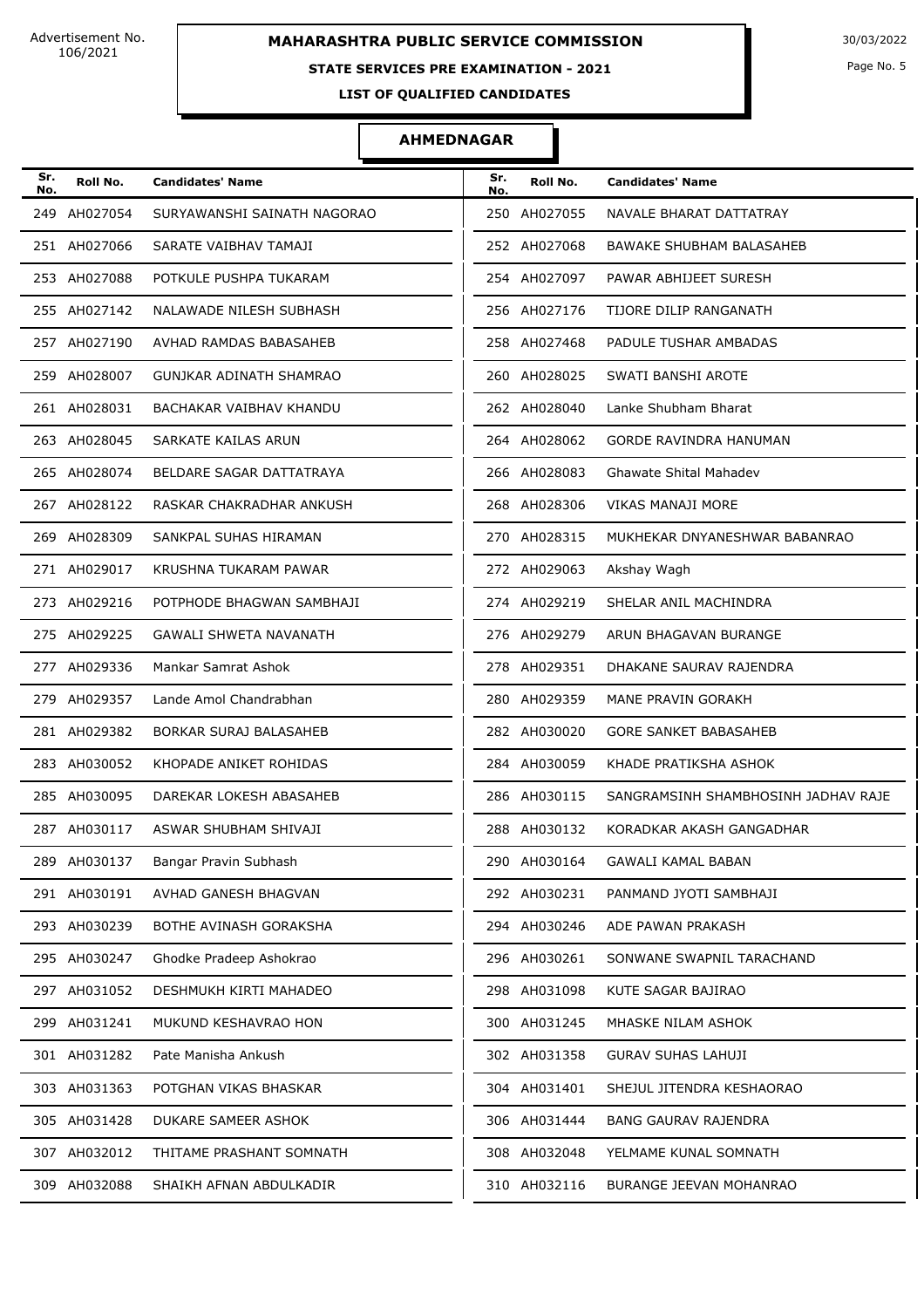# **MAHARASHTRA PUBLIC SERVICE COMMISSION** 30/03/2022

### **STATE SERVICES PRE EXAMINATION - 2021**

Page No. 6

**LIST OF QUALIFIED CANDIDATES** 

### **AHMEDNAGAR**

| Sr.<br>No. | Roll No.     | <b>Candidates' Name</b>      | Sr.<br>No. | Roll No.     | <b>Candidates' Name</b>      |
|------------|--------------|------------------------------|------------|--------------|------------------------------|
|            | 311 AH032156 | VITNOR RESHMA ASHOK          |            | 312 AH032271 | THUBE GANESH DEVRAM          |
|            | 313 AH032303 | BARATE MAHESH ARJUN          |            | 314 AH032316 | MOHITE DATTA TUKARAM         |
|            | 315 AH032321 | EKHANDE UTKARSHA MUKUND      |            | 316 AH032350 | WANDEKAR GAURAV VASANT       |
|            | 317 AH033040 | SHELAKE NUTAN UMAJI          |            | 318 AH033042 | ADIK CHANDRASHEKHAR RAMAKANT |
|            | 319 AH033095 | THORAT SOMNATH PANDURANG     |            | 320 AH033230 | DUDAM HEMANT ASHOK           |
|            | 321 AH033233 | HARISHCHANDRE MAHESH SHIVAJI |            | 322 AH033282 | KURHADE POOJA NIVRUTTI       |
|            | 323 AH033315 | PATIL MAHESH CHANDRAKANT     |            | 324 AH033380 | NIMBALKAR KOMAL ASHOK        |
|            | 325 AH033388 | SUDESH DINKAR SHINDE         |            | 326 AH033419 | WARAD PURUSHOTTAM JANARDHAN  |
|            | 327 AH033425 | KADAM MANDAR HARIDAS         |            | 328 AH033427 | CHAVAN APURVA DNYANDEO       |
|            | 329 AH033474 | SASWADE ARTI SUNIL           |            | 330 AH034027 | WAGH SACHIN DASHARATH        |
|            | 331 AH034028 | KOLHE AKSHAYKUMAR SHIVAJI    |            | 332 AH034040 | PATHAK AKSHADA RADHAKISAN    |
|            | 333 AH034055 | WAGASKAR SAGAR RAMESH        |            | 334 AH034080 | PALVE HARI DAGADU            |
|            | 335 AH034085 | Nadaf Aslam Nabilal          |            | 336 AH034146 | PADMULE SATISH BABASAHEB     |
|            | 337 AH034153 | SHINDE MAHADEV PRABHAKAR     |            | 338 AH034155 | CHAVAN LATA RATAN            |
|            | 339 AH034223 | BHAWAR SATISH KAILAS         |            | 340 AH034225 | Ashwini Laxman Pathare       |
|            | 341 AH034270 | PARKALE ASHVINI DEVRAO       |            | 342 AH034292 | DHAKNE PANDURANG RAMNATH     |
|            | 343 AH034303 | DARKUNDE ARJUN DASHARATH     |            | 344 AH034312 | RAHUL BALU SHIRKE            |
|            | 345 AH034367 | THOMBAL NAMDEV GORAKSHNATH   |            | 346 AH034391 | DHERE SAGAR SUBHASH          |
|            | 347 AH034403 | <b>BARGE OMKAR RAMESH</b>    |            | 348 AH034404 | PAWAR NIKHIL KISHOR          |
|            | 349 AH034418 | BUDHAWANT SAGAR DADASAHEB    |            | 350 AH034423 | DAHALE RAJU NAVNATH          |

### **NO. OF CANDIDATES OF AHMEDNAGAR : 350**

# **AKOLA**

| Sr.<br>No. | Roll No. | <b>Candidates' Name</b>    | Sr.<br>No. | Roll No. | <b>Candidates' Name</b>    |
|------------|----------|----------------------------|------------|----------|----------------------------|
|            | AK001045 | NILKANTH MOHAN DEORAO      |            | AK001053 | WANKHADE SHUBHAM KAILAS    |
| 3          | AK001197 | SARKATE DIPAK JANARDHAN    | 4          | AK002031 | GIRI ANUJA ANIL            |
| 5.         | AK003104 | Khapare Kadambari Rajendra | 6          | AK003105 | THORAT HRISHIKESH RAJABHAU |
|            | AK003135 | RACHANA DILIP TELGOTE      | 8          | AK003152 | SHRIRAJ DILIPRAO BELSARE   |
| 9          | AK003209 | SAWLE VINAY MANOHAR        | 10         | AK003260 | SARAG GAURAV RAJENDRA      |
| 11         | AK003288 | VIKRAM LILADHARRAO WAGHADE | 12         | AK003355 | BHATKAR ANUP ASHOK         |
| 13         | AK003369 | PANDE AJAY PURUSHOTTAM     | 14         | AK004280 | WANKHADE SHUBHAM RAMESH    |
|            |          |                            |            |          |                            |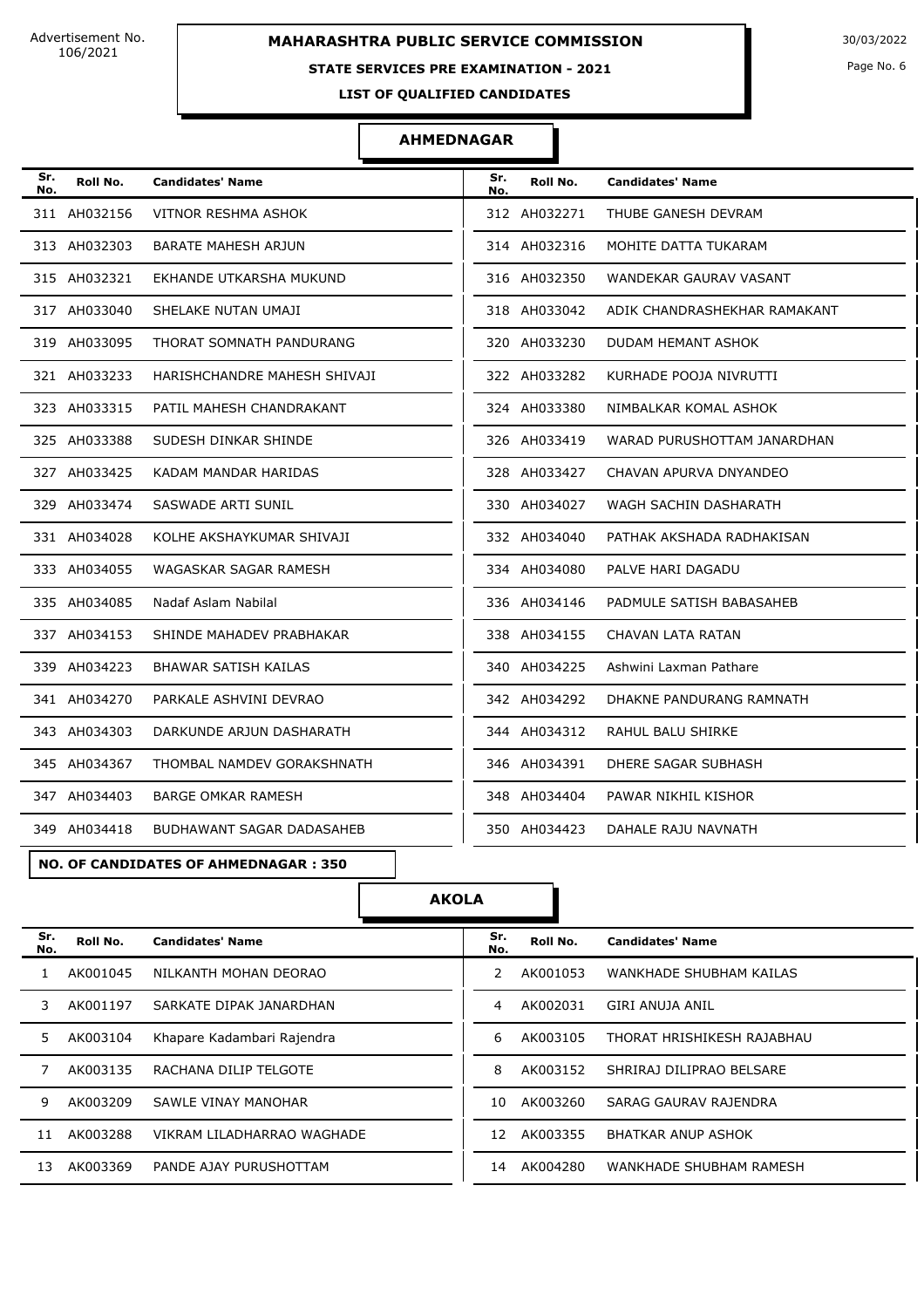### **STATE SERVICES PRE EXAMINATION - 2021**

#### **AKOLA**

| Sr.<br>No. | Roll No.    | <b>Candidates' Name</b>        | Sr.<br>No. | Roll No.    | <b>Candidates' Name</b>         |
|------------|-------------|--------------------------------|------------|-------------|---------------------------------|
| 15         | AK005005    | POOJA KAILASHRAO BHIRAD        | 16         | AK005107    | KHADE AKSHAY SANJIV             |
| 17         | AK005290    | SOLANKE SHIVANI SANTOSHRAO     | 18         | AK006077    | <b>GALKHE GAYATRI ANIL</b>      |
| 19         | AK006111    | Lohikpure Shubham Purushottam  | 20         | AK006123    | HIWARE SARALA UTTAMRAO          |
| 21         | AK006164    | <b>GAWAI MONIKA BABARAO</b>    | 22         | AK006199    | Pakhare Vaibhay Ramdas          |
| 23         | AK007128    | ZANKE RAHUL NAGORAO            | 24         | AK007149    | HAMAND SAURABH GAJANAN          |
| 25         | AK008004    | NEMADE ASHWINI ASHOK           | 26         | AK008058    | PATIL ABHIJIT PURUSHOTTAM       |
| 27         | AK008272    | DHOMNEY SHILPAJ PRAVIN         | 28         | AK008273    | KHARODE ABHISHEK GUNVANTRAO     |
| 29         | AK008280    | CHAKOLE BHARTI PREMCHAND       | 30         | AK008305    | EKADE NILESH UDDHAO             |
| 31         | AK009012    | UNDRE PARTH CHAKRADHAR         |            | 32 AK009080 | AGARKAR GOPAL SHAMRAO           |
| 33         | AK009134    | SYED TAIF ALI SYED SADIQUE ALI | 34         | AK009145    | MAHALLE AJAY SADANAND           |
| 35         | AK010010    | <b>GIRNALE VAIBHAV ASHOK</b>   | 36         | AK011002    | JANJAL ACHAL PRAKASH            |
| 37         | AK011131    | PATIL SHUBHAM DILIP            | 38         | AK011205    | WASNIK KUNDAN BHIMRAO           |
| 39         | AK011215    | SONONE BUDDHABHUSHAN BANDU     | 40         | AK012053    | WASANKAR ROHIT GAJANAN          |
| 41         | AK013140    | PAKHAN SANTOSHI SUBHASH        |            | 42 AK014081 | SONONE SANKET GAJANAN           |
| 43         | AK014130    | PARASKAR PRATIK PRABHAKAR      | 44         | AK014136    | Rathod Ashish Subhash           |
| 45         | AK014159    | CHOUDHARI PRAFUL GOPALRAO      | 46         | AK014162    | <b>GAWANDE ANKIT SUDHAKAR</b>   |
| 47         | AK014169    | RATHOD CHETAN SUBHASH          | 48         | AK015027    | LAKHADE MAHESH RAMESHWAR        |
| 49         | AK015068    | KALE VISHVAJIT DILIP           | 50         | AK015160    | AKHUD NIKHIL SUDHAKAR           |
| 51         | AK015183    | WADODKAR POOJA PRAMOD          |            | 52 AK015260 | SARODE CHANDRAKANT PANJABRAO    |
| 53         | AK015264    | AOCHAR SWAPNIL UMESH           | 54         | AK015371    | SANGWAI CHAITANYA DEEPAK        |
|            | 55 AK015382 | SARKATE ANANTKUMAR VINOD       | 56         | AK016244    | BHARNE PRIYANKA ASHOKRAO        |
| 57         | AK017053    | DIPAKE SHAKUNTALA MAROTI       | 58         | AK017090    | DHORE NAGESH BHIKAJI            |
| 59         | AK017126    | SHARADA SARJANE                | 60         | AK017157    | INGLE VIDHYA SUDHAKAR           |
| 61         | AK017167    | PRANJALE HARSHAL MANOHAR       | 62         | AK017174    | <b>GHANBAHADUR MANISH SUNIL</b> |
| 63         | AK017197    | SHIRSAT CHANDRAKANT DIPAK      |            |             |                                 |
|            |             |                                |            |             |                                 |

**NO. OF CANDIDATES OF AKOLA : 63**

### **ALIBAG**

| .Sr<br>No. | Roll No.  | <b>Candidates' Name</b>   | Sr.<br>No. | Roll No.  | <b>Candidates' Name</b> |
|------------|-----------|---------------------------|------------|-----------|-------------------------|
|            | AI 001032 | JANGAM SHUBHAM MAHENDRA   |            | AI 001125 | BARSAGADE KISHOR BHIWA  |
|            | AI 001126 | MHASKEY AKASH PURUSHOTTAM |            | AI 001277 | Holkar Uddhav Sheku     |

Page No. 7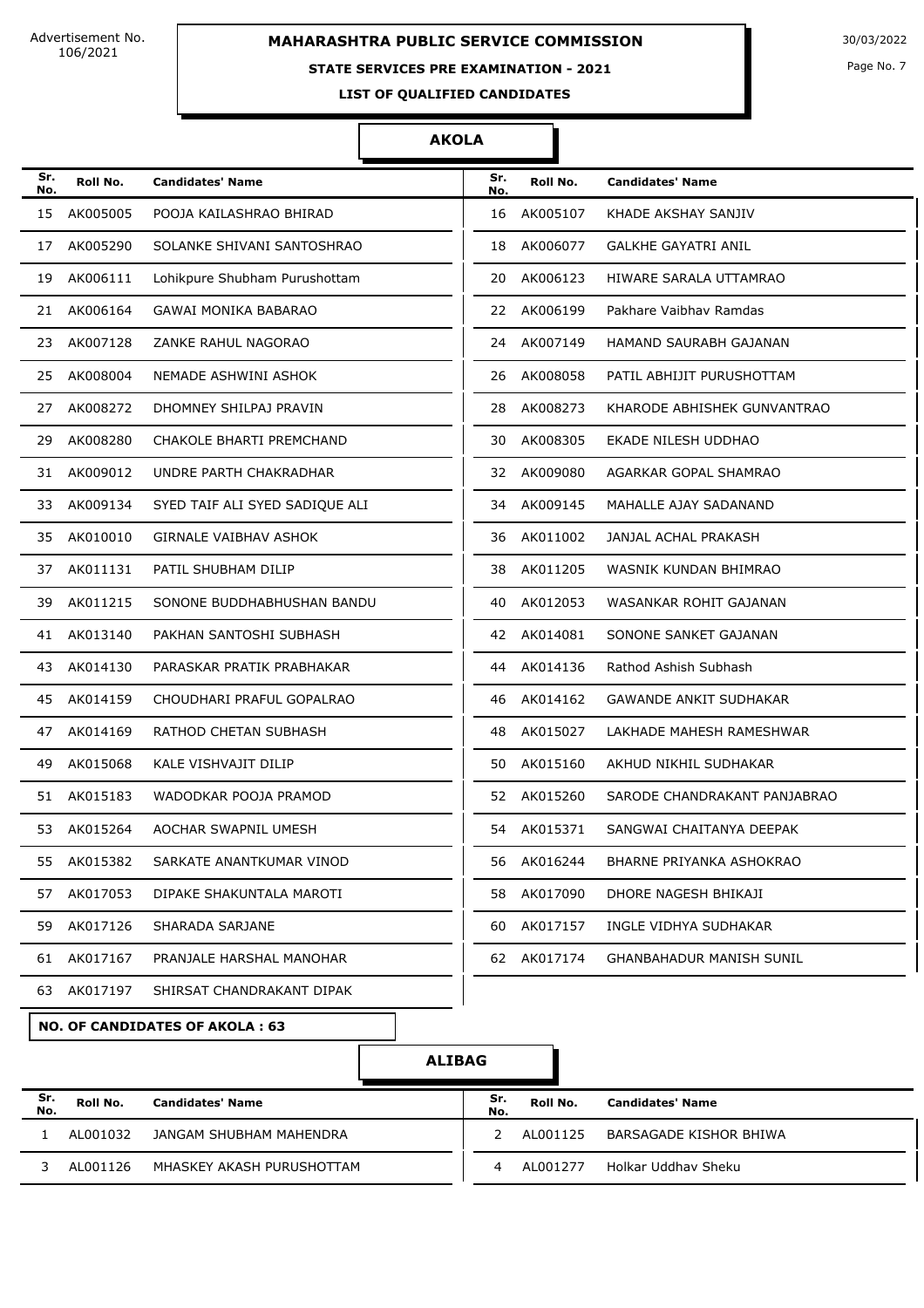# **MAHARASHTRA PUBLIC SERVICE COMMISSION** 30/03/2022

### **STATE SERVICES PRE EXAMINATION - 2021**

Page No. 8

**LIST OF QUALIFIED CANDIDATES** 

#### **ALIBAG**

| Sr.<br>No. | Roll No. | <b>Candidates' Name</b>      | Sr.<br>No. | Roll No.  | <b>Candidates' Name</b>  |
|------------|----------|------------------------------|------------|-----------|--------------------------|
| 5          | AL001282 | DESHMUKH SAURABH DNYANESHWAR | 6          | AL001312  | TETGURE SONALI RAJENDRA  |
|            | AL001359 | Thakur Avinash Raghunath     | 8          | AL002006  | DAUND PRAMOD PANDURANG   |
| 9          | AL002041 | Kadam Shreyas Jyotikumar     | 10         | AL002264  | NAYKAWADY SAHILA SHABBIR |
| 11         | AL003061 | MANE DEEPIKA SADASHIV        | 12         | AI 003071 | JADHAV SUNIL KISAN       |
| 13         | AL003119 | KHARADE SHIVRAJ SHAMRAO      | 14         | AL003213  | JADHAV SANGRAM PRAKASH   |
| 15         | AL003236 | BHOIR PRIYANKA HARIDAS       | 16         | AL003283  | PATIL ADITYA PRABHAKAR   |

| Sr.<br>No. | Roll No.  | <b>Candidates' Name</b>   |
|------------|-----------|---------------------------|
| 6          | AL001312  | TETGURE SONALI RAJENDRA   |
| 8          | AL002006  | DAUND PRAMOD PANDURANG    |
| 10         | AI 002264 | NAYKAWADY SAHII A SHABBIR |
| 12         | AL003071  | JADHAV SUNIL KISAN        |
| 14         | AI 003213 | JADHAV SANGRAM PRAKASH    |
| 16         | AI 003283 | PATIL ADITYA PRABHAKAR    |

**NO. OF CANDIDATES OF ALIBAG : 16**

**AMRAVATI**

| Sr.<br>No.   | Roll No.    | <b>Candidates' Name</b>        | Sr.<br>No.            | Roll No.    | <b>Candidates' Name</b>          |
|--------------|-------------|--------------------------------|-----------------------|-------------|----------------------------------|
| $\mathbf{1}$ | AM001062    | MANDWE VINOD HIMMATRAO         | $\mathbf{2}^{\prime}$ | AM001129    | BHADKE VRUSHALI UTTAMRAO         |
| 3            | AM001290    | GADLING AKSHAY BABARAO         | 4                     | AM001319    | <b>WANARE NEHA SANJAY</b>        |
| 5.           | AM001327    | ABHIJIT ASHOKRAO LAWHALE       | 6                     | AM002016    | Ganesh Rameshrao Take            |
| 7            | AM002201    | TATTE SARANG NANDKISHOR        | 8                     | AM003097    | BANSOD RATNADIP BHOJRAJ          |
| 9            | AM003224    | DESHMUKH RUTUJA KISHOR         | 10                    | AM003230    | MADNE JYOTI PRALHAD              |
|              | 11 AM004030 | PANDE ASHISH PRABHAKAR         |                       | 12 AM005052 | <b>GURDE SHUBHAM DNYANESHWAR</b> |
| 13           | AM005269    | KAILAS MOHANLAL PAWAR          |                       | 14 AM006020 | RATHOD SONAM PRAKASH             |
| 15           | AM006140    | PATIL KARTIK JAYVANT           | 16                    | AM006221    | TALI VISHAL DEVKISAN             |
|              | 17 AM007010 | PATNE VISHWADIP RAJENDRA       |                       | 18 AM007176 | MUNDE GANESH GOVIND              |
| 19           | AM007217    | Deshmukh Jivan Sudhirrao       |                       | 20 AM007278 | MANKAR KAJAL MANIKRAO            |
| 21           | AM008078    | PATIL RUSHIKESH SUDHAKAR       |                       | 22 AM009062 | JAWANJAL SUSHIL HARIDAS          |
| 23           | AM009150    | LANJEWAR SANDESH CHANDRAMANI   |                       | 24 AM009156 | KUDAVE AKSHAY RAJU               |
| 25           | AM010027    | HARDE RUPALI BHASHKARRAO       | 26                    | AM010089    | SAWARKAR SAURABH NARESHRAO       |
| 27           | AM010091    | MAHAJAN SHUBHAM RAMDAS         |                       | 28 AM010102 | <b>BARSE PRAJAKTA SURESH</b>     |
| 29           | AM010110    | <b>BARHATE ALKA RAMRAO</b>     | 30                    | AM010121    | MOHOD VINAY NARENDRA             |
|              | 31 AM010153 | RAUT ANUSHRI SANJAY            |                       | 32 AM010288 | ULHE RADHIKA PRAMODRAO           |
|              | 33 AM011134 | BAWANE PRIYANKA SHEKHAR        |                       | 34 AM011136 | PAUL VAIBHAV GOPALRAO            |
| 35           | AM011143    | <b>TAYADE SWAPNIL RATNAKAR</b> |                       | 36 AM011190 | PANDHARIKAR ASHUTOSH ASHOK       |
|              | 37 AM011214 | <b>GAWANDE PRATIK BABANRAO</b> | 38                    | AM011238    | MOHOD VIVEK VIJAY                |
| 39           | AM012082    | LONARE DIPAK RAJENDRA          | 40                    | AM012106    | Pratik Ashok Malewar             |
|              | 41 AM012129 | MAHALLE KIRTI SHANKARRAO       |                       | 42 AM012187 | KARVATE AKASH GAJANAN            |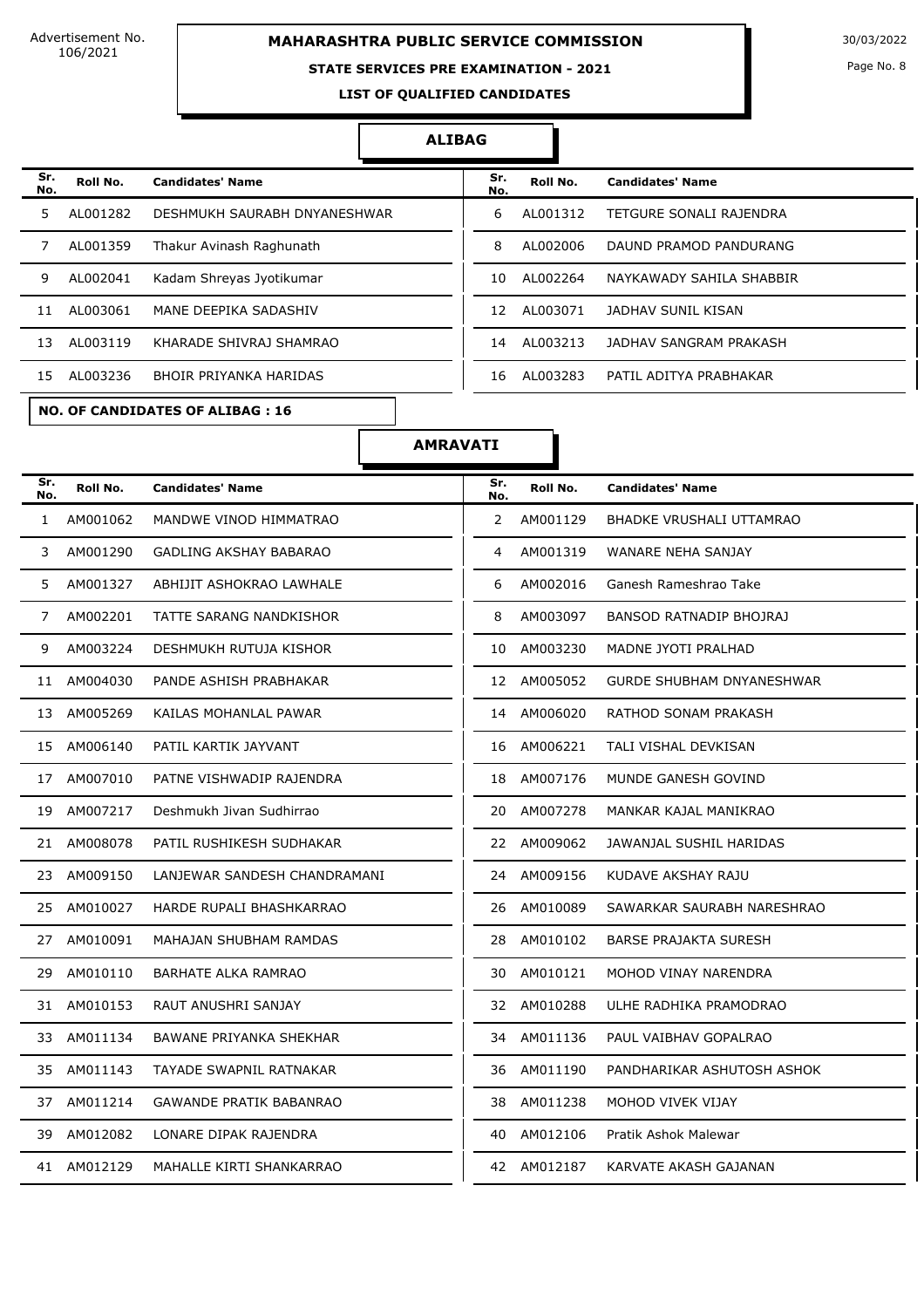### **STATE SERVICES PRE EXAMINATION - 2021**

Page No. 9

**LIST OF QUALIFIED CANDIDATES** 

### **AMRAVATI**

| Sr.<br>No. | Roll No.     | <b>Candidates' Name</b>       | Sr.<br>No. | Roll No.     | <b>Candidates' Name</b>         |
|------------|--------------|-------------------------------|------------|--------------|---------------------------------|
| 43         | AM012204     | <b>GADBAIL LEKHIKA SURESH</b> | 44         | AM012230     | <b>GOHAD ATUL SURESH</b>        |
| 45         | AM012235     | MUNDRE HARSHAL GOVARDHAN      | 46         | AM012269     | MAHAJAN ANUP ASHOK              |
| 47         | AM013032     | Burange Sagar Ravindra        | 48         | AM013110     | SASANKAR SHUBHAM SUNIL          |
| 49         | AM013238     | SURYAWANSHI MONIKA KISANRAO   | 50         | AM013252     | DHOKE SUMIT HARIRATNABHUSHAN    |
|            | 51 AM014128  | THAKARE NILESH KISAN          |            | 52 AM015028  | MANOHAR NIPUN GAUTAM            |
|            | 53 AM015089  | SONONE PRATIK RAJU            |            | 54 AM015140  | BOKEY ASHWINI PRAKASHRAO        |
| 55         | AM015169     | PACHKHANDE ROSHAN ARUN        | 56         | AM015172     | CHIMOTE OJAS DNYANESHWAR        |
| 57         | AM015224     | PAPADKAR AJINKYAANILRAO       | 58         | AM015258     | SONPAROTE ANUP SURESH           |
| 59         | AM016058     | CHARATE GAURAV GAJANAN        | 60         | AM017165     | KHANDARE PALLAVI RAJKUMAR       |
|            | 61 AM018034  | SAWATKAR RUSHIKESH RAMBHAUJI  |            | 62 AM018240  | PANKAJ RAMDASRAO BORWAR         |
| 63         | AM018262     | ABHIJEET SUNILRAO KAWARE      | 64         | AM019091     | PAWAR TEJAL NANDKISHOR          |
| 65         | AM019225     | TUMSARE AKSHAY SHANKARRAO     | 66         | AM020008     | Kothekar Prajwal Chandrashekhar |
| 67         | AM020090     | DEOKAR RAM VITTHALRAO         | 68         | AM020173     | ANUP MADHUKARRAO LAVHALE        |
| 69         | AM020250     | HIRE VIKAS ASHOKRAO           | 70         | AM020262     | BHAGYASHREE DILIPRAO CHOUDHARI  |
| 71         | AM021005     | MESHRAM SHUBHANGI DEVIDASRAO  | 72         | AM021097     | NAGARGOJE ARUN DASHRATH         |
| 73         | AM021167     | PARDE TEJAL RAMESHRAO         | 74         | AM021245     | GONDCHAWAR KUNAL SUBHASH        |
| 75         | AM022227     | NAGRALE PRAVIN KISANRAO       | 76         | AM022253     | KUKADE ANUJA JAYPRAKASH         |
| 77         | AM022260     | KANDALKAR SAGAR SAHEBRAO      | 78         | AM023026     | Shinde Amit Sadashivrao         |
| 79         | AM023076     | POTDUKHE AMANKUMAR AVINASH    | 80         | AM023158     | WARHADE RADHA SHIVCHANDRA       |
|            | 81 AM023204  | WAGHMARE VISHAL SHRIRAMJI     |            | 82 AM023205  | Talhar Gaurav Gangadhar         |
|            | 83 AM023251  | BHAGAT NEHA VINOD             |            | 84 AM023265  | DATIR ASHWINI PRADIPRAO         |
|            | 85 AM024007  | GAWANDE ALANKESH NARAYANRAO   |            | 86 AM024016  | DHANDAR MANOJ NARENDRA          |
|            | 87 AM024083  | INGOLE GOURAV GAJENDRA        |            | 88 AM024097  | MULEY RASIKA RAJESH             |
| 89         | AM024143     | BONDE RUTUMBHARA SUMANTRAO    | 90 -       | AM024229     | PAWAN PUNJAJI KHANDARE          |
|            | 91 AM024237  | TAYADE PANKAJA RAOSAHEB       |            | 92 AM024238  | RAUT SHRIKANT SANJAY            |
|            | 93 AM025023  | NANDANE NITESH SHANKARRAO     |            | 94 AM025092  | PRATIK KISHOR RAUT              |
|            | 95 AM025177  | MOHOD AKSHAY VITTHALRAO       |            | 96 AM026053  | SHAHAKAR AKSHAY NANDKISHOR      |
|            | 97 AM026124  | Potdukhe Pranav Anantrao      |            | 98 AM026202  | VAIDYA KARISHMA SATISHRAO       |
|            | 99 AM026205  | BHAGANAGARE AKSHAY GHANSHYAM  |            | 100 AM026287 | DARYAPURKAR SHRADHA VIJAYRAO    |
|            | 101 AM027050 | KITUKALE VAISHNAVI SUNIL      |            | 102 AM027142 | ASHISH PRAKASHRAO INZALKAR      |
|            | 103 AM028003 | POKALE MAYUR ANANDRAO         |            | 104 AM028142 | KHADSAN SURESH VISHWANATH       |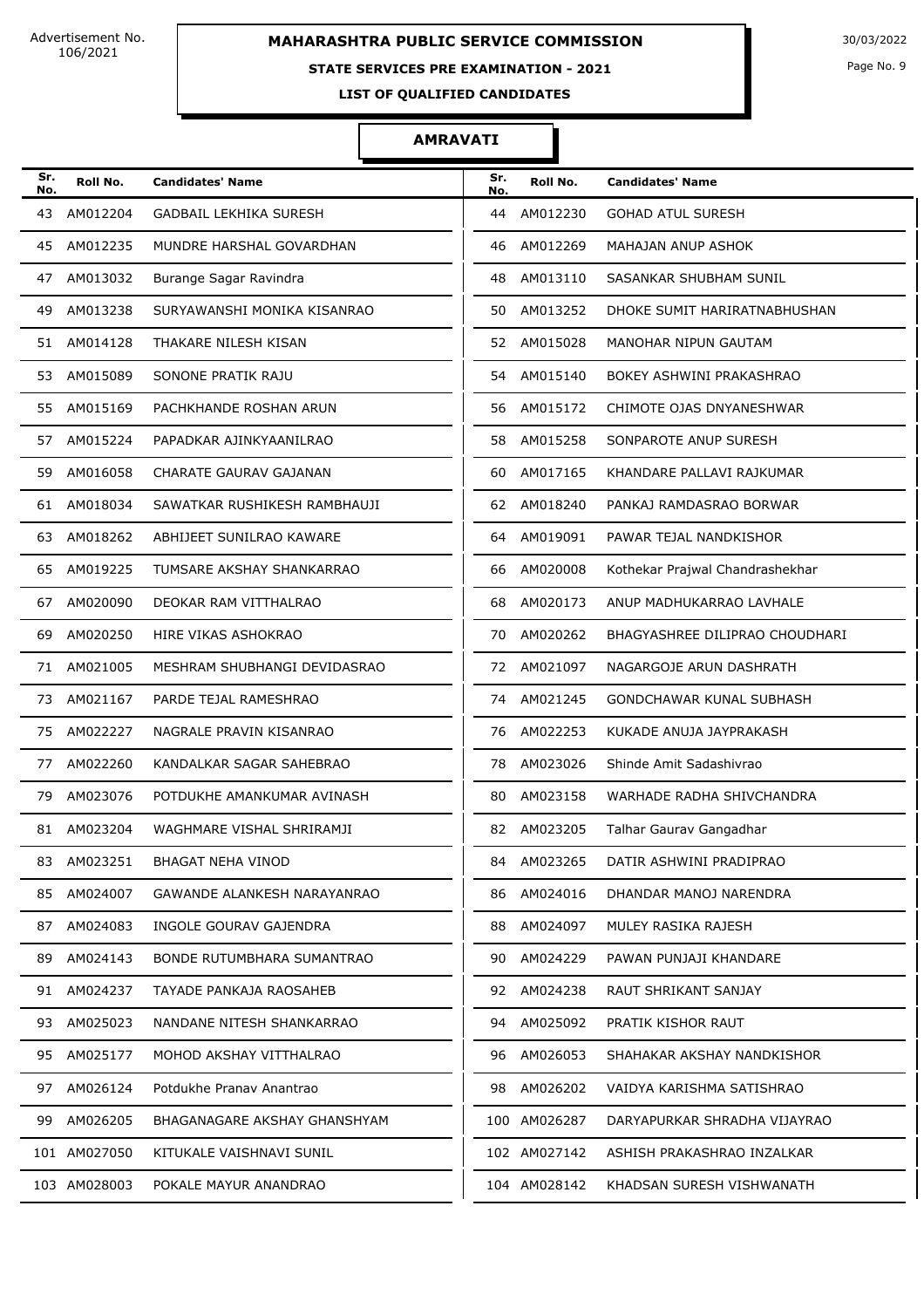# **MAHARASHTRA PUBLIC SERVICE COMMISSION** 30/03/2022

### **STATE SERVICES PRE EXAMINATION - 2021**

Page No. 10

**LIST OF QUALIFIED CANDIDATES** 

#### **AMRAVATI**

| Sr.<br>No. | Roll No.     | <b>Candidates' Name</b>      | Sr.<br>No. | Roll No.     | <b>Candidates' Name</b>         |
|------------|--------------|------------------------------|------------|--------------|---------------------------------|
| 105        | AM028161     | DONGARE SAURABH PRAKASH      | 106        | AM028218     | CHAKSHUMATI SHRIKRISHNA ADHAU   |
| 107        | AM028266     | KAWADKAR RENUKA DIWAKAR      | 108        | AM028332     | <b>BANARASE CHETAN DIPAKRAO</b> |
| 109        | AM028357     | PAWAR ISHA SAINATH           | 110        | AM028360     | THAKARE PRAJAKTA NANDKISHOR     |
| 111        | AM029036     | AKODE NEHA YOGESHWARRAO      |            | 112 AM029070 | KHADASE RATNESH AMBADAS         |
| 113        | AM029083     | WATHODKAR SWAPNIL NAMDEVRAO  |            | 114 AM029267 | SHENDRE RAKSHAK BHIMRAO         |
|            | 115 AM030040 | Borekar Bhagyashree Santosh  |            | 116 AM030109 | CHAKRE SANGHMITRA BHAGWAN       |
| 117        | AM030174     | RAJURKAR VAIBHAV DIGAMBARRAO | 118        | AM030313     | DUKARE BABITA RAMDAS            |

**NO. OF CANDIDATES OF AMRAVATI : 118**

| Sr.<br>No. | Roll No.     | <b>Candidates' Name</b>       |
|------------|--------------|-------------------------------|
|            | 106 AM028218 | CHAKSHUMATI SHRIKRISHNA ADHAU |
|            | 108 AM028332 | BANARASE CHETAN DIPAKRAO      |
|            | 110 AM028360 | THAKARE PRAJAKTA NANDKISHOR   |
|            | 112 AM029070 | KHADASE RATNESH AMBADAS       |
|            | 114 AM029267 | SHENDRE RAKSHAK BHIMRAO       |
|            | 116 AM030109 | CHAKRE SANGHMITRA BHAGWAN     |
|            | 118 AM030313 | DUKARE BABITA RAMDAS          |

| Sr.<br>No.   | Roll No. | <b>Candidates' Name</b>         | Sr.<br>No.     | Roll No.    | <b>Candidates' Name</b>      |
|--------------|----------|---------------------------------|----------------|-------------|------------------------------|
| $\mathbf{1}$ | AU001083 | CHAVAN SUYOG SAYAJI             | $\overline{2}$ | AU001143    | NAGLOT SANJAY JADUSING       |
| 3            | AU001210 | KAVDE KISHOR PANDHARINATH       | 4              | AU001237    | KAMBLE CHETAN BAPURAO        |
| 5            | AU001240 | SHELKE RAMESHWAR KOUTIK         | 6              | AU002008    | KHANDAGALE VRUSHALI GAUTAM   |
| 7            | AU002062 | <b>GHUNAT DEVCHAND HIRCHAND</b> | 8              | AU002098    | SONPASARE VANITA BABAN       |
| 9            | AU002246 | SHERKAR SHWETA SUNIL            | 10             | AU002252    | KULKARNI VIVEKANAND RATNAKAR |
| 11           | AU002266 | SHEJUL SUNIL VITTHALRAO         |                | 12 AU003001 | MUNDE BALASAHEB SUBHASH      |
| 13           | AU003090 | <b>GAWALE CHETAN RAJENDRA</b>   | 14             | AU003149    | HILALE PRATIK BALASAHEB      |
| 15           | AU003226 | SHINDE VISHNU BABANRAO          | 16             | AU004053    | KAKDE AJAYKUMAR MADHUKAR     |
| 17           | AU004054 | KHODA RAGHUVIR DHARAMCHAND      | 18             | AU004114    | KHARODE DNYANESHWAR TUKARAM  |
| 19           | AU004256 | PATIL PUSHPRAJ SURESH           | 20             | AU004276    | CHAVAN PRASHANT GOVARADHAN   |
| 21           | AU004292 | SAWDE DEEPAK BABURAO            | 22             | AU004306    | GAIKWAD KISHOR TUKARAM       |
| 23           | AU004379 | KALE KAVITA TEJRAO              | 24             | AU004445    | <b>GHODKE VARSHA JAIRAM</b>  |
| 25           | AU005041 | JADHWAR ACHYUT KESHAVRAO        | 26             | AU005089    | JOSHI PRATIK BHALCHANDRA     |
| 27           | AU005095 | KOKANE KARUNA SANGHPAL          | 28             | AU005112    | CHAVAN DIGAMBAR BALASAHEB    |
| 29           | AU005147 | PARVE SHIVPRASAD NANASAHEB      | 30             | AU005177    | PALKAR AMOL VISHNU           |
| 31           | AU005196 | JADHAV RAVI ASHOK               | 32             | AU005210    | THAKUR SAURABH SATISH        |
| 33           | AU005232 | MISAL NANDU EKNATH              | 34             | AU005292    | YOGESH DNYANDEO ERANDE       |
| 35           | AU005312 | Sulane Kishor Kesharsing        | 36             | AU006018    | DESHMUKH JUYEE DILIP         |
| 37           | AU006064 | KAHATE MANOJ HUKUMCHAND         | 38             | AU006067    | Jadhav Rupali Bhaginath      |
| 39.          | AU006089 | RATHOD JIWAN SUBHASH            | 40             | AU006094    | CHAURE SANGITA RESHMA        |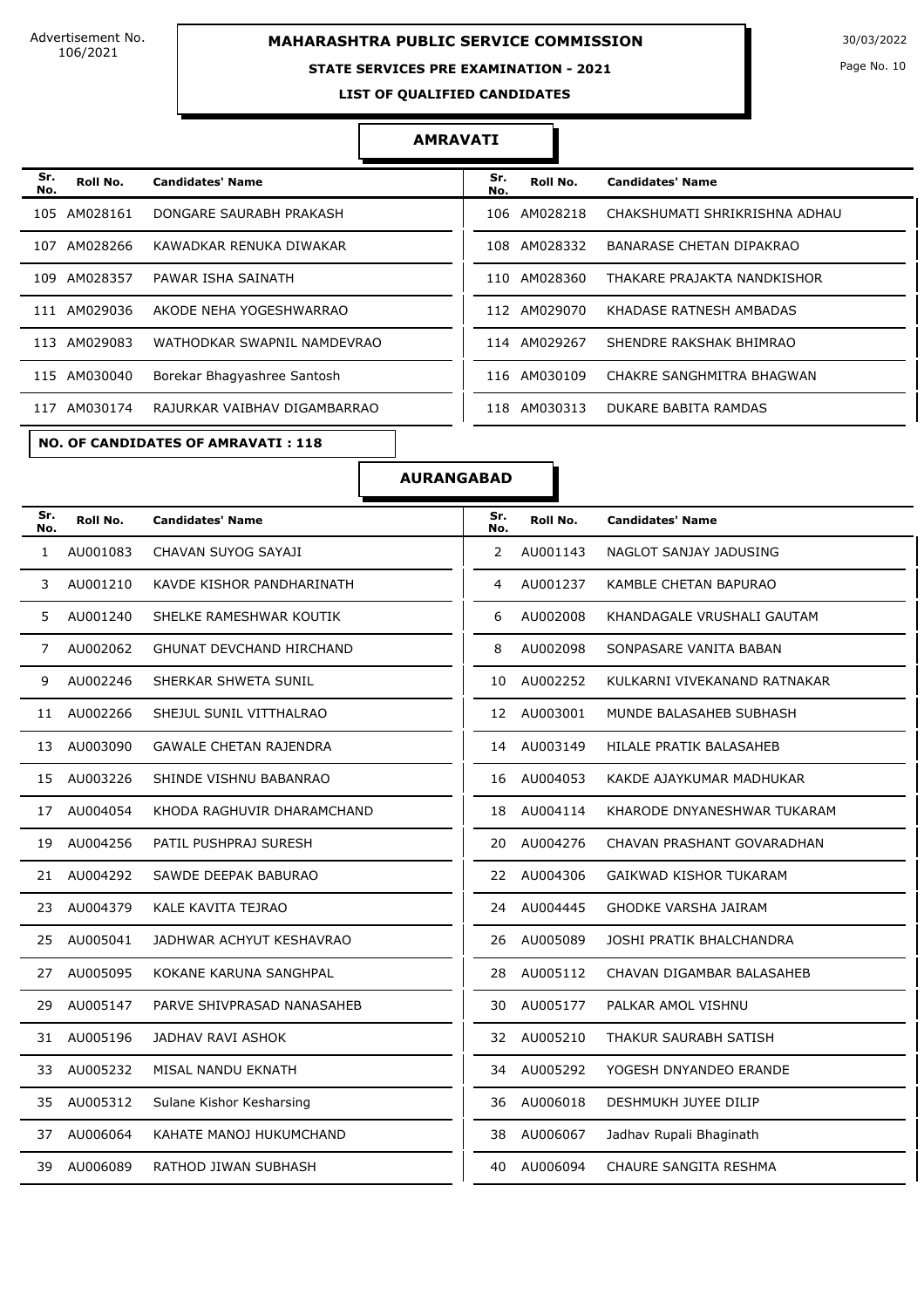# **MAHARASHTRA PUBLIC SERVICE COMMISSION** 30/03/2022

# **STATE SERVICES PRE EXAMINATION - 2021**

Page No. 11

**LIST OF QUALIFIED CANDIDATES** 

| Sr.<br>No. | Roll No.     | <b>Candidates' Name</b>            | Sr.<br>No. | Roll No.     | <b>Candidates' Name</b>         |
|------------|--------------|------------------------------------|------------|--------------|---------------------------------|
| 41         | AU006097     | PAWAR ROHIT SANJAY                 | 42         | AU006099     | <b>GUSINGE RAMDHAN UDAL</b>     |
| 43         | AU006126     | MORE AMRUTA ASHOK                  | 44         | AU006134     | KUKLARE PAWAN KARBHARI          |
| 45         | AU006189     | DEULKAR RUTUJA RAJENDRA            | 46         | AU006211     | PAWAR MAROTI GULAB              |
| 47         | AU006263     | KSHIRSAGAR KRISHNA PRAKASH         | 48         | AU007001     | KADAM SHAM VITTHAL              |
| 49         | AU007076     | PATIL SHUBHAM PANDITRAO            | 50         | AU007130     | LOKHANDE PRAFULLA PRABHAKAR     |
| 51         | AU007157     | TAUR PALLAVI APPASAHEB             | 52         | AU007174     | Popat Nanasaheb Nigal           |
| 53         | AU007190     | HIWRALE SHEETAL GAUTAM             | 54         | AU007214     | BAHURE ANAND KISANSING          |
| 55         | AU007282     | MOGAREKAR KSHITIJ UMESH            | 56         | AU007284     | <b>GHAVALE SHIVRAJ GAJANDRA</b> |
| 57         | AU008086     | Khedkar Prashant Madhukar          | 58         | AU008104     | PAWAR RUSHIKESH RAJENDRA        |
| 59         | AU008132     | KAKARWAL SURAJ CHAMPALAL           | 60         | AU008157     | TAMBAT AKSHAY SHYAM             |
| 61         | AU008173     | NANDAVATE SUSHIL GANGADHAR         | 62         | AU008175     | PAWAR SHIVAJI BHAVSING          |
| 63         | AU008226     | FALKE YASHAWARDHAN BANDU           | 64         | AU008227     | khedkar arvind pundlik          |
| 65         | AU009095     | SAWANT ANIKET SUNIL                | 66         | AU009096     | SALVE ANANTA ASHROBA            |
| 67         | AU009107     | KAWADE SUMEET SAYAJIRAO            | 68         | AU009109     | KAKAD WALMIK EKNATH             |
| 69         | AU009173     | MIRGE PRANJALI RUKMINIKANT         | 70         | AU009189     | <b>GIRAM MOHINI GAUTAM</b>      |
| 71         | AU009198     | PANDAV BHARAT FAKIRCHAND           | 72         | AU009229     | HOLKAR SWAPNIL SHRIRANG         |
| 73         | AU009350     | RAHULSING KESHERSING MAHER         | 74.        | AU009363     | Kaustubh Ramkrishna Joshi       |
| 75         | AU009373     | JIVANE GANGADHAR SANTOBA           | 76         | AU009455     | PAWAR ROHINI KISANRAO           |
| 77         | AU009460     | ARUN LAXMANRAO KHARAT              | 78         | AU009469     | ATKALIKAR AFRIN BANO LALAHEMAD  |
| 79         | AU010017     | KALE PRIYA ASARAM                  | 80         | AU010034     | DANDGE SHRADDHA DILIP           |
|            | 81 AU010109  | KORDE KRISHNA ATMARAM              | 82         | AU010124     | MATRE SONALI ARJUNRAO           |
| 83         | AU010288     | NIGHOTE PRADIP NARAYAN             | 84         | AU011029     | BHALKAR NIVRUTTI GANESH         |
| 85         | AU011118     | Sangale Avinash Chandrakant        | 86         | AU011138     | raju gangaram nikam             |
| 87         | AU012015     | ABASAHEB BALCHAND MANAL            | 88         | AU012096     | <b>GHOLVE GANESH SHRIRAM</b>    |
| 89         | AU012110     | <b>GULVE SACHIN NANDKISHOR</b>     | 90         | AU012111     | PAWAR RASHMI ARJUNRAO           |
| 91         | AU012139     | MAGAR CHANDRAKANT SAHEBRAO         | 92         | AU012162     | MORE PRADIPKUMAR RAMDAS         |
| 93         | AU012258     | NIKAM SAURABH RAVINDRA             | 94         | AU012261     | MULGIR BHAGWAT DNYANOBA         |
| 95         | AU012267     | ARSUD KRANTI PRABHAKAR             | 96         | AU012280     | <b>GALDHAR RAVI UDDHAV</b>      |
| 97         | AU013066     | Tuptewar Shreenivas Chandrashekhar | 98         | AU013202     | Sonali Ramji Banswal            |
| 99         | AU013231     | KUMBHAR AJITKUMAR KISANRAO         |            | 100 AU013232 | MUNDE AVINASH SHRIRAM           |
|            | 101 AU014028 | PATHADE GOVIND NARAYAN             |            | 102 AU014029 | TEJESH BHIMASHANKAR HONRAO      |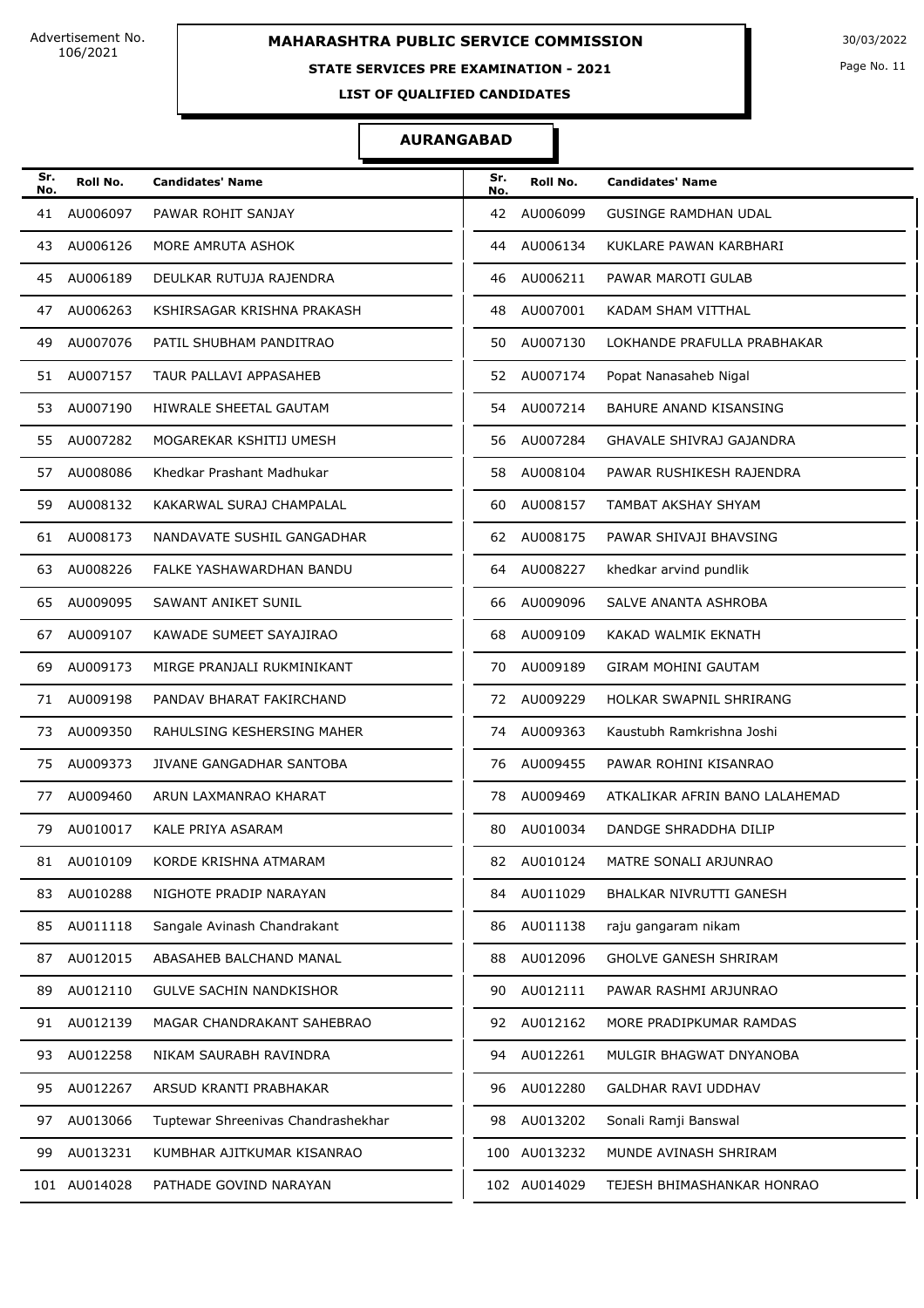# **STATE SERVICES PRE EXAMINATION - 2021**

Page No. 12

**LIST OF QUALIFIED CANDIDATES** 

| Sr.<br>No. | Roll No.     | <b>Candidates' Name</b>          | Sr.<br>No. | Roll No.     | <b>Candidates' Name</b>    |
|------------|--------------|----------------------------------|------------|--------------|----------------------------|
|            | 103 AU014031 | RAJPUT ROHIT NEMICHAND           |            | 104 AU014066 | <b>HATKAR ARTI SOPAN</b>   |
|            | 105 AU014122 | AKSHAY DEEPAK MAMDAPURE          |            | 106 AU014140 | LABADE NITIN SHRIDHAR      |
|            | 107 AU014141 | MALI VISHAL VIJAY                |            | 108 AU014170 | <b>CHAURE SURAJ DEELIP</b> |
|            | 109 AU016006 | SONWANE JITENDRA NARAYAN         |            | 110 AU016036 | NAIKODE BALASAHEB SUGRIV   |
|            | 111 AU016070 | SURYAWANSHI SHANTANU DEELIP      |            | 112 AU016112 | RATHOD VISHAL PANDHARINATH |
|            | 113 AU016145 | ANDIL RUSHIKESH SHRIDHARRAO      |            | 114 AU016247 | EKALE OMKAR SADASHIV       |
|            | 115 AU017004 | madhukar suresh bilage           |            | 116 AU017071 | KANHE NIKHIL PURUSHOTTAM   |
|            | 117 AU017092 | <b>GORE AMIT ASHOK</b>           |            | 118 AU017109 | PAWAL DADASAHEB VIKRAM     |
|            | 119 AU017113 | KHINDE SHEETAL RAM               |            | 120 AU017213 | KARALE RUSHIKESH DEEPAK    |
|            | 121 AU017276 | <b>INGLE SAGAR VASANTA</b>       |            | 122 AU017296 | MALI AMAR BALASO           |
|            | 123 AU017301 | SATDIVE KIRAN DAMODAR            |            | 124 AU018216 | TAUR PANDURANG SHIVAJI     |
|            | 125 AU018268 | MAID SHUBHAM DATTATRAYA          |            | 126 AU018282 | JADHAV KOMAL KACHRU        |
|            | 127 AU018335 | Joshi Madhura Subhash            |            | 128 AU018350 | SHAH MUZAFFAR MUSTAFA      |
|            | 129 AU018369 | SWAPNIL SHESHARAO POLE           |            | 130 AU018475 | Pahade Anuj Suresh         |
|            | 131 AU019148 | WANKHADE NIKHIL DILIP            |            | 132 AU019157 | ANANT DHONDU KATARE        |
|            | 133 AU019181 | DHIRBASSI BHAGYASHRI HIRASING    |            | 134 AU019254 | KULKARNI SNEHAL SUNIL      |
|            | 135 AU019286 | MORE VALMIK SITARAM              |            | 136 AU020019 | PAWAR RASHMEE KISHANRAO    |
|            | 137 AU020112 | DESHPANDE SHRIKRISHNA RAMCHANDRA |            | 138 AU020141 | PATIL PRUTHVIRAJ PADMAKAR  |
|            | 139 AU020150 | RODGE CHANDRAKANT RAOSAHEB       |            | 140 AU020155 | SAPKAL SUDHIR BABURAO      |
|            | 141 AU020243 | Chavan Ankush Ramnath            |            | 142 AU020261 | THITE GAJANAN SHEKURAO     |
|            | 143 AU021034 | KUMAWAT SHIVRAJ HEMANT           |            | 144 AU021047 | NANGARE SAPNA SHIVAJI      |
|            | 145 AU021093 | AUTE NILESH VIJAYRAO             |            | 146 AU021111 | SINGAL KEVAL SHAMBHUSING   |
|            | 147 AU021191 | BAWASKAR ASHWINI KAILASH         |            | 148 AU021247 | DEVRE HARSHADA SANJAY      |
|            | 149 AU021264 | BHISE DEEPAK BALASAHEB           |            | 150 AU021267 | Patil Kunal Madhukar       |
|            | 151 AU021319 | <b>BORDE SHITAL RATAN</b>        |            | 152 AU021404 | KAMBLE SUNIL MACHINDRA     |
|            | 153 AU021423 | SHELKE POONAM DNYANESHWAR        |            | 154 AU021429 | SABLE MANGESH DASHARATH    |
|            | 155 AU022052 | SONUNE RAVI GAJANAN              |            | 156 AU022124 | DAPKE NAVNATH GOVINDA      |
|            | 157 AU022142 | GAVHANE DIPAK CHANDRAPRAKASH     |            | 158 AU022149 | KALE RUTUJA NARAYAN        |
|            | 159 AU022205 | LAHANE NITESH SAHEBRAO           |            | 160 AU022212 | KARHALE SAGAR BABANRAO     |
|            | 161 AU022258 | MODALE SNEHAL GANGADHAR          |            | 162 AU023009 | KADAM SACHIN ANKUSHRAO     |
|            | 163 AU023229 | DHUMAL SACHIN RAMDAS             |            | 164 AU024048 | RAUT SHUBHANGI DEVIDAS     |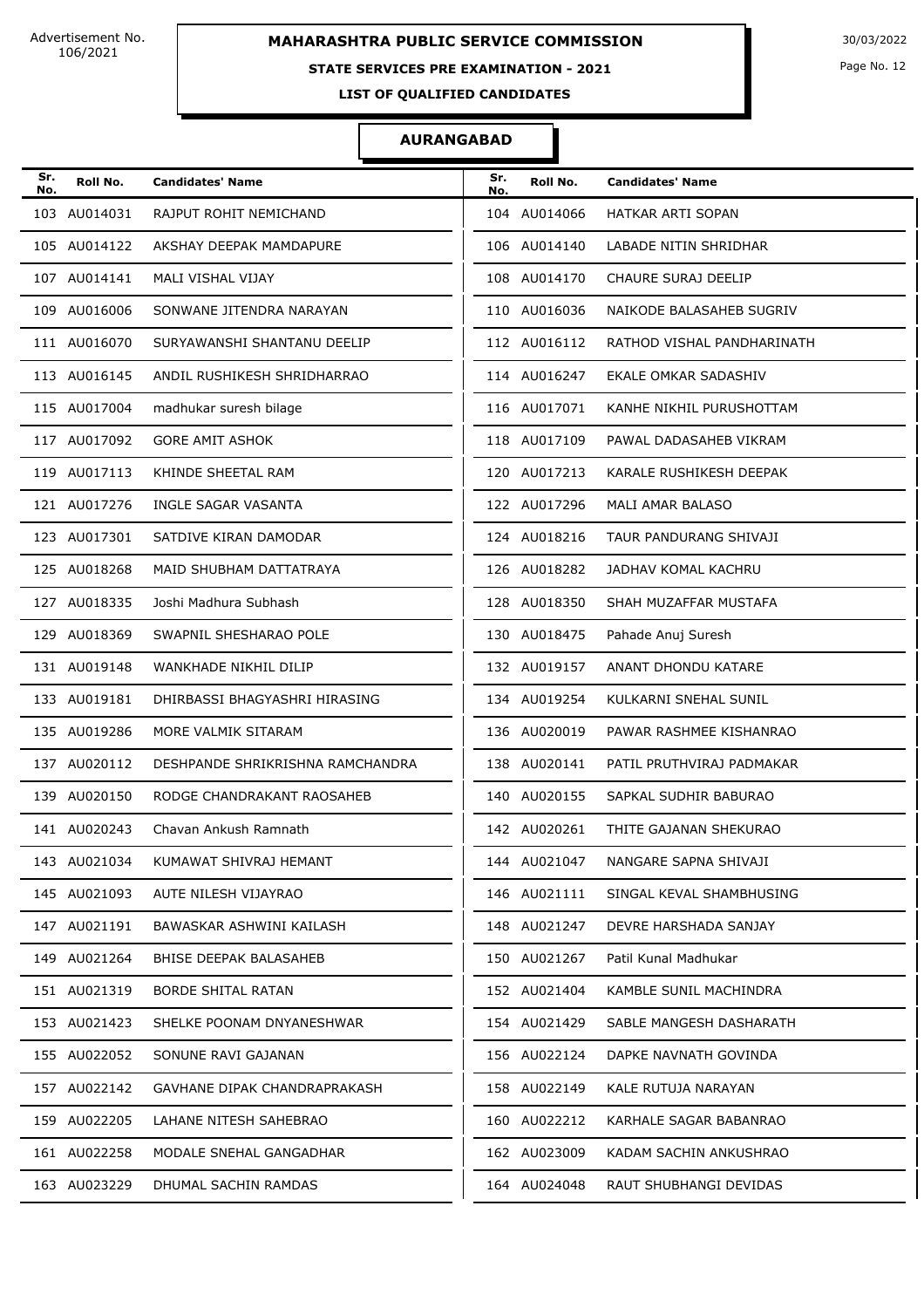### **STATE SERVICES PRE EXAMINATION - 2021**

Page No. 13

**LIST OF QUALIFIED CANDIDATES** 

| Sr.<br>No. | Roll No.     | <b>Candidates' Name</b>     | Sr.<br>No. | Roll No.     | <b>Candidates' Name</b>          |
|------------|--------------|-----------------------------|------------|--------------|----------------------------------|
|            | 165 AU024069 | POONAM SUDHAKAR GHULE       |            | 166 AU024080 | <b>GHAWATE RAVINA BABURAO</b>    |
|            | 167 AU025003 | PALWE DATTA BHASKAR         |            | 168 AU025009 | PATHAN IRFAN KHAJAMINYA          |
|            | 169 AU025044 | SATISH SUDHAKAR GHODAJKAR   |            | 170 AU025098 | PAWAR SOMINATH VAIJINATH         |
|            | 171 AU025282 | THAKARE DIMPLE RAVINDRA     |            | 172 AU026061 | PUTTEWAD MANOJKUMAR GANGADHARRAO |
|            | 173 AU026130 | NARODE CHAITALI MANSUB      |            | 174 AU026200 | <b>GHUGE ANKUSH SHESHRAO</b>     |
|            | 175 AU027028 | NISHA RAJENDRA PATIL        |            | 176 AU027125 | LAKHWAL SANJAY BHAVASING         |
|            | 177 AU027134 | JAYBHAYE AKSHAY SUNIL       |            | 178 AU027237 | <b>BAGUL YASH BHATU</b>          |
|            | 179 AU028009 | MOGARKAR RUPALI DEVIDASRAO  |            | 180 AU028051 | Tathe Sagar Bhaskar              |
|            | 181 AU028253 | BODKHE KISHOR SHANKARRAO    |            | 182 AU028473 | KADAM NEHA BALASAHEB             |
|            | 183 AU029005 | NIRMAL SUNIL HARIDAS        |            | 184 AU029063 | MAPARI GANESH ASHOK              |
|            | 185 AU029217 | sukre maloji khanduji       |            | 186 AU029218 | PATIL ANUSHRI RAMRAO             |
|            | 187 AU029296 | BARDE VISHAL JANARDHAN      |            | 188 AU030008 | PADUL AKSHAY DIWAN               |
|            | 189 AU030039 | PAWAR ATUL SHIVAJI          |            | 190 AU030072 | RATHOD DIPAKKUMAR SAHEBRAO       |
|            | 191 AU030080 | SURASHE PRALHAD GITARAM     |            | 192 AU030143 | GHUNAWAT ISHWAR KHUSHALSING      |
|            | 193 AU030159 | MANE NILESH SURESH          |            | 194 AU030264 | Kamble Pratik Pradeep            |
|            | 195 AU030266 | JANGHALE ANIL TRIMBAK       |            | 196 AU030285 | JOSHI AJAY SUDHAKAR              |
|            | 197 AU030331 | DOME SIDDHESHWAR RAMRAO     |            | 198 AU030344 | SWAPNIL MADHUKARRAO KADAM        |
|            | 199 AU030430 | PIMPALE AMAR SUDHAKAR       |            | 200 AU031079 | BHUMARE HARIBHAU MANIKRAO        |
|            | 201 AU031137 | SHEKH RUBIYA SHEKHNIJAM     |            | 202 AU031138 | <b>RAHUL GUNJAL</b>              |
|            | 203 AU031187 | SHELAKE PRATIKSHA RAMNATH   |            | 204 AU032076 | <b>BHOSALE MAHESH BABAN</b>      |
|            | 205 AU032220 | KAMBLE AVINASH UTTAMRAO     |            | 206 AU032236 | DHUMALE KIRAN DIGAMBARRAO        |
|            | 207 AU033012 | WALLE VIKAS SANJAY          |            | 208 AU033079 | DURGA SANJAY GARJE               |
|            | 209 AU033102 | PATIL KAMLESH VILAS         |            | 210 AU033128 | KADAM VISHAL RAMESH              |
|            | 211 AU033194 | Munde Vighnesh Ratnakar     |            | 212 AU033197 | Jadhav Uday Balasaheb            |
|            | 213 AU033201 | BHAGAT RAJKUMAR GAJANAN     |            | 214 AU033217 | SABU ANMOL JUGALKISHOR           |
|            | 215 AU033265 | MARAG PREMSING SHIVSING     |            | 216 AU033269 | KAKDE MANGESH SHANKAR            |
|            | 217 AU034002 | PATIL MAHESH PANDURANG      |            | 218 AU034165 | KAMBLE AMOL VITTHAL              |
|            | 219 AU034173 | BANKAR AJINKYA ANKUSH       |            | 220 AU034185 | SONWANE REENA DHONDIRAM          |
|            | 221 AU034187 | KHANDAGALE SNEHAL BALASAHEB |            | 222 AU034189 | PAWAR SAURABH SUDHAKAR           |
|            | 223 AU034196 | SHINDE SAGAR APPA           |            | 224 AU034199 | PATIL SUSHANT RAJENDRA           |
|            | 225 AU034242 | KANADE BHAGYASHRI LAXMAN    |            | 226 AU034371 | SWAPNIL SHINDE                   |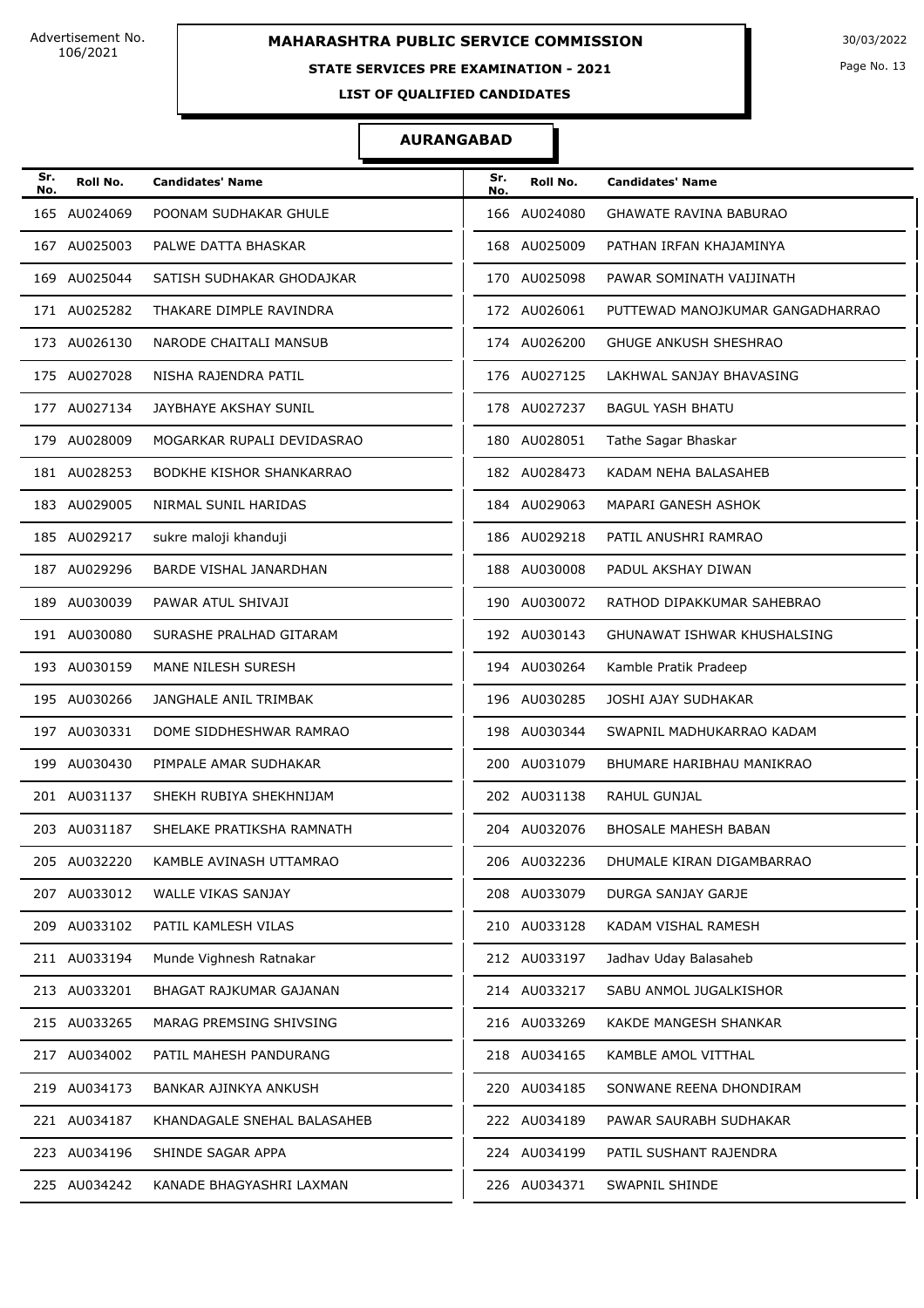# **STATE SERVICES PRE EXAMINATION - 2021**

Page No. 14

**LIST OF QUALIFIED CANDIDATES** 

| Sr.<br>No. | Roll No.     | <b>Candidates' Name</b>      | Sr.<br>No. | Roll No.     | <b>Candidates' Name</b>         |
|------------|--------------|------------------------------|------------|--------------|---------------------------------|
|            | 227 AU034424 | RATHOD SHUBHAM DEVIDAS       |            | 228 AU035058 | PARDESHI AKSHAY ANIL            |
|            | 229 AU035091 | CHAUDHARI SHEETAL SUDHIR     |            | 230 AU035140 | BYALE ANIL DHONDIRAM            |
|            | 231 AU035175 | <b>GIRI YOGESH BABASAHEB</b> |            | 232 AU035213 | TELANGARE SUNIL TARACHAND       |
|            | 233 AU035228 | JADHAV SWAPNIL RAMCHANDRA    |            | 234 AU035233 | BOBADE SHAILESH ANANDA          |
|            | 235 AU036039 | RAJPUT SHRADDHA BHAGAWAN     |            | 236 AU036122 | KACHALE SWATI GANESH            |
|            | 237 AU036131 | SANANSE DNYANESHWAR RAMBHAU  |            | 238 AU036133 | DALVI SANDHYA SAMPAT            |
|            | 239 AU036157 | RODE VAISHALI MURLIDHAR      |            | 240 AU036263 | SHEKOKAR PRIYANKA BHAGWAT       |
|            | 241 AU036298 | Gave Mayur Santosh           |            | 242 AU036377 | Deshmukh Varad Vivek            |
|            | 243 AU036379 | RAJPUT RANVIRSING BHARATSING |            | 244 AU036418 | PAWAR KISHOR PURUSHOTTAM        |
|            | 245 AU036426 | KOKATE SANTOSH PRALHAD       |            | 246 AU036430 | VAIDYA KAMLAKAR PADMAKARRAO     |
|            | 247 AU037007 | JADHAV AJIT RAJABHAU         |            | 248 AU037194 | MUNDHE SANDIP SAHEBRAO          |
|            | 249 AU038040 | SAPNAR PRADIP VILASRAO       |            | 250 AU038140 | JAWADWAD KIRAN EKNATH           |
|            | 251 AU038147 | CHAUDHARI MANGESH ISHWARLAL  |            | 252 AU038207 | Modani Mayur Hiralal            |
|            | 253 AU038211 | SHINDE RAVINDRA VISHWANATH   |            | 254 AU038215 | JARWAL SAGARSING SUPADSING      |
|            | 255 AU039060 | THOMBARE DNYANESHWAR LAXMAN  |            | 256 AU039117 | SHINDE MUKTA BAPURAO            |
|            | 257 AU039239 | Gaikwad Laxmi Jalinder       |            | 258 AU040022 | JOSHI ANANTA CHANDRASHEKHAR     |
|            | 259 AU040121 | SHINDE PRITHVIRAJ RAMESH     |            | 260 AU040142 | GOSAVI PRATIBHA SHIVGIR         |
|            | 261 AU040172 | HARDE SUMIT APPASAHEB        |            | 262 AU040180 | JAGTAP AKSHAY ROHIDAS           |
|            | 263 AU040237 | MHASKE ABHISHEK ANANDRAO     |            | 264 AU041022 | WANKHEDE MADHURI MILIND         |
|            | 265 AU041117 | DAKHANE SHUBHAM KRUSHNAKUMAR |            | 266 AU041235 | SHEJUL SAGAR SANJAY             |
|            | 267 AU042020 | Khot Namdeo Baliram          |            | 268 AU042027 | MAHAJAN VRUSHALI SIDDHAVINAYAK  |
|            | 269 AU042060 | Vaishnav Vivek Radhesham     |            | 270 AU042101 | GAIKWAD SACHIN NAMDEV           |
|            | 271 AU042115 | MAHALE SAGAR RUPSING         |            | 272 AU042127 | DUBE ADITYA RAMKRISHNA          |
|            | 273 AU042157 | SANGLE MAHESH VITTHALRAO     |            | 274 AU042188 | PATIL UMESH BHATU               |
|            | 275 AU043043 | <b>GIRI KISHOR RAJESH</b>    |            | 276 AU043163 | MISAL ABHIJIT SHIVAJI           |
|            | 277 AU043203 | TAKSALE GANESH KAILAS        |            | 278 AU043238 | WAGHMARE SANTOSH ASHOK          |
|            | 279 AU043252 | Thakur Chandrakumar Narayan  |            | 280 AU043264 | GHODKE ARJUN MAHADU             |
|            | 281 AU043286 | MACHHINDRA SHRIDHAR BARBAILE |            | 282 AU043379 | CHAVAN MANOJ TARACHAND          |
|            | 283 AU043419 | DESHPANDE UMESH KAMLAKAR     |            | 284 AU043469 | DANDGE SNEHAL MADHUKAR          |
|            | 285 AU043473 | SOLANKI SACHIN MADHUKAR      |            | 286 AU044020 | KHEDKAR RAVINDRA PUNDLIKRAO     |
|            | 287 AU044126 | SHEJUL PRALHAD WAMAN         |            | 288 AU044150 | <b>BHOMBE DAYANAND SHRIRANG</b> |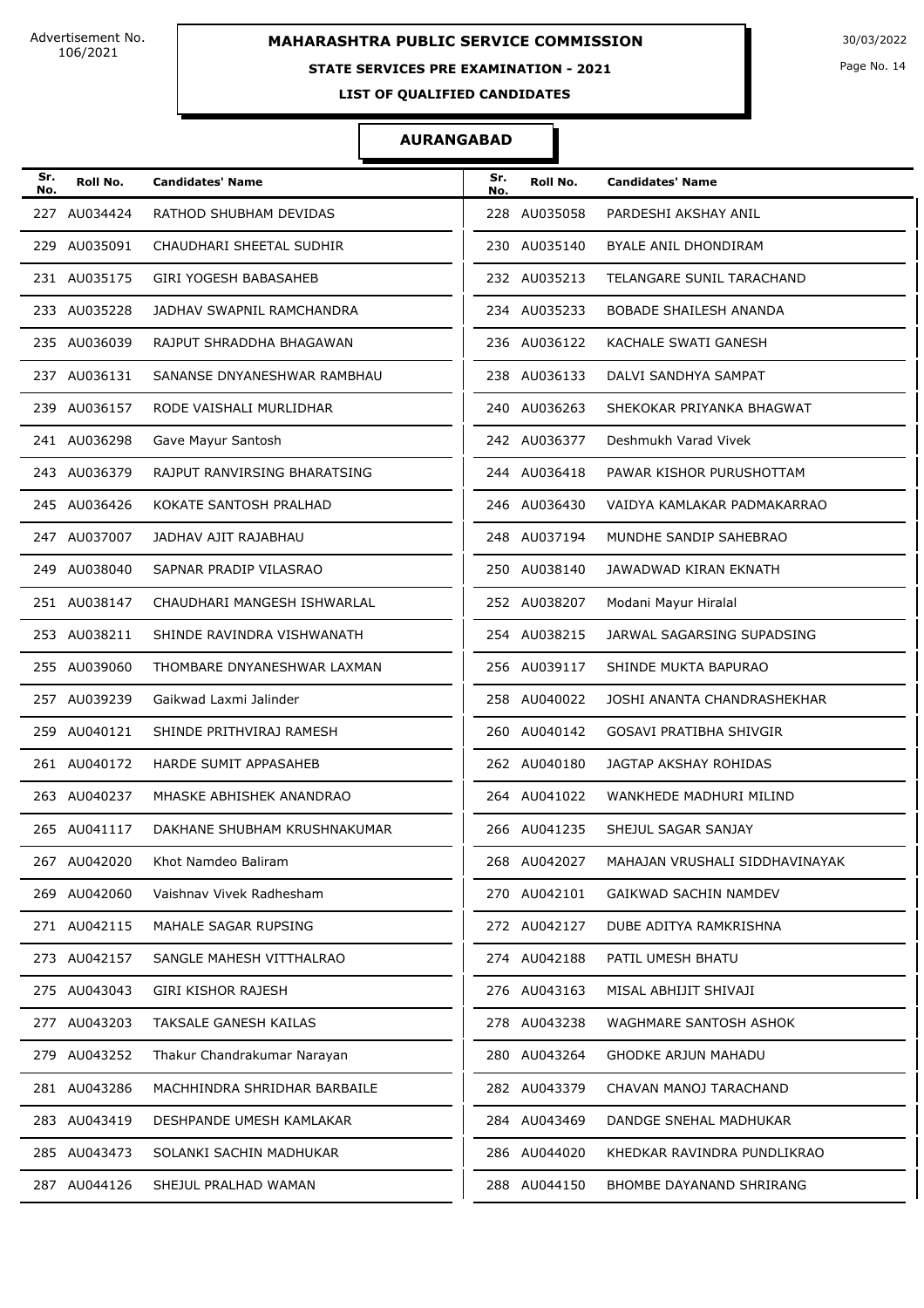### **STATE SERVICES PRE EXAMINATION - 2021**

Page No. 15

**LIST OF QUALIFIED CANDIDATES** 

#### **AURANGABAD**

| Sr.<br>No. | Roll No.     | <b>Candidates' Name</b>         | Sr.<br>No. | Roll No.     | <b>Candidates' Name</b>      |
|------------|--------------|---------------------------------|------------|--------------|------------------------------|
|            | 289 AU044191 | PARDHE PRASHANT SITARAM         | 290        | AU045029     | PIRANE AKASH NARAYAN         |
|            | 291 AU045060 | <b>GOMLADU UDAYSING RAYSING</b> |            | 292 AU045097 | MANEKAR MAYUR MUKUND         |
|            | 293 AU046246 | shinde siddharth anandrao       |            | 294 AU046268 | CHATHE APPA KAILAS           |
|            | 295 AU047057 | KHARAT MANGESH SHRIDHAR         |            | 296 AU047079 | DAGDU GANESH NARHARI         |
|            | 297 AU047082 | WANE SHIVAJI MANIKRAO           |            | 298 AU047101 | ARSUL VISHAL SUBHASH         |
|            | 299 AU047104 | BHARNALE GAYATRI ANANDRAO       |            | 300 AU047129 | Sharda Madhukar pardhi       |
|            | 301 AU047133 | LOKARE PANDURANG VITTHAL        |            | 302 AU047149 | BUDHWANT SWAPNIL GORAKSHNATH |
|            | 303 AU047157 | CHAVAN BHARTI ANKUSH            |            | 304 AU047164 | MAHESH SHIVAJI GUNJAL        |
|            | 305 AU047167 | SALVE KOMAL ASHOK               |            | 306 AU047170 | <b>GOMLADU AJAY SHIVSING</b> |
|            | 307 AU047190 | CHUNGADE SAGAR RATANSING        |            | 308 AU047198 | SHAIKH UJAMA KHALIL          |
|            | 309 AU047210 | PATIL HANSRAJ SHRIRAM           |            | 310 AU047230 | JADHAV SURESH WALAMBRAO      |

# **NO. OF CANDIDATES OF AURANGABAD : 310**

**BEED**

| Sr.<br>No.   | Roll No. | <b>Candidates' Name</b>          | Sr.<br>No. | Roll No. | <b>Candidates' Name</b>          |
|--------------|----------|----------------------------------|------------|----------|----------------------------------|
| $\mathbf{1}$ | BD001090 | <b>GARJE PALLAVI RAJENDRA</b>    | 2          | BD001133 | HINGE GANESH SADASHIV            |
| 3            | BD001161 | <b>BANGAR FULCHAND HANUMANTA</b> | 4          | BD001167 | NETKE AKASH AJINATH              |
| 5            | BD001175 | MANTRI RUPESH RAMESHWAR          | 6          | BD001215 | MULE VISHAL PANDURANG            |
| 7            | BD001228 | AGHAV KRUSHNA RAJKUMAR           | 8          | BD001257 | <b>TIKULE SOMNATH MAHADEV</b>    |
| 9            | BD001282 | SANAP PRANJALI SHIVAJI           | 10         | BD001352 | ATHAWALE AKSHAYKUMAR ASHOK       |
| 11           | BD001407 | AGHAV SANGRAM SHRIRAM            | 12         | BD001412 | AJIJ AMIN SHAIKH                 |
| 13           | BD001415 | LAGAD TUSHAR REVANNATH           | 14         | BD001448 | SAWANT ASHOK RAMDAS              |
| 15           | BD001449 | Digambar Laxman More             | 16         | BD001455 | <b>BHONDVE KOMAL APPARAO</b>     |
| 17           | BD002004 | NIRMAL DIPAK ZUMBER              | 18         | BD002048 | <b>GHODAKE YOGESH SHIVAJI</b>    |
| 19           | BD002069 | SHAIKH ILIYAS AYYUB              | 20         | BD002119 | KURWADE MANGESH VAIJNATH         |
| 21           | BD002130 | SURVASE ISHVAR SHATRUGHNA        | 22         | BD002184 | SANAP SANDIP SHAHURAO            |
| 23           | BD002186 | CHATE DEEPAK BALASAHEB           | 24         | BD002202 | SAGALE ABHILASH ARUNRAO          |
| 25           | BD003024 | SHAIKH SEEMA AJIJ                | 26         | BD003045 | MORE DEVIDAS MANIK               |
| 27           | BD003079 | <b>GAYKE NARAYAN DASHRATH</b>    | 28         | BD003105 | MULUK ANAND PRAKASH              |
| 29           | BD003188 | AJAY SUKHADEO KHADE              | 30         | BD004201 | <b>GAWALI GOVIND BHAGWAT</b>     |
| 31           | BD005018 | GALPHADE DATTAPRASAD HIRAMAN     | 32         | BD005072 | <b>BALASAHEB MAHADEV SALUNKE</b> |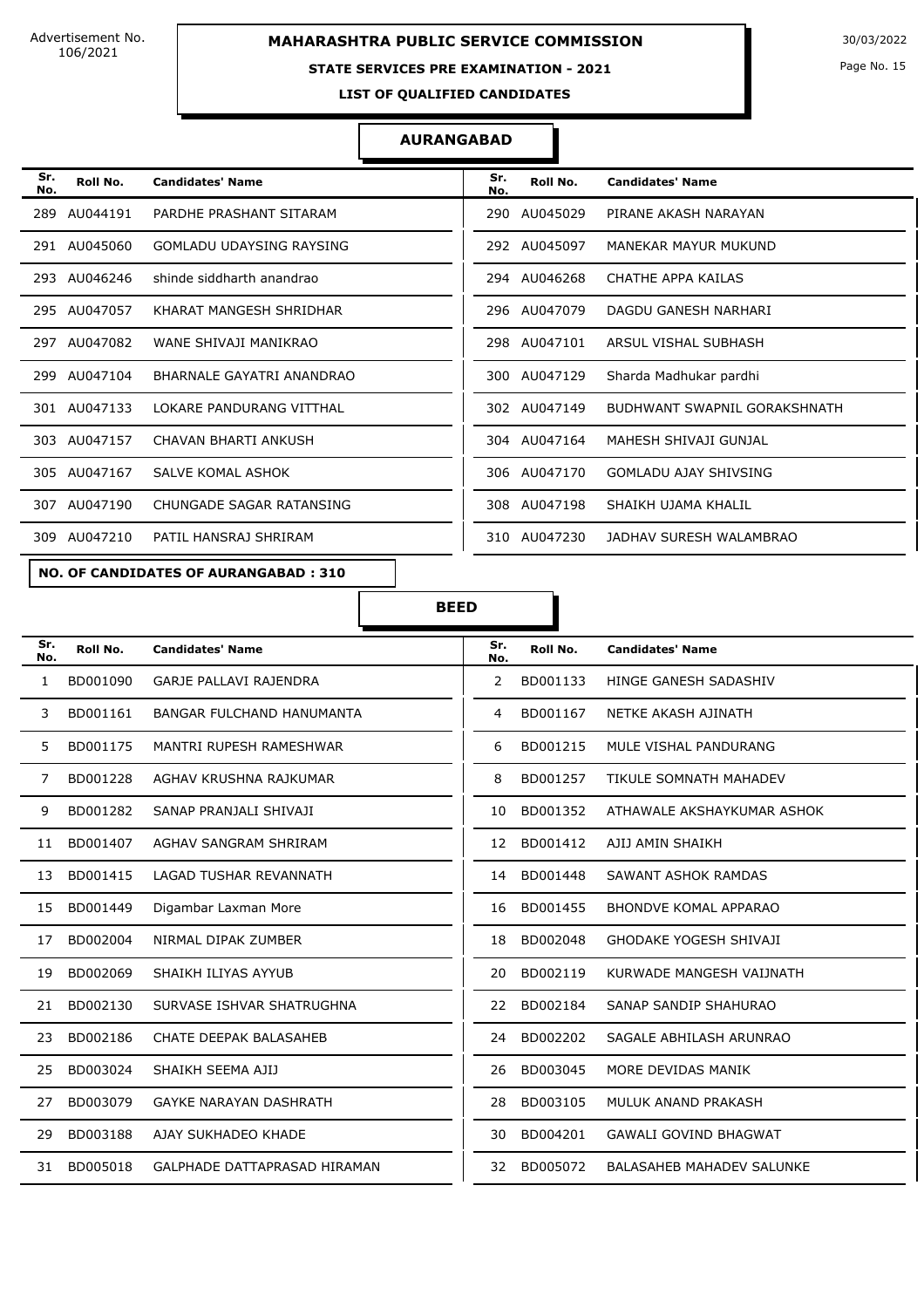# **MAHARASHTRA PUBLIC SERVICE COMMISSION** 30/03/2022

### **STATE SERVICES PRE EXAMINATION - 2021**

Page No. 16

**LIST OF QUALIFIED CANDIDATES** 

#### **BEED**

T

| Sr.<br>No. | Roll No.    | <b>Candidates' Name</b>              | Sr.<br>No. | Roll No.    | <b>Candidates' Name</b>         |
|------------|-------------|--------------------------------------|------------|-------------|---------------------------------|
| 33         | BD005140    | NAGARGOJE ANGAD ARJUNRAO             | 34         | BD005199    | KOLGUDE VIKAS RAMNATH           |
| 35         | BD006011    | SANAP PRASHANT BALASAHEB             | 36         | BD006019    | ARBAAZ VAHAB PATHAN             |
| 37         | BD006035    | SARDA PUSHPAK RADHAKISANJI           | 38         | BD006266    | KANADE SUNITA MACHINDRA         |
| 39         | BD006366    | PRAVINKUMAR NAMDEV PHAD              | 40         | BD007037    | ARSUL ROHIT PARSHURAM           |
| 41         | BD007101    | SHELKE VISHAL SAHEBRAO               | 42         | BD007107    | VANVE SACHIN VYANKATI           |
| 43         | BD007166    | <b>BHOYTE SWAPNIL MADHAVRAO</b>      | 44         | BD007204    | WAGH KRASHNA NAMDEO             |
| 45         | BD007214    | SAWANT BABAN ASHOK                   | 46         | BD007222    | <b>GIRE PRATHAMESH RAJKUMAR</b> |
| 47         | BD007230    | HORMALE SHRIKANT DATTATRAYA          | 48         | BD007250    | <b>BAND BADAM SHAHADEV</b>      |
| 49         | BD008056    | LOKARE SUSHIL DNYANESHWAR            | 50         | BD008118    | <b>GUJAR SUSHANT MAHARUDRA</b>  |
| 51         | BD008125    | <b>BANGAR GANESH GORAKH</b>          |            | 52 BD008159 | JAGTAP AMOL ASHOKRAO            |
| 53.        | BD008186    | DOIPHODE GORAKH DINKAR               | 54         | BD008215    | TATE SHRADHA DEEPAK             |
| 55         | BD008309    | NAGARGOJE PRANITA DEVRAO             | 56         | BD008347    | <b>GOKUL DHARAMPAL NADARGE</b>  |
| 57         | BD008409    | RASAL ABHIJEET DHARMARAJ             | 58         | BD008428    | CHAUDHAR SHIVAJI BHIMRAO        |
| 59         | BD009007    | THATKAR AKSHAY UMESH                 | 60         | BD009057    | MUNDE SURAJ ARUN                |
| 61         | BD009074    | Dahiphale Ganesh Govind              | 62         | BD009108    | MHASKE PUSHPA ARJUN             |
| 63         | BD009125    | TANDALE LAXMIKANT BAPPA              |            | 64 BD009184 | <b>GAIKE VISHAL SHARAD</b>      |
| 65         | BD009249    | PACHANGRIKAR SHUBHAM PRATAPRAO       | 66         | BD009290    | ARSUL NILESH MADAN              |
| 67         | BD010034    | JADHAVAR PRASHANT UDHAVRAO           | 68         | BD010058    | DHANWADE VIJAY BABURAO          |
| 69         | BD010166    | Bikkad Rahul Ramrao                  | 70         | BD010178    | PAWAL DIPAK YADAV               |
| 71         | BD010208    | SHINDE KRISHNA LAXMANRAO             |            | 72 BD011079 | BAHIR KRISHNA DAMODHAR          |
| 73         | BD011132    | SANAP RAMESH NAVNATH                 | 74         | BD011227    | NAWALE VISHAL MURLIDHAR         |
|            | 75 BD011233 | KHEDKAR ASHISH RAMKISAN              |            |             |                                 |
|            |             | <b>NO. OF CANDIDATES OF BEED: 75</b> |            |             |                                 |
|            |             |                                      |            |             |                                 |

**BHANDARA**

| Sr.<br>No. | Roll No. | <b>Candidates' Name</b>    | Sr.<br>No. | Roll No. | <b>Candidates' Name</b> |
|------------|----------|----------------------------|------------|----------|-------------------------|
|            | BH001156 | MESHRAM MAHESH BALKRUSHNA  | 2          | BH001236 | Shahare Mayur Madhukar  |
|            | BH001312 | RAMTEKE PRASHANT TUKADUDAS | 4          | BH002041 | SHENDE PRATIK GOVARDHAN |
|            | BH002107 | RAJPAL RAMDAS BORKAR       | 6          | BH003173 | KIRTI DAMAHF            |
|            | BH003200 | URKUDE PRATIK DAMODAR      | 8          | BH003275 | BURDE NEHA PRADIP       |
|            | BH004012 | HATZADE DEEPAK GIRIDHARI   | 10         | BH004071 | RAMTEKE SNEHAL RAJENDRA |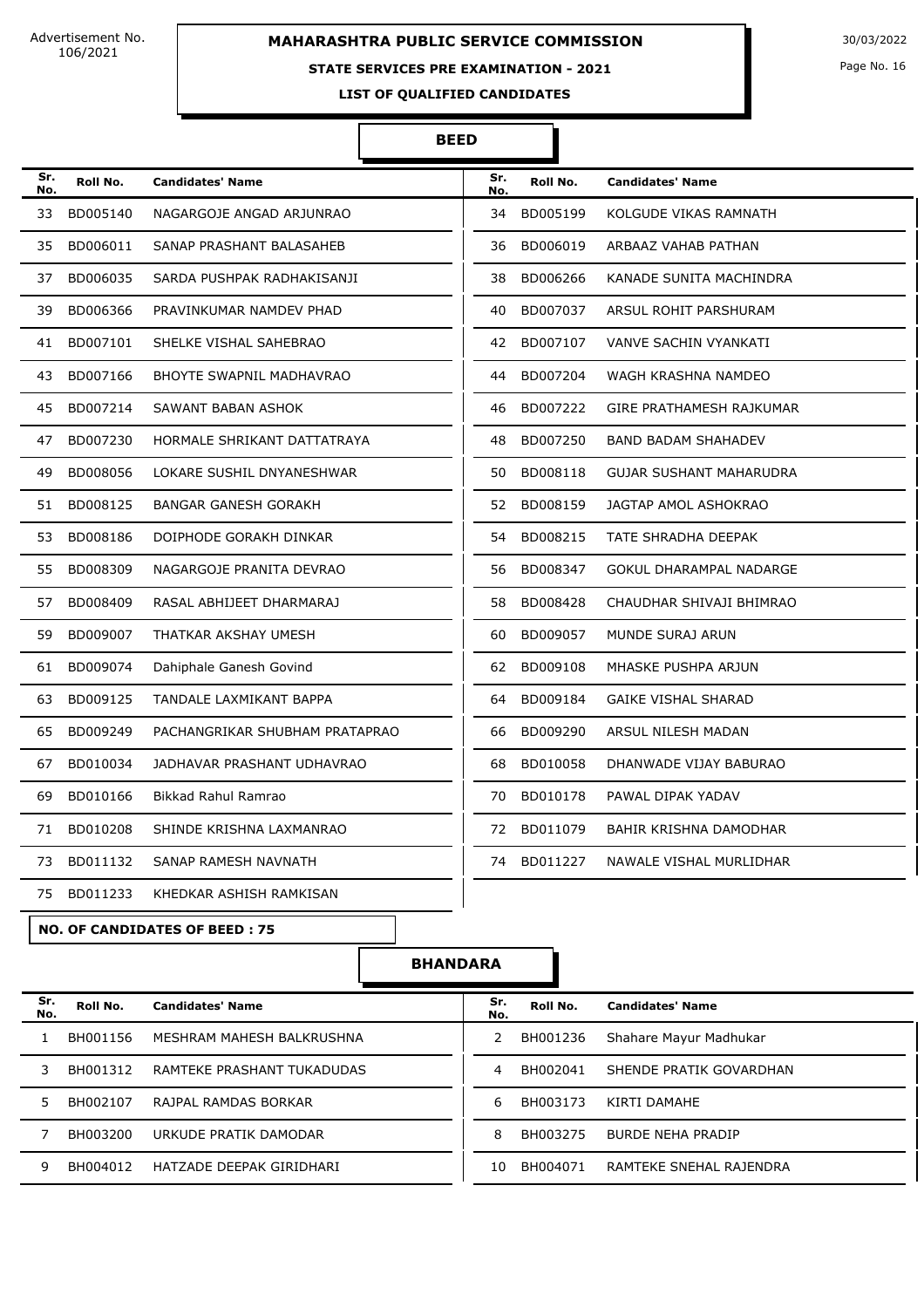# **MAHARASHTRA PUBLIC SERVICE COMMISSION** 30/03/2022

### **STATE SERVICES PRE EXAMINATION - 2021**

Page No. 17

**LIST OF QUALIFIED CANDIDATES** 

#### **BHANDARA**

| Sr.<br>No. | Roll No. | <b>Candidates' Name</b>                  | Sr.<br>No. | Roll No. | <b>Candidates' Name</b>        |
|------------|----------|------------------------------------------|------------|----------|--------------------------------|
| 11         | BH004147 | KAWALE RAJAT YADAORAO                    | 12         | BH004351 | <b>GAYGAYE ASHISH SARASLAL</b> |
| 13         | BH005012 | KUMBHARE APOORVA GYANIRAM                | 14         | BH005021 | MARASKOLHE PRASHANT MORESHWAR  |
| 15         | BH005036 | KUMBHARE KAMLESH VALAGUJI                | 16         | BH005175 | PARDHI LAKESH GENDLAL          |
| 17         | BH005212 | AKARE CHETAN MAROTI                      | 18         | BH005263 | HATWAR KALYANI RAMBHAU         |
| 19         | BH006157 | PARSHURAMKAR RAHUL DHANANJAY             | 20         | BH006198 | Ramteke Pramod Charandas       |
| 21         | BH007014 | MANSI RAJKUMAR GAJBHIYE                  | 22         | BH007023 | WAGHAYE ASHWIN RAMESH          |
| 23         | BH007041 | HATZADE MAYURI TIKARAM                   | 24         | BH007063 | BAWANKULE DURGESH ANTARAM      |
| 25         | BH007179 | Ganesh Sakharam Chavan                   | 26         | BH008037 | <b>BHURE SHREEKANT UDAL</b>    |
| 27         | BH008239 | KHARABE MAYUR MANIRAM                    | 28         | BH008266 | DHARAMSARE VAIBHAO NIMBRAO     |
|            |          | <b>NO. OF CANDIDATES OF BHANDARA: 28</b> |            |          |                                |

| Sr.<br>No. | Roll No. | <b>Candidates' Name</b>       |
|------------|----------|-------------------------------|
| 12         | BH004351 | GAYGAYE ASHISH SARASLAL       |
| 14         | BH005021 | MARASKOLHE PRASHANT MORESHWAR |
| 16         | BH005175 | PARDHI LAKESH GENDLAL         |
| 18         | BH005263 | HATWAR KAI YANI RAMBHAU       |
| 20         | BH006198 | Ramteke Pramod Charandas      |
| 22         | BH007023 | WAGHAYE ASHWIN RAMESH         |
| 24         | BH007063 | BAWANKULE DURGESH ANTARAM     |
| 26         | BH008037 | BHURE SHREEKANT UDAL          |
| 28         | BH008266 | DHARAMSARE VAIBHAO NIMBRAO    |
|            |          |                               |

**BULDHANA**

| Sr.<br>No. | Roll No. | <b>Candidates' Name</b>          | Sr.<br>No. | Roll No.    | <b>Candidates' Name</b>        |
|------------|----------|----------------------------------|------------|-------------|--------------------------------|
| 1          | BL001053 | MORE AKASH BHIMRAO               | 2          | BL001100    | DUKARE AKASH RAJU              |
| 3          | BL001119 | RAJENDRA SHIVAJI GHORADE         | 4          | BL001127    | CHAVAN ROSHAN BHAGVAN          |
| 5          | BL001230 | RINDHE KAILAS NARAYAN            | 6          | BL002013    | KAMBLE NAYANA MAHENDRA         |
| 7          | BL002030 | <b>BHOLANE KULDIP PRABHAKAR</b>  | 8          | BL002086    | CHAVAN TUSHAR MANOHAR          |
| 9          | BL002115 | PATIL AKASH SUBHASH              | 10         | BL002272    | RAJKWAR RINKESH RAMDAS         |
| 11         | BL003089 | PAWAR SAGAR RAMSING              | 12         | BL003115    | JADHAV AKSHAY NILKANTHRAO      |
| 13         | BL003156 | SULE PRIYA TANAJI                |            | 14 BL003324 | RISHIKESH BHAGWAN HOLKAR       |
| 15         | BL004043 | PATIL JAYASHREE GAJENDRA         | 16         | BL004077    | INGLE PRATIBHA SHALIGRAM       |
| 17         | BL004120 | SALUNKE NIKITA CHANDRAKANT       | 18         | BL004317    | DANSHURE VIVEK MANOHAR         |
| 19         | BL005029 | KHAIRNAR PRASHANT NARENDRA       | 20         | BL005112    | SHIPE YASHVANT RATAN           |
| 21         | BL005305 | WANKHEDE LAXMI ASHOK             | 22         | BL005399    | BHOPALE PRAGATI ARJUN          |
| 23         | BL005407 | FATING CHETAN SUBHASH            | 24         | BL006176    | LANDKAR SURAJ DILIP            |
| 25         | BL006230 | PATIL ANIKET RAJENDRA            | 26         | BL006236    | RAMDAS ACHUTRAO BHAGAT         |
| 27         | BL007039 | IMRAN KHAN RASHID ALI KHAN       | 28         | BL007200    | MUNDHE ROHAN GANESHRAO         |
| 29         | BL007239 | <b>GOSAWI UDDHAVGIR SUDAMGIR</b> | 30         | BL007262    | DINESH ATMARAM CHAUTMOL        |
| 31         | BL007342 | BORALE SWAPNIL RAMESH            |            | 32 BL008170 | HIMANSHU JASWANT SINGH CHAUHAN |
| 33         | BL008171 | DIWTHANE NILESH ARUN             | 34         | BL008184    | ATUL SHALIGRAM INGLE           |
| 35         | BL008204 | PAWAR YOGESH MADHUKAR            | 36         | BL009005    | DATEY AKASH SHALIGRAM          |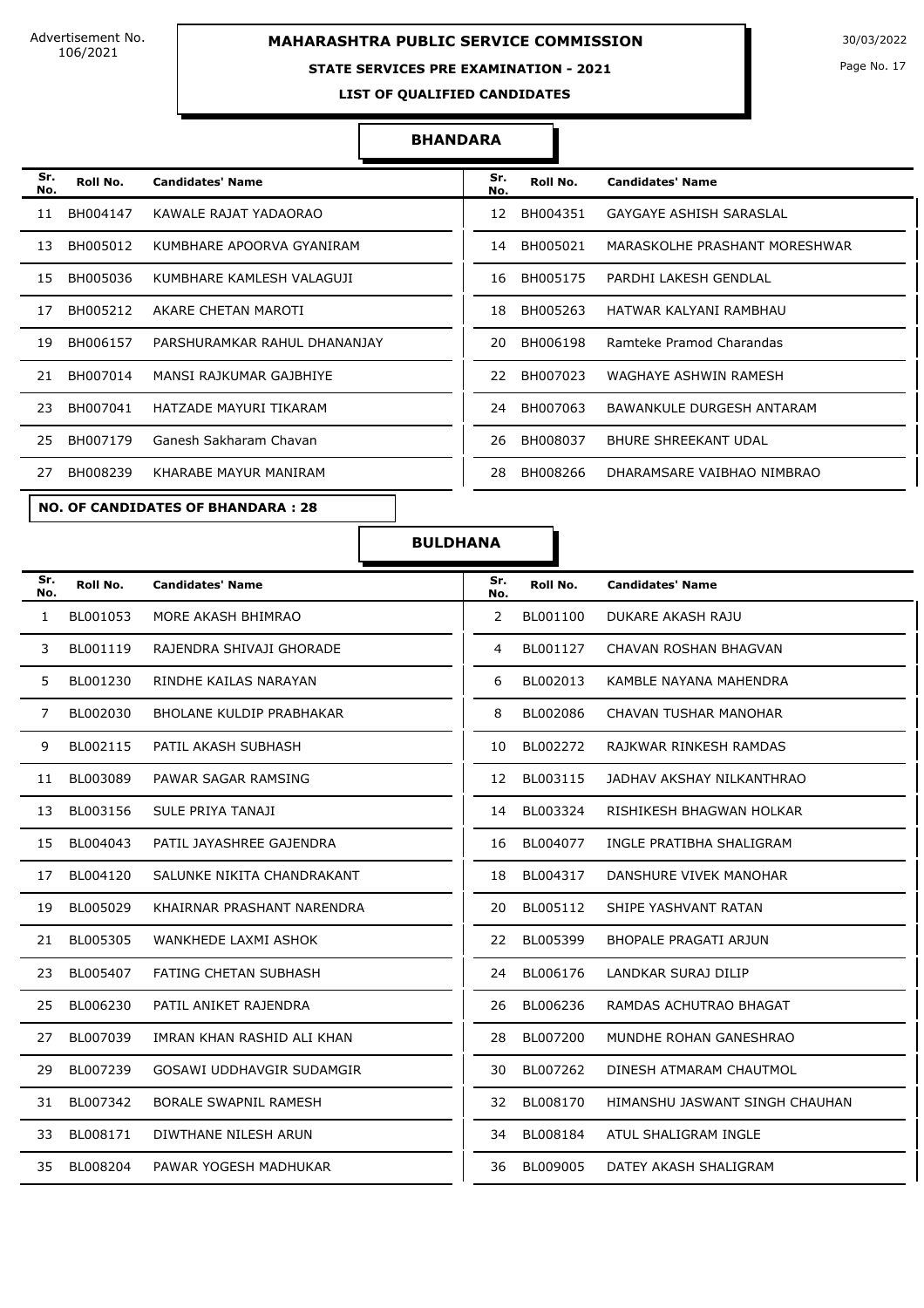# **MAHARASHTRA PUBLIC SERVICE COMMISSION** 30/03/2022

### **STATE SERVICES PRE EXAMINATION - 2021**

Page No. 18

**LIST OF QUALIFIED CANDIDATES** 

### **BULDHANA**

| Sr.<br>No. | Roll No. | <b>Candidates' Name</b>      | Sr.<br>No. | Roll No. | <b>Candidates' Name</b>       |
|------------|----------|------------------------------|------------|----------|-------------------------------|
| 37         | BL009020 | SAWALE ANIL NARAYAN          | 38         | BL009042 | NAGPURE ASHISH MUKUND         |
| 39         | BL009075 | <b>BUDHWAT SUNIL PRALHAD</b> | 40         | BL010035 | SONUNE PAVAN SUGADEV          |
| 41         | BL010042 | SIDDHABHATTI SANKET PRADEEP  | 42         | BL010142 | DESHMUKH UMESHKUMAR GOVINDRAO |
| 43         | BL010143 | EKNATH ARJUNRAO BAWASKAR     | 44         | BL011001 | KALE AKASH RAMESH             |
| 45         | BL011181 | JAYBHAYE DNYANESHWAR VISHNU  | 46         | BL012049 | SHRIKRUSHNA RAKHONDE          |
| 47         | BL012061 | PARIHAR SAGAR PRAKASH        | 48         | BL012068 | PATIL ANANTA BAPURAO          |
| 49         | BL012075 | Dabhade Mohini Rajendra      | 50         | BL012091 | PAWAR SHRIKANT SANJAY         |
| 51         | BL012100 | DESHMUKH ABHIJIT DATTATRAY   | 52         | BL012106 | BARBADE PRIYANKA PRALHAD      |
| 53         | BL012150 | PAITHANE AMOL DAMODAR        | 54         | BL012159 | Sirsat Rahul Anilrao          |
| 55         | BL012161 | MANISHA MAHADU SHIRALE       | 56         | BL012173 | INGLE ASHOK DNYANESHWAR       |

**NO. OF CANDIDATES OF BULDHANA : 56**

| Sr.<br>No. | Roll No. | <b>Candidates' Name</b>       |
|------------|----------|-------------------------------|
| 38         | BL009042 | NAGPURE ASHISH MUKUND         |
| 40         | BL010035 | SONUNE PAVAN SUGADEV          |
| 42         | BL010142 | DESHMUKH UMESHKUMAR GOVINDRAO |
| 44         | BL011001 | KALE AKASH RAMESH             |
| 46         | BL012049 | SHRIKRUSHNA RAKHONDE          |
| 48         | BL012068 | PATIL ANANTA BAPURAO          |
| 50         | BL012091 | PAWAR SHRIKANT SANJAY         |
| 52         | BL012106 | BARBADE PRIYANKA PRALHAD      |
| 54         | BL012159 | Sirsat Rahul Anilrao          |
| 56         | BI012173 | INGLE ASHOK DNYANESHWAR       |

**CHANDRAPUR**

| Sr.<br>No.   | Roll No. | <b>Candidates' Name</b>      | Sr.<br>No. | Roll No. | <b>Candidates' Name</b>        |
|--------------|----------|------------------------------|------------|----------|--------------------------------|
| $\mathbf{1}$ | CH001084 | LAHEWAR NANDAKISHOR MAROTI   | 2          | CH001330 | <b>BANSOD MONIKA VIDYADHAR</b> |
| 3            | CH001353 | DEWANAND KESHAO RAMGIRKAR    | 4          | CH001366 | <b>GAJBHIYE ISHA BINDUSAR</b>  |
| 5            | CH002019 | RAJGADKAR MONIKA DNYANESHWAR | 6          | CH002344 | CHAWHAN NIRAJ FULSING          |
| 7            | CH002356 | BHAPKAR KAPIL MANOHAR        | 8          | CH002408 | NIMSARKAR MILIND PATRUJI       |
| 9            | CH003047 | BATTULWAR APARNA KRUSHNA     | 10         | CH003105 | POLSHETTIWAR HARSHAL SUNILRAO  |
| 11           | CH003269 | BORDE GIRISH GAJANANRAO      | 12         | CH003309 | CHENDE VAISHANAWI SUBHASH      |
| 13           | CH004041 | UMARE PRANALI RAMESH         | 14         | CH005106 | NIKHARE KARISHMA ASHOK         |
| 15           | CH005147 | <b>GAWHARE ATUL ANIL</b>     | 16         | CH005159 | <b>VARAD SUBHASH THORAT</b>    |
| 17           | CH005269 | Bagade Jaya Shrawan          | 18         | CH006084 | TELKAPALLIWAR AKASH GOVINDA    |
| 19           | CH006138 | MOHITKAR SHRIKANT ANANDRAO   | 20         | CH006204 | RAJPUT CHANDRAKANT LUBHANSING  |
| 21           | CH007017 | THOTE VAIDEHI DIWAKAR        | 22         | CH007062 | kalhare gopal uttamrao         |
| 23           | CH007095 | MOHITKAR RUPA ANANTA         | 24         | CH007110 | PIMPALSHENDE ANAND SITARAM     |
| 25           | CH007212 | <b>WESKADE ADITYA YUVRAJ</b> | 26         | CH008148 | ZADE HARSHAD RAMESH            |
| 27           | CH008203 | DHOTE AMARDEEP BANDU         | 28         | CH009002 | NAGDEVE NIKHIL SURENDRA        |
| 29           | CH009062 | JADHAV HRISHIKESH ASHOK      | 30         | CH009088 | SHRIRAME SHILPA VASANTRAO      |
| 31           | CH009103 | PRANALI RATNAKAR RAMTEKE     | 32         | CH010050 | <b>BAWANE RAKESH PUNDALIK</b>  |
| 33           | CH010155 | NIKHADE SAGAR PRADIP         | 34         | CH010185 | DEOGADE AKANKSHA GAUTAM        |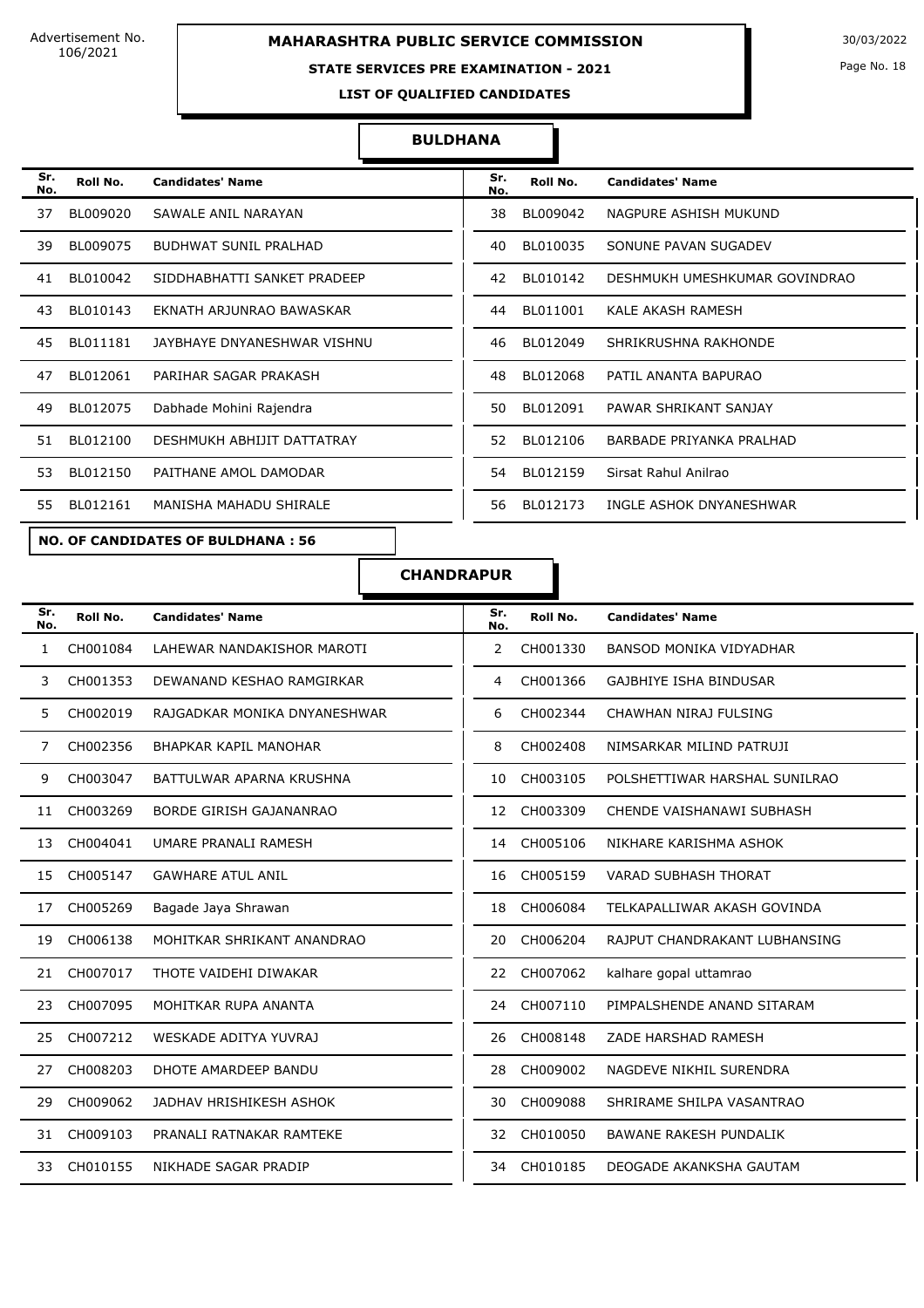# **MAHARASHTRA PUBLIC SERVICE COMMISSION** 30/03/2022

### **STATE SERVICES PRE EXAMINATION - 2021**

Page No. 19

**LIST OF QUALIFIED CANDIDATES** 

#### **CHANDRAPUR**

| Sr.<br>No. | Roll No. | <b>Candidates' Name</b>       | Sr.<br>No. | Roll No. | <b>Candidates' Name</b>       |
|------------|----------|-------------------------------|------------|----------|-------------------------------|
| 35         | CH010206 | POLSHETTIWAR SHUBHAM DIWAKAR  | 36         | CH011033 | PARCHAKE SNEHAL RAMESH        |
| 37         | CH012127 | WAGHAMARE BUDDHANAND MADHUKAR | 38.        | CH012244 | TATKANTIWAR NEHA RAM          |
| 39.        | CH012248 | KHOBRAGADE BHUMIKA MADHUKAR   | 40         | CH012260 | PURAMSHETTIWAR SUMIT DILIPRAO |
| 41         | CH013020 | PATHADE AKSHAY GAUTAM         | 42         | CH014075 | KAKADE RAHUL PRABHAKAR        |
| 43.        | CH015019 | SAPKAL ASHUTOSH SANJAY        | 44         | CH015310 | SWAPNIL SOMA SONTAKKE         |
| 45         | CH015312 | Jiwane Chandramukh Nilkanth   | 46         | CH015330 | KULMETHE RAJKUMAR INDRAPAL    |

| Sr.<br>No. | Roll No.    | <b>Candidates' Name</b>       | Sr.<br>No. | Roll No. | <b>Candidates' Name</b>       |
|------------|-------------|-------------------------------|------------|----------|-------------------------------|
|            | 35 CH010206 | POLSHETTIWAR SHUBHAM DIWAKAR  | 36         | CH011033 | PARCHAKE SNEHAL RAMESH        |
|            | 37 CH012127 | WAGHAMARE BUDDHANAND MADHUKAR | 38.        | CH012244 | TATKANTIWAR NEHA RAM          |
|            | 39 CH012248 | KHOBRAGADE BHUMIKA MADHUKAR   | 40         | CH012260 | PURAMSHETTIWAR SUMIT DILIPRAO |
|            | 41 CH013020 | PATHADE AKSHAY GAUTAM         | 42         | CH014075 | KAKADE RAHUL PRABHAKAR        |
|            | 43 CH015019 | SAPKAL ASHUTOSH SANJAY        | 44         | CH015310 | SWAPNIL SOMA SONTAKKE         |
|            | 45 CH015312 | Jiwane Chandramukh Nilkanth   | 46         | CH015330 | KULMETHE RAJKUMAR INDRAPAL    |

#### **NO. OF CANDIDATES OF CHANDRAPUR : 46**

### **DHULE**

| Sr.<br>No.   | Roll No. | <b>Candidates' Name</b>        | Sr.<br>No.     | Roll No.    | <b>Candidates' Name</b>      |
|--------------|----------|--------------------------------|----------------|-------------|------------------------------|
| $\mathbf{1}$ | DH001042 | TAYDE PANKAJ JAIWANT           | $\overline{2}$ | DH001080    | SANDIP YASHWANT MAGARE       |
| 3            | DH001186 | CHAVAN GURUPRASAD KANTILAL     | 4              | DH001217    | PHADATARE SNEHA YASHWANTRAO  |
| 5            | DH001283 | PATIL BHUSHAN RAMESH           | 6              | DH001293    | Sumit Prabhakar Patil        |
| 7            | DH001344 | PATIL HARSHAL DADAJI           | 8              | DH002028    | VAYKHAR PRIYANKA DASHRATH    |
| 9            | DH002119 | MAHAJAN LAXMAN NAMDEO          | 10             | DH002134    | KAPURE SIDDHARTH SANJAY      |
| 11           | DH002206 | SONAWANE VIVEK SURESH          | 12             | DH002228    | MAHALE SHUBHAM NILKANTH      |
| 13           | DH002296 | SHINDE MAHESH MADHUKAR         | 14             | DH002385    | RAJPUT ARCHANA NIMBA         |
| 15           | DH002391 | Chaudhari Damini Anil          | 16             | DH002454    | NIKAM SUSHIL SURESH          |
| 17           | DH002461 | <b>DEORE MAYUR SHARAD</b>      | 18             | DH003098    | SHELAR YASHWANT SHANTILAL    |
| 19           | DH003106 | MISAR SWAPNIL NIVRUTTI         | 20             | DH003113    | <b>SHAIKH RAUF YUSUF</b>     |
| 21           | DH003305 | PATIL ANURAG SAKHARAM          | 22             | DH003430    | PAWAR SANDESH VASANT         |
| 23           | DH003436 | SHIVADE CHANDRAKIRAN MADHUKAR  | 24             | DH004043    | DEORE MAYUR KISHOR           |
| 25           | DH004061 | NANKAR PRITESH EKNATH          | 26             | DH004146    | JADHAV PRAKASH CHINTAMAN     |
| 27           | DH004382 | PATIL KAMLESH DILIP            | 28             | DH005022    | JAYESH RAJENDRA SOLANKI      |
| 29           | DH005047 | SONAWANE PUSHPBALA BALENDRA    | 30             | DH005168    | <b>BAHALKAR SARANG SUNIL</b> |
| 31           | DH005192 | DHINGE SAYALI AVINASH          | 32             | DH005271    | CHAVAN SUDARSHAN BHAUSAHEB   |
| 33           | DH005285 | KUNAL RAHUL PAWAR              | 34             | DH005307    | PATIL ABHIJEET RAJENDRA      |
| 35           | DH005406 | SURYAWANSHI MINESHKUMAR SUNIL  | 36             | DH005451    | PATIL BHUSHAN KAILAS         |
| 37           | DH005452 | <b>BRAHMANKAR VIVEK SURESH</b> | 38             | DH005462    | MARATHE ASHWINI RAMESH       |
| 39           | DH006108 | PAWAR CHETAN SUNIL             | 40             | DH006137    | Patil Rushikesh Lotan        |
| 41           | DH006168 | HARSHAL GULABRAO PATIL         |                | 42 DH006176 | SWATI BHANUDAS SHINDE        |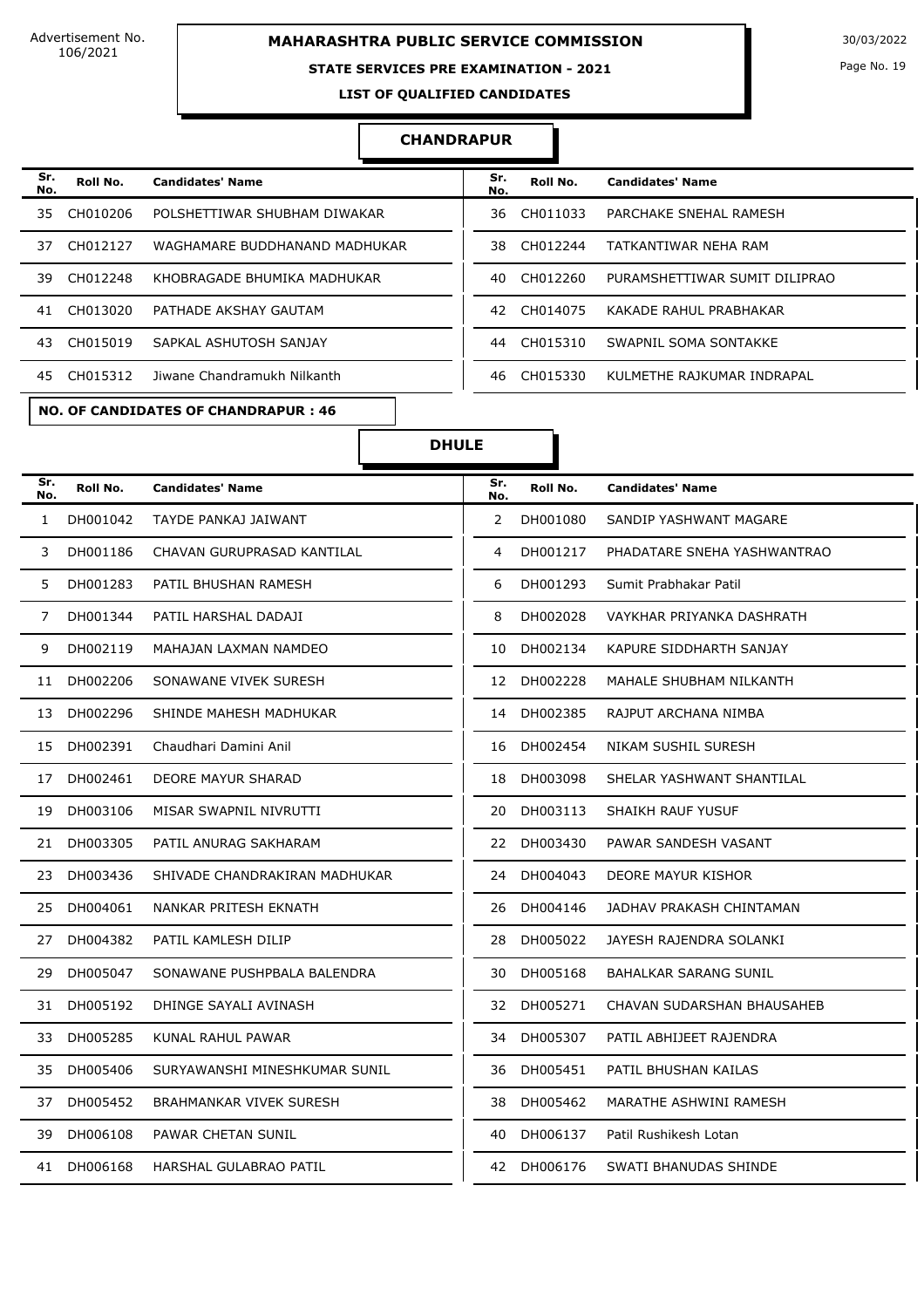# **MAHARASHTRA PUBLIC SERVICE COMMISSION** 30/03/2022

### **STATE SERVICES PRE EXAMINATION - 2021**

Page No. 20

**LIST OF QUALIFIED CANDIDATES** 

#### **DHULE**

| Sr.<br>No. | Roll No. | <b>Candidates' Name</b>     | Sr.<br>No. | Roll No. | <b>Candidates' Name</b>          |
|------------|----------|-----------------------------|------------|----------|----------------------------------|
| 43         | DH006322 | MALI GAURAV JITENDRA        | 44         | DH006376 | SALUNKHE KAUSTUBH CHANDRASHEKHAR |
| 45         | DH006456 | PATIL VIVEK KRISHNA         | 46         | DH007266 | <b>VALVI ARCHANA SAYASING</b>    |
| 47         | DH007270 | WAGH NILESH JAYRAM          | 48         | DH007283 | PAWAR DHANASHRI SUDHAKAR         |
| 49         | DH007307 | NERKAR TUSHAR VITTHAL       | 50         | DH007315 | SUPNAR SANJAY SHANKAR            |
| 51         | DH007398 | SONAWANE KALPESH SUBHASH    | 52         | DH008100 | PAWAR BHIMRAO SUKRAM             |
| 53         | DH008117 | <b>BHADANE AMIT PRAKASH</b> | 54         | DH008137 | SONAWANE SAURABH JAYWANTRAO      |
| 55         | DH008248 | PATIL SHAMRAO RAOSAHEB      | 56         | DH008261 | SANDANSHIV SACHINKUMAR SIDDHARTH |
| 57         | DH008296 | PATIL SAGAR RAJENDRA        | 58         | DH008308 | CHAUDHARI NIKITA MILIND          |
| 59         | DH008351 | PATIL PRIYANKA VIJAY        | 60         | DH008473 | GAIKWAD PRATIK VASANTRAO         |
| 61         | DH009059 | SURYAWANSHI UMESH KAILAS    | 62         | DH009145 | UTKARSHA PAWAR                   |
| 63         | DH009162 | SONAWANE SHIVAM MAHENDRA    | 64         | DH009223 | PATIL DHANANJAY SURESH           |
| 65         | DH009236 | MAHAJAN VIVEK DINKAR        | 66         | DH009312 | PATIL MAHENDRA VASANT            |
| 67         | DH009338 | KOR VIJAY VILAS             | 68         | DH009353 | Jaybhaye Pooja Pandurang         |
| 69         | DH009381 | NIKHIL ROHIDAS BHAMARE      | 70         | DH009397 | PATIL POOJA JAYVANTRAO           |
| 71         | DH009409 | PATIL MUKESH AASARAM        | 72         | DH009421 | WANKHEDE POOJA CHANDRAKANT       |
| 73         | DH009455 | PATIL ASHWINI RAJENDRA      | 74         | DH009475 | <b>BHAMARE TEJAS ANIL</b>        |
| 75         | DH009485 | BHADANE HARSHAD NANABHAU    |            |          |                                  |

**NO. OF CANDIDATES OF DHULE : 75**

**GADCHIROLI**

| Sr.<br>No. | Roll No. | <b>Candidates' Name</b>        | Sr.<br>No. | Roll No. | <b>Candidates' Name</b>        |
|------------|----------|--------------------------------|------------|----------|--------------------------------|
| 1          | GD001115 | Salve Ajay Mahadeo             | 2          | GD001180 | YOGESHRI MANERSAY KUMARE       |
| 3          | GD001185 | THAKARE PRITESH PRABHU         | 4          | GD001234 | BHANARKAR PRASHIK CHANDRAHAS   |
| 5.         | GD001407 | <b>MADAVI RAHUL MAHADEV</b>    | 6          | GD003112 | KORE ROHIT LAXMAN              |
| 7          | GD003162 | <b>GONGALE ASHISH DILIP</b>    | 8          | GD003223 | CHALAKH CHUNNILAL RAJENDRA     |
| 9          | GD003264 | THAKARE LAXMAN GANPAT          | 10         | GD004001 | SWAPNIL PRAKASHRAO WARGANTIWAR |
| 11         | GD004228 | NIKODE KUMOD ISHWAR            | 12         | GD005067 | SHARAD RAMAJI CHAUDHARI        |
| 13         | GD005101 | PINGALE SAURABH SHANKARRAO     | 14         | GD005109 | <b>GHOGARE ANKUSH RAJENDRA</b> |
| 15         | GD006003 | vikramaditya pitambar sahare   | 16         | GD006186 | <b>BHOPAYE JAYANT GOSAI</b>    |
| 17         | GD006222 | DESHMUKH MAYURI PRATAP         | 18         | GD006231 | DHOTE ATISH HARBAJI            |
| 19         | GD007056 | <b>GIRAME PRAVIN SURYAKANT</b> | 20         | GD007125 | PIPARE RAKESH VILAS            |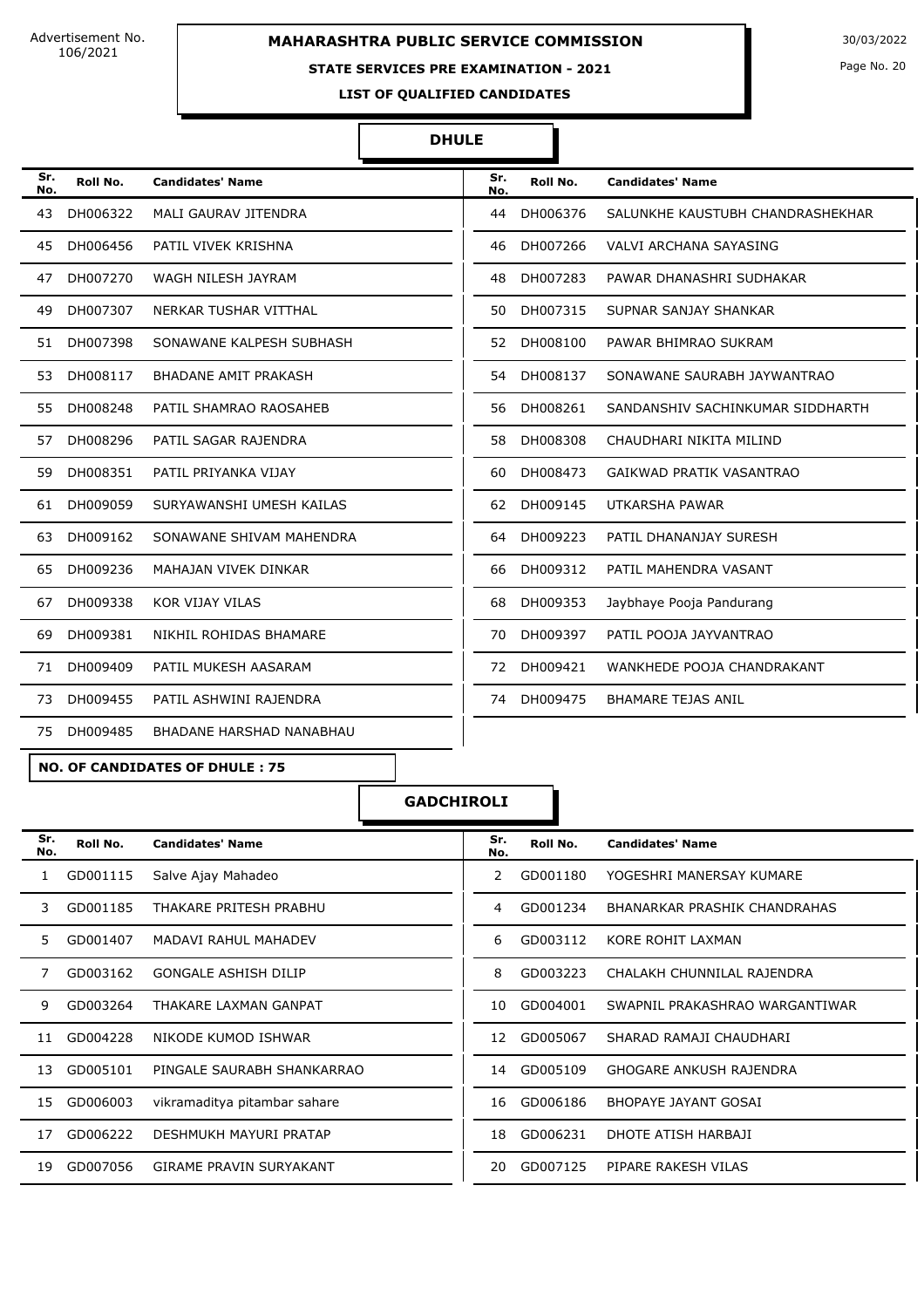# **MAHARASHTRA PUBLIC SERVICE COMMISSION** 30/03/2022

#### **STATE SERVICES PRE EXAMINATION - 2021**

#### **GADCHIROLI**

| Sr.<br>No. | Roll No. | <b>Candidates' Name</b>    | Sr.<br>No. | Roll No. | <b>Candidates' Name</b> |
|------------|----------|----------------------------|------------|----------|-------------------------|
| 21         | GD008054 | URADE PRAKASH MAROTI       | 22.        | GD008090 | SHAIKH MOHSIN ILAHEE    |
| 23.        | GD008197 | MANKAR HEMANTKUMAR RAMESH  | 24         | GD009075 | SIDAM PARTH VINAYAK     |
| 25.        | GD009309 | KUSRAM SHUBHAM NARENDRA    | 26         | GD009361 | MASKE SHRIRAM KUBERRAO  |
|            | GD009370 | SUNDARKAR PRADIP GANGADHAR |            |          |                         |

| Sr.<br>No. | Roll No. | <b>Candidates' Name</b>          |
|------------|----------|----------------------------------|
|            |          | 22 GD008090 SHAIKH MOHSIN ILAHEE |
| 24         |          | GD009075 SIDAM PARTH VINAYAK     |
| 26.        |          | GD009361 MASKE SHRIRAM KUBERRAO  |

### **NO. OF CANDIDATES OF GADCHIROLI : 27**



| Sr.<br>No. | Roll No. | <b>Candidates' Name</b>                 | Sr.<br>No. | Roll No. | <b>Candidates' Name</b>       |
|------------|----------|-----------------------------------------|------------|----------|-------------------------------|
|            | GN001168 | MESHRAM SANGHINI VASANT                 | 2          | GN001197 | TITIRMARE VIKKI GOPAL         |
| 3.         | GN002197 | DHANVIJAY YOGITA UDDHAORAO              | 4          | GN003070 | NIRWAN POOJA PRAKASH          |
| 5.         | GN003271 | WARKADE ATUL DEVIDAS                    | 6          | GN004130 | shinde sujit ramesh           |
|            | GN004161 | RANE AMUL BHUMESHWAR                    | 8          | GN004260 | TURKAR DEEPREKHA DALPAT       |
| 9          | GN005034 | Himanshu Bhumesh Choure                 | 10         | GN005095 | THAKARE RUDRAKSH BABULAL      |
| 11         | GN006107 | DAHAKE DURGESH DAMODAR                  | 12         | GN006156 | KIRNAPURE PRIYANKA NANDKISHOR |
| 13         | GN006220 | CHOUDHARI SHUBHAM LEKCHAND              | 14         | GN007086 | WAGH NANDA BHUJANGRAO         |
| 15         | GN007185 | SURYAWANSHI ASMITA SANJAY               | 16         | GN007211 | <b>BUDHE PAYAL DULICHAND</b>  |
| 17         | GN007231 | RAHANGDALE KALYANI VIJAYKUMAR           |            |          |                               |
|            |          | <b>NO. OF CANDIDATES OF GONDIYA: 17</b> |            |          |                               |

**HINGOLI**

| Sr.<br>No. | Roll No.                                | <b>Candidates' Name</b>       | Sr.<br>No.    | Roll No. | <b>Candidates' Name</b>     |  |  |
|------------|-----------------------------------------|-------------------------------|---------------|----------|-----------------------------|--|--|
|            | HN001053                                | MAHORE VAIBHAV SALIKRAM       | $\mathcal{P}$ | HN001123 | <b>GHUGE AMOL NIVRUTTI</b>  |  |  |
| 3          | HN001230                                | GAIKWAD SAMADHAN SHANKAR      | 4             | HN002006 | PATTEBAHADDUR AVINASH DILIP |  |  |
| 5.         | HN002108                                | KORDE HARISCHANDRA MADHAV     | 6             | HN002215 | DEVIDAS LAXMAN UCHIT        |  |  |
|            | HN003088                                | <b>GHONGADE RAJU MANIKRAO</b> | 8             | HN003158 | SABLE PRAKASH WALMIK        |  |  |
| 9          | HN004054                                | Tonge Priyanka Pralhad        | 10            | HN004101 | KIRAN RUSTUMRAO SANGLE      |  |  |
| 11         | HN004115                                | <b>GUTTHE AKSHAY DINKAR</b>   | 12            | HN004133 | WAIKAR SHUBHAM SHESHARAO    |  |  |
| 13         | HN004138                                | SHINDE MAYURI VIJAYRAO        | 14            | HN004176 | KHANDARE VISHWAJIT ASHOKRAO |  |  |
| 15         | HN004180                                | JADHAV VISHNUKUMAR PRAKASH    |               |          |                             |  |  |
|            | <b>NO. OF CANDIDATES OF HINGOLI: 15</b> |                               |               |          |                             |  |  |
|            |                                         |                               |               |          |                             |  |  |

| Sr.<br>No.    | Roll No. | <b>Candidates' Name</b>     |
|---------------|----------|-----------------------------|
| $\mathcal{P}$ | HN001123 | <b>GHUGE AMOL NIVRUTTI</b>  |
| 4             | HN002006 | PATTEBAHADDUR AVINASH DILIP |
| 6             | HN002215 | DEVIDAS LAXMAN UCHIT        |
| 8             | HN003158 | SABLE PRAKASH WALMIK        |
| 10            | HN004101 | KIRAN RUSTUMRAO SANGLE      |
| 12.           | HN004133 | WAIKAR SHUBHAM SHESHARAO    |
| 14            | HN004176 | KHANDARE VISHWAJIT ASHOKRAO |

**JALGAON**

**Roll No. Candidates' Name Roll No. <b>Candidates' Name Roll No. <b>Candidates'** Name **No.**

**Sr. No.** Page No. 21

 $\overline{a}$ 

÷, ...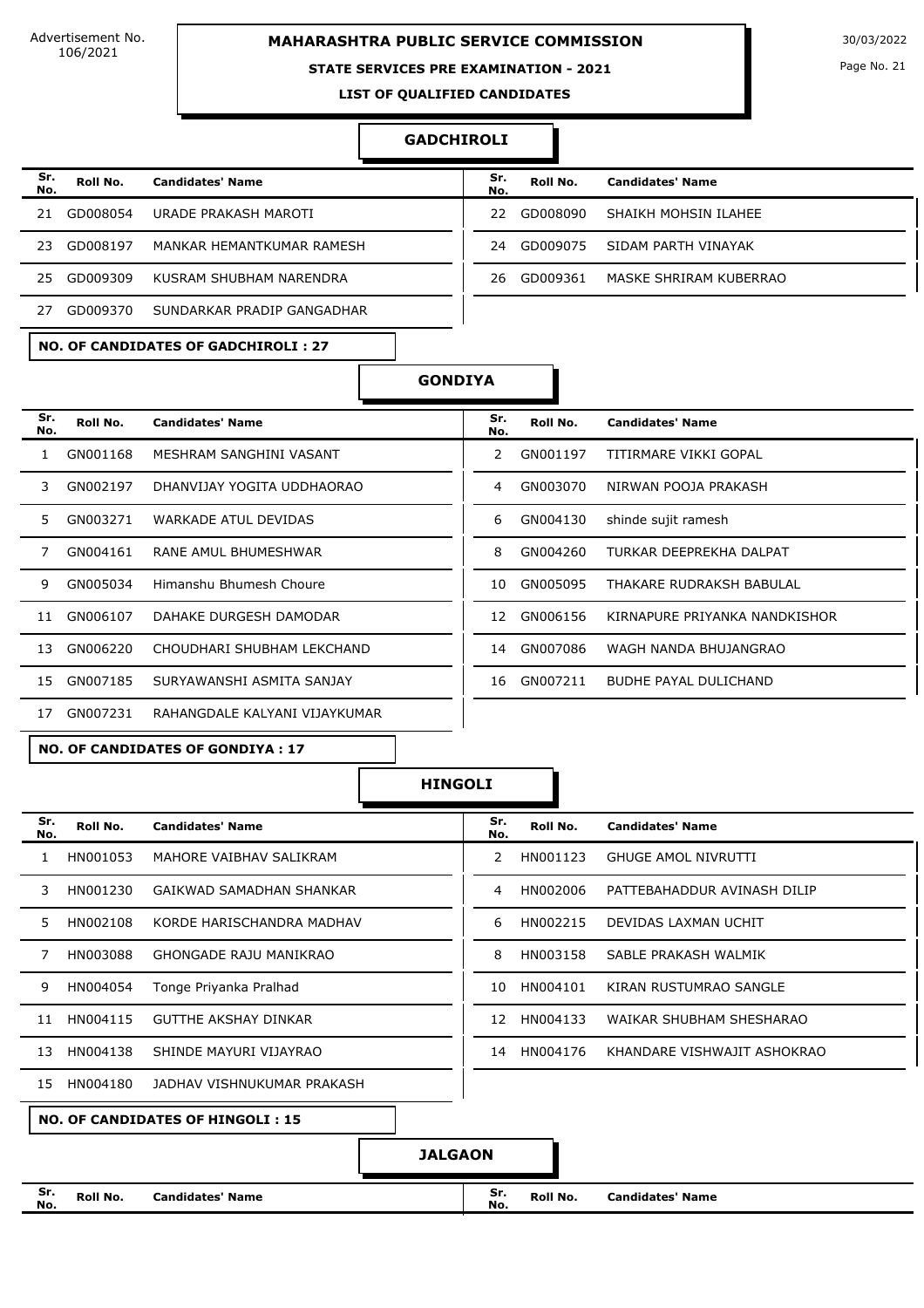# **MAHARASHTRA PUBLIC SERVICE COMMISSION** 30/03/2022

# **STATE SERVICES PRE EXAMINATION - 2021**

Page No. 22

**LIST OF QUALIFIED CANDIDATES** 

### **JALGAON**

| Sr.<br>No. | Roll No. | <b>Candidates' Name</b>                                | Sr.<br>No. | Roll No. | <b>Candidates' Name</b>        |
|------------|----------|--------------------------------------------------------|------------|----------|--------------------------------|
| 1          | JL001030 | PAWAR TUSHAR PANDIT                                    | 2          | JL001071 | MORANKAR JEEVAN RAVINDRA       |
| 3          | JL001135 | CHEMATE AMOL ARJUN                                     | 4          | JL001233 | INGLE AKSHAY GANESH            |
| 5          | JL001284 | SAPKALE GAJANAN ARUN                                   | 6          | JL001348 | SAWANT RAMESH CHHAGAN          |
| 7          | JL002032 | Sonawane Manoj Prabhakar                               | 8          | JL002111 | Ankit Vijaysing Patil          |
| 9          | JL002132 | THAKARE VAIBHAVI RAJENDRA                              | 10         | JL002231 | THAKUR AMOL DILIP              |
| 11         | JL002293 | PRAVIN VIJAY MORE                                      | 12         | JL002295 | <b>BABAR SHASHIKANT MAROTI</b> |
| 13         | JL002297 | HUMBAD PRATIBHA RAMESHWAR                              | 14         | JL002320 | RAHUL SOPAN BHANGALE           |
| 15         | JL003086 | PATIL AMOL VISHVASRAO                                  | 16         | JL003238 | PATIL TUSHAR RAJARAM           |
| 17         | JL003246 | CHAVARE AMIT PRAKASH                                   | 18         | JL003273 | SADAPHULE NILESH GOPINATH      |
| 19         | JL003274 | KADAM PRASAD RAVINDRA                                  | 20         | JL004035 | DESHPANDE PIYUSH ANIL          |
| 21         | JL004079 | THORVE RAHUL BHIMA                                     | 22         | JL004123 | <b>BHOI GIRISH PANDURANG</b>   |
| 23         | JL004185 | SONAWANE LALIT VIJAY                                   | 24         | JL004272 | JADHAV SANDIP KISANDAS         |
| 25         | JL004274 | CHAUDHARI VISHAL SUNIL                                 | 26         | JL004370 | PATIL RAVIRAJ SAHEBRAO         |
| 27         | JL005268 | SINGH SANGITA P                                        | 28         | JL006228 | NIKAM MAHESH NANABHAU          |
| 29         | JL007072 | JAGTAP MAHESH PRALHAD                                  | 30         | JL007164 | PATIL ANIKET DILIP             |
| 31         | JL007307 | PATIL VIDYA RAJENDRA                                   | 32         | JL007342 | PATIL PAVAN SANTOSH            |
| 33         | JL008078 | TAYADE KALPESH VITTHAL                                 | 34         | JL008080 | PATIL TUSHAR GOVINDA           |
| 35         | JL008109 | PATIL RAHUL SAKHARAM                                   | 36         | JL008203 | PARDESHI AJAY JAYSING          |
| 37         | JL008258 | PARDHI RAHUL ARUN                                      | 38         | JL008265 | SALUNKE VASUDEO GULAB          |
| 39         | JL009003 | DHADSE ASHAMINA WAMANRAO                               | 40         | JL009194 | PATIL NAMRATA GULAB            |
| 41         | JL009275 | JADHAV KIRANKUMAR RAMESH                               | 42         | JL010017 | MAHAJAN CHETAN VIJAY           |
| 43         | JL010148 | PATIL NIKHIL RAJU                                      | 44         | JL010160 | MAGAR AVINASH AMBARSING        |
| 45         | JL010165 | KALPESH CHAUDHARI                                      | 46         | JL010201 | SAPKALE PALLAVI MURLIDHAR      |
| 47         | JL010219 | KHODAPE AKSHAY DEVIDAS                                 | 48         | JL011011 | THORVE ROHIT BHIMA             |
| 49         | JL011019 | KADAM AKSHAY VITTHALRAO                                | 50         | JL011082 | DAHIPHALE DURYODHAN LAXMAN     |
| 51         | JL011092 | BODADE DIPALI PRAKASH                                  | 52         | JL011149 | SURWADE SHWETA RAVINDRA        |
| 53         | JL011172 | PATIL PRANJALI DNYANESHWAR                             | 54         | JL012092 | <b>GADKAR GANESH SURESH</b>    |
| 55         | JL012167 | PATIL PARIKSHIT RAVINDRA                               | 56         | JL012265 | MESHRAM KARISHMA MADHUKAR      |
| 57         | JL013116 | <b>BHANGALE AMOL SURESH</b>                            | 58         | JL014240 | solanke chaitali mansing       |
| 59         | JL015058 | CHHAPPAR BAND FAKIR GULAM HYDAR<br><b>IBRAHIM SHAH</b> | 60         | JL015081 | JADHAV YAMUNA SHRIMANTRAO      |
| 61         | JL015082 | CHAVAN DARSHAN MANOHAR                                 | 62         | JL015103 | MORANKAR MANISHA RAVINDRA      |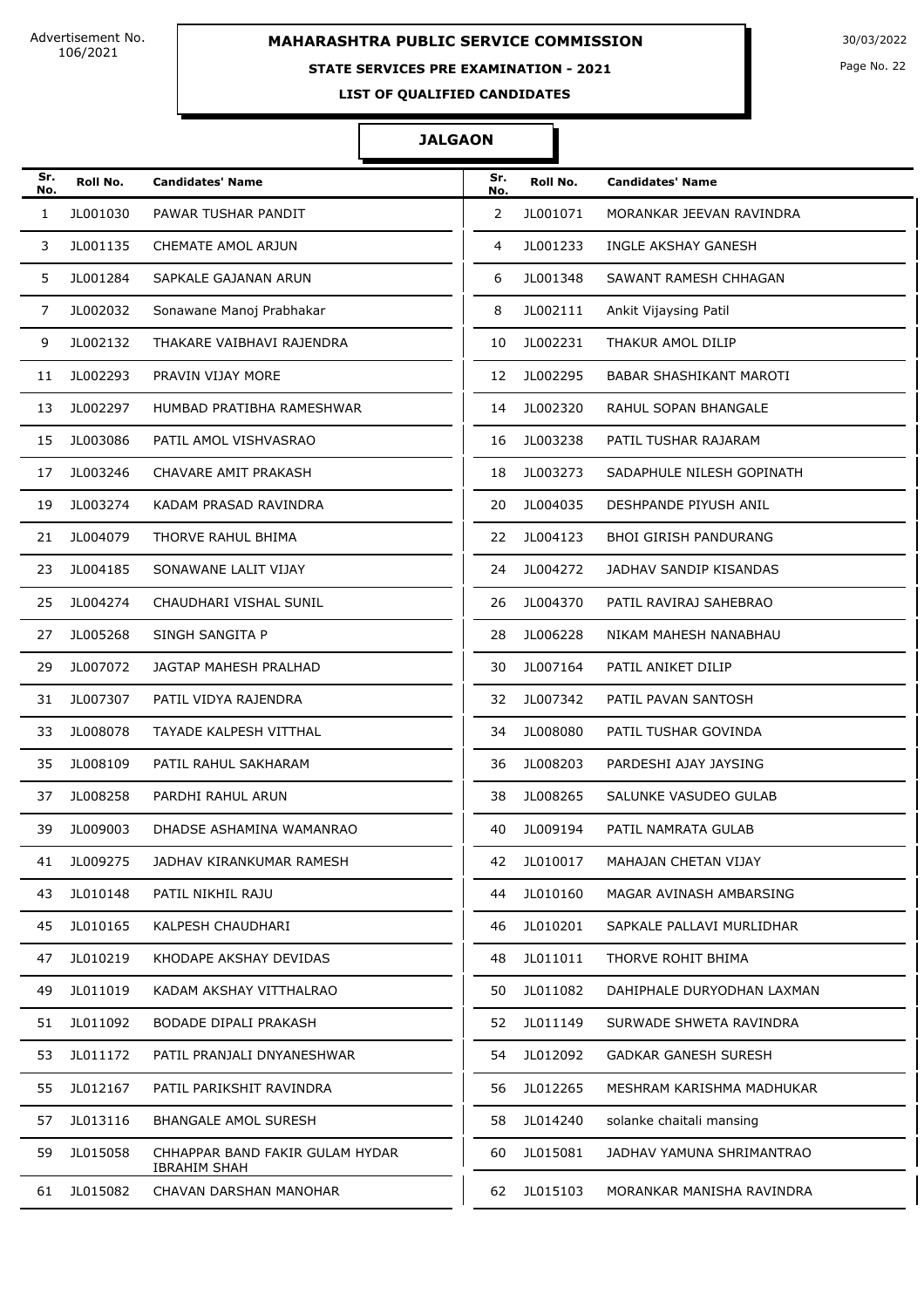### **STATE SERVICES PRE EXAMINATION - 2021**

Page No. 23

**LIST OF QUALIFIED CANDIDATES** 

### **JALGAON**

| Sr.<br>No. | Roll No. | <b>Candidates' Name</b>            | Sr.<br>No. | Roll No. | <b>Candidates' Name</b>    |
|------------|----------|------------------------------------|------------|----------|----------------------------|
| 63         | JL015121 | BHANGALE MAYUR JAGANNATH           | 64         | JL015141 | MAWASKAR NEHA BALAKRAM     |
| 65         | JL015186 | <b>BAGUL PRASHANT PANDHARINATH</b> | 66         | JL015237 | PATIL GOPAL ABHIMAN        |
| 67         | JL016150 | PATIL PRACHI PRAVIN                | 68         | JL016183 | PINGALE SHUBHAM BHIKARI    |
| 69         | JL017056 | <b>DHAKE LOKESH ANIL</b>           | 70         | JL017131 | BAGADE MANISHA ARJUN       |
| 71         | JL017209 | PARDESHI SACHIN PADAM              | 72         | JL017237 | CHAUDHARI PRASAD NANDLAL   |
| 73         | JL018055 | DESHMUKH ANKUSH SUBHASHRAO         | 74         | JL019008 | BHALERAO DARPAN SANJAY     |
| 75         | JL019010 | CHAUDHARI SANGITA GOPAL            | 76         | JL019034 | SHIMPI GANESH NARAYAN      |
| 77         | JL019115 | PATIL ANIKET SUNIL                 | 78         | JL019199 | Kapure Vishwajeet Kishor   |
| 79         | JL019236 | Chaudhari Mayur Shashikant         | 80         | JL019257 | DESALE KAVITA RAVINDRA     |
| 81         | JL019261 | <b>GORE SACHIN DATTU</b>           | 82         | JL019265 | MOREY GOPAL SHIVAJI        |
| 83         | JL019303 | <b>KADU GAURAV ANIL</b>            | 84         | JL019307 | PATIL MAHENDRASING MANSING |
| 85         | JL019310 | CHAUDHARI VINOD VISHWANATH         | 86         | JL019329 | BODAMWAD MAHAJAN BALAJI    |
| 87         | JL019340 | KEDARE PRASHANT PUNDLIK            | 88         | JL019358 | JAIN DHIRAJ DHARAMCHAND    |

### **NO. OF CANDIDATES OF JALGAON : 88**

### **JALNA**

| Sr.<br>No.     | Roll No. | <b>Candidates' Name</b>      | Sr.<br>No. | Roll No. | <b>Candidates' Name</b>       |
|----------------|----------|------------------------------|------------|----------|-------------------------------|
| 1              | JN001023 | SHELKE RAJU GANESHRAO        | 2          | JN001096 | PATIL KAILAS TEJRAO           |
| 3              | JN001097 | DABHADE PRAVIN SANJAY        | 4          | JN001160 | RAGADE SUPRABHA KADUBA        |
| 5              | JN001201 | Maheshkumar Subhashrao Ghare | 6          | JN002039 | NILANGEKAR SHESHANK BALASAHEB |
| $\overline{7}$ | JN002059 | GAIKWAD AKASH DATTATRAY      | 8          | JN002142 | SARODE SATISH BHAUSAHEB       |
| 9              | JN002185 | THOTE AKASH HARI             | 10         | JN002231 | JAYBHAYE RANJANA DINKAR       |
| 11             | JN003032 | KHEDKAR SANTOSH POPAT        | 12         | JN003091 | SUKESHANI TUKARAM MOTGHARE    |
| 13             | JN003166 | KHANDARE AMOL TULSHIRAM      | 14         | JN003183 | DHANDGE NIKHIL PRABHAKAR      |
| 15             | JN004003 | PAWAR AKASH DEVIDAS          | 16         | JN004119 | LAHANE SARTHAK SANTOSHRAO     |
| 17             | JN005029 | RITESH RAMDAS BAIRAGI        | 18         | JN005068 | NAGRE SHARAD LIMBAJI          |
| 19             | JN005078 | WAGH DEVANAND KARBHARI       | 20         | JN005129 | PADGHAN AAKANKSHA BHARAT      |
| 21             | JN005213 | Rahul Chandrabhan Savant     | 22         | JN006067 | CHAUDHAR VISHAL SHESHRAO      |
| 23             | JN006110 | KAWHALE DILIP TUKARAM        | 24         | JN006136 | KHARAT SHUBHAM SHIVAJIRAO     |
| 25             | JN006189 | KOLHE MANOJ SADASHIVRAO      | 26         | JN006206 | VAIDYA SWAPNIL SANJAY         |
| 27             | JN007027 | MONDHE VIKRANT BALASAHEB     | 28         | JN007125 | SAWADE GANESH ACHUTRAO        |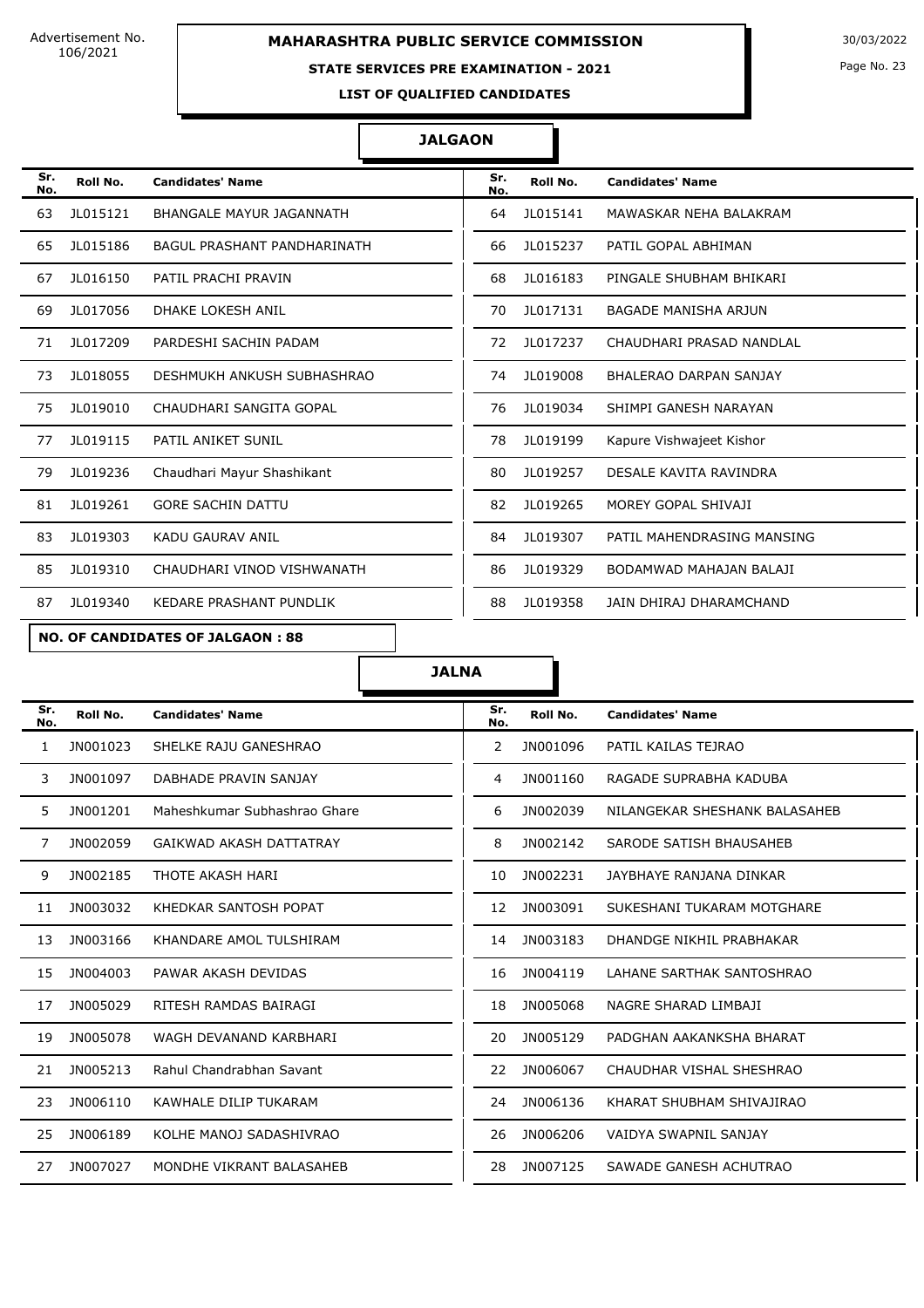# **MAHARASHTRA PUBLIC SERVICE COMMISSION** 30/03/2022

### **STATE SERVICES PRE EXAMINATION - 2021**

Page No. 24

**LIST OF QUALIFIED CANDIDATES** 

#### **JALNA**

| Sr.<br>No. | Roll No. | <b>Candidates' Name</b>      | Sr.<br>No. | Roll No. | <b>Candidates' Name</b>        |
|------------|----------|------------------------------|------------|----------|--------------------------------|
| 29         | JN007153 | HAMNE ABHIMANYU SUBHASHRAO   | 30         | JN007195 | WAGH SACHIN PRABHAKAR          |
| 31         | JN007288 | Waghmare Tushar Annasaheb    | 32         | JN008047 | GHARE ANURUPA SUBHASHRAO       |
| 33         | JN008151 | KORDE KRUSHNA AHILYAJI       | 34         | JN008160 | LANDGE AVINASH GANESH          |
| 35         | JN008170 | Salve Shirisha Uddhavrao     | 36         | JN008201 | Bankar Vikas Laxman            |
| 37         | JN009010 | NAGRE SHIDDHESHWAR UDDHAVRAO | 38         | JN009045 | KAILASH DAMODHAR KHEDEKAR      |
| 39         | JN009072 | JADHAV PRADIP RAJARAM        | 40         | JN009178 | <b>GANESH KESHAVRAO KAKADE</b> |
| 41         | JN009187 | HULMUKH AKSHAY DNYANOBA      |            |          |                                |

**NO. OF CANDIDATES OF JALNA : 41**

| Sr.<br>No. | Roll No.        | <b>Candidates' Name</b>   |
|------------|-----------------|---------------------------|
| 30         | JN007195        | WAGH SACHIN PRABHAKAR     |
| 32.        | JN008047        | GHARE ANURUPA SUBHASHRAO  |
| 34         | JN008160        | LANDGE AVINASH GANESH     |
| 36         | JN008201        | Bankar Vikas Laxman       |
| 38         | JN009045        | KAILASH DAMODHAR KHFDFKAR |
| 40         | <b>IN009178</b> | GANESH KESHAVRAO KAKADE   |

| Sr.<br>No. | Roll No. | <b>Candidates' Name</b>       | Sr.<br>No.            | Roll No.    | <b>Candidates' Name</b>          |
|------------|----------|-------------------------------|-----------------------|-------------|----------------------------------|
| 1          | KL001020 | VAJAREKAR VINAYAK MAHADEV     | $\mathbf{2}^{\prime}$ | KL001031    | PATIL ADHIKRAO MARUTI            |
| 3          | KL001056 | PATIL TRUPTI BALASO           | 4                     | KL001067    | PATIL INDRAJEET RANGARAO         |
| 5          | KL001111 | GIRMAL SURAJ SHANTINATH       | 6                     | KL001112    | SHETAGE DATTATRAY ANANDA         |
| 7          | KL001127 | PATIL VISHAL KRISHNAT         | 8                     | KL001134    | LANGADE SNEHA ALIAS GOURI RAJESH |
| 9          | KL001136 | SHINDE SURAJ PRAKASH          | 10                    | KL001182    | PATIL RAVINDRA SARDAR            |
| 11         | KL001195 | KOULKAR SHEETALKUMARI RAJARAM | 12                    | KL001226    | KANTHE NEHA SURESH               |
| 13         | KL001266 | PAWAR AKSHAY DILIP            | 14                    | KL001295    | KULKARNI RAJKANYA VIVEKRAJ       |
| 15         | KL001335 | CHOUGALE RAHUL SAKHARAM       | 16                    | KL001366    | ANMOL KORE                       |
| 17         | KL002025 | ARBOLE ROHIT SHASHIKANT       | 18                    | KL002038    | PAWAR VAIJANATH BHIVAJI          |
| 19         | KL002080 | PATIL RUSHIKESH VILAS         | 20                    | KL002087    | KHAMKAR SAMPADA ULHAS            |
| 21         | KL002151 | MORE PRAJYOTI MAHADEV         | 22                    | KL002236    | HAJARE KRISHNAT GOVIND           |
| 23         | KL002238 | DHOLE AKSHAY LAHU             | 24                    | KL002247    | PATIL SANGRAM HAMBIRRAO          |
| 25         | KL002254 | KHAIRMODE NAGESH RAMESH       | 26                    | KL002273    | SHETE VISHALKUMAR BABASO         |
| 27         | KL002279 | PATIL HARSHAL NAMDEO          | 28                    | KL002282    | BONGANE NIVEDITA DATTATRAY       |
| 29         | KL002325 | PATIL PRATIKSHA VILAS         | 30                    | KL003068    | NALAWADE VIJAY VILAS             |
| 31         | KL003137 | DEBAJE SURAJ BAPUSO           |                       | 32 KL003138 | OULKAR SACHIN BHARAMU            |
| 33         | KL003159 | KAMBLE PRAJAKTA SURESH        | 34                    | KL003192    | NIKAM PRATAP SUBHASH             |
| 35         | KL003230 | PATIL SOMESH PRAKASHRAO       | 36                    | KL003263    | PATIL PRUTHVIRAJ SUHAS           |
| 37         | KL003288 | SHELAKE MAYUR JAISING         | 38                    | KL003296    | TAMBE SAGAR DEVRAJ               |
| 39         | KL003300 | PATIL VIKAS VISHWAS           | 40                    | KL003302    | PHAD HARIRAM VITHAL              |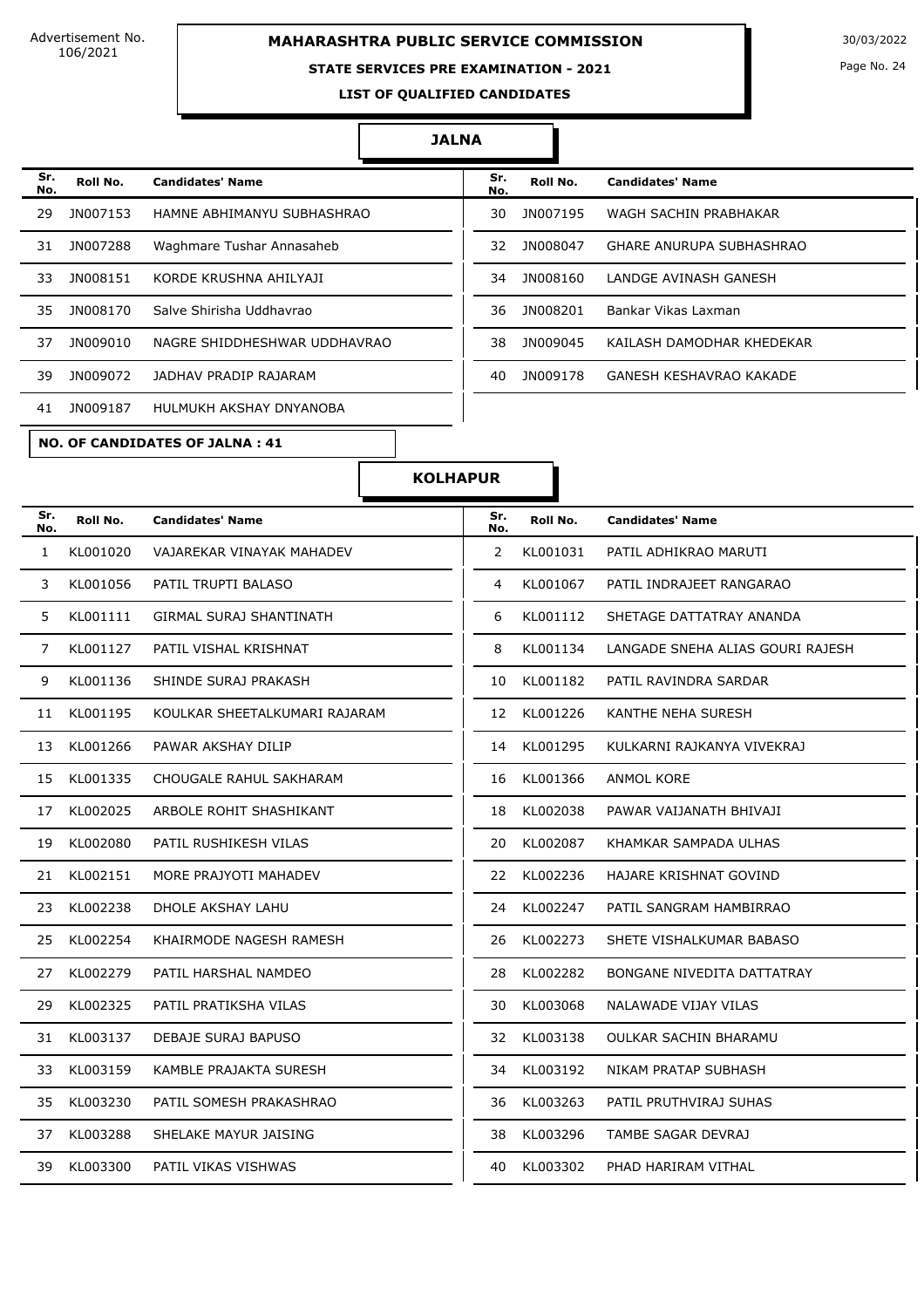### **STATE SERVICES PRE EXAMINATION - 2021**

Page No. 25

**LIST OF QUALIFIED CANDIDATES** 

| Sr.<br>No. | Roll No.     | <b>Candidates' Name</b>        | Sr.<br>No. | Roll No.     | <b>Candidates' Name</b>        |
|------------|--------------|--------------------------------|------------|--------------|--------------------------------|
| 41         | KL003358     | PATIL VINAYAK NANDKUMAR        | 42         | KL003359     | SAVVASHE AKSHAY ANIL           |
| 43         | KL003362     | <b>GARDE PUSHKRAJ MADAN</b>    | 44         | KL003374     | KAMBLE ASHWINI DATTATRAY       |
| 45         | KL003398     | NAIK HARSHVARDHAN JAYSING      | 46         | KL003408     | NAIK RAJVARDHAN JAYSING        |
| 47         | KL003439     | KAMBLE SNEHAL HIRALAL          | 48         | KL004041     | BHABUJE KETAKI MAHAVIR         |
| 49         | KL004124     | AYAREKAR RAJVARDHAN NANDKISHOR | 50         | KL004136     | TODKAR AJAY ANIL               |
| 51         | KL004177     | VAISHNAVI DILIP PUJARI         | 52         | KL004179     | PATIL TUSHAR PRAKASH           |
| 53         | KL004230     | PATIL KEDAR SANJAY             | 54         | KL004271     | sutar ashish shivaji           |
| 55         | KL004299     | <b>BIJALI AFRIN MEHBUB</b>     | 56         | KL004338     | PATIL SANDESH VISHAVANATH      |
| 57         | KL004401     | MANE SALONI BALASO             | 58         | KL004407     | Jadhav Saish Babasaheb         |
| 59         | KL004413     | JADHAV SHIVRAJ UMESH           | 60         | KL004428     | CHAVAN CHETAN RAVSO            |
| 61         | KL004431     | SRUSHTI KRISHNARAO SARNOBAT    | 62         | KL005019     | PATIL SNEHAL KUNDLIK           |
| 63         | KL005020     | Patil Vishwajeet Vijay         | 64         | KL005037     | RHATWAL AVINASH CHANDRAKANT    |
| 65         | KL005042     | BHIVASE PRACHI SAKHARAM        | 66         | KL005069     | <b>SUMIT SAURABH</b>           |
| 67         | KL005070     | omkar shahaji patil            | 68         | KL005083     | SUTAR ANAGHA SHIVAJI           |
| 69         | KL005155     | KUPATE AKSHATA MAHADEV         | 70         | KL005230     | MUJAWAR ISHARAK NAJIR          |
| 71         | KL005257     | PATIL RAJYOGINI KRISHNAT       | 72         | KL005263     | MANKAR ATUL DATTATRAY          |
| 73         | KL005274     | KOIGADE TANAJI SHAMRAO         | 74         | KL006002     | DESAI RUSHIKESH SANJAY         |
| 75         | KL006047     | SHINGARE SANDIP NANBA          | 76         | KL006061     | prajyot mahajan                |
| 77         | KL006064     | KAWADE ABASAHEB UTTARESHWAR    | 78         | KL006077     | PATIL RAJLAXMI NITIN           |
| 79         | KL006192     | <b>GANESH NAMDEV PATIL</b>     | 80         | KL006230     | MAYUR SAMBHAJI MANE            |
| 81         | KL007022     | KAMBLE RAHUL TANAJI            | 82         | KL007031     | AMBULKAR BHAUSAHEB RAOSAHEB    |
| 83         | KL007052     | Nadaf Amir Sardar              | 84         | KL007119     | REDEKAR SHEKHAR SHIVAJI        |
| 85         | KL007147     | GAIKWAD RUSHIKESH RAJESH       | 86         | KL007155     | <b>GHARGE SANDIP SAMPATRAO</b> |
| 87         | KL007156     | SANAGAR PRANAV TANAJI          | 88         | KL007161     | Kumbhar Nayana Narayan         |
| 89         | KL007194     | SHUBHANGI SUBHASH PATIL        | 90         | KL007198     | PATIL SANGRAMSINGH SAMBHAJI    |
| 91         | KL007216     | INGAWALE AJINKYA DEELIP        | 92         | KL007220     | JADHAWAR PRADIP TANAJI         |
| 93         | KL007235     | SAJANE ROHIT BABASAHEB         | 94         | KL007254     | <b>BHOSALE ANAGHA ANIL</b>     |
| 95         | KL007269     | MUGADE AMIT BALASO             | 96         | KL007285     | Patil Vishranti Bajirao        |
| 97         | KL007349     | PATIL SHIRISH SARJERAO         | 98         | KL007426     | GAIKWAD DHANSHRI SAMPAT        |
| 99.        | KL008019     | Patil Kranti Vishwas           | 100        | KL008095     | MANUNGADE PANKAJ RANGARAO      |
|            | 101 KL008121 | PATIL YUVRAJ UTTAM             |            | 102 KL008146 | REDEKAR POOJA PARASHARAM       |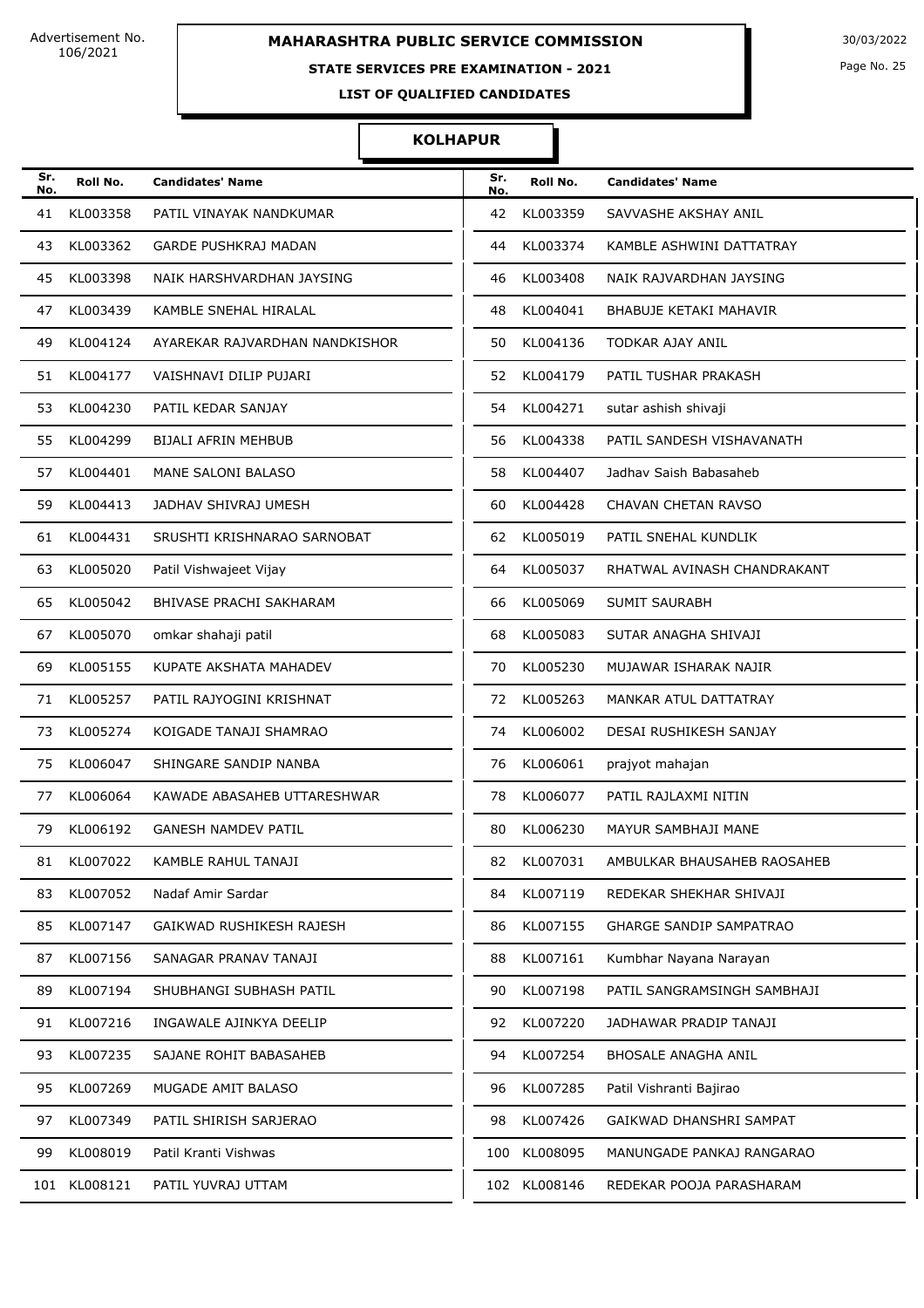# **STATE SERVICES PRE EXAMINATION - 2021**

Page No. 26

**LIST OF QUALIFIED CANDIDATES** 

| Sr.<br>No. | Roll No.     | <b>Candidates' Name</b>       | Sr.<br>No. | Roll No.     | <b>Candidates' Name</b>        |
|------------|--------------|-------------------------------|------------|--------------|--------------------------------|
| 103        | KL008192     | PISE PRAGATI SARJERAO         | 104        | KL008204     | <b>HAJARE RAHUL BABURAO</b>    |
|            | 105 KL008220 | PATIL SAMARJIT BALAVANT       | 106        | KL008261     | POWAR SACHIN BALAWANT          |
| 107        | KL008296     | SHEMBADE NAMRATA DNYANESHWAR  | 108        | KL008377     | PATIL YOGESH ANNASO            |
| 109        | KL008386     | PAWAR RAJLAXMI SHANTARAM      |            | 110 KL009081 | KAMBLE KETAN SARJERAO          |
|            | 111 KL009160 | HASBE AKSHAY SUNIL            |            | 112 KL009168 | Rushikesh Rajaram Jadhav       |
|            | 113 KL009222 | Khade Abhijit Shivaji         |            | 114 KL009267 | PATIL AKSHAY MANIK             |
|            | 115 KL009274 | UGARE PRATIK VIJAYKUMAR       |            | 116 KL009297 | SHUBHADA CHARAPALE             |
|            | 117 KL009324 | WAYADANDE TUSHAR DHONDIRAM    |            | 118 KL010004 | NANGARE SWAPNIL DADASO         |
|            | 119 KL010017 | PATIL RAMRAO VASANT           |            | 120 KL010032 | PATIL SOURABH SUBHASH          |
|            | 121 KL010058 | KAMBLE SIDDHARTHA MACHHINDRA  |            | 122 KL010091 | Sagar Ananda Patil             |
|            | 123 KL010123 | JANAWADE ABHIJEET MAHADEV     |            | 124 KL010145 | SHINDE SUPRIYA SHIVAJI         |
|            | 125 KL010181 | <b>VHANKADE SURAJ MAHADEV</b> |            | 126 KL010216 | CHOUGULE SURAJ SADASHIV        |
|            | 127 KL010229 | CHOUGALE NAMRATA SARJERAO     |            | 128 KL010243 | PATIL JAGDISH BABASO           |
| 129        | KL010283     | PANGAM PANKAJ JAYPRAKASH      | 130        | KL011011     | DESAI GOURAV GAJANAN           |
|            | 131 KL011119 | BHANDARE ALANKAR CHANDRAKANT  |            | 132 KL011137 | DONGALE ABHAY RAGHUNATH        |
|            | 133 KL011217 | SUJIT S PATIL                 |            | 134 KL011240 | PATIL SANKET SAMBHAJI          |
|            | 135 KL011242 | BHOPALE NAGESH RAMCHANDRA     |            | 136 KL011265 | PATIL POOJA JAYSING            |
|            | 137 KL011273 | RAJAVARDHAN PATIL             | 138        | KL012054     | <b>GAVALI OMKAR SHANTINATH</b> |
|            | 139 KL012144 | CHAVAN NIKHIL GANAPATI        | 140        | KL012163     | ALAVE SANDIP RAJARAM           |
|            | 141 KL012165 | SOMVANSHI DHANASHREE KIRAN    |            | 142 KL012169 | REVADEKAR KAUMUDI RAVINDRA     |
|            | 143 KL012172 | SAWANT SHUBHANGI MANSING      |            | 144 KL012280 | SALUNKHE AKASH ANIL            |
|            | 145 KL012299 | RANJEET RAJARAM PATIL         |            | 146 KL013045 | NILESH BALASAHEB POMANE        |
|            | 147 KL013080 | SHINDE ARATI MAHADEV          |            | 148 KL013131 | KHOT SANGRAM VISHNU            |
|            | 149 KL013147 | GAVADE TUSHAR TANAJI          |            | 150 KL013229 | GAVADE BHUSHAN MOTIRAM         |
|            | 151 KL013275 | PATIL ADINATH TUKARAM         |            | 152 KL013279 | PATIL UDAY SHIVAJI             |
|            | 153 KL013280 | JADHAV OMKAR BALVANT          |            | 154 KL013282 | PATIL SUSMITA SURESH           |
|            | 155 KL014018 | PATIL SURAJ SAMBHAJI          |            | 156 KL014089 | PATIL SHUBHAM DHANAJI          |
|            | 157 KL014222 | SASTE DHIRAJ MAHADEV          |            | 158 KL014247 | KALANTRE AKSHAY SHIVAJI        |
|            | 159 KL014254 | MUDGAL POOJA NARAYAN          |            | 160 KL015030 | VICHARE ABHINAY ARJUN          |
|            | 161 KL015034 | <b>BURATE GAUTAM AMAR</b>     |            | 162 KL015093 | MANKAPURE ROSHANBI DILAWAR     |
|            | 163 KL015119 | satish chandrakant patil      |            | 164 KL015169 | Snehalata Kumbhar              |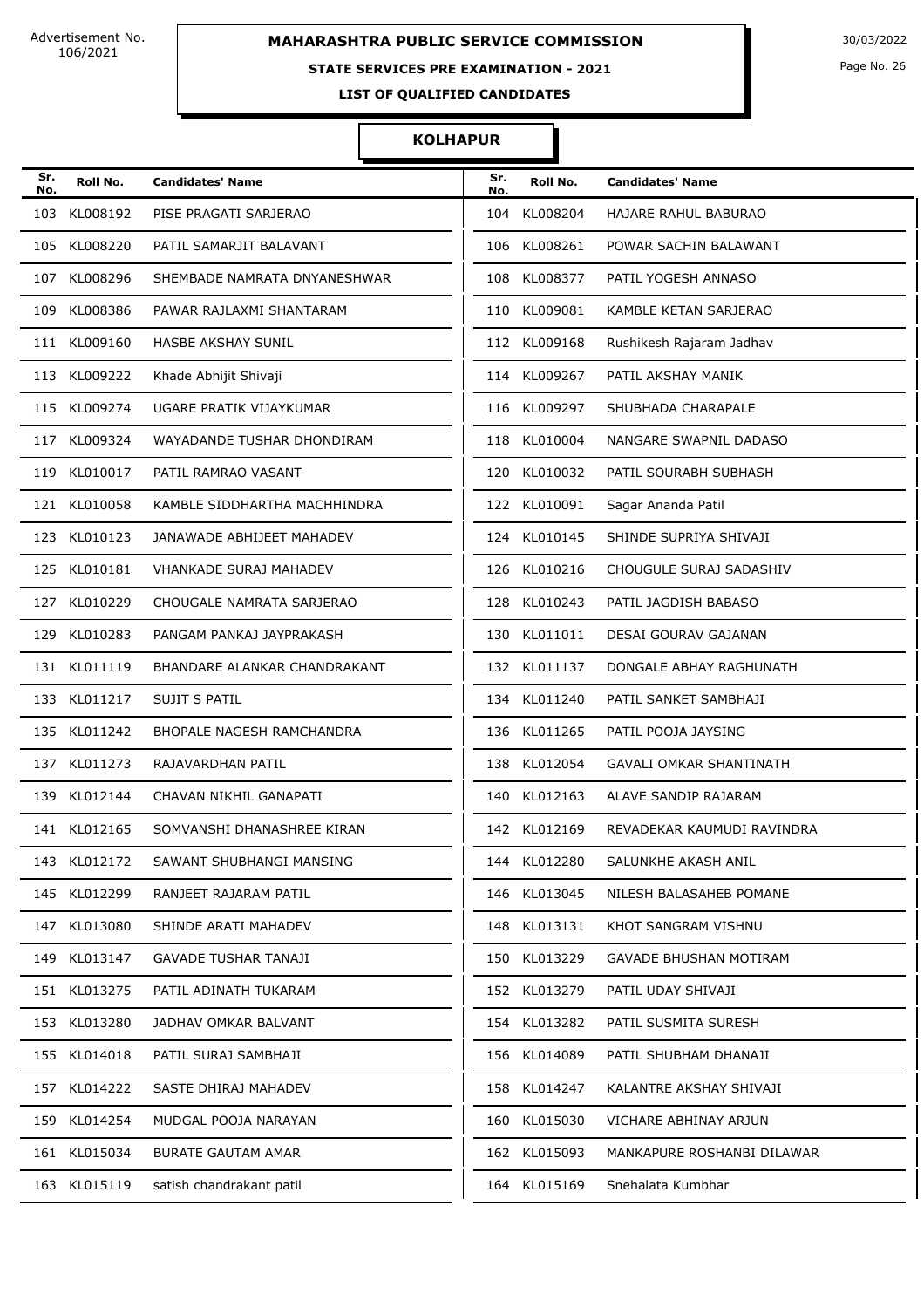## **STATE SERVICES PRE EXAMINATION - 2021**

Page No. 27

**LIST OF QUALIFIED CANDIDATES** 

| Sr.<br>No. | Roll No.     | <b>Candidates' Name</b>                           | Sr.<br>No. | Roll No.     | <b>Candidates' Name</b>       |
|------------|--------------|---------------------------------------------------|------------|--------------|-------------------------------|
| 165        | KL015180     | MENGANE DHANANJAY ALIS ANIKET<br><b>RAGHUNATH</b> | 166        | KL015207     | MANE GAYATRI DIPAK            |
|            | 167 KL015234 | Ravindra Shivaji More                             | 168        | KL016029     | RASAL NISHIGANDHA RAJARAM     |
|            | 169 KL016055 | CHOUGALE MADHURI RANGRAO                          |            | 170 KL016081 | PATIL AMRUT ASHOK             |
|            | 171 KL016095 | JAMBILKAR DIPIKA BHIMRAO                          |            | 172 KL016103 | JADHAV SHRIKRUSHNA RAMCHANDRA |
|            | 173 KL016172 | Ghatge Rohan Madhukar                             |            | 174 KL016190 | PATIL DATTATRAY RAGHUNATH     |
|            | 175 KL016197 | SHINDE HARISH ANANDA                              |            | 176 KL016220 | <b>GHODAKE MAYUR ARVIND</b>   |
|            | 177 KL016227 | MUDALE VISHWAS ANNA                               | 178        | KL016294     | PATIL VISHWAJEET SHAMRAO      |
|            | 179 KL016348 | PATIL MILIND KRISHNA                              | 180        | KL016366     | Kadam Priyanka Tanaji         |
|            | 181 KL017007 | NIKAM UTTAM PANDURANG                             |            | 182 KL017022 | ASWALE ASHISH ASHRU           |
|            | 183 KL017029 | PATIL SHIVANI RAJU                                | 184        | KL017039     | YADAV SUHAS TANAJI            |
|            | 185 KL017076 | LAD RUTUJA PRADEEP                                |            | 186 KL017164 | KURANE KRITIKA ANKUSH         |
|            | 187 KL017186 | GARJE PRIYANKA BABASAHEB                          | 188        | KL017195     | PATIL PRAMOD JOTIBA           |
|            | 189 KL017226 | SHEVALE DHANANJAY SANJAY                          |            | 190 KL017247 | SAVARATKAR YOGESH PRAKASH     |
|            | 191 KL018048 | DESAI ANIKET ASHOK                                |            | 192 KL018067 | AJINKYA ASHOK AJAGEKAR        |
|            | 193 KL018131 | NIGALE SUPRIYA SOPAN                              |            | 194 KL018206 | KHANDEKAR AKSHAY ARUN         |
|            | 195 KL018211 | PATIL ABHINAV RAJENDRA                            |            | 196 KL018235 | KHADE SHIVRAJ JANARDAN        |
|            | 197 KL019048 | CHAUGALE SUSHANT YASHWANT                         | 198        | KL019079     | Omkar Udaysinh Patil          |
|            | 199 KL019135 | KHOT VINAYAK LAKSHMAN                             | 200        | KL019151     | LOKHANDE AJAY VILAS           |
|            | 201 KL019230 | DESAI BHUSHAN SHANKARRAO                          |            | 202 KL019248 | RAJAGE AKSHAYKUMAR ARJUN      |
|            | 203 KL019308 | KHAMKAR SWATI SAMBHAJI                            |            | 204 KL019325 | MHAMANE SURESH SANGAPPA       |
|            | 205 KL019371 | JADHAV PRAJAKTA DILIP                             |            | 206 KL020021 | GHADGE DEVAYANI RAJENDRA      |
|            | 207 KL020050 | PATIL VISHWAJEET MOHANRAO                         | 208        | KL020081     | SHINDE RHISHIKESH BALKRISHNA  |
|            | 209 KL020166 | RUTUJA YOGESH DESAI                               | 210        | KL020172     | SANTOSH KUMAR MANE            |
|            | 211 KL020185 | CHAVAN SHRADDHA SHANKAR                           |            | 212 KL020186 | RIKIBDAR KARISHMA JAHANGIR    |
|            | 213 KL020192 | MASKE NAMRATA DNYANDEV                            |            | 214 KL020216 | DAULATAKAR RAHUL YALLAPPA     |
|            | 215 KL020218 | SUTAR MAHESH SADASHIV                             |            | 216 KL021127 | SUNJI MEGHA RAJAKUMAR         |
|            | 217 KL021186 | PANARI RITURAJ ANANDRAO                           | 218        | KL021238     | MORE VAIBHAV UTTAM            |
|            | 219 KL021291 | PATIL SACHIN BALGONDA                             | 220        | KL021309     | GAUD GAYATRI KRISHNAKANT      |
|            | 221 KL021331 | subhash<br>yashavant<br>patil                     | 222        | KL021350     | <b>BONDRE PRATIK MANSING</b>  |
|            | 223 KL022060 | PATIL SUPRIYA MAHIPATRAO                          | 224        | KL022068     | <b>BHUSKE AMRUTA PRAKASH</b>  |
|            | 225 KL022112 | SHINDE RUTUJA HIMMATRAO                           |            | 226 KL022158 | Indalkar Kunal Satappa        |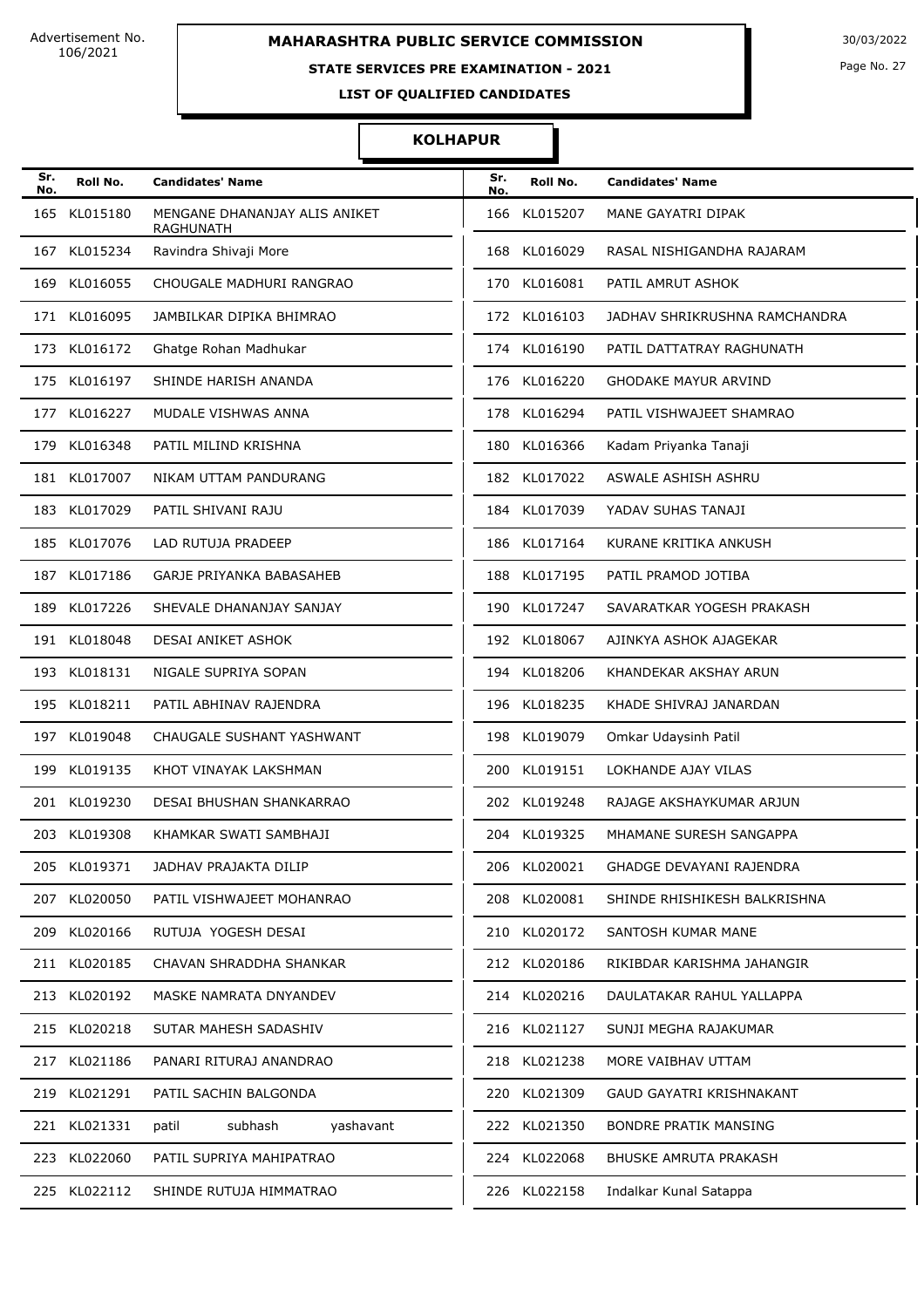### **STATE SERVICES PRE EXAMINATION - 2021**

Page No. 28

**LIST OF QUALIFIED CANDIDATES** 

| Sr.<br>No. | Roll No.     | <b>Candidates' Name</b>        | Sr.<br>No. | Roll No.     | <b>Candidates' Name</b>        |
|------------|--------------|--------------------------------|------------|--------------|--------------------------------|
|            | 227 KL022178 | MASAL SHUBHAM KRISHNAT         | 228        | KL022208     | BAJAGE OMKAR CHANDRAKANT       |
|            | 229 KL022217 | <b>BHOPALE SURAJ BABASAHEB</b> |            | 230 KL022232 | PATIL SUYOG PANDIT             |
|            | 231 KL022253 | UGALE DNYANESHWAR CHANDRABHAN  |            | 232 KL022267 | <b>GURAV AKASH JALINDAR</b>    |
|            | 233 KL023091 | PATIL AJAYKUMAR TATYASAHEB     |            | 234 KL023094 | PARIT GURURAJ PRADIP           |
|            | 235 KL023136 | ANIL BABURAO PATIL             |            | 236 KL023140 | LAMBE PRATIK PRAKASH           |
|            | 237 KL023185 | PATIL SHRIDHAR SARJERAO        | 238        | KL023201     | ABHISHEK ANNASAHEB PATIL       |
|            | 239 KL024023 | NILESH PANDURANG CHOUGALE      | 240        | KL024117     | KUMBHAR ASHISH ANANDRAO        |
|            | 241 KL024133 | Misal Dhiraj Dattatray         |            | 242 KL024162 | PANDAV PRASHANT ANNASO         |
|            | 243 KL024179 | KAINGADE PRADNYA RAVINDRA      |            | 244 KL024251 | POWAR KULDEEP SURESH           |
|            | 245 KL024280 | GHORAPADE SURAJ EKNATH         |            | 246 KL024316 | YADAV PATIL RAJVARDHAN PRADEEP |
|            | 247 KL024323 | ANIL ASHOK ARDALKAR            | 248        | KL025015     | <b>MALAVI SUSHANT SURESH</b>   |
|            | 249 KL025055 | MORE AISHWARYA PRAKASH         | 250        | KL025064     | <b>BAGANE SUPRIYA GOVIND</b>   |
|            | 251 KL025075 | ULAPE VISHAL DHANAJI           |            | 252 KL025101 | SHINDE PRERANA AVINASH         |
|            | 253 KL025168 | MAGDUM UTKARSHA DEEPAK         |            | 254 KL025191 | <b>UDAY NANASO PATIL</b>       |
|            | 255 KL025212 | PATIL SHRIRANG PANDURANG       |            | 256 KL025218 | SHINDE SANKET SUNIL            |
|            | 257 KL025226 | PATIL AKSHAYA SURYAKANT        | 258        | KL025232     | PARIT SHIVANI MARUTI           |
|            | 259 KL026015 | KAMBLE AMOL SHANKAR            |            | 260 KL026126 | PATIL SONALI MARUTI            |
|            | 261 KL026135 | Joshi Prasannta Pradeep        |            | 262 KL026205 | PATIL SHARAD PANDURANG         |
|            | 263 KL026212 | Sutar Dipak Madhukar           |            | 264 KL027003 | DUBAL SANGRAM UDAY             |
|            | 265 KL027016 | KHOT RANJIT BABASO             |            | 266 KL027059 | KATKAR VRUSHALI SURESH         |
|            | 267 KL027091 | <b>BUDRUK SOURABH BHARAT</b>   |            | 268 KL027105 | SHINDE HARSHVARDHAN BALKRISHNA |
|            | 269 KL027118 | <b>BHOSALE SAURABH SANJAY</b>  |            | 270 KL027139 | SWARUP BABURAO PATIL           |
|            | 271 KL027187 | MULE TRUPTI SUNIL              |            | 272 KL027201 | JAGTAP SWAPNIL SHIVAJI         |
|            | 273 KL027203 | SOKASHI ABHIJEET VILAS         |            | 274 KL027212 | KATKAR PRIYA PANDURANG         |
|            | 275 KL027233 | PRANIT UPADHYE                 |            | 276 KL027267 | PATIL PRIYA BALASAHEB          |
|            | 277 KL027268 | Kadam Sujay Sambhaji           |            | 278 KL027270 | VISHWAJIT JALANDAR GATADE      |
|            | 279 KL027278 | KOKITKAR SHITAL MARUTI         |            | 280 KL027284 | PATIL KIRAN NANASO             |
|            | 281 KL028018 | SANDESH SADASHIV TADAVLEKAR    |            | 282 KL028065 | AVAGHADE POOJA SANJAY          |
|            | 283 KL028068 | PARIT NISHA SURESH             |            | 284 KL028077 | JOSHI ANISH GIRISH             |
|            | 285 KL028082 | PATIL KULBHUSHAN SHANKAR       |            | 286 KL028140 | TUPPAT PRADIP MAHADEV          |
|            | 287 KL028207 | WAGARE ASHVINI SADASHIV        |            | 288 KL028274 | DAVANG KAVITA VISHWAS          |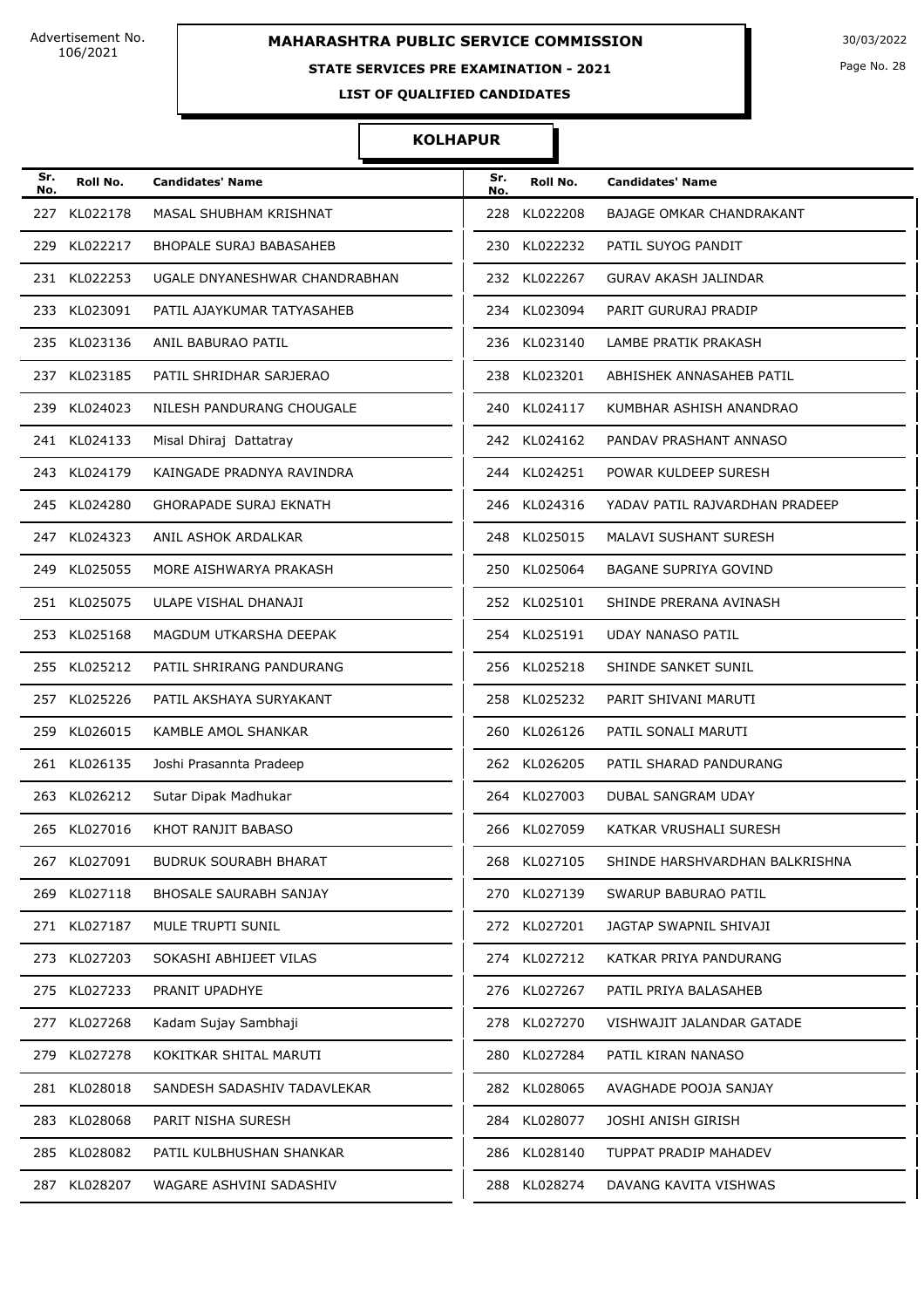# **STATE SERVICES PRE EXAMINATION - 2021**

Page No. 29

**LIST OF QUALIFIED CANDIDATES** 

| Sr.<br>No. | Roll No.     | <b>Candidates' Name</b>     | Sr.<br>No. | Roll No.     | <b>Candidates' Name</b>             |
|------------|--------------|-----------------------------|------------|--------------|-------------------------------------|
| 289        | KL028279     | PATIL ASHITOSH GANGARAM     | 290        | KL028299     | NIKAM RESHMA KHANDERAO              |
| 291        | KL028376     | PATIL EKTA EKNATH           | 292        | KL028400     | SHINDE PUSHPAJEET TANAJI            |
| 293        | KL028432     | DESAI VISHWAJEET JANABA     | 294        | KL029019     | <b>BHOSALE SHRIDHAR MARUTI</b>      |
|            | 295 KL029126 | PATIL NITEESH MANOHAR       | 296        | KL029132     | Pratik Bajirao Patil                |
|            | 297 KL029153 | HARSHITA RAOSAHEB SHEWALE   | 298        | KL029162     | SURVE SHWETA SANJAY                 |
| 299        | KL029197     | PATIL RAHUL KRISHNAT        | 300        | KL029202     | TELAVEKAR SUPRIYA VILAS             |
| 301        | KL029224     | SASHI SAURABH               | 302        | KL029279     | MOHITE AISHWARYA VIKAS              |
|            | 303 KL030021 | LAD SUSHANT SATAPPA         | 304        | KL030033     | Kale Abhinav Vidyadhar              |
|            | 305 KL030056 | VIKRAMADITTYA DIPAK GHATGE  | 306        | KL030178     | SHAHAPURE SHIRISHAKUMAR BAPUSO      |
| 307        | KL030211     | GARUD RUSHIKESH DILIPRAO    | 308        | KL030252     | PATIL DIGVIJAY VIJAY                |
| 309        | KL030253     | PATIL CHETAN PRAKASH        | 310        | KL031013     | Sushant Jayasing Hajare             |
|            | 311 KL031061 | PATIL ROHIT LAXMAN          |            | 312 KL031161 | AMRUTA SURENDRA GHATGE              |
|            | 313 KL031216 | KURADE CHAITANYA VISHNU     |            | 314 KL031219 | KATKAR ABHIJIT VIJAYKUMAR           |
|            | 315 KL031232 | PATIL RUTUJA RAJENDRA       |            | 316 KL031239 | HARALE KAPIL ALIAS SANTOSH GANAPATI |
| 317        | KL032050     | HEMGIRE SAMIKSHA BAHUBALI   |            | 318 KL032079 | YADAV APARNA JAYSING                |
|            | 319 KL032112 | CHAUGALE RUTUJA RAJARAM     | 320        | KL032121     | PATIL PRAMOD BALWANT                |
|            | 321 KL032215 | PATIL GANESH RAGHUNATH      |            | 322 KL032267 | SHINDE DIGVIJAY TANAJI              |
|            | 323 KL032280 | DHANAWADE KIRANKUMAR SIDDHU | 324        | KL032289     | MARATHE AJINKYA ANANDRAO            |
|            | 325 KL032300 | POWAR UMESH ANANDRAO        | 326        | KL032309     | SIDDHANT SARJERAO KAMBLE            |
|            | 327 KL033040 | <b>BHAKTI S NIKAM</b>       |            | 328 KL033078 | PACHAKAR SUSHANT BALIRAM            |
|            | 329 KL033108 | NAIK AISHWARYA JAYSING      |            | 330 KL033119 | DHAMANE RUSHIKESH MOHAN             |
|            | 331 KL033174 | CHOUGALE HARISH AVINASH     |            | 332 KL033178 | VALIV PRAMOD UTTAM                  |
|            | 333 KL033263 | NAIK PREMKUMAR TUKARAM      |            | 334 KL033326 | ROGE KIRAN HARIPRASAD               |
|            | 335 KL033336 | RANJEET SHAHAJI PATIL       |            | 336 KL034002 | PATIL ANIRUDDHA SHAMRAO             |
|            | 337 KL034059 | PATIL SANGRAM KERABA        |            | 338 KL034111 | MULLA ARSHAD AYUB                   |
|            | 339 KL034131 | Kashid Anurag Asaram        |            | 340 KL034142 | Bavadekar Rakesh Manohar            |
|            | 341 KL034146 | ROHAN PRAKASH MALI          |            | 342 KL034147 | DESAI SWATI DHANAJI                 |
|            | 343 KL034148 | TATE NILESH RAMCHANDRA      |            | 344 KL034183 | PATIL GOVIND JANABA                 |
|            | 345 KL034187 | REDEKAR SHUBHANGI BAJIRAO   |            | 346 KL034230 | LAVHATE SACHIN MARUTI               |
|            | 347 KL035013 | GAVALI SEEMA SHANTINATH     |            | 348 KL035060 | SHINDE ANUJA JEEVANKUMAR            |
|            | 349 KL035099 | POWAR RAHUL SHASHIKANT      | 350        | KL035110     | LAVATE VIKAS MADHUKAR               |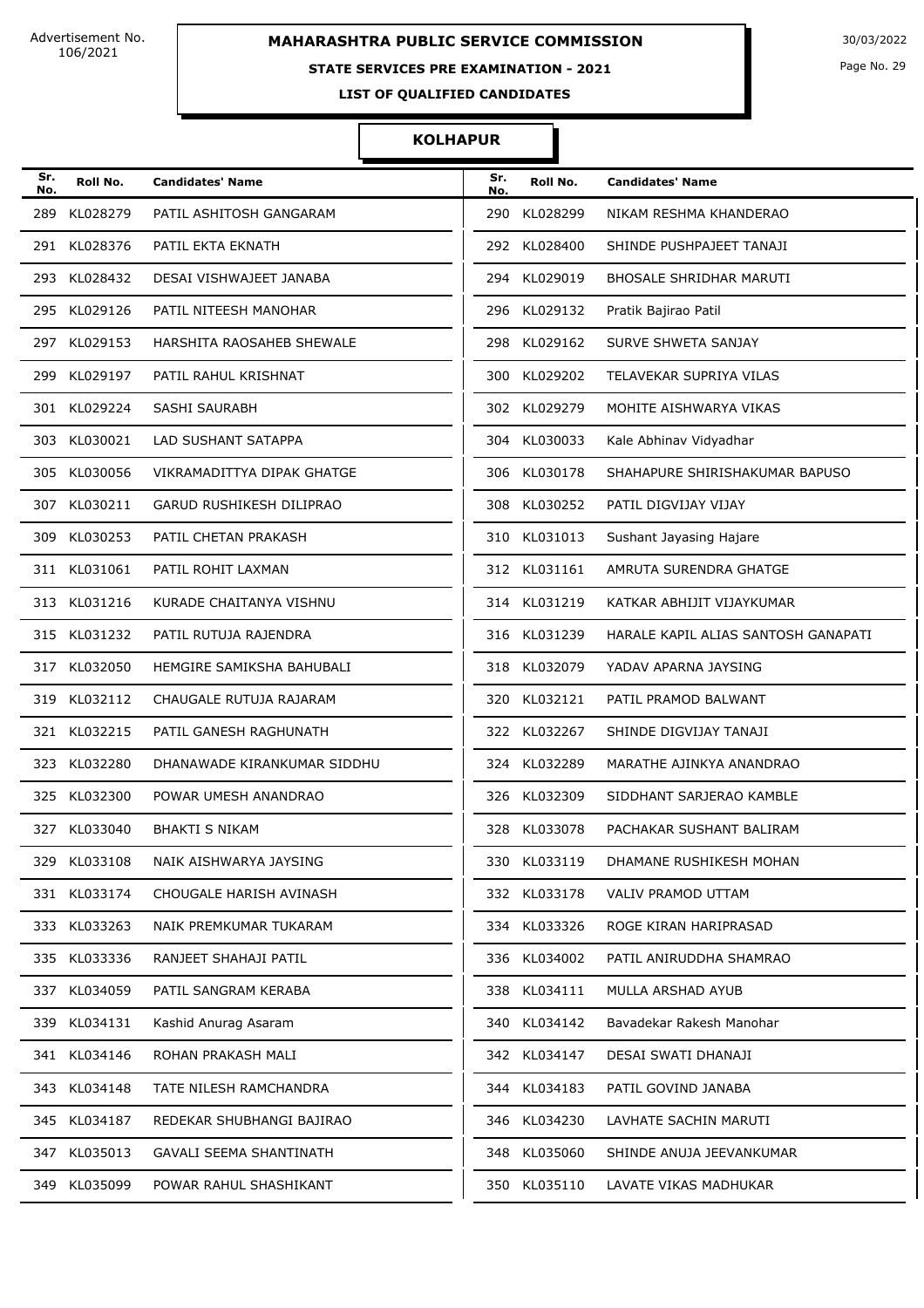### **STATE SERVICES PRE EXAMINATION - 2021**

Page No. 30

**LIST OF QUALIFIED CANDIDATES** 

### **KOLHAPUR**

| Sr.<br>No. | Roll No.     | <b>Candidates' Name</b>     | Sr.<br>No. | Roll No. | <b>Candidates' Name</b>        |
|------------|--------------|-----------------------------|------------|----------|--------------------------------|
| 351        | KL035144     | ULAPE HRISHIKESH SAMPAT     | 352        | KL035159 | ATUL NAVANATH GAIKAWAD         |
| 353        | KL035173     | RUTURAJ S NIKAM             | 354        | KL036011 | lugade amol bajirao            |
|            | 355 KL036027 | MASKE SHRADDHA DNYANDEV     | 356        | KL036122 | <b>CHAVAN SWAPNIL SURESH</b>   |
|            | 357 KL036140 | PATIL AJAY SANJAY           | 358        | KL036144 | <b>GAIKWAD SWAPNIL SHIVAJI</b> |
| 359        | KL036149     | CHIKHALKAR ASHISH DHONDIRAM | 360        | KL036161 | suhas shamrao waingade         |
|            | 361 KL036163 | NAUKUDKAR SNEHAL VILAS      | 362        | KL036166 | Buchade Manoj Ashok            |
| 363        | KL036172     | SHENDAGE MARUTI NANASO      | 364        | KL036176 | JOTKAR DAYANAND SHIVAJI        |
|            | 365 KL036178 | SAVALKAR RAJIV RAVINDRA     | 366        | KL036183 | patil vinayak suresh           |
|            | 367 KL036192 | Aditya Anil Bamane          | 368        | KL036193 | KUMBHAR ABHIJIT VASANT         |
| 369        | KL036204     | KAMATE SAVANI AKALANK       | 370        | KL036216 | LAVHATE YOGESH MARUTI          |
|            | 371 KL036222 | KARANDE PRIYANKA SHIVAJI    | 372        | KL036236 | <b>WABLE PAWAN PANDITRAO</b>   |
| 373        | KL036239     | <b>MANE TUSHAR YUVRAJ</b>   | 374        | KL036240 | LONDHE SUNIL MAHADEV           |
|            | 375 KL036248 | KUMBHAR GOURESH NAMDEV      | 376        | KL036281 | ARAGE DEEPAK DATTATRAY         |
| 377        | KL036285     | MASAL SAMADHAN JAGANNATH    | 378        | KL036287 | KALEKAR SANDEEP BALKRISHNA     |

**NO. OF CANDIDATES OF KOLHAPUR : 378**

**KUDAL**

| Sr.<br>No. | Roll No. | <b>Candidates' Name</b>          | Sr.<br>No. | Roll No. | <b>Candidates' Name</b>   |
|------------|----------|----------------------------------|------------|----------|---------------------------|
|            | KD001049 | KERKAR PRATHAMESH PRAVIN         | 2          | KD001060 | Tupkar Saurabh Manohar    |
| 3.         | KD001114 | GHADIGAONKAR PRATHAMESH PUNDALIK | 4          | KD001256 | HARSHADA JANARDAN MARATHE |
| 5.         | KD001316 | ABITKAR SUHAS SADASHIV           | 6          | KD001346 | MAHALE PUNAMSING SUBHASH  |
|            | KD001389 | TEMKAR TRUPTI KRUSHNA            | 8          | KD002004 | PATIL RAJAT RAJARAM       |
| 9          | KD002016 | Dake Nitin Shankarrao            | 10         | KD002019 | JADHAV AJAY BALASO        |
| 11         | KD002029 | <b>FALE SANJAY LAXMAN</b>        | 12         | KD002079 | SONAL EKNATH JADHAV       |
| 13         | KD002187 | <b>GAONKAR SANIKA ROHIDAS</b>    | 14         | KD002321 | <b>GODE SAMPADA ANIL</b>  |
| 15         | KD002329 | SURABHI SURESH KADULKAR          | 16         | KD002400 | SHIRSAT ANANT DILIP       |

| Sr.<br>No.    | Roll No. | <b>Candidates' Name</b>   |
|---------------|----------|---------------------------|
| $\mathcal{P}$ | KD001060 | Tupkar Saurabh Manohar    |
| 4             | KD001256 | HARSHADA JANARDAN MARATHE |
| 6             | KD001346 | MAHALE PUNAMSING SUBHASH  |
| 8             | KD002004 | PATIL RAJAT RAJARAM       |
| 10            | KD002019 | JADHAV AJAY BALASO        |
| 12.           | KD002079 | SONAL EKNATH JADHAV       |
| 14            | KD002321 | <b>GODE SAMPADA ANIL</b>  |
| 16            | KD002400 | SHIRSAT ANANT DILIP       |

**NO. OF CANDIDATES OF KUDAL : 16**

**LATUR**

| Sr.<br>No. | Roll No. | <b>Candidates' Name</b>      | Sr.<br>No. | Roll No. | <b>Candidates' Name</b>  |
|------------|----------|------------------------------|------------|----------|--------------------------|
|            | LT001018 | JAWALE ANUP EKNATH           |            | LT001025 | JADHAV SUPRIYA PRABHAKAR |
|            | LT001080 | SHIVAGE RAVINDRA SHANKARAPPA | 4          | LT001144 | Patil Sudhir Dnyanoba    |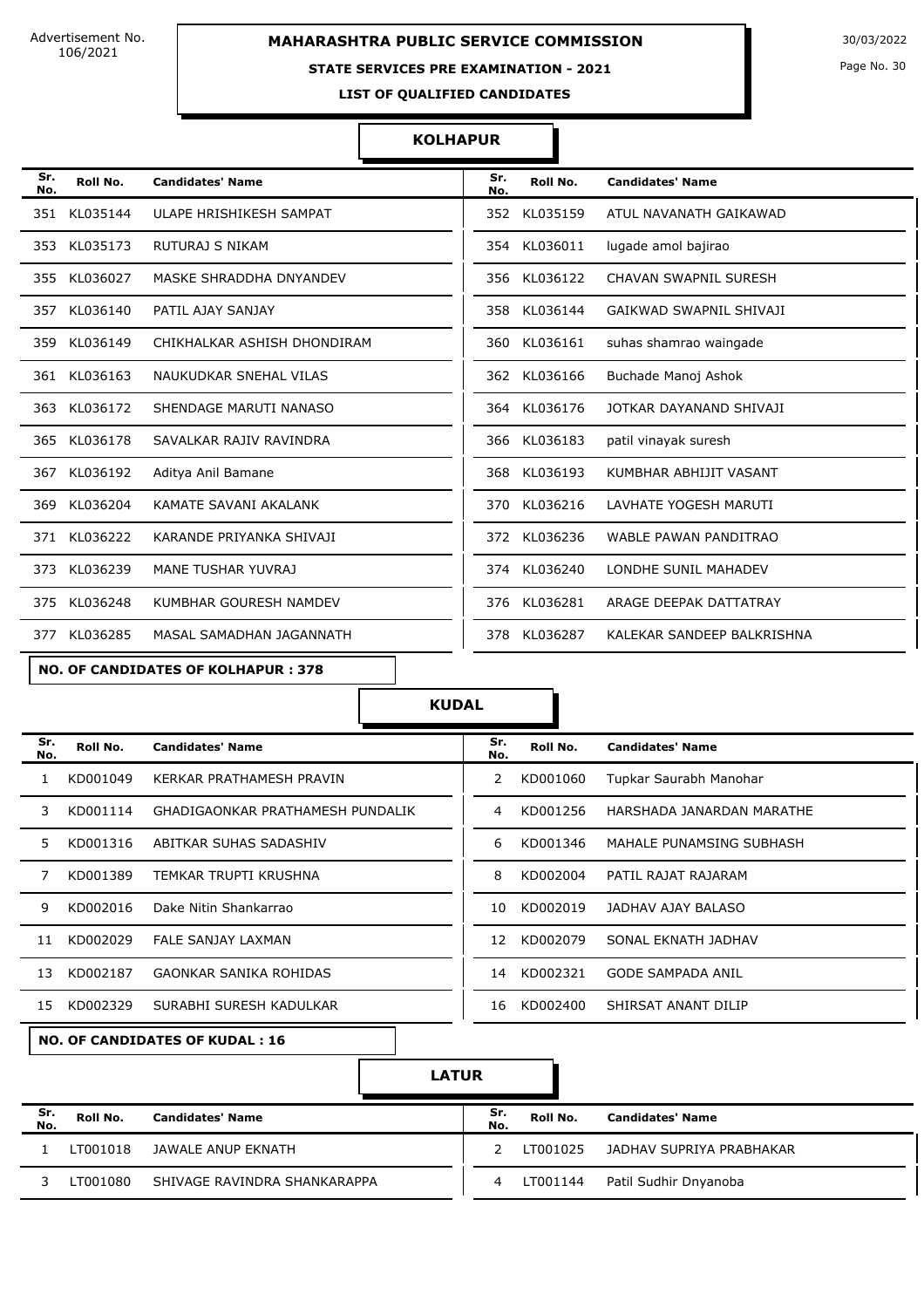### **STATE SERVICES PRE EXAMINATION - 2021**

Page No. 31

**LIST OF QUALIFIED CANDIDATES** 

### **LATUR**

| Sr.<br>No. | Roll No. | <b>Candidates' Name</b>         | Sr.<br>No. | Roll No. | <b>Candidates' Name</b>          |
|------------|----------|---------------------------------|------------|----------|----------------------------------|
| 5          | LT001150 | TOLMARE DNYANESHWARI SURYAKANT  | 6          | LT001163 | Phule Kiran Balaji               |
| 7          | LT001176 | KALYANI SATISH RAMAKANT         | 8          | LT001254 | KOTALWAR AJAYA DILEEP            |
| 9          | LT001290 | DURUGKAR SUMIT SHANTISAGAR      | 10         | LT001337 | JONDHALE VARSHA SAHEBRAO         |
| 11         | LT001340 | ATTAR TAJODDIN JAMIR            | 12         | LT001353 | Kumbhar Maroti Vishwanath        |
| 13         | LT001422 | DIGGIKAR HARSHVARDHAN BHIMRAO   | 14         | LT002124 | SHINDE PALLAVI SIDRAM            |
| 15         | LT002289 | umesh subhash solunke           | 16         | LT002325 | KADAM KULDEEPKUMAR VINEETKUMAR   |
| 17         | LT002426 | HIRKE MANDAKINI PRAKASH         | 18         | LT002469 | CHAVAN YOGESH VASANTRAO          |
| 19         | LT003044 | JADHAV AKASH UTTAM              | 20         | LT003083 | JAGTAP ABHILASH MAHADEV          |
| 21         | LT003107 | SADDU LIMBRAJ RAVISHANKAR       | 22         | LT003108 | <b>GADE SHUBHAM RAJABHAU</b>     |
| 23         | LT003274 | <b>HOLKAR GAJANAN TUKARAM</b>   | 24         | LT003275 | ROLE AMOL VIJAYKUMAR             |
| 25         | LT003310 | SIRSAT KRISHNA TATYARAO         | 26         | LT003432 | DODKE ASHWINI BANKAT             |
| 27         | LT003453 | KADAM RAMDAS GANPAT             | 28         | LT004001 | <b>LOHAR SONALI RAM</b>          |
| 29         | LT004026 | NAVNATH DILIP LAHANE            | 30         | LT004100 | Chavan Aabasaheb Babu            |
| 31         | LT004108 | JADHAV VIKAS SHIVRAJ            | 32         | LT004119 | DEVKATE GAJANAN TRYAMBAKRAO      |
| 33         | LT004315 | SHINDE GAJANAN BHASKAR          | 34         | LT004412 | DHUMAL PRASHANT BALAJI           |
| 35         | LT005010 | GUPTA YOGESH SHRIRAJENDRAPRASAD | 36         | LT005046 | CHAND RAJAKHA SHAIKH             |
| 37         | LT005064 | MAHAKE TRUPTI BALAJI            | 38         | LT005073 | AUTADE AJAY JOTIRAM              |
| 39         | LT005183 | ANJAN ABHIJEET ANANT            | 40         | LT005215 | Bhurkapalle Mahesh Suryakant     |
| 41         | LT005267 | MUNDE AMARJEET BABASAHEB        | 42         | LT005269 | RAMSHETTY SANGAMESHWAR SHIVKUMAR |
| 43         | LT005276 | VANGATE NARENDRA NAGNATH        | 44         | LT005377 | LAD SEEMA KESHAVRAO              |
| 45         | LT005435 | SHARDUL TURAB PATEL             | 46         | LT005452 | MUSANDE PRATIK SHIRISH           |
| 47         | LT006183 | RATHOD SUNIL BALASAHEB          | 48         | LT006390 | Akulwar Ranjeet Suryakant        |
| 49         | LT006409 | SOMVANSHI SANSKRUTI DAYANAND    | 50         | LT006421 | IRKAR PRASHANT SHIVAJIRAO        |
| 51         | LT007031 | Karad Radhika Prakash           | 52         | LT007036 | SAWALE SNEHA RAVISHANKAR         |
| 53         | LT007095 | OVHAL SWAPNIL CHANDRAKANT       | 54         | LT007136 | SHINDE DIPALI MADHAVRAO          |
| 55         | LT007160 | VYAS YOGESH RAJESH              | 56         | LT007224 | ANIKET ANANTRAO JADHAV           |
| 57         | LT007266 | GUTTE VENKATESH BABURAO         | 58         | LT007290 | Wangwade Santosh Dagdu           |
| 59         | LT007336 | WAGHMARE RAJESH UTTAM           | 60         | LT007397 | DESHMUKH SIDDHARTH MANIKRAO      |
| 61         | LT008048 | NANGEWAR DHANRAJ GANGADHAR      | 62         | LT008085 | AKATE NANDKISHOR SHATRUGHAN      |
| 63         | LT008090 | TOLMARE SURAJ SURYAKANT         | 64         | LT008183 | KENDRE SHIVKUMAR PRALHAD         |
| 65         | LT008235 | Swami Rameshwar Ashok           | 66         | LT008238 | Koyale shilpa dinkarrao          |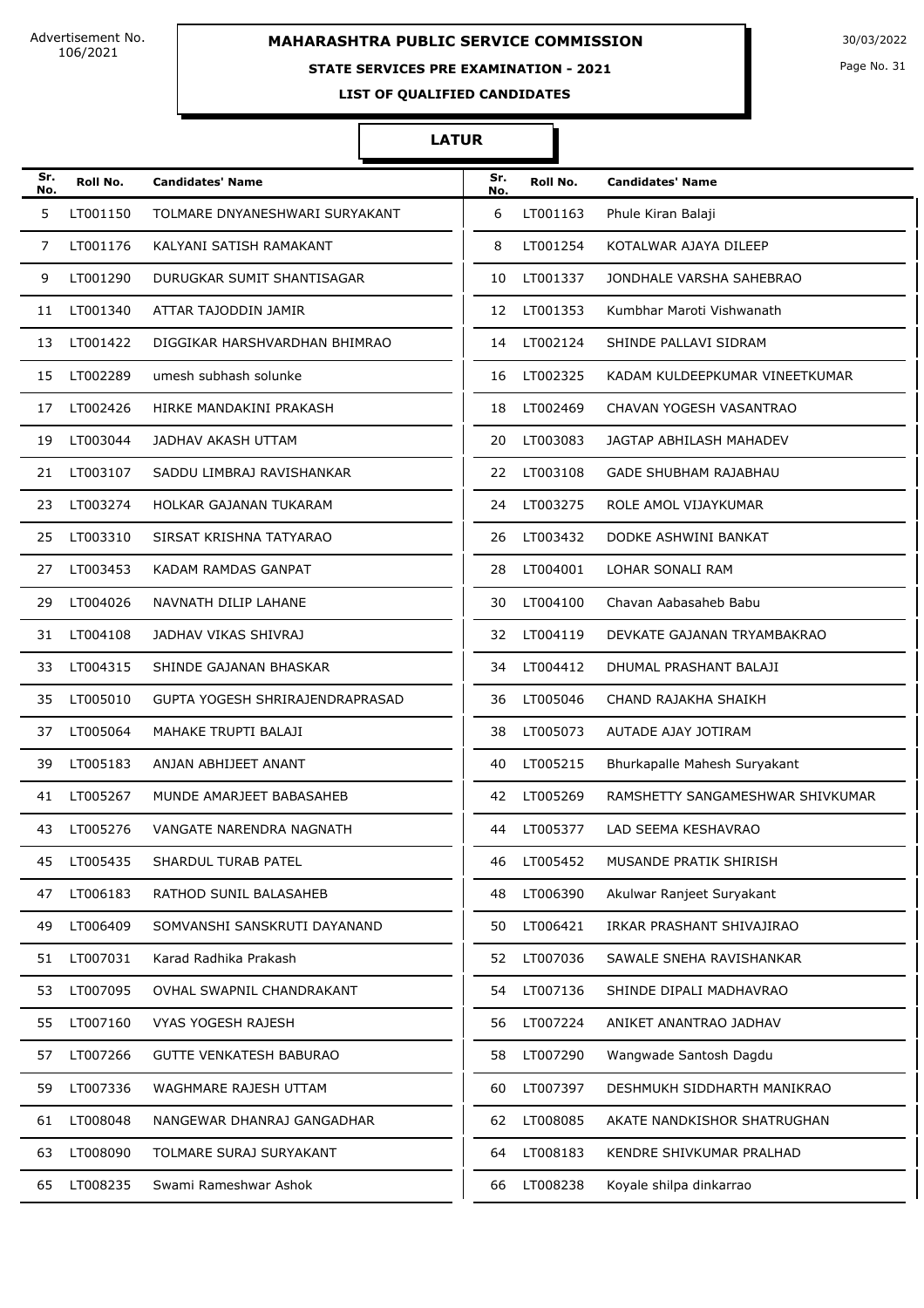### **STATE SERVICES PRE EXAMINATION - 2021**

Page No. 32

**LIST OF QUALIFIED CANDIDATES** 

### **LATUR**

| Sr.<br>No. | Roll No.     | <b>Candidates' Name</b>        | Sr.<br>No. | Roll No.     | <b>Candidates' Name</b>      |
|------------|--------------|--------------------------------|------------|--------------|------------------------------|
| 67         | LT008281     | VAIBHAV RAJENDRA SARADE        | 68         | LT008347     | Landge Sandhya Sidram        |
| 69         | LT008353     | MALI RAMAKANT SHRIMANT         | 70         | LT009019     | NAGARGOJE SATISH PHULCHAND   |
| 71         | LT009049     | SAHU RASHMITA SHARADA PRASAD   | 72         | LT009112     | SHAIKH SHAUKAT LATIPH        |
| 73         | LT009135     | SHINDE ANOOP SHRIRAM           | 74         | LT009164     | RANJANKAR NILESH DAGDURAO    |
| 75         | LT009178     | MARE KISHOR NAMDEV             | 76         | LT009217     | MORAMPALLE DEEPALI DNYANOBA  |
| 77         | LT009253     | NAWALE ARUN SHIVAJI            | 78         | LT009260     | NATHRAO UTTAMRAO SURYAWANSHI |
| 79         | LT009317     | BEMBDE NAMDEV VISHNU           | 80         | LT010121     | Mali Suraj Sawata            |
| 81         | LT010190     | NIKAM SHAILESH MURLIDHAR       | 82         | LT010300     | KUKALE SHYAMSUNDAR NARSING   |
| 83         | LT010341     | KARALE HARSHAD BALASAHEB       | 84         | LT010381     | PATIL SHUBHAM MADHUKARRAO    |
| 85         | LT011063     | PATIL NARENDRA BASVESHWAR      | 86         | LT011109     | MADALE ASHWIN DEVIDAS        |
| 87         | LT011120     | Ghuge Usha Balaji              | 88         | LT011166     | BHANDARE VAIBHAV VITTHALRAO  |
| 89         | LT011249     | DHAKANE SANDESH SHRIHARI       | 90         | LT011342     | PAREKAR DNYANESHWARI BHASKAR |
| 91         | LT011374     | CHITPALLE NITIN ATMARAM        | 92         | LT012002     | SHINDE GUNPAL DHANANJAY      |
| 93         | LT012119     | KAMBLE GOVIND VISHWAMBHAR      | 94         | LT012257     | BADE PALLAVI MADHAVRAO       |
| 95         | LT012274     | YELGATTE MAHESH SHRINIWAS      | 96         | LT013043     | MIRAJGAVE GAJENDRA BALAJI    |
| 97         | LT013088     | ADASKAR KHANDU MADHAV          | 98         | LT013153     | DESHMUKH AJIT JAYSING        |
| 99         | LT013164     | GAJANAN MAHAVIR AMBAR          |            | 100 LT013212 | SAGAR SANGRAM DILIP          |
|            | 101 LT013232 | SHINDE ROHIT SANJAY            |            | 102 LT013246 | CHATE PRASAD BALAJI          |
|            | 103 LT013247 | PAWAR ASHISH MAHADEV           |            | 104 LT013257 | HAKE DATTATRYA KUNDALIK      |
| 105        | LT013263     | CHOTHWE SANTOSH RAJENDRA       | 106        | LT013294     | <b>GEJELE RAHUL SATISH</b>   |
|            | 107 LT013305 | KOLHE DNYANESHWAR DATTA        |            | 108 LT013310 | SHEWALE SHARAD KALYAN        |
|            | 109 LT013352 | JATAL GANESH SANJAY            |            | 110 LT014022 | PAWAR SHUBHAM PANDURANG      |
|            | 111 LT014023 | NAGARGOJE MITHILA SHRIDHAR     |            | 112 LT014243 | SHELKE AKSHAY KALIDAS        |
|            | 113 LT014284 | KOSHAKEWAR MUKESH SAYANNA      |            | 114 LT014309 | PANDIT GIRISH MARUTI         |
|            | 115 LT014341 | VADNERE SWAPNIL DHANANJAY      |            | 116 LT015241 | GIRI SHRADHA VIJAY           |
|            | 117 LT015266 | POKHARKAR SHRIKANT TRIMBAKAPPA |            | 118 LT016099 | BIRADAR NITESH BHARAT        |
|            | 119 LT016202 | GAIKWAD SANDEEP GOVARDHAN      |            | 120 LT016285 | VEDPATHAK SOURABH UMESH      |
|            | 121 LT016290 | SIRSAT VIKAS SHRIHARI          |            | 122 LT017011 | MALODE PRAVIN MALLIKARJUN    |
|            | 123 LT017120 | KENDRE PRASHANT BALAJI         |            | 124 LT017251 | INGLE NARAYAN RAJABHAU       |
|            | 125 LT017257 | BHATANE PAVANKUMAR MAHADEV     |            | 126 LT017333 | WAGHMARE AKASH SANJAY        |
|            | 127 LT018013 | SONTAKKE ANTESHWAR VITTHAL     |            | 128 LT018142 | SHINGARE RAJESH SHARADRAO    |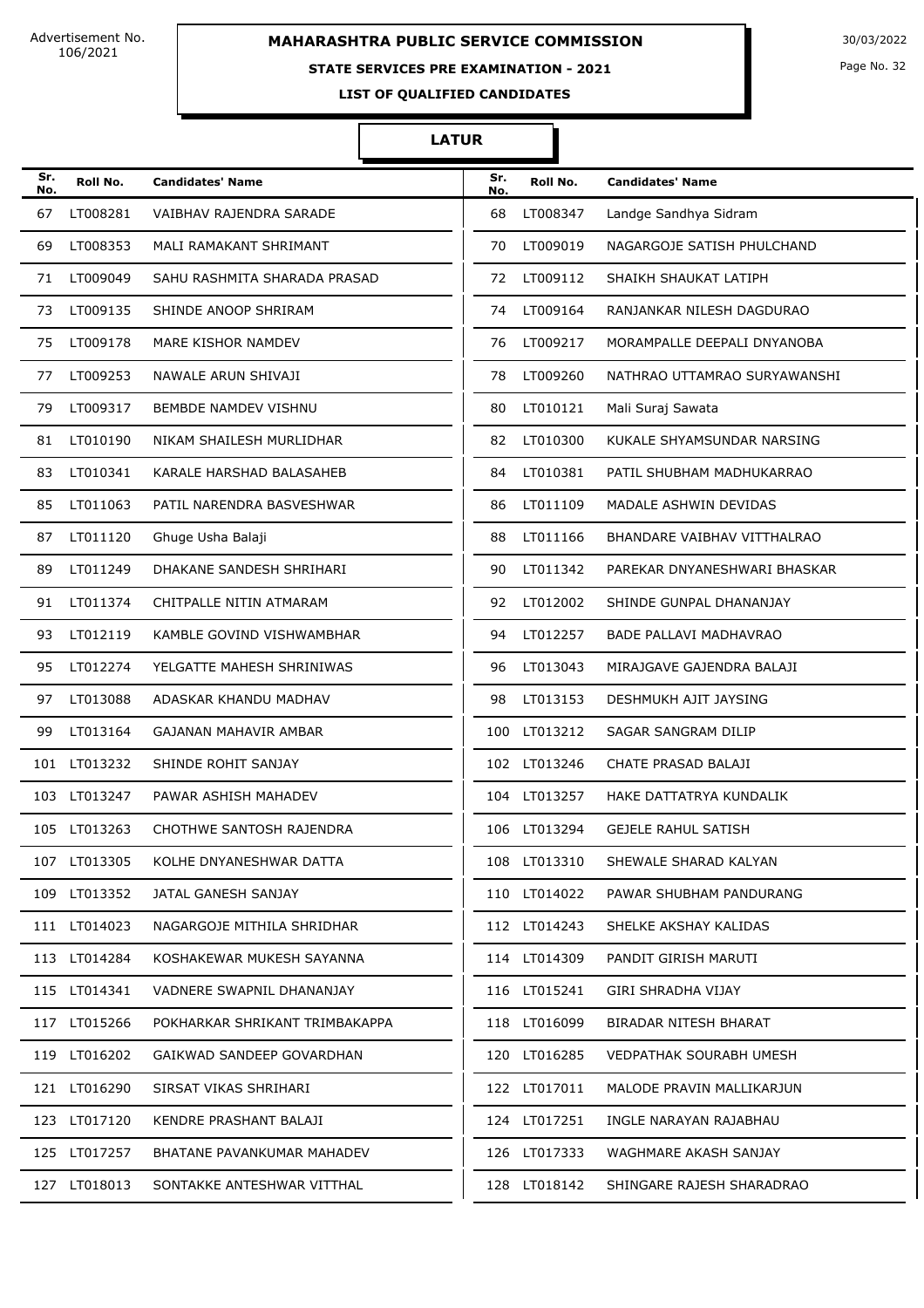# **MAHARASHTRA PUBLIC SERVICE COMMISSION** 30/03/2022

### **STATE SERVICES PRE EXAMINATION - 2021**

Page No. 33

**LIST OF QUALIFIED CANDIDATES** 

#### **LATUR**

| Sr.<br>No. | Roll No.     | <b>Candidates' Name</b>                | Sr.<br>No. | Roll No.     | <b>Candidates' Name</b>     |
|------------|--------------|----------------------------------------|------------|--------------|-----------------------------|
| 129        | LT018148     | MUNDHE RAMESHWAR DNYANESHWAR           |            | 130 LT018204 | Samadhan Subhash Zakade     |
| 131        | LT018244     | KURKUT VIVEK VASANTRAO                 | 132        | LT018246     | Kakurle Rushali Eknath      |
| 133        | LT019212     | TALE SHRADDHA NIVRATTIRAO              | 134        | LT019238     | <b>BHAGAT OMKAR GOKUL</b>   |
| 135        | LT019245     | BIRADAR AJITKUMAR MAROTIRAO            | 136        | LT019251     | DHAKNE KRUSHNAMURTI BABURAO |
| 137        | LT019335     | <b>GORE SHRADHARANI BHANUDAS</b>       | 138        | LT019348     | KOLPUKE RAM BALAJI          |
|            | 139 LT019352 | jadhav sachin vasant                   | 140        | LT019360     | <b>BADE PRAVIN BABURAO</b>  |
|            | 141 LT019422 | SHIRDOLE ASHOK PRALHAD                 | 142        | LT019444     | Sanjaykumar Subhas Dhotre   |
| 143        | LT019452     | GOKHALE SHRADHA VILASRAO               |            |              |                             |
|            |              | <b>NO. OF CANDIDATES OF LATUR: 143</b> |            |              |                             |

| Sr.<br>No. | Roll No.     | <b>Candidates' Name</b>     |
|------------|--------------|-----------------------------|
| 130        | LT018204     | Samadhan Subhash Zakade     |
|            | 132 LT018246 | Kakurle Rushali Eknath      |
| 134        | LT019238     | BHAGAT OMKAR GOKUL          |
| 136        | LT019251     | DHAKNE KRUSHNAMURTI BABURAO |
| 138        | LT019348     | KOLPUKE RAM BALAJI          |
| 140        | LT019360     | BADE PRAVIN BABURAO         |
|            | 142 LT019444 | Sanjaykumar Subhas Dhotre   |
|            |              |                             |

**MUMBAI-CENTRAL**

| Sr.<br>No. | Roll No. | <b>Candidates' Name</b>         | Sr.<br>No.      | Roll No. | <b>Candidates' Name</b>       |
|------------|----------|---------------------------------|-----------------|----------|-------------------------------|
| 1          | MC001005 | KAJAL DAHIWALE                  | $\overline{2}$  | MC001076 | RAUT SURAJ JAYWANT            |
| 3          | MC001143 | BIRADAR AJAY BALAJIRAO          | 4               | MC001160 | PATIL AUDUMBAR SHAMRAO        |
| 5.         | MC001195 | <b>BARGUDE ROSHAN RAMESH</b>    | 6               | MC001223 | Dipak Vasant Patil            |
| 7          | MC001266 | Dashpute Prathamesh Narendra    | 8               | MC002053 | MALI GANESH ARJUN             |
| 9          | MC002076 | MANE VAIBHAV PANDURANG          | 10              | MC002141 | MAHADIK ANKITA SANJAY         |
| 11         | MC002201 | BHALE PREETAMKUMAR BABURAO      | 12 <sup>2</sup> | MC002223 | <b>BENKE PRANALI BARKU</b>    |
| 13         | MC002293 | Agale Avinash Vinayakrao        | 14              | MC002369 | WATTAMWAR MAYUR KISHANRAO     |
| 15         | MC002373 | <b>GHOLAP VISHAL VIJAY</b>      | 16              | MC002388 | PRAJAKTA ASHOK TAVHARE        |
| 17         | MC002409 | shivekar aditya dattatray       | 18              | MC003001 | KUDKE RANI GAHININATH         |
| 19         | MC003092 | PAWAR BALAJI DNYANESHWAR        | 20              | MC003160 | <b>BIRADAR MADHAV MAROTI</b>  |
| 21         | MC003173 | MAHAJAN YOGESH EKNATH           | 22              | MC003202 | PATIL NIKHIL VYANKATRAO       |
| 23         | MC003266 | VISHWASRAO TUSHAR JAYWANT       | 24              | MC003290 | LAWANDE SOMNATH LAXMAN        |
| 25         | MC003303 | LOLE MAHESH ASHOK               | 26              | MC004009 | KHARMATE VISHAL PARMESHWAR    |
| 27         | MC004117 | BARGODE KAUSTUBH SHASHIKANT     | 28              | MC004120 | Ajne Pranita Pradeep          |
| 29         | MC004172 | Wakade Mandodari Appasaheb      | 30              | MC004206 | WAGHMARE NAMITA PRAKASH       |
| 31         | MC004262 | <b>ERANDE SOURABH BHAUSAHEB</b> | 32              | MC005005 | DOYE LINATA RATIRAM           |
| 33         | MC005050 | sangram ramesh thorat           | 34              | MC005117 | KOKATE ANKITA NIVRUTTI        |
| 35         | MC005135 | NIMBALKAR SHRIKANT MAHADEO      | 36              | MC005177 | <b>BAGRAO SHRADDHA DINKAR</b> |
| 37         | MC005257 | SARAK MANGESH MADHUKAR          | 38              | MC005287 | <b>KUTE YOGITA VILAS</b>      |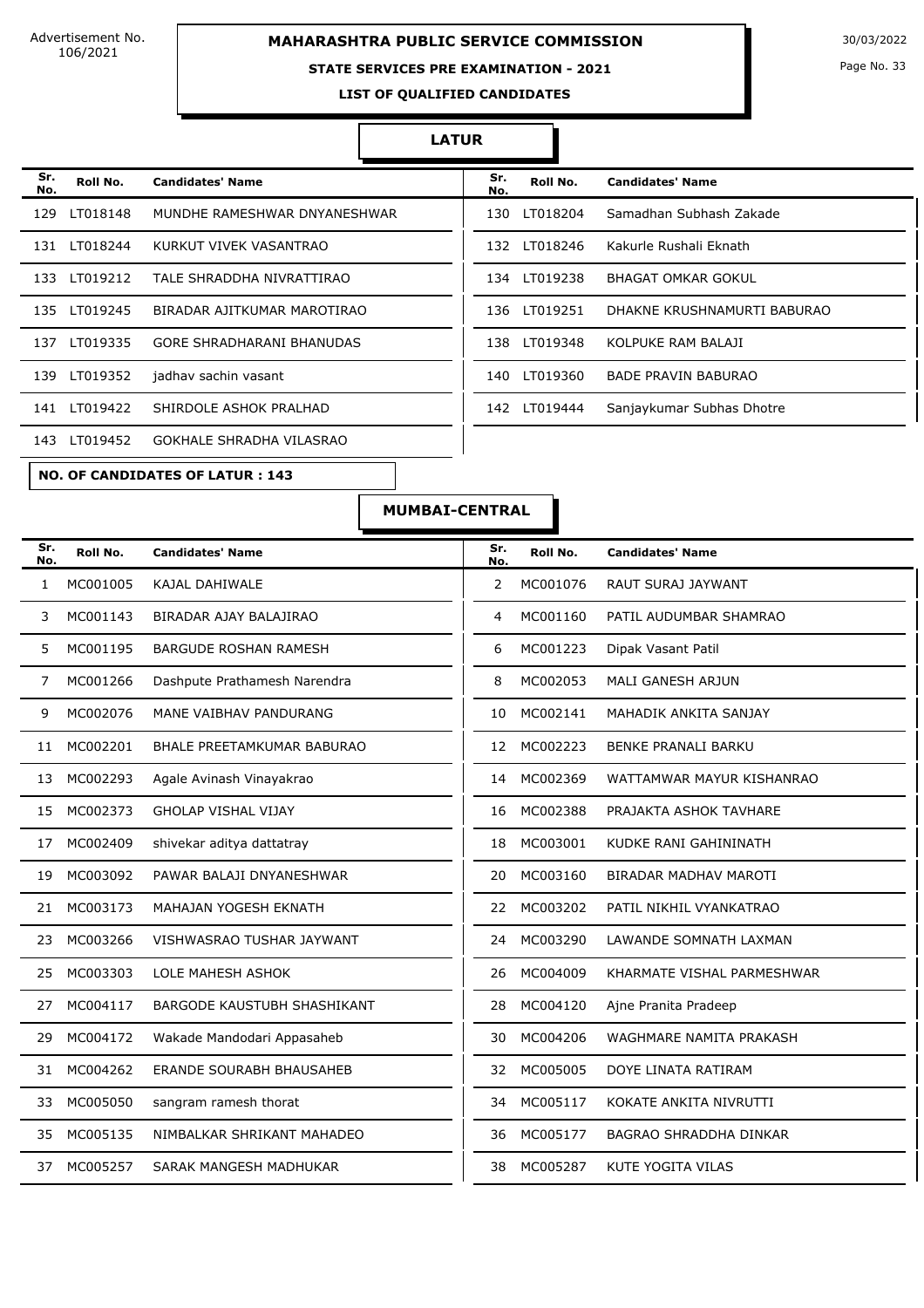### **STATE SERVICES PRE EXAMINATION - 2021**

Page No. 34

**LIST OF QUALIFIED CANDIDATES** 

### **MUMBAI-CENTRAL**

| Sr.<br>No. | Roll No.    | <b>Candidates' Name</b>     | Sr.<br>No. | Roll No.     | <b>Candidates' Name</b>      |
|------------|-------------|-----------------------------|------------|--------------|------------------------------|
| 39         | MC005291    | KALE POOJA BANU             | 40         | MC005302     | CHAUGULE RESHMA MAHADEV      |
| 41         | MC005350    | CHAUDHARI VAIBHAV SUPADU    | 42         | MC006002     | LANGOTE VINAYAK SHANKAR      |
| 43         | MC006069    | KAMBLE SUHASINI BAJIRANG    | 44         | MC006077     | NANAWARE RAGINEE SURESH      |
| 45         | MC006088    | Makhar Vishal Ravsaheb      | 46         | MC006287     | UGALE RAHUL SHIVAJI          |
| 47         | MC006292    | DEORE VISHAL PADMAKAR       | 48         | MC006294     | LOKHANDE AJIT VIDYASAGAR     |
| 49         | MC007181    | RATHOD SACHIN MADHAVRAO     | 50         | MC007277     | MOHITE SWAPNIL PRABHAKAR     |
| 51         | MC007300    | Shinde Ananta Bapurao       | 52         | MC007377     | CHANDRADIP MADHUKAR DUBOLE   |
| 53         | MC008014    | SANT ADITYA ANANT           | 54         | MC008084     | KHANDAGALE RUSHIKESH ANIL    |
| 55         | MC008091    | ROMAN PRAMILA BHUJANG       | 56         | MC008124     | PATIL PRASAD MUKUND          |
| 57         | MC008129    | DEEPAK SHINDE               | 58         | MC008213     | KHATAKALE SWATI KIRAN        |
| 59         | MC008215    | DEBAJE AJAY NAMDEO          | 60         | MC008277     | MORE KAJAL SURESH            |
| 61         | MC008307    | Sarnaik Aditya Balasaheb    | 62         | MC008319     | SAYYED MUZAMMIL ABDULRAZZAK  |
| 63         | MC009138    | BODDEWAR VAIBHAV SUBHASH    |            | 64 MC009212  | CHAUGULE ARVIND MADHUKAR     |
| 65         | MC009233    | DARADE KIRAN MACHHINDRANATH | 66         | MC009251     | NATKAR ASHWINI VISHWAMBHAR   |
| 67         | MC010002    | RASAL MAYUR VIJAYKUMAR      | 68         | MC010076     | NARSALE GANESH GORAKH        |
| 69         | MC010093    | JAYSHREE RAMDAS NALAVADE    | 70         | MC010131     | KUNJIR PRAVIN JAGANNATH      |
| 71         | MC010136    | PATIL MANASI SUBHASH        | 72         | MC010166     | KALANE AVINASH EKNATH        |
| 73         | MC010175    | SHEJWAL BHUSHAN SUNIL       | 74         | MC010200     | TALWATKAR SHASHANK SHANTARAM |
| 75         | MC010216    | NALE SURAJ PANDHARINATH     | 76         | MC010249     | WADJE VISHWANATH DIGAMBARRAO |
| 77         | MC010279    | NAGDIVE AKSHAY BALU         | 78         | MC011035     | <b>BODKE AJINKYA BALU</b>    |
|            | 79 MC011040 | GANGARDE PRIYANKA JALINDAR  |            | 80 MC011060  | PATIL ROHANKUMAR SANJAY      |
| 81         | MC011114    | DESAI PRAVIN ANANDA         | 82         | MC011118     | BHIDE PRASHANT SHARAD        |
| 83         | MC011189    | Sagar Minanath Jondhale     | 84         | MC011214     | DHAKARE RADHA RAMJI          |
| 85         | MC011309    | BADE POONAM DATTATRAYA      | 86         | MC011396     | BHAGADE SHWETA CHANDRAKANT   |
| 87         | MC011407    | Rasal Radhika Vijaykumar    | 88         | MC012008     | CHAVAN SUSHANT LAXMAN        |
| 89         | MC012023    | VAIBHAV NIVRUTTI GUNDAGE    | 90         | MC012060     | CHAVAN DHEERAJ NAMDEO        |
| 91         | MC012070    | KENDRE DILIP HARI           | 92         | MC012071     | SURYAVANSHI ASHWINI VITTHAL  |
| 93         | MC012074    | OVHAL ROHIT GAUTAM          | 94         | MC012083     | REVANDKAR PRANJAL PRAKASH    |
| 95         | MC012099    | KAMBLE YOGESH MOHAN         | 96         | MC012134     | CHIVILKAR RANI DAGADU        |
| 97         | MC012237    | TAJANE SUNNY SANJAY         | 98         | MC013021     | BHAGAT AKSHAY RAMESH         |
| 99         | MC013071    | DIGHE MRUNAL SANJAY         |            | 100 MC013091 | MOTE VIKRANT BABAN           |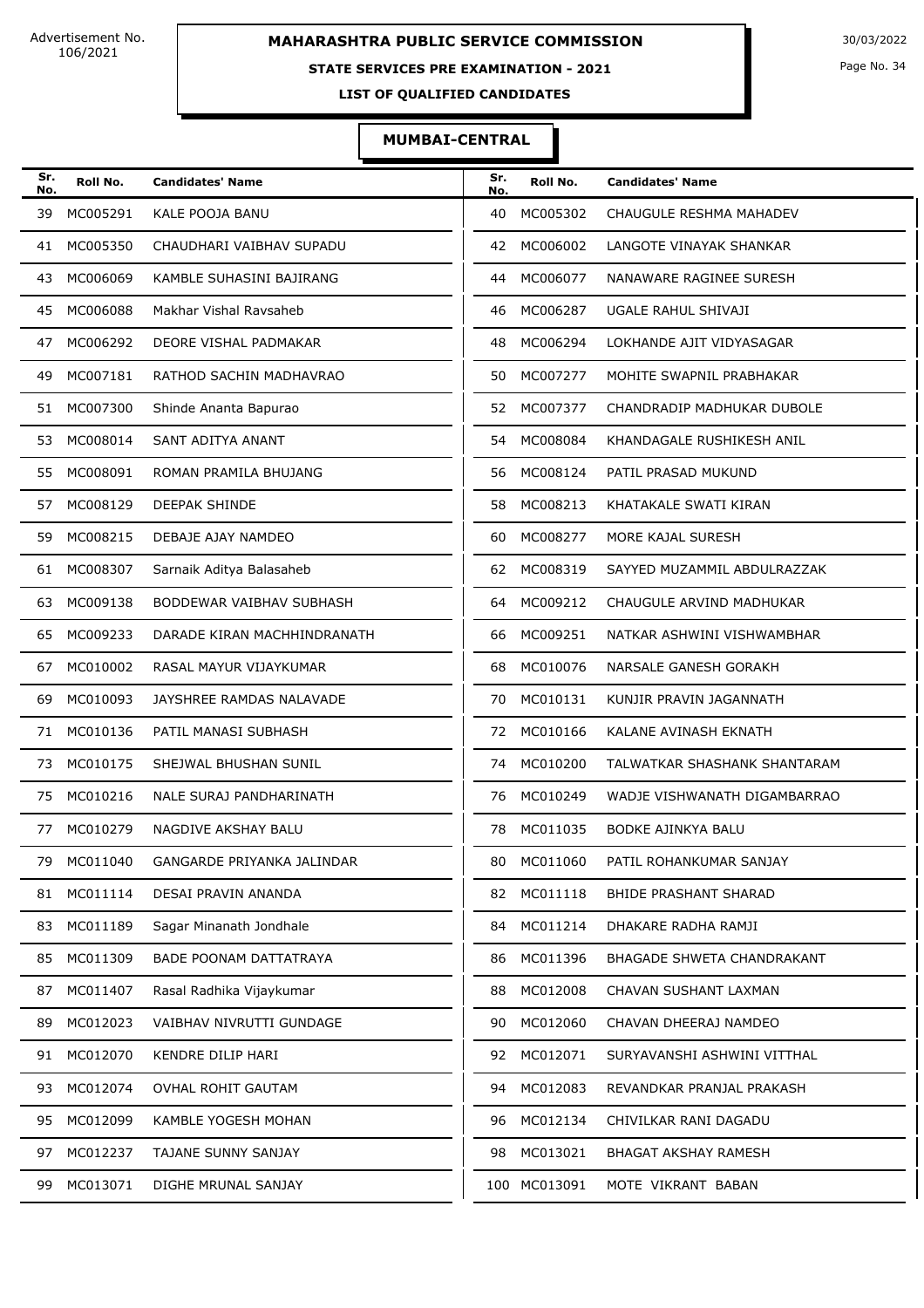### **STATE SERVICES PRE EXAMINATION - 2021**

Page No. 35

**LIST OF QUALIFIED CANDIDATES** 

### **MUMBAI-CENTRAL**

| Sr.<br>No. | Roll No.     | <b>Candidates' Name</b>           | Sr.<br>No. | Roll No.     | <b>Candidates' Name</b>     |
|------------|--------------|-----------------------------------|------------|--------------|-----------------------------|
|            | 101 MC013196 | MAKARE ROSHAN RAMCHANDRA          |            | 102 MC013197 | KANGANE RAHUL RAJENDRA      |
|            | 103 MC013260 | SHRUTI SUBHASH LOKHANDE           |            | 104 MC013303 | THAKARE DHANASHRI RAJENDRA  |
|            | 105 MC014044 | HASE PRADIP PUNJAHARI             |            | 106 MC014085 | Patil Ganesh Prakash        |
|            | 107 MC014113 | KARVEKAR SHAKTISINGH YASHWANTRAO  |            | 108 MC014139 | PARADKAR ABHISHEK RAVIKIRAN |
|            | 109 MC014148 | JADHAV ASMITA MARUTI              |            | 110 MC014197 | YASH SUBHASH KADAM          |
|            | 111 MC014267 | <b>BHAMARE MAYUR BARKU</b>        |            | 112 MC014287 | BHAGAT SUNIL RAJENDRA       |
|            | 113 MC014331 | <b>GORE SANTOSH SUBASH</b>        |            | 114 MC015050 | Chintakote Bhujang Baburao  |
|            | 115 MC015052 | Bandal Suraj Sambhaji             |            | 116 MC015105 | PAWALE SIDDHANT ASHOK       |
|            | 117 MC015124 | <b>GODE SUJATA RAMDAS</b>         |            | 118 MC015150 | PATIL JITENDRA DINKAR       |
|            | 119 MC015187 | RODE MAHESH SAKHARAM              |            | 120 MC015228 | HANDE SAGAR RAMCHANDRA      |
|            | 121 MC015231 | LANDE DEVAL DIGAMBARRAO           |            | 122 MC015246 | SANTOSH ARVIND MHETRE       |
|            | 123 MC015271 | SHINDE DASHRATH TUKARAM           |            | 124 MC015273 | DHUMAL SACHIN BALASAHEB     |
|            | 125 MC016007 | PATHAN PARVEJKHA ILIYASKHA        |            | 126 MC016014 | KAWAR VISHWJEET JAYRAJ      |
|            | 127 MC016038 | KAMBLE HARSHALA SAKHARAM          |            | 128 MC016059 | POTE AKASH KALIDAS          |
|            | 129 MC016061 | SHINDE AKSHAY ARUNRAO             |            | 130 MC016142 | Suchita Ashok Jadhav        |
|            | 131 MC016212 | wahatule raosaheb rangnath        |            | 132 MC016227 | MEHTA DARSHAN MAHAVEER      |
|            | 133 MC017037 | SHUKLA ADITYA VIRENDRA            |            | 134 MC017044 | AGARKAR PANKAJ ARJUN        |
|            | 135 MC017115 | SYED SAIF ABBAS RIZVI ZAFER ABBAS |            | 136 MC017136 | KALPESH SADASHIV DALVI      |
|            | 137 MC017186 | JADHAV SUDHIR DNYANESHWAR         | 138        | MC017202     | TERWANKAR GURUNATH MADHUKAR |
|            | 139 MC017223 | KALE AKSHAY DILIP                 |            | 140 MC017323 | <b>MAYANK RAJESH SALI</b>   |
|            | 141 MC017332 | Dhangar Satish Prakash            |            | 142 MC017406 | SHIRGAVE RASIKA ARJUN       |
|            | 143 MC018038 | Bodake Dipali Shivaji             |            | 144 MC018066 | gund vishwajeet raghunath   |
|            | 145 MC018114 | KUMBHARE SHASHANK SURESH          |            | 146 MC018153 | Sandip Sukhadev Kadam       |
|            | 147 MC018204 | YEDURKAR ABHISHEK MOHAN MADHURI   |            | 148 MC018242 | SHAIKH ASHRIN ASHPAK        |
|            | 149 MC018244 | NICHAL VRUSHALI SADASHIV          |            | 150 MC018250 | THAKUR ASHISH SURESH        |
|            | 151 MC018252 | Phadatare Swapnil Rajendra        |            | 152 MC018334 | PAWAR PRUTHVIRAJ VASANT     |
|            | 153 MC018345 | Bhingare Pradip Harichandra       |            | 154 MC018363 | more kunal bhagwan          |
|            | 155 MC018406 | SHINDE YOGRAJ VISHWAS             |            | 156 MC018419 | Sangale Sairaj Deepak       |
|            | 157 MC018434 | SANAP PRIYANKA BABU               |            | 158 MC018469 | KUMBHAR ITISHRI NARAYAN     |
|            | 159 MC019057 | KAKADE SHASHIKANT AVINASH         |            | 160 MC019063 | JADHAV ABHISHEK PRADIP      |
|            | 161 MC019080 | Kolekar Vitthal Appaso            |            | 162 MC019083 | ANUSE SHAMA GANPAT          |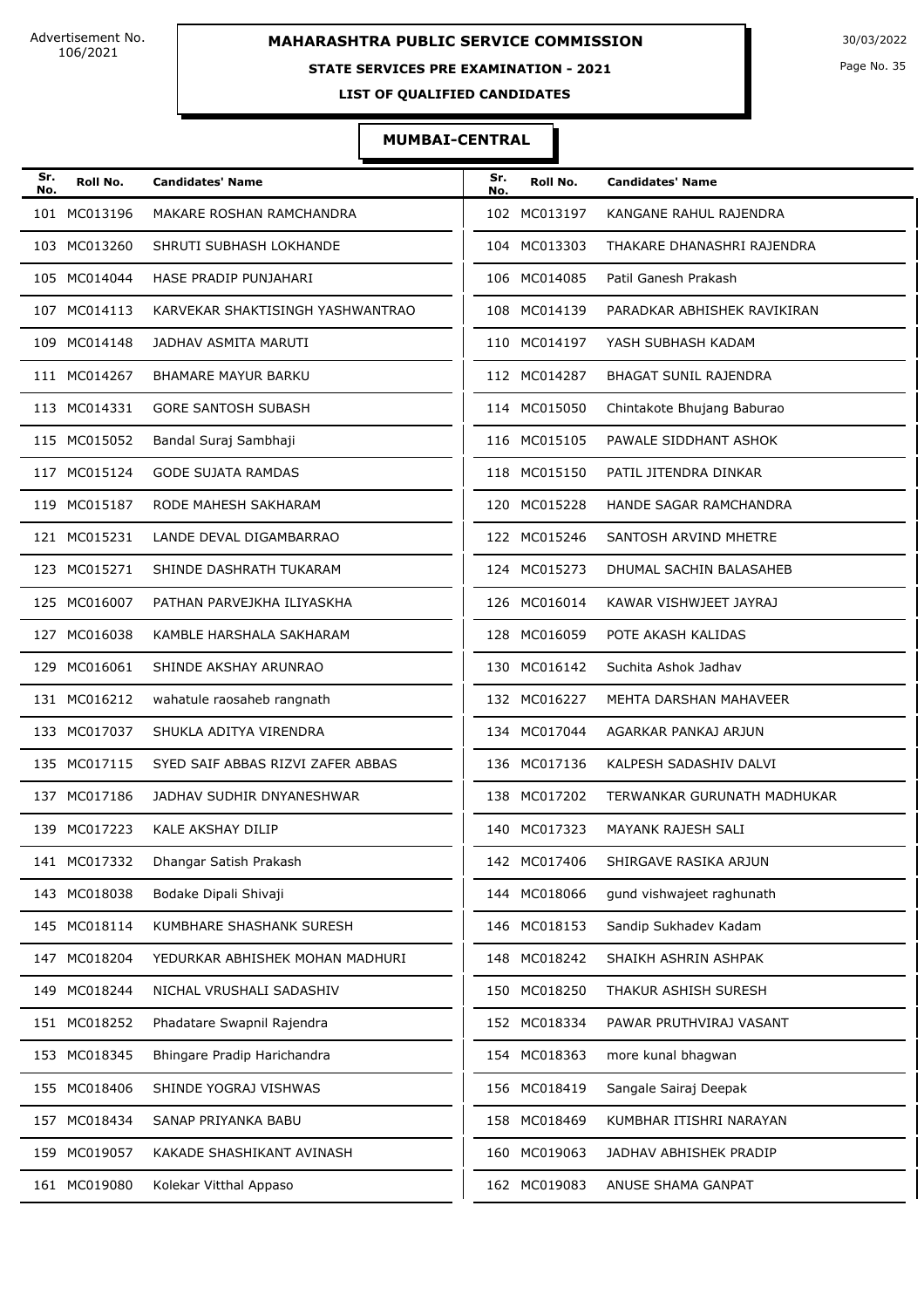### **MAHARASHTRA PUBLIC SERVICE COMMISSION** 30/03/2022

### **STATE SERVICES PRE EXAMINATION - 2021**

Page No. 36

**LIST OF QUALIFIED CANDIDATES** 

### **MUMBAI-CENTRAL**

| Sr.<br>No. | Roll No.     | <b>Candidates' Name</b>      | Sr.<br>No. | Roll No.     | <b>Candidates' Name</b>    |
|------------|--------------|------------------------------|------------|--------------|----------------------------|
| 163        | MC019152     | PINJAN ASHWINI TUKARAM       |            | 164 MC019178 | Prasad Sanjay Dhage        |
|            | 165 MC019232 | mathapati satish vishwanath  |            | 166 MC019249 | LANKE VIKRAM RAMDAS        |
|            | 167 MC019273 | <b>GHOTKAR SHWETA ASHOK</b>  | 168        | MC019281     | PHAPALE MANGESH POPAT      |
| 169        | MC019433     | VIRNAK AKSHAY RAMESH         | 170        | MC019470     | MAHAVEER BALASAHEB ZENDAGE |
|            | 171 MC020054 | JADHAV AKSHAY TANAJI         |            | 172 MC020073 | JADHAV MAHESH KRISHNA      |
|            | 173 MC020100 | SALUNKE UMESH SHYAMRAO       |            | 174 MC020105 | SATPUTE VAIBHAV SHAMSUNDAR |
| 175        | MC020183     | <b>BANDGAR VIJAYA VISHNU</b> | 176        | MC020197     | POWAR AKSHAY BALASO        |
| 177        | MC020247     | POL SWAPNIL DATTAJI          | 178        | MC020267     | SANDE SARAPHARAJ SHAUKAT   |
|            | 179 MC020276 | BARBOLE MAHESH RAYABA        | 180        | MC020383     | SHAHANE GANESH BAPURAO     |
|            |              |                              |            |              |                            |

| Sr.<br>No. | Roll No.     | <b>Candidates' Name</b>    |
|------------|--------------|----------------------------|
|            | 164 MC019178 | Prasad Sanjay Dhage        |
|            | 166 MC019249 | LANKE VIKRAM RAMDAS        |
|            | 168 MC019281 | PHAPALE MANGESH POPAT      |
| 170        | MC019470     | MAHAVEER BALASAHEB ZENDAGE |
|            | 172 MC020073 | JADHAV MAHESH KRISHNA      |
|            | 174 MC020105 | SATPUTE VAIBHAV SHAMSUNDAR |
|            | 176 MC020197 | POWAR AKSHAY BALASO        |
| 178        | MC020267     | SANDE SARAPHARAJ SHAUKAT   |
| 180        | MC020383     | SHAHANE GANESH BAPURAO     |
|            |              |                            |

**NO. OF CANDIDATES OF MUMBAI-CENTRAL : 180**

### **MUMBAI-WESTERN**

| Sr.<br>No.   | Roll No. | <b>Candidates' Name</b>          | Sr.<br>No.     | Roll No.    | <b>Candidates' Name</b>       |
|--------------|----------|----------------------------------|----------------|-------------|-------------------------------|
| $\mathbf{1}$ | MW001152 | KHANDEKAR JITESH MAHADEV         | $\overline{2}$ | MW001164    | HANDE ROHAN NARAYAN           |
| 3            | MW001171 | <b>RUPNAR NILESH MANOHAR</b>     | 4              | MW001186    | Pratiksha Sambhaji Bhalekar   |
| 5.           | MW001198 | JOHN REJO POTHEN                 | 6              | MW001279    | <b>BODKHE SAMIR MACHINDRA</b> |
| 7            | MW002095 | <b>MALI MANOHAR SUDAM</b>        | 8              | MW002114    | UMARANI RAVIKIRAN MAHADEV     |
| 9            | MW002120 | <b>LOKARE DEEPAK SURESH</b>      | 10             | MW002172    | KAMBLE JEEVEEKA KAMLAKAR      |
| 11           | MW002211 | DALVI SWAPNIL BHAGWAN            |                | 12 MW002236 | <b>LALIT BHASKAR ROKDE</b>    |
| 13           | MW002332 | Sangale Suvarna Suresh           |                | 14 MW002365 | Parab Omkar Chandrakant       |
| 15           | MW002468 | NIKAM ARCHANA BAPUSO             |                | 16 MW002473 | RAWAL MANALI MANOHAR          |
| 17           | MW003006 | KADAM PURVA SANJAY               | 18             | MW003077    | RAUT SHREYAS RAJANKUMAR       |
| 19           | MW003139 | JUNGHARE YOGESH NARAYAN          | 20             | MW003142    | DINESH SADASHIV BHOSALE       |
| 21           | MW003176 | <b>GAVIT NILESH PRATAP</b>       | 22             | MW003209    | SARGAR MAYUR MAHADEV          |
| 23           | MW004050 | GANESH HANMANT KSHIRSAGAR        | 24             | MW004053    | ANDHALE POOJA BHIMASHANKAR    |
| 25           | MW004123 | Bagawan Saminabanu A.Rajak       | 26             | MW004128    | KIRAN FAKIRA BORADE           |
| 27           | MW004147 | RATHOD MONALI YASHWANT           | 28             | MW004180    | PAWAR VAISHNAVI RAJESH        |
| 29           | MW005063 | Aldar Sonali Ramchandra          | 30             | MW005070    | GAJBHIYE SACHINKUMAR PANCHAM  |
| 31           | MW005132 | Sharvika Sanjay Raut             | 32             | MW005150    | NIMASE SHITAL BHANUDAS        |
| 33           | MW005178 | DANOLE VISHAL MAHAVIR            | 34             | MW005191    | MESHRAM VINOD PRABHU          |
| 35           | MW005210 | <b>GIRI HARESH BABAJI SHOBHA</b> | 36             | MW006031    | <b>RAUT GAURAV KISHOR</b>     |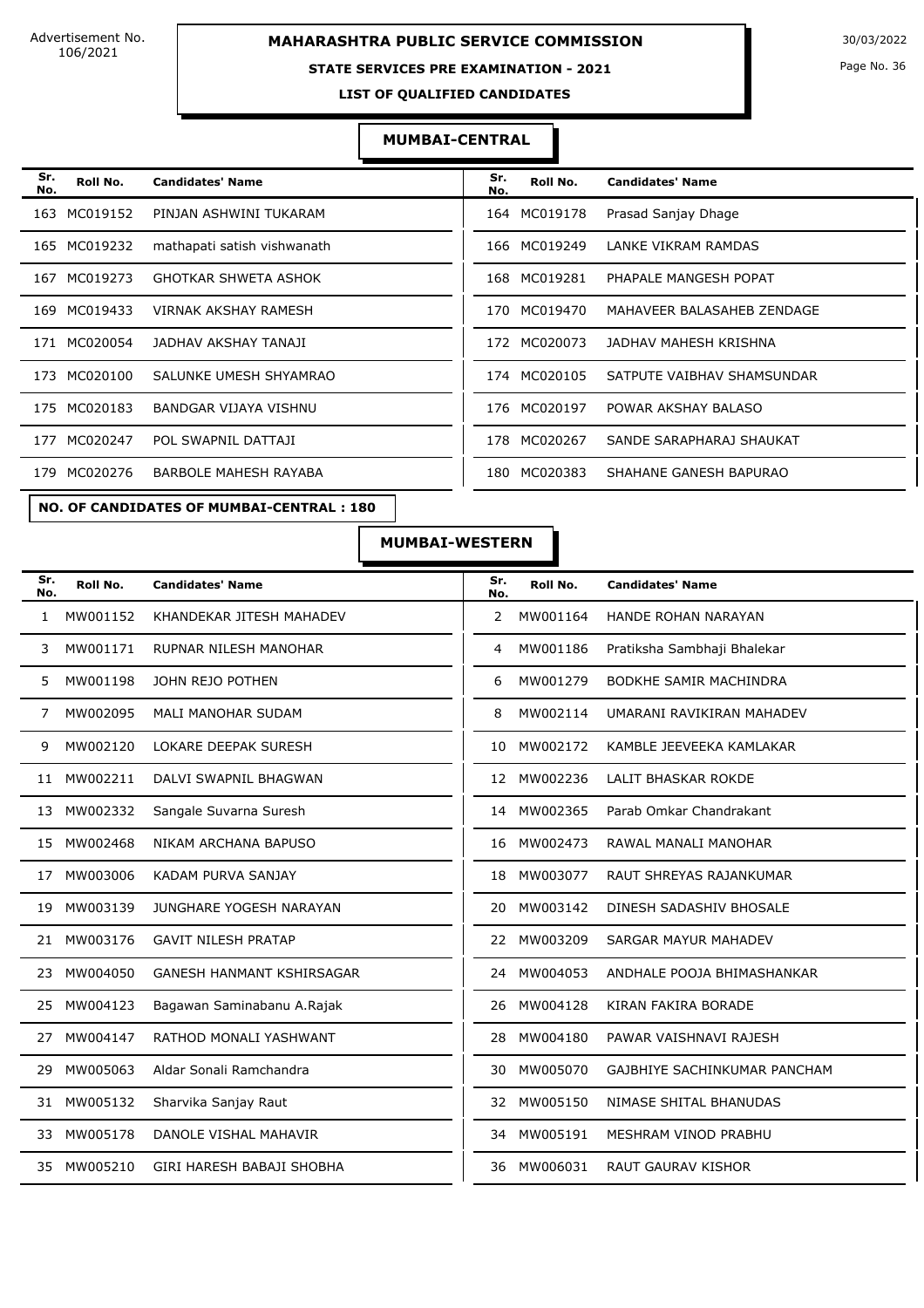#### **STATE SERVICES PRE EXAMINATION - 2021**

Page No. 37

**LIST OF QUALIFIED CANDIDATES** 

#### **MUMBAI-WESTERN**

| Sr.<br>No. | Roll No.    | <b>Candidates' Name</b>     | Sr.<br>No. | Roll No.    | <b>Candidates' Name</b>        |
|------------|-------------|-----------------------------|------------|-------------|--------------------------------|
| 37         | MW006036    | HINGE SHREENIKET ASHOK      | 38         | MW006072    | JADHAV KALPESH CHANDAR         |
| 39         | MW006204    | Darakh Swagt Govind         | 40         | MW006240    | Sandeep Harichandra Kedari     |
|            | 41 MW006284 | RATHOD ASHWINI SHANKARRAO   | 42         | MW006304    | WAGHMODE RAOSAHEB SHIVAJI      |
| 43         | MW007021    | <b>GHAG VIKRAM VIJAY</b>    | 44         | MW007117    | Patil Rahul Shivajirao         |
| 45         | MW007156    | MALI MAHESH AMBRUSHI        | 46         | MW007212    | PAWAR GURUPRASAD MADHUKAR      |
| 47         | MW008050    | SHIRKE PRANAV VINAYAK       | 48         | MW008212    | MISHRA MEENA MANOJ             |
| 49         | MW008232    | HANDAL APPASAHEB BABAN      | 50         | MW009014    | Sandesh Subhash Sapkal         |
|            | 51 MW009134 | AMAR RAOSAHEB PAWAR         | 52         | MW009318    | KARANDE PRASHANT ANANDA        |
|            | 53 MW010104 | <b>BABAR SAMEER POPAT</b>   | 54         | MW010145    | Ashwini Arjunrao Potalwad      |
| 55         | MW010196    | MAGDUM ROHIT JAYANT         | 56         | MW010211    | JOSHI SHUBHAM RAJENDRA         |
| 57         | MW010214    | KASARE GANESH BHIVAJI       | 58         | MW010257    | <b>BHOI HEMANT HIRAMAN</b>     |
| 59         | MW010335    | Sonawane Vishal Shankar     | 60         | MW010451    | BISEN CHITRA RAVINDRA          |
| 61         | MW011013    | AJESRA ABHISHEK RAVINDRA    | 62         | MW011085    | SHELKE YOGITA NIVRATTI         |
| 63         | MW011144    | PATIL VINITA JAYRAM         | 64         | MW011245    | UPPALWAD DHANANJAY MAHAJAN     |
| 65         | MW011286    | Kshirsagar Sachin Shrimant  | 66         | MW012125    | Gaikwad Snehal Ramdas          |
| 67         | MW012142    | JADHAV VINAYAK VILAS        | 68         | MW012160    | MANJARE SHUBHAM JAYANTRAO      |
| 69         | MW012267    | MARKAD MAHESH NANASAHEB     | 70         | MW013002    | CHOUGULE SHRADDHA MAHADEO      |
| 71         | MW013005    | NAGOTHKAR NANDAKUMAR GANESH | 72         | MW013024    | TATKARE BIPIN TUKARAM          |
| 73         | MW013071    | BHAGAT HARSHADA TUKARAM     | 74         | MW013157    | <b>GANEKAR SANHITA RAMESH</b>  |
|            | 75 MW014173 | SAWANT PRATHAMESH PRAKASH   | 76         | MW015007    | JADHAO SACHIN SANTOSHRAO       |
| 77         | MW015010    | PAWAR BHAGIRATHI BHARAT     | 78         | MW015028    | KADAM BHAGYASHREE BHASKAR      |
|            | 79 MW015055 | YADAV SONALI DATTATRAY      |            | 80 MW015145 | MINDE PRATHAMESH SURESH        |
|            | 81 MW015287 | MALGHANE SHITAL VITTHAL     |            | 82 MW016013 | Vina Vishnu Pakhale            |
|            | 83 MW016093 | Bharati Sushant Dayanand    |            | 84 MW016130 | SAKPAL PRANESH VISHWAS         |
|            | 85 MW016188 | SANTOSH MOHAN MANDAVE       |            | 86 MW016195 | RASAM SONALI RAMESH            |
|            | 87 MW016267 | chaudhari ram sudhakar      |            | 88 MW017005 | BHOSALE PRIYANKA PITAMBER      |
| 89         | MW017052    | SALUNKHE VAIBHAV ARJUN      | 90         | MW017054    | <b>GAWARE MAYUR SHIVAJI</b>    |
|            | 91 MW017167 | KARISHMA SURYAKANT BAIKAR   |            | 92 MW017180 | <b>GAWADE SANGRAM SANTARAM</b> |
|            | 93 MW017195 | KAMBLE HRITIK UMED          |            | 94 MW017199 | KHAIRE SANJAY SANDEEP          |
|            | 95 MW017205 | Rane Tanvee Sahadev         |            | 96 MW017211 | KHANDARE ROHAN DRONACHARYA     |
| 97         | MW017247    | DHHIWAR PARAG CHANDRAKANT   |            |             |                                |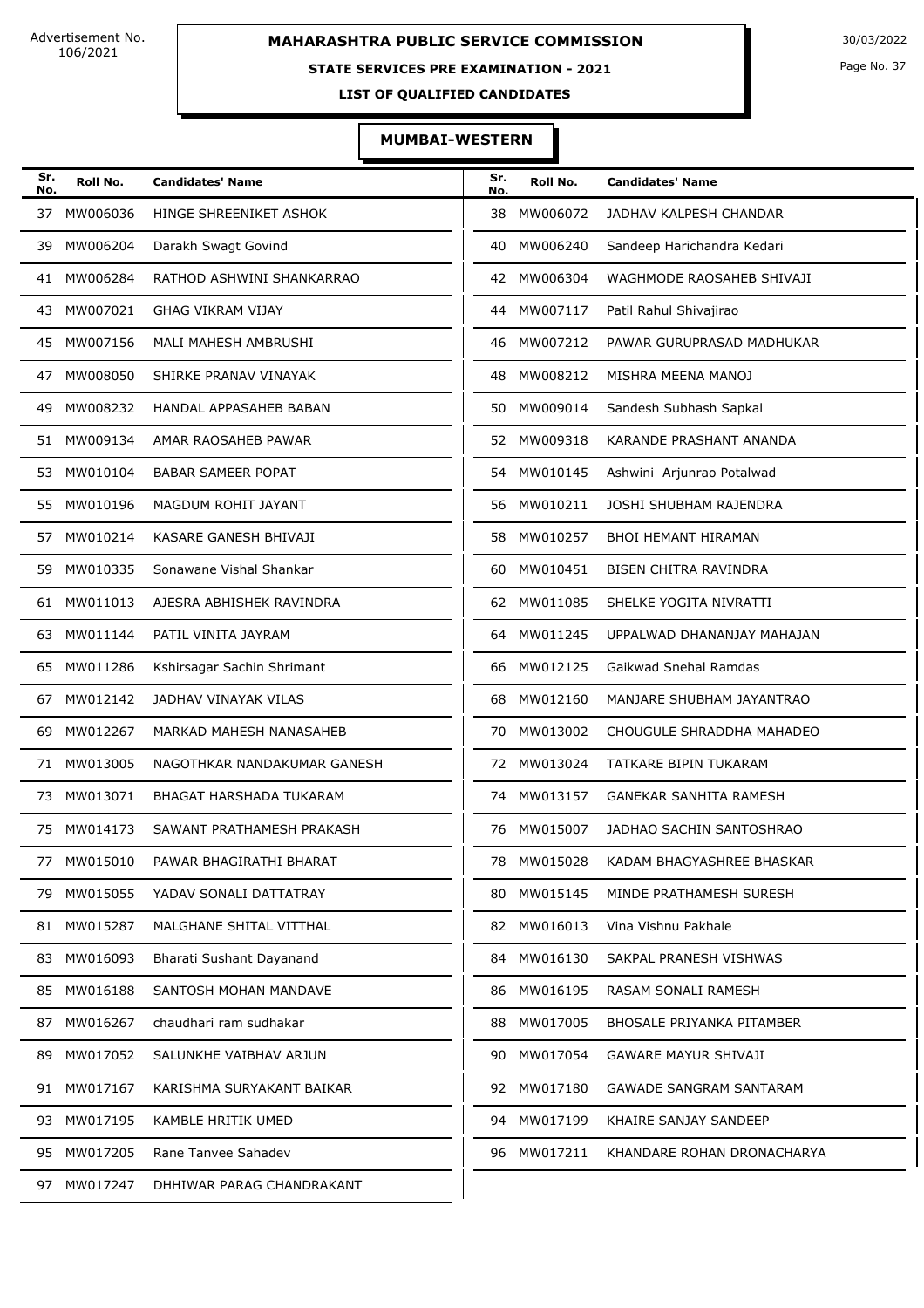#### **STATE SERVICES PRE EXAMINATION - 2021**

**LIST OF QUALIFIED CANDIDATES** 

#### **NO. OF CANDIDATES OF MUMBAI-WESTERN : 97**

#### **NAGPUR**

| Sr.<br>No.   | Roll No.    | <b>Candidates' Name</b>    | Sr.<br>No. | Roll No. | <b>Candidates' Name</b>         |
|--------------|-------------|----------------------------|------------|----------|---------------------------------|
| $\mathbf{1}$ | NG001030    | LANJEWAR RAHUL RAMESH      | 2          | NG001106 | <b>BOPCHE MAYUR YOGRAJ</b>      |
| 3            | NG001164    | KURHE DEVENDRA SATISH      | 4          | NG001194 | Kolekar Varsha Nana             |
| 5            | NG001331    | CHIKHALIKAR SAYALEE HEMANT | 6          | NG002056 | <b>GOMKALE DARSHAN ARUN</b>     |
| 7            | NG002063    | NAGAPURE SHIVANI SUNIL     | 8          | NG002117 | <b>SANKET SARODE</b>            |
| 9            | NG002188    | LOKHANDE SWEZAL SURESH     | 10         | NG002203 | WARBHE SACHIN HARISHCHANDRA     |
| 11           | NG002225    | GAIKWAD VIJAY SUDAM        | 12         | NG003060 | TUMONE PRALHAD KRUSHNANAND      |
| 13           | NG003075    | Satghare Mahesh Bhagwanji  | 14         | NG003201 | MOUNDEKAR AKSHAY CHANDRASHEKHAR |
| 15           | NG003235    | LINGARWAR ASHISH VITHHAL   | 16         | NG004041 | JAUNJALKAR SAPANIL BALKRUSHNA   |
| 17           | NG004113    | CHAVHAN MILIND BALIRAM     | 18         | NG004260 | PECHE SUDHIR SHANKAR            |
| 19           | NG004329    | SURAJ HIWARALE             | 20         | NG005116 | GAJANAN VITTHALRAO JAWADE       |
| 21           | NG005125    | MOHIT VINOD DHOKNE         | 22         | NG005262 | <b>GUND AMRUTA VITTHAL</b>      |
| 23           | NG005296    | DESHMUKH SNEHAL DEEPAK     | 24         | NG005359 | JADHAV SWAPNIL MUNJAJIRAO       |
| 25           | NG005382    | RATHOD SURAJ GOVIND        | 26         | NG006023 | MUDAGUL PRAVIN DAMODAR          |
| 27           | NG006053    | ALLIWAR RAKESH BANDU       | 28         | NG006057 | NANNAWARE SHARAD SHANKAR        |
| 29           | NG006077    | BALPANDE NIKESH BABURAO    | 30         | NG006161 | NATHE SAGAR GAJANAN             |
| 31           | NG006167    | Anuradha Bapusaheb Patil   | 32         | NG006201 | GITE DEVIDAS PANDHARINATH       |
| 33           | NG006360    | CHINMAY GIRISH BANSOD      | 34         | NG006390 | REWATKAR HIMANSHU SITARAMJI     |
| 35           | NG006454    | GADEKAR BHAGWAT RAMDAS     | 36         | NG006466 | KATTE GAURI TANAJI              |
| 37           | NG006477    | SUJATA NANAJI KAWALE       | 38         | NG007017 | Buradkar Hrushikesh Anant       |
| 39           | NG007135    | PRIYANKA WAMAN MANWATKAR   | 40         | NG007227 | DABHERAO AKSHAY RAJENDRA        |
|              | 41 NG007287 | THOSAR ASHWINI BHASKAR     | 42         | NG007351 | KAKAD VIJAY DADARAO             |
| 43 -         | NG007382    | DABLE MAHESH JAGNNATH      | 44         | NG007424 | KAMBALE AKASH RAMESH            |
| 45           | NG007432    | ASHWADIP BHANSE            | 46         | NG007465 | TAMBDE LEENA KHUSHAL            |
| 47           | NG008062    | GHULAXE NIKHIL ASHOKRAO    | 48         | NG008237 | Kumbhare Akshay Anand           |
| 49           | NG008266    | PADMAJA SUBHASH GAWANDE    | 50         | NG009117 | ANSARI RESHMA KAMRUDDIN         |
|              | 51 NG009119 | HARAD NITIN KANTILAL       | 52         | NG009165 | KADAM NARENDRA SANJAY           |
| 53           | NG009210    | BORKAR PUJA LOKNATH        | 54         | NG009263 | CHINCHKHEDE PALLAVI DEVIDAS     |
|              | 55 NG010044 | THOMBARE RAHUL DATTARAO    | 56         | NG010108 | SATPUTE SHIVANI PRAMOD          |
| 57           | NG010109    | <b>GOLE SHWETA GAJANAN</b> | 58         | NG010141 | SONPIMPALE ASHIRWAD NARENDRA    |
| 59           | NG010143    | SAVANT PRAMOD NIVRUTTI     | 60         | NG011062 | PRANIT DEWANAND DEWADE          |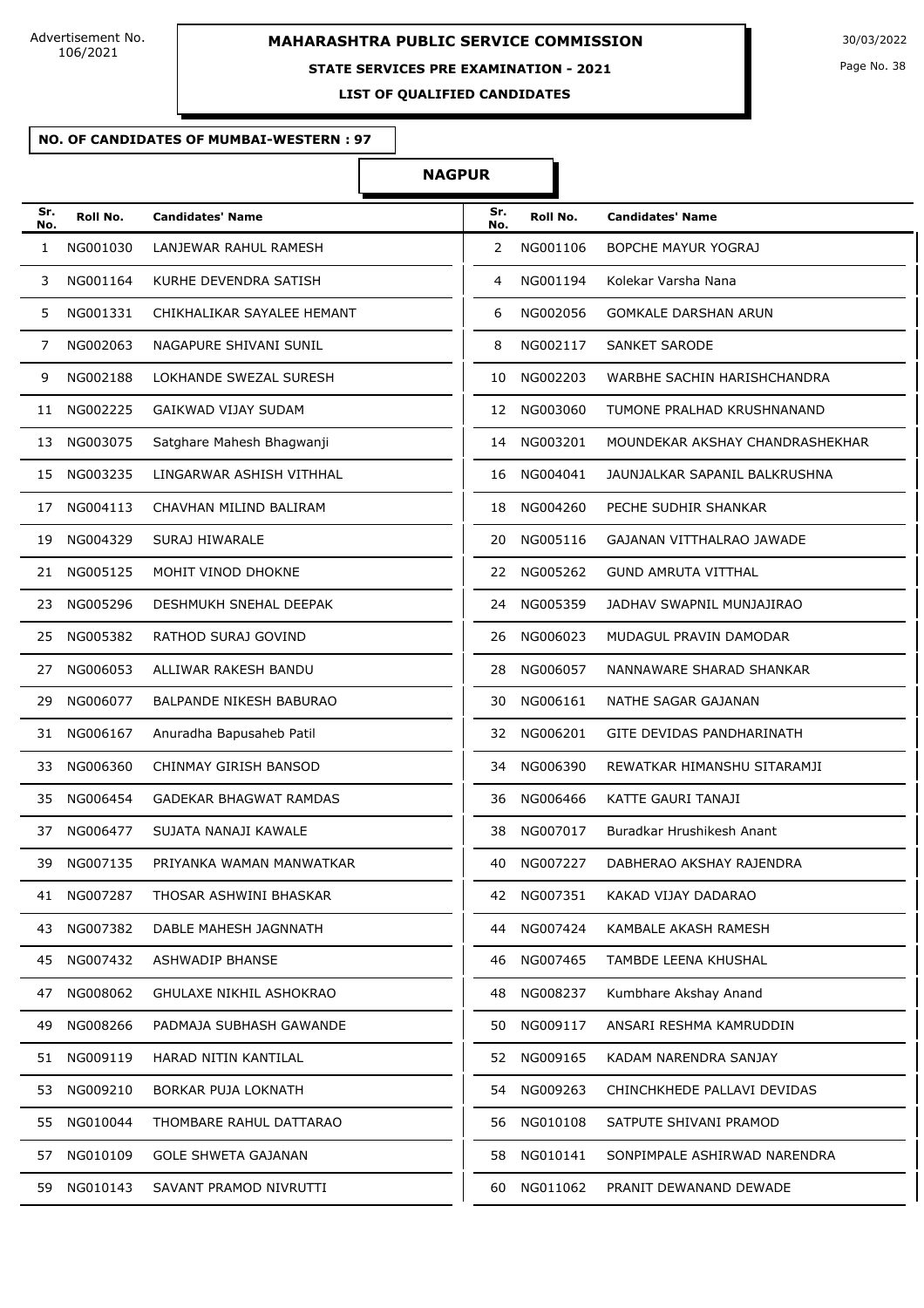### **STATE SERVICES PRE EXAMINATION - 2021**

Page No. 39

**LIST OF QUALIFIED CANDIDATES** 

#### **NAGPUR**

| Sr.<br>No. | Roll No.     | <b>Candidates' Name</b>       | Sr.<br>No. | Roll No.     | <b>Candidates' Name</b>       |
|------------|--------------|-------------------------------|------------|--------------|-------------------------------|
| 61         | NG011183     | CHAVAN SANDEEP ANNASAHEB      | 62         | NG011201     | CHOUDHARI SANJAY DADAJI       |
| 63         | NG011209     | MALI RAJESH MAHADEV           | 64         | NG011408     | NEWARE MOHINI ANANDRAO        |
| 65         | NG011430     | wakde vinod somaji            | 66         | NG012118     | Mit Ravikant Sakhare          |
| 67         | NG012125     | RINA KHOJARAM MARASKOLHE      | 68         | NG012195     | <b>GURPUDE NIKHIL TULARAM</b> |
| 69         | NG012210     | BAINGANE DOLLY MADHUKAR       | 70         | NG012251     | GOVINDWAR PRASHANT NAMDEV     |
| 71         | NG012289     | NANDESHWAR GITESH DRONACHARYA | 72         | NG013022     | ANSARI RIZWAN RAUF            |
| 73         | NG013180     | DANGORE SAGAR PURUSHOTTAM     | 74         | NG013195     | TABHANE PAWAN MAHADEORAO      |
| 75         | NG013222     | SONONE KRUPAL ASHOK           | 76         | NG014052     | PATIL DIGVIJAY DILIP          |
| 77         | NG014226     | KINAKE RAVI GARIBDAS          | 78         | NG014250     | MATHURKAR ABHIJEET ASHOK      |
| 79         | NG015058     | GAIKWAD HARSHAL SHARAD        | 80         | NG015062     | BIYANI YOGESH MANOJ           |
| 81         | NG015104     | SALUNKHE SUSHANT ADHIKRAO     | 82         | NG015123     | MANGESH DIWAKAR GIRADKAR      |
| 83         | NG015190     | CHOUDHARI KISHOR NILKANTH     | 84         | NG015244     | KUMBHALWAR RITIK TULARAM      |
| 85         | NG015356     | WAGHMARE ANUPAM ZITRUJI       | 86         | NG015460     | DHORE PRASHANT SHRIKRISHNA    |
| 87         | NG016027     | GORE GAURAV VASANTRAO         | 88         | NG016062     | Kale Rajratan Ishwardas       |
| 89         | NG016083     | Nagdeote Ekta Pradip          | 90         | NG016094     | SHAHARE NIKHIL VIJAY          |
| 91         | NG016348     | SHUBHAM UMESHRAO NIKAM        | 92         | NG017138     | HAJARE RAHUL CHANDRASHEKHAR   |
| 93         | NG017276     | <b>GOLHAR SUPRIYA DADARAO</b> | 94         | NG017328     | MESHRAM SHUBHAM RUPCHAND      |
| 95         | NG017371     | gayakwad dipika ramesh        | 96         | NG018077     | ROHINI BABANRAO WAGHMARE      |
| 97         | NG018088     | POOJA BHAGWAN GORE            | 98         | NG018141     | harle tushar govindrao        |
| 99         | NG018147     | SHUBHAM N RAUT                |            | 100 NG018232 | JAMBHULE RAHUL RUSHI          |
|            | 101 NG018236 | JAMBHULE PRIYANKA SUBHASH     |            | 102 NG018285 | SAMIR SANTOSH PARTEKI         |
|            | 103 NG018290 | SHAIKH SOHEL EKRAMTULLA       |            | 104 NG018292 | INGEWAR VAISHNAVI VANIT       |
|            | 105 NG018330 | SURVASE VIKAS BHARAT          |            | 106 NG019024 | AMARJEET HANMANT GAIKWAD      |
|            | 107 NG019115 | <b>GAWANDE YASH RAJESH</b>    |            | 108 NG019126 | RATHOD SUNIL TARACHAND        |
|            | 109 NG019155 | DONGARE AMIT SHANKAR          |            | 110 NG019243 | Bhabad Ravindra Balasaheb     |
|            | 111 NG019357 | PURI VAIBHAV CHANDRAKANT      |            | 112 NG020049 | NIKHIL JAMBHULE               |
|            | 113 NG020062 | Shrinivas Premsing Chavan     |            | 114 NG020077 | KAMBLE SHRADDHA JIVANRAO      |
|            | 115 NG020085 | KSHIRSAGAR VIVEK MADHUKAR     |            | 116 NG020306 | JAMGADE AMOL NIRANJAN         |
|            | 117 NG020324 | JAGTHAP JAYANTA VASANTA       |            | 118 NG020430 | KAPGATE MAYUR JAGAN           |
|            | 119 NG020447 | MANDPE RAJVANSH DIPAK         |            | 120 NG021007 | THAKRE NAMRATA ANIL           |
|            | 121 NG021082 | SHRIRAME MANJIRI DIWAKARRAO   |            | 122 NG021094 | TALEWAR ASHISH ARUNKUMAR      |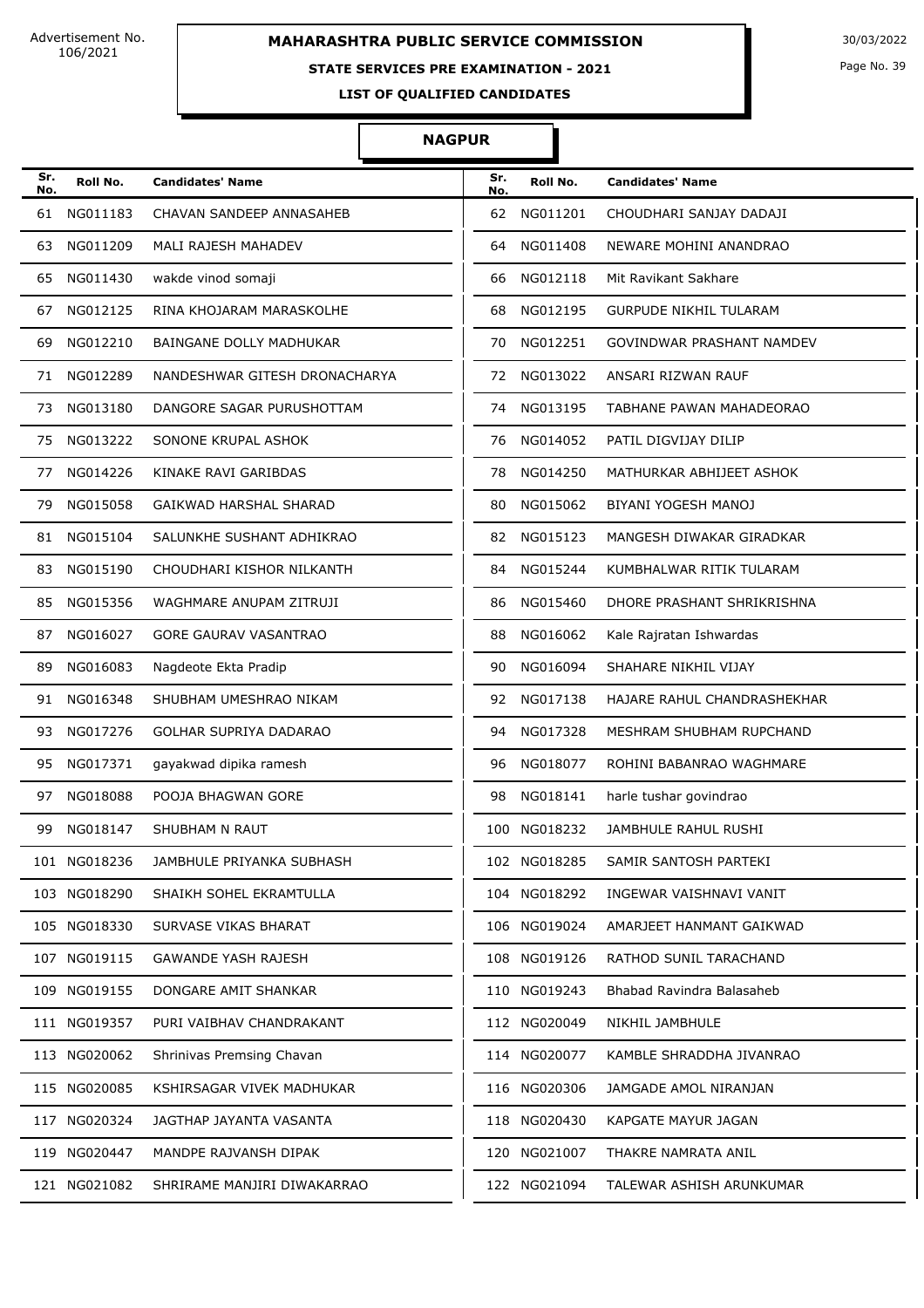### **STATE SERVICES PRE EXAMINATION - 2021**

Page No. 40

**LIST OF QUALIFIED CANDIDATES** 

#### **NAGPUR**

| Sr.<br>No. | Roll No.     | <b>Candidates' Name</b>       | Sr.<br>No. | Roll No.     | <b>Candidates' Name</b>             |
|------------|--------------|-------------------------------|------------|--------------|-------------------------------------|
|            | 123 NG021108 | Changole Shubham Kewaldas     |            | 124 NG021160 | JUNGHARE PREET RAMCHANDRA           |
|            | 125 NG021172 | NAKSHINE PRATIKSHA DIWAKAR    |            | 126 NG021199 | WAKODIKAR SAGAR MAHADEO             |
|            | 127 NG021307 | ANARASE MAHESH DILIP          |            | 128 NG021388 | SHIVAJI BALAJI JAKAPURE             |
|            | 129 NG022059 | GHUGE SHUBHAM ASHOKRAO        |            | 130 NG022090 | KULURKAR NAVINI RUSHI               |
|            | 131 NG022102 | APEKSHA VIKAS SALAME          |            | 132 NG022110 | LAMBAT AISHA VASANTRAO              |
|            | 133 NG022116 | WAGHMARE SHRADDHA RAMBHAU     |            | 134 NG022124 | PATIL ANIKET RAMCHANDRA             |
|            | 135 NG022148 | TIRPUDE VAIBHAV DHANPAL       |            | 136 NG022234 | PANTAWANE SANDEEP DNYANESHWAR       |
|            | 137 NG022248 | NALAWADE PRASHANT TRIMBAK     |            | 138 NG022251 | Wadekar pallavi Dnyaneshwar         |
|            | 139 NG022335 | VAIDYA SHUBHAM DEORAO         |            | 140 NG022336 | BAGMARE ASHISH TEJRAM               |
|            | 141 NG023028 | NIKITA LOKHANDE               |            | 142 NG023066 | GILLURKAR MAYUR LILADHAR            |
|            | 143 NG023098 | DHAWALE KOMAL GUNWANTRAO      |            | 144 NG023104 | YEOLE BHUPENDRA LAXMAN              |
|            | 145 NG023111 | <b>BHOGE SURAJ PANDURANG</b>  |            | 146 NG023151 | Bangar Ajitkumar Panditrao          |
|            | 147 NG023270 | DAHIWALE DIPAM HARISHCHANDRA  |            | 148 NG023347 | MANASKAR DEVENDRA BABANRAO          |
|            | 149 NG024130 | PORALKAR HEMLATA RAMDAS       |            | 150 NG024136 | PARDHI HIWARAJ NARAYAN              |
|            | 151 NG024170 | KHEDIKAR ASHWINKUMAR WAMANRAO |            | 152 NG024231 | PATIL AMIT SHIVAJI                  |
|            | 153 NG024291 | BAWANE PUSHPARAJ BALIRAM      |            | 154 NG024349 | SONAWANE ASHWINI MARUTI             |
|            | 155 NG024374 | JIDDEWAR AKASH ANANT          |            | 156 NG024402 | NAIKWADE RUTUJA ARUN                |
|            | 157 NG024454 | MUTTELWAR ANKIT PRAMOD        |            | 158 NG025006 | <b>GAWANDE SANATH DEORAO</b>        |
|            | 159 NG025038 | ASHOK BHIWA BARSAGADE         |            | 160 NG025132 | WANKHEDE AVINASH DASHARATH          |
|            | 161 NG025134 | TUNKALWAR SUYOG PRAKASH       |            | 162 NG025175 | PATIL ABHIJEET RANGRAO              |
|            | 163 NG025200 | RATHOD GAJANAN SITARAM        |            |              | 164 NG025247 Pratibha shamrao Dethe |
|            | 165 NG025252 | PATIL MOHIT RAMCHANDRA        |            | 166 NG026093 | NAGSEN NANESHWAR MESHRAM            |
|            | 167 NG026266 | DHENGE APARNA YOGESH          |            | 168 NG027058 | Arnesh Jayant Nagdeve               |
|            | 169 NG027120 | BAVASKAR VAISHNAVI HARIBHAU   |            | 170 NG027125 | PUNDE AMIT ARJUN                    |
|            | 171 NG028034 | BHOYAR RAKESH BHAGWAN         |            | 172 NG028157 | MADKAM OSIN WASUDEO                 |
|            | 173 NG028170 | MOREY YOGESH VIJAY            |            | 174 NG028174 | DESHMUKH MANISHA GAJANAN            |
|            | 175 NG028186 | HEENATAI PANDURANG DESHMUKH   |            | 176 NG028213 | PATIL PRIYANKA RAMDAS               |
|            | 177 NG028233 | SAPKAL SIDDHESHWAR KISAN      |            | 178 NG028350 | PANCHAL KAVITA JAYRAM               |
|            | 179 NG029028 | DEWALKAR DIKSHA DEVENDRA      |            | 180 NG029136 | CHANNAWAR PRATIK DIWAKAR            |
|            | 181 NG029233 | PATIL GAURAV ASHOKRAO         |            | 182 NG029279 | bhagwat patil                       |
|            | 183 NG029296 | PATLE NITEEN KRISHNAHARI      |            | 184 NG030420 | MULE BALASAHEB BABASAHEB            |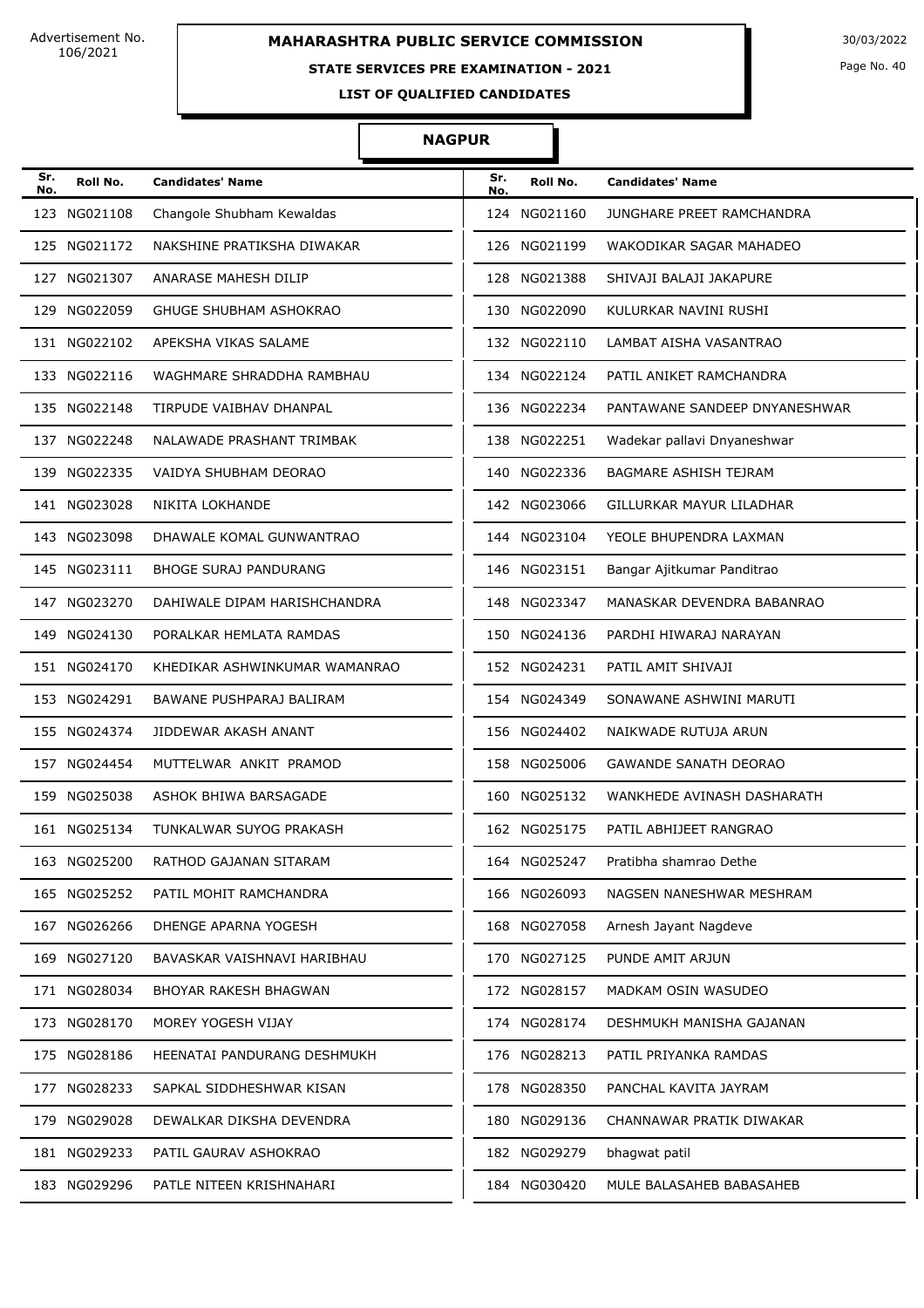#### **STATE SERVICES PRE EXAMINATION - 2021**

Page No. 41

**LIST OF QUALIFIED CANDIDATES** 

#### **NAGPUR**

| Sr.<br>No. | Roll No.     | <b>Candidates' Name</b>    | Sr.<br>No. | Roll No.     | <b>Candidates' Name</b>      |
|------------|--------------|----------------------------|------------|--------------|------------------------------|
|            | 185 NG031027 | PALLAVI PRADIP GAYAKWAD    |            | 186 NG031102 | RAUT PRAVIN SURESH           |
|            | 187 NG031134 | KINEKAR AKSHAY DIWAKARRAO  |            | 188 NG032068 | PUJARI SEEMA SADASHIV        |
|            | 189 NG032353 | ANISH SATISH SAKHARKAR     |            | 190 NG032355 | SHASHWAT RAM NIBUDEY         |
|            | 191 NG032368 | DESHMUKH PRAVIN NARAYANRAO |            | 192 NG032381 | PAWAR SACHIN HAIBATRAO       |
|            | 193 NG032392 | SANAP RAVINDRA PANDURANG   |            | 194 NG032402 | SOMKUWAR PIYUSH ASHOKRAO     |
|            | 195 NG032411 | MANGESH TUKDIDAS MESHRAM   |            | 196 NG032417 | Piyush Prakash Kumbhare      |
|            | 197 NG032418 | <b>PANSE CHETAN GOKUL</b>  |            | 198 NG032431 | TELANG SURAJ BHARAT          |
|            | 199 NG032434 | BACHALE PARAS PURUSHOTTAM  |            | 200 NG032441 | GODBOLE ROSHANKUMAR MOHANLAL |
|            | 201 NG032442 | MANOHAR KOVID JAGDEO       |            |              |                              |

**NO. OF CANDIDATES OF NAGPUR : 201**

| Sr.<br>No. | Roll No.     | <b>Candidates' Name</b>      |
|------------|--------------|------------------------------|
|            | 186 NG031102 | <b>RAUT PRAVIN SURESH</b>    |
|            | 188 NG032068 | PUJARI SEEMA SADASHIV        |
|            | 190 NG032355 | SHASHWAT RAM NIBUDEY         |
|            | 192 NG032381 | PAWAR SACHIN HAIBATRAO       |
|            | 194 NG032402 | SOMKUWAR PIYUSH ASHOKRAO     |
| 196        | NG032417     | Piyush Prakash Kumbhare      |
|            | 198 NG032431 | TELANG SURAJ BHARAT          |
| 200        | NG032441     | GODBOLE ROSHANKUMAR MOHANLAL |
|            |              |                              |

**NANDED**

| Sr.<br>No. | Roll No. | <b>Candidates' Name</b>           | Sr.<br>No. | Roll No. | <b>Candidates' Name</b>              |
|------------|----------|-----------------------------------|------------|----------|--------------------------------------|
| 1          | ND001028 | Badve Swapnil Ramkrishna          | 2          | ND001038 | MADAS SAINATH SANJAY                 |
| 3          | ND001089 | WATHORE SHUBHAM DADARAO           | 4          | ND001113 | PAWAR RAMESHWAR MADHUKAR             |
| 5          | ND001163 | DANTULWAD BALAJI DAGADU           | 6          | ND001201 | KEJGIR VITHOBA BAPURAO               |
| 7          | ND001208 | DASRE PRAVIN ANANDA               | 8          | ND001219 | Akulwar Ravi Vyankatrao              |
| 9          | ND001282 | LATHKAR ANIKET ARUN               | 10         | ND001308 | RAMDAS MOHAN SHRIRAME                |
| 11         | ND001317 | <b>WANOLE RAHUL SUBHASH</b>       | 12         | ND001357 | KHANDARE SANTOSH DIGAMBARRAO         |
| 13         | ND002172 | PATIL SUMIT DNYANOBA              | 14         | ND002216 | PAWAR NEHA NARENDRA                  |
| 15         | ND002237 | YAMBADWAR DNYANESHWAR MAROTIRAO   | 16         | ND003004 | Shaikh Mohammad Fayaz Mohammad Munir |
| 17         | ND003011 | CHAVAN ARJUN SHESHRAO             | 18         | ND003094 | JAGTAP JAGDISH SURYAKANTRAO          |
| 19         | ND003112 | <b>BHOJANE VISHAL VILAS</b>       | 20         | ND003183 | KANDHARKAR OMKAR SUDHIRRAO           |
| 21         | ND003184 | KAITWAD YOGESH DATTA              | 22         | ND003309 | ANAND NAMDEV JAMBHALE                |
| 23         | ND004006 | CHAVHAN AMOL TUKARAM              | 24         | ND004026 | DHONE PRASHANT TRYAMBAKRAO           |
| 25         | ND004037 | <b>BHOLE MAHENDRA LAKSHMANRAO</b> | 26         | ND004098 | <b>GAWANDE KRISHNA RAMESHRAO</b>     |
| 27         | ND004130 | Jangle Santosh Tulshiram          | 28         | ND004237 | WALKE SHILPA VISHWAMBAR              |
| 29         | ND004246 | GAIKWAD MAHESH VIJAYKUMAR         | 30         | ND004272 | SURYAWANSHI GAYATRI PANDITRAO        |
| 31         | ND005040 | VYAVHARE PRAVIN PUNDLIK           | 32         | ND005045 | HAMAND MAROTI JAGDISHRAO             |
| 33         | ND005109 | HANGARGEKAR KRUSHNA BALAJIRAO     | 34         | ND005204 | SARIKA KUMAR TAKALE                  |
| 35         | ND005240 | PUPULWAD BALOJI SURYABHAN         | 36         | ND006138 | SUTRAVE SANTOSHKUMAR SHRIRAM         |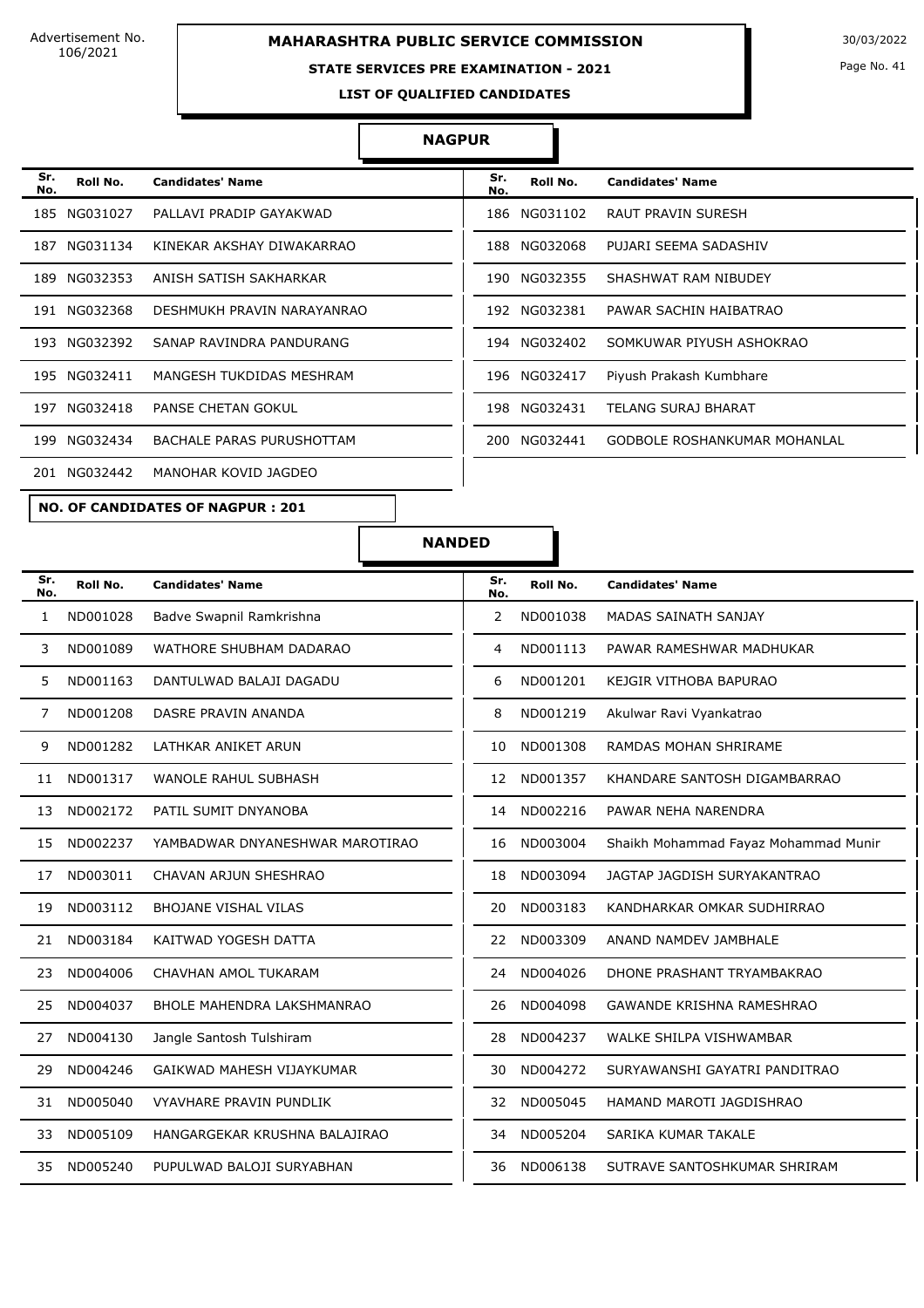### **STATE SERVICES PRE EXAMINATION - 2021**

Page No. 42

**LIST OF QUALIFIED CANDIDATES** 

#### **NANDED**

| Sr.<br>No. | Roll No.    | <b>Candidates' Name</b>         | Sr.<br>No. | Roll No.    | <b>Candidates' Name</b>        |
|------------|-------------|---------------------------------|------------|-------------|--------------------------------|
| 37         | ND007100    | CHETLE NILKANTH SHIVAJIRAO      | 38         | ND007131    | TUMMOD KISHOR VITHALRAO        |
| 39         | ND007161    | <b>BHOSLE GEETA RAMRAO</b>      | 40         | ND007193    | POHARE SAGAR SANJAY            |
| 41         | ND007207    | DEOKARE SUMEDH ASHOK            | 42         | ND008014    | SALUNKE ASHISH BALASAHEB       |
| 43         | ND008135    | KAWALE VIJAY WAMANRAO           | 44         | ND008166    | MASKE SOPAN SONBARAO           |
| 45         | ND008280    | ASHISH GANESH MOHAKAR           | 46         | ND008306    | NAIK SUPRIYA CHANDRAKANTRAO    |
| 47         | ND009022    | PALASKAR NILESH SUDHAKAR        | 48         | ND009194    | KALYANKAR DINESH BHIMRAO       |
| 49         | ND010270    | SHETE ANJALI BHAGWANRAO         | 50         | ND011166    | CHINCHORE NANDKISHOR GYANOBA   |
| 51         | ND011212    | YEMALWAD AKSHAY ANANDRAO        | 52         | ND011280    | CHAUDHARI DEEPAK PANDURANG     |
| 53         | ND012171    | YASHODA SUDHAKAR SURNER         | 54         | ND012192    | <b>BHISE KIRAN DATTA</b>       |
| 55         | ND012331    | <b>GAWALE PRASHANT SHIVAJI</b>  | 56         | ND013064    | SHETTIWAR MOHAN CHANDRAKANT    |
| 57         | ND013089    | Shinde Avinash Digambarrao      | 58         | ND013284    | <b>BUKTARE KIRAN DADARAO</b>   |
| 59         | ND013297    | Dhale Pandurang Ananda          | 60         | ND013319    | PATIL BALAJI GOPALRAO          |
| 61         | ND014030    | <b>BHOSLE SHRIKANT SHIVAJI</b>  | 62         | ND014074    | KADAM SUJIT BHAURAO            |
| 63         | ND014082    | AADBE VISHWANATH BALAJI         | 64         | ND014173    | TOTEWAD SATISH SUBHASH         |
| 65         | ND015005    | JAMDADE MANOJKUMAR DATTATRAYA   | 66         | ND015011    | PAGALWAD GOVIND BABURAO        |
| 67         | ND015071    | Chandolkar Arundhati shankarrao | 68         | ND015108    | DESHMUKH ASHISH UJWALRAO       |
| 69         | ND015126    | KHANSOLE AJITKUMAR SHIVHARI     | 70         | ND016024    | GOPULWAD LAXMIKANT MOHANRAO    |
| 71         | ND016039    | khansole santosh dattatray      | 72         | ND016078    | omprakash kisanappa bardapure  |
| 73         | ND017020    | PANDAGALE SHIVANAND RAMESHWAR   | 74         | ND017206    | DEVSARKAR PRALHAD LAKSHAMANRAO |
| 75         | ND018090    | KADAM DNYANESHWAR AATTAM        | 76         | ND018093    | SOWRABH SANJAY KAMBLE          |
|            | 77 ND018125 | LADEKAR MADAN MANIKRAO          | 78         | ND018211    | KULKARNI ANANT SADASHIVRAO     |
| 79 -       | ND019018    | NANDKISHOR DEORAO GIRATKAR      | 80.        | ND019054    | PADMAWAR SHRINIVAS HANMANLU    |
|            | 81 ND019206 | jadhavshankarmadhavrao          |            | 82 ND019286 | MANE VIJAY UTTAMRAO            |
| 83         | ND019304    | TIDKE PARAMESHWAR VITHALRAO     | 84.        | ND019355    | MUPADE SATAWA MADHAV           |
| 85         | ND020008    | ATTAR ILAHI RASULSAB            | 86         | ND020162    | PAWAR RAVIKUMAR DHONDIRAM      |
| 87         | ND020222    | CHAVAN PRATAP MADHUKAR          | 88         | ND020307    | KULKARNI ABHISHEK JAGDISH      |
| 89         | ND021027    | KADAM RUSHIKESH KASHINATH       | 90         | ND021048    | Manoorkar Pravin Balaji        |
| 91         | ND021091    | KHADKE SAINATH BALAJI           | 92         | ND021121    | SURYAWANSHI SHUBHANGI LAXMAN   |
| 93         | ND021141    | TATE SIDDHANT GANESHRAO         | 94         | ND021167    | RAYBOLE ARVIND NARAYAN         |
| 95         | ND021239    | SHINDE PRAVIN SHIVAJIRAO        | 96         | ND021264    | SAVANDKAR SHIVAJI DNYANOBA     |
| 97         | ND021276    | PALEPWAD ANIKET BHAGWANRAO      | 98         | ND021288    | KAYPALWAD SUPRIYA TANAJI       |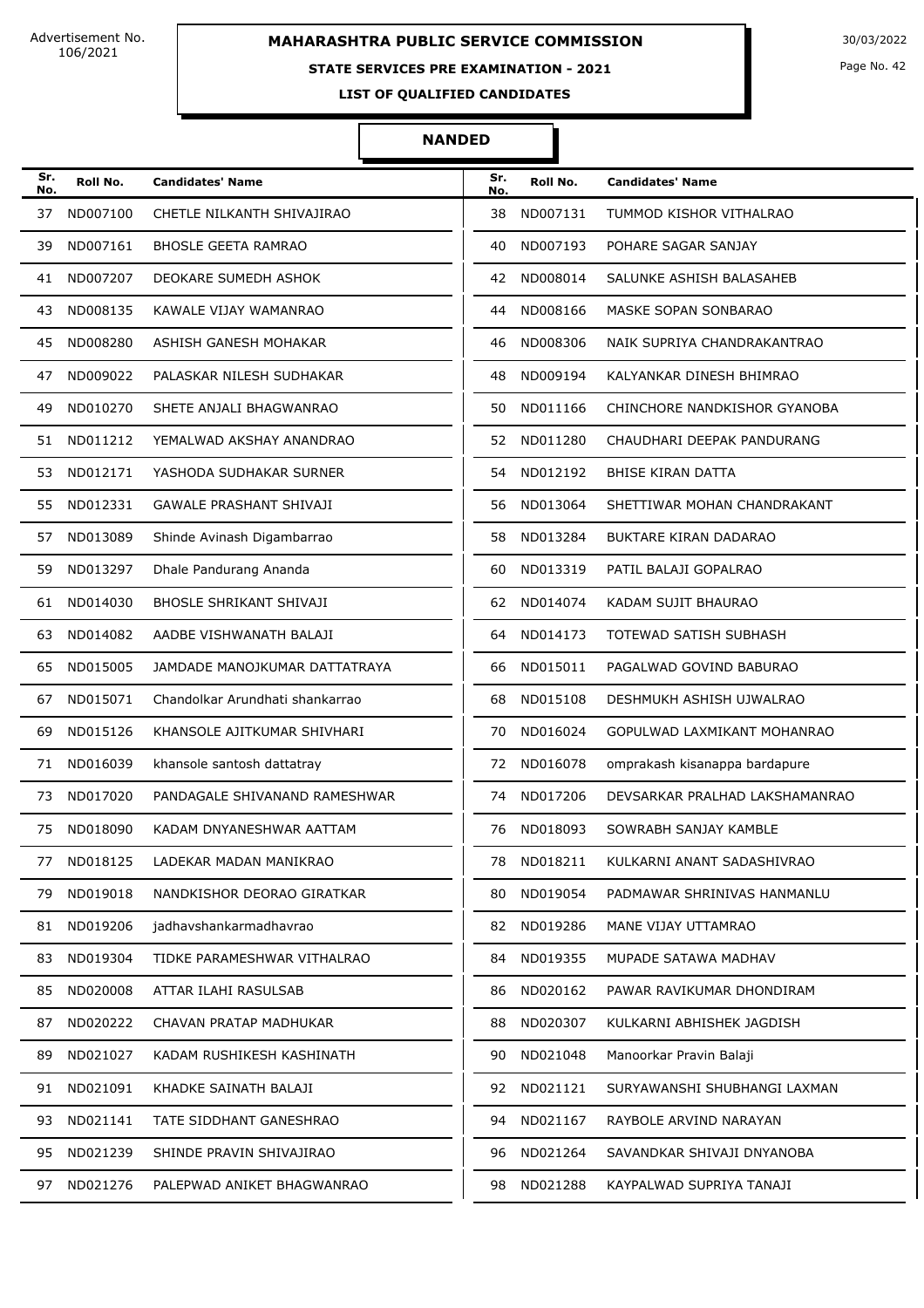### **STATE SERVICES PRE EXAMINATION - 2021**

Page No. 43

**LIST OF QUALIFIED CANDIDATES** 

#### **NANDED**

| Sr.<br>No. | Roll No.     | <b>Candidates' Name</b>         | Sr.<br>No. | Roll No.     | <b>Candidates' Name</b>       |
|------------|--------------|---------------------------------|------------|--------------|-------------------------------|
| 99         | ND021330     | JADHAV PRIYANKA BALAJIRAO       |            | 100 ND021344 | LAMGE POONAM DATTATRYA        |
|            | 101 ND022151 | PADGHANE PANKAJA CHANDRASHEKHAR |            | 102 ND022219 | YENPHALE TRIPATI MALHARI      |
|            | 103 ND022262 | WADJE DINESH CHITAMBAR          |            | 104 ND022430 | TURERAO AJAY BHIMRAO          |
|            | 105 ND023166 | DUBBEWAR KRISHNA PRASHANT       |            | 106 ND023181 | HAGWANE LAXMAN BHIMRAO        |
|            | 107 ND024076 | <b>GARUDKAR RAJ ASHOK</b>       |            | 108 ND024105 | POPALWAR ANUPRIYA YASHVANT    |
|            | 109 ND024131 | <b>BHOSLE BHARAT VINAYAK</b>    |            | 110 ND024181 | TAYWADE GAJANAN PRAKASH       |
|            | 111 ND025020 | KOTURWAR GANESH NANDKISHOR      |            | 112 ND025117 | PAWAR VIJAY BALAJIRAO         |
|            | 113 ND025137 | PATIL SATISH GANGADHAR          |            | 114 ND025182 | PAWAR MAROTI DATTARAM         |
|            | 115 ND025201 | PURI VITTHAL SHANKAR            |            | 116 ND025208 | THAKUR GANESHSINGH GOPALSINGH |
|            | 117 ND025230 | PREMULWAD PALLAVI PUNDLIK       |            | 118 ND025239 | ABDUL SOHAIL ABDUL KHALEEL    |
|            | 119 ND025367 | GAIKWAD VIJAY VAIJANATH         |            | 120 ND025449 | SUDHIR MAROTI HUNDEKAR        |
|            | 121 ND026019 | SHINDE AMIT DIGAMBAR            |            | 122 ND027019 | SHINDE GAJANAN GOVINDRAO      |
|            | 123 ND027069 | Rawate Aditya Prasanna          |            | 124 ND027136 | SURYAWANSHI SHUBHAM ANIL      |
|            | 125 ND028213 | GANGAWAL SHIVRAJ RAJESH         |            | 126 ND029052 | POTTULWAR MAHESH SOPANRAO     |
|            | 127 ND029060 | MORE DHANAJI VITHALRAO          |            | 128 ND029083 | Mudhal Ganesh Prabhu          |
|            | 129 ND029114 | DEVSARKAR AVINASH PRALHADRAO    |            | 130 ND030081 | KARANJE SHIVPRASAD VITTHALRAO |
|            | 131 ND030104 | NAKHATE YOGESH DWARKADAS        |            | 132 ND030135 | DHUDKEWAR YOGITA GOVARDHAN    |
|            | 133 ND030160 | TOTAWAR VARSHA RAMESHRAO        |            | 134 ND030181 | THIKANE SHRIKANT              |
|            | 135 ND030198 | shinde priyanka ramesh          |            | 136 ND030211 | FATTEPURKAR KAPIL RAMRAO      |
|            | 137 ND030213 | KADALWAR SACHIN MAROTIRAO       |            | 138 ND030293 | SUREWAD MAYUR GOVINDRAO       |
|            | 139 ND030300 | DAHALE PRIYA PRADIPRAO          |            | 140 ND030311 | MIRZAPURE OMKAR ANANDRAO      |
|            | 141 ND030328 | RAWATE RAM RANGRAO              |            | 142 ND030407 | AMBATWAD SURYAKANT GANGADHAR  |
|            | 143 ND030415 | METHEWAD POOJA BABURAO          |            | 144 ND030416 | PATIL PARIMAL SHESHARAO       |
|            | 145 ND030458 | SHAIKH IBRAHIM MURTUZA          |            | 146 ND031011 | TOTEWAD AMOL NAGORAO          |
|            | 147 ND031050 | JAYNURE NITIN ASHOK             |            | 148 ND031065 | AUTI AKASH ASHOK              |
|            | 149 ND031132 | PUNJARWAD APPARAO SHIVAJI       |            | 150 ND031155 | SURODWAR KIRAN SAMBHAJI       |
|            | 151 ND031173 | RAHUL SUDHAKAR MALDODE          |            | 152 ND031188 | NAGARGOJE SHIVPRASAD MAROTRAO |
|            | 153 ND031247 | SURYAWANSHI ABHILASH MADHUKAR   |            | 154 ND031255 | AKULWAR MADHURI VYANKATRAO    |
|            | 155 ND031317 | KADAM PRABHAKAR BALAJI          |            | 156 ND032085 | CHOLE BALAJI SANJAY           |
|            | 157 ND032094 | PATIL PRASHANT PANDURANG        |            | 158 ND032111 | BODKE PRATIKSHA BALAJI        |
|            | 159 ND032151 | KADAM SANJAY NAMDEVRAO          |            |              |                               |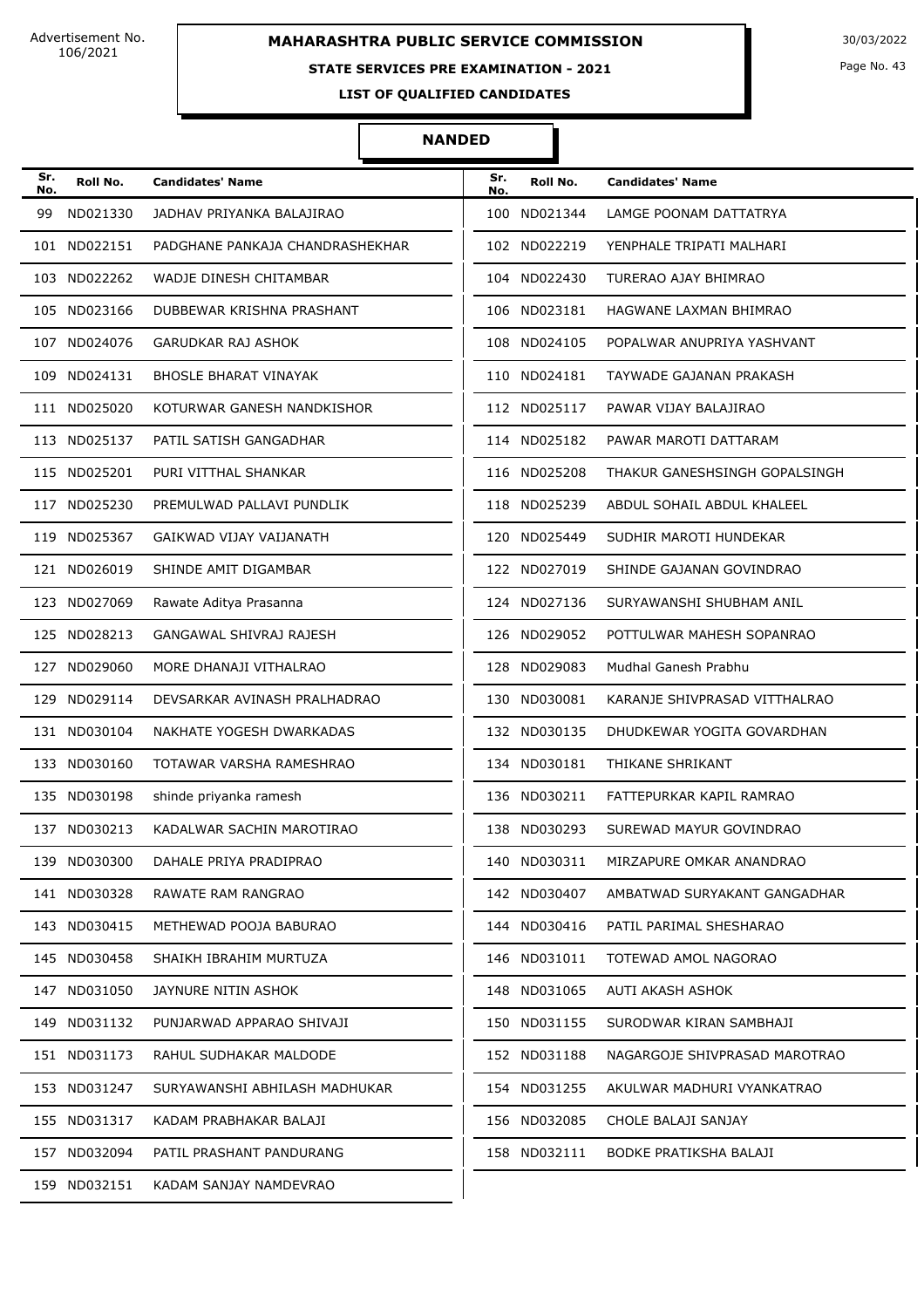#### **STATE SERVICES PRE EXAMINATION - 2021**

**LIST OF QUALIFIED CANDIDATES** 

Page No. 44

#### **NO. OF CANDIDATES OF NANDED : 159**

#### **NANDURBAR**

| Sr.<br>No. | Roll No. | <b>Candidates' Name</b>          | Sr.<br>No. | Roll No. | <b>Candidates' Name</b>             |
|------------|----------|----------------------------------|------------|----------|-------------------------------------|
| 1          | NB001034 | PAWAR PRADIPKUMAR RAOSAHEB       | 2          | NB001122 | PARADKE UJWALA SHIVAJI              |
| 3          | NB001132 | Gavit Gangaram Narayan           | 4          | NB001145 | <b>BANKAR PRAKASH SHIVNATH</b>      |
| 5.         | NB002008 | Vasave Shirish Govind            | 6          | NB002027 | CHAURE RAHUL RAMESH                 |
| 7          | NB002339 | PAWARA HITENDRA KALUSING         | 8          | NB003056 | Pawar Swapnil Parashram             |
| 9          | NB003058 | SURYAWANSHI VISHWANATH UTTAMRAO  | 10         | NB003158 | SHINDE SNEHANKA MADHUKAR            |
| 11         | NB003229 | PATIL BHATU PANDITRAO            | 12         | NB003273 | KOKANI RAHUL KAUTIK                 |
| 13         | NB003375 | Late Pradip Subhash              | 14         | NB004375 | SHINDE BALKRISHNA RAVINDRA          |
| 15         | NB004418 | <b>GAVALI JAYSHREE DATTATRAY</b> | 16         | NB005087 | Patil Dipak Shivaji                 |
| 17         | NB005100 | KADAM GAURAV SANJAY              | 18         | NB005117 | DEORE NIKHIL SUBHASH                |
| 19         | NB005127 | THAKARE ASMITA BHAIDAS           | 20         | NB005131 | PATIL SANKET MANOHAR                |
| 21         | NB005187 | JAVRE SWATI PRAKASHRAO           | 22         | NB006079 | PATIL ASHISH ASHOK                  |
| 23         | NB006100 | CHANDRAKANT DILIP ANARSE         | 24         | NB007004 | KOKANI KALYANI SHIVDAS              |
| 25         | NB007042 | DEVENDRA SURYAWANSHI             | 26         | NB007086 | SALUNKHE PARIMAL SURENDRA           |
| 27         | NB007105 | MANE SURAJ KISAN                 | 28         | NB007119 | <b>GHORPADE RAGHAVENDRA BHIMRAJ</b> |

#### **NO. OF CANDIDATES OF NANDURBAR : 28**

| Sr.<br>No. | Roll No. | <b>Candidates' Name</b>     | Sr.<br>No. | Roll No. | <b>Candidates' Name</b>       |
|------------|----------|-----------------------------|------------|----------|-------------------------------|
| 1          | NS001009 | BHANGARE VISHWAJEET ANIL    | 2          | NS001020 | DONDE AMAR SANTOSH            |
| 3          | NS001052 | PHALLE SHUBHAM BALASAHEB    | 4          | NS001062 | PATIL YATIN RAMESHCHANDRA     |
| 5          | NS001111 | Ahire Suvarna Sakharam      | 6          | NS001214 | NIKAM AKSHAY VALMIK           |
| 7          | NS001314 | DEORE SUYASH GORAKH         | 8          | NS001358 | <b>GHATE RAVIRAJ MADHUKAR</b> |
| 9          | NS001369 | NIKAM SACHIN GANGADHAR      | 10         | NS002056 | <b>GODE SUVARNA SAKHARAM</b>  |
| 11         | NS002061 | BHIVASAN BHARAT GOVINDA     | 12         | NS002186 | NIKITA RAMESHWAR DHOBLE       |
| 13         | NS002200 | Ghige Preeti Bhima          | 14         | NS002207 | SAYALI SURESH KAKADE          |
| 15         | NS002209 | NARUTE PRANALI PANDHARINATH | 16         | NS002211 | JAGTAP AMOL NANASAHEB         |
| 17         | NS002219 | RAYATE PRAVIN SAHEBRAO      | 18         | NS002310 | MALI AKSHAY BALKRUSHNA        |
| 19         | NS002348 | KADAM GANESH BABURAO        | 20         | NS002430 | KEDARE ROHIT GAUTAM           |
| 21         | NS002436 | POKHARKAR SWAPNIL SURESHRAO | 22         | NS003003 | BHOYE HARICHANDRA DHARMRAJ    |
| 23         | NS003123 | JADHAV HIRABAI NIVRUTTI     | 24         | NS003139 | NAHIRE PUSHPARAJ PITAMBAR     |

| Sr.<br>No. | Roll No. | <b>Candidates' Name</b>            |
|------------|----------|------------------------------------|
| 2          | NS001020 | DONDE AMAR SANTOSH                 |
| 4          | NS001062 | PATIL YATIN RAMESHCHANDRA          |
| 6          | NS001214 | NIKAM AKSHAY VAI MIK               |
| 8          | NS001358 | <b>GHATE RAVIRA1 MADHUKAR</b>      |
| 10         | NS002056 | GODE SUVARNA SAKHARAM              |
| 12.        | NS002186 | NIKITA RAMESHWAR DHOBI F           |
| 14         | NS002207 | SAYALI SURESH KAKADE               |
| 16         | NS002211 | JAGTAP AMOL NANASAHEB              |
| 18         | NS002310 | MAI I AKSHAY BAI KRUSHNA           |
| 20.        | NS002430 | <b>KEDARE ROHIT GAUTAM</b>         |
| 22         | NS003003 | BHOYF HARICHANDRA DHARMRA1         |
| 24         |          | NS003139 NAHIRE PUSHPARAJ PITAMBAR |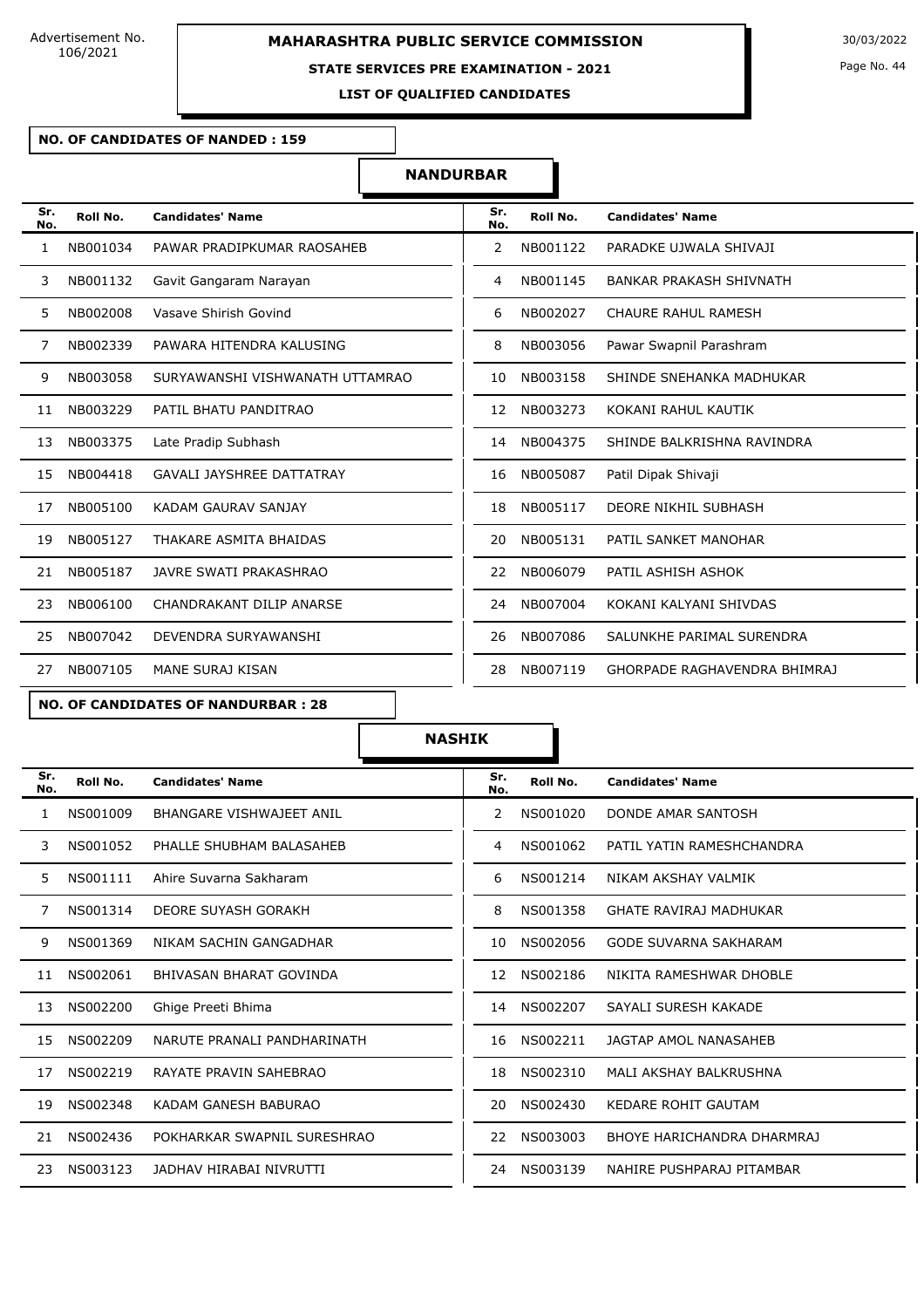### **STATE SERVICES PRE EXAMINATION - 2021**

Page No. 45

**LIST OF QUALIFIED CANDIDATES** 

| Sr.<br>No. | Roll No.    | <b>Candidates' Name</b>       | Sr.<br>No. | Roll No.    | <b>Candidates' Name</b>       |
|------------|-------------|-------------------------------|------------|-------------|-------------------------------|
| 25         | NS003214    | NIRBHAVANE RUSHIKESH ARUN     | 26         | NS003454    | KULKARNI NEERAJ SHASHANK      |
| 27         | NS003459    | DAMALE SURYAKANT ASHOK        | 28         | NS003480    | PATIL KHUMESH BADHU           |
| 29         | NS004089    | MIRAGANE MAHAVIR GOKULDAS     | 30         | NS004153    | MONDHE POOJA GANPAT           |
| 31         | NS004166    | ZAREKAR ARJUN KISAN           | 32         | NS004190    | <b>GADAKH RAKESH PRAKASH</b>  |
| 33         | NS004306    | AHER SWAPNALI SHARAD          | 34         | NS004333    | PAWAR PRANOTI BALASAHEB       |
| 35         | NS004396    | MALI GANESH PANDURANG         | 36         | NS004411    | <b>GAWADE ATULKUMAR VIJAY</b> |
| 37         | NS005012    | KAKAD RUPESH RAJARAM          | 38         | NS005016    | GAWARE ANIKET NANA            |
| 39         | NS005058    | BAGUL LATA KONDAJI            | 40         | NS005128    | PUNEKAR TUSHAR SHIVAJI        |
| 41         | NS005132    | <b>BAGUL SHUBHAM SANTOSH</b>  | 42         | NS005146    | PAWAR DILIP KASHIRAM          |
| 43         | NS005180    | AHIRE MANASI SUKDEO           | 44         | NS005333    | AHER SWAPNIL NANAJI           |
| 45         | NS005421    | DHATRAK SANTOSH RADHAKRUSHNA  | 46         | NS006054    | <b>GADEKAR PRIYANKA ASHOK</b> |
| 47         | NS006127    | KASTURE PAWAN PRABHAKAR       | 48         | NS006196    | SANGLE SWAPNIL BHAGWAN        |
| 49         | NS006219    | TEJASWINI SANJAY JAGDALE      | 50         | NS006221    | PANSARE KAJAL VIKAS           |
| 51         | NS006270    | Khandavi Sunil Arun           | 52         | NS006362    | BACHHAV JAYESH RAVINDRA       |
| 53         | NS006448    | KADAM PRIYANKA ASHOK          | 54         | NS007143    | RAHUL SUDAM CHANDANSHIV       |
| 55         | NS007164    | KALE SONAL SHIVAJI            | 56         | NS007167    | THAKARE VINOD RAJABHAU        |
| 57         | NS007249    | HINGE SHITAL MARUTI           | 58         | NS008020    | DARSHAN SHINDE                |
| 59         | NS008129    | Dhiraj Mahendra Alai          | 60         | NS009023    | SAHANE RUSHIKESH DNYANDEO     |
| 61         | NS009057    | <b>GADE SAINATH BHAUSAHEB</b> | 62         | NS009091    | MAHALE SANTOSH LAXMAN         |
| 63         | NS009140    | JADHAV AMOD BHASKARRAO        | 64         | NS009222    | <b>BODHARE AKASH DIPAK</b>    |
|            | 65 NS009277 | KHAIRNAR TRUPTI SAMBHAJI      |            | 66 NS009364 | HANDGE MADHURI MADHUKAR       |
| 67         | NS009463    | PARKHE NAVNATH BHAGWAT        | 68         | NS010019    | PATIL RANJIT MAHADEV          |
| 69         | NS010067    | KALE DNYANESHWAR PRABHAKAR    | 70         | NS010147    | USHIR HEMANT KESHAV           |
| 71         | NS011002    | KHAIRNAR PRITAM KAILAS        | 72         | NS011010    | <b>GARE PRAMOD DEVRAM</b>     |
| 73         | NS011031    | PAWAR HITESH VIKRAM           | 74         | NS011059    | MALUNJKAR PRANALI DAYANAND    |
| 75         | NS011118    | SHINDE PRATIK SANJAY          | 76         | NS011202    | ABHIDAS DILIP DHUMAL          |
| 77         | NS012027    | YEOLE SAURABH ANIL            | 78         | NS012052    | Nikam Suryakant Prakash       |
| 79         | NS012088    | PADAVI DEEPALI PUNDALIK       | 80         | NS012155    | TRIBHUVAN KIRAN NILKANTH      |
| 81         | NS012166    | <b>BHOYE VAISHALI RAMDAS</b>  | 82         | NS012237    | SAGAR RATHOD                  |
| 83         | NS013012    | DHAPATE PURUSHOTTAM PRAKASH   | 84         | NS013159    | PANDHARE BHARAT PRAKASH       |
| 85         | NS013221    | DESALE SWAPNIL BHATU          | 86         | NS014008    | DABHERAO DIPEEKA WASUDEO      |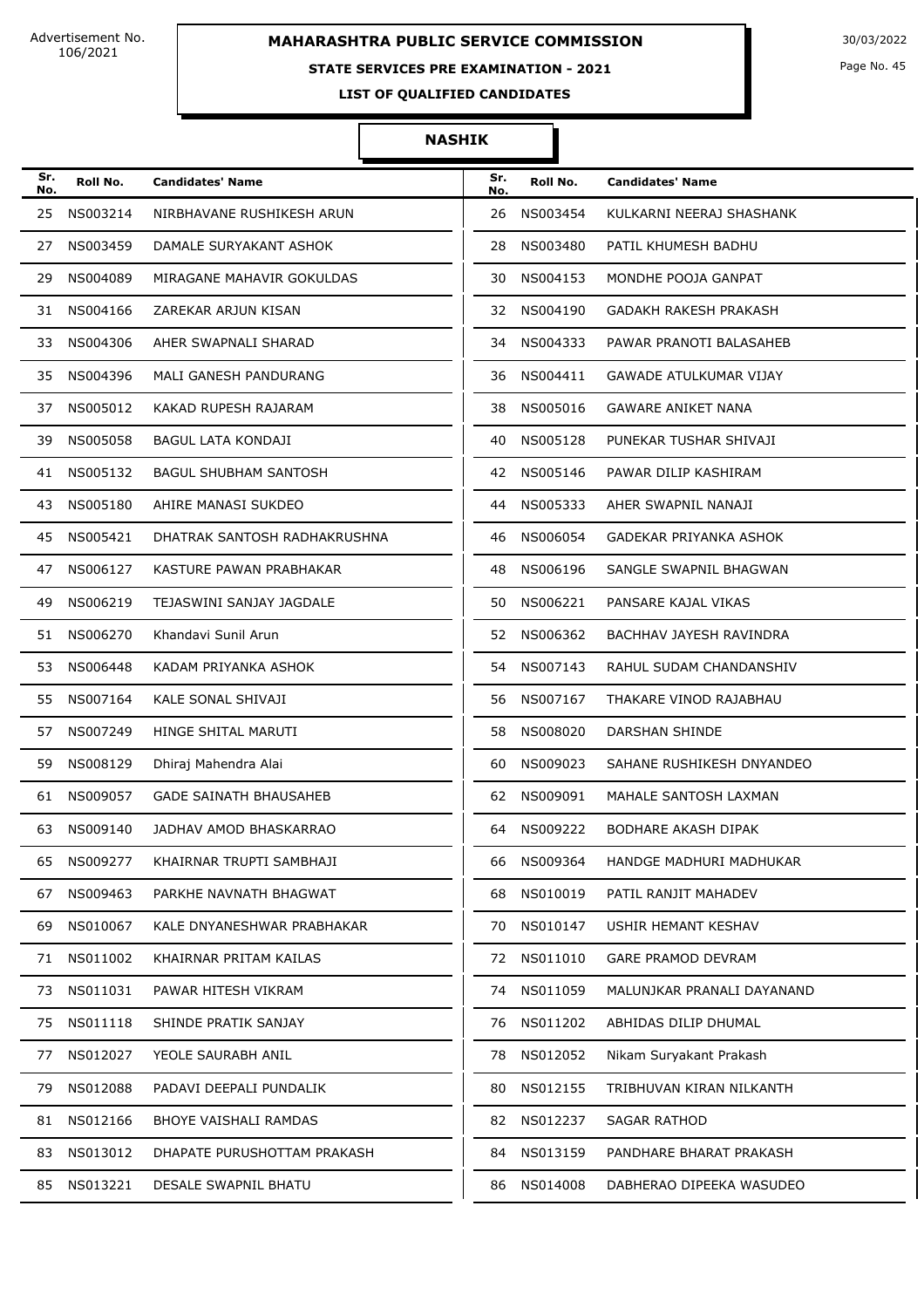#### **STATE SERVICES PRE EXAMINATION - 2021**

Page No. 46

**LIST OF QUALIFIED CANDIDATES** 

| Sr.<br>No. | Roll No.     | <b>Candidates' Name</b>          | Sr.<br>No. | Roll No.     | <b>Candidates' Name</b>        |
|------------|--------------|----------------------------------|------------|--------------|--------------------------------|
| 87         | NS014019     | <b>BHOYE RAHUL MANOHAR</b>       | 88         | NS014068     | BHOSALE SAMBHAJI SHIVAJI       |
| 89         | NS014076     | <b>BODKE PRASAD SHARAD</b>       | 90         | NS014085     | <b>GAIKWAD RAHUL DATTU</b>     |
| 91         | NS014166     | <b>BADGUJAR HEMANT PANDURANG</b> | 92         | NS014280     | CHAUHAN ANITA BHAGWANTLAL      |
| 93         | NS015042     | DEORE JAYESH PRASHANT            | 94         | NS015140     | PATIL DIPAK CHANDRAKANT        |
| 95         | NS015148     | BHUSHAN NIVRUTTI LANDGE          | 96         | NS015244     | Bandgar Gauri Sambhaji         |
| 97         | NS015288     | SURYAWANSHI RISHIKESH KAILASRAO  | 98         | NS015315     | BHUTKAR ADITYA ANIL            |
| 99         | NS015451     | HULAWALE KAVITA GORAKSHNATH      | 100        | NS016139     | nimse sachin tryambak          |
|            | 101 NS016147 | PIMPALE SHITAL UTTAM             |            | 102 NS016216 | <b>GAWALI DINESH DATTATRAY</b> |
|            | 103 NS016236 | KASHID SANKET ANNASAHEB          |            | 104 NS016252 | KULDHAR SHUBHAM CHANGDEV       |
|            | 105 NS016319 | BANKAR VISHWAJEET VIJAY          |            | 106 NS016328 | <b>GAVIT SATISH YADAV</b>      |
|            | 107 NS016334 | kalbogwar rahul umesh            |            | 108 NS016383 | THAKARE VIKESH SHYAMRAO        |
|            | 109 NS016405 | CHANGEDIYA PRAJKTA VIJAY         |            | 110 NS017009 | NIKAM SAGAR MOTIRAM            |
|            | 111 NS017065 | PATIL ABHISHEK RAJENDRA          |            | 112 NS017090 | GAIKWAD SURAJ RAMESH           |
|            | 113 NS017290 | DESHMUKH NITIN BHASKAR           |            | 114 NS017337 | Sawant Sunny Suryakant         |
|            | 115 NS017354 | DESAI KUSHAL MANOHAR             |            | 116 NS017399 | <b>BHUJAL KUNAL SATISH</b>     |
|            | 117 NS017413 | SANAP PRASAD SOMNATH             |            | 118 NS018039 | SANGALE POOJA SUNIL            |
|            | 119 NS018080 | PATIL SUVARNA BALU               |            | 120 NS018219 | BANSODE DHIRAJ SHANTILAL       |
|            | 121 NS018232 | KARANJKAR RAHUL MOHAN            |            | 122 NS018297 | KOTWAL ASHWINI VIJAY           |
|            | 123 NS018324 | Madhavrao Bhanudas Bhosale       |            | 124 NS018373 | <b>BHAMARE SANKET UDDHAV</b>   |
|            | 125 NS018383 | SAHANE GANESH THAKSEN            |            | 126 NS018388 | JADHAV RAHUL LAXMAN            |
|            | 127 NS018418 | PATIL SHRIJIT PRAMOD             |            | 128 NS019049 | SURYAWANSHI SARTHAK ANIL       |
|            | 129 NS019077 | BAHIRAM LAILESH GULAB            |            | 130 NS019079 | bagul suvarna bhavrao          |
|            | 131 NS019303 | DEORE MANGESH PRALHAD            |            | 132 NS019323 | sandesh suresh adhav           |
|            | 133 NS019337 | DEORE SAURABH PADMAKAR           |            | 134 NS019357 | EKHANDE NIKHIL SUDAM           |
|            | 135 NS020065 | <b>GUNJAL SHUBHAM RAMNATH</b>    |            | 136 NS020066 | KHAIRNAR TUSHAR SANJAY         |
|            | 137 NS020078 | PAWAR HARSHALI NIMBA             |            | 138 NS020139 | DEORE SHUBHANGI RAJENDRA       |
|            | 139 NS020202 | VIVEK SHRIDHAR SANAP             |            | 140 NS020234 | JADHAV POOJA PURUSHOTTAM       |
|            | 141 NS020249 | BURANGE SACHIN SHIVAJI           |            | 142 NS020360 | DIGHE RAVINDRA SAMPAT          |
|            | 143 NS020367 | WALKE RITESH UTTAM               |            | 144 NS021029 | DHOMASE AKSHAY BHARAT          |
|            | 145 NS021121 | NILESH RAMCHANDRA TARAL          |            | 146 NS021158 | DESHMUKH DIPAK DATTATRAY       |
|            | 147 NS021309 | wakchaure suhas marutrao         |            | 148 NS022132 | DONAR PUNEET SANTOSH           |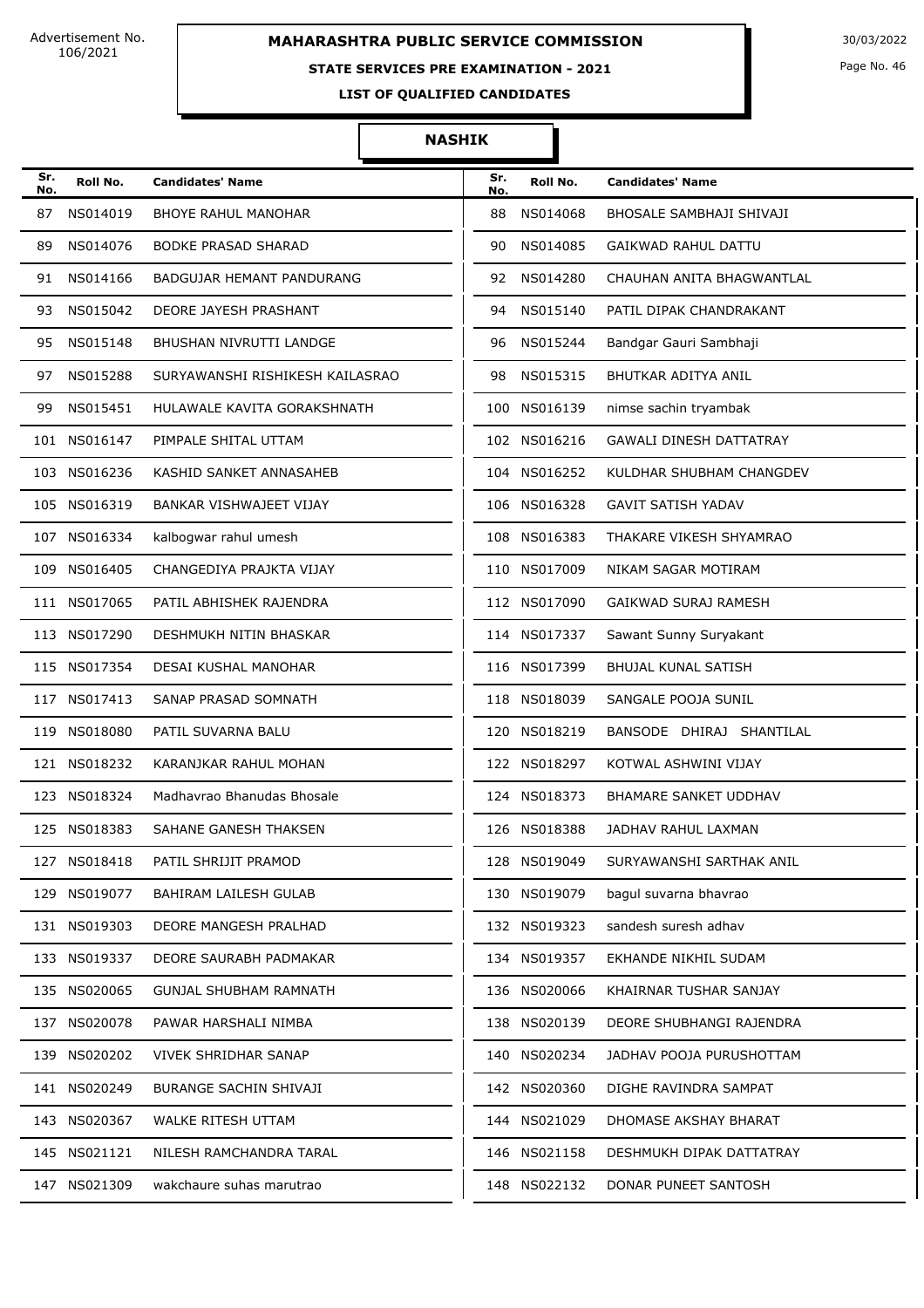#### **STATE SERVICES PRE EXAMINATION - 2021**

Page No. 47

**LIST OF QUALIFIED CANDIDATES** 

| Sr.<br>No. | Roll No.     | <b>Candidates' Name</b>    | Sr.<br>No. | Roll No.     | <b>Candidates' Name</b>        |
|------------|--------------|----------------------------|------------|--------------|--------------------------------|
| 149        | NS022154     | DUKALE ROSHAN HIRAMAN      |            | 150 NS022175 | KULKARNI VIVEK VIJAY           |
|            | 151 NS022245 | JADHAV DHIRAJ NANDLAL      |            | 152 NS022377 | SHELKE KAVITA BHASKARRAO       |
| 153        | NS022463     | EKHANDE SHUBHAM SUDAM      |            | 154 NS023050 | TRIBHUVAN PRADNYA ASHOK        |
|            | 155 NS024038 | AVHAD KAILAS YAMNATH       |            | 156 NS024168 | <b>GANGODE ASHOK GOPINATH</b>  |
|            | 157 NS024172 | JADHAV VAIBHAV MADHAV      |            | 158 NS024230 | shailesh yashwant chaudhari    |
|            | 159 NS024321 | SHINDE GANESH HANUMANT     |            | 160 NS024475 | GUTHALE PRIYANKA WALMIK        |
|            | 161 NS024476 | shirsath manoj ashok       |            | 162 NS025039 | MAHAJAN SANKET HEMANT          |
| 163        | NS025099     | Pagar Rohit Anil           |            | 164 NS025162 | SHENDGE ROSHAN SHIVAJI         |
|            | 165 NS025170 | SONAWANE AADITYA ASHOK     |            | 166 NS025185 | DEORE TUSHAR RAMESH            |
| 167        | NS025207     | Bagul Hemant Suresh        |            | 168 NS025278 | kapadnis sachin gulabrao       |
| 169        | NS025387     | SHIRSATH SUVARNA MOTHABHAU | 170        | NS025417     | SONAWANE ROHIT BHAGAVAN        |
| 171        | NS025477     | Avhad Dipak Uttam          |            | 172 NS025478 | AISHWARYA SANJAY DAMRE         |
|            | 173 NS026095 | GAIKAWAD KETAN MOHAN       |            | 174 NS026113 | <b>GANGURDE CHANDANI ASHOK</b> |
|            | 175 NS026212 | Daund Ajinath Bhagwan      |            | 176 NS026253 | MAHALE NIKHIL PANDIT           |
| 177        | NS026263     | CHAURE CHHAGAN ARUN        |            | 178 NS026292 | KHEDKAR SHRIKANT NARAYAN       |
| 179        | NS027007     | NIMSE MANALI RAJARAM       |            | 180 NS027063 | THENG SACHIN RAJENDRA          |
|            | 181 NS027193 | PAGAR MAHESH KRUSHNA       |            | 182 NS027197 | RANDIVE PRAVIN UMAKANT         |
|            | 183 NS027218 | SONAWANE KAVITA RAMAN      |            | 184 NS028007 | FALANE GOKUL MANIKRAO          |
|            | 185 NS028037 | SONAWANE RAHUL YOGENDRA    |            | 186 NS028105 | KHADKE HEMANT LAXMAN           |
|            | 187 NS028114 | PATIL AKASH SANJAY         |            | 188 NS028218 | SUBHASH BABJI JANORE           |
|            | 189 NS028262 | RAJOLE ROSHAN BABAN        |            | 190 NS029093 | JADHAV PRASAD ABHIMAN          |
|            | 191 NS029150 | VYAVAHARE CHETAN BALASAHEB |            | 192 NS029167 | MOHITE HARSHVARDHAN SHIVAJIRAO |
|            | 193 NS030086 | JADHAV KIRAN RAJARAM       |            | 194 NS030115 | dhekale uma sadashiv           |
|            | 195 NS030126 | KUTE ADITI SANTOSH         |            | 196 NS030179 | Gharate Sumit Anil             |
|            | 197 NS030267 | JIBHKATE ANKIT HIRALAL     |            | 198 NS031005 | GAIKWAD SAGAR VAMAN            |
|            | 199 NS031006 | THORVE SOURABH LAXMAN      |            | 200 NS031075 | MORANKAR UTKARSH DATTATRAY     |
|            | 201 NS031099 | patil dinesh devendra      |            | 202 NS031103 | CHAVAN VIVEK DILIP             |
| 203        | NS031154     | AHIRE PUNAM BHILA          | 204        | NS032129     | KORADE ANUJA SANJAY            |
|            | 205 NS032170 | Chavanke Mrunmayi Pradeep  |            | 206 NS032176 | PHATANGARE VAISHNAVI DIGAMBAR  |
|            | 207 NS032195 | KHANDARE NAGESH BABURAO    |            | 208 NS033214 | SURYAWANSHI AVINASH NANDKISHOR |
|            | 209 NS033227 | NAVALE RUTUJA RAOSAHEB     |            | 210 NS033241 | RAGINI SIDDHARTH PAWAR         |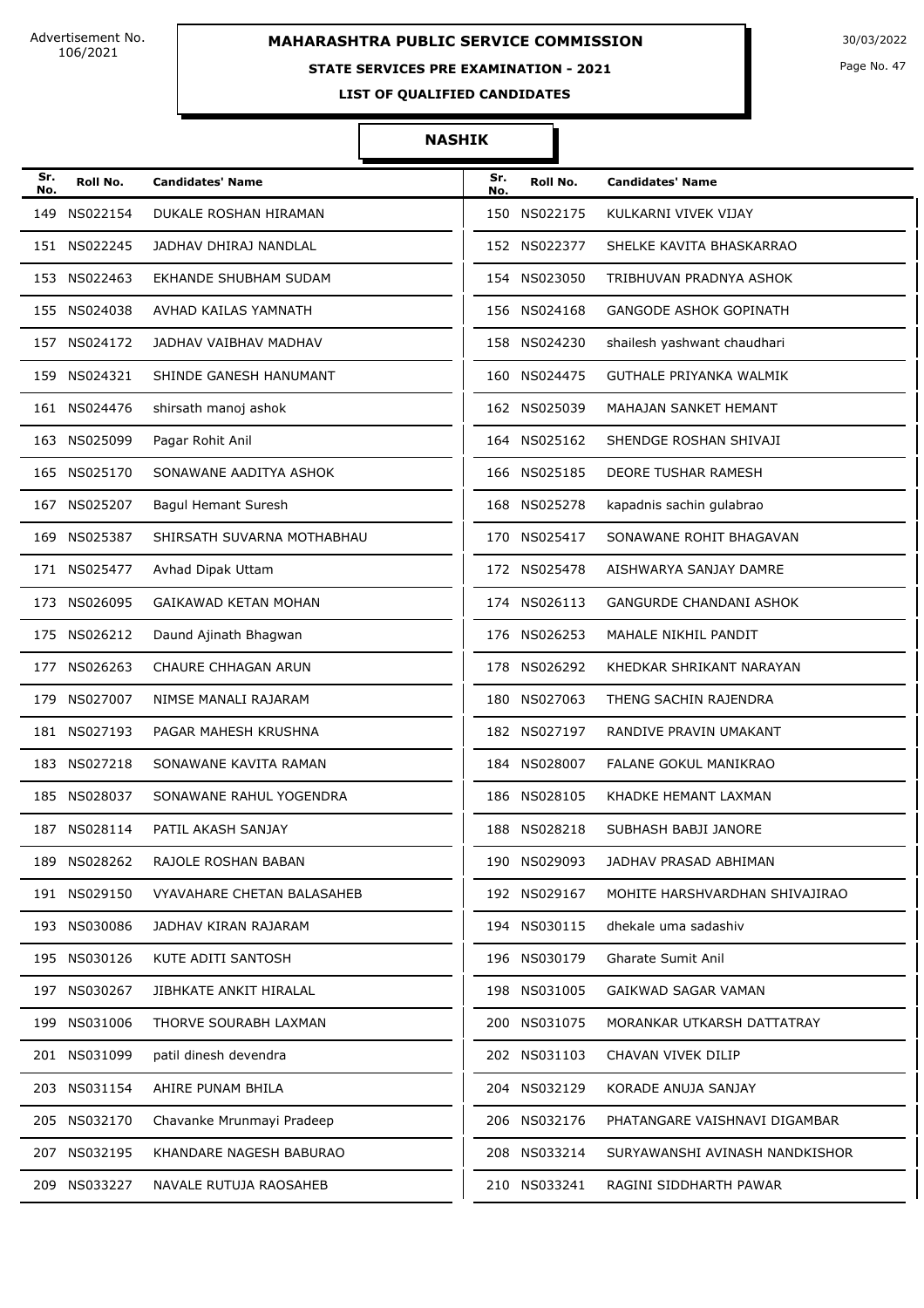#### **STATE SERVICES PRE EXAMINATION - 2021**

Page No. 48

**LIST OF QUALIFIED CANDIDATES** 

| Sr.<br>No. | Roll No.     | <b>Candidates' Name</b>       | Sr.<br>No. | Roll No.     | <b>Candidates' Name</b>        |
|------------|--------------|-------------------------------|------------|--------------|--------------------------------|
|            | 211 NS034071 | KEDARE AKSHAY BINDUSAR        |            | 212 NS034123 | AHER TEJASVINI PRAFULLA        |
|            | 213 NS034149 | <b>GANESH PUNDLIK CHAVAN</b>  |            | 214 NS034308 | SANAP PRIYANKA BHAGWAN         |
|            | 215 NS035015 | SONAWANE GAURAV ARUN          |            | 216 NS035018 | UGALE VISHAL SANJAY            |
|            | 217 NS035047 | JADHAV MADHUKAR CHANDAR       |            | 218 NS035086 | AGHAV SHITAL SHIVAJIRAO        |
|            | 219 NS035150 | MALI PRATIK ASHUTOSH          |            | 220 NS035177 | JADHAV SURAJ SUNIL             |
|            | 221 NS036002 | Nirgude Madhuri Ramesh        |            | 222 NS036010 | AHIRE AKSHAY MADHUSUDAN        |
|            | 223 NS036019 | <b>GABHALE ROSHAN SHANKAR</b> |            | 224 NS036024 | KENDALE GITESH KAILASRAO       |
|            | 225 NS036047 | SANTOSH DNYANESHWAR KEWARE    |            | 226 NS036087 | JADHAV PALLAVI RAMESH          |
|            | 227 NS036091 | ERANDE AMIT GIRJU             |            | 228 NS036247 | <b>GHANGALE AMOL SANJAY</b>    |
|            | 229 NS036264 | PRASHANT SURESH DAGALE        |            | 230 NS036322 | SHETE MONAL BHANUDAS           |
|            | 231 NS036339 | MALI GANESH KUNDLIK           |            | 232 NS036371 | SHAIKH SAKIB AHMAD RASHID      |
|            | 233 NS037038 | PAWAR SAMARTH EKNATH          |            | 234 NS037047 | KAPALE SACHIN BABAN            |
|            | 235 NS037111 | AVHAD VIKAS KHANDERAO         |            | 236 NS037138 | SONAWANE TUSHAR RAJARAM        |
|            | 237 NS037360 | JAIN SHUBHAM BALASAHEB        |            | 238 NS038120 | SONAWANE PARAG CHHAGAN         |
|            | 239 NS038240 | SAHARE PALLAVI CHIMAN         |            | 240 NS038245 | <b>GHORALE VRUSHALI SURESH</b> |
|            | 241 NS038283 | Sable Machchhindra Appasaheb  |            | 242 NS038347 | SMITA UTTAM NIKALJE            |
|            | 243 NS039017 | NATHE DARSHAN DASHRATH        |            | 244 NS039019 | NAWALE PRASHANT PRAKASH        |
|            | 245 NS039055 | PARDESHI NITESH SHRIKANT      |            | 246 NS039135 | SNEHAL LAXMAN SHELAR           |
|            | 247 NS039139 | GAIKWAD VAIBHAV RAMESH        |            | 248 NS039149 | THAKRE HEMANT DHANRAJ          |
|            | 249 NS039234 | BODAKE PRAVIN SHIVAJI         |            | 250 NS039247 | <b>GHUGE AKASH DAGU</b>        |
|            | 251 NS039285 | PATIL RUTUJA JAYAWANTRAO      |            | 252 NS040008 | CHOPADE AMIT MANIKRAO          |
|            | 253 NS040034 | BIDAVE POOJA SUNIL            |            | 254 NS040155 | SHINDE MANOJ SURESH            |
|            | 255 NS040162 | JOPALE POOJA KASHIRAM         |            | 256 NS040184 | KHAIRNAR PRATIKSHA SHANTARAM   |
|            | 257 NS040221 | KARAD NILESH TRAMBAK          |            | 258 NS040235 | KADAM DEEPALI ASHOK            |
|            | 259 NS040243 | TILE RAHUL BALASAHEB          |            | 260 NS040261 | PATIL VARUN PRAKASH            |
|            | 261 NS040436 | MUDHALWADKAR SWAPNIL ASHOK    |            | 262 NS040474 | DHOMSE SHARANG SHARAD          |
|            | 263 NS041033 | SONAWANE PRANJAL RAJENDRA     |            | 264 NS041113 | <b>GADAKH MAHESH KAILAS</b>    |
|            | 265 NS041170 | DEORE VRUSHALI RAJENDRA       |            | 266 NS041221 | <b>GHUGE VIKAS SHAHAJI</b>     |
|            | 267 NS042134 | CHAVAN KAVERI VIJAY           |            | 268 NS042156 | CHAVAN KEDAR KHANDERAO         |
|            | 269 NS042346 | AUTE SHEKHAR BALIRAM          |            | 270 NS043010 | AHER VAISHNAVI BAPUSAHEB       |
|            | 271 NS043087 | AMBEKAR VAIBHAV CHANDRAKANT   |            | 272 NS043121 | AHIRE ABHIJIT DIPAK            |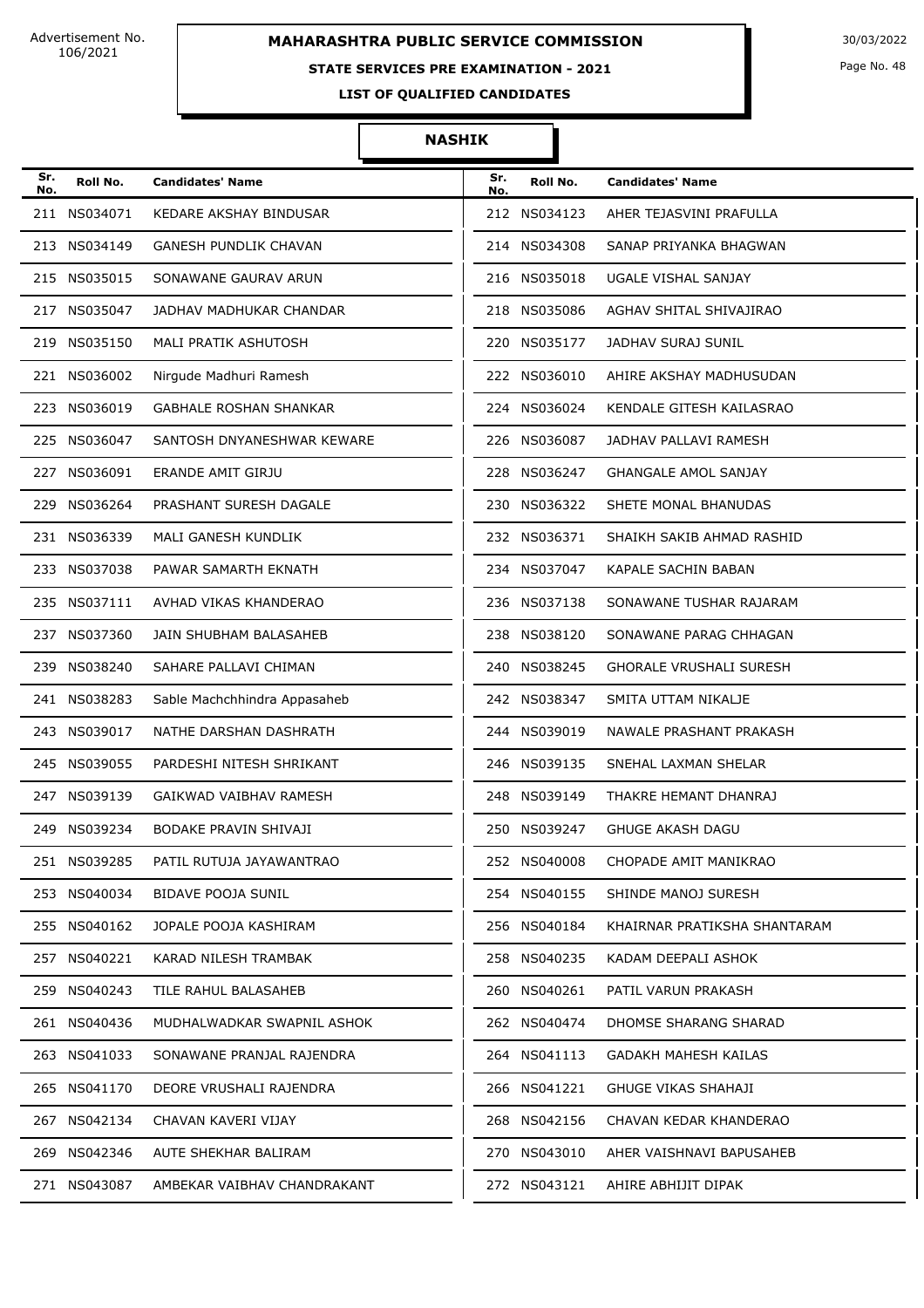# **MAHARASHTRA PUBLIC SERVICE COMMISSION** 30/03/2022

#### **STATE SERVICES PRE EXAMINATION - 2021**

Page No. 49

**LIST OF QUALIFIED CANDIDATES** 

#### **NASHIK**

| Sr.<br>No. | Roll No.     | <b>Candidates' Name</b>                 | Sr.<br>No. | Roll No.     | <b>Candidates' Name</b>     |
|------------|--------------|-----------------------------------------|------------|--------------|-----------------------------|
|            | 273 NS043151 | CHAUDHARI DURGESH KAILAS                |            | 274 NS043213 | <b>BACHHAV VIDYA SANJAY</b> |
|            | 275 NS043302 | SONAR KUNAL SANJAY                      |            | 276 NS043334 | Khetade Mohan Genu          |
|            | 277 NS043403 | Chavan Kalpesh Dilip                    |            | 278 NS043434 | DHANDE PRIYANKA UMESH       |
|            | 279 NS043438 | SHINDE SAGAR WALU                       |            | 280 NS043447 | POL DIGVIJAY CHANGDEV       |
|            | 281 NS044090 | GUTTE SANTOSH SHIVAJI                   |            | 282 NS044159 | Varpe Deepak Sahebrao       |
|            | 283 NS044225 | PAWAR TEJASHREE KAILAS                  |            | 284 NS044233 | THORAT AVISHKAR VISHWANATH  |
|            | 285 NS044286 | DHULGAND PRIYANKA RANGNATH              |            | 286 NS044292 | Deshmukh Nitin Rajendra     |
|            | 287 NS044370 | PAWAR AKSHAY DEEPAK                     |            | 288 NS045098 | SHEWALE MONIKA RAMESH       |
|            | 289 NS045156 | NIKAM SWAPNIL RAVINDRA                  |            | 290 NS045246 | PATIL ADITI SUNIL           |
|            | 291 NS045263 | <b>GHUGE SANKET TOTARAM</b>             |            | 292 NS045280 | CHAUDHARI YOGESH RANGNATH   |
|            | 293 NS045321 | MOULE MAHESH EKNATH                     |            | 294 NS045415 | APURVA BORKAR               |
|            | 295 NS045466 | Vivek Shivaji Shirsath                  |            | 296 NS045472 | <b>GODE ROSHANI KESHAV</b>  |
|            | 297 NS046031 | BHAWARI DIPAK VITTHAL                   |            | 298 NS046078 | <b>GARGE SMEET SUHAS</b>    |
|            | 299 NS046079 | Ahire Saurav Vasant                     |            | 300 NS046099 | PATIL MAYUR BHIKANRAO       |
|            | 301 NS046109 | PARDESHI ANUP SHASHIKANT                |            | 302 NS046182 | MALI VAIBHAV DEEPAK         |
|            | 303 NS046197 | KISHOR SHYAM PAWAR                      |            | 304 NS046212 | SALVE YOGESH VILASRAO       |
|            | 305 NS046260 | PAWAR CHANCHAL HEMANT                   |            | 306 NS046289 | SHWETA SHASHIKANT SONAWANE  |
|            | 307 NS047021 | <b>BUWA ROSHAN KAILAS</b>               |            | 308 NS047128 | SANGALE SAURABH MOHAN       |
|            | 309 NS047132 | KAWDE RAVI HANUMANT                     |            | 310 NS047211 | BODKE SHARAD SHIVAJI        |
|            | 311 NS047227 | AWARE GIRISH KACHARU                    |            | 312 NS047255 | SHEREKAR KALU DHONDIBA      |
|            | 313 NS047260 | PAWAR VALMIK SHIVAJI                    |            | 314 NS047262 | PATEL RUKSAR ANIS           |
|            | 315 NS047270 | ABHALE NILESH BHARAT                    |            | 316 NS047277 | Pagar Somnath Balu          |
|            | 317 NS047287 | PAGAR SACHIN BHAVRAO                    |            | 318 NS047326 | PAGAR POONAM GULABRAO       |
|            | 319 NS047336 | Harshada Vishwas Patil                  |            | 320 NS047353 | SHINDE AVINASH SUDHAKAR     |
|            |              | <b>NO. OF CANDIDATES OF NASHIK: 320</b> |            |              |                             |

**NAVI MUMBAI**

| Sr.<br>No. | Roll No. | <b>Candidates' Name</b>    | Sr.<br>No. | Roll No. | <b>Candidates' Name</b>        |  |  |
|------------|----------|----------------------------|------------|----------|--------------------------------|--|--|
|            | NM001032 | KHODKA CHETAN PANDURANG    |            | NM001037 | mayur ratnasinha shinde        |  |  |
|            | NM001115 | SHINDE POOJA BALASAHEB     | 4          | NM001147 | JADHAO SANTOSH BHIMRAO         |  |  |
|            | NM001179 | Shingade Sudarshan Bhimrao | 6          | NM001248 | DADASAHEB BABASAHEB SHIVSHARAN |  |  |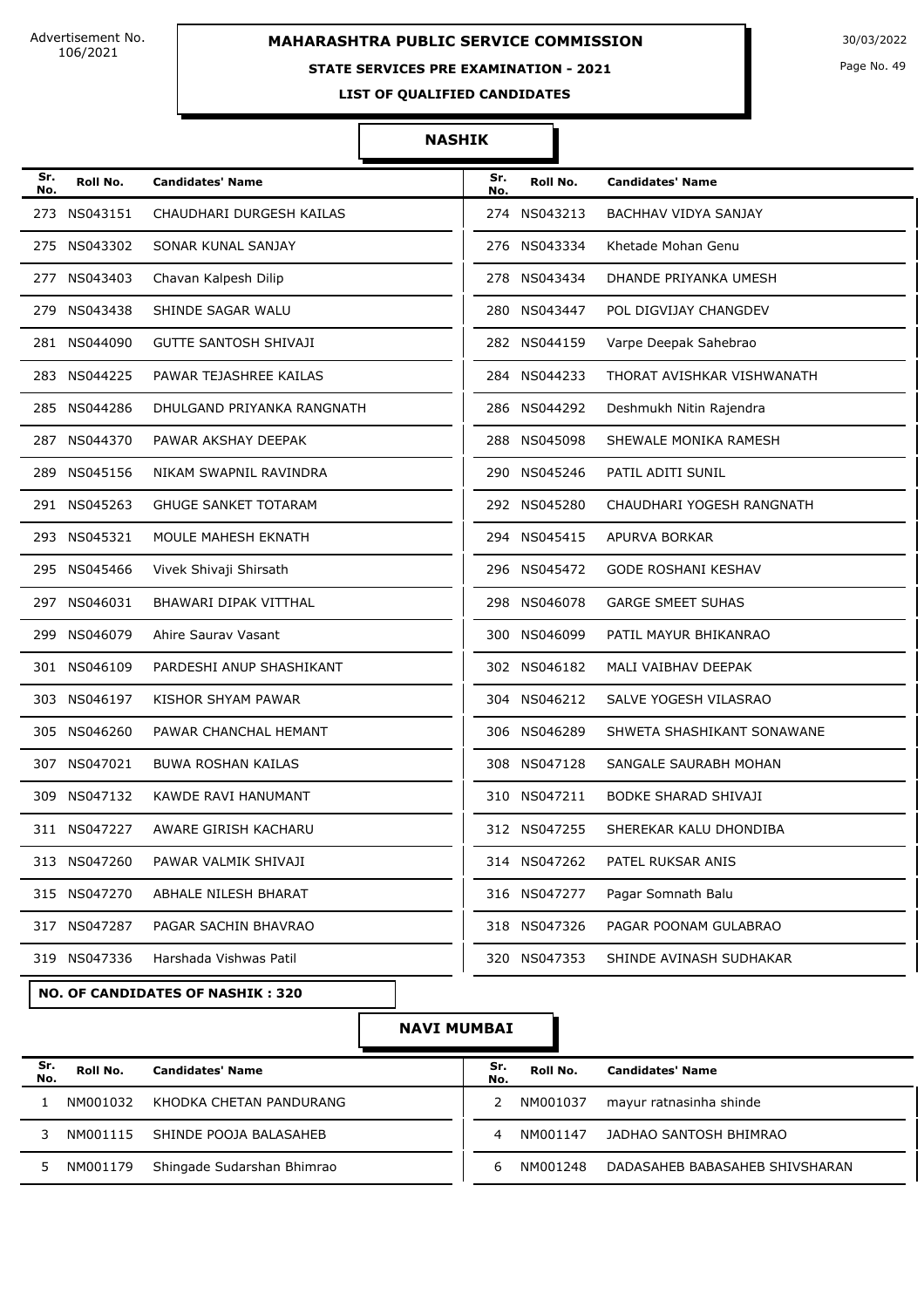### **STATE SERVICES PRE EXAMINATION - 2021**

Page No. 50

**LIST OF QUALIFIED CANDIDATES** 

#### **NAVI MUMBAI**

| Sr.<br>No. | Roll No.    | <b>Candidates' Name</b>       | Sr.<br>No. | Roll No.    | <b>Candidates' Name</b>       |
|------------|-------------|-------------------------------|------------|-------------|-------------------------------|
| 7          | NM001261    | KANDE SEEMA BHIKAJI           | 8          | NM001294    | PATIL PRIYANKA PRAKASH        |
| 9          | NM001295    | AMBORE AMRUTA ASHOKRAO        | 10         | NM001356    | JAGTAP KOMAL JAGANNATH        |
| 11         | NM001359    | MURKUTE MADHURI SHIVAJIRAO    | 12         | NM001389    | HALDANKAR VAIBHAV RAJENDRA    |
| 13         | NM001391    | CHAVHAN SWADESH VIJAY         | 14         | NM001420    | Khandale Ravindra Birappa     |
| 15         | NM001424    | PANDEY SHUBHAM DILIP          | 16         | NM001432    | Marade Ujwala Sudam           |
| 17         | NM002035    | <b>GOSAVI AKSHAY ANKUSH</b>   | 18         | NM002048    | Nikam Kapil Deelip            |
| 19         | NM002100    | Gite Vishal Arjun             | 20         | NM002141    | DARADE MANGESH TUKARAM        |
| 21         | NM002255    | SASE PRAMOD SHANKAR           | 22         | NM002260    | LATPATE RAKHI NAMDEV          |
| 23         | NM002263    | Bhavsar krishna dilip         | 24         | NM002302    | SONTAKKE SHRUTI SUNIL         |
| 25         | NM002361    | <b>BHOPI TANMAY PANDURANG</b> | 26         | NM002413    | Sonawane Nisha Haresh         |
| 27         | NM002441    | KULDEEP GAJANAN SATHE         | 28         | NM003030    | MOHITE AMAN BALASO            |
| 29         | NM003042    | KADAM ANKITA BALASAHEB        | 30         | NM003058    | INGALE RAHUL MAHADEO          |
| 31         | NM003061    | DHANORKAR ISHA ANILKUMAR      | 32         | NM003072    | SHETE SACHIN KACHRU           |
| 33         | NM003083    | BHOKARE PRADNYA PRABHAKAR     | 34         | NM003088    | DIPAK PATIL                   |
| 35         | NM003144    | PATIL DEEPALI RAMCHANDRA      | 36         | NM003161    | PATIL PRAVIN BALIRAM          |
| 37         | NM003172    | DINDE VISHAL BALU             | 38         | NM003227    | MOHITE SACHIN MAHADEO         |
| 39         | NM003247    | KHENAT ASHISH VITHAL          | 40         | NM003273    | KHODKA SWATI PANDURANG        |
| 41         | NM003299    | MUNDHE PRAVIN BHARAT          | 42         | NM004041    | THAKUR SAYLEE SHYAM           |
| 43         | NM004056    | SONAR KOMAL PRADIP            | 44         | NM004156    | PURI MITHILESH VINOD          |
| 45         | NM004184    | CHAVAN RANJIT JAYENDRAKUMAR   | 46         | NM004203    | MALI VAIBHAV NANDKISHOR       |
|            | 47 NM004252 | TAVATE SHIVANI SATISH         |            | 48 NM004272 | Yekale Deepak Chandrakant     |
| 49         | NM004282    | PICHAD VISHAL PANDURANG       | 50         | NM005095    | KHAIRAOKAR AJAY TANAJI        |
|            | 51 NM005163 | SHINDE SUPRIYA BALASAHEB      |            | 52 NM005235 | <b>BATULE SWATI BALASAHEB</b> |
| 53         | NM006073    | <b>GUND NILESH ARJUN</b>      | 54         | NM006167    | NILAM UJWALSINGH RAJE         |
|            | 55 NM006214 | <b>GHADGE NIKHIL KISAN</b>    | 56         | NM007008    | NEVGE VISHAL SAMPAT           |
| 57         | NM007032    | PAIKRAO ROHINI SUBHASH        | 58         | NM007060    | PATIL DARSHANA GOPICHAND      |
| 59         | NM007069    | <b>SHWETA PATIL</b>           | 60         | NM007072    | GALANDE MANOJ DASHARATH       |
| 61         | NM007125    | KALE ASAWARI HARISHCHANDRA    | 62         | NM007281    | DONGRE VIKRAM ASHOK           |
| 63         | NM007286    | CHAVAN ANIRUDDHA VILASRAO     | 64         | NM008013    | DAHIFALE BABASAHEB SUDAM      |
|            | 65 NM008070 | MOHNISH BALWANT SHELWATKAR    | 66         | NM008137    | INGOLE SHIVSHANKAR SHAMRAO    |
| 67         | NM008138    | KARLEKAR PRASENJEET DNYANESH  | 68         | NM008141    | YOGESH RAMCHANDRA SUPEKAR     |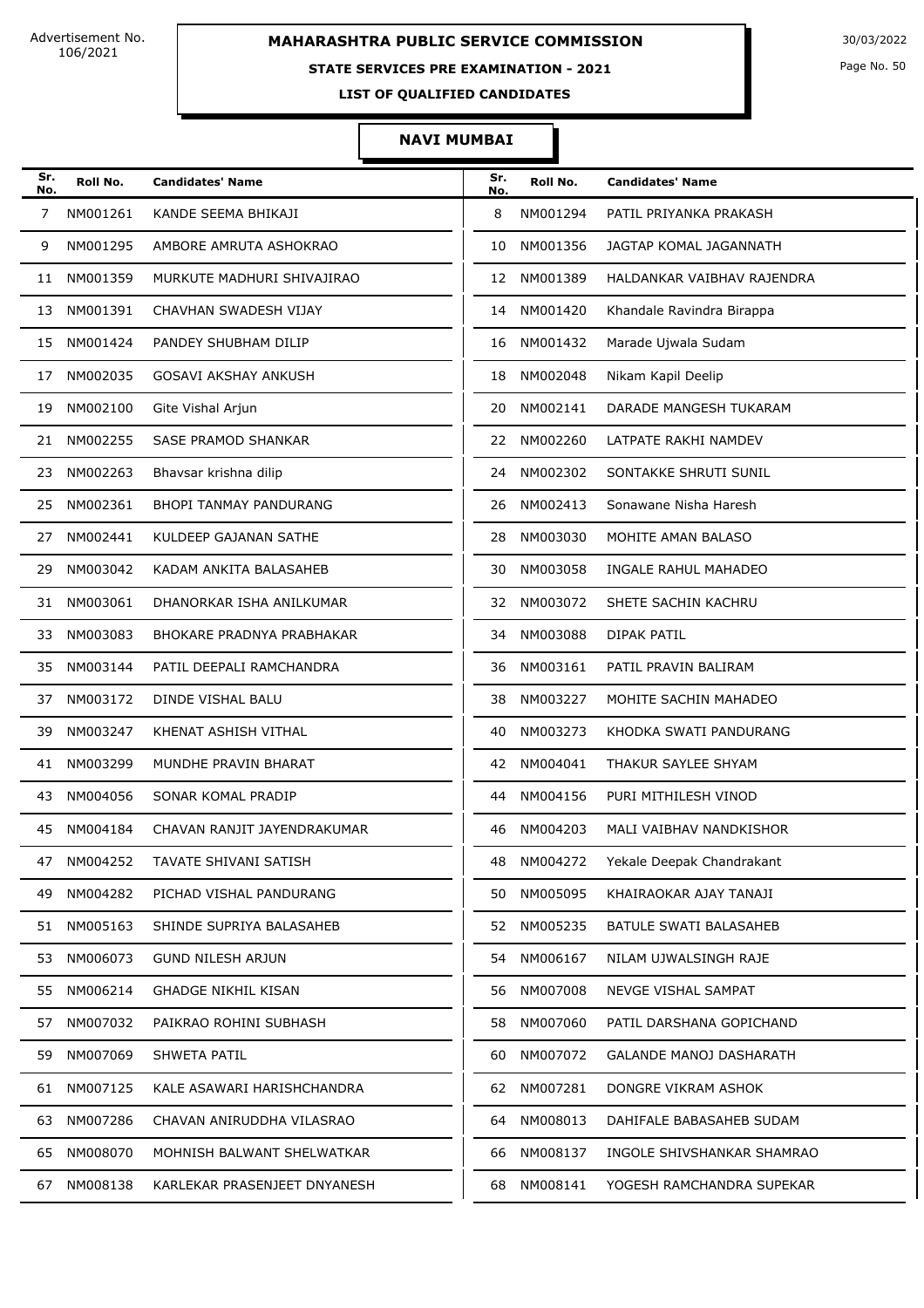### **STATE SERVICES PRE EXAMINATION - 2021**

Page No. 51

**LIST OF QUALIFIED CANDIDATES** 

#### **NAVI MUMBAI**

| Sr.<br>No. | Roll No.     | <b>Candidates' Name</b>         | Sr.<br>No. | Roll No.     | <b>Candidates' Name</b>       |
|------------|--------------|---------------------------------|------------|--------------|-------------------------------|
| 69         | NM008180     | SAWANT RAHUL KAMALAKAR          | 70         | NM008228     | SHIRSAT MRUNALI ASHOKRAO      |
| 71         | NM008277     | Jadhav Aparna Prakash           | 72         | NM009057     | mhetre amit arvind            |
| 73         | NM009091     | MARKANDE SANKET BHAUSAHEB       | 74         | NM009098     | <b>BHARAT DEEPAK VITTHAL</b>  |
| 75         | NM009141     | YADAV SHUBHAM SHANKAR           | 76         | NM009149     | BHOSALE SARIKA ARAVIND        |
| 77         | NM009174     | WAGHMARE SNEHAL DNYANOBA        | 78         | NM009202     | NIDHANKAR DEEPAK HARIBA       |
| 79         | NM009215     | JADHAV PRASHANT SAMBHAJI        | 80         | NM010017     | SHENDRE RUPALI GOPAL          |
| 81         | NM010076     | SAWANT MONALI BABA              | 82         | NM010086     | VAIDYA MINAKSHI RAMDAS        |
| 83         | NM010150     | HARAK PRASHANT RAMNATH          | 84         | NM010266     | RAVINDRA RAMCHANDRA MANE      |
| 85         | NM010282     | JARKAD YOGESH SANJAY            | 86         | NM010322     | KAMBLE DHANRAJ MOHANRAO       |
| 87         | NM010323     | shinde kalpesh balasaheb        | 88         | NM010341     | CHOGALE JUBER IBRAHIM         |
| 89         | NM011087     | JADHAV SWAPNIL VILAS            | 90         | NM011133     | DERE SUPRIYA SITARAM          |
| 91.        | NM011156     | PAWAR KETAN BALWANT             | 92         | NM011177     | UGALE TEJASWINI PRABHU        |
| 93.        | NM011185     | SHINDE HANUMANT BHAGWAN         | 94         | NM012022     | SATPUTE ANNA NAMDEO           |
| 95         | NM012028     | SHINDE MAYUR MOHAN              | 96         | NM012086     | PAWAR AMUL BAYAJI             |
| 97         | NM012107     | <b>BADE RUTUJA VITTHAL</b>      | 98         | NM012147     | MOHITE SURAJ SIDDHARTH        |
| 99         | NM012173     | Dighe Tushar Ashok              |            | 100 NM012177 | KINKAR SURAJ TANAJI           |
|            | 101 NM012257 | SURYAWANSHI EKTA BHARAT         |            | 102 NM012260 | PATIL AKASH SHEKHAR           |
|            | 103 NM012263 | KHOT KIRAN BHASKAR              |            | 104 NM013004 | JANKAR janhavi RAMCHANDRA     |
|            | 105 NM013007 | MASKE ONKAR BALKRISHNA          |            | 106 NM013012 | <b>GUTTE OMKESH DEELIP</b>    |
|            | 107 NM013027 | BOMANWAR PRAJYOT PRAKASHRAO     |            | 108 NM013060 | CHERU SHUBHAM DHARMANATH      |
|            | 109 NM013071 | MOTE SUHAS BHAUSAHEB            |            | 110 NM013088 | PATIL DARSHANA JAGANNATH      |
|            | 111 NM013100 | SHINDE ABHIJEET PRADEEP         |            | 112 NM013123 | Bhandare Priyanka Ashok       |
|            | 113 NM013162 | GOSAVI KIRAN KRISHNAKUMAR       |            | 114 NM013182 | GAVHANE NILKANTH GANPAT       |
|            | 115 NM013217 | SURYAVANSHI UDAYKUMAR SHANTILAL |            | 116 NM013237 | NAVALE SUSHMA NIVRUTTI        |
|            | 117 NM013283 | PATOLE MADHURI POPAT            |            | 118 NM014004 | <b>GHANWAT PRIYANKA SUNIL</b> |
|            | 119 NM014008 | SHALAKA NANDKUMAR RANMALE       |            | 120 NM014048 | MANDHARE VAIBHAV NANDKUMAR    |
|            | 121 NM014058 | Swati Gundopant Devakate        |            | 122 NM014101 | PAWAR SACHIN JIBHAU           |
|            | 123 NM014143 | GAYKAR SWAPNIL KASHINATH        |            | 124 NM014185 | GOLHAR VAISHALI KANIFNATH     |
|            | 125 NM014191 | shaikh liyakat sikandar         |            | 126 NM014268 | MANE VAISHALI VASANTRAO       |
|            | 127 NM014279 | YOGESH ANNASAHEB KENDRE         |            | 128 NM014283 | SHINDE SUMIT BALASAHEB        |
|            | 129 NM015054 | JADHAV SHUBHAM SANDEEP          |            | 130 NM015067 | PARMESHWAR MADHAVRAO JAYBHAYE |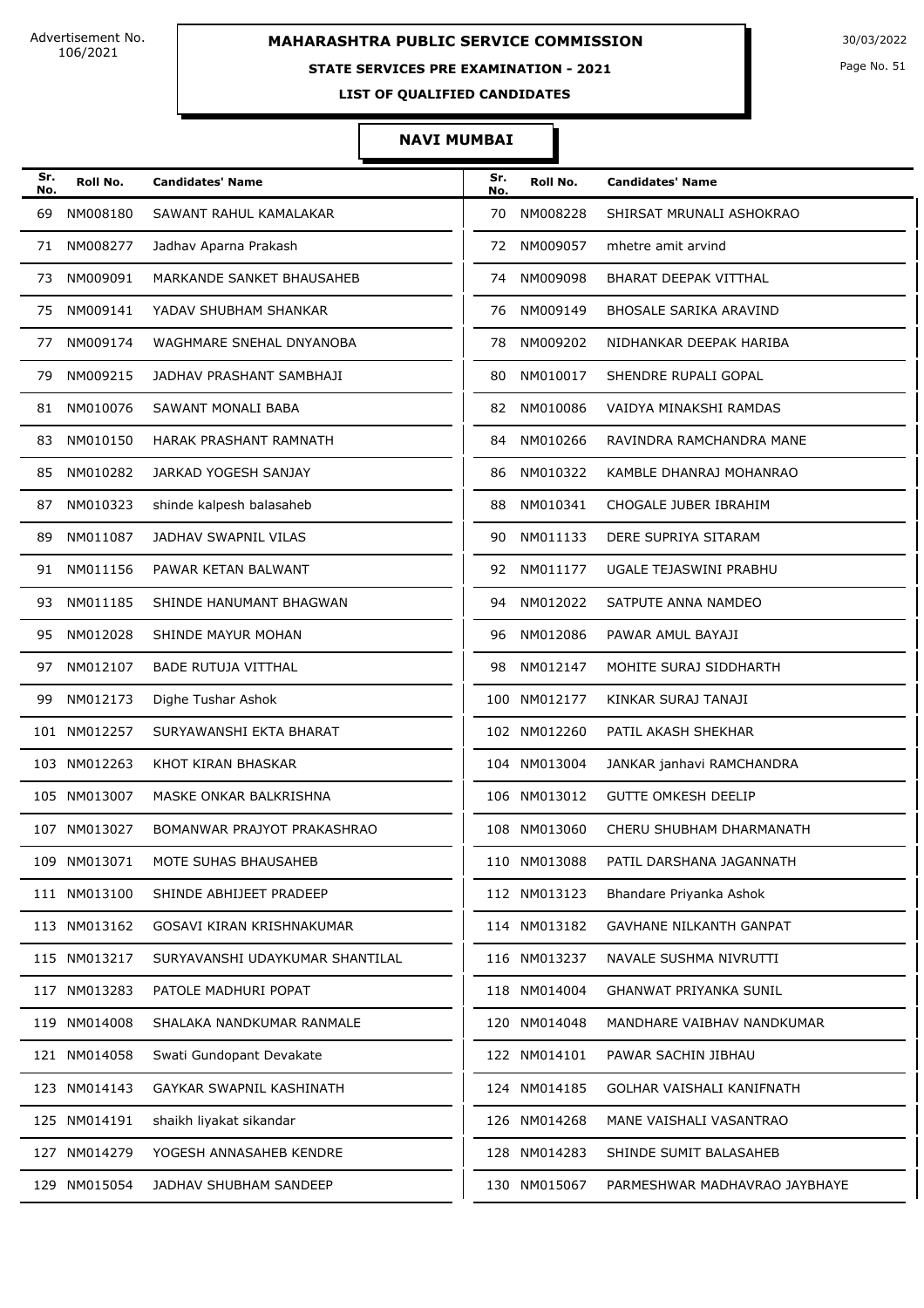### **MAHARASHTRA PUBLIC SERVICE COMMISSION** 30/03/2022

#### **STATE SERVICES PRE EXAMINATION - 2021**

Page No. 52

**LIST OF QUALIFIED CANDIDATES** 

#### **NAVI MUMBAI**

| Sr.<br>No. | Roll No.     | <b>Candidates' Name</b>         | Sr.<br>No. | Roll No.     | <b>Candidates' Name</b>         |
|------------|--------------|---------------------------------|------------|--------------|---------------------------------|
|            | 131 NM015133 | PAYAL PUNAM KALYAN              |            | 132 NM015207 | DESAI TEJASVINI SANJAY          |
|            | 133 NM015221 | JAWALE BHAGYESH LAXMAN          |            | 134 NM015284 | PAWAR VAIBHAV GAJANAN           |
|            | 135 NM016092 | <b>GHORPADE CHETAN ASHOK</b>    |            | 136 NM016118 | SHIVAJI MAHADEO PATIL           |
|            | 137 NM016166 | BANKAR KUNAL JAYWANT            |            | 138 NM016171 | POKHARKAR AJIT PIRAJI           |
|            | 139 NM016183 | NAVNATH VILAS KHARAT            |            | 140 NM016228 | KATE ATUL SHRIRAM               |
|            | 141 NM016241 | Bhalerao Manoj Shantaram        |            | 142 NM016242 | KADAM SANKET VIJAYKUMAR         |
|            | 143 NM016246 | JADKAR RAHUL SHRIRAM            |            | 144 NM017009 | SANDIP SURYAKANT BHALERAO       |
|            | 145 NM017014 | <b>BADGE NAVIN RATILAL</b>      |            | 146 NM017019 | YADAV RASHIKA KAILASHNATH       |
|            | 147 NM017020 | THORAT NISHIGANDHA BABANRAO     |            | 148 NM017121 | MAYUR MOTIRAM KASAR             |
|            | 149 NM017147 | NIKAM DEVAYANI DAULATRAO        |            | 150 NM017211 | SIDDIQUI ARSHAD NOORMOHAMMAD    |
|            | 151 NM017220 | DALVI RAKHI RAVINDRA            |            | 152 NM017221 | TAWARE SHRIKANT PANDURANG       |
|            | 153 NM017224 | Vishe Prajakta Shantaram        |            | 154 NM017253 | MOKAL HIMALI KASHINATH          |
|            | 155 NM017270 | CHILWANT CHETANOSHO SHRIKANT    |            | 156 NM017279 | Sarger Kiran Dilip              |
|            | 157 NM017322 | DHUMAL YEMAJI GOVIND            |            | 158 NM017372 | <b>GHUGE ASHOK UDHAVRAO</b>     |
|            | 159 NM017378 | ANDHALE MACHHINDRANATH KANTILAL |            | 160 NM018006 | MAGARE PRIYANKA SWAPNIL         |
|            | 161 NM018145 | SAKPAL ABHIDNYA SHARAD          |            | 162 NM018160 | MUKHEKAR VINAYKUMAR VISHNUDAS   |
|            | 163 NM018228 | PAWAR RAJESH DATTATRAY          |            | 164 NM019063 | <b>BHOMALE GAURAV BADASHAHA</b> |
|            | 165 NM019074 | <b>BAGAL MANGESH KISAN</b>      |            | 166 NM019094 | BHAGAT DEEPALI SAVALARAM        |
|            | 167 NM019133 | SHAIKH VASIM ARIF               |            | 168 NM019150 | <b>Bhise Govind Sudhakar</b>    |
|            | 169 NM019151 | SUHAS SHIVAJI WALAKE            |            | 170 NM019181 | NETAKE RAMESH ANANTRAO          |
|            | 171 NM019188 | Khan Manvour Gulhasan           |            | 172 NM019208 | MIRGAL VIKRANT VISHNU           |
|            | 173 NM019320 | KHARAT BHASKAR NAGU             |            | 174 NM020030 | REVGADE ROHIT VISHRAM           |
|            | 175 NM020134 | KALYANI MAHADEO INGLE           |            | 176 NM020138 | RATHOD AJAY HARISH              |
|            | 177 NM020172 | Hake Rohit Anil                 |            | 178 NM020205 | Adlinge Rohit Ramesh            |
|            | 179 NM020206 | <b>GADA DHRUMI AMIT</b>         |            | 180 NM020246 | VALKUNDE PUJA BHANUDAS          |
|            | 181 NM020273 | Harshit Vitthal Phansekar       |            | 182 NM020277 | ANDHALE AKSHAY VAMAN            |

#### **NO. OF CANDIDATES OF NAVI MUMBAI : 182**

### **OSMANABAD**

| Sr.<br>No. | Roll No. | <b>Candidates' Name</b> | Sr.<br>No. | Roll No. | <b>Candidates' Name</b> |
|------------|----------|-------------------------|------------|----------|-------------------------|
|            | OS001001 | AGARKAR PRATIK MUKUND   |            | OS001083 | KOLHE SUJATA ABARAO     |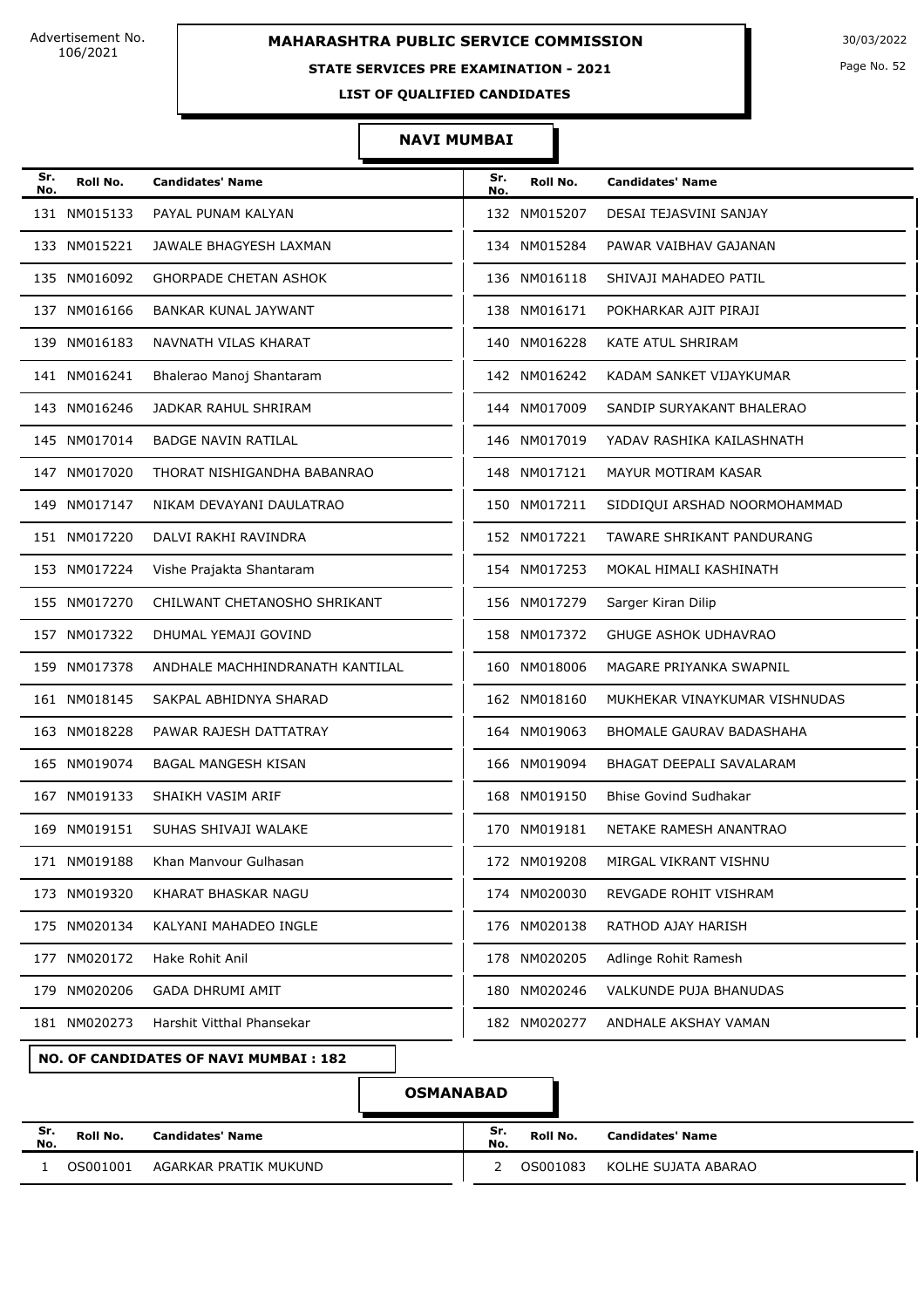### **STATE SERVICES PRE EXAMINATION - 2021**

Page No. 53

**LIST OF QUALIFIED CANDIDATES** 

#### **OSMANABAD**

| Sr.<br>No. | Roll No.    | <b>Candidates' Name</b>             | Sr.<br>No. | Roll No.    | <b>Candidates' Name</b>        |
|------------|-------------|-------------------------------------|------------|-------------|--------------------------------|
| 3          | OS001099    | FATE LAXMAN NAGNATH                 | 4          | OS002047    | <b>BARBOLE VISHNU HANUMANT</b> |
| 5          | OS002097    | <b>GHOLKAR VIKRAMSINH ANNASAHEB</b> | 6          | OS002110    | PAWAR SOUDAGAR VILAS           |
| 7          | OS002116    | PATIL VIJAY DADASAHEB               | 8          | OS002124    | NALAWADE JYOTIRAM LAHU         |
| 9          | OS002151    | SHAIKH SABER JAKER                  | 10         | OS002152    | VHALGAL PRAVIN VAIJINATH       |
| 11         | OS002229    | <b>GODAGE SUJIT RAMCHANDRA</b>      | 12         | OS002233    | NIKAM RAHUL DILIP              |
| 13         | OS003004    | KAZI AMER SHAKIL                    | 14         | OS003032    | More Nikhil Gangandhar         |
| 15         | OS003039    | BHANGE PURUSHOTTAM JAMBUVANT        | 16         | OS003040    | RAMESHWAR ANIRUDDHA PANKHADE   |
| 17         | OS003088    | THORAT PRAVIN RAJENDRA              | 18         | OS003135    | Shinde Anil Abhiman            |
| 19         | OS003194    | HAJGUDE AKSHAY ASHOK                | 20         | OS003198    | SHELAKE VISHAL LAXMAN          |
| 21         | OS003208    | CHAVAN SIDDHESHWAR PANDURANG        | 22         | OS003240    | LANDE PALLAVI NANDKUMAR        |
| 23         | OS003253    | DAMARE SUVARNA DIGAMBAR             | 24         | OS003268    | WADAWALE LIMBARAJ BHIMRAO      |
| 25         | OS003274    | SURWASE AKSHAYKUMAR BAPURAO         | 26         | OS003303    | DEBADWAR AMOL GOVIND           |
| 27         | OS003356    | MISAL MUKESH ANKUSH                 | 28         | OS003386    | KALE AKSHAY ISHWAR             |
| 29         | OS003425    | BHARADIYA GOKUL VISHNUDAS           | 30         | OS004033    | ANDHARE BALAJI SHAMRAO         |
| 31         | OS004036    | ROHINI AUDUMBAR GURAV               | 32         | OS004068    | NANAWARE VISHAL KAILAS         |
| 33         | OS004079    | SHINTRE DIPALI SAMBHAJI             | 34         | OS004133    | SAGAR SURAJ RAMKISAN           |
| 35         | OS004137    | DESHMUKH PRATIK PRASHANT            | 36         | OS004144    | ADSUL DADASAHEB VIJAYKUMAR     |
| 37         | OS004194    | SOMVANSHI JYOTI VIVEKANAND          | 38         | OS004208    | TORKADI AKASH MURLIDHAR        |
| 39         | OS004232    | KHARATMAL ANAND MURALIDHAR          | 40         | OS004244    | RUSHIKESH RAJENDRA PATIL       |
| 41         | OS004275    | KARWAR ABHIJEET SAMBHAJI            |            | 42 0S004337 | SHINGADE APARNA HARIBHAU       |
|            | 43 OS004358 | PAWAR PRASHANTI PRAMODRAO           |            | 44 0S004375 | PATIL SAMPADA PANDURANG        |
| 45         | OS004405    | GHODAKE AKSHAY AMBADAS              | 46         | OS005095    | KALDATE MAHESH DATTATRAYA      |
| 47         | OS005152    | PATIL SANTOSH SURESH                | 48         | OS005221    | NADE SHIVAJI DATTATRAY         |
| 49         | OS005227    | SHINDE MAHADEV RAMESH               | 50         | OS005265    | Mane Jagdish Jalindar          |
| 51         | OS006059    | BAKALE MARUTI SUDHAKAR              | 52         | OS006060    | LOKHANDE GIRIJADEVI GURUNATH   |
| 53         | OS006085    | PAWAR KISHOR NETAJI                 | 54         | OS006089    | FASE VISHAL RAMESH             |
| 55         | OS006099    | SURAWASE VRUSHALEE VIJAYKUMAR       | 56         | OS006100    | MAKRUWAR CHAITANYA VIJAY       |
| 57         | OS006196    | PADWAL DINESH DILIPRAO              | 58         | OS007012    | BOKEFODE NITESH RAMESH         |
| 59         | OS007026    | Bhosale Akash Kalidas               | 60         | OS007079    | PACHKAWADE SANTOSH PRAKASH     |
| 61         | OS007094    | VAIBHAVKUMAR BHAUSAHEB ANDHARE      | 62         | OS007099    | DANGE PRASHANT BALASAHEB       |
| 63         | OS007146    | SARANG SHRIDATTA SARADE             | 64         | OS007184    | Budruk Pooja Balasaheb         |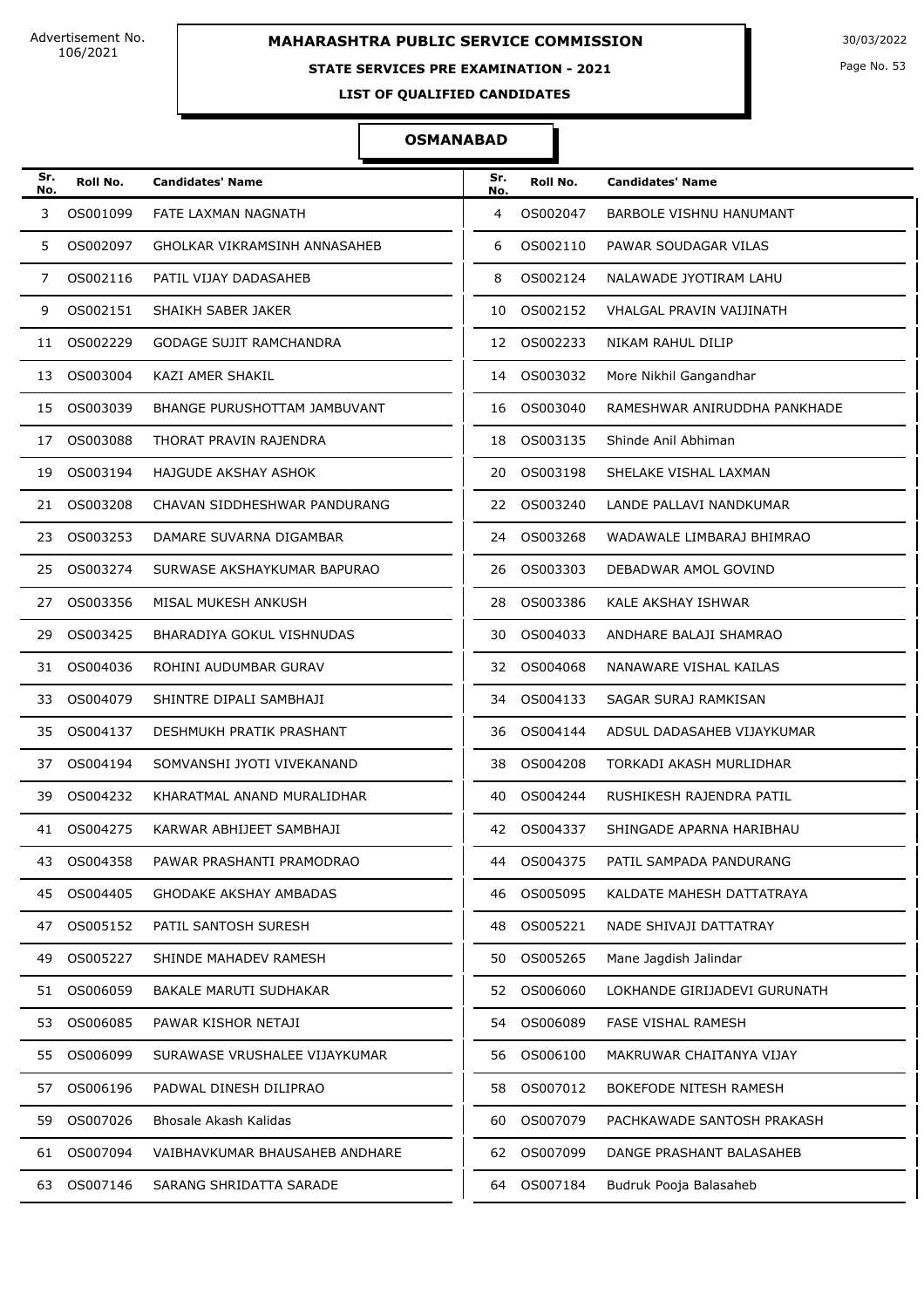#### **STATE SERVICES PRE EXAMINATION - 2021**

Page No. 54

**LIST OF QUALIFIED CANDIDATES** 

#### **OSMANABAD**

| Sr.<br>No. | Roll No. | <b>Candidates' Name</b>           | Sr.<br>No. | Roll No. | <b>Candidates' Name</b>         |
|------------|----------|-----------------------------------|------------|----------|---------------------------------|
| 65         | OS007238 | SATPUTE JAGDISH ULHASRAO          | 66         | OS007251 | Patil Nathaji Shahaji           |
| 67         | OS007254 | JADHAV KRISHNA LAXMAN             | 68         | OS007257 | HAJGUDE MUKESHKUMAR MOHAN       |
| 69         | OS007258 | JAGTAP SACHIN BHIMRAO             | 70         | OS007259 | <b>KALE ANIKET NARSING</b>      |
| 71         | OS007300 | CHAVHAN RAHUL UTTAM               | 72         | OS008027 | <b>KARANDE NITIN ASHOK</b>      |
| 73         | OS008113 | <b>GAVADE MANISHA CHANDRAKANT</b> | 74         | OS008173 | <b>HAJARE GOPAL BHARAT</b>      |
| 75         | OS008209 | SUPEKAR ANIKET DATTATRAY          | 76         | OS008219 | MULIK JYOTSANA PRAKASH          |
| 77         | OS009012 | ANDHARE SHITAL SHAMRAO            | 78         | OS009063 | NALAVADE PRASHANT LAHU          |
| 79         | OS009078 | DESHMUKH MEGHARAJ RAJKUMAR        | 80         | OS009173 | KALPANA VASANT MUNDE            |
| 81         | OS009174 | NAIKWADI SURAJ DILIP              | 82         | OS009190 | <b>GALANDE PRASAD BHAGWAT</b>   |
| 83         | OS009221 | <b>GADEKAR PRADIP CHATRABHUJ</b>  | 84         | OS009243 | SWAMI PRAGATI DATTATRAY         |
| 85         | OS010088 | KAMBLE ABHIJIT RAJENDRA           | 86         | OS010115 | TAMBADE AKSHAYKUMAR BALASAHEB   |
| 87         | OS010119 | RAVINDRA MEGHRAJ CHOUDHARI        | 88         | OS010164 | <b>GODGE ABHIJIT RAMCHANDRA</b> |
| 89         | OS010169 | <b>KESKAR KIRAN PANDURANG</b>     | 90         | OS010262 | <b>GHUGE VIKAS ASHOK</b>        |
| 91         | OS010270 | TAWALE PATIL GAURAV VYANKAT       | 92         | OS011015 | Ratnadeep Digambar Barkul       |
| 93         | OS011019 | <b>GURAV RAHUL POPAT</b>          | 94         | OS011036 | <b>GUJAR RAHUL TATYA</b>        |
| 95         | OS011149 | RATHOD AVINASH SHANKARRAO         | 96         | OS011175 | JAGTAP BALAJI PANDURANG         |
| 97         | OS011176 | KHOT PUSHPARAJ NANASAHEB          | 98         | OS011189 | <b>GULMIRE MANOJ VASANT</b>     |
| 99         | OS011216 | BHADRE PARSHURAM PURUSHOTTAM      |            |          |                                 |

**NO. OF CANDIDATES OF OSMANABAD : 99**

**PALGHAR**

| Sr.<br>No. | Roll No. | <b>Candidates' Name</b>        | Sr.<br>No. | Roll No. | <b>Candidates' Name</b>      |
|------------|----------|--------------------------------|------------|----------|------------------------------|
| 1          | PL001005 | MANE SATISH SHANKARRAO         | 2          | PL001067 | PATIL KAUSTUBH ADVAIT        |
| 3          | PL001087 | MOHITE NIMISH DINESH           | 4          | PL001170 | SOLANKE DNYANESHWAR HANUMANT |
| 5.         | PL001334 | MATE SONAL BAPURAOJI           | 6          | PL001340 | MITESH VASUDEO PATIL         |
| 7          | PL001345 | SAJJAN RAGHUNATH BHOSALE       | 8          | PL001347 | MOKASHI PRAKASH CHANDAR      |
| 9          | PL001385 | Rushikesh Chandrakant Waghmare | 10         | PL001423 | PATIL HEMANT BABAN           |
| 11         | PL002001 | <b>GIRI ANUP NAGNATH</b>       | 12         | PL002011 | MAGAR MANISHA POPAT          |
| 13         | PL002069 | PATIL AVINASH JAYHIND          | 14         | PL002143 | DIVA VISHAL CHANDRAKANT      |
| 15         | PL002164 | PATIL LALEET HIRALAL           | 16         | PL002185 | KHANDARE MOHINI PRALHAD      |
| 17         | PL003058 | LAD NAGNATH RAM                | 18         | PL003170 | PATIL SALONI KRISHNADATTA    |
|            |          |                                |            |          |                              |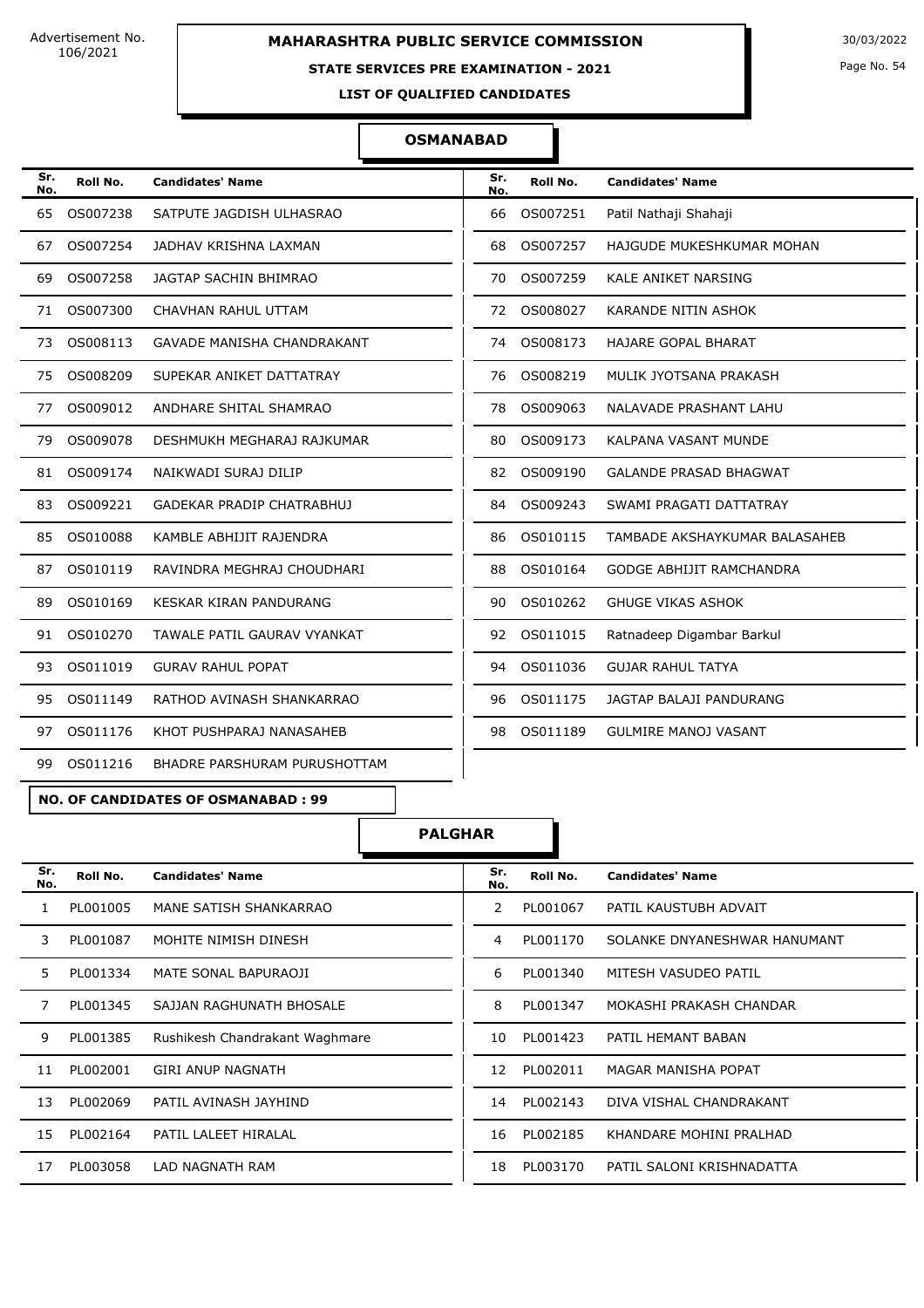### **MAHARASHTRA PUBLIC SERVICE COMMISSION** 30/03/2022

#### **STATE SERVICES PRE EXAMINATION - 2021**

Page No. 55

**LIST OF QUALIFIED CANDIDATES** 

#### **PALGHAR**

|    | Sr.<br>Roll No.       | <b>Candidates' Name</b>        | Sr.       | Roll No. | <b>Candidates' Name</b>        |
|----|-----------------------|--------------------------------|-----------|----------|--------------------------------|
|    | No.<br>PL003206<br>19 | KOLSE VIKRAM NANASAHEB         | No.<br>20 | PL003208 | <b>BHAVAR SHAILENDRA VILAS</b> |
| 21 | PL003342              | DALVI LALIT AVINASH            | 22        | PL003345 | swapnali vasant jadhav         |
|    | PL004022<br>23        | <b>GHODKE GOVIND PRABHAKAR</b> | 24        | PL004098 | MORE MITALI SANTOSH            |
|    | PL004246<br>25        | Rajesh Ramdas Gawali           | 26        | PL004359 | <b>GOLE DISHANT VISHWAJIT</b>  |
|    | PL005016<br>27        | PATIL JIDNESH SURESH           | 28        | PL005225 | <b>DIGHA YOGITA SUHAS</b>      |
|    | 29<br>PL006110        | <b>AMRUT MAGAR</b>             | 30        | PL006152 | KOLI RUPALI YASHWANT           |
| 31 | PL006192              | KOLEKAR VISHAL DINESH          | 32        | PL006199 | <b>LAKADE SHREYANS PRAMOD</b>  |
|    |                       |                                |           |          |                                |

**NO. OF CANDIDATES OF PALGHAR : 32**

| Sr.<br>No. | Roll No. | <b>Candidates' Name</b> |
|------------|----------|-------------------------|
| 20         | PL003208 | BHAVAR SHAILENDRA VILAS |
| 22         | PL003345 | swapnali vasant jadhav  |
| 24         | PL004098 | MORE MITALI SANTOSH     |
| 26         | PL004359 | GOLE DISHANT VISHWAJIT  |
| 28         | PL005225 | DIGHA YOGITA SUHAS      |
| 30         | PL006152 | KOLI RUPALI YASHWANT    |
| 32         | PL006199 | I AKADE SHREYANS PRAMOD |

**PARBHANI**

| Sr.<br>No.     | Roll No. | <b>Candidates' Name</b>           | Sr.<br>No.            | Roll No. | <b>Candidates' Name</b>      |
|----------------|----------|-----------------------------------|-----------------------|----------|------------------------------|
| $\mathbf{1}$   | PR001022 | DESHMUKH SACHIN SURESHRAO         | $\mathbf{2}^{\prime}$ | PR001051 | BHALEKAR JAYA JANARDHAN      |
| 3              | PR001079 | MIRAJGAVE SHARAN KASHINATH        | 4                     | PR001103 | DAKE SHITAL PRAKASHRAO       |
| 5              | PR001190 | SHELKE PRITEE PRABHAKAR           | 6                     | PR001263 | PAWAR VIKRAM MAHADEV         |
| $\overline{7}$ | PR001268 | More Vinod Madhukarrao            | 8                     | PR001285 | MUKUL MUKUNDRAO VITEKAR      |
| 9              | PR002020 | Kachave Mahesh Dattatray          | 10                    | PR002247 | SHAIKH NAZIMA ISAKSAB        |
| 11             | PR002278 | <b>BHOSALE ANIRUDH BHAGWANRAO</b> | 12                    | PR002308 | PANDURANG GUNDAPPA LIMBARE   |
| 13             | PR002357 | SONTAKKE SUREKHA DHONDIRAM        | 14                    | PR002407 | DESHMUKH AARTI TULSHIDAS     |
| 15             | PR002411 | DOMBE PRASHANT RODIBARAO          | 16                    | PR003013 | PATE DNYANESHWAR NARAYANRAO  |
| 17             | PR003221 | KACHARE ANIKET LAXMANRAO          | 18                    | PR004010 | KOLHE UMESH NARAYANRAO       |
| 19             | PR004047 | <b>GHUGE ANIKET LAXMAN</b>        | 20                    | PR004090 | SALGAR GOVIND MADHAVRAO      |
| 21             | PR004105 | NARWADE NITIN BABURAO             | 22                    | PR005116 | DHALE BHANUDAS DNYANOBA      |
| 23             | PR005231 | ZANWAR SHRIKANT PRADEEPKUMARJI    | 24                    | PR005245 | DESHMUKH HARISH SANJAY       |
| 25             | PR005262 | MUNDHE SHYAM VASANTRAO            | 26                    | PR005265 | TARWATE AJIT LAXMANRAO       |
| 27             | PR005270 | Kharat Rajhans Gopinathrao        | 28                    | PR005295 | SHARAD PRAKASHRAO CHAVAN     |
| 29             | PR005343 | LIPANE LAHUKUMAR PANDURANG        | 30                    | PR006103 | MUNDADA NAMRATA VIJAYKUMAR   |
| 31             | PR006107 | KOKATE SNEHAL RAJARAM             | 32                    | PR006155 | SHINDE SHUBHAM GANESHRAO     |
| 33             | PR006160 | DAKHORE MAHESH HARIBHAU           | 34                    | PR006176 | SUREWAD SANGITA SHIVAJI      |
| 35             | PR006258 | JADHAV SHYAM SARANGDHAR           | 36                    | PR007055 | PATHAN JUBERKHAN JABBAR KHAN |
| 37             | PR007086 | DESHPANDE SAURABH SANJAY          | 38                    | PR007159 | AWARGAND VAIBHAV NAVNATHRAO  |
| 39             | PR007176 | Deshmukh Parag Subhashrao         | 40                    | PR007196 | Mote Nitin Shivajirao        |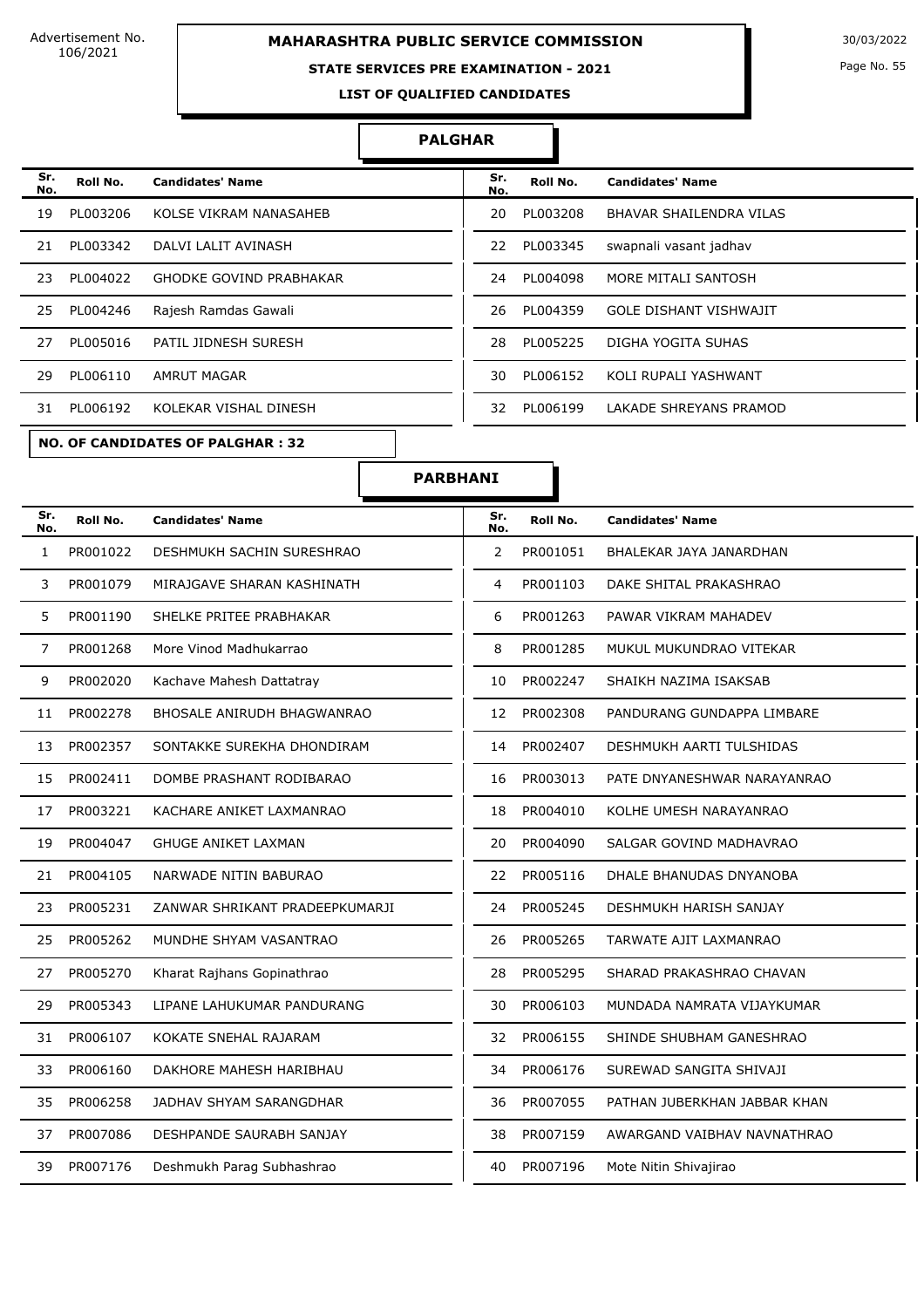#### **STATE SERVICES PRE EXAMINATION - 2021**

Page No. 56

**LIST OF QUALIFIED CANDIDATES** 

#### **PARBHANI**

| Sr.<br>No. | Roll No. | <b>Candidates' Name</b>           | Sr.<br>No. | Roll No. | <b>Candidates' Name</b>       |
|------------|----------|-----------------------------------|------------|----------|-------------------------------|
| 41         | PR007269 | BANDEWAD BALKISHAN DNYANOBA       | 42         | PR007322 | PATIL ANIL RAMRAO             |
| 43         | PR007324 | MORE PAVAN BABURAO                | 44         | PR007336 | SAURABH RAMCHANDRA PATIL      |
| 45         | PR008032 | SURWASE ARJUN SANJAY              | 46         | PR008092 | JADHAV PANKAJ CHINTAMANRAO    |
| 47         | PR008200 | ALDE SNEHAL ASHOKAPPA             | 48         | PR009003 | DHOLE BABAN ANKUSHRAO         |
| 49         | PR009063 | CHANDWADE RUSHIKESH SANDIPAN      | 50.        | PR009090 | DESHMUKH ROHIT RAJESAHEB      |
| 51.        | PR009136 | KAMBLE VISHAL MANOHAR             | 52         | PR009214 | CHAUDHARI SHRADHA BALASAHEB   |
| 53         | PR009216 | DHAGE PANDURANG MURLIDHAR         | 54         | PR009223 | KAWARE PRASHANT PRAKASHAPPA   |
| 55.        | PR010047 | SHINDE KIRAN KRUSHNKUMAR          | 56.        | PR010092 | THATWALE NANDAKISHOR BHAURAO  |
| 57         | PR010119 | PAWAR PRANJAL SHAMRAO             | 58         | PR010155 | SURVE VIKRAM VISHNUBHAGWAN    |
| 59         | PR010171 | SAMBARKAR DEVLING TUKARAM         | 60         | PR010227 | RODGE SUMIT KAILASRAO         |
| 61         | PR011022 | PATHAN MEHRAJ MAHEMOODKHAN PATHAN | 62         | PR011101 | <b>GITTE SURAJ SUBHASH</b>    |
| 63         | PR011142 | MUNDHE AKSHAY ASHOKRAO            | 64         | PR011197 | <b>GANJRE GANESH DATTAPPA</b> |

#### **NO. OF CANDIDATES OF PARBHANI : 64**

| Sr.<br>No.   | Roll No. | <b>Candidates' Name</b>   | Sr.<br>No. | Roll No. | <b>Candidates' Name</b>         |
|--------------|----------|---------------------------|------------|----------|---------------------------------|
| $\mathbf{1}$ | PN001006 | SNEHA RAMDAS BIBAVE       | 2          | PN001020 | SAJGANE MUKESH ANKUSH           |
| 3            | PN001031 | ADSUL SUKANYA SURYAKANT   | 4          | PN001043 | KANADI KUSUMKUMARI BABU         |
| 5            | PN001053 | KARDEL SATISH MARUTI      | 6          | PN001055 | MORE SUSHILKUMAR ASHOK          |
| 7            | PN001058 | Parhate Nilesh Balasaheb  | 8          | PN001127 | AGIWALE MAYURI DHONDIRAM        |
| 9            | PN001170 | ADAK AJITKUMAR DATTATRAYA | 10         | PN001187 | TANPURE SACHIN PANDURANG        |
| 11           | PN001201 | SHIRKE VINEET VIKRANT     | 12         | PN001215 | SHINDE SHARAD DADASAHEB         |
| 13           | PN001255 | SONALI RAGHUNATH JADHAV   | 14         | PN001317 | Dhayagude Gouri Yashwant        |
| 15           | PN001324 | DHOPE AJIT GANPAT         | 16         | PN001328 | VISHAL HARISHCHANDRA JACHAK     |
| 17           | PN001337 | PATIL PANKAJ MAHAVEER     | 18         | PN002024 | SARFARE POOJA SANJAY            |
| 19           | PN002044 | KADAM AJAY NAGSEN         | 20         | PN002082 | jadhav rohit narayan            |
| 21           | PN002083 | SHISODE GANESH KONDIRAM   | 22         | PN002118 | CHAVAN PAWAN MADANRAO           |
| 23           | PN002124 | MADANE AKASH TANAJI       | 24         | PN002162 | Zaware Shrikant Bajirao         |
| 25           | PN002211 | SAGAR SANTOSH SURYABHAN   | 26         | PN002253 | KADAM RAMESHWAR APPASAHEB       |
| 27           | PN002265 | SONARE CHETAN PRAKASH     | 28         | PN002318 | <b>BHOSALE SANDESH DEVENDRA</b> |
| 29           | PN002339 | WANKHADE SWAPNIL ASHOKRAO | 30         | PN002359 | UBALE JAYSHRI DATTATRAYA        |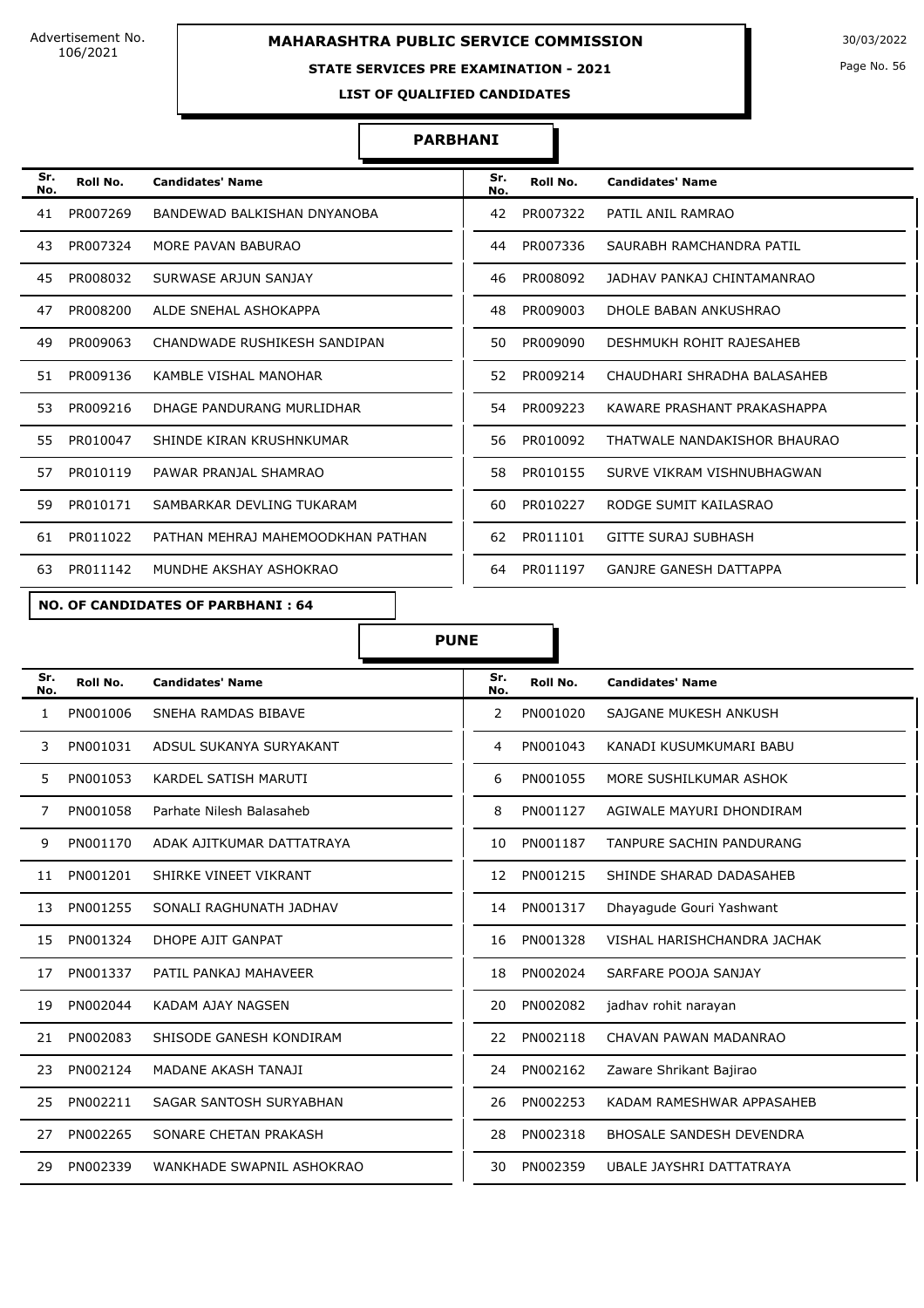# **MAHARASHTRA PUBLIC SERVICE COMMISSION** 30/03/2022

### **STATE SERVICES PRE EXAMINATION - 2021**

Page No. 57

**LIST OF QUALIFIED CANDIDATES** 

| Sr.<br>No. | Roll No. | <b>Candidates' Name</b>       | Sr.<br>No. | Roll No. | <b>Candidates' Name</b>        |
|------------|----------|-------------------------------|------------|----------|--------------------------------|
| 31         | PN003022 | KAMBLE POOJA LAXMAN           | 32         | PN003071 | KAMBLE VIVEK PRAKASH           |
| 33         | PN003075 | RAUT MAYUR SHARADRAO          | 34         | PN003076 | KALE MAYUR JALINDAR            |
| 35         | PN003080 | Satish shrikrushnrao Wankhade | 36         | PN003082 | Mhetre Akash Ravindra          |
| 37         | PN003099 | INGOLE PRITISH BHASKAR        | 38         | PN003122 | PAWAR SACHIN ADHIKRAO          |
| 39         | PN003128 | <b>BALAP GANESH RANJEET</b>   | 40         | PN003137 | KALE UDDHAV TULSHIRAM          |
| 41         | PN003172 | JAGTAP KRISHNA VINAYAK        | 42         | PN003213 | JADHAV AJINKYA SUBHASH         |
| 43         | PN003233 | MUNDHE SIDDHESHWAR RAMESHWAR  | 44         | PN003245 | POL ADITYA TUKARAM             |
| 45         | PN003254 | KOTHAWADE NIKHIL RAGHUNATH    | 46         | PN003285 | <b>GAWADE SONALI RAGHUNATH</b> |
| 47         | PN003317 | Yamgar Sanket Sampatrao       | 48         | PN003339 | NALAWADE CHAITANYA BHAIRAVNATH |
| 49         | PN003341 | SASTE VAIBHAV MAHADEV         | 50         | PN003347 | SUDHIR APPASAHEB KHANDEKAR     |
| 51         | PN003362 | THETE SNEHAL BHAUSAHEB        | 52         | PN003363 | BARKUND PRANITA DEVIDAS        |
| 53         | PN003419 | Mahesh Ramhari Chobe          | 54         | PN003428 | TADE AVINASH SANJU             |
| 55         | PN003451 | MASKARE NIKHIL SUBHASH        | 56         | PN003454 | GHODE KIRAN VITTHAL            |
| 57         | PN003469 | TEMGIRE DHANASHREE SURESH     | 58         | PN003491 | SHRIHARI SIDRAM SOLANKE        |
| 59         | PN004017 | SWAMI ANAND BASWESHWAR        | 60         | PN004063 | Gat Deepti Bharat              |
| 61         | PN004065 | PATIL NIKHIL SURESH           | 62         | PN004068 | SARVADE VISHAL DADASAHEB       |
| 63         | PN004082 | WAGHMODE MAMLESH MURLIDHAR    | 64         | PN004091 | BIRAJDAR AAYESHA M RAFI        |
| 65         | PN004101 | <b>JADHAV AMOL MANGAL</b>     | 66         | PN004124 | SHINDE AKSHAY DATTATRAY        |
| 67         | PN004153 | UGALE SUVARNA BHIMRAJ         | 68         | PN004170 | JADHAV SHUBHAM SUDHIR          |
| 69         | PN004179 | MANE PRITI ASHOK              | 70         | PN004222 | DHANAPUNE AJINKYA KAILAS       |
|            | PN004249 | HAKE RAJANEEGANDHA MADHAV     | 72         | PN004250 | Pankaj Deepak Garje            |
| 73         | PN004258 | BAVALE AJINKYA BABANRAO       | 74         | PN004263 | SARJERAO RAMESHWAR RAJENDRA    |
| 75         | PN004269 | POVHANE DATTATRAYA PUNJAJI    | 76         | PN004273 | CHAUDHARY SATYAM TANAJI        |
| 77         | PN005065 | RAHUL MAHADEO DOLAS           | 78         | PN005086 | <b>GAJARE TANMAY ZUMBAR</b>    |
| 79         | PN005091 | PAWAR NILESH SHRIKISAN        | 80         | PN005094 | TAMBE ROHIT ANANDA             |
| 81         | PN005115 | RAJE LAHURAJ VASANT           | 82         | PN005142 | RANSHING DATTATRAY SHANKAR     |
| 83         | PN005181 | AVHAD PRASAD PRAKASH          | 84         | PN005184 | <b>GITE ASHWINI MARUTI</b>     |
| 85         | PN005185 | UPASE GOPAL ANNASO            | 86         | PN005187 | SATAV DNYANADA SITARAM         |
| 87         | PN005199 | CHAVAN POOJA DASHRATH         | 88         | PN005200 | PATIL SWAPNIL DNYANESHWAR      |
| 89         | PN005210 | KHEDEKAR AMAR DHARMAJI        | 90         | PN005212 | Amit Appasaheb More            |
| 91         | PN005218 | JADHAV VAIBHAV LAHUDAS        | 92         | PN005246 | JADHAV ASHLESHA SHASHIKANT     |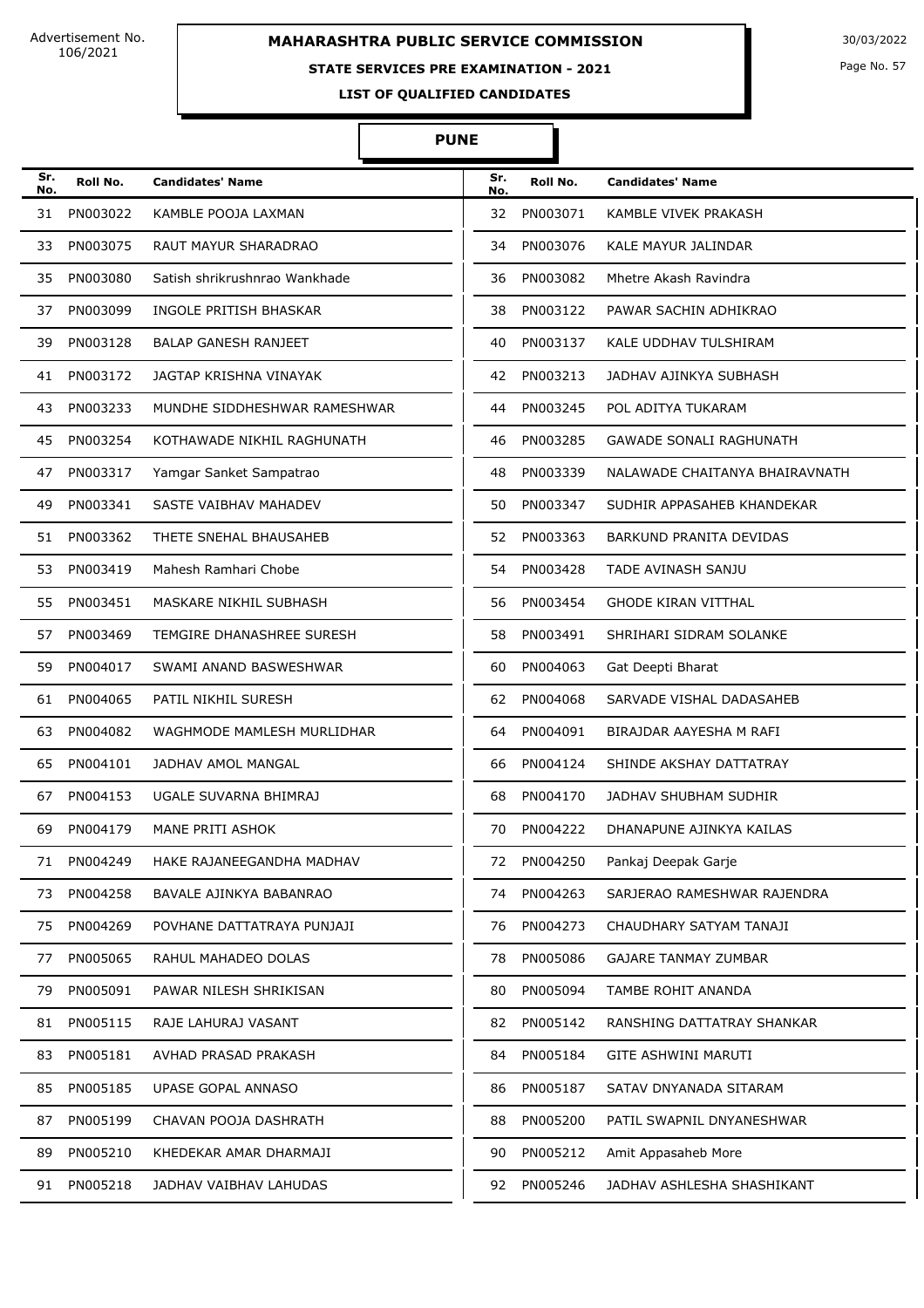## **STATE SERVICES PRE EXAMINATION - 2021**

Page No. 58

**LIST OF QUALIFIED CANDIDATES** 

#### **PUNE**

Π

| Sr.<br>No. | Roll No.     | <b>Candidates' Name</b>         | Sr.<br>No. | Roll No.     | <b>Candidates' Name</b>    |
|------------|--------------|---------------------------------|------------|--------------|----------------------------|
| 93         | PN005268     | GAIKWAD SHAILESH SHRIKANT       | 94         | PN005277     | MANDLIK GANESH KONDIRAM    |
| 95         | PN005279     | JADHAV ARATI GAJANAN            | 96         | PN005294     | MAGAR JAYDIP MADHUKAR      |
| 97         | PN005299     | BANKAR GANESH SHALIGRAM         | 98         | PN005336     | MORE SACHIN VISHNU         |
| 99         | PN005371     | <b>GAVADE PRATIBHA KISAN</b>    | 100        | PN005376     | GAIKWAD SANCHIT SAMADHAN   |
|            | 101 PN005387 | JADHAV NIKHIL VITTHALRAO        | 102        | PN005395     | FULLUKE DHAMMADIP RAJKUMAR |
|            | 103 PN005401 | <b>RAUT RAHUL SOMNATH</b>       |            | 104 PN005406 | KOLEKAR VILAS SHIVAJI      |
|            | 105 PN005413 | BHOSALE AKSHAY SHIVAJI          |            | 106 PN005456 | PATIL VISHAL VILASRAO      |
|            | 107 PN005466 | PARLIKAR SHRIPAD JAGANNATH      | 108        | PN005499     | ZANJURNE MANISHA MAHADEV   |
|            | 109 PN006007 | KAD RUTUJA NANDARAM             | 110        | PN006028     | SHINDE NEHA ANIL           |
|            | 111 PN006051 | NAROTE DEEPAK MARUTI            |            | 112 PN006063 | PATIL SNEHAL KALLAPA       |
|            | 113 PN006067 | BIRADAR MAHADEV NAGNATH         |            | 114 PN006086 | <b>GHUGE RAHUL BAPURAO</b> |
|            | 115 PN006108 | PAYGHAN MADHAV BABURAO          |            | 116 PN006119 | S Iliyas S Rahim           |
| 117        | PN006128     | YADAV ABHIJIT SURYAJI           |            | 118 PN006129 | SAYALI RAMESH THOMBRE      |
|            | 119 PN006138 | SHINDE PRASHANT BALASAHEB       |            | 120 PN006191 | AKSHAY SHIVAJI BHALEKAR    |
|            | 121 PN006194 | SHINDE SIDDHESH RAMESH          |            | 122 PN006215 | PATIL SAURABH RAVINDRA     |
|            | 123 PN006250 | INGOLE AMOL BHIMRAO             |            | 124 PN006257 | Mokinda Anil Dedage        |
| 125        | PN006282     | WAGHMARE KUNDAN DASHRATH        | 126        | PN006283     | TOTARE MANOJ ASHOK         |
|            | 127 PN006316 | <b>VETHEKAR ANIL MANIK</b>      |            | 128 PN006319 | ROKADE VIJAY DHANANJAY     |
|            | 129 PN006331 | JAMDADE PRERANA NAYAN           |            | 130 PN007006 | PATNE SUNIL SHANKAR        |
|            | 131 PN007017 | KUCHEKAR PRAJAKTA RAMESH        |            | 132 PN007058 | WAGHMARE SAGAR NAMDEO      |
|            | 133 PN007096 | GAIKWAD OMKAR BHARAT            |            | 134 PN007115 | KHEDEKAR PRASAD SAMADHAN   |
|            | 135 PN007140 | RAKSHE ASHWINI SHANKAR          | 136        | PN007180     | <b>BANGAR SANKET ASHOK</b> |
|            | 137 PN007183 | KADAM NITIN ANKUSH              |            | 138 PN007209 | Rilesh Purushottam Bharne  |
|            | 139 PN007212 | BHISE PHULCHAND BHAGWAT         |            | 140 PN007226 | PAL LEENA SHRIDHAR         |
|            | 141 PN007238 | Kalewagh Pratik Balbhim         |            | 142 PN007304 | Inamdar Sikandar Dastgir   |
|            | 143 PN007318 | WADAVKAR PRAMOD BHAUSAHEB       |            | 144 PN008030 | HANKARE ANANT VITTHAL      |
|            | 145 PN008045 | TALEKAR DIPAK AMBADAS           |            | 146 PN008060 | KHANDERAI CHETANA NAMDEO   |
|            | 147 PN008095 | NIMDEV TEJAS BALASAHEB          |            | 148 PN008102 | KACHARE POOJA BAPURAO      |
|            | 149 PN008106 | MARAL ARUN BHAGWAT              |            | 150 PN008131 | HULE RUTUJA RAJENDRA       |
|            | 151 PN008137 | GAWALI YOGESH SAHEBRAO          |            | 152 PN008143 | PAWAR NANDKISHOR MADHAVRAO |
|            | 153 PN008155 | DESHPANDE DNYANESHWAR VENKATRAO |            | 154 PN008199 | Khandare Neha Prakash      |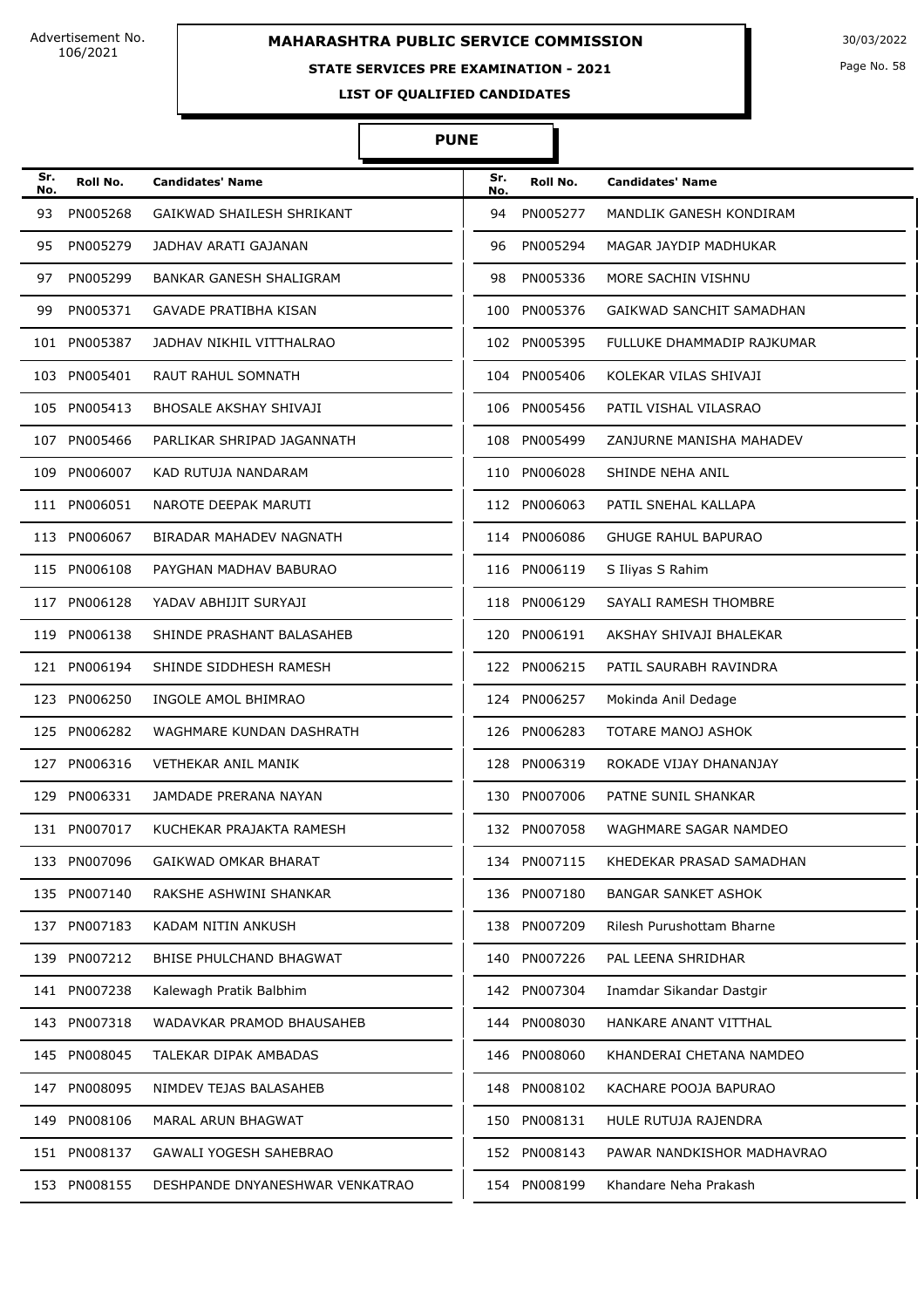# **MAHARASHTRA PUBLIC SERVICE COMMISSION** 30/03/2022

#### **STATE SERVICES PRE EXAMINATION - 2021**

Page No. 59

**LIST OF QUALIFIED CANDIDATES** 

| Sr.<br>No. | Roll No.     | <b>Candidates' Name</b>           | Sr.<br>No. | Roll No.     | <b>Candidates' Name</b>       |
|------------|--------------|-----------------------------------|------------|--------------|-------------------------------|
|            | 155 PN008209 | kokare sagar ramdas               | 156        | PN008212     | WATPALWAD GAJANAN BALAJI      |
|            | 157 PN008226 | CHAVAN RANJIT KALIDAS             | 158        | PN008241     | Pathare Mahesh Nanasaheb      |
|            | 159 PN008312 | Mahesh Ashok Joshi                | 160        | PN008316     | NAGARGOJE AARTI TRYAMBAK      |
|            | 161 PN008328 | <b>KALE PRASAD VIJAY</b>          |            | 162 PN008351 | NANDGUDE ROHAN RAJENDRA       |
|            | 163 PN008373 | KONDHALKAR PRIYANKA PANDURANG     |            | 164 PN008380 | <b>FUNDE PRAMOD RAJENDRA</b>  |
|            | 165 PN009008 | JADHAV KARANSINGH VIJAY           | 166        | PN009017     | NAWALE SWAPNIL LAHU           |
|            | 167 PN009027 | KADAM SNEHAL SUGREEV              | 168        | PN009043     | BORSE BHUSHAN CHINTAMAN       |
| 169        | PN009058     | SHINDE VIKRAM ASHOK               | 170        | PN009067     | CHIKANE NEHA VITTHAL          |
|            | 171 PN009085 | SANGEL AYESHA DEVIDAS             |            | 172 PN009113 | KATE AMRUTA MOHAN             |
|            | 173 PN009138 | MALUNJKAR PRASAD MANOHAR          |            | 174 PN009185 | YADNYIK VITTHAL PATIL         |
|            | 175 PN009188 | TAVARE ROHAN RAJENDRA             | 176        | PN009202     | TATHOD SHREYAS DEVENDRA       |
|            | 177 PN009205 | NAVANATH VILAS SHENDAGE           | 178        | PN009255     | WAGHMODE HANMANT BALASO       |
|            | 179 PN009291 | RANVEER PRASHANT YESHWANTRAO      | 180        | PN009305     | Jamdade Maitreyee Avinash     |
|            | 181 PN009343 | RATHOD ARJUN ASARAM               |            | 182 PN009346 | Vyawahare Vikas Bhagwat       |
|            | 183 PN010010 | Wagaskar Suraj Bhaskar            |            | 184 PN010013 | KULKARNI PRIYANKA PRAKASH     |
|            | 185 PN010019 | KHALADKAR PRIYANKA PANDIT         | 186        | PN010020     | CHAUDHARI VIVEK BHAUSAHEB     |
|            | 187 PN010028 | KHADE PANKAJKUMAR JAGANNATH       | 188        | PN010054     | Sakhare Dipak Tryambak        |
|            | 189 PN010070 | NILAM RAMCHANDRA BOBADE           | 190        | PN010083     | KALE AKASH PARAJI             |
|            | 191 PN010089 | <b>BANGALE YOGESH SHRIKRUSHNA</b> | 192        | PN010091     | BANJARA DNYANESHWAR VASANT    |
|            | 193 PN010108 | AUTI MAYUR DASHARTH               |            | 194 PN010115 | CHOUDHARI SHRIKANT BALASAHEB  |
|            | 195 PN010122 | JADHAV PRAMOD BAPURAO             |            | 196 PN010132 | MALI LOKHANDE VIKRAMSINH ARUN |
|            | 197 PN010147 | PARIHAR VIKAS BHARATSING          |            | 198 PN010158 | KOKATE HEMANT BALASAHEB       |
|            | 199 PN010171 | HARSHAL RATNAKAR ROTE             | 200        | PN010201     | THORAT BHANUDAS BAPURAO       |
|            | 201 PN010234 | SHINDE TUSHAR RAMDAS              |            | 202 PN010239 | SHINDE PRAVIN BABAN           |
|            | 203 PN010254 | JADHAVAR AMIT DATTATRAYA          |            | 204 PN010258 | Athare Santosh Radhakisan     |
|            | 205 PN010272 | PABLE MANGESH VISHNU              |            | 206 PN010277 | WAGASKAR KIRAN BHASKAR        |
|            | 207 PN010279 | JADHAV SUMIT SUNIL                |            | 208 PN010282 | CHOUDHAR NILAM RATILAL        |
|            | 209 PN010322 | GAVADE SURAJ SHANKAR              |            | 210 PN010366 | ZENDE SURAJ PANDURANG         |
|            | 211 PN010367 | GHOGARE SHIVRAJ YUVRAJ            |            | 212 PN010375 | Kharat Ajinkya Appa           |
|            | 213 PN010384 | AHER ABHIJIT SAHADEO              |            | 214 PN010389 | KASTURI RAJESH MAHATME        |
|            | 215 PN010394 | DAKWALE PALLAVI SHRIHARI          |            | 216 PN010468 | VISHAL VILAS BHANDIGARE       |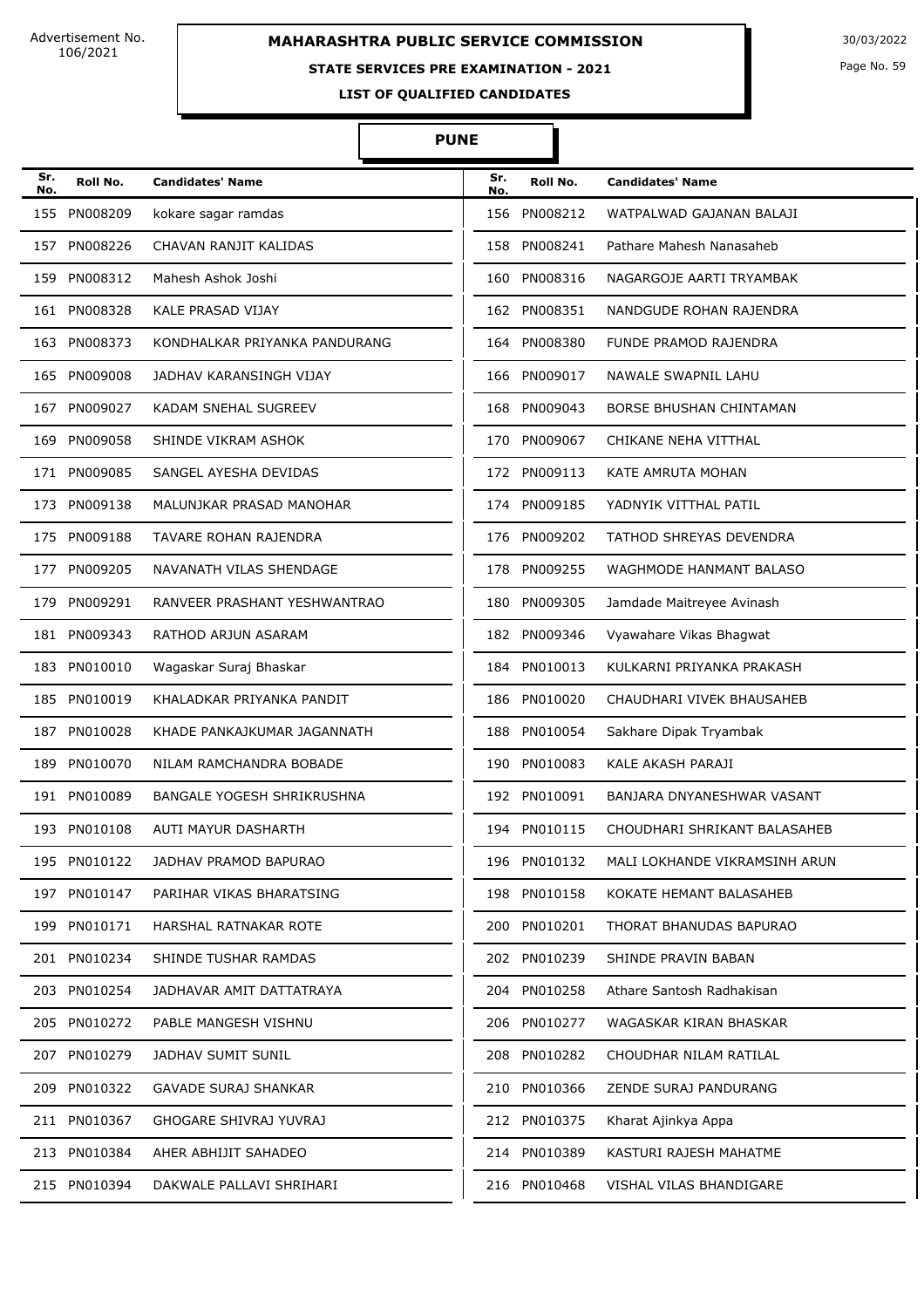## **STATE SERVICES PRE EXAMINATION - 2021**

Page No. 60

**LIST OF QUALIFIED CANDIDATES** 

| Sr.<br>No. | Roll No.     | <b>Candidates' Name</b>          | Sr.<br>No. | Roll No.     | <b>Candidates' Name</b>          |
|------------|--------------|----------------------------------|------------|--------------|----------------------------------|
| 217        | PN010482     | JADHAV GAUTAM SHIVAJI            | 218        | PN010483     | BHAGAWAT AMOL SHASHIKANT         |
|            | 219 PN010491 | SHINDE DNYANESHWAR RAJENDRA      | 220        | PN011013     | THITE SWAPNIL CHANDRAKANT        |
|            | 221 PN011037 | PATIL POOJA NAMDEV               |            | 222 PN011096 | SHINDE AJITSINH MADHUKARRAO      |
| 223        | PN011129     | Sonje Durgesh Nilkanth           | 224        | PN011145     | THAVARE POOJA PANDHARINATH       |
|            | 225 PN011146 | JAGDALE RATNADIP BALNATH         | 226        | PN011154     | Momle Anuja Vyankat              |
|            | 227 PN011179 | CHORMALE MOHAN YASHWANT          | 228        | PN011184     | <b>GAWADE SAYALI DNYANESHWAR</b> |
| 229        | PN011193     | BHALEKAR ROHIT RAVINDRA          | 230        | PN011194     | POL LAVKESH RAMCHANDRA           |
|            | 231 PN011259 | <b>VYAVAHARE ABHISHEK SUNIL</b>  | 232        | PN011278     | SHINDE LAXMIKANT BALAJIRAO       |
| 233        | PN011291     | KOTKAR ROHIT BALASAHEB           | 234        | PN011335     | NAVGHARE GOPAL RAGHUNATH         |
|            | 235 PN011346 | NARVEKAR ABHEESHEK AMRUT         |            | 236 PN011358 | SHIVARKAR NILESH BALASAHEB       |
| 237        | PN011362     | DHANUDHARMI SWAPNIL PRAKASH      | 238        | PN011384     | SHIRKE SONALI ANKUSH             |
| 239        | PN011393     | CHAVAN TUSHAR NANDKUMAR          | 240        | PN011395     | Sayyad Ajruddin Ishubuddin       |
|            | 241 PN011457 | BARATHE AMOL BANSI               |            | 242 PN011473 | BORADE ANUJA MANIKRAO            |
|            | 243 PN012030 | MAGDUM DHULDEV BHALCHANDRA       |            | 244 PN012040 | PAWAR PALLAVI BHIMRAO            |
|            | 245 PN012041 | <b>GAVANDE SAURABH KESHAVRAO</b> |            | 246 PN012064 | SATPUTE NILESH RAJARAM           |
| 247        | PN012117     | ANDHALKAR AKSHAY YOGENDRA        |            | 248 PN012124 | BALWADKAR VISHAL DILIP           |
| 249        | PN012132     | SHITOLE PRASAD ANIL              |            | 250 PN012150 | ubale rupali vasant              |
|            | 251 PN012172 | PATIL SIDDHANT DATTATRAY         |            | 252 PN012174 | <b>GORE ATUL PRAKASH</b>         |
|            | 253 PN012185 | <b>VAKASE SUNITA PRABHAKAR</b>   |            | 254 PN012227 | THORAT RAMABAI MAYAPPA           |
|            | 255 PN012228 | SONTAKKE ROHIT RAJKUMAR          |            | 256 PN012232 | SURSHETWAR SWAPNIL ARUN          |
|            | 257 PN012241 | SURYAWANSHI SHANTANU KESHAVRAO   |            | 258 PN012256 | BHARGUDE SHUBHAM ROHIDAS         |
|            | 259 PN012262 | SHILAMKAR KSHITIJA SOMNATH       |            | 260 PN012267 | MORE SHUBHANGI VISHNU            |
|            | 261 PN012273 | SHEMBATWAD AVINASH SHRIRAM       |            | 262 PN012280 | <b>GAIKE SIDDHANT SUNIL</b>      |
|            | 263 PN013002 | SHUBHAM GANPATI PATIL            |            | 264 PN013005 | PATWARDHAN AASAVARI SADANAND     |
|            | 265 PN013022 | SHENDAGE VAIBHAV SURESH          |            | 266 PN013032 | JOSHI SAYALI SUNIL               |
|            | 267 PN013034 | KARBHAL TUSHAR VIJAY             |            | 268 PN013069 | SARAI DEEPIKA MADHAV             |
|            | 269 PN013080 | PAWAR POOJA VITTHAL              |            | 270 PN013104 | PAREKAR GIRISH VIJAYKUMAR        |
|            | 271 PN013124 | BOBADE ADESH RANGRAO             |            | 272 PN013133 | KUDALE DATTATRAYA MARUTI         |
|            | 273 PN013151 | PATIL SIDDHANT SARVADAMAN        |            | 274 PN013206 | SHINDE HANMANT GANPAT            |
|            | 275 PN013221 | NAVALE KETAN SURESH              |            | 276 PN013239 | DAHIPHALE VAIBHAV BABAN          |
|            | 277 PN013295 | LAVHALE VAIBHAV BHANUDAS         |            | 278 PN013297 | KHARADE GIRISH DADASAHEB         |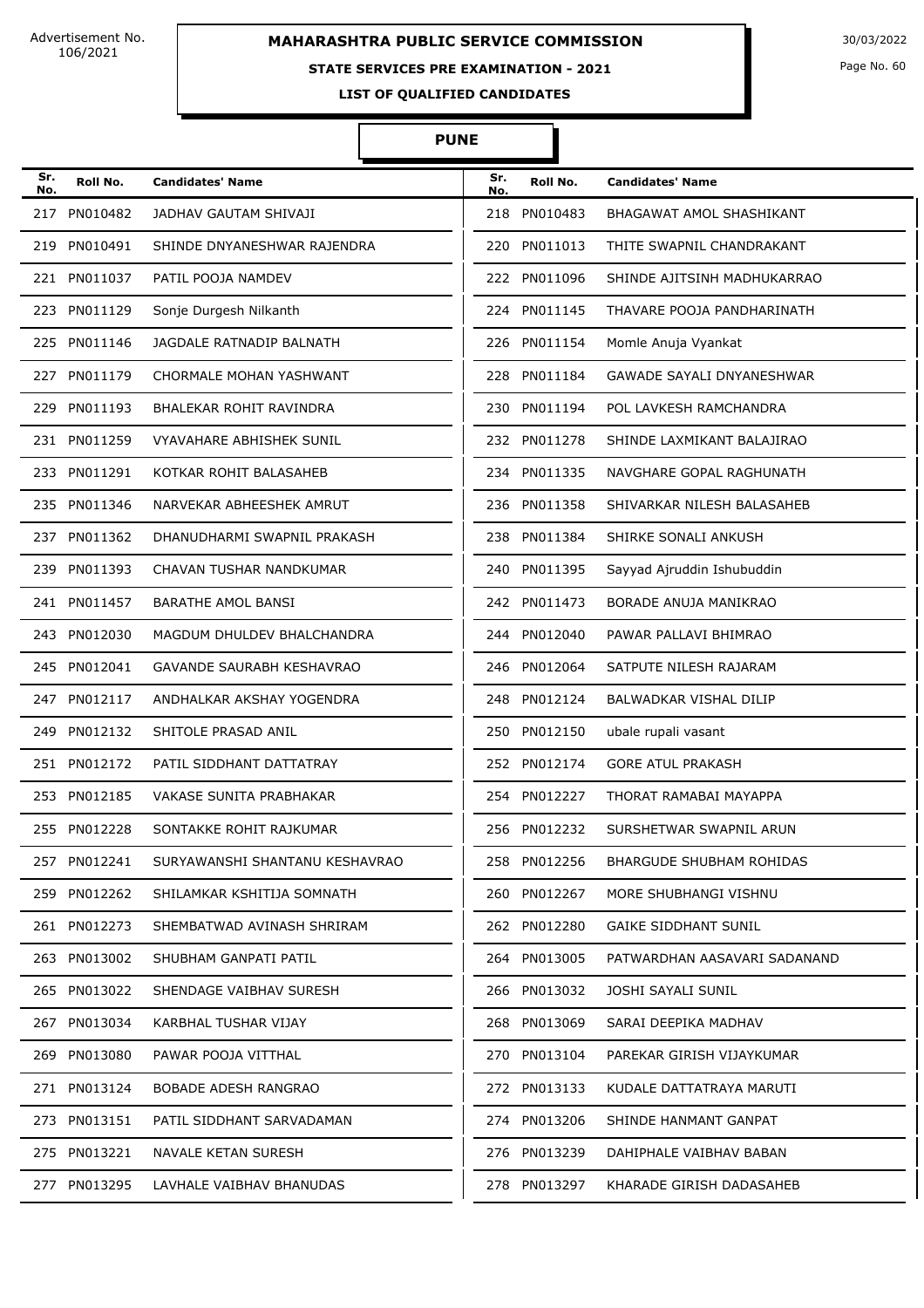## **STATE SERVICES PRE EXAMINATION - 2021**

Page No. 61

**LIST OF QUALIFIED CANDIDATES** 

| Sr.<br>No. | Roll No.     | <b>Candidates' Name</b>         | Sr.<br>No. | Roll No.     | <b>Candidates' Name</b>       |
|------------|--------------|---------------------------------|------------|--------------|-------------------------------|
| 279        | PN013303     | BHOYAR DINESH GULABRAOJI        | 280        | PN013312     | KOLEKAR SACHIN KANIFNATH      |
|            | 281 PN013320 | <b>BUCHADE AAKANKSHA KISAN</b>  |            | 282 PN013321 | MANE RUPALI GANPAT            |
|            | 283 PN013333 | KEKAN CHETAN ASHOK              |            | 284 PN013360 | PAWAR AKSHAYKUMAR RAOSAHEB    |
|            | 285 PN013367 | <b>BOLAJ TRIVENI KISHOR</b>     |            | 286 PN013373 | JHA VINITA AMRESH             |
|            | 287 PN013380 | <b>HATTE SUJIT SUBHASH</b>      | 288        | PN013385     | PAWAR DNYANESHWAR LAXMAN      |
|            | 289 PN013420 | <b>GADHAVE SANKET KISAN</b>     |            | 290 PN013422 | Kulkarni Bhagyashri Nilkanth  |
|            | 291 PN013427 | MALUSARE KULDIP POPAT           |            | 292 PN013430 | SASANE ANURAG VITTHAL         |
|            | 293 PN013480 | NAWADKAR TUSHAR VIJAY           |            | 294 PN013499 | MUNDE SUKANYA SUDHIR          |
|            | 295 PN013500 | ARKILE INDRANIL DATTATRAY       |            | 296 PN014001 | PAWAR PRIYANKA PRAKASH        |
|            | 297 PN014004 | BIRAJDAR SANDEEP SANGSHETTI     | 298        | PN014008     | NALKOL DIPAK NAVNATH          |
| 299        | PN014082     | TAKALE SHAILAJA BALKRISHNA      | 300        | PN014097     | NAIKWADE RAJAT RAMNATH        |
|            | 301 PN014098 | LAD ANKITA VILAS                | 302        | PN014107     | KARAN UTTAM TEMGIRE           |
|            | 303 PN014111 | Pravin Raghunath Dusane         |            | 304 PN014122 | SMITA GANGARAM CHIKANE        |
|            | 305 PN014130 | WAIKAR MAYA VASANT              |            | 306 PN014148 | HARMALKAR MAYURI ASHOK        |
|            | 307 PN014149 | SARODE SANGHARATNA GOVINDRAO    | 308        | PN014155     | SHEWALE PRAJKTA SHREEKANT     |
|            | 309 PN014191 | <b>GORAKHE PRIYA MAHADEV</b>    |            | 310 PN014208 | Joshi SwapnilRavindra         |
|            | 311 PN014215 | BARATHE SANKALP NITINKUMAR      |            | 312 PN014227 | INGALE JAYANT VAIJINATH       |
|            | 313 PN014229 | PIPARE MAHESH SHARAD            |            | 314 PN014243 | DIPAK NIVRUTTI KOKTARE        |
|            | 315 PN014260 | PATIL SHEETAL ARUN              |            | 316 PN014269 | WAGHMODE PRIYANKA DASHRATH    |
|            | 317 PN014270 | KHADTARE MAHESH DNYANESHWAR     |            | 318 PN014272 | KORE SHUBHAM BALASAHEB        |
|            | 319 PN014283 | GAIKWAD RATANAMALA GOVINDRAO    |            | 320 PN014294 | Labade Sanjay Bansi           |
|            | 321 PN014307 | <b>GAVADE VAISHNAVI TANAJEE</b> |            | 322 PN014322 | JAGTAP SUSHANT LAXMAN         |
|            | 323 PN014335 | JADHAV RACHANA KISHOR           |            | 324 PN014351 | PATIL PRITAM SAHEBRAO         |
|            | 325 PN014374 | WAGH PRIMESH RAMESH             |            | 326 PN014377 | Dhok Ankush Sudhakar          |
|            | 327 PN014379 | MANE SWAPNIL TUKARAM            |            | 328 PN014416 | YADAV YOGESH VISHWASRAO       |
|            | 329 PN014468 | MASARAM KHUSHABU MAHESH         |            | 330 PN014496 | PARIHAR BHAGYASHRI BALIRAM    |
|            | 331 PN015082 | BORHADE SHAM YASHWANT           |            | 332 PN015100 | Sushama Rambhau Lawar         |
|            | 333 PN015116 | RATHOD INDRAJIT SUBHASH         |            | 334 PN015157 | GODASE DNYANESHWARI ABASAHEB  |
|            | 335 PN015181 | TOMPE SHIVAJI NAGNATH           |            | 336 PN015215 | MANDAVDHARE PRAGATI EKNATHRAO |
|            | 337 PN015217 | DHUMAL PRATIBHA NANASAHEB       |            | 338 PN015249 | JEDHE DIPA CHANGDEO           |
|            | 339 PN015258 | BASSI SITARAM DHARAMSING        |            | 340 PN015276 | AWARE ANAND MAHADEV           |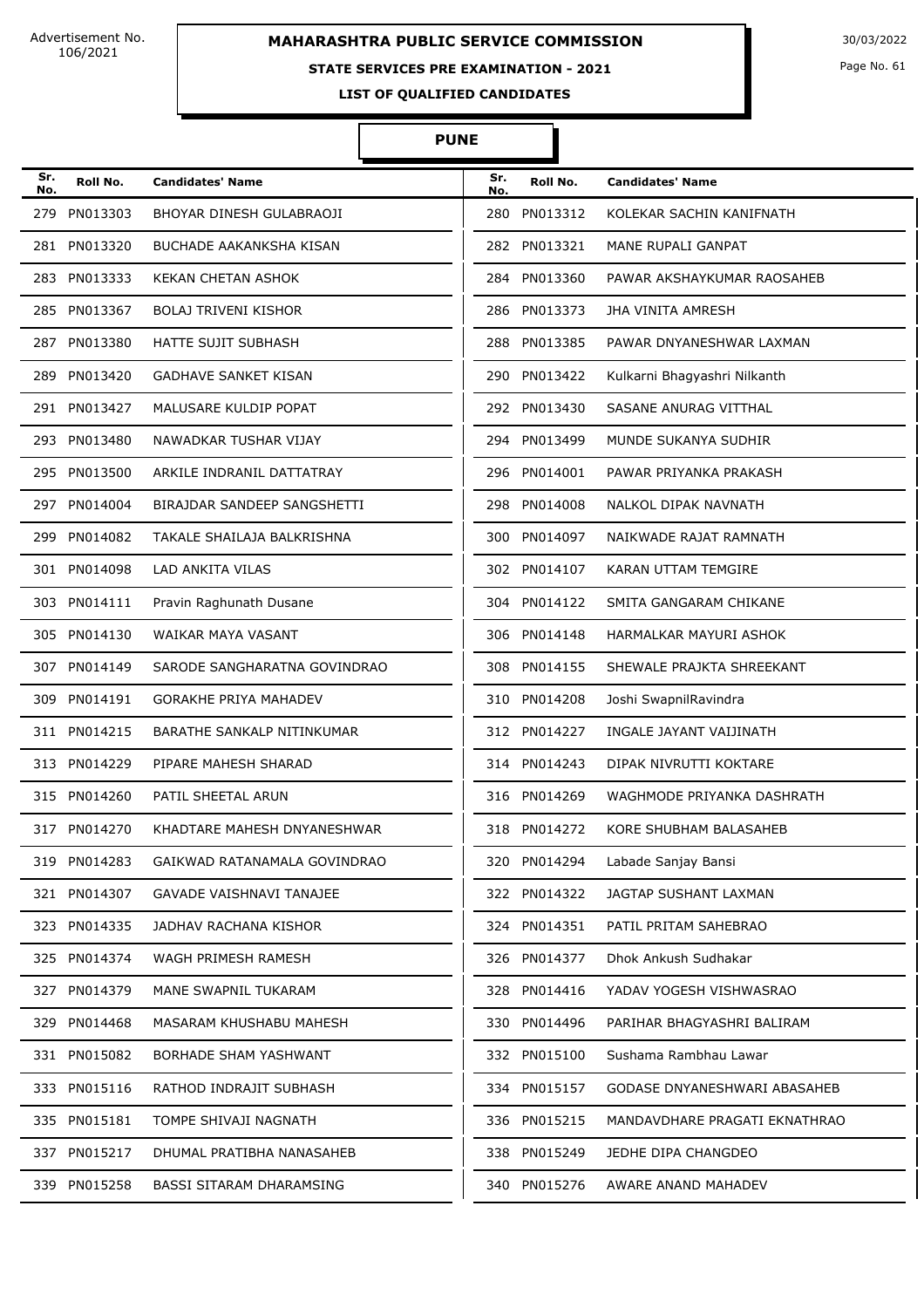# **STATE SERVICES PRE EXAMINATION - 2021**

Page No. 62

**LIST OF QUALIFIED CANDIDATES** 

#### **PUNE**

Π

| Sr.<br>No. | Roll No.     | <b>Candidates' Name</b>            | Sr.<br>No. | Roll No.     | <b>Candidates' Name</b>       |
|------------|--------------|------------------------------------|------------|--------------|-------------------------------|
|            | 341 PN015289 | SHAIKH KALIM MAHMAD                |            | 342 PN015292 | KSHIRSAGAR DINKAR ANKUSH      |
|            | 343 PN015323 | VARPE SAGAR GANGADHAR              | 344        | PN015333     | INGOLE PRASHANT BAPURAO       |
|            | 345 PN015348 | YEDE DADA BALU                     |            | 346 PN015365 | SWAMI SANTOSH NAGNATH         |
|            | 347 PN015387 | NARUTE AMOL MAHADEO                |            | 348 PN015391 | JAGTAP ASHWINI ANIL           |
| 349.       | PN015399     | KADAM SHARDUL SUBHASH              | 350        | PN016028     | JAWALE DNYANESHWAR ARJUN      |
|            | 351 PN016033 | GAIKWAD KSHITIJA MOHAN             | 352        | PN016039     | SUNNY UMAKANT NINAWE          |
|            | 353 PN016050 | DHAVALE ASHISH DILIP               |            | 354 PN016100 | HOMAKAR SUHAS ARUN            |
| 355        | PN016101     | Bhusari Priyanka Ramdas            | 356        | PN016105     | PRADIP DATTATRAY BHINTADE     |
|            | 357 PN016106 | DHAKNE DIPEEKA SOPANRAO            | 358        | PN016125     | Nakhate Parmeshwar Harikishan |
| 359        | PN016171     | PANDAV SHIVAJI NAMDEO              | 360        | PN016194     | KALASKAR PRAVIN MANIK         |
|            | 361 PN016253 | BHAT SANTOSH SHIVAJI               |            | 362 PN016263 | DANDGE TUSHAR NARAYANRAO      |
| 363.       | PN016271     | KARPE SUJIT SAMPAT                 | 364        | PN016283     | SALGAR POONAM GOVIND          |
|            | 365 PN016296 | ADMULWAD RAHUL SAMBHAJI            |            | 366 PN016325 | DESHPANDE MALHAR SHASHIKANT   |
|            | 367 PN016332 | PATIL AMOL NANA                    |            | 368 PN016333 | Deshmukh Manoj Maruti         |
|            | 369 PN017038 | SHIDORE SOURABH SUDHAKAR           |            | 370 PN017049 | KAMBLE PRATIBHA BABURAO       |
|            | 371 PN017053 | CHANDBODHALE OMPRAKASH SHIVAJI     |            | 372 PN017079 | PAWAR AADESH JAYWANT          |
|            | 373 PN017090 | SHELKE AKASH BALASAHEB             | 374        | PN017110     | AIWALE SHITAL VITTHAL         |
|            | 375 PN017137 | JADHAV RAHUL RAJENDRA              |            | 376 PN017143 | DEVANE NEMAJI SHRIRAM         |
|            | 377 PN017151 | MOREY RAHUL LAXMAN                 |            | 378 PN017152 | Shelke Harshavardhan Ramvijay |
|            | 379 PN017159 | PARKHE ATUL VINAYAK                |            | 380 PN017166 | KAPASE VAIBHAV BALIRAM        |
|            | 381 PN017175 | MALEKAR SAIRAM PRALHAD             |            | 382 PN017186 | Pol Komal Rajendra            |
|            | 383 PN017200 | Gholap Prathamesh Prafulla         | 384        | PN017213     | PATIL YOGITA PUNDLIKRAO       |
|            | 385 PN017217 | SANKAPAL PRIYANKA CHANDRAKANT      |            | 386 PN017218 | NAGAPURKAR SHRUTI SUHAS       |
|            | 387 PN017225 | KULKARNI PRANJALI PRAMOD           |            | 388 PN017250 | KANJE RAHUL SHIVAJIRAO        |
| 389.       | PN017253     | SANGAVE SWAPNALI SARJERAO          | 390        | PN017262     | KHANDE ANAND SAHADEO          |
|            | 391 PN017278 | kadam amarsinha omprakash          |            | 392 PN017287 | NALAWADE SWAPNIL BHAGWANRAO   |
|            | 393 PN017301 | NAIKWADI AKASH BALIRAM             |            | 394 PN017333 | KHANDAVE SONAL BHAGUJI        |
|            | 395 PN017344 | Jadhav Chandrashekhar Pandharinath |            | 396 PN017350 | Deshmukh Nitin Dilip          |
|            | 397 PN017355 | CHAVHAN ANKUSH BHIMRAO             | 398        | PN018040     | CHAUDHARI GANESH SAMPAT       |
|            | 399 PN018061 | Vikrant Krushna Jadhav             | 400        | PN018062     | Dighe Vinod Suresh            |
|            | 401 PN018067 | LANDGE SHRINIVAS MADHAV            |            | 402 PN018076 | DHUMAL BALASAHEB TANAJI       |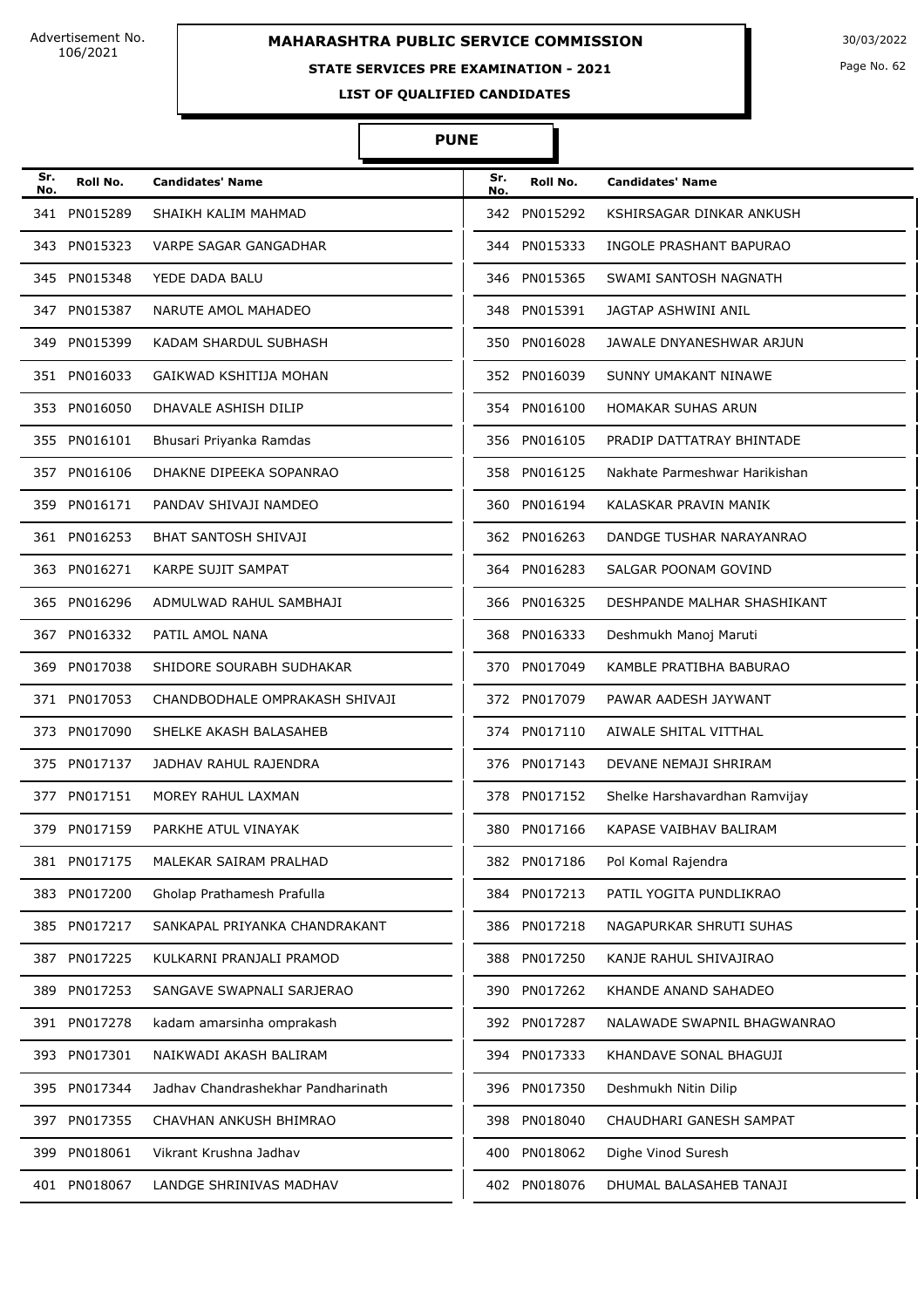## **STATE SERVICES PRE EXAMINATION - 2021**

Page No. 63

**LIST OF QUALIFIED CANDIDATES** 

| Sr.<br>No. | Roll No.     | <b>Candidates' Name</b>        | Sr.<br>No. | Roll No.     | <b>Candidates' Name</b>       |
|------------|--------------|--------------------------------|------------|--------------|-------------------------------|
|            | 403 PN018087 | KHOPE NEHA RAMESHRAO           |            | 404 PN018113 | JADHAV SWARUP RAMCHANDRA      |
|            | 405 PN018120 | MORE RANASAB SUNIL             |            | 406 PN018144 | TODMAL OMKAR LAXMAN           |
|            | 407 PN018177 | TURNAR GAJANAN ASHROBA         |            | 408 PN018188 | JYOTI SAMPATSINHA RAJPUROHIT  |
|            | 409 PN018234 | UNAWANE AKSHAY RAMESH          |            | 410 PN018259 | BADADHE RUSHIKESH BALASAHEB   |
|            | 411 PN018272 | SHINDE MANJUSHA TUKARAM        |            | 412 PN018275 | SHIRKE VIKRAM NANDKUMAR       |
|            | 413 PN018290 | VIJAY MADHUKAR CHAVAN          |            | 414 PN018292 | MANJARE SIDDHESHWAR RAMDAS    |
|            | 415 PN018296 | KULKARNI SHUBHAM PADMAKAR      |            | 416 PN018302 | DARADE BALASAHEB SUBHASH      |
|            | 417 PN018314 | DEORAJ NILESH SATISH           |            | 418 PN018326 | <b>GADAKH SHRIKANT SUPADA</b> |
|            | 419 PN018358 | SHINGNE SARLA PRATAPRAO        |            | 420 PN018363 | SANGDE SANDIP ANANDRAO        |
|            | 421 PN018392 | TAKALE KAVITA BHAGWAN          |            | 422 PN018421 | BANKAR SURAJ GANGARAM         |
|            | 423 PN018476 | KARWATE BABITA ANIL            |            | 424 PN018479 | CHAVAN RAHUL RAMESH           |
|            | 425 PN019040 | MANE CHANDRAKANT BHAUSAHEB     |            | 426 PN019042 | ZAMBARE VIPULATA BHARAT       |
|            | 427 PN019053 | PATIL DNYANESHWAR PRAKASH      |            | 428 PN019072 | DESHMUKH SHAILESH NAGNATH     |
|            | 429 PN019119 | NAGDIVE TRUPTI KRISHNARAO      |            | 430 PN019125 | KALE MONIKA VIKAS             |
|            | 431 PN019130 | SHINDE PRIYANKA PRAKASH        |            | 432 PN019171 | MANE NILESH LAXMAN            |
|            | 433 PN019177 | GAMBHIRE VIRAJ RAJESH          |            | 434 PN019194 | CHIMATE RADHIKA NAMADEV       |
|            | 435 PN019201 | GANDEKAR DIPAK DAGADU          |            | 436 PN019224 | Patil Rohit Santosh           |
|            | 437 PN019228 | PATIL VIKAS SURESH             |            | 438 PN020047 | JEDAGE BIRUDEO BAJI           |
|            | 439 PN020072 | KHOMANE ASHISH BAPURAO         |            | 440 PN020096 | DHAVALE RAJANIKANT SITARAM    |
|            | 441 PN020098 | <b>BAWACHE RAHUL BALAJI</b>    |            | 442 PN020100 | JAWALE BHUSHAN GUNWANT        |
|            | 443 PN020115 | AGHAV MAHESH BHIVAJI           |            | 444 PN020143 | <b>BANDE YOGESH GUNAJI</b>    |
|            | 445 PN020157 | MANE AKKATAI MACHINDRA         |            | 446 PN020194 | THOKE RANJANA KAILAS          |
|            | 447 PN020203 | YADAV AMOL CHANGDEV            |            | 448 PN020218 | BHISE AKSHAY UDDHAV           |
|            | 449 PN020226 | SALGAR GOPINATH GANPAT         |            | 450 PN020235 | GAIKWAD SHIVRAJ VITTHALRAO    |
|            | 451 PN020266 | KALE SHREEKANT SHANTARAM       |            | 452 PN020272 | HULGE KALYAN PANDHARI         |
|            | 453 PN020276 | GAWADE NIRMALA DHANRAJ         |            | 454 PN020282 | SABLE SAURABH BHAUSAHEB       |
|            | 455 PN020303 | Deepak Chandrakant Patil       |            | 456 PN020341 | NARGUND MEGHRAJ ULHAS         |
|            | 457 PN020358 | <b>GHOLAP SHITAL BALASAHEB</b> |            | 458 PN020379 | DADAS UTTAM SHIVAJI           |
|            | 459 PN020381 | BAHIRAT ANIKET ASHOK           |            | 460 PN020385 | MOGHE RAMCHANDRA ANANT        |
|            | 461 PN020401 | Sagar Shilvant Deshmukh        |            | 462 PN020423 | MAIDAPWAD AVINASH MADHAV      |
|            | 463 PN020438 | SURUSHE MANGESH ATMARAM        |            | 464 PN020453 | <b>GORE PANKAJ GOPAL</b>      |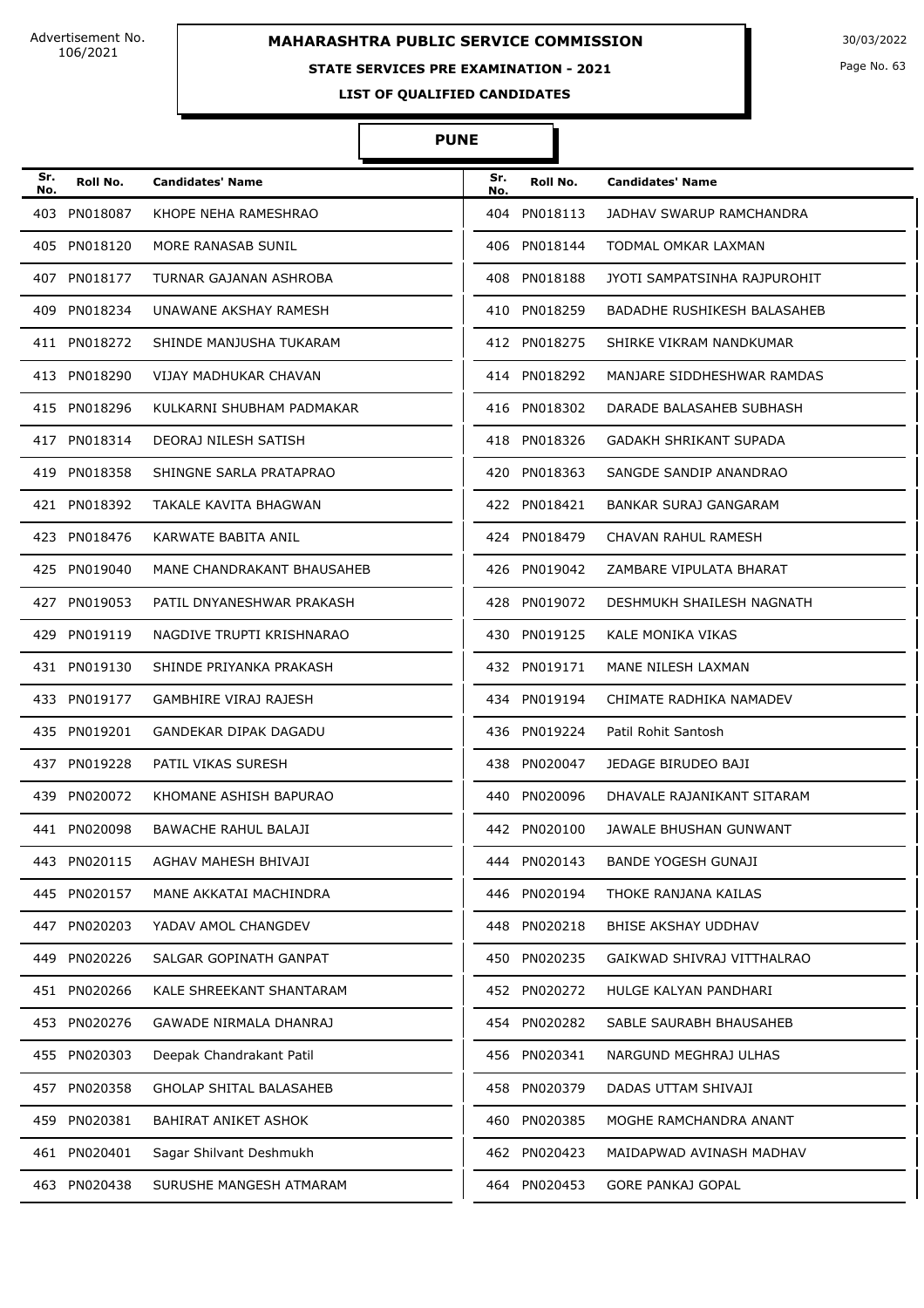# **MAHARASHTRA PUBLIC SERVICE COMMISSION** 30/03/2022

### **STATE SERVICES PRE EXAMINATION - 2021**

Page No. 64

**LIST OF QUALIFIED CANDIDATES** 

#### **PUNE**

Π

| Sr.<br>No. | Roll No.     | <b>Candidates' Name</b>      | Sr.<br>No. | Roll No.     | <b>Candidates' Name</b>          |
|------------|--------------|------------------------------|------------|--------------|----------------------------------|
|            | 465 PN020477 | MUNDE ACHYUT SHAHAJI         | 466        | PN020480     | <b>GAVALI HARSHADA DATTATRAY</b> |
|            | 467 PN020484 | DAHIPHALE YOGESH PRASAD      | 468        | PN020491     | <b>GHOLVE AJAY ARUN</b>          |
| 469        | PN021005     | OMASE ARJUN SANJAY           | 470        | PN021007     | SONAWANE ABHIJIT KIRAN           |
|            | 471 PN021013 | <b>GHULE SATISH SAMBHAJI</b> |            | 472 PN021029 | <b>BHUJBAL MAYURESH KAILAS</b>   |
|            | 473 PN021051 | YADAV SUJIT SURESH           |            | 474 PN021083 | NEVHAL PRAGATI PRAKASHRAO        |
|            | 475 PN021085 | PATIL SNEHA NIVRUTTI         |            | 476 PN021096 | MALEKAR NILESH BABURAO           |
|            | 477 PN021110 | PAWAR RANJEETSINH DATTATRAY  |            | 478 PN021126 | INAMDAR ANSAR AKBAR              |
|            | 479 PN021155 | MIRAGANE ONKAR RAGHUNATH     | 480        | PN021161     | RATHOD RAVI SHIVDAS              |
|            | 481 PN021165 | <b>BOBADE MAHESH HIRAMAN</b> |            | 482 PN021208 | AUTADE SANGRAM ANIL              |
|            | 483 PN021211 | KAVADE MAHESH JOTEERAM       |            | 484 PN021213 | SHINDE SACHIN VISHWAMBHARRAO     |
|            | 485 PN021237 | DHAMDHERE SHUBHAM NAVNATH    |            | 486 PN021251 | <b>BHALERAO SNEHAL RANGNATH</b>  |
|            | 487 PN021273 | PATIL SASMIT PRADIP          | 488        | PN021279     | PATIL RUSHIKESH JAYSING          |
|            | 489 PN021281 | DHUMAL SWATI VISHNU          | 490        | PN021304     | SUTAR PAVANKUMAR VITTHALRAO      |
|            | 491 PN021309 | <b>BHOSALE AMRUTA TANAJI</b> |            | 492 PN021318 | RAUT AKSHAY BAPURAO              |
|            | 493 PN021332 | <b>BHOR SMITA BALASAHEB</b>  |            | 494 PN021353 | WARALE SANKET SATYAWAN           |
|            | 495 PN021365 | KONDARE AKSHAY RAJENDRA      | 496        | PN021369     | Hinge Akash Maruti               |
|            | 497 PN021396 | CHAVAN AJAY BABASAHEB        | 498        | PN021440     | <b>GHALAKE NAMRATA NANA</b>      |
|            | 499 PN021448 | KENDRE OMPRAKASH BALAJI      |            | 500 PN021473 | ZURALE DADASAHEB JAGANNATH       |
|            | 501 PN021480 | KHADE SANTOSH AJINATH        |            | 502 PN021491 | Baheti Amol Omprakash            |
|            | 503 PN021492 | SURWASE AVINASH VIKAS        |            | 504 PN022001 | JAGDALE MILIND GOVINDRAO         |
|            | 505 PN022028 | PATIL DARSHAN KISHOR         |            | 506 PN022047 | KOTAVADEKAR AMRUTA RAJENDRA      |
|            | 507 PN022049 | Patil Mayur Sambhaji         |            | 508 PN022056 | EKAD PRASHANT MAHADEO            |
|            | 509 PN022062 | INGALE SOURABH RAJU          |            | 510 PN022091 | SALUNKE NILESH SUNIL             |
|            | 511 PN022101 | BERE ANNASAHEB SHAMRAO       |            | 512 PN022113 | PHAPALE PRERANA DEVIDAS          |
|            | 513 PN022122 | PATIL RAJVARDHAN DILIPRAO    |            | 514 PN022124 | CHOUDHARI VISHNU MAHADEO         |
|            | 515 PN022139 | BODKHE AKSHAY SANJAY         |            | 516 PN022157 | KAMBLE PRAMOD SHIVAJI            |
|            | 517 PN022164 | BOBADE SUJITKUMAR DAGADU     |            | 518 PN022175 | MUTHAL SAURABH TANAJI            |
|            | 519 PN022197 | KALLEWAD MANJUSHRI MADHAV    |            | 520 PN022250 | KHEMNAR VIJAY BHAGA              |
|            | 521 PN022275 | ANDHALE BASWARAJ SATISH      |            | 522 PN023001 | <b>BHOSALE AKSHAY ANIL</b>       |
|            | 523 PN023007 | MORE HARSHAVARDHAN JAYAVANT  |            | 524 PN023011 | <b>BARKADE NIVAS MOHAN</b>       |
|            | 525 PN023013 | KHATKALE ROHIT BHAUSAHEB     |            | 526 PN023038 | Gavali Dnyanoba Shridharrao      |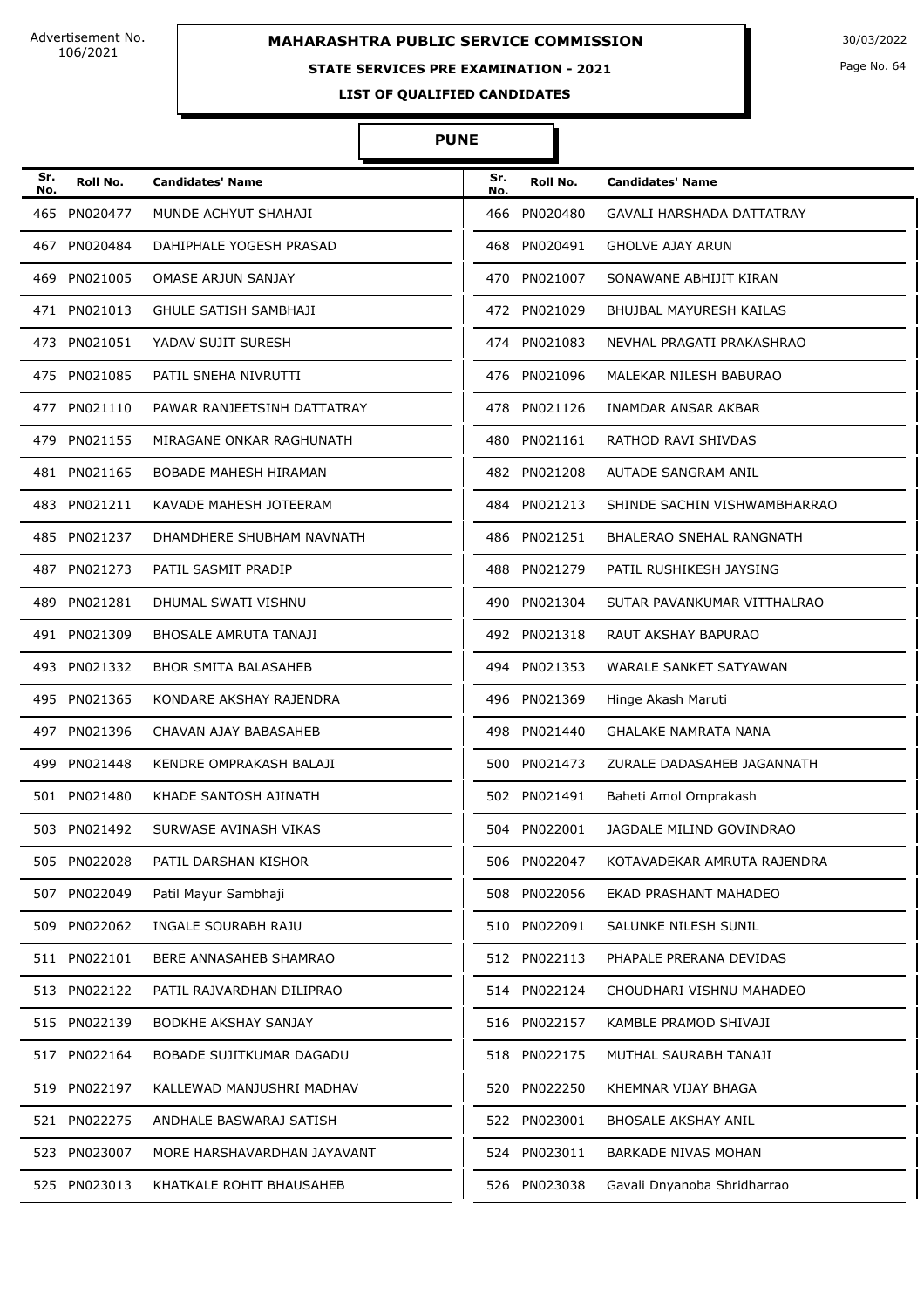## **STATE SERVICES PRE EXAMINATION - 2021**

Page No. 65

**LIST OF QUALIFIED CANDIDATES** 

| Sr.<br>No. | Roll No.     | <b>Candidates' Name</b>       | Sr.<br>No. | Roll No.     | <b>Candidates' Name</b>      |
|------------|--------------|-------------------------------|------------|--------------|------------------------------|
| 527        | PN023089     | GHUGE SHYAMRAO SHIVAJIRAO     |            | 528 PN023093 | MASKE SHIVPRASAD NARAYAN     |
|            | 529 PN023096 | ASBE OMKAR LAXMAN             |            | 530 PN023134 | PATIL ROHAN SUBHASH          |
|            | 531 PN023142 | KHARAT AMOL BALAJI            |            | 532 PN023144 | WAGH NAVNATH VISHNU          |
|            | 533 PN023160 | govekar milind ratilal        |            | 534 PN023174 | NALAGE ANURADHA BHAGWAT      |
|            | 535 PN023226 | abhijeet madhukar suryavanshi |            | 536 PN023228 | SHWETA EKNATH SHELAR         |
|            | 537 PN023241 | Kumbhar Suryakant Govind      |            | 538 PN023242 | THOMBARE DEVENDRA BALASAHEB  |
|            | 539 PN023261 | WANI AKASH RAMBHAU            |            | 540 PN023263 | PAWAR AJINKYA BHAUSAHEB      |
|            | 541 PN023270 | JADHAV VAISHNAVI SANJAY       |            | 542 PN023280 | SHINGARE PRIYANKA RAMRAO     |
|            | 543 PN023307 | GADDAPURE SHUBHAM MAROTRAO    | 544        | PN023319     | TAUR ABHISHEK GITARAM        |
|            | 545 PN023345 | MOTE VIJAY POPAT              |            | 546 PN023356 | SUREWAD SACHIN DATTA         |
|            | 547 PN023357 | YADAV MAYUR VIJAY             | 548        | PN023360     | GAIKWAD SHUBHAM BABURAO      |
| 549        | PN023369     | Shinde Mayuri Arun            | 550        | PN023373     | JADHAV SHANIRAJ KAKASAHEB    |
|            | 551 PN023390 | VIRKAR SHWETA RAGHUNATH       |            | 552 PN023392 | JOGDAND MAHESH MADHUKAR      |
|            | 553 PN024001 | TAGAD ASHWINI SUDAM           |            | 554 PN024024 | KAWALE SURAJ KALYAN          |
|            | 555 PN024038 | KALE SUNIL SHESHRAO           |            | 556 PN024072 | <b>Shah Sonal Vikas</b>      |
|            | 557 PN024084 | ROKADE PRAJAKTA BALAJI        |            | 558 PN024115 | JADHAV AVINASH BAJRANG       |
|            | 559 PN024159 | Dhumal Rahul Vilas            |            | 560 PN024164 | DATIR ABHIJEET SHANKAR       |
|            | 561 PN024191 | Smita Babasaheb Dabhade       |            | 562 PN024208 | ASMITA BABANRAO LODAM        |
|            | 563 PN024230 | YEWALE VISHAL DATTATRAY       |            | 564 PN024232 | KADAM PRASAD SHAMARAO        |
|            | 565 PN024246 | Thakare Aditya Chandrabhan    |            | 566 PN024254 | SUROSHE JAY SHIVAJI          |
|            | 567 PN024267 | Ambhure Pratiksha Kishanrao   |            | 568 PN024269 | PATIL SUSHAMA RAMBHAU        |
|            | 569 PN024270 | UGALE SANKET GORAKSHANATH     |            | 570 PN024271 | NIMGIRE PRATIKSHA DADASAHEB  |
|            | 571 PN024302 | UPADHYE SHUBHADA ABHINANDAN   |            | 572 PN024307 | JAYPATRE JYOTI LALASO        |
|            | 573 PN024319 | THORAT GANESH YUVRAJ          |            | 574 PN024324 | NIRMALA NETAJI MANE          |
|            | 575 PN024333 | PARADHI PRASHANT NAGNATH      |            | 576 PN024342 | BAVANE GOPAL MARAJEE         |
|            | 577 PN024344 | KALE SAMRUDHA MALOJI          |            | 578 PN024352 | Ghanwat Ashok Haribhau       |
|            | 579 PN024390 | LONDHE AKSHAY ANIL            |            | 580 PN024414 | THITE SHUBHAM BHAGVAN        |
|            | 581 PN024440 | PANDE SHUBHAM SUHAS           |            | 582 PN024456 | PAWAR YOGESH VITTHAL         |
|            | 583 PN025045 | GAIKWAD ANIKET KISHOR         |            | 584 PN025069 | SANDIP SARANGDHAR BHOMBE     |
|            | 585 PN025082 | PATIL AJINKYA SAMBHAJI        |            | 586 PN025087 | JAMBAGI AMOGSIDDHA SIDDHAPPA |
|            | 587 PN025100 | SARNIKAR YOGESH RAJIV         |            | 588 PN025104 | DHUMAL PRIYANKA YADNESHWAR   |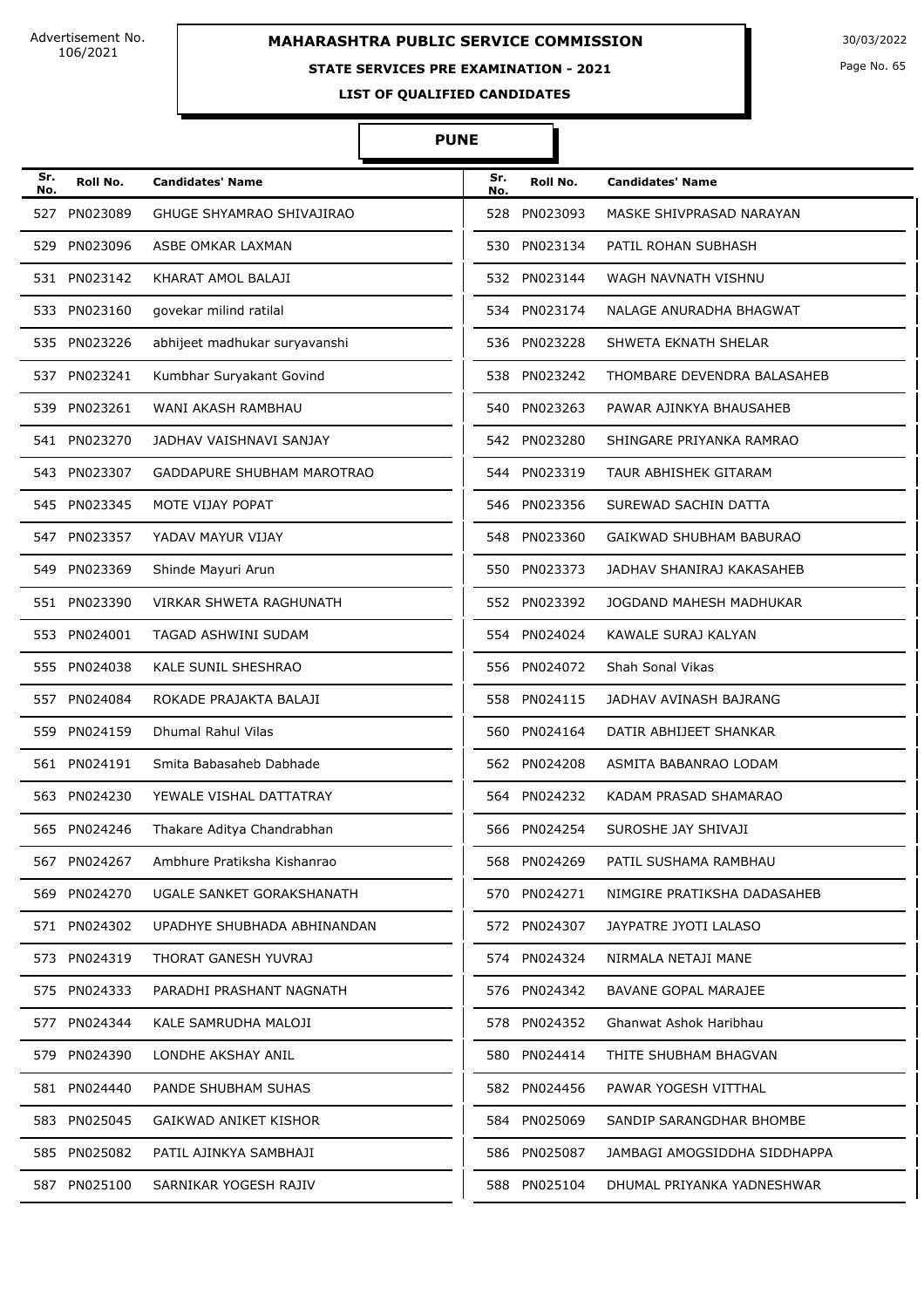# **MAHARASHTRA PUBLIC SERVICE COMMISSION** 30/03/2022

### **STATE SERVICES PRE EXAMINATION - 2021**

Page No. 66

**LIST OF QUALIFIED CANDIDATES** 

| Sr.<br>No. | Roll No.     | <b>Candidates' Name</b>         | Sr.<br>No. | Roll No.     | <b>Candidates' Name</b>          |
|------------|--------------|---------------------------------|------------|--------------|----------------------------------|
| 589        | PN025105     | PAWAR LAXMIKANT GOKUL           |            | 590 PN025125 | DABHADE PUJA DATTATRAY           |
|            | 591 PN025140 | <b>GHODAKE DEEPAK ANKUSH</b>    |            | 592 PN025151 | BAGALE NAYAN YUVRAJ              |
|            | 593 PN025160 | SHELAKE NITIN PRAKASH           |            | 594 PN025179 | MANE AKSHAY RAJENDRA             |
|            | 595 PN025185 | MORE NIKHIL BAJIRAO             | 596        | PN025210     | VARPE SARTHAK BABAJI             |
| 597        | PN025243     | SHEMBEWAD VIJAY KISHAN          |            | 598 PN025281 | RATHOR SHRADDHA JAGDISH          |
| 599        | PN025289     | <b>BHOSALE NILESH APPASAHEB</b> |            | 600 PN025291 | Mahajan Suraj Ramesh             |
|            | 601 PN025316 | CHAUDHARI PREMNATH PRAKASH      |            | 602 PN025347 | BHOSALE VIKRAM UTTAM             |
|            | 603 PN026005 | PANDE PRATIK NARENDRA           | 604        | PN026019     | <b>NALAVDE RAJESH RAMDAS</b>     |
|            | 605 PN026072 | <b>UJAGARE SHWETA SHARAD</b>    | 606        | PN026073     | CHAVAN MAYUR VISHNU              |
|            | 607 PN026101 | Katare Vivek Banshilal          |            | 608 PN026104 | PATIL PRAMOD DATTATRAY           |
| 609        | PN026111     | Akshay Gondewar                 |            | 610 PN026167 | PHATANGARE AKSHAY BHAURAO        |
|            | 611 PN026184 | <b>RAUT ABHISHEK BHARAT</b>     |            | 612 PN026219 | WAGH DHEERAJ NARAYAN             |
|            | 613 PN026233 | Patil Santosh Sadashiv          | 614        | PN026234     | RANDIVE PRACHI ANIL              |
|            | 615 PN026263 | WAGH RAVIRAJ HARIDAS            |            | 616 PN026294 | MORTALE SHUBHAM SANJAY           |
| 617        | PN026305     | PHAD VIJAY ESHWAR               | 618        | PN026319     | MORE SANDESH JAYANT              |
| 619        | PN026320     | YADAV RAVINDRA RAVSAHEB         | 620        | PN026344     | <b>GAPAT GANESH PANDIT</b>       |
|            | 621 PN026364 | MALI SUREKHA DHANAJI            |            | 622 PN026379 | DESHMUKH SHYAMAL SHAHAJIRAO      |
|            | 623 PN026383 | Shailkanday Rohiet Durgadas     |            | 624 PN026384 | patil koushalyarani suryakant    |
|            | 625 PN026390 | OMASE MANISHA SURESH            |            | 626 PN026394 | <b>BHOSALE RUSHIKESH NARAYAN</b> |
| 627        | PN026395     | BANKAR BHAGYASHREE SANJAY       |            | 628 PN026411 | MORALE NITIN ANKUSHRAO           |
|            | 629 PN026416 | KHEDKAR PRAVIN POPAT            |            | 630 PN027009 | KOKATE SHRIKANT PANDURANG        |
|            | 631 PN027014 | PATIL SANGRAM ARUN              |            | 632 PN027032 | DHERE ABHIJEET DATTATRAY         |
|            | 633 PN027043 | TARLE KANCHAN HIRAMAN           |            | 634 PN027091 | JAGATAP AJITKUMAR SURYAJI        |
|            | 635 PN027137 | PAWAR ARATI RAJENDRA            |            | 636 PN027144 | Sagar Shivdas Mane               |
|            | 637 PN027164 | JADHAV RAVINDRA RAMCHANDRA      |            | 638 PN027186 | Bhosale Harshada Uddhav          |
|            | 639 PN027207 | SWAPNIL VISHWASRAO PATIL        |            | 640 PN027230 | DHUME SHUBHAM DEEPAK             |
|            | 641 PN027238 | GAVALI DHAIRYASHIL SUDHIR       |            | 642 PN027248 | PARDESHI DEVENDRA BHIKARI        |
|            | 643 PN027251 | BIRLE PRASHANT RAMRAO           |            | 644 PN027262 | MORE AMOL MANIKRAO               |
|            | 645 PN027264 | WANJALE MAYURI KRISHNA          |            | 646 PN027272 | KAMBLE SWAPNIL MAHADEO           |
|            | 647 PN027275 | ADHAGALE AKSHATA ASHOK          |            | 648 PN027286 | PATHAN HUSENBI IMAM              |
|            | 649 PN027311 | Khartude Abhay Bharat           |            | 650 PN027338 | <b>GADGIL RAVEENA VINAY</b>      |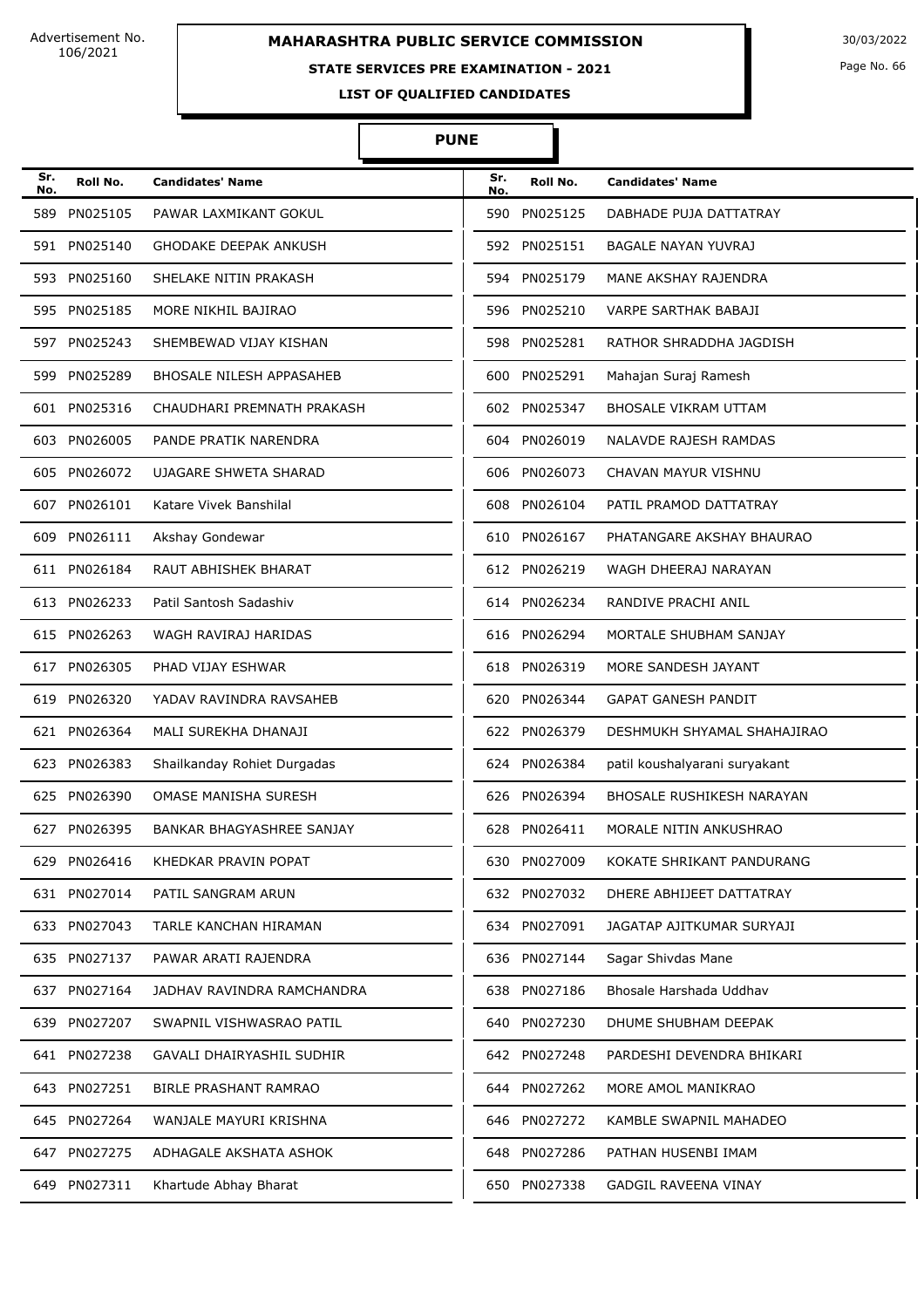# **MAHARASHTRA PUBLIC SERVICE COMMISSION** 30/03/2022

### **STATE SERVICES PRE EXAMINATION - 2021**

Page No. 67

**LIST OF QUALIFIED CANDIDATES** 

#### **PUNE**

Π

| Sr.<br>No. | Roll No.     | <b>Candidates' Name</b>        | Sr.<br>No. | Roll No.     | <b>Candidates' Name</b>          |
|------------|--------------|--------------------------------|------------|--------------|----------------------------------|
| 651        | PN027340     | SHINDE VIJAY BHAURAO           |            | 652 PN027348 | Gawand Anuja Ramdas              |
|            | 653 PN027354 | <b>JAGTAP SNEHAL BANDU</b>     |            | 654 PN027365 | <b>GHANGURDE CHINMAY PRADEEP</b> |
|            | 655 PN027381 | JADHAV ANIL MANIK              |            | 656 PN027387 | PENDAM PAYAL DASHRATH            |
| 657        | PN027421     | CHAVAN SEEMA RAOSAHEB          |            | 658 PN027464 | PAWAR POOJA VISHWAS              |
| 659        | PN027491     | Borkar Suresh Pralhad          | 660        | PN028004     | JAWALE AKASH MAHIPATI            |
|            | 661 PN028033 | NARKHEDE VAIBHAV ASHOK         |            | 662 PN028046 | ZATE ADINATH JAGNNATH            |
|            | 663 PN028076 | KOLEKAR GITANJALI RAVINDRANATH |            | 664 PN028103 | Kokare Reshma Ganpat             |
|            | 665 PN028113 | LANGOTE DIPALI DATTATRAY       | 666        | PN028154     | KUTE SANTOSH SARJERAO            |
| 667        | PN028205     | <b>GANESHKAR AKSHAY APPA</b>   | 668        | PN028207     | Kautkar Shubhangi Ramesh         |
| 669        | PN028218     | THAKUR RUTUJA PRABHAKAR        | 670        | PN028223     | Todkar Jyoti Jaysing             |
|            | 671 PN028259 | SHITAF SOURABH SHIVRAM         |            | 672 PN028262 | <b>GHUGE AKASH ARUN</b>          |
| 673        | PN028354     | SHINGATE ANIL MACHHINDRA       |            | 674 PN028384 | PATIL SNEHAL RAJENDRA            |
| 675        | PN029025     | SHASTRI AMRUTA SANJAY          | 676        | PN029047     | PATULE AKASH TULSHIRAM           |
| 677        | PN029058     | EKADE GOVIND ANANTRAO          | 678        | PN029116     | Manore Sagar Suresh              |
| 679        | PN029122     | GADEKAR SHUBHAM DHANANJAY      | 680        | PN029135     | DANGAT MANISH VASANT             |
|            | 681 PN029139 | PAWAR SHRADHA SUNIL            |            | 682 PN029152 | PERKAR LALIT BHANUDAS            |
| 683        | PN029162     | KHARAT SUSHILKUMAR PUNDLIKRAO  |            | 684 PN029169 | JADHAV DHIRAJ DHANANJAY          |
|            | 685 PN029176 | BIRHADE SHANKAR PANDHARINATH   |            | 686 PN029205 | INGALE NILESH VITTHAL            |
| 687        | PN029211     | <b>GARAD SUSHAMA VINAYAK</b>   |            | 688 PN029225 | TURERAO AKSHAY BHIMRAO           |
|            | 689 PN029235 | DHUMAL RAHUL ANNASAHEB         |            | 690 PN029250 | WAYKAR PRADEEP ASHOK             |
|            | 691 PN029269 | PATIL ANIRUDDHA MUKUND         |            | 692 PN029278 | GAIKWAD ASHWINI YUVRAJ           |
|            | 693 PN029284 | WAYKULE PUSHPAVATI UDHAV       |            | 694 PN029294 | <b>GHODKE SATYAJEET EKNATH</b>   |
|            | 695 PN029295 | SARASWATI HANMANLU NIRADI      |            | 696 PN029299 | PANSE JANHAVEE BALASHEB          |
|            | 697 PN029303 | SAWANT SIDDHANT PRADEEP        |            | 698 PN029309 | Ambhore Suyog Dnyaneshwar        |
|            | 699 PN029312 | RANKSHETRE VASUNDHARA DEVIDAS  |            | 700 PN029318 | SHINDE ROHIDAS KALIDAS           |
|            | 701 PN029333 | SURYAWANSHI SANTOSH GAUTAM     |            | 702 PN029352 | Sayali Sudhakar Chavan           |
|            | 703 PN029360 | AWARGAND MEERA SURESHRAO       |            | 704 PN029373 | PAWAR SWAPNIL VITTHAL            |
|            | 705 PN029380 | PRAJWAL B BHINGARE             |            | 706 PN030016 | MAHADIK ANIKET KALURAM           |
| 707        | PN030033     | NIKUMBE ANURAG YASHVANT        |            | 708 PN030070 | <b>GHANVAT PRIYANKA MOHAN</b>    |
| 709        | PN030075     | Patil Yogesh Rajaram           |            | 710 PN030087 | KHEMNAR RAVIKANT JIJARAM         |
|            | 711 PN030112 | <b>BAHIR ASHOK NAVNATH</b>     |            | 712 PN030129 | TOTEWAD SACHIN SAINATHRAO        |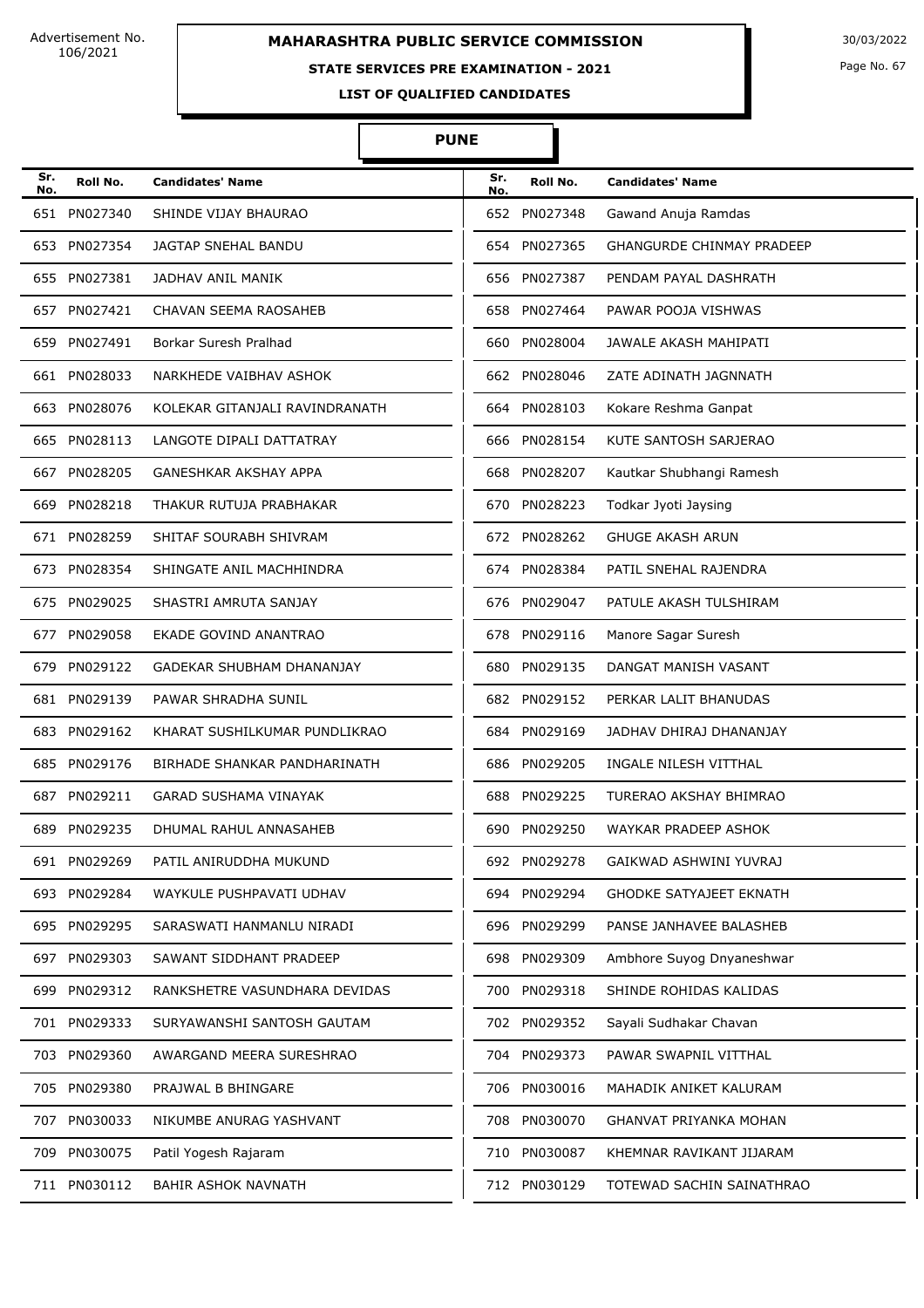# **MAHARASHTRA PUBLIC SERVICE COMMISSION** 30/03/2022

#### **STATE SERVICES PRE EXAMINATION - 2021**

Page No. 68

**LIST OF QUALIFIED CANDIDATES** 

#### **PUNE**

Π

| Sr.<br>No. | Roll No.     | <b>Candidates' Name</b>         | Sr.<br>No. | Roll No.     | <b>Candidates' Name</b>       |
|------------|--------------|---------------------------------|------------|--------------|-------------------------------|
| 713        | PN030140     | KANKE SHYAMLAL NAMDEV           |            | 714 PN030182 | AMRESH BABAN JAGTAP           |
| 715        | PN030183     | SHELKE PANKAJ VITTHAL           |            | 716 PN030186 | <b>NEEL GANESH ARUN</b>       |
| 717        | PN030229     | KHANDEKAR BIRUDEV ARUN          |            | 718 PN030233 | DHOLE KIRTI BALASO            |
| 719        | PN030251     | NAPTE AMOL SURESH               | 720        | PN030271     | <b>BHALERAO TEJAL SANJEEV</b> |
| 721        | PN030280     | Devtale Yogesh Manoharrao       |            | 722 PN030303 | <b>TRUPTI JADHAV</b>          |
| 723        | PN030309     | SHALINI ANANDRAO KIRKAN         |            | 724 PN030313 | MOHITE JIDNYASA SURESH        |
|            | 725 PN030317 | MULIK SAGAR DHANAJI             |            | 726 PN030336 | <b>BENDGUDE SUMIT BABURAO</b> |
| 727        | PN030355     | RAUT PRANALI DATTATRAYA         | 728        | PN030360     | <b>NALE MAYUR ARVIND</b>      |
| 729        | PN030429     | KHARDE KAVITA MADHUKAR          |            | 730 PN030447 | MUSALE SHIVDAS MANIKRAO       |
|            | 731 PN030459 | <b>TUSHAR KHETMALIS</b>         |            | 732 PN030461 | <b>KADAM SAGAR UTTAM</b>      |
|            | 733 PN030471 | <b>UBALE NILESH ANKUSH</b>      |            | 734 PN030472 | AVHAD SHRIKANT CHANDRABHAN    |
|            | 735 PN031015 | KARANJULE ASHWINI VILAS         | 736        | PN031025     | POOJA BABURAO GAWALI          |
| 737        | PN031035     | RAUT VAIBHAV SUBHASH            |            | 738 PN031036 | Talekar Kunal Sanjay          |
| 739        | PN031038     | MALKUNAIK RAVIKIRAN MALLIKARJUN |            | 740 PN031060 | <b>BADE BALIRAM MAHADEO</b>   |
|            | 741 PN031064 | PATIL ABHIJIT MADHUKAR          |            | 742 PN031074 | DENDGE TUSHAR BAJIRAO         |
| 743        | PN031076     | TAMHANE AVINASH SUNIL           | 744        | PN031084     | Mehetre Akshay Tanajirao      |
| 745        | PN031087     | WABALE SHUBHAM RAJESH           | 746        | PN031117     | KANDE VIVEK BHARAT            |
|            | 747 PN031133 | HULAWALE BHASKAR BALSHIRAM      |            | 748 PN031139 | FUNDE SEEMA GORAKSH           |
| 749        | PN031147     | Unde Vishal Devram              |            | 750 PN031154 | WAGH ROHIT ANIL               |
|            | 751 PN031157 | PAWAR VIJAY VISHWASRAO          |            | 752 PN031187 | THOMBAL MADANRAJE RAMBHAU     |
|            | 753 PN031195 | PATIL ABHIJEET MAHADEV          |            | 754 PN031201 | GADEKAR PRIYANKA LAXMAN       |
|            | 755 PN031202 | <b>GORE KOMAL CHANGDEV</b>      |            | 756 PN031228 | <b>HARIHAR VISHAL SUNIL</b>   |
|            | 757 PN031230 | darekar sambhaji kaluram        |            | 758 PN031261 | JAGTAP SHUBHANGI DNYANDEO     |
| 759        | PN031290     | Mithun Sitaram Metkari          |            | 760 PN031291 | SURWASE PARAG RAJENDRA        |
| 761        | PN031385     | MARKAD GANESH ANANDRAO          | 762        | PN031399     | CHAVAN AKASH RAMESH           |
|            | 763 PN031411 | SANGLE BHAGWAT MANIK            |            | 764 PN031431 | DHERANGE VAIBHAV BHAUSAHEB    |
|            | 765 PN031438 | CHAVAN KALPESH PANDIT           |            | 766 PN031444 | RAJENDRA PRALHAD POTE         |
| 767        | PN031475     | HAVALE ROHIT SHIVRAM            |            | 768 PN032024 | SANKET KRISHNAT PATIL         |
| 769        | PN032041     | <b>BIRADE AMOL PRAKASH</b>      |            | 770 PN032046 | SURWASE VISHAL PRAKASHRAO     |
|            | 771 PN032054 | JADHAV ROHIT NANASAHEB          |            | 772 PN032083 | PATHAN AZARUDDIN RAJUBHAI     |
|            | 773 PN032084 | HATE NILISHA NARESH             |            | 774 PN032119 | <b>BARDE GANESH ABHIMANYU</b> |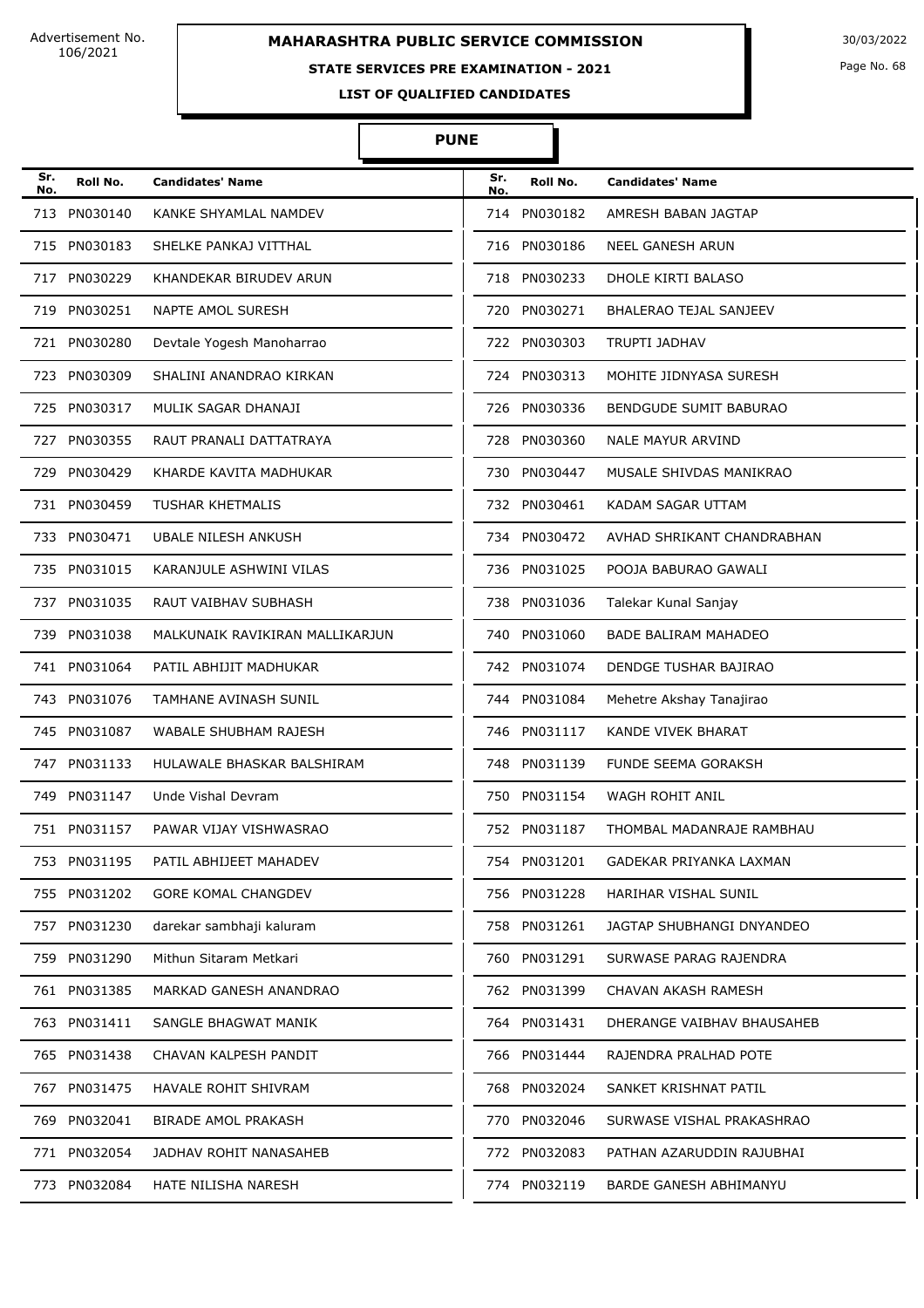## **STATE SERVICES PRE EXAMINATION - 2021**

Page No. 69

**LIST OF QUALIFIED CANDIDATES** 

| Sr.<br>No. | Roll No.     | <b>Candidates' Name</b>        | Sr.<br>No. | Roll No.     | <b>Candidates' Name</b>      |
|------------|--------------|--------------------------------|------------|--------------|------------------------------|
|            | 775 PN032129 | <b>VINAY KISHOR GUNDECHA</b>   |            | 776 PN032149 | SOUNDALKAR SHIVRAJ YUVRAJ    |
|            | 777 PN032155 | MEMANE SACHIN RAGHUNATH        |            | 778 PN032158 | BALKAWADE VISHAKHA AVINASH   |
|            | 779 PN032160 | WARPE AMIT DILIP               |            | 780 PN032178 | <b>GAIKWAD SUMIT SUDAM</b>   |
|            | 781 PN032182 | SHINGADE PRIYANKA SHANTARAM    |            | 782 PN032196 | CHAUDHARI MAHESH DAMODAR     |
|            | 783 PN032218 | ANANTKAWLAS AMOL MADHUKAR      |            | 784 PN032231 | <b>AKSHAY SHINDE</b>         |
|            | 785 PN032243 | VASEKAR SHAILESH ASHOK         |            | 786 PN032250 | PATIL ANURAG SUNIL           |
|            | 787 PN032256 | BEHERE ROHIT VITTHAL           |            | 788 PN032257 | MOHITE SUPRIYA BALASAHEB     |
|            | 789 PN032273 | NAGRE RAHUL SAHEBRAO           |            | 790 PN032286 | WADEKAR KRISHNA DINESH       |
|            | 791 PN032295 | RAUT GAYATRI GANESH            |            | 792 PN032304 | PILANE SHEKHAR NAMDEV        |
|            | 793 PN032351 | LAINEWAR GAJANAN SUDHAKAR      |            | 794 PN032383 | MAGAR NARAYAN NAMDEV         |
|            | 795 PN032403 | <b>GARKAL SHRIRAM VILAS</b>    |            | 796 PN032425 | KARAD PRAVIN HANUMANTRAO     |
|            | 797 PN032435 | KASLOD ANIL RAJARAM            |            | 798 PN032477 | ZAGADE MANOJ GANPAT          |
|            | 799 PN032487 | SHINDE BRAHMANAND AMRITRAO     | 800        | PN033020     | <b>VISHAL VISHNU BHAGARE</b> |
|            | 801 PN033028 | KHANDARE ADITYA SANJAY         |            | 802 PN033046 | DHANDAR AKSHAY NANARAO       |
|            | 803 PN033078 | KADAM MAYURI VIJAY             |            | 804 PN033120 | SHITOLE VISHAL VILAS         |
|            | 805 PN033155 | JANNAWAR SAGAR CHAKRADHAR      |            | 806 PN033187 | DHOLE VISHAL VINAYAK         |
|            | 807 PN033213 | LOHE DARSHAN HARISH            |            | 808 PN033236 | Khandekar Nagnath Bhiku      |
|            | 809 PN033241 | NAVADE PAVAN UMAKANT           |            | 810 PN033256 | <b>BABAR BRIJESH BHARAT</b>  |
|            | 811 PN033259 | KADAM RAVIRAJ SURESH           |            | 812 PN033260 | MULIK PRATEEKSHA TUKARAM     |
|            | 813 PN033277 | RAHUL HANUMANT KENGALE         |            | 814 PN033279 | VARNEKAR PRANITA RAJENDRA    |
|            | 815 PN033281 | MAPARI AKSHAY BIBISHAN         |            | 816 PN033295 | SALUNKE TUSHAR ARUN          |
|            | 817 PN033310 | <b>BORSE UMESH MAHESAPPA</b>   |            | 818 PN033326 | MOHURLE LOKESH SHALIK        |
|            | 819 PN033333 | <b>GHORPADE ANANTA TATERAO</b> |            | 820 PN033335 | KAVITAKE NETAJI SAMBHAJI     |
|            | 821 PN033394 | SHIWANKAR SURAJ PRABHU         |            | 822 PN033430 | AGLAVE PRASHANT SAHEBRAO     |
|            | 823 PN034016 | KHEDKAR PARMESHWAR PRABHAKAR   |            | 824 PN034017 | Gund Vishal Sudhakar         |
|            | 825 PN034031 | NIKUMBH BHAVESH VISHWARUP      |            | 826 PN034044 | SURYAVANSHI GAJANAN VINAYAK  |
|            | 827 PN034050 | PATIL ASHISH ASHOK             |            | 828 PN034082 | KHALADKAR ASHVINI GANPAT     |
|            | 829 PN034103 | SONWANE SANJAY NARSING         |            | 830 PN034108 | TINGARE UJWALA SHRIRANG      |
|            | 831 PN034136 | KARANDE SHRUTI VILAS           |            | 832 PN034150 | <b>GADRE NIKITA NIVRUTTI</b> |
|            | 833 PN034192 | RAKSHE SAGAR SUNIL             |            | 834 PN034200 | YEWALE ANITA ANANDA          |
|            | 835 PN034205 | CHOUGULE ADITYA NAGNATH        |            | 836 PN034208 | PATIL PRASAD RAMCHANDRA      |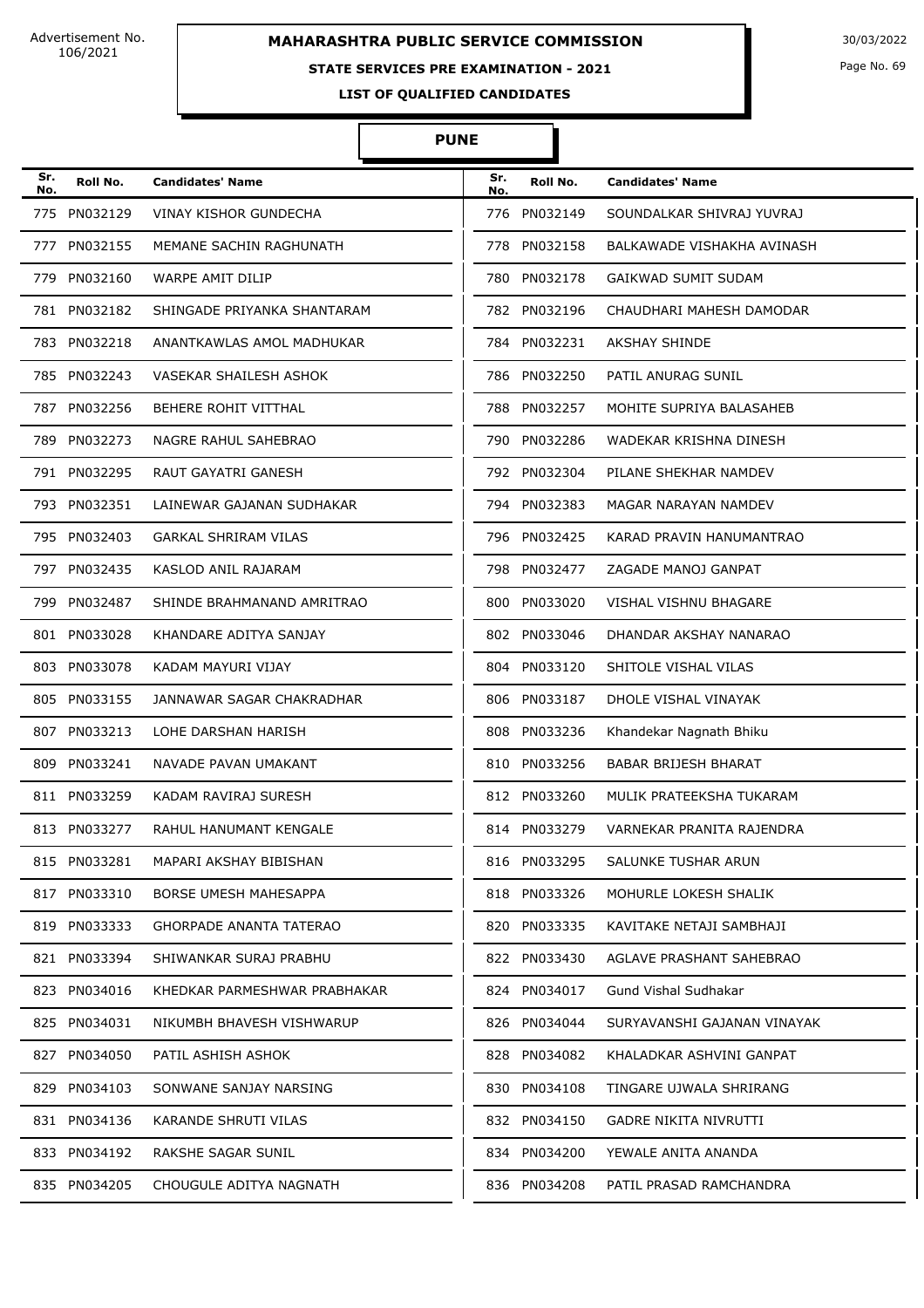## **STATE SERVICES PRE EXAMINATION - 2021**

Page No. 70

**LIST OF QUALIFIED CANDIDATES** 

| Sr.<br>No. | Roll No.     | <b>Candidates' Name</b>      | Sr.<br>No. | Roll No.     | <b>Candidates' Name</b>         |
|------------|--------------|------------------------------|------------|--------------|---------------------------------|
| 837        | PN034213     | LANGHE RUSHIKESH BALASAHEB   | 838        | PN034227     | Panchal Ratnakar Venkatrao      |
| 839        | PN034251     | TELANG ASHWINI ASHOKRAO      | 840        | PN034262     | TAMBOLKAR SHUBHAM DILIP         |
|            | 841 PN034283 | SHIVANAND BHURE              |            | 842 PN035002 | DESHMUKH VIKAS NANASAHEB        |
|            | 843 PN035016 | Rahul Shivnath Shinde        | 844        | PN035038     | JADHAV SHARAD NAVNATH           |
|            | 845 PN035058 | SURWASE AKSHAY SUKHADEV      |            | 846 PN035101 | <b>BANE ATUL RAMKRUSHNA</b>     |
|            | 847 PN035109 | <b>BARVE NILESH VILAS</b>    | 848        | PN035175     | BHALERAO KAVITA BHAUSAHEB       |
|            | 849 PN035178 | Bade Pravin Eknath           |            | 850 PN035179 | MALI MOHINI VITTHAL             |
|            | 851 PN035185 | AYANAR SAGAR SAKHAHARI       |            | 852 PN035188 | NARWADE DIPAK BHAGWAT           |
|            | 853 PN035198 | YEWALE KOMAL ARUN            | 854        | PN035226     | AMIT GOKUL LOKARE               |
|            | 855 PN035239 | <b>GADADE VIJAY VITTHAL</b>  |            | 856 PN036008 | CHAUDHARI MOHAN VITTHAL         |
|            | 857 PN036011 | JAGTAP ABHISHEK DNYANESHWAR  | 858        | PN036024     | <b>GAWADE RUSHIKESH TANAJI</b>  |
| 859        | PN036031     | MULEY SAVITA KADUBAL         | 860        | PN036046     | jagtap atul ankush              |
|            | 861 PN036053 | Shinde Mangesh Baban         | 862        | PN036055     | GAWADE PAVANKUMAR JIJABA        |
|            | 863 PN036061 | JOGDAND VAIBHAV SARJERAO     |            | 864 PN036066 | <b>GARUDI SAGAR DATTATRAY</b>   |
|            | 865 PN036099 | DIGVIJAY PANDURANG MORE      | 866        | PN036106     | SANGLE BHUSHAN MHALU            |
| 867        | PN036110     | PAWAR SAURABH NARENDRA       | 868        | PN036134     | SHELAR SAGAR HARISHWAR          |
| 869        | PN036169     | MURDE YOGITA SAKHARAM        | 870        | PN036177     | Narute Shriyesh Ashok           |
|            | 871 PN036191 | <b>BANDAL TRUPTI MANSING</b> |            | 872 PN036221 | DESHMUKH MAHESH RAJENDRA        |
| 873        | PN036242     | <b>HIVRALE SHITAL GOVIND</b> | 874        | PN036268     | JADHAV VINOD PARAMESHWAR        |
|            | 875 PN036270 | KORDE AJAY RAMESH            | 876        | PN036271     | CHAVAN AKSHAYPRASAD DNYANESHWAR |
|            | 877 PN036289 | SINNARKAR DHANANJAY NAMDEV   |            | 878 PN036314 | BHIMALE SOMNATH TULSHIDAS       |
|            | 879 PN036315 | MORE SNEHAL ANIL             | 880        | PN036335     | DEOKAR PRANALI BALASO           |
|            | 881 PN036350 | SHAIKH AHEMAD GANI           |            | 882 PN037005 | BAVISKAR HARSHAL ANIL           |
|            | 883 PN037029 | JATHE NIKHIL RAMCHANDRA      |            | 884 PN037033 | KAMBALE SUREKHA SOUDAGAR        |
|            | 885 PN037063 | PATIL PUNIT SHAMRAO          |            | 886 PN037084 | ATOLE PRADIP DILIP              |
|            | 887 PN037086 | ADSUL RUSHIKESH RAMESH       |            | 888 PN037093 | JAMBHULKAR MAYURI YASHWANT      |
|            | 889 PN037094 | DHOK SHILPA BHAGWATRAO       |            | 890 PN037127 | Dhanashree Vinayak Telang       |
|            | 891 PN037131 | GAIKWAD SWAPNIL SIDDHESHWAR  |            | 892 PN037133 | GADAKAR VISHAL RANGARAO         |
|            | 893 PN037142 | UBALE SWAPNALI NAGNATH       |            | 894 PN037176 | TADVI NITIN PRATAPSING          |
|            | 895 PN037208 | SALUNKHE SAMPADA DILIP       |            | 896 PN037239 | PAWAR RAMCHANDRA NAGORAO        |
|            | 897 PN037290 | HEGADE AISHWARYA BHAGVAN     |            | 898 PN037305 | DESHMUKH AKSHAY ASHOKRAO        |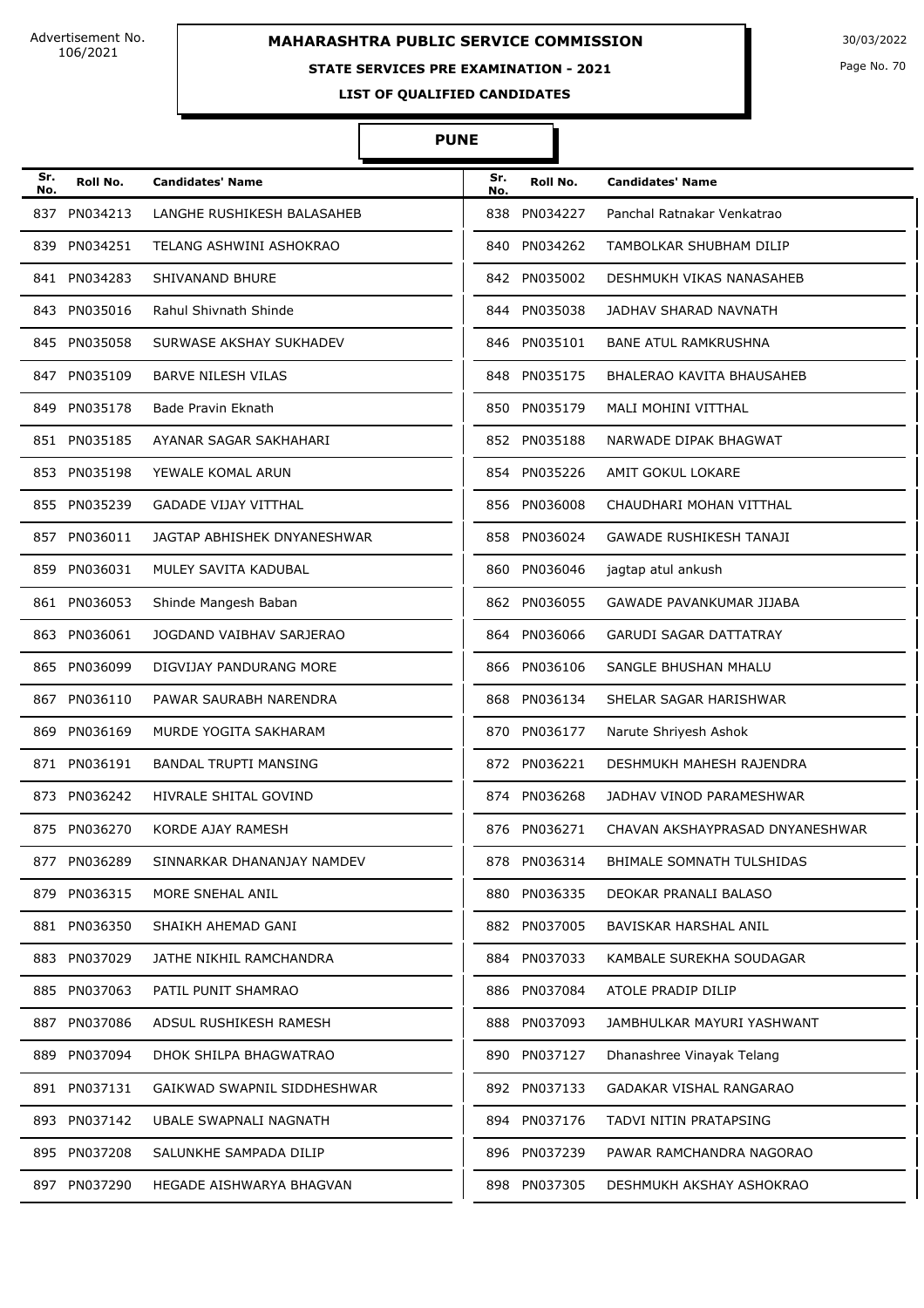#### **STATE SERVICES PRE EXAMINATION - 2021**

Page No. 71

**LIST OF QUALIFIED CANDIDATES** 

| Sr.<br>No. | Roll No.     | <b>Candidates' Name</b>       | Sr.<br>No. | Roll No.     | <b>Candidates' Name</b>     |
|------------|--------------|-------------------------------|------------|--------------|-----------------------------|
| 899        | PN037335     | MALVADKAR RONAK SUDHAKAR      | 900        | PN037350     | SWARUPKUMAR NARAYAN PATIL   |
|            | 901 PN037382 | YEOLE SANGRAM APPASAHEB       |            | 902 PN037424 | SHIRAGE SHRINATH YALAPPA    |
|            | 903 PN037456 | SADAWARTE ANAND RAJESH        |            | 904 PN037464 | CHAITALI MAHESH DHANWANI    |
| 905        | PN037502     | BHANGE DIGAMBAR RAMESHWAR     | 906        | PN037503     | MORE SHIVAJI JAYDEV         |
|            | 907 PN038001 | GHOLAP SANDEEP BABRUWAN       | 908        | PN038014     | SHENDGE PRADIP RAMDAS       |
| 909        | PN038027     | SHIRSATH SAVITA JIBHAU        |            | 910 PN038045 | BHISE BHAGWAT RAGHUNATH     |
|            | 911 PN038049 | Mangesh Ratnappa Adsule       |            | 912 PN038058 | SURYAVANSHI SONAL RAMESH    |
|            | 913 PN038084 | PATIL YOGESH KISHANRAO        |            | 914 PN038085 | <b>GHALWAT AJAY SANJAY</b>  |
|            | 915 PN038145 | <b>BHALERAO AJAY RANGNATH</b> |            | 916 PN038148 | TRUPTI HANAMNT CHAVAN       |
|            | 917 PN038199 | Gaikwad Vidya Popatrao        |            | 918 PN038205 | MALIKWADE PANKAJ MANIK      |
|            | 919 PN038216 | <b>BORDE ABHIJIT KAILAS</b>   | 920        | PN038221     | RANANAVARE KIRAN KESHAV     |
|            | 921 PN038230 | SOMNATH GORAKHNATH MATE       |            | 922 PN038245 | Jadhav Tushar Sanjay        |
|            | 923 PN038251 | PANDHARE VISHAL SUBHASH       |            | 924 PN038262 | DESHMUKH AMOL SAMPAT        |
|            | 925 PN038290 | BONGANE OMKAR SAMBHAJI        |            | 926 PN038297 | DAREKAR KOMAL LAXMAN        |
|            | 927 PN038305 | PATIL ASHVINI APPASAHEB       | 928        | PN038339     | SAGAR BUDHANAWAR            |
| 929        | PN038357     | SHINDE VIVEK UDDHAVRAO        | 930        | PN039002     | KADAM SHITAL CHHAGAN        |
|            | 931 PN039004 | kore pradeep shivaji          |            | 932 PN039008 | Pawar Shashikant Bhaurao    |
|            | 933 PN039011 | BEJJANI SAGAR ASHOK           |            | 934 PN039015 | KUBER SURAJ LAXMAN          |
|            | 935 PN039018 | PATANGE MOHINI DEVRAO         | 936        | PN039050     | SORATE NIKHIL NAMDEO        |
| 937        | PN039062     | MARVE TRUPTI KRISHNANATH      |            | 938 PN039064 | SHETE SONALI JAYSING        |
|            | 939 PN039067 | NARALE GANESH CHANDRAKANT     |            | 940 PN039092 | BHISE DHANANJAY DNYANOBA    |
|            | 941 PN039128 | chitampalle mahesh kumarrao   |            | 942 PN039142 | Panchal Raman Madhukar      |
|            | 943 PN039150 | PATEWAR GANESH ARJUN          |            | 944 PN039183 | VIRKAR RAJENDRA UMAJI       |
|            | 945 PN039184 | Dhavale Navanath Bhimrao      |            | 946 PN039197 | SARGAR SAGAR BALASO         |
|            | 947 PN039198 | ALLAMWAR AVINASH RAMLU        |            | 948 PN039270 | JAGTAP RAJESHREE MURALIDHAR |
|            | 949 PN039271 | SAWASE PRASHANT CHANGDEO      |            | 950 PN039282 | BANNE SANGITA LAHUPPA       |
|            | 951 PN039318 | CHITALE PRACHI BABASAHEB      |            | 952 PN039327 | Nazirkar Pravin Abaso       |
|            | 953 PN039331 | SHINDE KIRAN TANAJI           |            | 954 PN040013 | INGLE ADITI DATTATRAYA      |
|            | 955 PN040035 | KARANJEKAR MAYUR BHIMAJI      |            | 956 PN040037 | UBALE ASHWINI BALU          |
|            | 957 PN040071 | HEPAT YOGESH JANARDHAN        |            | 958 PN040078 | SATAMWAR NIKHIL SANJAYRAO   |
|            | 959 PN040133 | PANDIT SUJIT DIGAMBAR         |            | 960 PN040137 | HIRE KUNDAN SANTOSH         |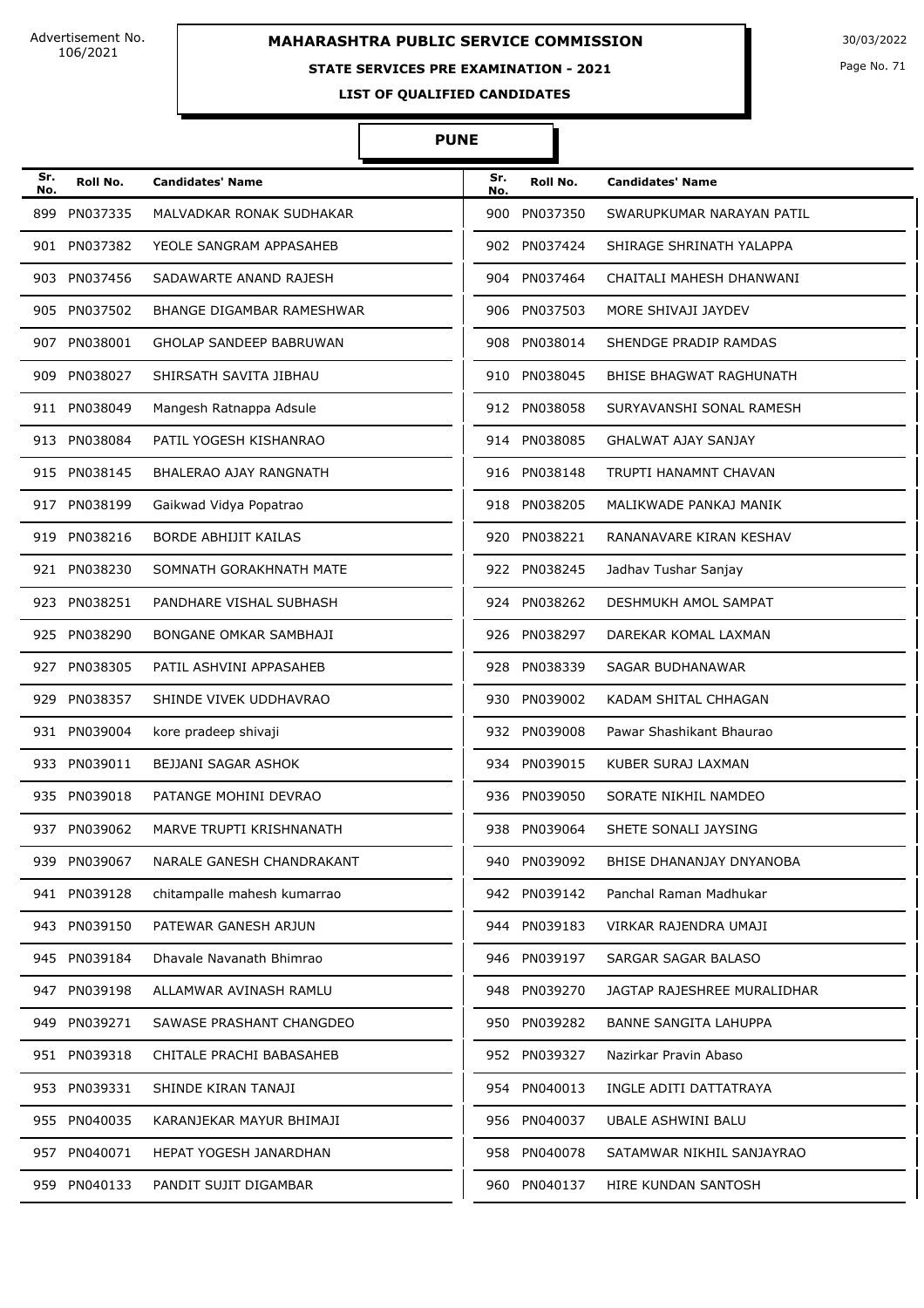# **MAHARASHTRA PUBLIC SERVICE COMMISSION** 30/03/2022

#### **STATE SERVICES PRE EXAMINATION - 2021**

Page No. 72

**LIST OF QUALIFIED CANDIDATES** 

| Sr.<br>No. | Roll No.       | <b>Candidates' Name</b>        | Sr.<br>No. | Roll No.       | <b>Candidates' Name</b>       |
|------------|----------------|--------------------------------|------------|----------------|-------------------------------|
|            | 961 PN040151   | SANGRAM MAHESH BAVDEKAR        | 962        | PN040158       | <b>Bhosale Sagar Vitthal</b>  |
|            | 963 PN040160   | KUDRE ARJEETA RAJENDRA         |            | 964 PN040163   | NIMBALKAR VIJAY MANIK         |
|            | 965 PN040188   | SARGAR SAMEER SADASHIV         |            | 966 PN040193   | Sharada ghatule               |
|            | 967 PN040207   | POPALAGHAT KIRAN DEVIDAS       | 968        | PN040240       | PATIL SHAILESH UTTAMRAO       |
| 969        | PN040246       | PAWAR ANIKET GANPAT            | 970        | PN040277       | <b>BOLWADE RATAN MAHAVIR</b>  |
|            | 971 PN040323   | SURVE NIRANJAN RAJENDRA        |            | 972 PN040336   | MANDAGE GORKSHANATH SURYABHAN |
|            | 973 PN040346   | ADSUL RADHA PANDURANG          |            | 974 PN040364   | CHAUGULE RUKAIYA ABBAS        |
|            | 975 PN040375   | MAHADIK PRASAD ARUN            |            | 976 PN040399   | PATIL SWAPNIL VISHWAMITRA     |
|            | 977 PN040403   | LANDE AVINASH INDRASEN         |            | 978 PN040434   | KOLAGE ANANT GORAKSHNATH      |
|            | 979 PN040462   | PINKI SUDAM WAJE               | 980        | PN040463       | SHELKE MAYA LAXMAN            |
|            | 981 PN040478   | NAMDE AKSHAY ARJUN             |            | 982 PN040479   | MARATHE CHETAN VILAS          |
|            | 983 PN041003   | SHITOLE NIKHIL RAMESH          | 984        | PN041042       | RAUT DNYANESHWAR HANUMANT     |
|            | 985 PN041061   | DUDHADE MAYUR BALASAHEB        | 986        | PN041132       | <b>GORADE SNEHAL PRAKASH</b>  |
|            | 987 PN041161   | DESAI SHITAL MACHHINDRANATH    |            | 988 PN041171   | Darekar Sagar Shivaji         |
|            | 989 PN041196   | PATIL UMESH JANARDAN           |            | 990 PN041199   | CHINTAMWAD MADHAV DATTA       |
|            | 991 PN041201   | CHAVAN PRUTHVIRAJ GOVIND       |            | 992 PN041203   | MORE YUVRAJ VILAS             |
|            | 993 PN041208   | DOKH SANSKRITI SUNIL           | 994        | PN041224       | JAGTAP PRATIK RAJENDRA        |
|            | 995 PN041227   | <b>BORATE SUPRIYA SHRIRANG</b> |            | 996 PN041263   | SHINDE NARENDRA DATTATRAYA    |
|            | 997 PN041266   | ADKUNE SHUBHAM SAMBHAJIRAO     |            | 998 PN041271   | JADHAV KANCHAN LAXMAN         |
| 999        | PN041277       | SAWANT MAHESH DADASO           |            | 1,000 PN041376 | KADAM POOJA RAJENDRA          |
|            | 1,001 PN041389 | RANANAVARE SAGAR KESHAV        |            | 1,002 PN041393 | NANGRE KEDAR GULAB            |
|            | 1,00. PN041422 | PARANDE DNYANESHWAR MOHAN      |            | 1,004 PN041443 | INDRAYANI DNYANESHWAR KARACHE |
|            | 1,00! PN041444 | PARANDWAL PRAVIN BALU          |            | 1,006 PN041454 | GADILKAR SAGAR RAJENDRA       |
|            | 1,00. PN041456 | REDEKAR SHWETA KASHINATH       |            | 1,008 PN041463 | HARGUDE NEETA PADMAKAR        |
|            | 1,009 PN041466 | WANKHEDE SATISH VIJAY          |            | 1,01( PN041475 | PAURNIMA VITHOBA GAVIT        |
|            | 1,011 PN041485 | SAGAR SURESH VARANDEKAR        |            | 1,01. PN042002 | WASEKAR KARISHMA PANDURANG    |
|            | 1,01. PN042043 | SHEWALE SAPANA POPAT           |            | 1,014 PN042044 | SHINDE NIKHIL MARUTI          |
|            | 1,01! PN042052 | GAIKWAD SHUBHAM BHIVA          |            | 1,01( PN042057 | FULUMBARKAR MAHESH RAMDAS     |
|            | 1,01, PN042060 | PAWAR PRIYANKA ADINATH         |            | 1,01{ PN042065 | ANERAO GUNAJI BHARAT          |
|            | 1,019 PN042077 | NILESH                         |            | 1,02( PN042084 | AVHAD SAURABH RAMESH          |
|            | 1,021 PN042107 | PATIL SHUBHAM MACHHINDRA       |            | 1,022 PN042120 | JADHAV SNEHAL ABAJI           |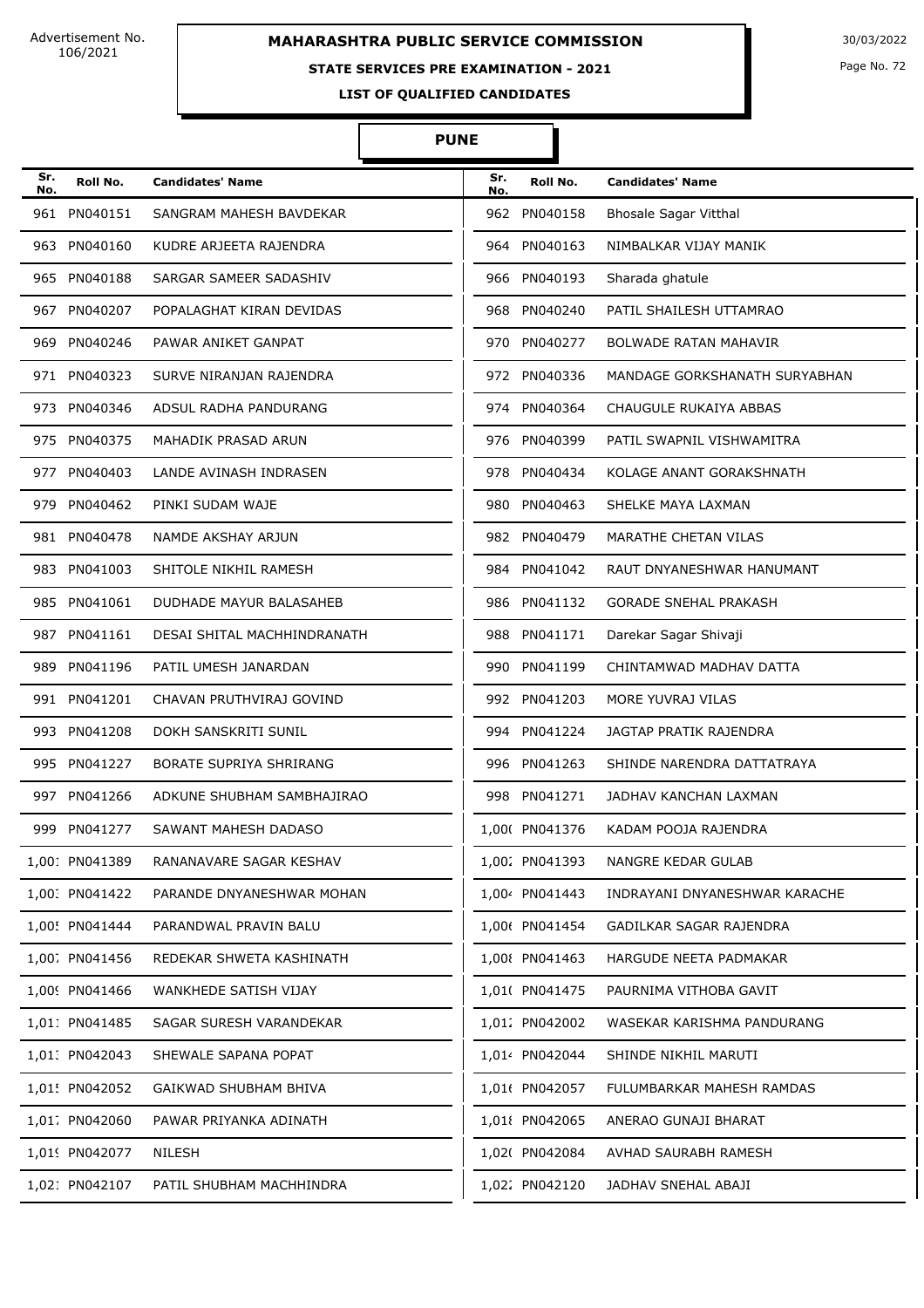# **MAHARASHTRA PUBLIC SERVICE COMMISSION** 30/03/2022

### **STATE SERVICES PRE EXAMINATION - 2021**

Page No. 73

**LIST OF QUALIFIED CANDIDATES** 

#### **PUNE**

Π

| Sr.<br>No. | Roll No.       | <b>Candidates' Name</b>        | Sr.<br>No. | Roll No.       | <b>Candidates' Name</b>         |
|------------|----------------|--------------------------------|------------|----------------|---------------------------------|
|            | 1.02. PN042130 | ADSUL SNEHAL BHAGVAN           |            | 1,024 PN042133 | KETAN SHIVGONDA PATIL           |
|            | 1,02! PN042142 | JAGADALE SURAJ ASHOK           |            | 1,026 PN042179 | GAIKWAD SAMRUDHI SATISH         |
|            | 1,02; PN042199 | MULUK MANOJ BALASAHEB          |            | 1,02{ PN042202 | KALE VIJAY ASHOK                |
|            | 1,029 PN042211 | MORDE VAIBHAV BABAN            |            | 1,03( PN042215 | ZORE LAXMAN BABURAO             |
|            | 1,031 PN042218 | SHINDE HARSHAWARDHAN SATISH    |            | 1,032 PN042225 | chole aniket subhash            |
|            | 1,03: PN042253 | KHANDEKAR VIVEK DHONDIRAM      |            | 1,034 PN042281 | SURWASE KISHOR MUNJAJI          |
|            | 1,03! PN042303 | PAGAR TUSHAR BALASAHEB         |            | 1,036 PN042344 | LONDHE KIRAN SHRIMANT           |
|            | 1,03. PN042366 | KALE AJAY BAPURAO              |            | 1,03{ PN042374 | GAIKAWAD TEJASHREE SHAHAJIRAO   |
|            | 1,039 PN042402 | LANDE KISHOR SAMBHAJI          |            | 1,04( PN042408 | SHINDE KIRAN SUNIL              |
|            | 1,041 PN042421 | Sagar Ganpat Nanaware          |            | 1,042 PN042422 | <b>GHULE INDRAJIT NANASAHEB</b> |
|            | 1,04. PN042425 | Joshi Kimaya Deodatta          |            | 1,044 PN042427 | WADIKAR SAGAR PANCHAPPA         |
|            | 1,04! PN042428 | INGALE DIPAK SURESH            |            | 1,046 PN042430 | BARAVKAR RAHUL SUBHASH          |
|            | 1,04. PN042445 | BHOSALE PANKAJ LAXMAN          |            | 1,048 PN042447 | PANCHAL YOGESHWAR GOVIND        |
|            | 1,049 PN042449 | YADAV ATUL MANCHAKRAO          |            | 1,05( PN042465 | WANDHARE MONALI SHIVRAM         |
|            | 1,051 PN043004 | BABAR SAMADHAN KUNDLIK         |            | 1,052 PN043037 | HAIBATE KARAN SHRIKISHAN        |
|            | 1,05: PN043055 | PADWAL AJIT ASHOK              |            | 1,054 PN043080 | Kulkarni Amol Arvind            |
|            | 1,05! PN043094 | BONDRE CHANDRASHEKHAR SHRIRANG |            | 1,056 PN043098 | SONAWANE AMOL RAMCHANDRA        |
|            | 1,05. PN043112 | SHAIKH ZABIUDDIN ZAKIUDDIN     |            | 1,05{ PN043166 | PANDHARE AVADHUT VILAS          |
|            | 1,059 PN043176 | VAGARE SWAPNIL DHANAJI         |            | 1,06( PN043186 | NIMBALKAR SURENDRA ASHOK        |
|            | 1,06: PN043207 | MOKASHI SUPRIYA MANIK          |            | 1,06% PN044007 | HONWADAJKAR SHAILESH PRAKASHRAO |
|            | 1,06. PN044008 | MULANI SAKLEN BAHAUDDIN        |            | 1,064 PN044012 | Dhumal Shital Arjun             |
|            | 1,06! PN044016 | Javeed Rajjak Khan             |            | 1,066 PN044024 | WALUNJ SWAPNIL NAMDEV           |
|            | 1,06. PN044032 | JADHAV SHUBHANGI MANGESH       |            | 1,06{ PN044037 | KHEDKAR VINOD SHAHADEV          |
|            | 1,069 PN044063 | SASE AKASH BAPU                |            | 1,07( PN044086 | CHAUDHARI SHIVANI RAJARAM       |
|            | 1,071 PN044122 | RAJESH DNYANESHWAR INDORE      |            | 1,07. PN044146 | GURAV AISHWARYA ANANDRAO        |
|            | 1,07. PN044159 | BUKTARE PRAJWAL EKNATHRAO      |            | 1,074 PN044160 | DOIPHODE SURAJ VILAS            |
|            | 1,07! PN044163 | SAVADEKAR SACHIN KAMLAKAR      |            | 1,076 PN044167 | BHAME SUSHANT UTTAM             |
|            | 1,07. PN044191 | MUSALE POONAM PRAKASH          |            | 1,07{ PN044200 | DESAI SAYALI SANTAJIRAO         |
|            | 1,079 PN044209 | DEORE JAYPRASAD PANDHARINATH   |            | 1,08( PN044219 | YEWALE AJIT SHIVAJI             |
|            | 1,081 PN044243 | DESHMUKH AKSHAY PRADIPRAO      |            | 1,08. PN044264 | DHAYTADAK VANASHRI MHATARDEO    |
|            | 1,08. PN044268 | HAKE GEETA JALINDAR            |            | 1,084 PN044303 | KADAM VARSHA ASHOK              |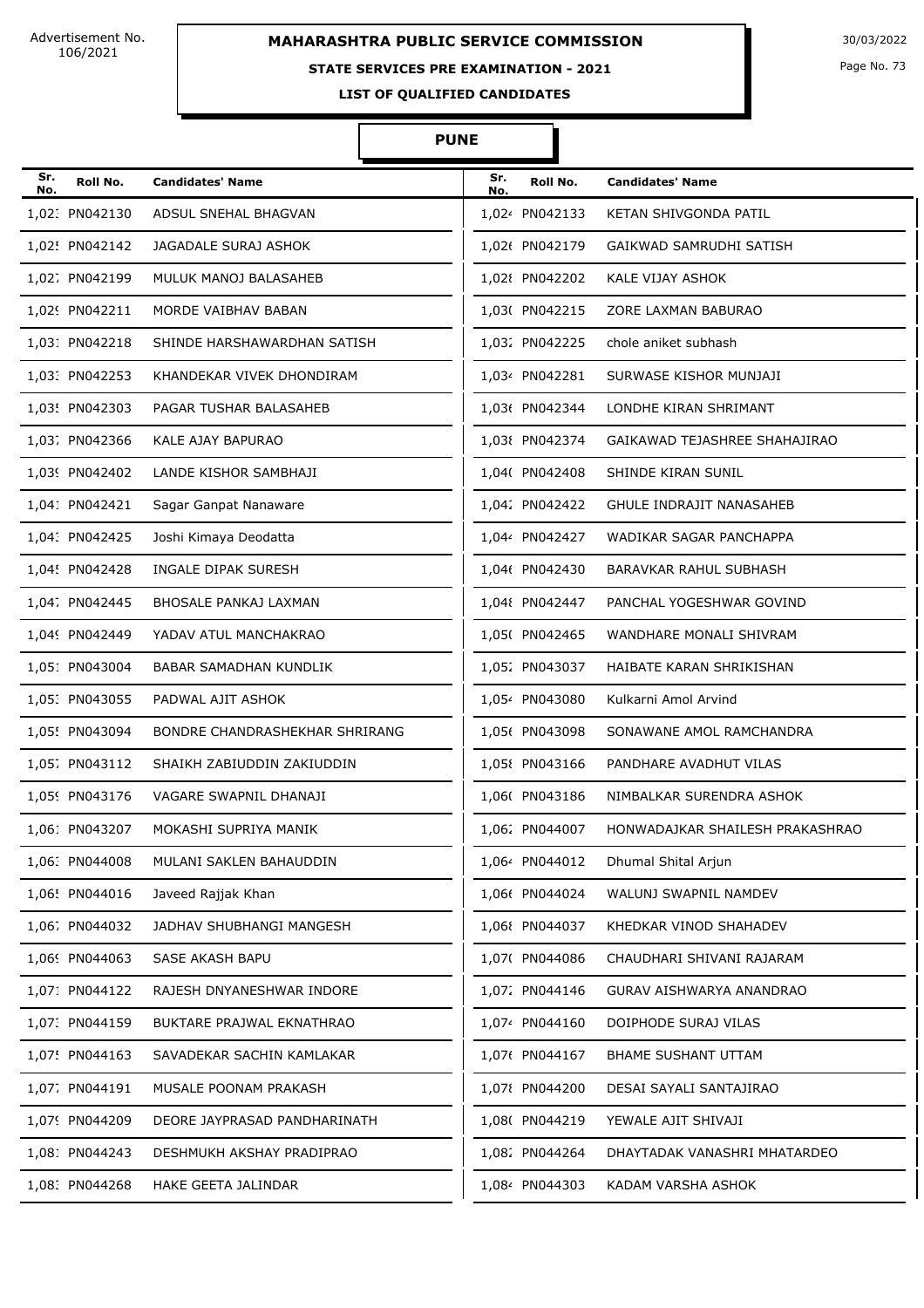# **STATE SERVICES PRE EXAMINATION - 2021**

Page No. 74

**LIST OF QUALIFIED CANDIDATES** 

| Sr.<br>No. | Roll No.       | <b>Candidates' Name</b>      | Sr.<br>No. | Roll No.       | <b>Candidates' Name</b>         |
|------------|----------------|------------------------------|------------|----------------|---------------------------------|
|            | 1,08! PN044305 | SHINDE DHANASHRI PRAKASH     |            | 1,086 PN044329 | KADAM SHIRISH RAJENDRA          |
|            | 1,08. PN044332 | MORE SUNIL ASHOK             |            | 1,088 PN045025 | THOPATE VISHAL VITTHAL          |
|            | 1,089 PN045040 | MANE BHUSHAN DATTATRAY       |            | 1,09( PN045042 | BASTEWAD PRATIKSHA BALAJI       |
|            | 1.09: PN045066 | THORAT ABHIJEET CHANDRAKANT  |            | 1,092 PN045122 | KARAD SOMNATH RAMESH            |
|            | 1,09. PN045136 | RASAL PRAPHULLA KISAN        |            | 1,094 PN045140 | BODKHE AKASH KAILASRAO          |
|            | 1,09! PN045152 | PAWAR AMIT SAMPATRAO         |            | 1,096 PN045163 | DIWATE DECEMBER RAJIRAM         |
|            | 1,09. PN045198 | LONDHE AKSHAY ASHOK          |            | 1,098 PN045203 | SAGAR KISAN TALPE               |
|            | 1,099 PN045214 | KATKAR SONAL BALKRISHNA      |            | 1,100 PN045234 | <b>GHORPADE PRITI SHANTARAM</b> |
|            | 1,10: PN045251 | AKSHAY HANWANTRAO BORKAR     |            | 1,102 PN045330 | GAJANAN SURESHRAO JADHAV        |
|            | 1,10. PN045346 | PRADNYA DILIP SATPUTE        |            | 1,104 PN045351 | Shitole Avinash Rajendra        |
|            | 1,10! PN045357 | KHARAT AMIT KAKASAHEB        |            | 1,106 PN045405 | KALE PRADIP ASHOKRAO            |
|            | 1,10. PN045407 | <b>BHAGWAT SRUSHTI DILIP</b> |            | 1,10{ PN045418 | <b>BALGUDE ROHAN DIGAMBAR</b>   |
|            | 1,109 PN045420 | KHETRE SACHIN SUBHASH        |            | 1,110 PN045424 | IRASHAD RAFIK PATHAN            |
|            | 1,11: PN045449 | GAIKWAD AJIT MADHUKAR        |            | 1,112 PN045454 | KALAM KRISHNA NAMDEO            |
|            | 1,11. PN045472 | Khadse Amit Janardhan        |            | 1,114 PN046037 | KHANDEKAR SARANG SURESH         |
|            | 1,11! PN046054 | kadam mahesh balaso          |            | 1,116 PN046075 | Ingle Amol Uttamrao             |
|            | 1,11. PN046110 | MALPANI SURAJ NANDLAL        |            | 1,118 PN046144 | <b>WALZADE GANESH ASHOK</b>     |
|            | 1,119 PN046145 | DONGALE AKSHAY ASHOK         |            | 1,12( PN046191 | SONARE JITENDRA JAGAN           |
|            | 1,121 PN046192 | POLEKAR NAKUL SHANKAR        |            | 1,122 PN046198 | NIKAM KRUSHNA VITTHAL           |
|            | 1,12. PN046212 | YAMPURE SONALI ASHRUBA       |            | 1,124 PN046236 | JADHAV SACHIN MACHHINDRA        |
|            | 1,12! PN046248 | <b>ASHWINI MORE</b>          |            | 1,12( PN046288 | BHANDARE VILAS ARJUN            |
|            | 1,12. PN046299 | SAWANT MAYURI ARUN           |            | 1,12{ PN046313 | BARBOLE KEDAR PRAKASH           |
|            | 1,129 PN046335 | KEDGE ANJALI RAVINDRA        |            | 1,13( PN046369 | PATIL SHIVKUMAR CHANDRKANT      |
|            | 1,131 PN046387 | KHADE ANNASO UTTAM           |            | 1,132 PN046389 | GAURKAR NILESH MADHUKAR         |
|            | 1,13: PN046395 | SWAMI PANKAJ VIRBHADRA       |            | 1,134 PN046427 | SOLE SWAPNALI RAMESH            |
|            | 1,13! PN046437 | MULE DNYANESHWAR VALLABH     |            | 1,136 PN046442 | KHEDKAR KOMAL BIPIN             |
|            | 1,13. PN046444 | Shinde Rahulkumar Shivaji    |            | 1,138 PN046456 | misal prasad prakash            |
|            | 1,139 PN046461 | DESHPANDE SUJATA SHRIKANT    |            | 1,14( PN046465 | PATIL SHAMAKANT ISHWAR          |
|            | 1,141 PN046473 | BIDE DADA VITHOBA            |            | 1,142 PN047008 | AKASH NAGNATH PANDE             |
|            | 1,14. PN047030 | JADHAV AKANKSHA SATISH       |            | 1,144 PN047053 | METHE PATIL RUTURAJ RAGHUNATH   |
|            | 1,14! PN047075 | DALVI CHETAN SHIVAJI         |            | 1,146 PN047085 | PATIL SANDEEPKUMAR GOVINDRAO    |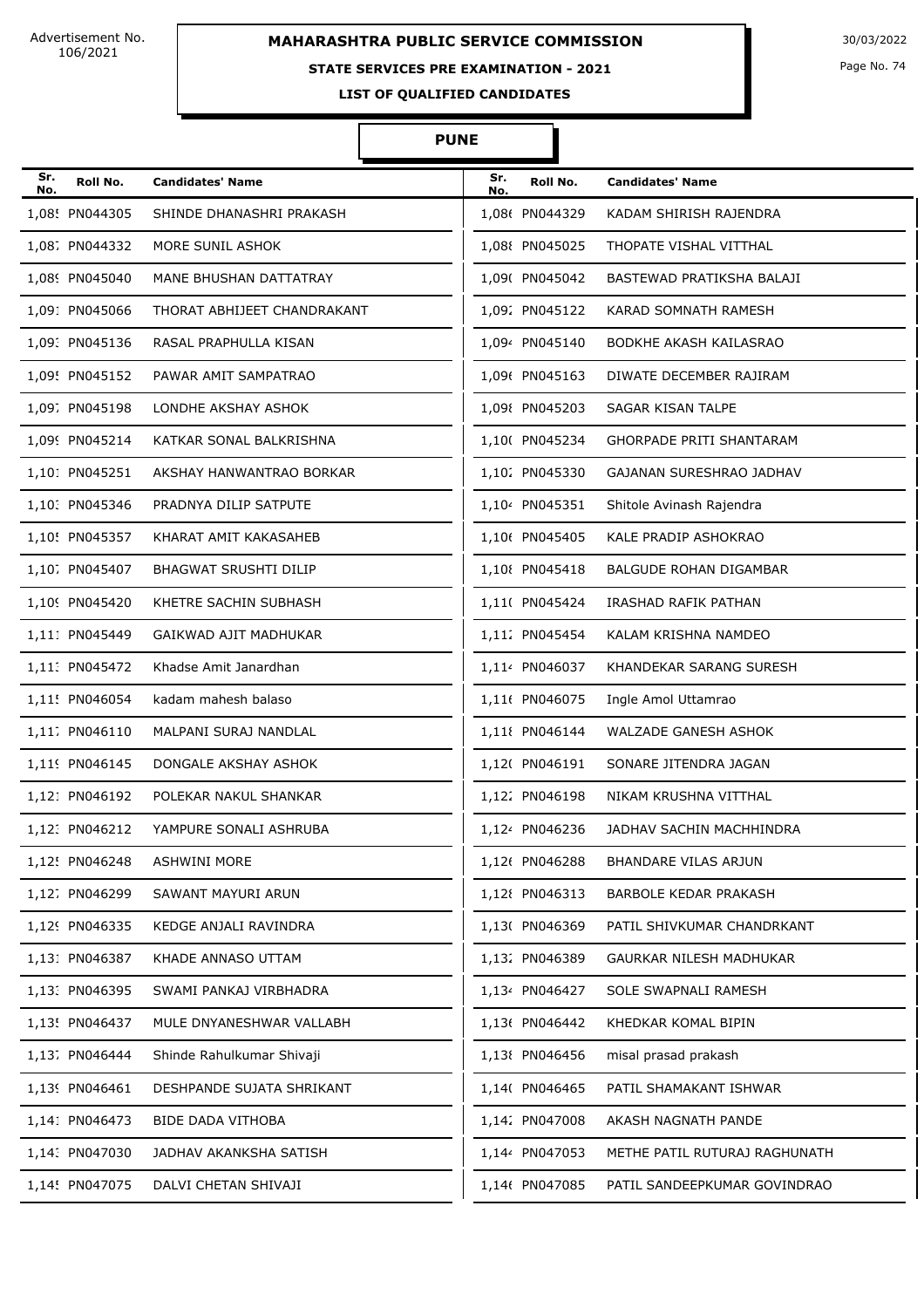## **STATE SERVICES PRE EXAMINATION - 2021**

Page No. 75

**LIST OF QUALIFIED CANDIDATES** 

| Sr.<br>No. | Roll No.       | <b>Candidates' Name</b>       | Sr.<br>No. | Roll No.       | <b>Candidates' Name</b>      |
|------------|----------------|-------------------------------|------------|----------------|------------------------------|
|            | 1,14. PN047118 | SARKATE NITESH SUBHASHRAO     |            | 1,148 PN047155 | KHADE SHAILA SOPAN           |
|            | 1,149 PN047163 | GAIKWAD UMESH VITTHALRAO      |            | 1,15( PN047190 | BENDGE KIRAN DILIP           |
|            | 1,15: PN047194 | KHAWAS SAINATH JAMBUWANTRAO   |            | 1,152 PN047216 | ROKADE SHIVAJI GAHININATH    |
|            | 1,15: PN047220 | JAGTAP SONAL MAHADEO          |            | 1,154 PN047221 | CHAUDHARI RAHUL PRAKASH      |
|            | 1,15! PN047226 | JAGADALE VIPUL SHASHIKANT     |            | 1,156 PN047261 | BHOIR POOJA SHIVAJI          |
|            | 1,15; PN047277 | PAVADE PRIYANKA MACHINDRANATH |            | 1,15{ PN047288 | DHAS POOJA VIKRAM            |
|            | 1,159 PN047338 | KADAM SAMEER SATYAWAN         |            | 1,16( PN047352 | Waydande Shraddha Dilip      |
|            | 1,16: PN048077 | WAGHAMARE LAXMAN PANDURANG    |            | 1,162 PN048086 | PATIL SHUBHAM BHUPAL         |
|            | 1,16: PN048094 | BHOSALE DNYANESHWAR SHARAD    |            | 1,164 PN048112 | <b>WADHAI MAHESH SURESH</b>  |
|            | 1,16! PN048116 | SHINDE KESHAV BALASAHEB       |            | 1,166 PN048132 | DONGARE NAVNATH BHAUSAHEB    |
|            | 1,16. PN048163 | <b>GHADAGE GANESH SAJJAN</b>  |            | 1,16{ PN048172 | SALVE PAVAN BABAN            |
|            | 1,169 PN048195 | PALAVE ANIL BHAIRAVANATH      |            | 1,17( PN048197 | RANAWARE ROHIT RAJENDRA      |
|            | 1,171 PN048275 | Dethe Sagar Shamrao           |            | 1,172 PN048276 | SHINDE SNEHAL VINAYAK        |
|            | 1,17. PN049045 | NIMBALKAR SUVARNA RAJENDRA    |            | 1,174 PN049048 | PAWAR RUTUJA LAXMAN          |
|            | 1,17! PN049057 | URANE SHRADDHA KISAN          |            | 1,176 PN049092 | KIRAVE RAJU DUNDA            |
|            | 1,17. PN049096 | KHOPADE AISHWARYA DATTATRAY   |            | 1,17{ PN049122 | SATVAN RAVI INDALSING        |
|            | 1,179 PN049137 | LANDGE PRASHANT ANIL          |            | 1,18( PN049138 | Rajashree Terani             |
|            | 1,181 PN049142 | SURVE YUVRAJ TANAJI           |            | 1,182 PN049149 | JAGTAP AJIT TANAJI           |
|            | 1,18. PN049153 | Thombre Bandu Vasant          |            | 1,184 PN049156 | SHINDE PRAVIN POPAT          |
|            | 1,18! PN049175 | KEDARI ASHWINI BABURAO        |            | 1,186 PN049176 | Ishware Saurabh Ashok        |
|            | 1,18. PN049204 | MAROD VIJAY MAHAVEERSING      |            | 1,188 PN049218 | UTAGE VANDANA RAVISHANKAR    |
|            | 1,189 PN049235 | Kasule Kirankumar Baliram     |            | 1,19( PN049253 | PATIL KSHITIJ SHANKAR        |
|            | 1,191 PN049261 | MAHAJAN OMKAR DHANANJAY       |            | 1,192 PN049267 | BAMANE NAGESHA RAMU          |
|            | 1,19. PN049280 | BENDMALI AKSHAY RAJESH        |            | 1,194 PN049289 | CHAUDHARI HARSHAL PRABHAKAR  |
|            | 1,19! PN049296 | Sangle Dnyaneshwar Bhausaheb  |            | 1,196 PN049321 | BODGIRE SAPANA JAGANNATH     |
|            | 1,19; PN049326 | NARAWADE PRASHANT BALU        |            | 1,198 PN049349 | BHANDE AJAY SANTAJI          |
|            | 1,199 PN049394 | JADHAV SONALI JAYVANT         |            | 1,20( PN049423 | BHANAWASE GANESH LAXMAN      |
|            | 1,201 PN049443 | WAVARE ADITYA RANGNATH        |            | 1,20% PN049467 | LAD ANIKET RAJABHAU          |
|            | 1,20. PN049474 | MORE POOJA DATTU              |            | 1,204 PN050002 | BHUTEKAR JAYASHREE VASANTRAO |
|            | 1,20! PN050015 | YADAV SANKET KALYANRAO        |            | 1,206 PN050016 | CHATE NAVNATH VISHWANATH     |
|            | 1,20; PN050052 | GAIKWAD SUPRIYA BALKRISHNA    |            | 1,20{ PN050054 | BANDAL SHITAL SHANTARAM      |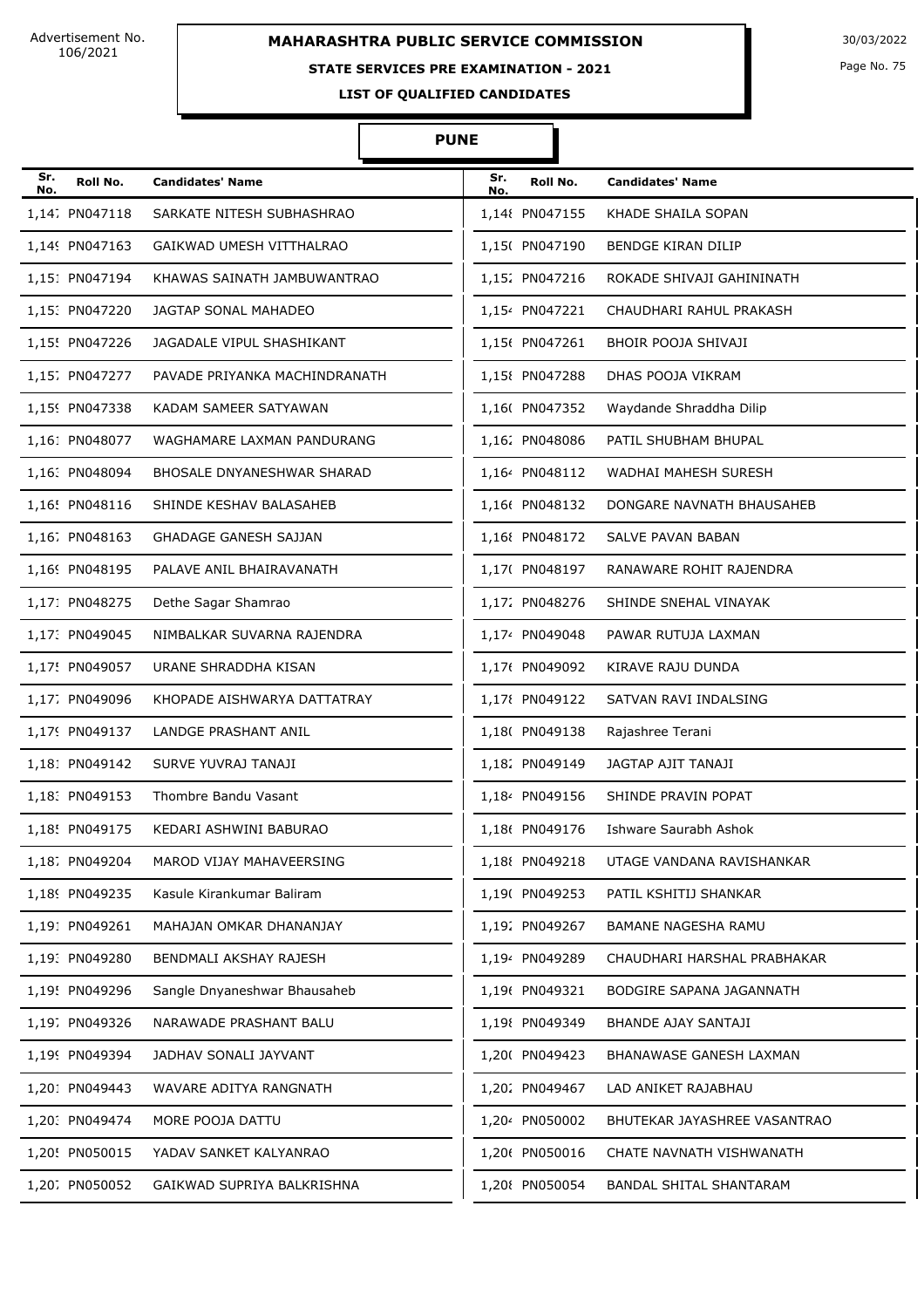# **STATE SERVICES PRE EXAMINATION - 2021**

Page No. 76

**LIST OF QUALIFIED CANDIDATES** 

| Sr.<br>No. | Roll No.       | <b>Candidates' Name</b>      | Sr.<br>No. | Roll No.       | <b>Candidates' Name</b>    |
|------------|----------------|------------------------------|------------|----------------|----------------------------|
|            | 1,209 PN050063 | WANJARI ROSHAN NATTHUJI      |            | 1,210 PN050090 | DIMBER RASHMI MUNNA        |
|            | 1,211 PN050112 | GALAVE AKSHAYKUMAR ATMARAM   |            | 1,212 PN050127 | ATOLE YOGESH VITTHAL       |
|            | 1,21. PN050153 | Athwale Somesh Sudhakar      |            | 1,214 PN050155 | SHEWALE MAYUR MADAN        |
|            | 1,21! PN050163 | KOKATE RAHUL DEVIDAS         |            | 1,216 PN050180 | <b>MANE RAHUL BABURAO</b>  |
|            | 1,21. PN050182 | Solanki Pankaj Parameshvar   |            | 1,218 PN050183 | mogal mayur annasaheb      |
|            | 1,219 PN050211 | FATE PRADNYA DAGADU          |            | 1,22( PN050228 | SAWANT BALKRISHNA NARAYAN  |
|            | 1,221 PN050231 | NAMDAS SANTOSH CHANDRAKANT   |            | 1,222 PN050237 | DHARME BAJIRANG BALASAHEB  |
|            | 1,22. PN050240 | PAGAR AKSHAY SANJAY          |            | 1,224 PN050272 | Jadhav Vaibhav Babasaheb   |
|            | 1,22! PN050281 | AISHWARYA MAHESH GODSE       |            | 1,226 PN050309 | SHINDE PANKAJ LAXMAN       |
|            | 1,22; PN050324 | MANE UMESH LAXMAN            |            | 1,228 PN050330 | PATIL DIPIKA NIMBAJI       |
|            | 1,229 PN050348 | SHINDE RESHMA CHANDRAKANT    |            | 1,23( PN050352 | AGLAWE CHETAN KISAN        |
|            | 1,231 PN050363 | <b>GADE YOGESH MOHAN</b>     |            | 1,232 PN050398 | Bhagwat Niranjan Kondibhau |
|            | 1,23: PN050409 | AKHADE ASHISH ROHIDAS        |            | 1,234 PN050418 | SHINDE ANIRUDDHA BHAGWAN   |
|            | 1,23! PN050420 | MASKE YOGESH LIMBARAO        |            | 1,236 PN050422 | TASGAVE PRATIK SHIVDAS     |
|            | 1,23. PN050429 | WAGHMODE MADHURI LAXMAN      |            | 1,238 PN051005 | PAWADE SUSHILA NILKANTH    |
|            | 1,239 PN051008 | HEMKRUSHNA PREMLAL PISADE    |            | 1,24( PN051010 | Jadhav Ashish Vasant       |
|            | 1,241 PN051027 | JADHAO LAHU BABUSING         |            | 1,242 PN051036 | BORUDE RAVINDRA BABAN      |
|            | 1,24. PN051038 | SONAWANE MAHESH VASANT       |            | 1,244 PN051056 | SINGARE POOJA MADHUKAR     |
|            | 1,24! PN051067 | RELEKAR GANESH RAGHUNATH     |            | 1,246 PN051083 | SONAWANE VISHAL KAILAS     |
|            | 1,24. PN051097 | <b>GHULE PRATIBHA VISHNU</b> |            | 1,248 PN051125 | SHINDE MUKUND ARUN         |
|            | 1,249 PN051132 | Pansare Kishor Bhausaheb     |            | 1,25( PN051133 | SATHE DIPALI RAMESH        |
|            | 1,251 PN051151 | MASKE ASHISH HANUMANT        |            | 1,25% PN051153 | Shinde Vandana Dattatraya  |
|            | 1,25: PN051160 | DEVKATE SANDEEP JAGANNATH    |            | 1,254 PN051177 | JADHAV PRATHAMESH ANAND    |
|            | 1,25! PN051186 | TALAPE DARSHANA DEVRAM       |            | 1,256 PN051188 | JAYBHAYE SHUBHAM MADAN     |
|            | 1,25; PN051197 | PAWAR AMOL VILAS             |            | 1,25 PN051198  | REDE SHUBHAM LAXMAN        |
|            | 1,259 PN051216 | Yeole Abhijit Dilip          |            | 1,26( PN051256 | WAGHMARE ASHLESHA NAMDEV   |
|            | 1,261 PN051282 | VAIBHAV SHIVAJI PATIL        |            | 1,26% PN051313 | GAIKWAD SIDDHARTH SUBHASH  |
|            | 1,26. PN051319 | SUPRIYA PATIL                |            | 1,264 PN051320 | BHOSALE ROHIT VINAYAK      |
|            | 1,26! PN051328 | PATIL SWAPNIL DILIP          |            | 1,266 PN051354 | <b>BOBDE ANIKET ANANT</b>  |
|            | 1,26. PN052005 | KALE DEVANAND JAYAVANTARAO   |            | 1,26{ PN052014 | ZAREKAR AMEYA PRAKASH      |
|            | 1,269 PN052016 | KADAM VINOD SHIVAJI          |            | 1,27( PN052019 | PAUL VARSHA SUBHASH        |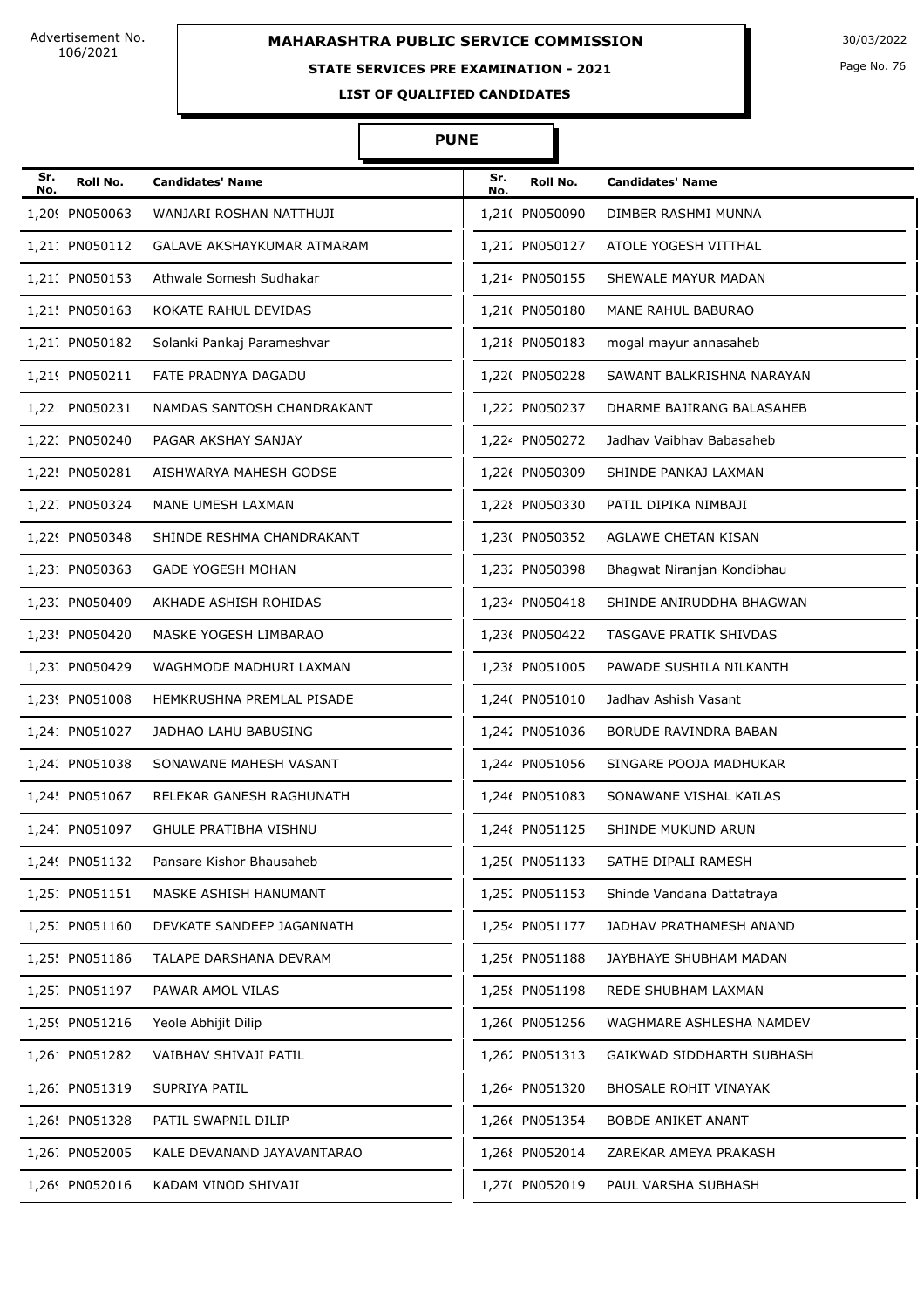#### **STATE SERVICES PRE EXAMINATION - 2021**

Page No. 77

**LIST OF QUALIFIED CANDIDATES** 

| Sr.<br>No. | Roll No.       | <b>Candidates' Name</b>             | Sr.<br>No. | Roll No.       | <b>Candidates' Name</b>         |
|------------|----------------|-------------------------------------|------------|----------------|---------------------------------|
|            | 1,271 PN052033 | <b>JAGTAP ROHINI EKNATH</b>         |            | 1,272 PN052058 | SHANKARE SURESH NAGNATH         |
|            | 1,27: PN052059 | DAREKAR MANOHAR DASHRATH            |            | 1,274 PN052064 | DONGRE PIYUSH DIGAMBAR          |
|            | 1,27! PN052128 | PADWAL SURAJ ARVIND                 |            | 1,276 PN052139 | Kardale Prashansa Marotirao     |
|            | 1,27. PN052148 | <b>GERANGE SHUBHAM BALASAHEB</b>    |            | 1,278 PN052246 | <b>BHAGVAT SACHIN BHAUSAHEB</b> |
|            | 1,279 PN052247 | <b>BADE VIVEK SITARAM</b>           |            | 1,28( PN052248 | VASAVE RAHUL BHUPENDRA          |
|            | 1,281 PN052251 | JADHAV VALLABH NARAYAN              |            | 1,282 PN052258 | <b>GHULE MAHESH AHILAJI</b>     |
|            | 1,28. PN052300 | KASTURE POOJA UTTAM                 |            | 1,284 PN052301 | SULE SOPAN BALASAHEB            |
|            | 1,28! PN052334 | KHATKALE NILESH BABASAHEB           |            | 1,286 PN052337 | KARAVANDE AMIT SAMBHAJI         |
|            | 1,28. PN052343 | Amol Laxman Lande                   |            | 1,288 PN052350 | DAHIFALE MAHESH SHIVAJI         |
|            | 1,289 PN052356 | MANGESH NEMAJI LATPATE              |            | 1,29( PN052357 | Dhainje Pramod Arjun            |
|            | 1,291 PN052393 | DAGALE CHANDRAKALA MADHAV           |            | 1,292 PN052404 | HARISH DAWALU MAHURE            |
|            | 1,29: PN052411 | KHOMANE PRITAM RAMDAS               |            | 1,294 PN053002 | NIKAM SUJATA SANJAY             |
|            | 1,29! PN053005 | Ghuge Rohini Hanumant               |            | 1,296 PN053040 | <b>GHAWATE AKSHAY MAHADEV</b>   |
|            | 1,29. PN053063 | BAINWAD DHANANJAY GOVINDRAO         |            | 1,298 PN053070 | ADHAV PRATIK MUKESH             |
|            | 1,299 PN053079 | Dnyanraj Age                        |            | 1,30( PN053102 | SADAWARTE MAHENDRA RAJESH       |
|            | 1,30: PN053110 | Giramkar Swapnali Rohidas           |            | 1,302 PN053134 | MAHAJAN SHIVANAND SHAMKUMAR     |
|            | 1,30: PN053135 | LAKWAL SUJITSINGH VIJAYSINGH        |            | 1,304 PN053147 | SONAWANE BELA SHANTILAL         |
|            | 1,30! PN053229 | DONODE ANKIT BHOJRAM                |            | 1,306 PN053248 | MAHAJAN DAMINI KISHOR           |
|            | 1,30. PN053279 | SHINDE SHREYAS DNYANESHWAR          |            | 1,30{ PN053294 | BHALERAO LOKESH SANJAY          |
|            | 1,309 PN053295 | <b>BHOSALE HARSHADA CHANDRAKANT</b> |            | 1,31( PN053328 | <b>BADE PALLAVI DATTATRAYA</b>  |
|            | 1,31: PN053339 | SHAIKH ARIF JILANI                  |            | 1,31. PN054010 | JADHAV RUPESH RAMDAS            |
|            | 1,31. PN054027 | Patil Gausudin Aklakpasha           |            | 1,314 PN054037 | VETAL SNEHAL ANKUSH             |
|            | 1,31! PN054042 | <b>GORADE MINAKSHI SHANKAR</b>      |            | 1,31( PN054047 | KHALATE SANDIP RAVIRAJ          |
|            | 1,31. PN054087 | Aghav Umesh Laxman                  |            | 1,31{ PN054113 | CHAVAN ANIKET VINAYAKRAO        |
|            | 1,319 PN054127 | Rathod Gajendra Sudamrao            |            | 1,32( PN054149 | KALE KRUSHNARAO JANARDHAN       |
|            | 1,321 PN054158 | WAKODE PANKAJ PADMAKAR              |            | 1,322 PN054184 | CHANDANSHIV AMIT MOHAN          |
|            | 1,32. PN054201 | SUDHEER SAHEBRAO BHADADE            |            | 1,324 PN054224 | CHOTHE MAHESH CHANDRAKANT       |
|            | 1,32! PN054228 | GARDE AKSHAY CHANDRAKANT            |            | 1,32( PN054241 | PAWAR PRANJAL SUDAM             |
|            | 1,32; PN054249 | KADAM DNYANESHWAR MADHUKAR          |            | 1,32{ PN054252 | kokate tejashree abasaheb       |
|            | 1,329 PN054326 | tavhare sayali shankar              |            | 1,33( PN054333 | PANSARE POOJA BHAUSAHEB         |
|            | 1,331 PN054379 | PATULE ANAND BABAN                  |            | 1,332 PN054410 | DHOTE SARIPUTRA MANIK           |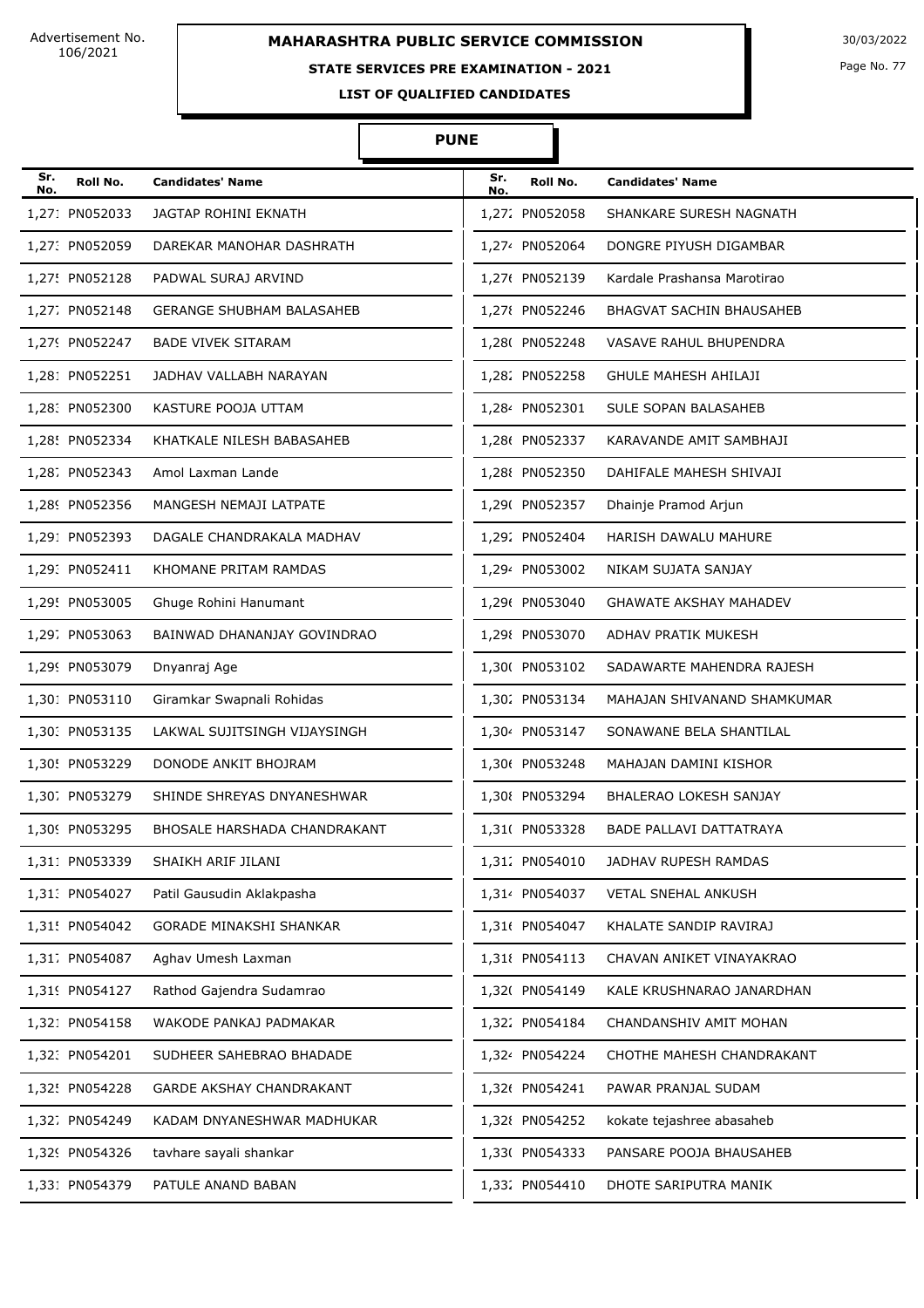# **STATE SERVICES PRE EXAMINATION - 2021**

Page No. 78

**LIST OF QUALIFIED CANDIDATES** 

| Sr.<br>No. | Roll No.       | <b>Candidates' Name</b>     | Sr.<br>No. | Roll No.       | <b>Candidates' Name</b>         |
|------------|----------------|-----------------------------|------------|----------------|---------------------------------|
|            | 1,33. PN054413 | MAHALE ROHIT RATILAL        |            | 1,334 PN055006 | SAWANT SWAPNIL BALASAHEB        |
|            | 1,33! PN055014 | MISE DHWANIT JANARDHAN      |            | 1,336 PN055024 | ABHAY DEORAM CHANDEWAR          |
|            | 1,33. PN055030 | PRANJAL CHOPADE             |            | 1,338 PN055053 | NAGARE BHARAT BALU              |
|            | 1,339 PN055084 | BOKARE JAYDEEP VAIJANATH    |            | 1,34( PN055148 | WANKHEDE PRIYANKA UTTAMRAO      |
|            | 1,341 PN055153 | BODAKE KRITIKA DHONDIRAM    |            | 1,342 PN055198 | Gosavi Hrushikesh Tirthgiri     |
|            | 1,34: PN055201 | KAMBLE MONIKA ROHIDAS       |            | 1,344 PN055213 | SOLANKAR AMOL MAHADEO           |
|            | 1,34! PN055215 | NIMBALKAR SUPRIYA SURYAKANT |            | 1,346 PN055252 | akash ananda mendke             |
|            | 1,34, PN055287 | RUPNAR SANJAY LALAJI        |            | 1,348 PN055312 | RANJANE HEMA ROHIDAS            |
|            | 1,349 PN055346 | Shelke Shraddha Prasad      |            | 1,35( PN055359 | LAMKHADE PRAVIN BALASAHEB       |
|            | 1,351 PN056007 | MISAL AVINASH VIKRAM        |            | 1,35% PN056008 | SHENDE SHARMILA AJINATH         |
|            | 1,35. PN056036 | PATIL APURVA SANJAY         |            | 1,354 PN056040 | BHERE MANJIT PANDHARINATH       |
|            | 1,35! PN056068 | NILESH SHARAD CHAVAN        |            | 1,356 PN056074 | POTALE ABHISHEK BALASAHEB       |
|            | 1,35. PN056099 | PATIL MANOJ RAMESH          |            | 1,35{ PN056108 | <b>GHARGE MAHESH VASANT</b>     |
|            | 1,359 PN056109 | BORSE ABHIJEET VALCHAND     |            | 1,36( PN056120 | Chandgude Niketan Vijay         |
|            | 1,36: PN056132 | RATHOD ROHIT UTTAM          |            | 1,36% PN056161 | POKALE VAIBHAV ARJUN            |
|            | 1,36. PN056182 | Dhere Megha Shahaji         |            | 1,364 PN056183 | <b>BHOSALE AVDHUT SURYAKANT</b> |
|            | 1,36! PN056222 | Holkar Sayali Mugutrao      |            | 1,366 PN056233 | <b>VILAS NARWATE</b>            |
|            | 1,36. PN056269 | Raut Pranay Suresh          |            | 1,36{ PN056284 | <b>UBHE VISHAL RAMESH</b>       |
|            | 1,369 PN057036 | KOLSE HANUMANT SUBHASH      |            | 1,37( PN057050 | SHELKE SANTOSH ASHOK            |
|            | 1,371 PN057071 | <b>GAVALI ROHIT BALU</b>    |            | 1,372 PN057085 | JAMDHADE VISHAL DATTATRAYA      |
|            | 1,37. PN057108 | KHOT DATTATRAY VITTHAL      |            | 1,374 PN057112 | JANAKWADE SUPRIYA KASHINATH     |
|            | 1,37! PN057115 | TORE RAHUL PANDURANG        |            | 1,376 PN057122 | SACHIN BALU SALKAR              |
|            | 1,37. PN057123 | HONRAO SANKET BHARAT        |            | 1,37{ PN057148 | NIKAM RESHMA HANAMANT           |
|            | 1,379 PN057188 | CHAUDHARI SAMRAT TATYASO    |            | 1,38( PN057192 | JADHAV SHIVPRASAD VASANT        |
|            | 1,381 PN057201 | NANNAWARE SAGAR SUBHASH     |            | 1,382 PN057205 | NIKHIL ANKUSH LANDGE            |
|            | 1,38. PN057206 | BERGUDE PANDURANG SAHEBRAO  |            | 1,384 PN057212 | PINGALE KIRAN NAVNATH           |
|            | 1,38! PN057229 | SHINDE GAURI RAVINDRA       |            | 1,386 PN057232 | SHINGADE DIPALI ABASAHEB        |
|            | 1,38. PN057237 | KADAM VIDYA DHANANJAY       |            | 1,38 PN057242  | MAIND PRADIP SAKHARAM           |
|            | 1,389 PN057244 | PATIL SAGAR SANJAY          |            | 1,39( PN057272 | KHANDBAHALE SUHAS ASHOK         |
|            | 1,391 PN057284 | UBALE PRASHANT BABAN        |            | 1,39. PN057288 | NAWALE RAHUL KRISHNA            |
|            | 1,39: PN058005 | BADWAR RAHUL DEVIDAS        |            | 1,394 PN058011 | SUPE MAHESH GOVINDA             |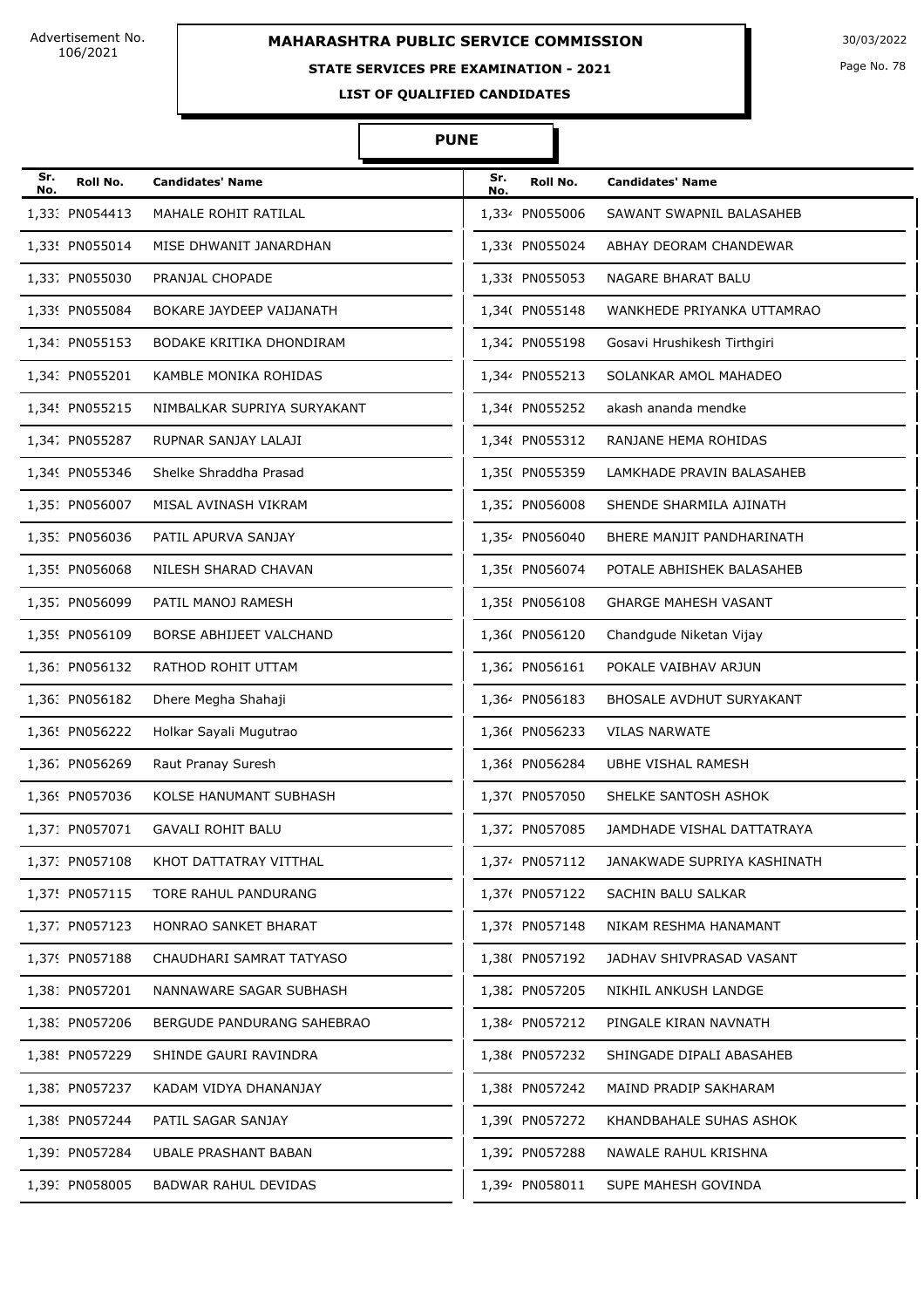# **MAHARASHTRA PUBLIC SERVICE COMMISSION** 30/03/2022

#### **STATE SERVICES PRE EXAMINATION - 2021**

Page No. 79

**LIST OF QUALIFIED CANDIDATES** 

| Sr.<br>No. | Roll No.       | <b>Candidates' Name</b>           | Sr.<br>No. | Roll No.       | <b>Candidates' Name</b>        |
|------------|----------------|-----------------------------------|------------|----------------|--------------------------------|
|            | 1,39! PN058028 | CHITTE VINAYAK VITHOBA            |            | 1.396 PN058029 | DONGARE PAVAN DATTATRAY        |
|            | 1,39. PN058040 | PHARATE NIKHIL LAXMAN             |            | 1,398 PN058057 | BHUJADE AISHWARYA NIVRUTTI     |
|            | 1,399 PN058063 | GALAVE VAISHALI ARJUN             |            | 1,40( PN058108 | CHAVAN PRATIKSHA BABASAHEB     |
|            | 1,401 PN058112 | JADHAV SONAL ASHOK                |            | 1,402 PN058133 | LOKHANDE SOUDAGAR BHASKAR      |
|            | 1,40. PN058165 | PATIL PARIKSHIT SAMBHAJI          |            | 1,404 PN058184 | RASIKA SATISH KARDILE          |
|            | 1,40! PN058192 | Rohan Raosaheb Palande            |            | 1,406 PN058198 | CHAUDHARI VANDANA BHIMRAJ      |
|            | 1,40. PN058210 | VISHE SAGAR BHARAT                |            | 1,40{ PN058302 | KADU PRATIK NANDKUMAR          |
|            | 1,409 PN058321 | PHAD ROHINI VISHWAMBHAR           |            | 1,41( PN058343 | THETE BHAGACHAND DNYANDEV      |
|            | 1,411 PN058347 | TUDME ASHWINI RAJENDRAKUMAR       |            | 1,412 PN058377 | <b>GALE DNYANDEV BHAUSAHEB</b> |
|            | 1,41. PN058379 | MANDALE AKASH DADASO              |            | 1,414 PN058390 | SHEWALE AMOL SHIVAJI           |
|            | 1,41! PN058399 | MANE ASHISH SURESH                |            | 1,41( PN058414 | PATIL VIJAYA RAVINDRA          |
|            | 1,41. PN058434 | RAUTWAD MANOJ MADHUKARAO          |            | 1,41{ PN058475 | DOLAS NARAYAN KALYAN           |
|            | 1,419 PN058477 | WAMAN YOGESH RAMBHAU              |            | 1,42( PN058484 | CHAKOR MANIK NITIN             |
|            | 1,421 PN058488 | <b>BAGUL OMKAR SANJAY</b>         |            | 1,422 PN058495 | KHAN SAFAR AHAMAD              |
|            | 1,42. PN059031 | <b>GALANDE PRITAM SHAMKANT</b>    |            | 1,424 PN059039 | TEMBARE RATNAMALA SUNIL        |
|            | 1,42! PN059042 | TAYADE JAYSHRI ASHOKRAO           |            | 1,42( PN059081 | BARATE PRUTHVIRAJ VITTHAI      |
|            | 1,42. PN059082 | KATKAR AKASH POPATRAO             |            | 1,42{ PN059095 | Patni Ajinkya Ashokkumar       |
|            | 1,429 PN059106 | SAKNURE SHRIRAM RAOSAHEB          |            | 1,43( PN059122 | <b>BHOR PRIYANKA SANTOSH</b>   |
|            | 1,431 PN059148 | <b>BARGAJE SAINATH GAHININATH</b> |            | 1,432 PN059167 | PRASHANT BHANUDAS AGALE        |
|            | 1.43. PN059244 | JADHAV DATTA LAXMAN               |            | 1,434 PN059247 | MAGAR SANDESH AJINATH          |
|            | 1,43! PN059258 | SANAP BALASAHEB MAHADEO           |            | 1,436 PN059271 | DESHMUKH PALLAVI SHARAD        |
|            | 1,43. PN059304 | BHOR PRIYANKA SARJERAO            |            | 1,43{ PN060013 | <b>BABAR SURAJ SAHEBRAO</b>    |
|            | 1,439 PN060014 | AHIRE CHETAN ASHOK                |            | 1,44( PN060058 | UGALE BHAGYSHREE BALKRUSHNA    |
|            | 1,441 PN060065 | GARJE VIVEK MRUTYUNJAY            |            | 1,442 PN060073 | PATIL APARNA SHIVRATAN         |
|            | 1,44. PN060092 | TIKUTE GAURAV MADHUKAR            |            | 1,444 PN060094 | NALAWADE RAM VILAS             |
|            | 1,44! PN060108 | KAMBLE YOGESH DATTATRAYA          |            | 1,446 PN060110 | NIKALE AKASH JAYPRAKASH        |
|            | 1,44. PN060123 | KADAM AARTI SHIVAJI               |            | 1,448 PN060127 | BHUJBAL PRATIK AMBADAS         |
|            | 1,449 PN060131 | POOJA VASANT KESKAR               |            | 1,45( PN060138 | PATIL MAYUR SUBHASH            |
|            | 1,451 PN060157 | KEKAN SACHIN BABASAHEB            |            | 1,45% PN060161 | PARABAT SHIVARAM GAUTAM        |
|            | 1,45. PN060163 | WAYKAR AMIT DNYANESHWAR           |            | 1,454 PN060170 | MIRGANE MAYUR ANIL             |
|            | 1,45! PN060172 | Khairnar Prashant Lotan           |            | 1,456 PN060194 | MURKUTE VISHNU GOVIND          |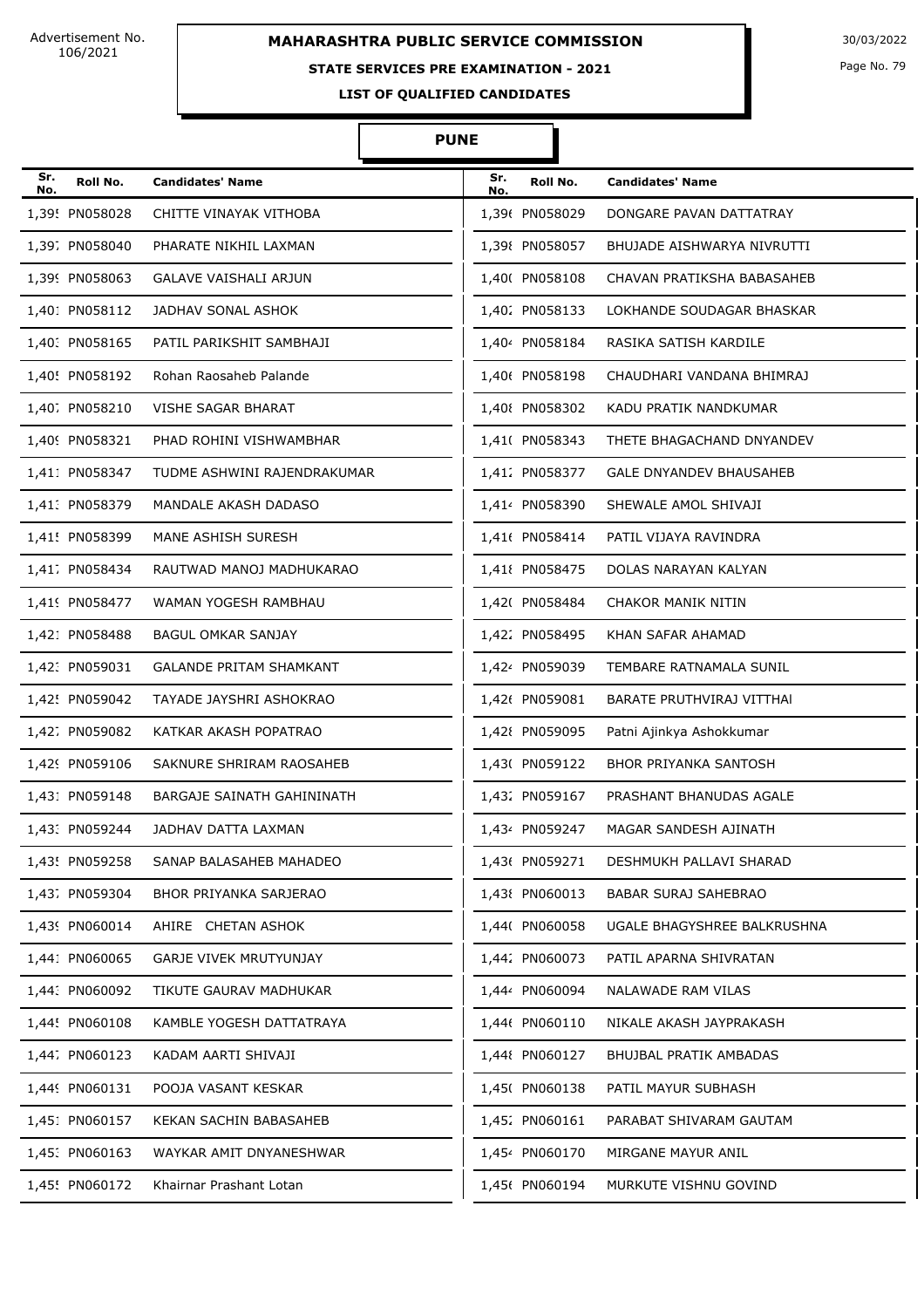## **STATE SERVICES PRE EXAMINATION - 2021**

Page No. 80

**LIST OF QUALIFIED CANDIDATES** 

| Sr.<br>No. | Roll No.       | <b>Candidates' Name</b>        | Sr.<br>No. | Roll No.       | <b>Candidates' Name</b>        |
|------------|----------------|--------------------------------|------------|----------------|--------------------------------|
|            | 1,45; PN060220 | KUKADE VIKAS KONDIBA           |            | 1,45{ PN060233 | SHAIKH RABBESALAM BASHIR       |
|            | 1,459 PN060245 | PAWAR PRASAD RAJENDRA          |            | 1,46( PN060263 | KANWATE VINOD MURLIDHAR        |
|            | 1,461 PN060286 | MONIKA BHASKAR GAIKWAD         |            | 1,462 PN060308 | <b>GAWADE ROHIT ASHOK</b>      |
|            | 1,46: PN060316 | GAIKWAD SAYALI SANJAY          |            | 1,464 PN060335 | UNDRE AMRUTA MAHADEO           |
|            | 1,46! PN060339 | PRATIK VITTHALRAO BHUTEKAR     |            | 1,466 PN060356 | PARDESHI KOMAL BHARATSINGH     |
|            | 1,46. PN060357 | Kadam Niranjan Tukaram         |            | 1,46{ PN060358 | Gajare Goraksha Chandrakant    |
|            | 1,469 PN060365 | RAJGURAV SURAJ GURUDEV         |            | 1,47( PN060408 | <b>BARBOLE SUYASH SATISH</b>   |
|            | 1,471 PN060411 | PATIL PRATAP ARUN              |            | 1,472 PN060424 | DESHMUKH MAHESH SANTOSH        |
|            | 1,47. PN060441 | NILESH SONYABAPU DAWKHARE      |            | 1,474 PN060445 | Sable Nilesh Ram               |
|            | 1,47! PN060472 | PATIL PRAVIN ABHIMAN           |            | 1,47( PN061041 | SHUBHANGEE NARSINGRAO UDGIRKAR |
|            | 1,47. PN061053 | MANKAR GAYATRI SANJAY          |            | 1,478 PN061088 | Thorave Prasad Vijay           |
|            | 1,479 PN061104 | <b>BACHHAV RUSHIKESH SUNIL</b> |            | 1,48( PN061120 | <b>GAWADE POONAM DADARAM</b>   |
|            | 1,481 PN061133 | Dhawane Jaydeep Mahadeo        |            | 1,482 PN061135 | SHINDE MADAN APPARAO           |
|            | 1,48. PN061138 | DESHMUKH GANESH SHANTARAM      |            | 1,484 PN061154 | WALKE PRAJAKTA SANJAY          |
|            | 1,48! PN061155 | Gound Mayur Dattatraya         |            | 1,486 PN061161 | <b>GORAD SACHIN SURESH</b>     |
|            | 1,48. PN061162 | CHAVAN RAMESHWAR VASANT        |            | 1,488 PN061206 | MOHITE PRASHANT POPAT          |
|            | 1,489 PN061215 | PARIHAR RAVINDRA PANJABRAO     |            | 1,49( PN061217 | KOKATE AKASH RAJUKMAR          |
|            | 1,49: PN061234 | KHOT SARIKA MAHAVEER           |            | 1,492 PN061242 | <b>BADOLE NUTAN SHIVLAL</b>    |
|            | 1,49: PN061245 | <b>UMESH RAJPUT</b>            |            | 1,494 PN061254 | MORE NITA BALKRUSHNA           |
|            | 1,49! PN061260 | <b>JADHAV SHRIKANT APPA</b>    |            | 1,496 PN061279 | JADHAV ANAND SUDAMRAO          |
|            | 1,49. PN061285 | WALKE ARCHANA SUBHASH          |            | 1,49{ PN061305 | HONRAO AMOL SIDGONDA           |
|            | 1,499 PN061322 | LAWATE APPASO VASANT           |            | 1,50( PN061325 | TEKAWADE SAURABH KONDIBA       |
|            | 1,501 PN061330 | KHARAT RAGHUNATH SHANKAR       |            | 1,502 PN061331 | HARALE VITTHAL GANPAT          |
|            | 1,50. PN061341 | POL DHANASHRI BHIMRAO          |            | 1,50 PN061362  | KANDE ANAND LAXMAN             |
|            | 1,50! PN061364 | POLE SANDHYA UTTAMRAO          |            | 1,506 PN061396 | vaibhav baburao bharmal        |
|            | 1,50 PN061436  | AULWAR SAIKIRAN SAYLU          |            | 1,50{ PN061440 | DOIPHODE LAXMAN BHARAT         |
|            | 1,509 PN061504 | DEOKATE PAYAL POPAT            |            | 1,51( PN062017 | BHAWSAR PRATIK SATISH          |
|            | 1,51! PN062044 | GAWARI TEJASHRI MAHADU         |            | 1,512 PN062061 | PATIL VAIBHAV DATTU            |
|            | 1,51. PN062130 | CHAVAN ASHISH DILIP            |            | 1,514 PN062140 | MORE AMOL ASHOKRAO             |
|            | 1,51! PN062142 | CHATE SHITAL BALAJI            |            | 1,516 PN062209 | NAWALE TUSHAR KRUSHNRAO        |
|            | 1,51. PN062224 | Patil Nitin Namadev            |            | 1,51{ PN062225 | MORE RAVINDRA SUBHASH          |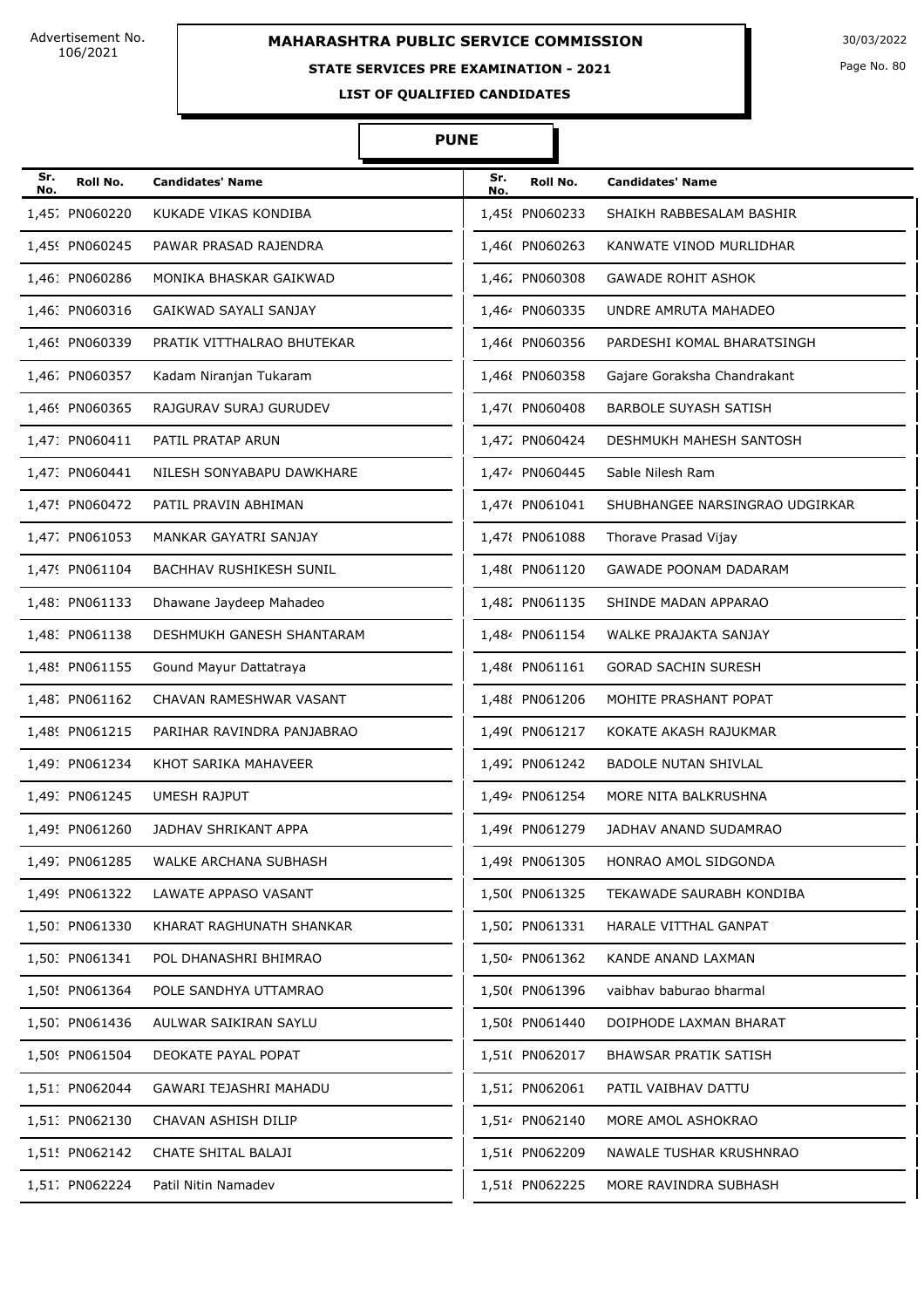# **STATE SERVICES PRE EXAMINATION - 2021**

Page No. 81

**LIST OF QUALIFIED CANDIDATES** 

| Sr.<br>No. | Roll No.       | <b>Candidates' Name</b>        | Sr.<br>No. | Roll No.       | <b>Candidates' Name</b>           |
|------------|----------------|--------------------------------|------------|----------------|-----------------------------------|
|            | 1,519 PN062240 | KARLEKAR SAMEJ SAMBHAJI        |            | 1,52( PN062242 | KAKDE NISHA ANIRUDDHA             |
|            | 1,521 PN062258 | AKSHAY BALU LAMBHATE           |            | 1,522 PN062305 | BHAGVAT RAJNANDANI OMPRAKASH      |
|            | 1,52. PN062375 | WARGHADE SHUBHAM SHASHIKANT    |            | 1,524 PN062376 | SHAIKH RIYAJ ISMAIL               |
|            | 1,52! PN062387 | GHODKE MANISHA NASHIKRAO       |            | 1,526 PN062395 | ASABE NITIN KISAN                 |
|            | 1,52; PN062403 | JADHAV NEHA CHANDRAKANT        |            | 1,52{ PN062437 | PATIL PRAJAKTA SAMPATRAO          |
|            | 1,529 PN062443 | MHASKE SOMNATH UTTAM           |            | 1,53( PN062444 | WAGH AMOL VITTHALRAO              |
|            | 1,531 PN062480 | DHUMKE KETAN NANDKUMAR         |            | 1,532 PN062485 | SHINDE SURAJ RAJARAM              |
|            | 1,53. PN062498 | PATIL SURAJ TANAJI             |            | 1,534 PN063012 | JOSHI RISHIKESH RAMRAO            |
|            | 1,53! PN063025 | PISE DHANAJI BHIMARAO          |            | 1,536 PN063058 | <b>BAHAKAR SHUBHAM SHANKARRAO</b> |
|            | 1,53. PN063064 | NARWADE MRUNALINI VILAS        |            | 1,53{ PN063083 | SHINDE PRITAM VILAS               |
|            | 1,539 PN063087 | DARADE RENUKA PANDURANG        |            | 1,54( PN063100 | KADAM SHAILESH SATYAWAN           |
|            | 1,54: PN063107 | Jagadale Priyanka Kundalik     |            | 1,542 PN063110 | <b>JAM KIRAN ANIL</b>             |
|            | 1,54. PN063115 | <b>GAJARE SHITAL BHAGCHAND</b> |            | 1,544 PN063138 | KOLEKAR SUJITSINH SADHU           |
|            | 1,54! PN063180 | KHILLARE SIDDHANT JAGAN        |            | 1,546 PN063182 | KORDE VAIJANATH HANUMAN           |
|            | 1,54. PN063183 | RANDIVE SANDIP SHIVAJI         |            | 1,548 PN063193 | ZENDE GAURAV SITARAM              |
|            | 1,549 PN063198 | SAGAR YUVARAJ SARODE           |            | 1,55( PN063235 | BHANDARE AJIT GORAKSHANATH        |
|            | 1,551 PN063239 | GOPHANE PRAMOD RAMCHANDRA      |            | 1,55% PN063260 | CHAVAN JYOTI DNYANOBA             |
|            | 1,55. PN063281 | PATIL SHRINIVAS AVINASH        |            | 1,554 PN063303 | DUBAL VAIBHAV CHITTARANJAN        |
|            | 1,55! PN063304 | <b>GORE SWATI SITARAM</b>      |            | 1,556 PN063318 | SHINDE AARTI DNYANOBA             |
|            | 1,55. PN063340 | PATIL PALLAVI PANDITRAO        |            | 1,55{ PN063371 | CHUNGLE NAYANSING BALDEOSING      |
|            | 1,559 PN063387 | SANAP SANKET RAMESH            |            | 1,56( PN063396 | RAJPUT CHARANSING GANESH          |
|            | 1,561 PN063452 | BHASKE SACHIN SADASHIVRAO      |            | 1,562 PN063465 | Mohite Rupesh Namdev              |
|            | 1,56: PN064020 | METRI SAGAR RAJSHEKHAR         |            | 1,564 PN064037 | PUJARI LAXMI SHIVAJI              |
|            | 1,56! PN064043 | vishe pradip pandurang         |            | 1,566 PN064076 | PATIL DEVENDRA SURYAKANT          |
|            | 1,56. PN064084 | DABHADE MILIND SWARUPCHAND     |            | 1,56{ PN064094 | PRAVINA PANDURANG BILE            |
|            | 1,569 PN064189 | GAIKWAD TEJAS VISHAL           |            | 1,57( PN064201 | <b>GUTAL SACHIN DATTATRAY</b>     |
|            | 1,571 PN064208 | CHORMALE MOHINI VISHNU         |            | 1,57% PN064217 | MAHAJAN KHUSHABU DEVIDAS          |
|            | 1,57. PN064230 | SHINGADE VIKAS SHANTARAM       |            | 1,574 PN064240 | SAWAT BALAJI BABAN                |
|            | 1,57! PN064244 | GAIKWAD AKSHAY ASHOK           |            | 1,576 PN064254 | BHISE RATNADIP NANASAHEB          |
|            | 1,57. PN064255 | PATIL RAJNIS MANOHAR           |            | 1,57{ PN064276 | THORAT ANIKET GORAKNATH           |
|            | 1,579 PN064288 | CHOBE BAPU MADHUKAR            |            | 1,58( PN064297 | WANKHEDE GOPAL RAVINDRA           |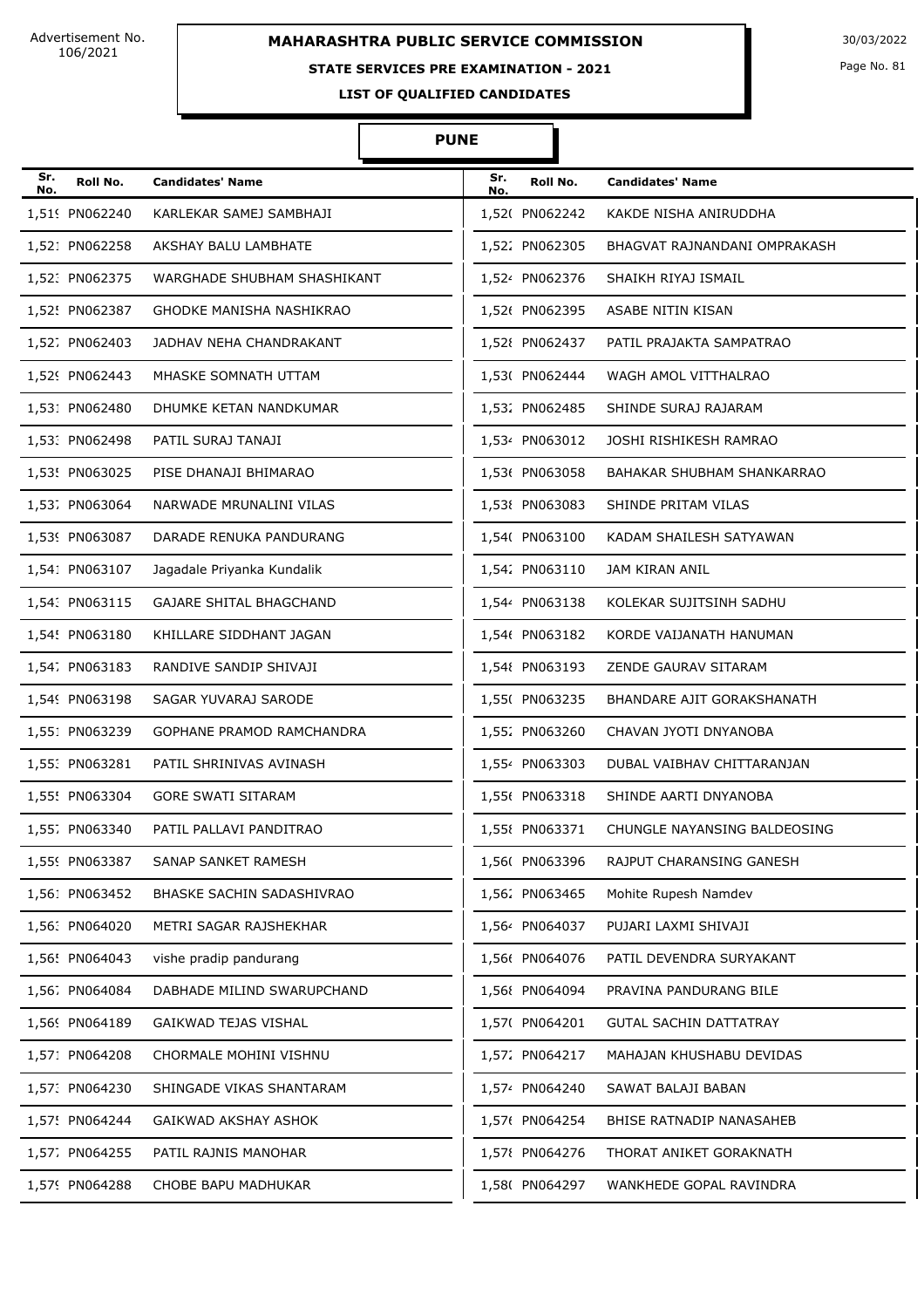## **STATE SERVICES PRE EXAMINATION - 2021**

Page No. 82

**LIST OF QUALIFIED CANDIDATES** 

| Sr.<br>No. | Roll No.       | <b>Candidates' Name</b>        | Sr.<br>No. | Roll No.       | <b>Candidates' Name</b>        |
|------------|----------------|--------------------------------|------------|----------------|--------------------------------|
|            | 1,581 PN064303 | KAMANDAR SHUBHAM BADRINATH     |            | 1,582 PN064311 | KHADSE ANIKET DILIP            |
|            | 1,58. PN064320 | DESHMUKH MANGESH VISHNUPANT    |            | 1,584 PN064326 | MHETRE AKSHAY SHRIKANT         |
|            | 1,58! PN064362 | PASALE APPASAHEB LAXMAN        |            | 1,586 PN064369 | gangthade digambar jagganath   |
|            | 1,58 PN064411  | Shahane Bhagyashree Nandkumar  |            | 1,58{ PN064420 | INGALE VIJAY SAJJAN            |
|            | 1,589 PN064421 | KARLE SARIKA KALURAM           |            | 1,59( PN065002 | PAWAR PRITEE DATTATRAY         |
|            | 1,591 PN065026 | KHADE SWATI RAJENDRA           |            | 1,592 PN065035 | AKIWATE RAJARATAN BALASAHEB    |
|            | 1,59. PN065040 | AVHAD VIKAS SHRIKANT           |            | 1,594 PN065056 | DODE SANDIP DIGAMBAR           |
|            | 1,59! PN065067 | GADAVE ABHISHEK RAJENDRA       |            | 1,596 PN065092 | DEVKAR KIRAN HARI              |
|            | 1,59. PN065109 | NITIN MOTIRAM BAAD             |            | 1,598 PN065112 | NIMBALKAR DIPAK NAVNATH        |
|            | 1,599 PN065125 | Dange Jayashri Madhukar        |            | 1,60( PN065140 | <b>GAVAND SAGAR BALU</b>       |
|            | 1,601 PN065143 | <b>WALKE SWEEKRUTEE RAMESH</b> |            | 1,602 PN065177 | SHIPALKAR NILESH BHAUSO        |
|            | 1,60. PN065214 | ADITYA VIGHNESH HINGANE        |            | 1.604 PN065242 | SHITOLE SHIRISH NANDKUMAR      |
|            | 1,60! PN065255 | <b>BORATE AMIT LAXMAN</b>      |            | 1,606 PN066048 | Lande Rohit Rameshwar          |
|            | 1,60. PN066059 | MARKAD SHILPA SAMBHAJI         |            | 1,60{ PN066069 | KONDE PRIYANKA ANKUSH          |
|            | 1,609 PN066079 | SHINDE SHIVAJI BUVASAHEB       |            | 1,61( PN066090 | MANE HARIDATT DADASAHEB        |
|            | 1,611 PN066091 | Mohite Amol Ramchandra         |            | 1,612 PN066114 | <b>GUNJAL AKSHAY BHAUSAHEB</b> |
|            | 1,61. PN066119 | GOMASE INDRAYANI MURLIDHAR     |            | 1,614 PN066131 | <b>GENGAJE SAYALI SURESH</b>   |
|            | 1,61! PN066148 | THUBE RAHUL MADHAVRAO          |            | 1,61( PN066189 | KHANDEKAR JIVAN RAVINDRA       |
|            | 1,61. PN066202 | KARLEKAR PRADHUMNA BALBHIM     |            | 1,61{ PN066234 | BANGAR AKASH NARAYAN           |
|            | 1,619 PN066244 | <b>GHADAGE VISHAL GANPAT</b>   |            | 1,62( PN066252 | KHAMKAR KRUSHNA DATTATRAY      |
|            | 1,621 PN066261 | KARCHE VIDYA RAJENDRA          |            | 1,622 PN066277 | BHOSALE RAJVARDHAN PANDITRAO   |
|            | 1,62. PN066298 | RANDHIR SHIVAJI PAWAR          |            | 1,624 PN066301 | DALVI GAURAV NAVNATH           |
|            | 1,62! PN066321 | LASANE NIKHIL RAMESHRAO        |            | 1,626 PN066327 | ADEKAR RUSHIKESH NARAYAN       |
|            | 1,62. PN066359 | GAVAKAR RAHUL BALKRISHNA       |            | 1,62{ PN066362 | KHADE AKSHAY BALASO            |
|            | 1,629 PN066378 | DHUMAL VAIBHAV POPAT           |            | 1,63( PN066387 | DEVAKATE SAGAR SUKHADEV        |
|            | 1,631 PN066397 | PAWAR PRADIP GANESH            |            | 1,632 PN066416 | CHASKAR GIRISH SANTOSH         |
|            | 1,63. PN066459 | KADAM ANGAD DATTARAO           |            | 1,634 PN066471 | <b>GHOPE AKSHAY SHRIRAM</b>    |
|            | 1,63! PN066481 | GOPHANE GANESH NAMDEV          |            | 1,63( PN067004 | SONAWANE ATUL DAULAT           |
|            | 1,63. PN067007 | WAYAL GAURAVKUMAR ROHIDAS      |            | 1,63{ PN067012 | KHEDKAR SONALI VITTHAL         |
|            | 1,639 PN067021 | BHATKULKAR NIKHIL PRAKASH      |            | 1,64( PN067044 | BOBADE SHUBHAM KRUSHNARAO      |
|            | 1,641 PN067054 | KOKANI SHUBHAM MADHUKAR        |            | 1,64% PN067059 | Rushikesh Sampat Patil         |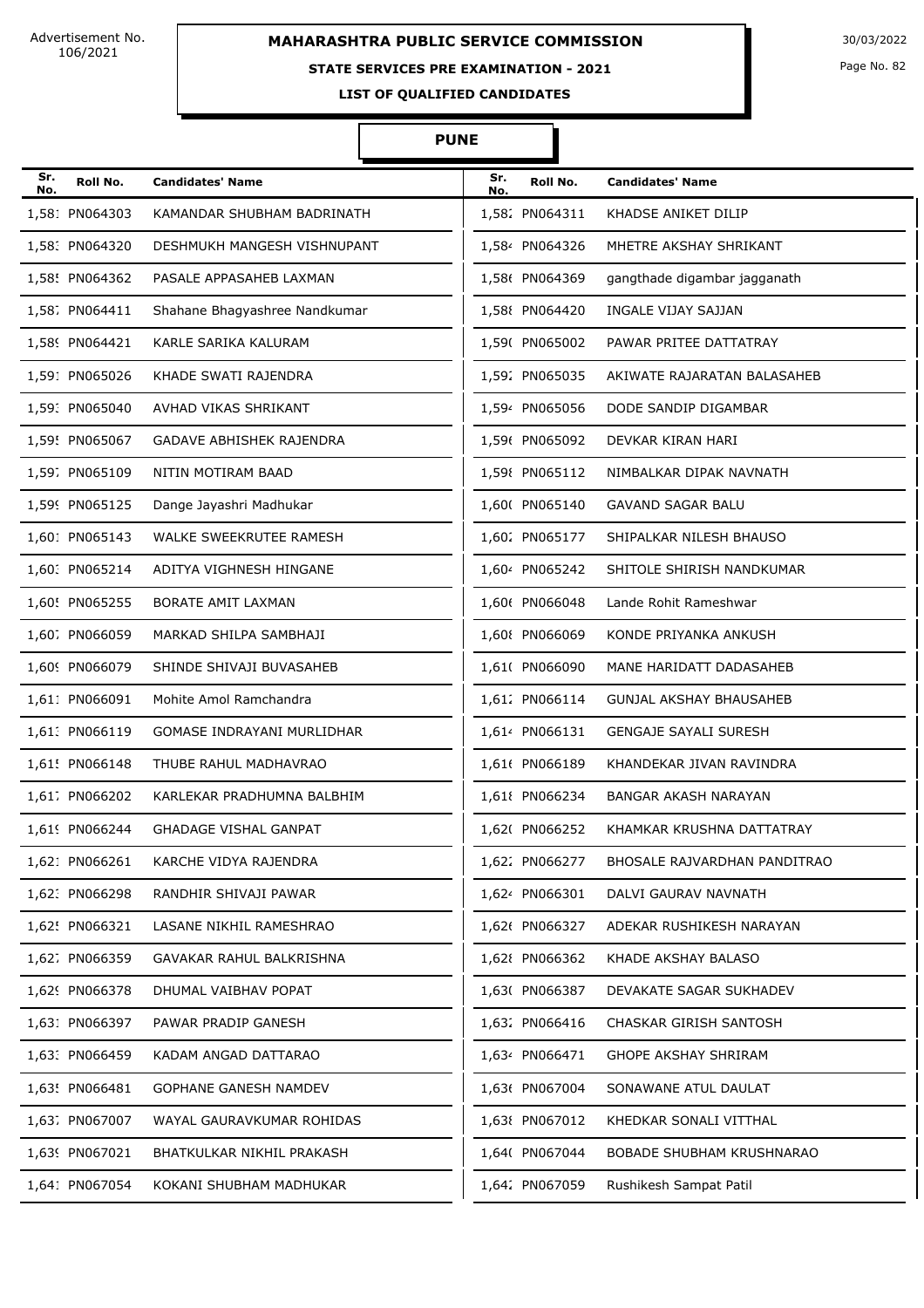#### **STATE SERVICES PRE EXAMINATION - 2021**

Page No. 83

**LIST OF QUALIFIED CANDIDATES** 

#### **PUNE**

Π

| Sr.<br>No. | Roll No.       | <b>Candidates' Name</b>       | Sr.<br>No. | Roll No.       | <b>Candidates' Name</b>    |
|------------|----------------|-------------------------------|------------|----------------|----------------------------|
|            | 1,64. PN067100 | SHINDE PRASAD SHIVRAM ANITA   |            | 1,644 PN067112 | Chavan Sumit Kiran         |
|            | 1,64! PN067129 | KAMBLE DNYANESHWAR SANDIPAN   |            | 1,646 PN067137 | BHOSALE SHUBHADA VASANT    |
|            | 1,64. PN067140 | <b>GITE UMAKANT PANDHARI</b>  |            | 1,648 PN067146 | PATIL RAJ SUBHASHCHANDRA   |
|            | 1,649 PN067177 | JADHAV PREMA KIRAN            |            | 1,65( PN067238 | AWATADE TEJAS MARUTI       |
|            | 1,651 PN067240 | PATIL KOMAL DAGADU            |            | 1,652 PN067264 | ADSUL SUDHIR MURLIDHAR     |
|            | 1,65: PN067284 | SHELKANDE ADITI BALU          |            | 1,654 PN068005 | Andhale Shailesh Bhikaram  |
|            | 1,65! PN068008 | KAWADE SUJATA JAYAWANT        |            | 1,656 PN068019 | DHAMANE PRIYANVADA SANJAY  |
|            | 1,65. PN068036 | JADHAV RESHMA MADHUKAR        |            | 1,65{ PN068049 | MORE SUBHASH BALBHIM       |
|            | 1,659 PN068066 | CHINMAY DADABHAU KALE         |            | 1,66( PN068096 | DHAYAGUDE BHAUSO KISAN     |
|            | 1,661 PN068111 | KHOT SUSHANT PARASHARAM       |            | 1,662 PN068132 | Wandhekar Ankita Shivaji   |
|            | 1,66: PN068156 | RAJPUT KALPESHKUMAR SUBHASH   |            | 1,664 PN068164 | Jagtap Vijay Soudagar      |
|            | 1,66! PN068168 | KALE ASHUTOSH SANTOSH         |            | 1,666 PN068188 | EKAD YUVRAJ DATTATRAY      |
|            | 1,66. PN068192 | MANE PRASHANT CHANDRAKANT     |            | 1,66{ PN068193 | PHAD AJAY VISHWANATH       |
|            | 1,669 PN068199 | KISHOR PRAKASH SHETE          |            | 1,67( PN068202 | PRIYA RAMKRUSHNA CHAPLE    |
|            | 1,671 PN068213 | OMKESH JADHAV                 |            | 1,672 PN068223 | NAYKODI GOKUL NAMADEO      |
|            | 1,67. PN068241 | <b>BACHATE SANDIP VIRNATH</b> |            | 1,674 PN068270 | ADATE SOURABH BALKRISHNA   |
|            | 1,67! PN068287 | MAHAJAN AKSHAY POPATRAO       |            | 1,676 PN068298 | AVHAD ARUN TUKARAM         |
|            | 1,67. PN068311 | SATHE AKSHAY MAHADEV          |            | 1,67{ PN068336 | Sagar Ramachandra Kondekar |
|            | 1,679 PN068338 | SHINDE AMOL SADASHIV          |            | 1,68( PN068362 | Deshmukh Savita Hanmant    |
|            | 1,681 PN068371 | PATIL KAUSHAL PRAMOD          |            | 1,682 PN068378 | DAREKAR NILESH ANKUSH      |
|            | 1,68. PN068396 | JAMDADE PRASHANT DINKAR       |            | 1,684 PN068399 | KIRAN SHIVAJI SHINDE       |
|            | 1,68! PN068433 | Raut Priyanka Dattatray       |            | 1,686 PN068454 | DEOKAR YOGESH NAVNATH      |
|            | 1,68. PN068455 | SHELAR PRIYANKA KAILASH       |            | 1,68{ PN068457 | DHANESHWAR SAURABH MUKUND  |
|            | 1,689 PN068460 | POTGHAN MONIKA MACHHINDRA     |            | 1,69( PN068471 | SHINDE SAGAR RAJENDRA      |
|            | 1,691 PN068478 | CHAWARE RAKESH RAMESHRAO      |            | 1,692 PN069042 | SHINDE RAJAN APPARAO       |
|            | 1,69. PN069079 | GALANDE AMOL KANTILAL         |            | 1,694 PN069087 | KARKHELE VANDANA ASHOK     |
|            | 1,69! PN069093 | ZENDE KANCHAN BHIMRAO         |            | 1,696 PN069097 | JADHAV TANAJI VISHAWANATH  |
|            | 1,69. PN069121 | TAWARE AKSHAY ANIL            |            | 1,69{ PN069143 | NEVE ROHAN MILIND          |
|            | 1,699 PN069160 | KURHADE VINODKUMAR BABURAO    |            | 1,70( PN069192 | DHUMAL TUSHAR VILAS        |
|            | 1,701 PN069208 | Chavan Jeevan Balaso          |            | 1,70% PN069211 | Mane Kiran Shivaji         |
|            | 1,70. PN069215 | NAGARGOJE CHANGDEV KALYAN     |            | 1,704 PN069217 | GADAKH MACHHINDRA JANARDAN |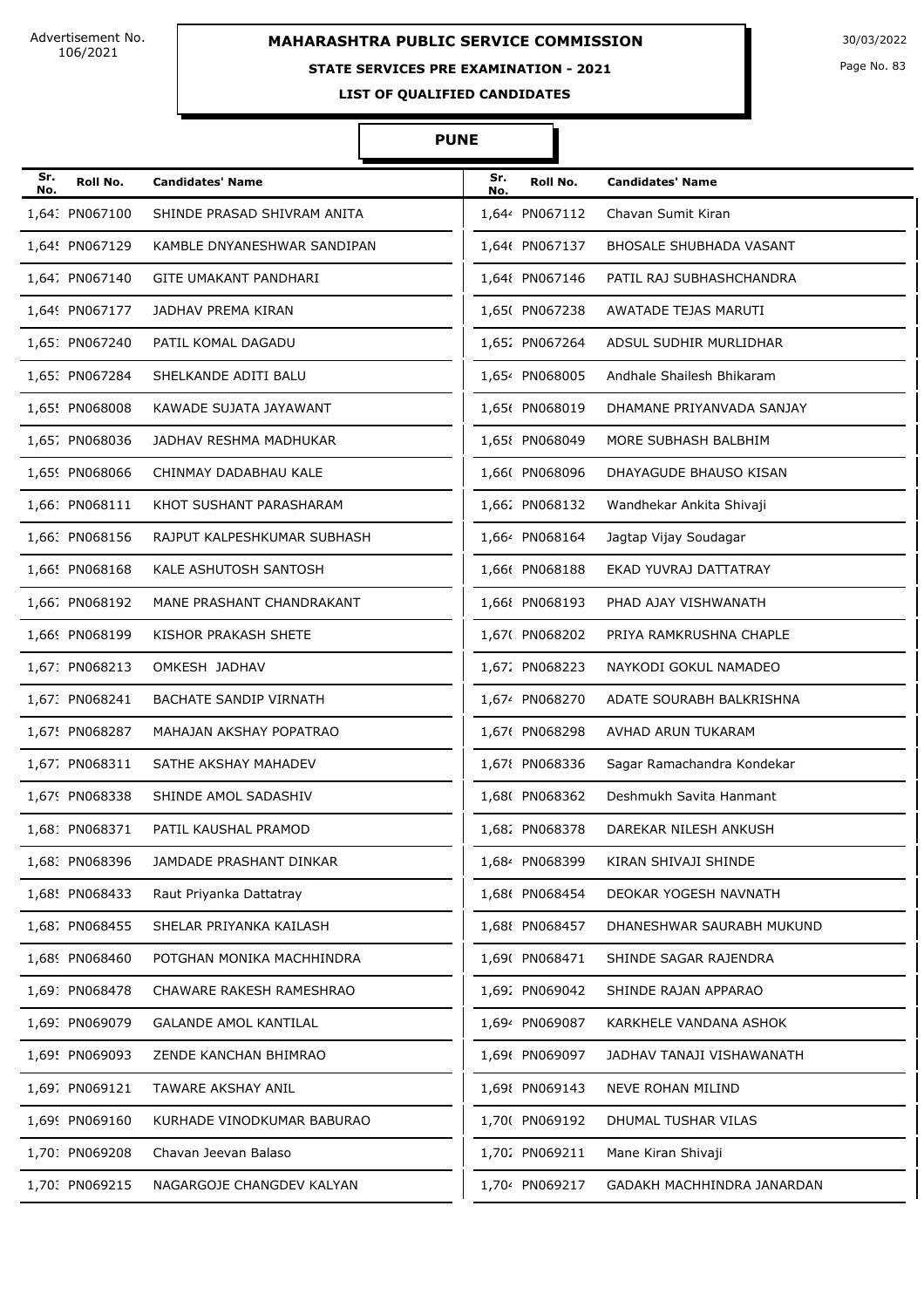## **STATE SERVICES PRE EXAMINATION - 2021**

Page No. 84

**LIST OF QUALIFIED CANDIDATES** 

| Sr.<br>No. | Roll No.       | <b>Candidates' Name</b>        | Sr.<br>No. | Roll No.       | <b>Candidates' Name</b>        |
|------------|----------------|--------------------------------|------------|----------------|--------------------------------|
|            | 1,70! PN069221 | PAWAR HARSHAL RAJENDRA         |            | 1,706 PN069256 | BHONDAWE KIRAN HARISHCHANDRA   |
|            | 1,70. PN070008 | SHINDE MANOJ VIJAYKUMAR        |            | 1,70{ PN070017 | LONDHE GANESH POPAT            |
|            | 1,709 PN070020 | AVINASH BHIVAJI MAHARNAWAR     |            | 1,71( PN070032 | <b>GAIKWAD SANKET RAHUL</b>    |
|            | 1,711 PN070041 | TAMBILE MAHESH KISAN           |            | 1,712 PN070045 | <b>GARADARE VISHAL SHIVAJI</b> |
|            | 1,71. PN070050 | CHAVAN PRADIP RAGHUNATH        |            | 1,714 PN070054 | More Mayuresh Vilas            |
|            | 1,71! PN070064 | ANIKET CHANDRAKANT KAMBLE      |            | 1,716 PN070067 | VISHAL BHASKAR GAIKWAD         |
|            | 1,71. PN070104 | ALDAR PRAMOD BASAWESHVAR       |            | 1,71{ PN070111 | TUSHAR NIKAM                   |
|            | 1,719 PN070117 | VIJAY SAHEBRAO KHODAKE         |            | 1,72( PN070134 | HOWALE GANGADHAR GOUTAM        |
|            | 1,721 PN070141 | DIGHE GANESH DATTATRAYA        |            | 1,722 PN070144 | MADAVI PRASAD WASUDEO          |
|            | 1,72. PN070163 | CHANDANKAR PRAJAKTA PARMESHWAR |            | 1,724 PN070195 | SHIUDKAR SHRADHA SAMBHAJI      |
|            | 1.72! PN070216 | KANWATE NITIN ANIL             |            | 1,726 PN070240 | DHUMAL SWARUPA PRAKASHRAO      |
|            | 1,72; PN070245 | Ghorpade Himalaya Balkrishna   |            | 1,72{ PN070247 | DHOBALE PRIYANKA KASHINATH     |
|            | 1,729 PN070261 | JAPKAR KUMAR ARJUN             |            | 1,73( PN070264 | SOMWANSHI SONAL GORAKHANATH    |
|            | 1,731 PN070270 | MORE ANIKET DNYANOBA           |            | 1,732 PN070279 | SACHIN SHANKAR GHOLVE          |
|            | 1,73. PN070283 | SURESH RAMBHAU MUNDHE          |            | 1,734 PN070294 | WAGHMARE MAHESH MIRAWALI       |
|            | 1,73! PN070307 | RAHUL PUNDALIK PATIL           |            | 1,736 PN070310 | DHUMAL MAHESH ROHIDAS          |
|            | 1,73. PN070315 | JADHAV SANDHYA SUNIL           |            | 1,73{ PN070338 | KHAMKAR PRAVIN KRISHNAT        |
|            | 1,739 PN070339 | KAPIL SHIVAJI ZINJURDE         |            | 1,740 PN070342 | CHAUDHARI RAKESH BALASAHEB     |
|            | 1,741 PN070378 | PARKHE RUTUJA DASHARATH        |            | 1,742 PN070407 | <b>BHANGE SURESH RAJKUMAR</b>  |
|            | 1,74. PN070412 | Dhumal Amit Shahajirao         |            | 1,744 PN070420 | <b>GAVHANE AMOL LAXMAN</b>     |
|            | 1,74! PN070441 | Aakash Dileep Shinde           |            | 1,746 PN070443 | JADHAV PRADIP SUBHASH          |
|            | 1,74. PN070450 | JADHAV ATUL KISHAN             |            | 1,748 PN070479 | JADHAV GIRISHKUMAR MAHADEO     |
|            | 1,749 PN071009 | APURVA RAJESH TIDKE            |            | 1,75( PN071013 | <b>BOBADE SURAJ ASHOK</b>      |
|            | 1,751 PN071019 | CHORAMALE KAILAS DINKAR        |            | 1,75% PN071041 | <b>TUSHAR S JANKAR</b>         |
|            | 1,75. PN071073 | VASUNDHARA VIJAY TADKALKAR     |            | 1,754 PN071079 | GAWAI DNYANESH SHRIRAM         |
|            | 1,75! PN071094 | PATLE JITENDRA ASHOK           |            | 1,756 PN071099 | JAGTAP SAURABH SUNIL           |
|            | 1,75; PN071145 | Jadhav Mayur Sanjayrao         |            | 1,75{ PN071150 | GHOGAL SHRIKANT RAGHUNATH      |
|            | 1,759 PN071163 | PATIL HITESH KHANDERAO         |            | 1,76( PN071188 | Gurav Rohan Jayant             |
|            | 1,761 PN071199 | CHAKRE SHUBHAM NARENDRA        |            | 1,76; PN071202 | MORE SNEHAL DIGAMBAR           |
|            | 1,76. PN071226 | CHANDANSHIV NILAM ROHIDAS      |            | 1,764 PN071227 | JETHE KISHOR ANIL              |
|            | 1,76! PN071245 | NILESH S BHURE                 |            | 1,766 PN071251 | <b>GODASE NAVNATH DIGAMBAR</b> |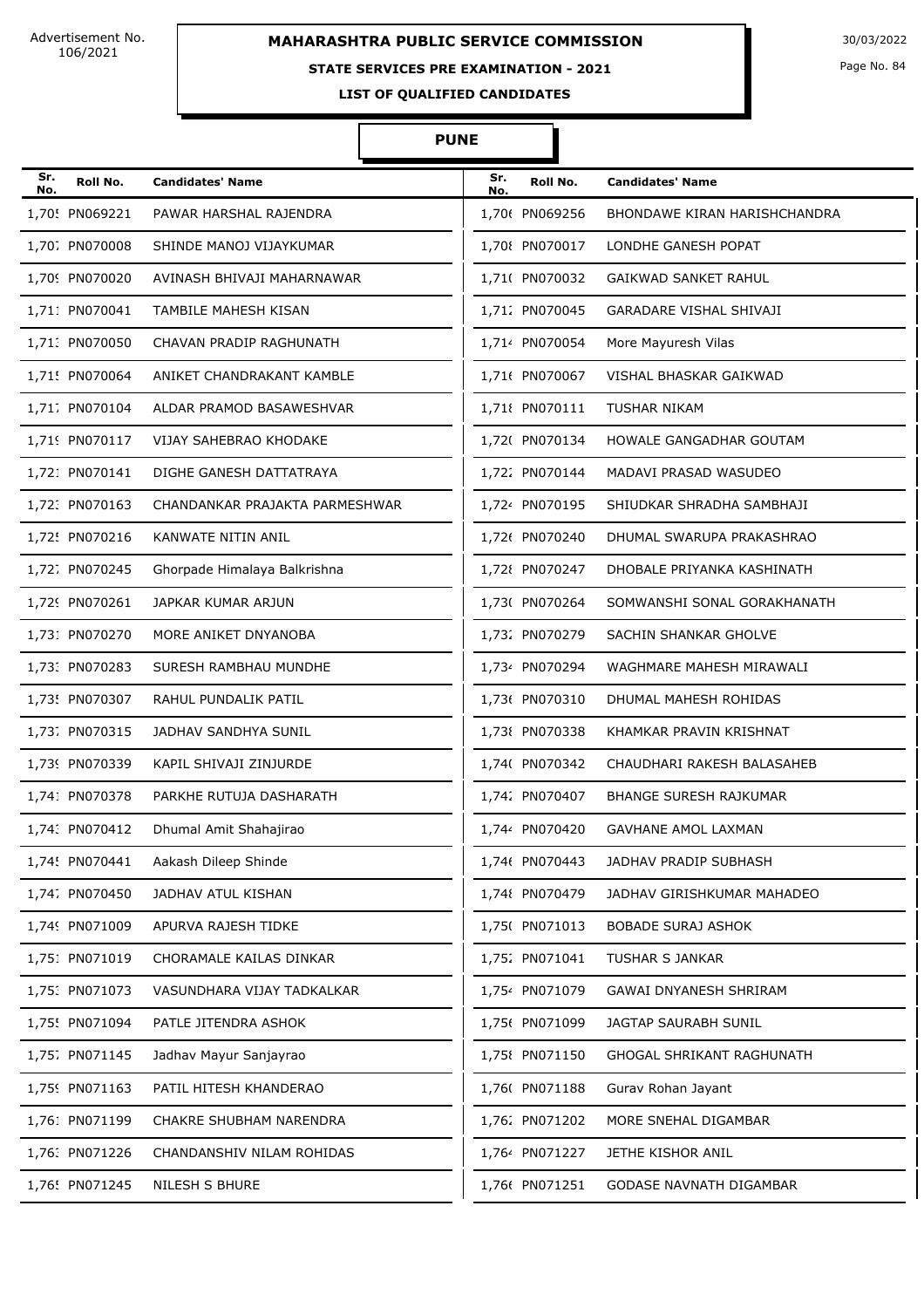# **STATE SERVICES PRE EXAMINATION - 2021**

Page No. 85

**LIST OF QUALIFIED CANDIDATES** 

#### **PUNE**

Π

| Sr.<br>No. | Roll No.       | <b>Candidates' Name</b>           | Sr.<br>No. | Roll No.       | <b>Candidates' Name</b>         |
|------------|----------------|-----------------------------------|------------|----------------|---------------------------------|
|            | 1,76; PN071253 | DHANWE SHALINI SUBHASHRAO         |            | 1,76{ PN071280 | KALE BHAKTI BALASO              |
|            | 1,769 PN071281 | RASKAR SUSHMA VASUDEV             |            | 1,77( PN071288 | MANMIT SATISH BANKAR            |
|            | 1,771 PN071312 | <b>GHOLAVE DHIRAJ RAM</b>         |            | 1,772 PN071316 | AVINASH GANESH LAHANE           |
|            | 1,77. PN071319 | Haridas Pandurang Hage            |            | 1,774 PN071380 | ROHIT BAJARANG KALAMDANE        |
|            | 1,77! PN071405 | RAKH SACHIN SAMPAT                |            | 1,776 PN071410 | PATIL KIRAN SHAMRAO             |
|            | 1,77. PN071426 | <b>GHUGE DHANASHRI SANTOSHRAO</b> |            | 1,77{ PN071464 | JAGADALE KIRAN DHANYAKUMAR      |
|            | 1,779 PN071476 | Lahane Sunil Venkatrao            |            | 1,78( PN071490 | SHINDE GHANASHAM VINAYAK        |
|            | 1,78: PN071503 | PAKHARE ABHIJIT GAHININATH        |            | 1,782 PN072007 | MANE OMKAR BABANRAO             |
|            | 1,78: PN072009 | TAUR VAISHALI CHANDRAKANT         |            | 1,784 PN072012 | HAGAWANE ABHILASH SHIVAJI       |
|            | 1,78! PN072015 | <b>BHOSALE KULDEEP DILIP</b>      |            | 1,786 PN072030 | KHADE NILESH PRAKASH            |
|            | 1,78. PN072036 | <b>GORE DIGVIJAY SAMBHAJI</b>     |            | 1,788 PN072038 | <b>BANGAR GANESH BALU</b>       |
|            | 1,789 PN072049 | Markad Madhuri Ashru              |            | 1,79( PN072071 | Mhetre Akash Namdev             |
|            | 1,791 PN072122 | KHEDKAR SHANKAR JAGANNATH         |            | 1,792 PN072141 | AMOL RAMDAS NETAKE              |
|            | 1,79. PN072147 | RAUT NIKHIL MAHARUDRA             |            | 1,794 PN072183 | WASURE SACHIN GOVINDRAO         |
|            | 1,79! PN072188 | DALVI MAHESH TUKARAM              |            | 1,796 PN072199 | SHITAL SHIVAJI PAWAR            |
|            | 1,79; PN072230 | SABALE ROHIT SHISHUPAL            |            | 1,798 PN072253 | THIGALE ABHISHEK AVADHUT        |
|            | 1,799 PN072254 | AHIRE JITESH VASANT               |            | 1,80( PN072300 | Dahiphalkar Jaydatt Sakhahari   |
|            | 1,801 PN072346 | Bochare Sandip Jagan              |            | 1,802 PN072369 | <b>VIJAY SAWADE</b>             |
|            | 1,80. PN072373 | DONGARE VISHAL SAHADU             |            | 1,804 PN072388 | KSHIRSAGAR VIDYARANI DATTATRAYA |
|            | 1,80! PN072411 | SURYAWANSHI SEEMA GANESHRAO       |            | 1,806 PN072439 | DESAI YUVRAJ BAJIRAO            |
|            | 1,80. PN072443 | SAYYAD ANSAR YASIN                |            | 1,80{ PN072461 | KADAM RASHMI RAJENDRA           |
|            | 1,809 PN073002 | THITE RAHUL MACHHINDRA            |            | 1,81( PN073038 | WAGHAMODE TANAJI DNYANU         |
|            | 1,811 PN073067 | PATIL RAHUL LAXMAN                |            | 1,81. PN073082 | ARGADE PRASHANT RAVSAHEB        |
|            | 1,81. PN073110 | KORE MRIGNAYANI HARISHCHANDRA     |            | 1,814 PN073115 | CHAVAN NIKHIL LALASO            |
|            | 1,81! PN073127 | THORAT ABHIJIT VISHNU             |            | 1,816 PN073156 | RATHOD VINAYAK NAMDEO           |
|            | 1,81. PN073180 | Hande Yogesh Natha                |            | 1,81{ PN073203 | KATWATE RAJAT SANJAY            |
|            | 1,819 PN073237 | ADHAL MRUDULA VITTHAL             |            | 1,82( PN073281 | PATIL JITENDRA VASANT           |
|            | 1,821 PN073290 | SALUNKE SADASHIV MURLIDHAR        |            | 1,822 PN073301 | JADHAV SAMBHAJI JAGANNATH       |
|            | 1,82. PN073317 | NAGARGOJE VINODKUMAR RAMRAO       |            | 1,824 PN073327 | KAWALE GANESH JAGDISH           |
|            | 1,82! PN073340 | BOMBLE DADABHAU SUNIL             |            | 1,826 PN074028 | NICHIT PRAVIN VISHNU            |
|            | 1,82. PN074055 | GAWAS SHUBHAM DIGAMBAR            |            | 1,82{ PN074089 | Nimbalkar jayraj sanjay         |
|            |                |                                   |            |                |                                 |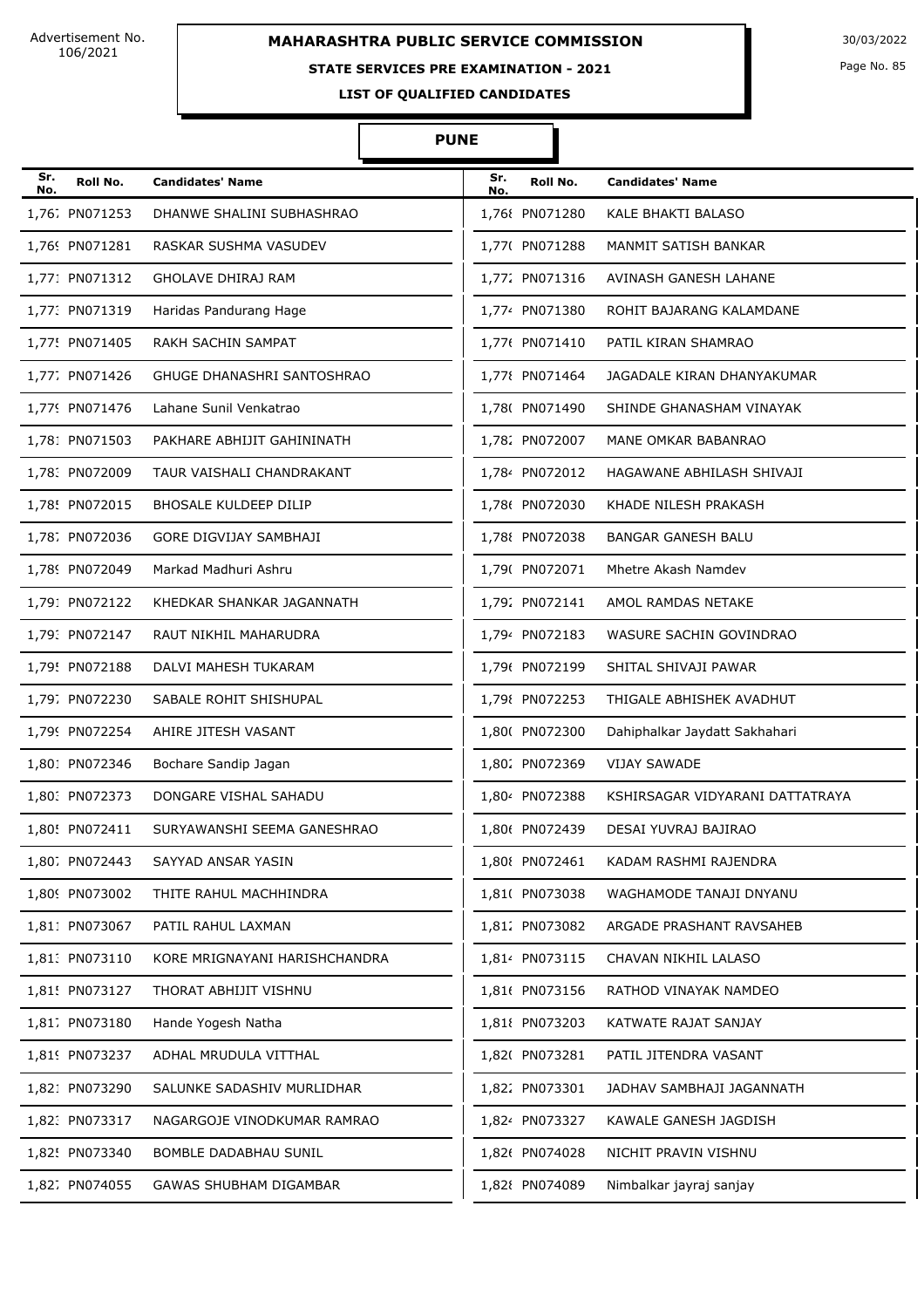# **STATE SERVICES PRE EXAMINATION - 2021**

Page No. 86

**LIST OF QUALIFIED CANDIDATES** 

| Sr. |                |                                | Sr. |                |                               |
|-----|----------------|--------------------------------|-----|----------------|-------------------------------|
| No. | Roll No.       | <b>Candidates' Name</b>        | No. | Roll No.       | <b>Candidates' Name</b>       |
|     | 1,829 PN074104 | KARDILE VIKAS MANSUK           |     | 1,83( PN074125 | RUKHASAR ISUB SHAIKH          |
|     | 1,831 PN074131 | Bhingare Vitthal Harishchandra |     | 1,832 PN074154 | FUNDE ASMITA GANESH           |
|     | 1,83. PN074163 | SHEWALKAR SNEHA ASHOK          |     | 1,834 PN074171 | <b>GORE RAHUL TULSHIRAM</b>   |
|     | 1,83! PN074181 | SABLE SWAPNIL VASANT           |     | 1,836 PN074202 | JADHAV TEJASWI LAXMAN         |
|     | 1,83. PN074203 | SONWANE PRAVIN BABAN           |     | 1,83{ PN074207 | KASHID DNYANESHWAR TANAJI     |
|     | 1,839 PN074208 | sasane pravin subhash          |     | 1,84( PN074210 | Pisal Rahul Vilas             |
|     | 1,841 PN074230 | INAMDAR SUMAIYA ASHPAK         |     | 1,842 PN074275 | <b>GUND KIRAN SUBHASH</b>     |
|     | 1,84. PN074310 | KIRAN TANAJI JADHAV            |     | 1,844 PN074319 | Kadam Sonali Suresh           |
|     | 1,84! PN074345 | KANKARNE SONALI SURESH         |     | 1,846 PN074349 | RATHOD GANESH RAMANLAL        |
|     | 1,84. PN074360 | <b>GHADGE ASMITA MADHUKAR</b>  |     | 1,848 PN075021 | AKASH MAHAL MORE              |
|     | 1,849 PN075032 | NAPTE VAIBHAVKUMAR GOVINDRAO   |     | 1,85( PN075042 | DATTA BABURAO JADHAV          |
|     | 1,851 PN075059 | RAHUL BABURAO KHADGIR          |     | 1,852 PN075097 | SHINDE RAJVARDHAN SANJIV      |
|     | 1,85. PN075122 | CHAVAN POONAM MOHANRAO         |     | 1,854 PN075132 | PAWAR SIDDHARTH KAMALESH      |
|     | 1,85! PN075144 | kundalkar kiran mohan          |     | 1,856 PN075163 | KHUPSE VAIBHAV LAXMAN         |
|     | 1,85. PN075173 | SHINDE SURAJ DILIP             |     | 1,85{ PN075189 | INGALE VIBHAVARI SHIVAJI      |
|     | 1,859 PN075209 | Dhainje Akash Dilip            |     | 1,86( PN075228 | POTE NITIN JAGOBA             |
|     | 1,861 PN075242 | BARGE ANJALI RAVINDRA          |     | 1,862 PN075245 | ROMAN PRAMODKUMAR ABASO       |
|     | 1,86. PN075251 | PATIL SHRIDHAR SADASHIV        |     | 1,864 PN075256 | DHANDE DEEPAK RAJENDRA        |
|     | 1,86! PN075263 | LABADE RAVINDRA ASHOK          |     | 1,866 PN075275 | SHENDGE AJAY TANAJI           |
|     | 1,86. PN075282 | UDHAN VIVEK BHAGAWAT           |     | 1,86{ PN075284 | Mekhe Kavita Sanjay           |
|     | 1,869 PN075286 | KADAM OMKAR HANUMANT           |     | 1,87( PN075296 | INGAWALE VIVEK BALASAHEB      |
|     | 1,871 PN076062 | BORATE DNYANESHWAR SATISH      |     | 1,872 PN076065 | MORALE ROSHNI DILIP           |
|     | 1,87. PN076066 | PATIL PRATIK RAJENDRA          |     | 1,874 PN076118 | KHAMKAR PRIYANKA SURESH       |
|     | 1,87! PN076144 | YENPURE AKSHAY CHANDRAKANT     |     | 1,876 PN076155 | Khandagale Siddheshwar Bharat |
|     | 1,87. PN076178 | SARODE SWAPNIL SOPAN           |     | 1,87{ PN076200 | Yadav Dipali Suresh           |
|     | 1,879 PN076227 | NIMBALKAR DIPALI CHIMASAHEB    |     | 1,88( PN076231 | DESHMUKH PRUTHVIRAJ SANJAY    |
|     | 1,881 PN076255 | JAGDALE MEERA ASHOK            |     | 1,882 PN076283 | DEVKAR KARNKUMAR VILASRAO     |
|     | 1,88. PN076286 | RATHOD NARAYAN UTTAM           |     | 1,884 PN076297 | PRASHANT HANAMANT KADAM       |
|     | 1,88! PN076302 | ATOLE SANGRAM DHANANJAY        |     | 1,886 PN076329 | SANKPAL PRASAD TUKARAM        |
|     | 1,88. PN076341 | SHIRKE SAGAR BALU              |     | 1,888 PN076344 | SASTE AKSHAY ARUN             |
|     | 1,889 PN076352 | JAMBHULKAR JUEE ANANDRAO       |     | 1,89( PN076353 | CHAKOR PRADEEP SHESHARAO      |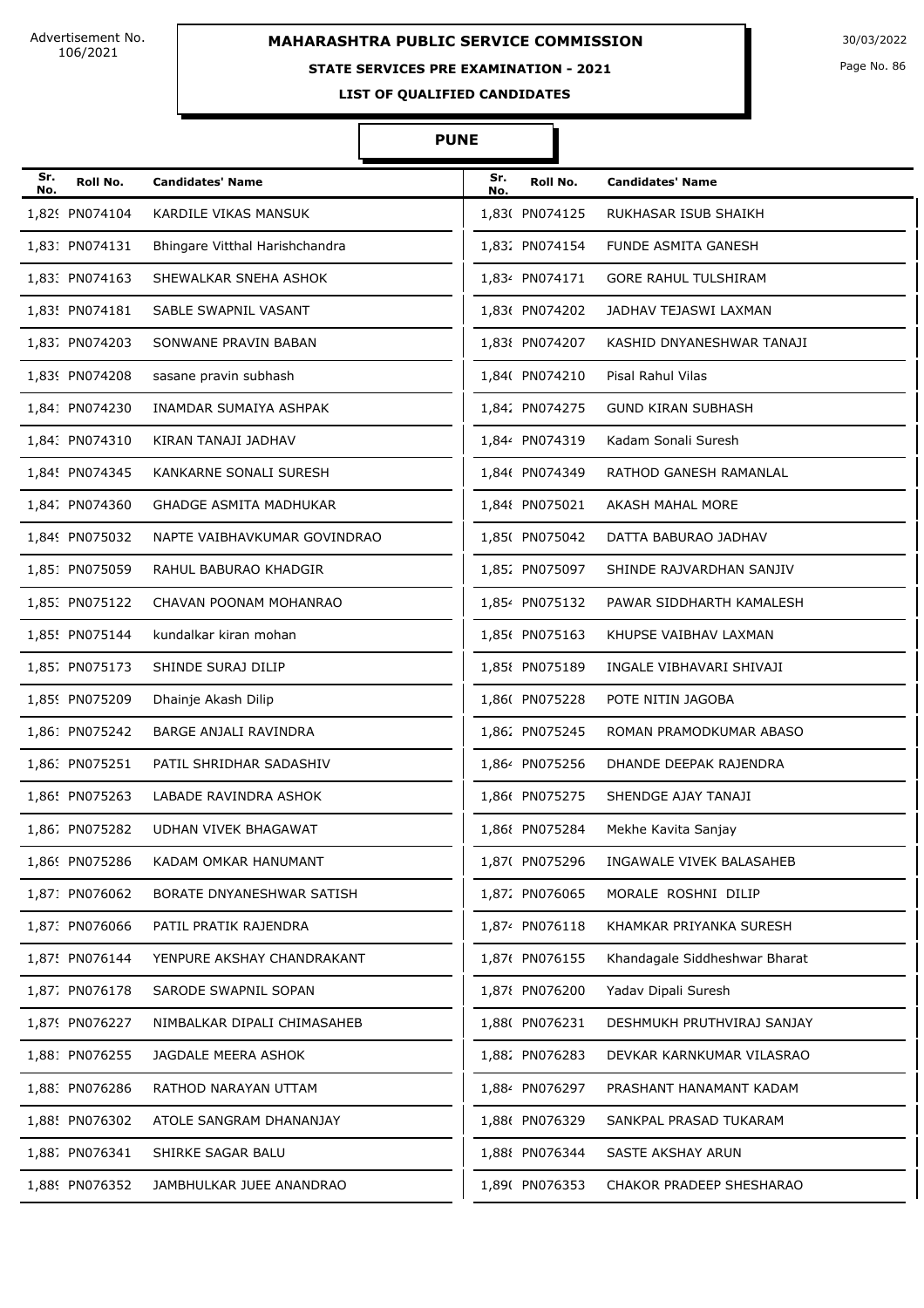# **MAHARASHTRA PUBLIC SERVICE COMMISSION** 30/03/2022

#### **STATE SERVICES PRE EXAMINATION - 2021**

Page No. 87

**LIST OF QUALIFIED CANDIDATES** 

#### **PUNE**

Π

| Sr.<br>No. | Roll No.       | <b>Candidates' Name</b>        | Sr.<br>No. | Roll No.       | <b>Candidates' Name</b>        |
|------------|----------------|--------------------------------|------------|----------------|--------------------------------|
|            | 1,891 PN076375 | UNHALE AKASH BALIRAM           |            | 1,892 PN076379 | SONKUSARE LOKESH PUNDALIK      |
|            | 1,89: PN077030 | YADAV VISHAL MAHADEV           |            | 1,894 PN077037 | JADHAV APARNA ARUN             |
|            | 1,89! PN077091 | <b>GIRE ANAND GOPIRAJ</b>      |            | 1,896 PN077112 | Muley Sukanya Narayan          |
|            | 1,89. PN077119 | WAKADE HARSHAD BAPURAO         |            | 1,898 PN077137 | Sabale Amruta Vilas            |
|            | 1,899 PN077172 | MORE AKSHAY ANKUSH             |            | 1,90( PN077176 | SHIRALE SHASHISHEKHAR SUDAMRAO |
|            | 1,901 PN077184 | BHIMANWAR CHINMAY ATUL         |            | 1,902 PN077186 | SOLANKE AMITKUMAR JIJASAHEB    |
|            | 1,90. PN077191 | DEVALEKAR SANDESH NATHURAM     |            | 1,904 PN077199 | CHAUDHARI DHANANJAY RAMESH     |
|            | 1,90! PN077203 | <b>GARDE VAIBHAV DILIP</b>     |            | 1,906 PN077220 | Mane Sambhaji Sarjerao         |
|            | 1,90. PN077243 | SHINDE NILESH DILIP            |            | 1,90{ PN077244 | GAVHANE HARSHADA AUDUMBAR      |
|            | 1,909 PN077262 | MAHADIK NILAM DATTATRAYA       |            | 1,91( PN078013 | UMAP KUNAL SUBHASH             |
|            | 1,911 PN078051 | TALEKAR VIVEKANAND NANDKUMAR   |            | 1,912 PN078057 | KONGHE VAIBHAV JAGANNATH       |
|            | 1,91. PN078065 | LONDHE ANUJA SHAM              |            | 1,914 PN078080 | NANAVARE MAYURESH MARUTI       |
|            | 1,91! PN078090 | WAMAN SANKET VIJAY             |            | 1,91( PN078109 | chougule pramod balaso         |
|            | 1,91. PN078116 | SABALE DIPAK DNYANESHWAR       |            | 1,91{ PN078126 | RATHOD BHUMIKA SHRICHAND       |
|            | 1,919 PN078133 | PAWAR GANDHALI JAGDISH         |            | 1,92( PN078135 | HADAPE SAGAR EKNATH            |
|            | 1,921 PN078161 | JANRAO PRANIT RAVINDRA         |            | 1,922 PN078163 | <b>BHOSALE AKASH BHARAT</b>    |
|            | 1,92. PN078187 | JADHAV YESHODIP KALIDAS        |            | 1,924 PN078203 | SHINDE VAIBHAV BHAURAO         |
|            | 1,92! PN078212 | <b>VAISHALI MUNDHE</b>         |            | 1,926 PN078233 | BORHADE ANKITA SANTOSH         |
|            | 1,92. PN078256 | Rushikesh Dhanyakumar Gavasane |            | 1,92{ PN078276 | <b>BHAT SANKET HEMANT</b>      |
|            | 1,929 PN078287 | navale jaidev shahadev         |            | 1,93( PN078290 | KATTE PRAGATI JEEVAN           |
|            | 1,93: PN078293 | TANDALE SHRIRAM PANDURANG      |            | 1,932 PN078297 | RAHANE AKASH SHARAD            |
|            | 1,93. PN078326 | SANAP CHETAN SHASHIKANT        |            | 1,934 PN078351 | Jawale Sai Kisan               |
|            | 1,93! PN078371 | BAGAL DHIRAJ VITTHAL           |            | 1,936 PN078377 | GHADAGE PRAMOD KAKASAHEB       |
|            | 1,93. PN078403 | MUNDE ANIKET BHAGVAT           |            | 1,93{ PN078417 | GHULE DHANANJAY RAMESH         |
|            | 1,939 PN078441 | SHINDE SANKET SURESH           |            | 1,94( PN078446 | CHAVAN SATISH RAMHARI          |
|            | 1,941 PN079018 | KADAM OMKAR ASHOK              |            | 1,942 PN079046 | THOMBRE BHAGWAT VITTHAL        |
|            | 1,94. PN079078 | BHANGARE MAHENDRA NIMBA        |            | 1,944 PN079099 | NAGARGOJE MAYUR SURESH         |
|            | 1,94! PN079100 | CHAVAN CHAITALI PRAKASH        |            | 1,946 PN079162 | KUSRE SAURABH KESHAVRAO        |
|            | 1,94. PN079196 | NAJAN AKSHAY NARAYAN           |            | 1,948 PN079198 | KACHARE NIVAS CHANDRAKANT      |
|            | 1,949 PN079221 | JADHAV RUTUJA RAMBHAU          |            | 1,95( PN079241 | MUNDE PRANJALI BAJIRAO         |
|            | 1,951 PN079251 | KARAD RANI DATTU               |            | 1,95% PN079261 | TOTAWAR SANDIP DIGAMBAR        |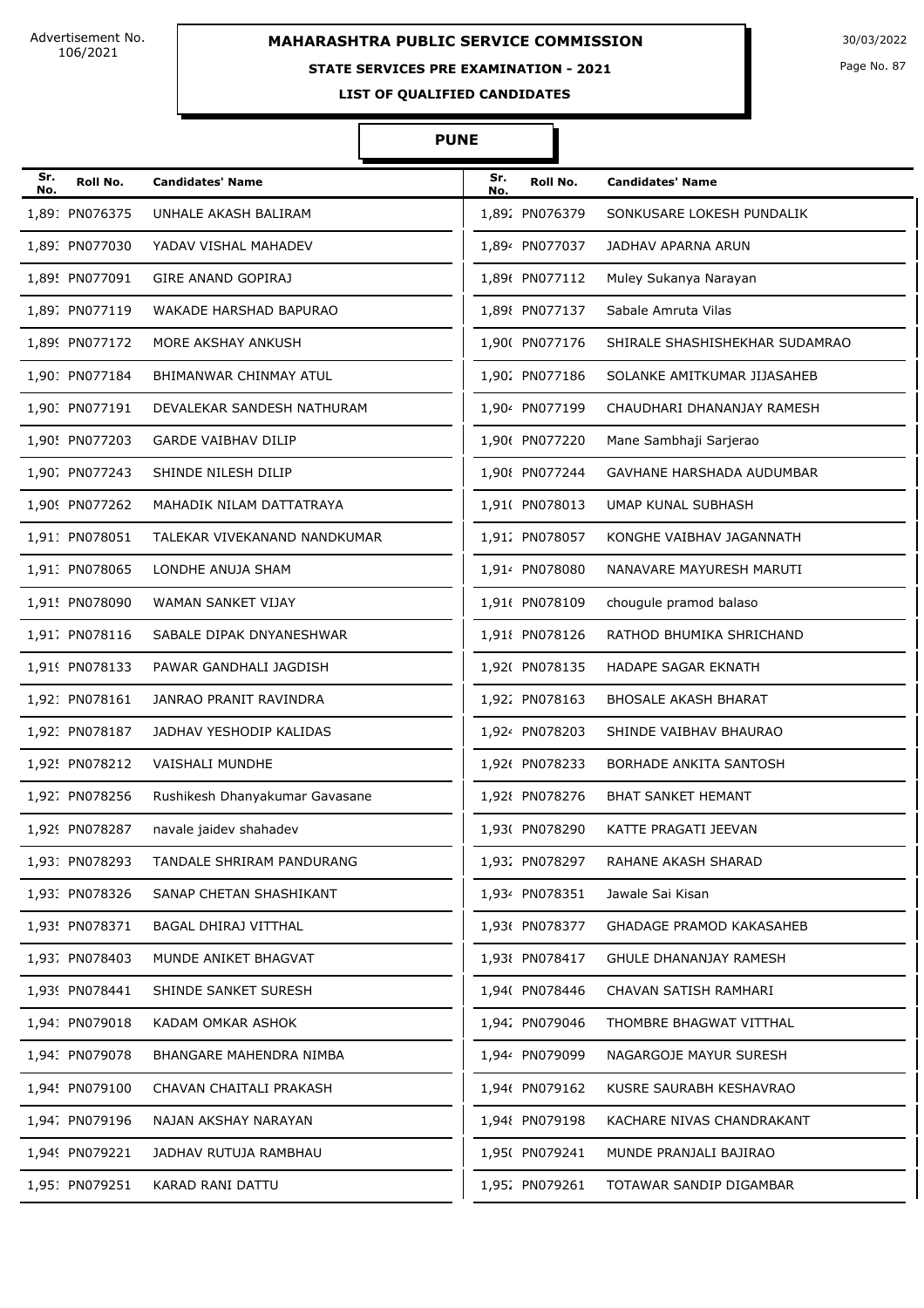## **STATE SERVICES PRE EXAMINATION - 2021**

Page No. 88

**LIST OF QUALIFIED CANDIDATES** 

| Sr.<br>No. | Roll No.       | <b>Candidates' Name</b>        | Sr.<br>No. | Roll No.       | <b>Candidates' Name</b>       |
|------------|----------------|--------------------------------|------------|----------------|-------------------------------|
|            | 1,95: PN080017 | <b>GADHAVE SANTOSH BHAGWAT</b> |            | 1,954 PN080076 | KULAT SHRADDHA NANDKUMAR      |
|            | 1,95! PN080084 | KAMBLE CHANDA MAHADU           |            | 1,956 PN080134 | NANGARE DATTATRYA YASHWANT    |
|            | 1,95. PN080151 | Susatkar Shital Ramdas         |            | 1,95{ PN080165 | RATHOD DILIPKUMAR HARIKISHAN  |
|            | 1,959 PN080183 | MESHRAM BHUSHAN PANDURANG      |            | 1,96( PN080193 | KOTHULE DHANANJAY VISHNU      |
|            | 1,961 PN080237 | BHARATI MANDAR PANDURANG       |            | 1,962 PN080262 | YEWALE NISARG SANJAY          |
|            | 1,96. PN080279 | TAMBE RAHUL SHIVAJI            |            | 1,964 PN081090 | BHALARE RUSHABH SANJAY        |
|            | 1,96! PN081115 | MADAWAN VIJAY RAGHUNATH        |            | 1,966 PN081144 | <b>GURME SHITAL GANPATI</b>   |
|            | 1,96. PN081147 | AIWALE PRIYANKA BABU           |            | 1,96{ PN081173 | JAGDALE PARSHURAM BHIMRAO     |
|            | 1,969 PN081191 | NARSALE MANISHA SHAHAJI        |            | 1,97( PN081198 | JADHAV AKASHAY KAILASH        |
|            | 1,971 PN081208 | INGALE VAIBHAV RAJARAM         |            | 1,972 PN081209 | TAMBE PRAMOD DAGADU           |
|            | 1,97. PN081217 | BALLAL RUSHIKESH RAMCHANDRA    |            | 1,974 PN081225 | CHAVAN SHYAM DNYANDEVRAO      |
|            | 1,97! PN081237 | WANLE SURAJ VITTHAL            |            | 1,97( PN081244 | SHAIKH SAMEER NABAB           |
|            | 1,97. PN081258 | MEHETRE PRIYANKA BHAUSAHEB     |            | 1,978 PN082006 | SHINDE SHAILENDRA PRAKASHRAO  |
|            | 1,979 PN082023 | MALI SAHIL SHAHAJI             |            | 1,98( PN082067 | BANDEWAR ASHVIN DATTATRAY     |
|            | 1,981 PN082070 | SHINDE GAJANAN RAMDAS          |            | 1,982 PN082071 | KADAM MAHESH ASHOK            |
|            | 1,98. PN082083 | GODE VRUSHALI JIJABHAU         |            | 1,984 PN082103 | DHOLE MANOJ RAMESHRAO         |
|            | 1,98! PN082106 | GHODE ANURADHA PRADEEPKUMAR    |            | 1,986 PN082117 | SONWALKAR SWAPNIL VAMAN       |
|            | 1,98. PN082118 | JADHAV SHAILESH CHHAGANRAO     |            | 1,988 PN082119 | MASKE AADITYA BALKRISHNA      |
|            | 1,989 PN082139 | NADE SHRIRAM UTTAM             |            | 1,99( PN082166 | KSHIRSAGAR SNEHA SURESHRAO    |
|            | 1,991 PN082183 | AMBEKAR NIVEDITA NANDKUMAR     |            | 1,992 PN082238 | Sonawane Prashant             |
|            | 1,99. PN082248 | SONNEKAR SWAPNIL PANDURANG     |            | 1,994 PN082250 | PARIHAR AMOL JANARDHAN        |
|            | 1,99! PN082267 | MORE SHWETA DNYANESHWAR        |            | 1,996 PN082268 | SALUNKE VISHNU GULAB          |
|            | 1,99. PN082274 | PAWAR JAEE RAJESH              |            | 1,99{ PN082280 | KADAM DILIP MADHUKAR          |
|            | 1,999 PN083001 | SHINDE SACHIN DEVIDAS          |            | 2,000 PN083026 | PAWARA ARJUN GUNJARYA         |
|            | 2,001 PN083047 | BHAGAT PRASHIK BHOJRAJ         |            | 2,002 PN083050 | POWAR AVADHUT VASANT          |
|            | 2,00. PN083063 | Umate Dnyaneshwar Pandhari     |            | 2,004 PN083131 | REPALE SAGAR PARAJI           |
|            | 2,00! PN083132 | HINGANKAR PRATIK PRAKASH       |            | 2,006 PN083283 | BORSE KIRTI DINKAR            |
|            | 2,00. PN083320 | omase nilesh dilip             |            | 2,008 PN083327 | KHAIRNAR VAIBHAVKUMAR BHIMAJI |
|            | 2,009 PN083345 | swati saybu kamble             |            | 2,01( PN083374 | JADHAV VRUSHALI AJINATH       |
|            | 2,011 PN083478 | KALE RISHIKESH UTTAMRAO        |            | 2,012 PN083500 | HIVARKAR ATISHA DNYANESHWAR   |
|            | 2,01. PN084007 | KALE AABA DNYANDEV             |            | 2,014 PN084057 | SHINGANKAR ANIKET OMPRAKASH   |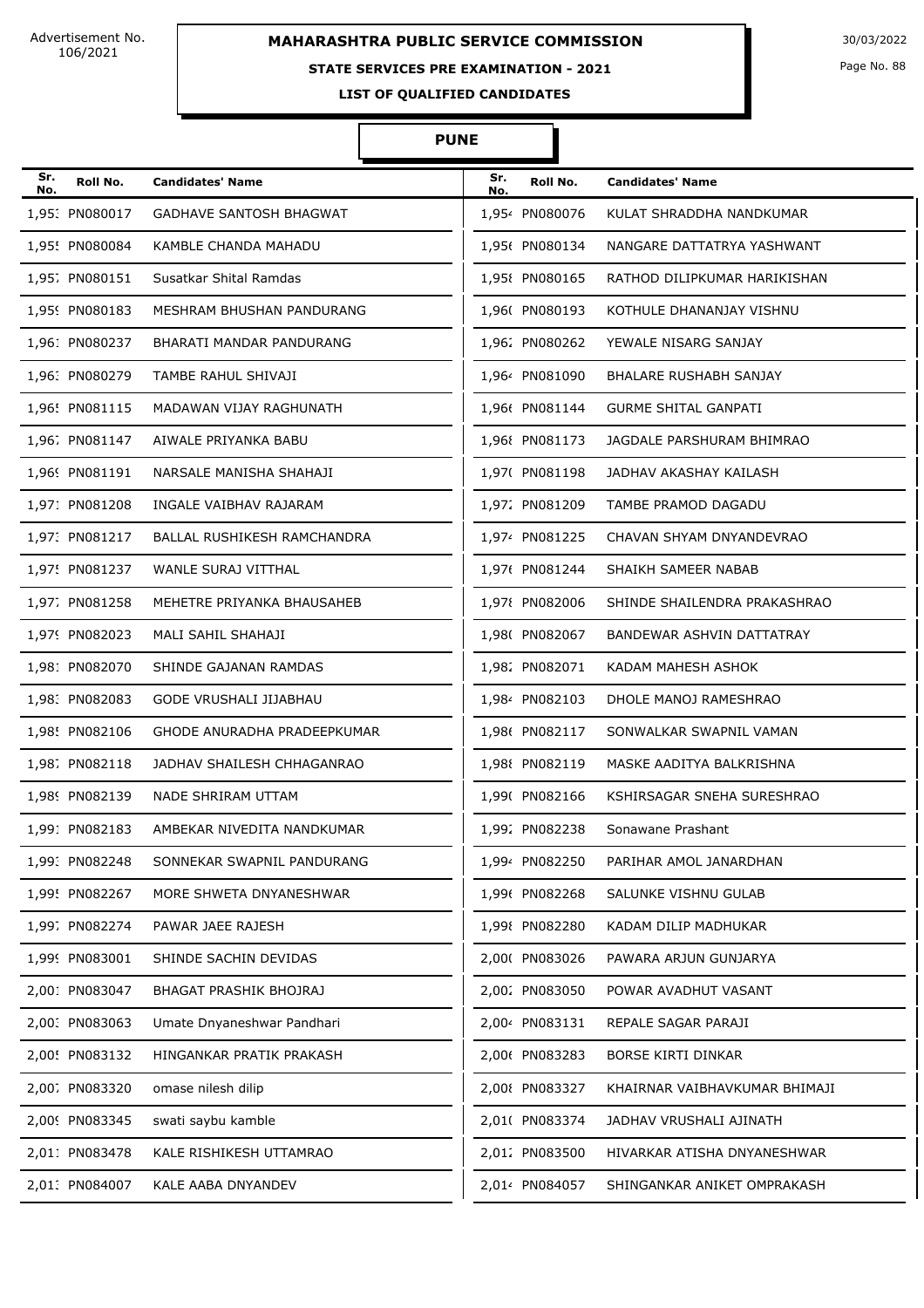# **MAHARASHTRA PUBLIC SERVICE COMMISSION** 30/03/2022

# **STATE SERVICES PRE EXAMINATION - 2021**

Page No. 89

**LIST OF QUALIFIED CANDIDATES** 

| Sr.<br>No. | Roll No.       | <b>Candidates' Name</b>        | Sr.<br>No. | Roll No.       | <b>Candidates' Name</b>        |
|------------|----------------|--------------------------------|------------|----------------|--------------------------------|
|            | 2,01! PN084064 | LANDGE SHUBHAM ASHOK           |            | 2,01( PN084071 | JAGTAP AMOL GAJANAN            |
|            | 2,01. PN084089 | Pisal Sagar Vilas              |            | 2,01{ PN084090 | PATIL ASHWINI RAGHUNATH        |
|            | 2,019 PN084099 | DHUMAL DEEPAK NIVRUTTI         |            | 2,02( PN084100 | VEER SAYAJI ANIL               |
|            | 2,021 PN084110 | SHENDE BHAGYASHRI SANJAY       |            | 2,022 PN084125 | Shinde Pankaj Panjabrao        |
|            | 2,02. PN084135 | KELGANE SHIVANI SUDHIR         |            | 2,024 PN084161 | MANE HARSHAVARDHAN JAGANNATH   |
|            | 2,02! PN084220 | <b>VHATE PRATHAMESH ANAND</b>  |            | 2,02( PN084232 | LAKADE AMARJEET SATISH         |
|            | 2,02. PN084251 | SHINDE SIDDHARTH SHEKHAR       |            | 2,02{ PN084264 | MALUSARE GAURAV GULAB          |
|            | 2,029 PN084291 | JADHAV UTKARSHA SHASHIKANT     |            | 2,03( PN084306 | JAWARE JANAK BALURAM           |
|            | 2,031 PN084325 | KAPSE KIRAN SHIVAJI            |            | 2,032 PN084335 | NICHAL RAMESHWAR SUBHASH       |
|            | 2,03: PN084336 | PRIYANKA VASANTRAO PANSARE     |            | 2,034 PN085005 | <b>GHODKE AKSHAY ANKUSHRAO</b> |
|            | 2,03! PN085014 | SALUNKE KAVITA GULAB           |            | 2,036 PN085018 | Pisal Bhushan Bhaskarrao       |
|            | 2,03. PN085033 | DHEKALE AMRUTA RAMBHAU         |            | 2,03{ PN085104 | TORNEKAR SURAJ BALAJIRAO       |
|            | 2,039 PN085110 | KHEDKAR SUNIL ASHOK            |            | 2,04( PN085130 | AUTE PRAVIN BHIVAJI            |
|            | 2,041 PN085144 | RAJMANE PRADNYA VIJAY          |            | 2,042 PN085152 | PATHADE PRAMOD BHAUSAHEB       |
|            | 2,04. PN085153 | BHADAR SURESH PANDURANG        |            | 2,044 PN085170 | <b>GHATGE RUDRA VIVEKANAND</b> |
|            | 2,04! PN085171 | <b>BHAROSE NEETA BALASAHEB</b> |            | 2,046 PN085175 | <b>BHOITE PRASHANT MARUTI</b>  |
|            | 2,04. PN085197 | <b>TATHE MANOJ SURESH</b>      |            | 2,048 PN085198 | KHATAL ADITYA SHASHIKANT       |
|            | 2,049 PN085236 | JAMDADE SAURABH SUNIL          |            | 2,05( PN085245 | JADHAV AARTI PARMESHWAR        |
|            | 2,051 PN085255 | SUMIT SHRIKANT CHOUDHARI       |            | 2,052 PN085257 | <b>GAIKWAD SNEHA SANJAY</b>    |
|            | 2,05: PN085275 | JAGDISH SHAMRAO PATIL          |            | 2,054 PN085338 | DUKARE APPASAHEB BHAGWAT       |
|            | 2,05! PN086002 | BHISE GANESH VIJAY             |            | 2,056 PN086012 | Hire Vijay Rajendra            |
|            | 2,05. PN086040 | SURVASE LAXMAN VITTHAL         |            | 2,05{ PN086049 | RUPANNAVAR SOURABH BABASAHEB   |
|            | 2,059 PN086124 | MISAL AMOL SHAHU               |            | 2,06( PN086129 | JADHAV AARTI VISHNU            |
|            | 2,06: PN086131 | NARWADE NILESH NARSINGRAO      |            | 2,06. PN086139 | TERANI MAHESH SIDDHAPA         |
|            | 2,06. PN086163 | SAMUDRA SUHAS SANJAY           |            | 2,064 PN086173 | DEVRE SAMBHAJI MAROTI          |
|            | 2,06! PN086175 | More Dnyaneshwar Baban         |            | 2,066 PN086177 | LONKAR RAJENDRA SHARAD         |
|            | 2,06; PN086186 | GHADAGE SNEHAL SAJJAN          |            | 2,06{ PN086202 | DAREKAR SAYALI RANGRAO         |
|            | 2,069 PN086208 | HATURE AARTI CHANDRAKANT       |            | 2,07( PN086214 | ADHAV ANJALI VITTHAL           |
|            | 2,071 PN086242 | PATIL MAYUR DHANRAJ            |            | 2,07. PN086254 | Shinde Pratik Vilas            |
|            | 2,07. PN086256 | MULIK RAKESH DNYANDEO          |            | 2,074 PN086261 | Nikita Dattatray Bhadane       |
|            | 2,07! PN086278 | VANAVE VIVEK DAGADU            |            | 2,076 PN086294 | BORUDE NIKHIL NILKANTH         |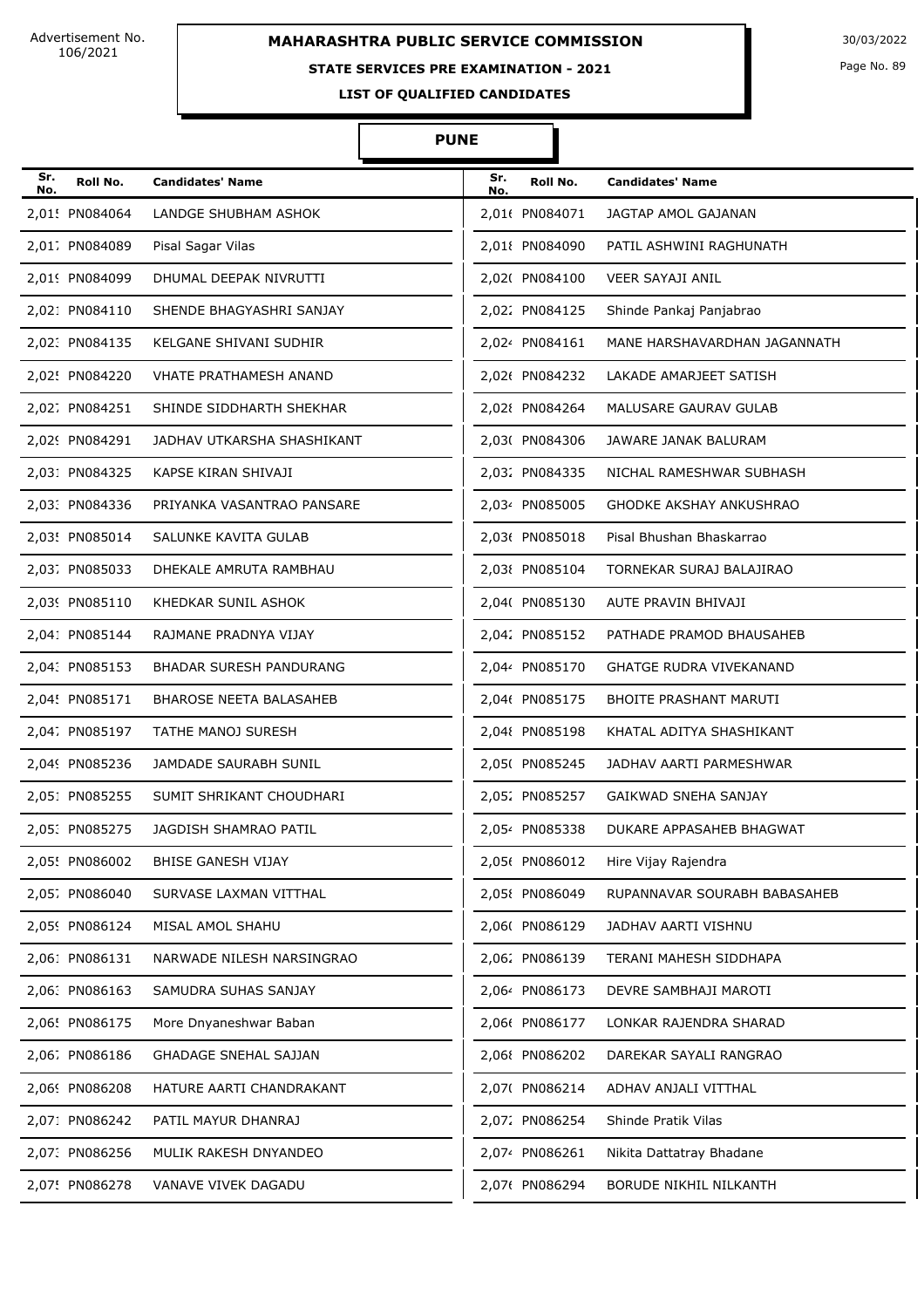# **MAHARASHTRA PUBLIC SERVICE COMMISSION** 30/03/2022

## **STATE SERVICES PRE EXAMINATION - 2021**

Page No. 90

**LIST OF QUALIFIED CANDIDATES** 

| Sr.<br>No. | Roll No.       | <b>Candidates' Name</b>     | Sr.<br>No. | Roll No.       | <b>Candidates' Name</b>        |
|------------|----------------|-----------------------------|------------|----------------|--------------------------------|
|            | 2,07. PN086322 | MAGDUM PRATIK MAHAVIR       |            | 2,078 PN086364 | PATIL KAUSTUBH SANJEEV         |
|            | 2,079 PN086369 | ZADKE SHITAL PANDURANG      |            | 2,08( PN086374 | PATIL PRATIBHA RAMBHAU         |
|            | 2,081 PN086394 | POTKULE RUSHIKESH NIVRUTTI  |            | 2,08. PN086406 | LONDHE PRADIP NAMDEV           |
|            | 2,08. PN086408 | RANE POONAM BHAGWAN         |            | 2,084 PN086414 | SHINDE AISHWARYA BALASAHEB     |
|            | 2,08! PN086424 | PADIBHAR GAUTAM NARAYAN     |            | 2,086 PN086437 | GADADE SANJAY SADASHIV         |
|            | 2,08. PN086441 | HANDE SANJEEVANI SHARAD     |            | 2,08{ PN086454 | MAGAR NIKITA PUNDLIK           |
|            | 2,089 PN086456 | AHIRE SHRUTI CHANDRASHEKHAR |            | 2,09( PN086460 | KADAM BALAJI SHIVAJI           |
|            | 2,091 PN087035 | KHEDKAR ANKIT ULHASRAO      |            | 2,092 PN087050 | <b>VEER TUSHAR KUBERDAS</b>    |
|            | 2,09: PN087072 | POKHARKAR SANDEEP EKANATH   |            | 2,094 PN087096 | Sarsambe Mahendra Veerkumar    |
|            | 2,09! PN087108 | THANGE KAVITA SAKHARAM      |            | 2,09( PN087132 | DEEPANKAR SINHA                |
|            | 2,09. PN087134 | PATIL AJIT BABURAO          |            | 2,098 PN087135 | AUTE MAMTA SHASHIKANT          |
|            | 2,099 PN087136 | <b>VEER AJIT ASARAJI</b>    |            | 2,10( PN087179 | BADGUJAR JAGRUTI LOTAN         |
|            | 2,10: PN087199 | Priyanka Gangadhar Lashkare |            | 2,102 PN087206 | NALAWADE HARSHA POPATRAO       |
|            | 2,10. PN087231 | PATIL SUPRIYA JANARDAN      |            | 2,104 PN087249 | INGLE ADITYA NARAYAN           |
|            | 2,10! PN087263 | Borude Nikhil Vijaykumar    |            | 2,106 PN087265 | KADAM SWAPNIL SATISHRAO        |
|            | 2,10. PN087266 | HANDE RUTUJA GULAB          |            | 2,108 PN087270 | BANGAR HANMANT JOTIRAM         |
|            | 2,109 PN087272 | PYATEKAR SAINATH BABU       |            | 2,11( PN087305 | CHAVAN DATTA DINKAR            |
|            | 2,111 PN087318 | PARAG YAROLKAR              |            | 2,112 PN087332 | WABALE RAJKUMAR JANARDAN       |
|            | 2,11: PN087348 | MUNDE KIRAN BHAGWAT         |            | 2,114 PN087350 | SHINDE ADWITA MOHAN            |
|            | 2,11! PN087365 | PAWALE AMOL DILIP           |            | 2,11( PN087394 | VIRKAR VAIBHAV SURYAKANT       |
|            | 2,11. PN087416 | FASLE RAHUL BALASAHEB       |            | 2,11{ PN087430 | SHELAR SNEHAL SHAHAJI          |
|            | 2,119 PN087431 | CHAVHAN HARSHALKUMAR ADHAR  |            | 2,12( PN087442 | KALOKHE RAHUL RAMESH           |
|            | 2,121 PN087466 | SHINDE ANIL ANKUSH          |            | 2,122 PN087467 | TAKMOGE AKSHAY SHARAD          |
|            | 2,12. PN087468 | NIKAM PUSHPAK SUDHAKAR      |            | 2,124 PN087473 | SATLAWAR PRIYA GAJANAN         |
|            | 2,12! PN087479 | Misal Ganesh Ajinath        |            | 2,126 PN087489 | AWAD TEJASWINI RAJARAM         |
|            | 2,12. PN087490 | <b>GULVE SUYOG PRATAP</b>   |            | 2,12{ PN087492 | PAWAR RUSHABH VITTHAL          |
|            | 2,129 PN087500 | Saloni Narendra Sapale      |            | 2,13( PN088003 | KOLI GHENAPPA MAHADEV          |
|            | 2,131 PN088004 | PATIL ASHISH BABASAHEB      |            | 2,132 PN088025 | KALE PRANITA KAILAS            |
|            | 2,13. PN088048 | PATIL UDAYRAJ SURESH        |            | 2,134 PN088049 | JAGTAP AMAR DADASO             |
|            | 2,13! PN088067 | PATIL SANDEEP GOVINDRAO     |            | 2,136 PN088134 | KUMBHAR ARUNA JAGNNATH         |
|            | 2,13. PN088155 | More Om Gangadhar           |            | 2,138 PN088169 | ALSATWAR AASHUTOSH CHANDRAKANT |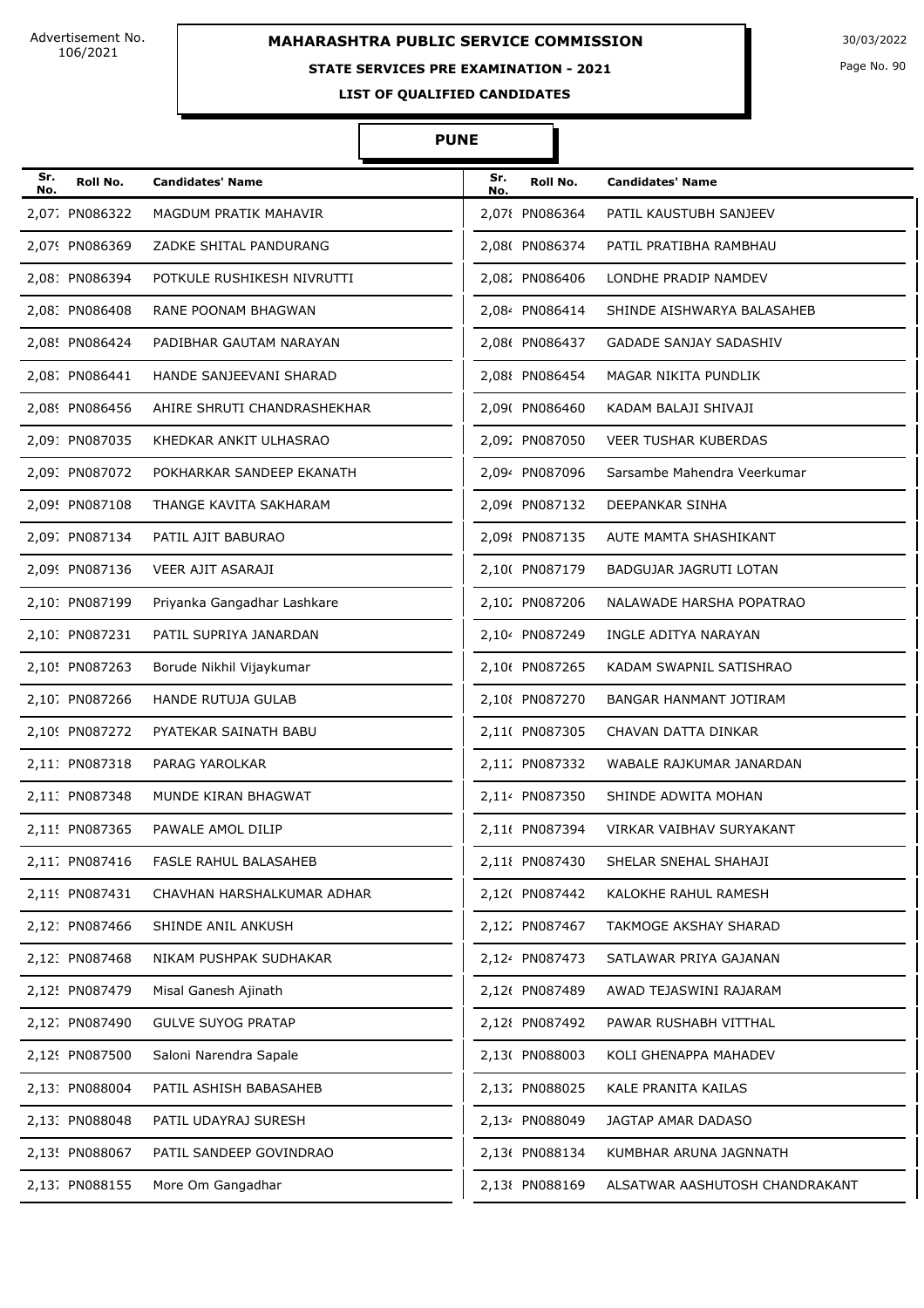## **STATE SERVICES PRE EXAMINATION - 2021**

Page No. 91

**LIST OF QUALIFIED CANDIDATES** 

| Sr.<br>No. | Roll No.       | <b>Candidates' Name</b>       | Sr.<br>No. | Roll No.       | <b>Candidates' Name</b>       |
|------------|----------------|-------------------------------|------------|----------------|-------------------------------|
|            | 2,139 PN088171 | Salunkhe Minakshi Subhash     |            | 2,14( PN088175 | SAKHARE ANIKET VASANTRAO      |
|            | 2,141 PN088184 | KULKARNI ABHISHEK SHARADRAO   |            | 2,142 PN088216 | MORANKAR AMRUTA BALKRUSHANA   |
|            | 2,14. PN088229 | LAGADE HEMANTKUMAR VASANTRAO  |            | 2,144 PN088246 | AHER MAYUR BALASAHEB          |
|            | 2,14! PN088254 | SHELAR DIPAK KISAN            |            | 2,146 PN088271 | <b>GORAD PANDURANG BABAJI</b> |
|            | 2,14. PN088280 | KHEDEKAR SWATI DHARMAJI       |            | 2,148 PN088282 | Babanagare Rakesh Mallinath   |
|            | 2,149 PN088291 | sambhe rajesh vandeorao       |            | 2,15( PN088313 | <b>GUNDO RENUKA VASANTRAO</b> |
|            | 2,15: PN088323 | <b>VALVI BHATU PRABHUDAS</b>  |            | 2,152 PN088326 | KHOT AJIT GHANSHAM            |
|            | 2,15: PN088344 | KANADE SONAL CHANDRAKANT      |            | 2,154 PN088364 | <b>BANSODE ANJANA ASHOK</b>   |
|            | 2,15! PN088373 | MAGADUM VAIBHAV SAMBHAJIRAO   |            | 2,156 PN088374 | RAUT HRISHIKESH SHEKHAR       |
|            | 2,15. PN088390 | MANDE DIPAK SOPAN             |            | 2,15{ PN088410 | DATAL GANESH SAMARTH          |
|            | 2,159 PN089011 | JAYBHAYE VISHNU DNYANDEO      |            | 2,16( PN089013 | SHENDE ADITYA AJINATH         |
|            | 2,16: PN089020 | AWALE TEJASHREE CHANDRAKANT   |            | 2.16; PN089052 | MANJRAMKAR SHRINIVAS NILKANTH |
|            | 2,16: PN089072 | GAJBHIYE SHANTANU BHIMRAO     |            | 2,164 PN089139 | TAMBEKAR PRASHANT ARUN        |
|            | 2,16! PN089169 | DARADE SHRIKANT RAMESH        |            | 2,166 PN089177 | JADHAV ANAND DATTATRAYA       |
|            | 2,16. PN089199 | AMIT BASHIR SHIKALGAR         |            | 2,168 PN089201 | <b>GITE KAVITA PRADIP</b>     |
|            | 2,169 PN089205 | WAGH SEJAL RAJU               |            | 2,17( PN089209 | Markad Vaibhav Digambar       |
|            | 2,171 PN089257 | BISKITE SURAJ PANDURANG       |            | 2,172 PN089258 | UBALE SURAJ DHANAJI           |
|            | 2,17: PN089259 | DOMBE SHIVKANYA SHASHIKANT    |            | 2,174 PN089273 | KABRA ISHWAR NARAYAN          |
|            | 2,17! PN089279 | AROTE SOPAN RANGNATH          |            | 2,176 PN089338 | YEWALE AKSHAY SHRIKANT        |
|            | 2,17. PN089339 | Dhage Nitin Jagannath         |            | 2,178 PN089354 | MOKMOD VINIT NARSIMLU         |
|            | 2,179 PN089369 | BANSODE SUDARSHAN SHIVAJI     |            | 2,18( PN089370 | VANAVE RUTUJA ASHRU           |
|            | 2,181 PN089394 | MORE VISHAL BHARAT            |            | 2,182 PN089404 | Wable Megha Suresh            |
|            | 2,18: PN089429 | BALEKAR SWAPNIL SHIVANUBHAV   |            | 2,184 PN090003 | KARALE AKSHAY MOHAN           |
|            | 2,18! PN090016 | Gite Omkesh Laxman            |            | 2,186 PN090024 | <b>GOSAVI GAURAV DILIP</b>    |
|            | 2,18. PN090041 | PAWAR SHUBHAM RAJENDRA        |            | 2,188 PN090045 | CHAUDHARI VIJAY MAHENDRA      |
|            | 2,189 PN090048 | KALE HRISHIKESH HARISHCHANDRA |            | 2,19( PN090068 | JADHAV ONKAR BAJIRAO          |
|            | 2,191 PN090076 | BODEWAR PRATIBHA BASVARAJ     |            | 2,192 PN090114 | SARADE SURAJ DATTATRAY        |
|            | 2,19. PN090116 | PASALKAR GAURAV SUBHASH       |            | 2,194 PN090118 | REGUDE POOJA PANDURANG        |
|            | 2,19! PN090133 | PRASHANT RAGHUNATH GANGAWANE  |            | 2,196 PN090137 | KADAM SATISH DEVIDAS          |
|            | 2,19. PN090153 | KEKAN PRATIK SUBHASH          |            | 2,198 PN090166 | MOHITE AKSHAY ASHOK           |
|            | 2,199 PN090168 | SHELAR ARJUN PANDURANG        |            | 2,20( PN090169 | BEDAKE DNYANESHWAR SHIVAJI    |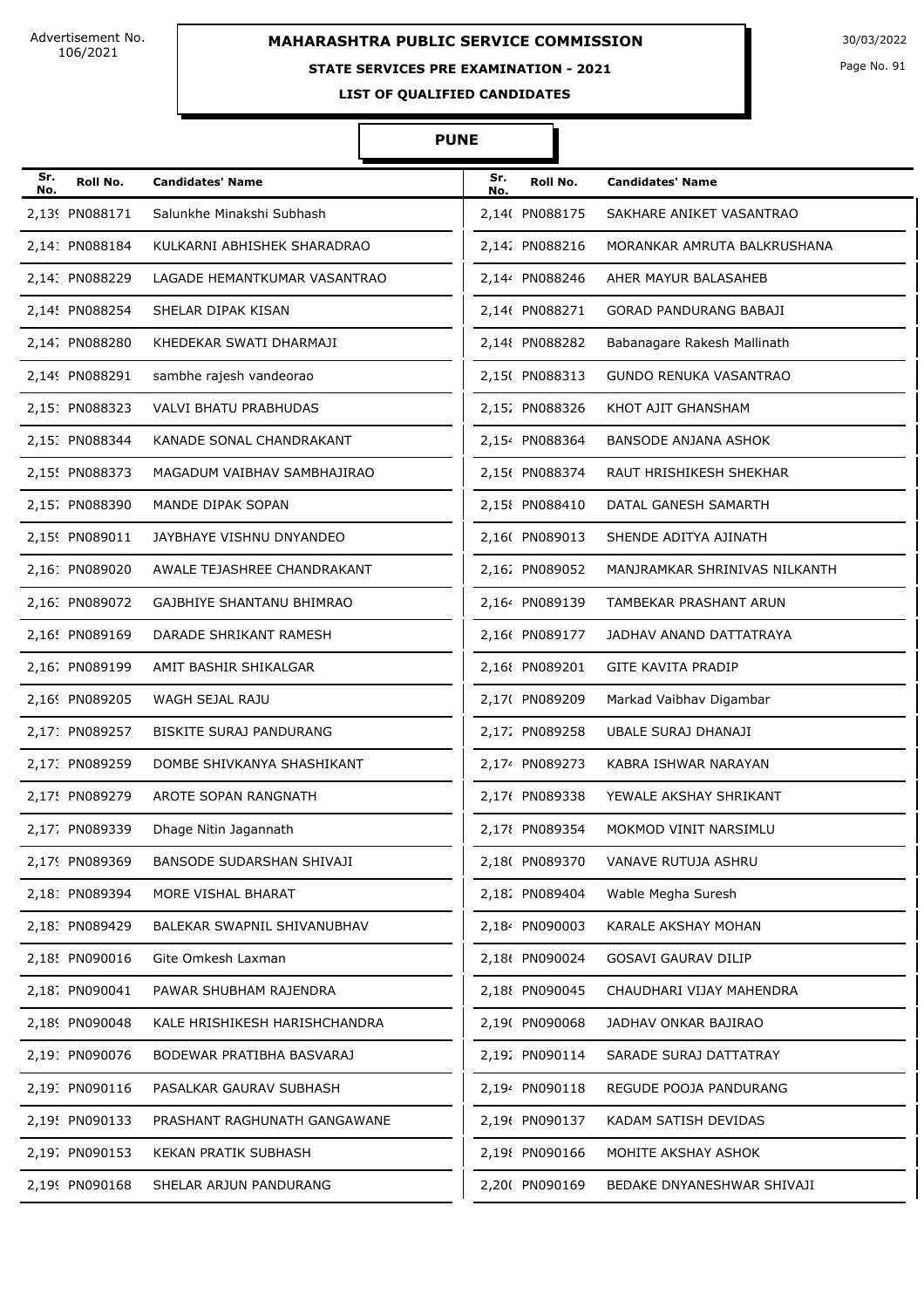# **STATE SERVICES PRE EXAMINATION - 2021**

Page No. 92

**LIST OF QUALIFIED CANDIDATES** 

| Sr.<br>No. | Roll No.       | <b>Candidates' Name</b>      | Sr.<br>No. | Roll No.       | <b>Candidates' Name</b>        |
|------------|----------------|------------------------------|------------|----------------|--------------------------------|
|            | 2,201 PN090192 | VYAWAHARE SURAJ JAGANNATH    |            | 2,202 PN090238 | PHOPLUNKAR HEENA OASIM         |
|            | 2,20: PN090241 | BURUNGALE VANITA PANDURANG   |            | 2,204 PN090286 | JADHAV ATUL VIJAY              |
|            | 2,20! PN090294 | <b>HOLE SHUBHAM RAMESH</b>   |            | 2,20( PN090314 | NIRMALE ANIL TANAJI            |
|            | 2,20; PN090329 | SUNIL BABASO HAJARE          |            | 2,20{ PN090349 | MANE VENKAT RAMRAO             |
|            | 2,209 PN090356 | WAGHMARE SHUBHAM SANJAY      |            | 2,210 PN090360 | SHINDE YATISH VISHWASRAO       |
|            | 2,211 PN090400 | Patil Shubham Appasaheb      |            | 2,21. PN090404 | CHAVAN SAGAR ASHOK             |
|            | 2,21. PN090405 | SHINDE KOMAL VITTHAL         |            | 2,214 PN090408 | SARDAR SHWETA DILIP            |
|            | 2,21! PN090412 | HADE VITTHAL GANESH          |            | 2,216 PN090436 | PANSARE PRAJAKTA NAMDEO        |
|            | 2,21. PN090443 | DHAGE TUSHAR RAMCHANDRA      |            | 2,218 PN090446 | KOTKAR PRAVIN ROHIDAS          |
|            | 2,219 PN090460 | WAKURE ADITYA NARAYANRAO     |            | 2,22( PN090485 | KHADE AKSHAY TUKARAM           |
|            | 2,221 PN090503 | SHIRKE RAHUL MACHINDRA       |            | 2,222 PN090504 | <b>GANDHALE YATIN SADANAND</b> |
|            | 2,22. PN091008 | <b>GAMBHIR TUSHAR KISHOR</b> |            | 2,224 PN091012 | MARGAJE SACHIN SUNIL           |
|            | 2,22! PN091019 | DAREKAR AKASH DIPAK          |            | 2,226 PN091021 | PATIL AVINASH SHIVRAJ          |
|            | 2,22. PN091056 | SHIVALE AVINASH BALASAHEB    |            | 2,228 PN091076 | GAMBHIR JAYANT HARI            |
|            | 2,229 PN091078 | SHINDE RANJEET BALASAHEB     |            | 2,23( PN091121 | Darade Avinash Harishchandra   |
|            | 2,231 PN091171 | SHAIKH SULTAN RAJJAK         |            | 2,232 PN091181 | <b>GAWADE NARENDRA MAHADEO</b> |
|            | 2,23. PN091193 | MANE ANIRUDDHA SUNIL         |            | 2,234 PN091206 | ANDHARE BHUPENDRA VIJAY        |
|            | 2,23! PN091238 | BHUSHAN MANIK KADAM          |            | 2,236 PN091263 | Khandekar Pankaj Dhondiram     |
|            | 2,23. PN091289 | CHAVAN SUPRIYA DILIP         |            | 2,23{ PN091295 | DALAVI JAGDISH VISHNU          |
|            | 2,239 PN091310 | KAVALE NAVANATH HANAMANT     |            | 2,24( PN091326 | KERIPALE ROHIT CHANDRAKANT     |
|            | 2,241 PN091375 | Sawale Shekhar Digambar      |            | 2,242 PN091392 | Poonam Tulshidas Zagade        |
|            | 2,24. PN091451 | KEKAN GANESH KISAN           |            | 2,244 PN091453 | NIGADE SNEHAL RAJENDRA         |
|            | 2,24! PN091477 | Patil Pranita Prakash        |            | 2,246 PN091496 | INGOLE NILESH BHASKAR          |
|            | 2,24; PN091499 | SURVASE AKASH ANANTRAO       |            | 2,248 PN092024 | CHAVAN SATYAJEET GANPATRAO     |
|            | 2,249 PN092025 | INGLE PANDURANG RADHAKISHAN  |            | 2,25(PN092032  | <b>BURANGE VAIBHAV UTTAM</b>   |
|            | 2,251 PN092058 | KATMORE PARMESHWAR PRAKASH   |            | 2,25% PN092062 | MORE CHETAN SUNIL              |
|            | 2,25: PN092091 | KULAL RAHUL CHANDRAKANT      |            | 2,254 PN092100 | THORAT DHANANJAY MADHAVRAO     |
|            | 2,25! PN092105 | DAIN SHIVANI HARISHCHANDRA   |            | 2,256 PN092110 | SHINDE SUJAY DATTATRAYA        |
|            | 2,25; PN092127 | KADAM POOJA BABASAHEB        |            | 2,25{ PN092131 | DIVATE ANKITA PANDIT           |
|            | 2,259 PN092149 | CHATE AMOL VISHNU            |            | 2,26( PN092160 | Shinde Akshay Balasaheb        |
|            | 2,261 PN092180 | SOLUNKE ROHINI TULSIDAS      |            | 2,26% PN092243 | CHAUDHARI AKSHADA VILAS        |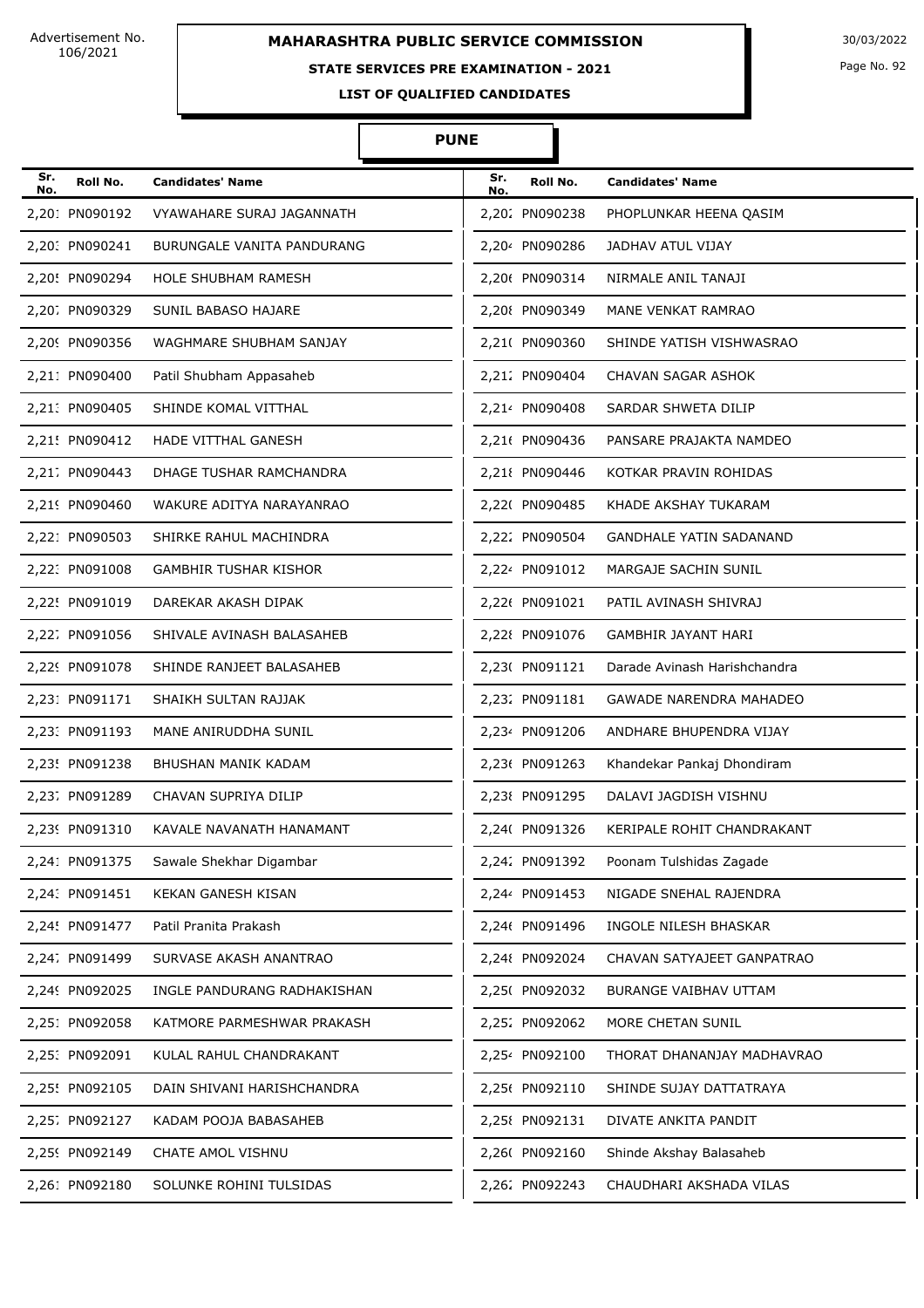# **MAHARASHTRA PUBLIC SERVICE COMMISSION** 30/03/2022

### **STATE SERVICES PRE EXAMINATION - 2021**

Page No. 93

**LIST OF QUALIFIED CANDIDATES** 

#### **PUNE**

Π

| Sr.<br>No. | Roll No.       | <b>Candidates' Name</b>       | Sr.<br>No. | Roll No.       | <b>Candidates' Name</b>       |
|------------|----------------|-------------------------------|------------|----------------|-------------------------------|
|            | 2,26: PN092298 | jadhav mandar vijay           |            | 2.264 PN092335 | BHUJBAL AKSHAY EKNATH         |
|            | 2,26! PN093010 | PATIL RAKESH RAJARAM          |            | 2,266 PN093017 | BODARE SUMIT DAULAT           |
|            | 2,26; PN093045 | Bhandigare Shivprasad Bhikaji |            | 2,26{ PN093054 | NANDIWALE SANJAY GOVIND       |
|            | 2,269 PN093056 | SIRSATH SUDAMRAO BHAGWAT      |            | 2,27( PN093057 | KHARMATE ANJANA SUBHASH       |
|            | 2,271 PN093066 | SAYYAD TABASSUM HABIB         |            | 2,272 PN093081 | KADAM VINAYAK MAHADEV         |
|            | 2,27: PN093100 | KAMBALE JYOTI HINDURAO        |            | 2,274 PN093112 | DHUMAL AMOL ASHOK             |
|            | 2,27! PN093158 | KOLEKAR PANDURANG HANAMANT    |            | 2,276 PN093159 | <b>GORE RAVIRAJ SHIVAJI</b>   |
|            | 2,27. PN093161 | Bhinge Kapil Appasaheb        |            | 2,278 PN093177 | DOMBALE SAGAR RAGHUNATH       |
|            | 2,279 PN093181 | PAWAR VRUSHALI BALASAHEB      |            | 2,28( PN093184 | <b>BHADE VIKRANT SURESH</b>   |
|            | 2,281 PN093231 | Shelar Laxman Rajesh          |            | 2,282 PN093234 | VISHWAJEET DESHMUKH           |
|            | 2,28. PN093250 | AMBE AARTI GANGADHAR          |            | 2,284 PN093253 | NAGARE KAJAL BHAUSAHEB        |
|            | 2,28! PN093272 | DAS TANAJI NAMDEO             |            | 2,286 PN093287 | WAGHMODE VIDYA GANGARAM       |
|            | 2,28. PN093296 | <b>GORAD PRADIP DURYODHAN</b> |            | 2,288 PN093297 | LONKAR VAIBHAV SANTOSH        |
|            | 2,289 PN093301 | MARDANE AKSHAY PRAMOD         |            | 2,29( PN093308 | <b>GADE RANI KISAN</b>        |
|            | 2,291 PN093321 | SHRIKANT PANDIT JADHAV        |            | 2,292 PN094046 | KOLEKAR PRAJAKTA MALHARI      |
|            | 2,29: PN094048 | DHAMALE PRAJWAL KISAN         |            | 2,294 PN094058 | KALE SHREYASH RAMCHANDRA      |
|            | 2,29! PN094065 | KOTWAL SONUL ANNASO           |            | 2,296 PN094089 | Saste Nilesh Hindurao         |
|            | 2,29. PN094099 | Shinde Akash Kantilal         |            | 2,298 PN094107 | MALEKAR SHEKHAR SUBHASH       |
|            | 2,299 PN094115 | PATIL JAYDIP SARJERAO         |            | 2,30( PN094121 | MORE SANDIP SHIVAJI           |
|            | 2,301 PN094139 | VANITA GAJANAN GAIKWAD        |            | 2,30. PN094149 | KADAM VIJAY BABURAO           |
|            | 2,30. PN094152 | WAGH MANOJ PRABHAKAR          |            | 2,304 PN094157 | MOHITE PATIL SUNIL BHASKARRAO |
|            | 2,30! PN094163 | GAIKWAD SNEHA RAJARAM         |            | 2,306 PN094166 | PANHALE AJIT SHYAMRAO         |
|            | 2,30. PN094179 | DOIFODE ISHWAR DATTATRAYA     |            | 2,30{ PN094195 | Patil Ravindra Ravasaheb      |
|            | 2,309 PN094205 | GORE SAMADHAN BAJARANG        |            | 2,31( PN094209 | KAVADE VAIBHAV PANJABRAO      |
|            | 2,311 PN094223 | MISAL BHUJANG PANDURANG       |            | 2,312 PN094227 | <b>VAIBHAV CHAVAN</b>         |
|            | 2,31. PN094239 | ASHWINI ANIL DHAINJE          |            | 2,314 PN094240 | KOTWAL VISHAL PANDURANG       |
|            | 2,31! PN094248 | SHINDE DATTATRAY YASHVANT     |            | 2,316 PN094256 | MANE MANOJ RAJENDRA           |
|            | 2,31. PN094273 | KHULE JAYASINH CHANDRAKANT    |            | 2,318 PN094274 | MALI MADHURI APPASO           |
|            | 2,319 PN094275 | PAWAR MAHESH LAXMAN           |            | 2,32( PN094279 | MORE BIPIN BABANRAO           |
|            | 2,32: PN094283 | PAWAR AKSHAY VIJAY            |            | 2,322 PN094284 | MASAL ROHIT PANDURANG         |
|            | 2,32: PN094287 | BHAPKAR AKSHAY VILAS          |            | 2,324 PN094293 | PADMAN UDAY SURESH            |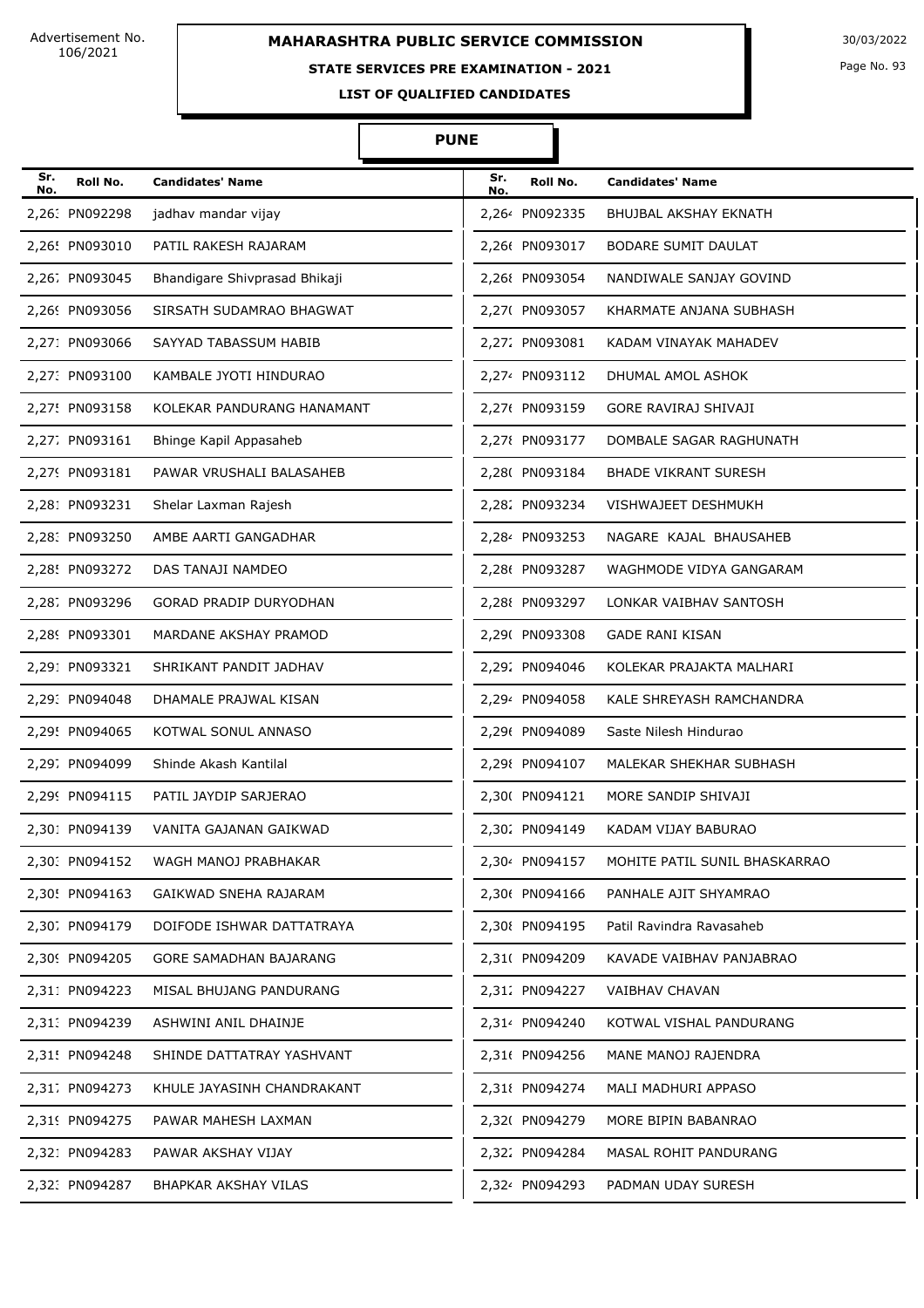# **MAHARASHTRA PUBLIC SERVICE COMMISSION** 30/03/2022

#### **STATE SERVICES PRE EXAMINATION - 2021**

Page No. 94

**LIST OF QUALIFIED CANDIDATES** 

#### **PUNE**

| Sr.<br>No. | Roll No.       | <b>Candidates' Name</b>                | Sr.<br>No. | Roll No.       | <b>Candidates' Name</b>      |
|------------|----------------|----------------------------------------|------------|----------------|------------------------------|
|            | 2,32! PN094294 | MANE DNYANESHWAR SARJERAO              |            | 2,326 PN094300 | KAMBLE VARSHA DNYANADEO      |
|            | 2,32; PN094305 | <b>GHAVATE ROHAN BHASKAR</b>           |            | 2,328 PN094308 | SHAIKH MOHSIN YUSUF          |
|            | 2,329 PN094317 | PARDHI ASHWIN GULAB                    |            | 2,33( PN094321 | YUVRAJ RAVINDRA NILAKH       |
|            | 2,331 PN094322 | SABLE HRUSHIKESH MAHENDRA              |            | 2,332 PN094328 | PHADATARE ABHISHEK DATTATRAY |
|            | 2,33. PN094333 | Pawar Bhupali Bapu                     |            | 2,334 PN094344 | DOKE TEJASWINI VIKAS         |
|            | 2,33! PN094345 | DHOLE VISHAL ASHOK                     |            | 2,336 PN094347 | NAIK BASVANT KALLAPA         |
|            | 2,33. PN094348 | DIVEKAR AMOL LAXMAN                    |            | 2,33 PN094351  | SHINDE PARAG ARUN            |
|            | 2,339 PN094353 | DHERE VISHAL ASHOK                     |            | 2,34( PN094354 | KADAM HARIPRASAD ANNASAHEB   |
|            | 2,341 PN094369 | PATIL SAMRUDDHI PRAKASH                |            | 2,342 PN094370 | <b>GOSAVI VINAYAK MOHAN</b>  |
|            | 2,34. PN094383 | SHINGOTE ADINATH NAMDEV                |            | 2,344 PN094386 | KIRAN SHANKAR SAPKAL         |
|            | 2,34! PN094387 | WAYAL VISHAL RAJENDRA                  |            | 2,346 PN094415 | PATIL DATTU SHAMRAO          |
|            |                | <b>NO. OF CANDIDATES OF PUNE: 2346</b> |            |                |                              |

#### **RATNAGIRI**

| Sr.<br>No. | Roll No. | <b>Candidates' Name</b>    | Sr.<br>No.    | Roll No. | <b>Candidates' Name</b>    |
|------------|----------|----------------------------|---------------|----------|----------------------------|
| 1.         | RT001032 | MANE PRAVIN NARAYAN        | $\mathcal{P}$ | RT001097 | BANSOD VILAS WAMAN         |
| 3.         | RT001114 | WAGALE JIDNYA VIJAYKUMAR   | 4             | RT001221 | SAWANT RISHIKESH SHEKHAR   |
| 5.         | RT001241 | MOHITE MILIND<br>MACHINDRA | 6             | RT001268 | KHARAT PRAVIN SHIVAJI      |
| 7          | RT002082 | BAWANTHADE PRANIT RAMAN    | 8             | RT002091 | NARMALWAR MITHUN MANIK     |
| 9          | RT002096 | JADHAV PRANAY SHARAD       | 10            | RT002251 | BAJBALKAR SAGAR BABASO     |
| 11         | RT002296 | MURKUTE ABHIJIT TUKARAM    | 12            | RT003072 | <b>GHATAGE AMRUTA AJIT</b> |
| 13         | RT003086 | CHAVAN POOJA RAMDAS        | 14            | RT003110 | SHINDE SURAJ CHANDRAVADAN  |
| 15         | RT003125 | KALAMBATE TEJAS DATTATRAY  | 16            | RT003141 | DHEKANE KEDAR SAJIT        |
| 17         | RT003168 | BHUVAD ASHITOSH DATTARAM   | 18            | RT003243 | BORKAR SIDDHI SANJAY       |
| 19         | RT003260 | CHAUGULE SWAPNEEL LAXMAN   |               |          |                            |

**NO. OF CANDIDATES OF RATNAGIRI : 19**

| Sr.<br>No. | Roll No. | <b>Candidates' Name</b> | Sr.<br>No. | Roll No. | <b>Candidates' Name</b>    |
|------------|----------|-------------------------|------------|----------|----------------------------|
|            | SN001017 | PATIL TANVEER SAMPATRAO |            | SN001021 | PATIL INDRAJIT RAJENDRA    |
|            | SN001085 | HAJARE VAIBHAV VIJAY    | 4          | SN001107 | CHOUGULE ADITI SANJAY      |
|            | SN001108 | KHASNIS PRASAD SATISH   | h          | SN001125 | GHAGARE JAYPRAKASH SUBARAO |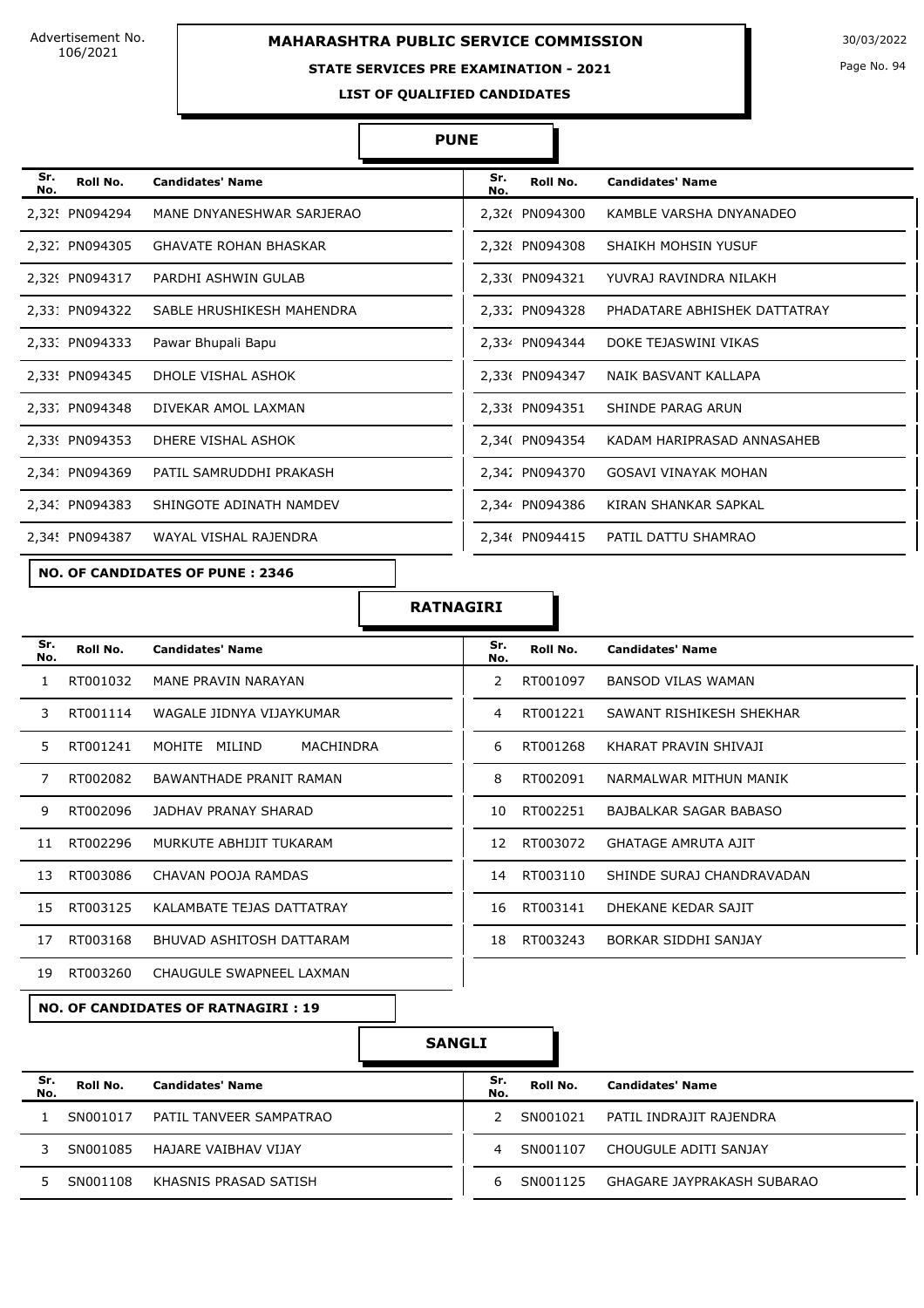# **MAHARASHTRA PUBLIC SERVICE COMMISSION** 30/03/2022

## **STATE SERVICES PRE EXAMINATION - 2021**

Page No. 95

**LIST OF QUALIFIED CANDIDATES** 

| Sr.<br>No. | Roll No.    | <b>Candidates' Name</b>        | Sr.<br>No. | Roll No.    | <b>Candidates' Name</b>         |
|------------|-------------|--------------------------------|------------|-------------|---------------------------------|
| 7          | SN001170    | KALLUR SOHAN SWAMINATH         | 8          | SN001187    | MANE SHUBHAM SAMBHAJI           |
| 9          | SN001223    | WARE VRISHABH DILIP            |            | 10 SN001245 | CHUDMUNGE MANE DIKSHA GANPATRAO |
| 11         | SN001258    | KADAM MANISHA NYANU            |            | 12 SN002011 | MOTE SACHIN BHIMRAO             |
|            | 13 SN002036 | GAVADE SADHANA MARUTI          |            | 14 SN002093 | LATTHE SHRUTIKA RAVASAHEB       |
|            | 15 SN002122 | PATIL SWATI LALASO             |            | 16 SN002172 | MANE PRAVIN APPASAHEB           |
| 17         | SN002182    | PATIL AJIT SASHIKANT           |            | 18 SN002184 | SALUNKHE PRAMOD ARJUN           |
| 19         | SN002198    | KAMBLE PRADNYAVANT JAGANNATH   | 20         | SN002267    | HABGONDE PRIYANKA BALASO        |
|            | 21 SN002271 | MAYUR KAKASO SHINGARE          |            | 22 SN002307 | PATIL PRAMOD JAYASING           |
| 23         | SN002327    | <b>GHODAKE AMEY ARUN</b>       |            | 24 SN002335 | AISHWARYA BHIMASHANKAR PUJARI   |
| 25         | SN002352    | YADAV ADINATH ARUN             | 26         | SN003019    | <b>GAVARE VAIBHAV DATTATRAY</b> |
| 27         | SN003053    | PADALKAR SWAPNALI ASHOK        | 28         | SN003066    | AJIT SARJERAO PUKALE            |
| 29.        | SN003069    | RUPNAR TEJASHRI PANDURANG      | 30 -       | SN003125    | MANE AKSHAY BABURAO             |
| 31         | SN003155    | PATIL AKASH BABASO             |            | 32 SN003156 | MAHAPURE MAHESH DINKAR          |
| 33         | SN003170    | JAMDADE SAGAR SHANKAR          | 34         | SN003172    | PATIL TRUPTI BABASAHEB          |
| 35         | SN003199    | Indrajeet Arjun Pawar          | 36         | SN003265    | <b>TEWARE SUSMIT SURESH</b>     |
| 37         | SN003346    | ATTAR SANIYA RIYAJ             | 38         | SN003350    | BHOSALE ABHIJEET SAMBHAJI       |
| 39.        | SN003379    | VANJARI PRAJAKTA ARUN          | 40         | SN003409    | LOTAKE AJAY RAMESH              |
| 41         | SN003421    | BHOSALE PRIYANKA PRAKASH       | 42         | SN003446    | PRIYANKA SANJAY GAVADE          |
| 43         | SN003464    | MANE NILAM HINDURAO            | 44         | SN003476    | JADHAV RAHUL ASHOK              |
| 45         | SN004045    | PANDHARE ANIL NAMDEV           | 46         | SN004080    | KANASE SHUBHAM VILASRAO         |
|            | 47 SN004089 | MADANE KANCHAN RAMCHANDRA      | 48         | SN004141    | RAJMANE KESHAV SURESH           |
|            | 49 SN004150 | GAIKWAD RUTUJA SHANKARRAO      |            | 50 SN004245 | DESHMUKH KRUNALSINGH PRATAPRAO  |
|            | 51 SN005054 | SAWANT TANAJI RANU             |            | 52 SN005072 | AINAPURE ARUN AJIT              |
| 53         | SN005097    | SOLANKAR SMITA SUKHADEV        | 54         | SN005144    | KHOT KOMAL NAMDEV               |
|            | 55 SN005175 | KUMBHAR PRASHANTI SANJAY       |            | 56 SN005201 | KAMBLE AMIT YALLAPPA            |
| 57         | SN005232    | MORE YOGESH RAJARAM            | 58         | SN005233    | DESAI VISHVAJIT VILASRAO        |
|            | 59 SN005246 | PATIL SHRIKANT SHIVAJI         | 60         | SN005250    | ROHIT SUBHASH TODKAR            |
| 61         | SN006030    | KAKADE KIRAN SHIVAJI           |            | 62 SN006032 | SHINDE ROHINI GANPATRAO         |
|            | 63 SN006034 | MANERI ARIF JAINUDDIN          | 64 -       | SN006036    | NULAKE SACHIN VISHNU            |
|            | 65 SN006057 | SHENDAGE PRAMODKUMAR JAGANNATH | 66 -       | SN006061    | WAGHMARE AKASH RAJENDRA         |
| 67         | SN006092    | PATIL NITISH BABASO            | 68         | SN006099    | NANGARE KAUSTUBH TUKARAM        |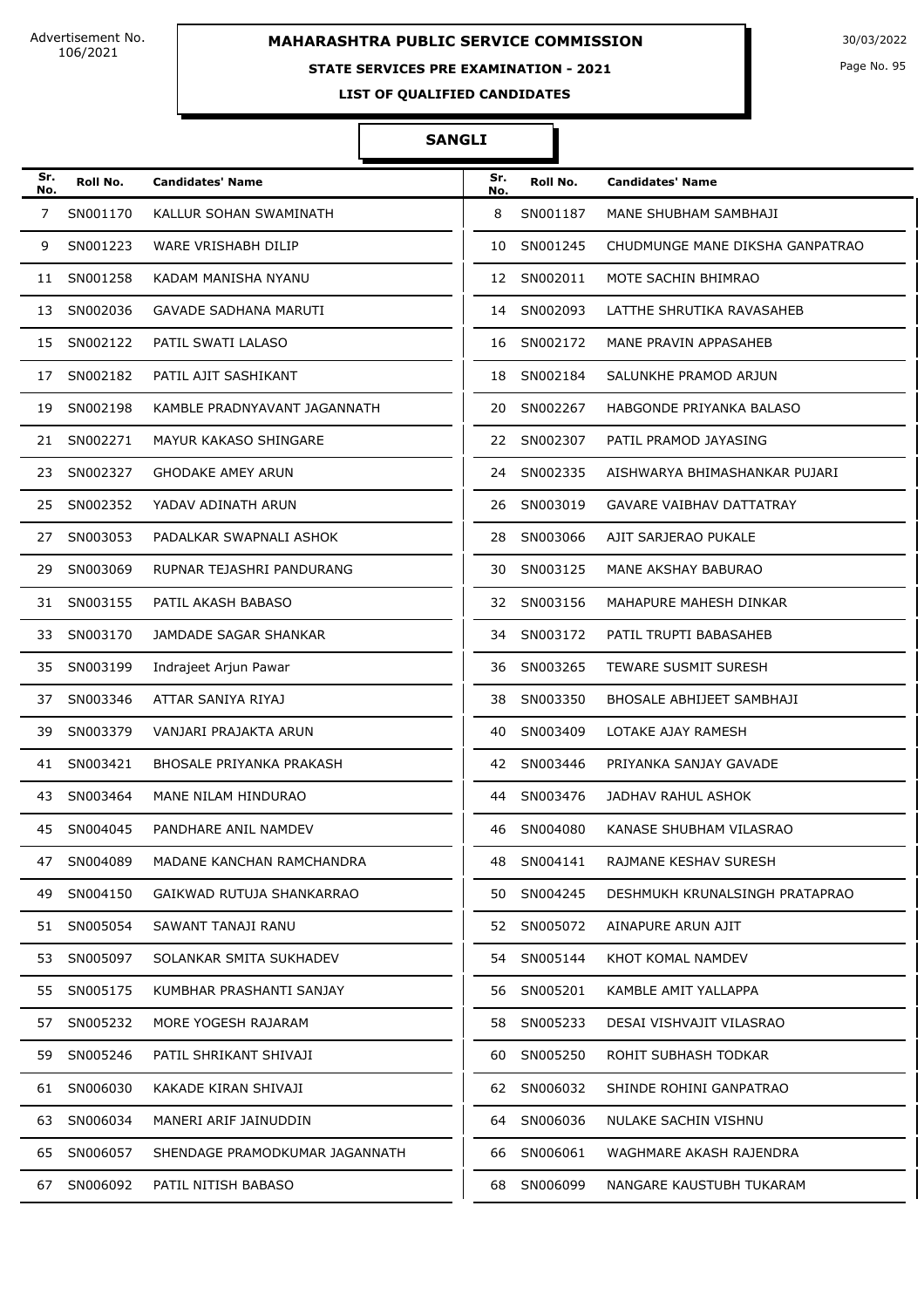# **MAHARASHTRA PUBLIC SERVICE COMMISSION** 30/03/2022

#### **STATE SERVICES PRE EXAMINATION - 2021**

Page No. 96

**LIST OF QUALIFIED CANDIDATES** 

| Sr.<br>No. | Roll No.     | <b>Candidates' Name</b>        | Sr.<br>No. | Roll No.     | <b>Candidates' Name</b>        |
|------------|--------------|--------------------------------|------------|--------------|--------------------------------|
| 69         | SN006103     | POWAR DIGMBAR SADASHIV         | 70         | SN006148     | PAWANE SUJIT VITTHAL           |
| 71         | SN006225     | MALI ANIKET ASHOK              | 72         | SN006241     | GIRI SWAPNIL NANASO            |
| 73         | SN006242     | CHAVAN SAYALI SHIVAJI          | 74         | SN007025     | SHINDE NEHA RAVINDRA           |
| 75         | SN007055     | <b>BHARATE SHITAL SURESH</b>   | 76         | SN007095     | Jadhav Sagar Vasant            |
| 77         | SN007102     | YADAV INDRAJEET ANIL           | 78         | SN007123     | MANE ROHIT SAMBHAJI            |
| 79         | SN007297     | HARUGADE SURAJ SHIVAJI         | 80         | SN007315     | DAINGADE VIJAY PANDURANG       |
| 81         | SN007321     | PATIL RAHUL DATTU              | 82         | SN007324     | DAUND KOMAL NAMDEV             |
| 83         | SN007358     | CHIKHALKAR SHUBHAM MAHADEV     | 84         | SN008019     | SNEHAL KUBER PATIL             |
| 85         | SN008028     | Goundaje Pradnya Adinath       | 86         | SN008065     | PATIL ANJALI SANJAY            |
| 87         | SN008111     | <b>BHOSALE SANTOSH SHIVAJI</b> | 88         | SN008157     | CHOUGULE JAYDEEP MAHESH        |
| 89         | SN008230     | JADHAV PRIYANKA MAHADEV        | 90         | SN008233     | PATIL ROHIT MAHAVIR            |
| 91         | SN008237     | SHINDE PRAMILA SURESH          | 92         | SN008286     | DEVKATE ARCHANA BABASAHEB      |
| 93         | SN008293     | SANAP PRITAM MADHUKAR          | 94         | SN008294     | JAMADAR SHASHIKANT ANANT       |
| 95         | SN008310     | DOLTADE SONALI JAGANNATH       | 96         | SN008386     | <b>BABAR PRAKASH AABASO</b>    |
| 97         | SN008404     | KHATAL PATIL ATUL SHRIMANT     | 98         | SN008423     | SHINDE SWAPNIL PANDHARINATH    |
| 99         | SN008427     | KOLI SWAPNALI SANJAY           |            | 100 SN009002 | SANDE RUKAIYYA MAHIBUB         |
|            | 101 SN009023 | KASAR SHUBHAM NANDKUMAR        |            | 102 SN009067 | JADHAV DIGVIJAY SANJAY         |
|            | 103 SN009149 | PAWAR SATISH DILIP             |            | 104 SN009161 | KHILARE SAMADHAN SOPAN         |
|            | 105 SN009190 | KHOT ALKA MARUTI               |            | 106 SN009210 | WADKAR VARSHA SUKUMAR          |
|            | 107 SN009265 | PAWAR JYOTI JAGANNATH          |            | 108 SN009268 | PAWAR RAJKUMAR SAMPAT          |
|            | 109 SN009339 | BHISE VAIBHAV VILAS            |            | 110 SN009368 | PATIL PRATIK PRABHAKAR         |
|            | 111 SN009393 | KHAMBALKAR PRATAPRAO UTTAMRAO  |            | 112 SN010012 | SHELAKE ANILKUMAR SAMBHAJI     |
|            | 113 SN010016 | NIKAM AKSHADA MAHADEV          |            | 114 SN010017 | <b>BANSODE ASHVINI HANMANT</b> |
|            | 115 SN010022 | CHAVAN ABHISHEK VITTHAL        |            | 116 SN010026 | PAWAR SHUBHAM PRAKASH          |
|            | 117 SN010051 | SHIKALGAR SALIM BADSHAHA       |            | 118 SN010052 | PATIL ABHISHEK ARUN            |
|            | 119 SN010212 | HAJARE ABHIJIT KAILASSING      |            | 120 SN010220 | Patil Satish Sukumar           |
|            | 121 SN010239 | SOKASHI OMKAR SANJAY           |            | 122 SN010313 | <b>BHOITE VISHAL SANJAY</b>    |
|            | 123 SN010323 | SUTAR UTKARSHA UTTAM           |            | 124 SN011124 | BANDAGAR AMARSINH SITARAM      |
|            | 125 SN011149 | PATANKAR RUSHIKESH SATISH      |            | 126 SN011216 | Bendare Shridhar Dayanand      |
|            | 127 SN011277 | PATIL DIPANKAR BALASAO         |            | 128 SN011283 | <b>GURAV PARIKSHIT PRAKASH</b> |
|            | 129 SN012071 | BORADE BHOOMIKA BABASAHEB      |            | 130 SN012162 | KULKARNI ABHIJIT PRAKASH       |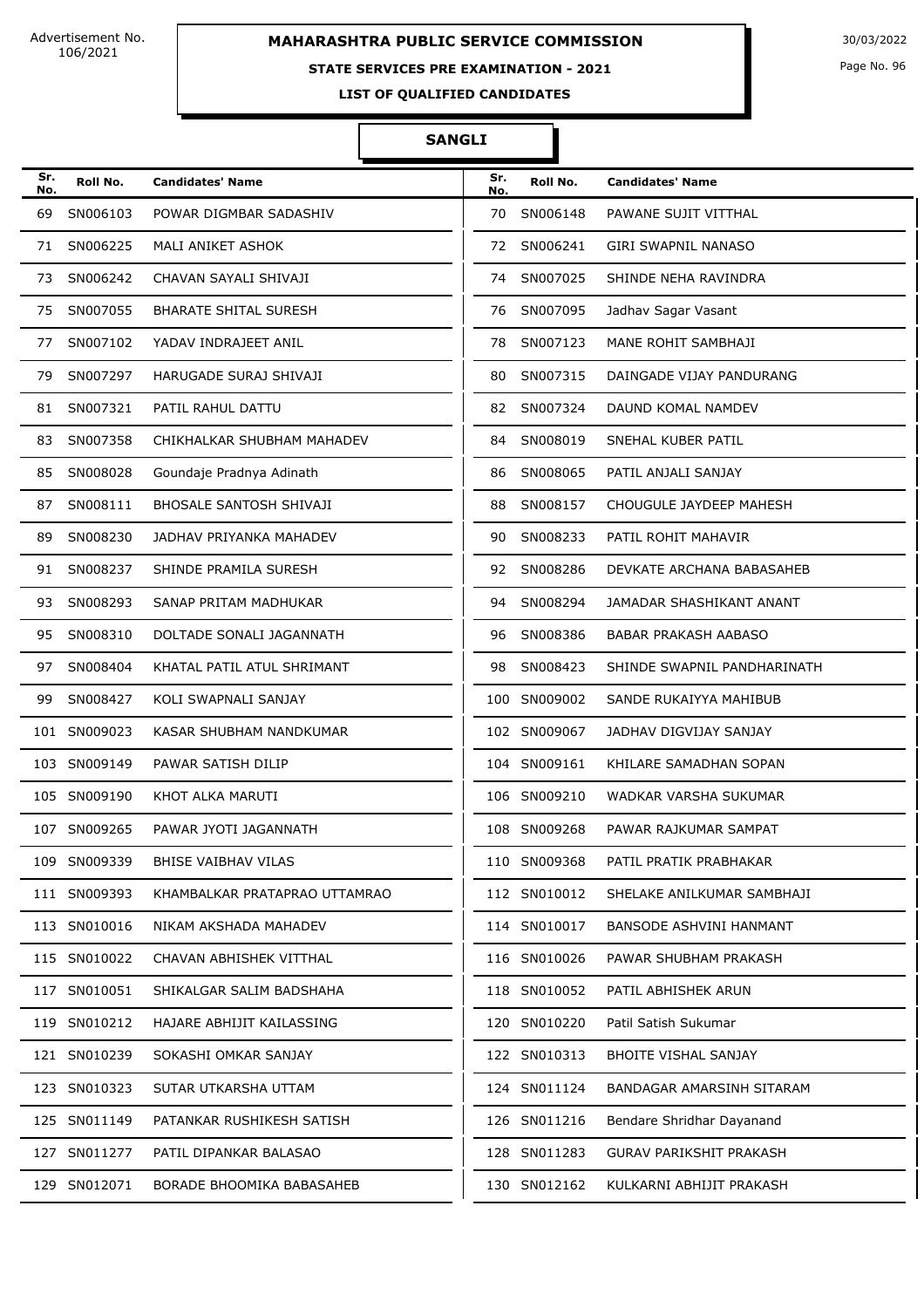# **MAHARASHTRA PUBLIC SERVICE COMMISSION** 30/03/2022

## **STATE SERVICES PRE EXAMINATION - 2021**

Page No. 97

**LIST OF QUALIFIED CANDIDATES** 

| Sr.<br>No. | Roll No.     | <b>Candidates' Name</b>      | Sr.<br>No. | Roll No.     | <b>Candidates' Name</b>        |
|------------|--------------|------------------------------|------------|--------------|--------------------------------|
|            | 131 SN012209 | PATIL POONAM NEMGONDA        |            | 132 SN012216 | PATIL GAURI VISHNU             |
|            | 133 SN012283 | KADAM RUPAK RAJENDRA         |            | 134 SN012289 | KHARADE SHUBHAM MANOJ          |
|            | 135 SN012311 | LAD VIJAY POPAT              |            | 136 SN013049 | SHINTRE RAVINDRA ARVIND        |
|            | 137 SN013086 | GAVHANE TUSHAR NANDARAM      |            | 138 SN013119 | KADAM ARJUN SANJAY             |
|            | 139 SN013170 | Vishal Baburao Gurav         |            | 140 SN013261 | PATIL SANGRAM SARDAR           |
|            | 141 SN014001 | ZAMBARE ASHUMATI VISHWAS     |            | 142 SN014024 | AUNDHE OMKAR BALASO            |
|            | 143 SN014065 | YELAVKAR ANUJA RAGHUNATH     |            | 144 SN014080 | NARUTE SIDDHAKUMAR KALLU       |
|            | 145 SN014083 | <b>VHANMANE AMOL BHIMRAO</b> |            | 146 SN014143 | PATIL SANDIP NAMDEV            |
|            | 147 SN014171 | KAMBLE AKASH PRAKASH         |            | 148 SN014224 | Adhikrao Sarjerao Patil        |
|            | 149 SN014241 | KAMBLE RUTUNJAY SANJAY       |            | 150 SN014245 | CHAVAN HARSHVARDHAN RAJARAM    |
|            | 151 SN014247 | MANE SNEHA VILAS             |            | 152 SN014303 | KOLE PRIYANKA SHRIPRAKASH      |
|            | 153 SN014354 | CHAVAN SAYALI SANJAY         |            | 154 SN015014 | SAWANT DNYANESHWAR LAVHAJI     |
|            | 155 SN015038 | SHINTRE TEJASHREE SURESH     |            | 156 SN015074 | DESHPANDE DIKSHANT DILEEP      |
|            | 157 SN015118 | SAWANT VIRSINH VASANTRAO     |            | 158 SN015130 | YADAV SHUBHAM PRAKASH          |
|            | 159 SN015139 | PATIL MANJUNATH GOPAL        |            | 160 SN015148 | VHANKHANDE BHIMRAO BASAVRAJ    |
|            | 161 SN015154 | ANJALI TATYA KABUGADE        |            | 162 SN015168 | <b>BAMANE SHAILESH BHASKAR</b> |
|            | 163 SN015280 | PATIL RUTURAJ ANANDRAO       |            | 164 SN016072 | SAYAM KAPIL SHAMRAO            |
|            | 165 SN016076 | CHAVAN SUJIT LAXMAN          |            | 166 SN016130 | SHITAL PRABHAKAR PATOLE        |
|            | 167 SN016155 | MAGDUM JAYARAJ MORESHWAR     |            | 168 SN017026 | GHADAGE RAMCHANDRA SHETIBA     |
|            | 169 SN017027 | SHINGADE SHITAL MARUTI       |            | 170 SN017044 | NAGARGOJE ANANT DATTATRAYA     |
|            | 171 SN017073 | Jadhav Ruturaj Appasaheb     |            | 172 SN017076 | Rakhonde Ashutosh Gajanan      |
|            | 173 SN017082 | MADGULKAR AKSHAY RAVINDRA    |            | 174 SN017097 | SALUNKHE AKSHAY SUKHADEV       |
|            | 175 SN017118 | BEG TEHSIN RIYAZ             |            | 176 SN017121 | Nalawade Dipali Dattatray      |
|            | 177 SN017128 | NIKAM NITIN VILAS            |            | 178 SN017164 | CHOUGULE SUJATA BAPUSO         |
|            | 179 SN017165 | PAWAR KAJAL DILIP            |            | 180 SN017182 | MAGDUM VAIBHAV DADASO          |
|            | 181 SN017227 | Sutarr Mayuresh Sudhakar     |            | 182 SN017229 | PATIL SONALI SURESH            |
|            | 183 SN018198 | PATIL SAGAR AJIT             |            | 184 SN018208 | SUTAR AISHWARYA ANIL           |
|            | 185 SN018220 | GAWADE RUSHIKESH DEVAPPA     |            | 186 SN018224 | PATIL SIDDHANT SHIVAJI         |
|            | 187 SN018225 | <b>GAWANDE AKSHAY RAMESH</b> |            | 188 SN019046 | CHAVAN KIRAN BANDHU            |
|            | 189 SN019052 | PATIL ROHIT DILIP            |            | 190 SN019055 | KALE KIRAN RAJARAM             |
|            | 191 SN019160 | PATIL ABHIJEET SARJERAO      |            | 192 SN019169 | KAUSTUBH ARVIND MALI           |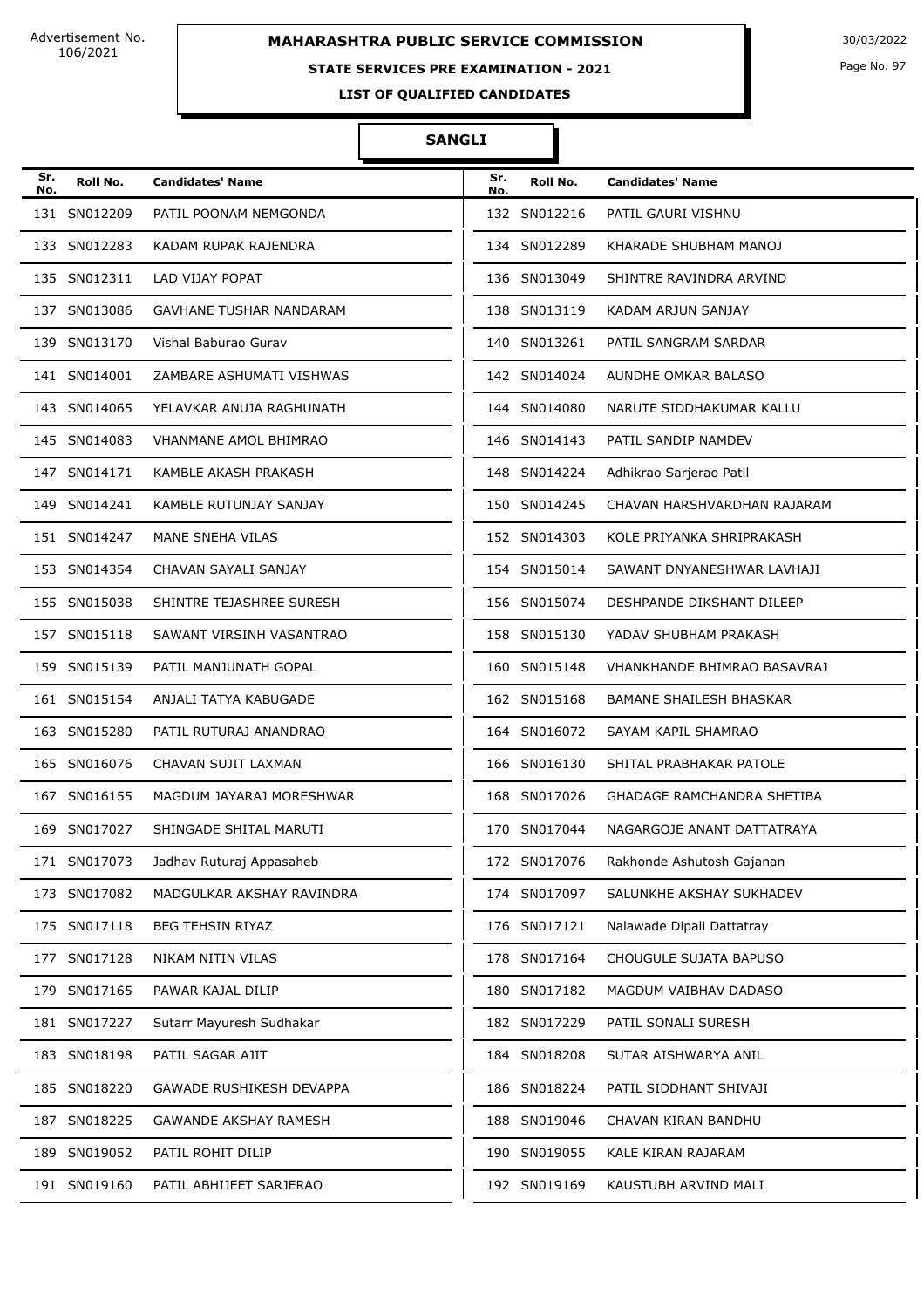#### **STATE SERVICES PRE EXAMINATION - 2021**

Page No. 98

**LIST OF QUALIFIED CANDIDATES** 

#### **SANGLI**

| Sr.<br>No. | Roll No.     | <b>Candidates' Name</b>      | Sr.<br>No. | Roll No.     | <b>Candidates' Name</b>      |
|------------|--------------|------------------------------|------------|--------------|------------------------------|
|            | 193 SN019186 | PANDHARE MAHESH MADHUKAR     |            | 194 SN019225 | NAIKAWADI SHIRIN JAFAR       |
|            | 195 SN020119 | PUSTAKE YOGESHKUMAR SURESH   |            | 196 SN020167 | KAMBLE YOGESH NETAJI         |
|            | 197 SN020174 | Ghadage Swapnil Prakash      |            | 198 SN021095 | KADAM SRUSHTI ASHOK          |
|            | 199 SN021130 | KOLI POONAM RAMCHANDRA       |            | 200 SN022019 | VANKHANDE SONALI MOHAN       |
|            | 201 SN022047 | KANAWADE KIRTI MANIK         |            | 202 SN022064 | GAIKWAD SANGRAMSINGH SANTOSH |
|            | 203 SN022127 | Mane Subodh Ravindra         |            | 204 SN022138 | SHINDE VISHAL VILAS          |
|            | 205 SN022170 | TATE KIRAN PRAKASH           |            | 206 SN022184 | MANE KUMARAKSHAY MARUTI      |
|            | 207 SN022204 | NAVAGAN AVINASH RAGHUNATH    |            | 208 SN022205 | PATIL ANKITA SUBHASH         |
|            | 209 SN022208 | SANAP SHUBHANGI DINKAR       |            | 210 SN023011 | DHADAS BHARAMUDEV TUKARAM    |
|            | 211 SN023031 | PATIL AKSHAY POPAT           |            | 212 SN023055 | DUDHANI VIJAYA MALLIKARJUN   |
|            | 213 SN023193 | <b>THORAT PRADNYA SURESH</b> |            | 214 SN023199 | Shinde Pratiksha Prataprao   |
|            | 215 SN023206 | Mane Harshvardhan Shashikant |            | 216 SN023255 | PRATIK UTTAM MANE            |
|            | 217 SN023301 | SULE KRISHNA MARUTI          |            | 218 SN023325 | KAMBLE RAHUL RAMCHANDRA      |
|            | 219 SN023390 | Hirave Rahul Tukaram         |            | 220 SN023403 | BHUSARI AMIT BABARAO         |
|            | 221 SN023444 | CHAVAN SHAILAJA NARENDRA     |            | 222 SN023467 | Akiwate Virendra Vilas       |
|            | 223 SN024060 | PATIL MANTESH PIRGONDA       |            | 224 SN024078 | PATIL PRADNYA BHAGWAN        |
|            | 225 SN024136 | DESHMUKH PRATIK RAOSAHEB     |            | 226 SN024142 | MANDALE YUVRAJ BABURAO       |
|            | 227 SN024174 | <b>GHAIL SWAPNALI SUNIL</b>  |            | 228 SN024181 | LAD KAVITA SHAMRAO           |
|            | 229 SN024254 | JAGDALE DHIRAJ ANANDRAO      |            | 230 SN024318 | PATIL SHUBHAM SHATRUGHNA     |
|            | 231 SN024326 | CHANDURE SANDIP PRADHANI     |            | 232 SN024334 | KORE NIHAL PRAMOD            |
|            | 233 SN024363 | SHINDE MANOJ KRISHNA         |            | 234 SN024370 | PAWAR HARISH SHANKAR         |
|            | 235 SN024372 | SHINDE AJINKYA BHAIRAPPA     |            | 236 SN024384 | PATIL SHITAL MARUTI          |
|            | 237 SN024393 | KOKATE YOGESH KRISHNAT       |            | 238 SN024406 | TAPARE NITIN SHANKAR         |
|            | 239 SN024424 | JAMADAR UMMESULMA ABIDSO     |            |              |                              |

**NO. OF CANDIDATES OF SANGLI : 239**

| Sr.<br>No. | Roll No. | <b>Candidates' Name</b> | Sr.<br>No. | Roll No. | <b>Candidates' Name</b>  |
|------------|----------|-------------------------|------------|----------|--------------------------|
|            | ST001202 | YADAV MANOJ ASHOK       |            | ST001226 | MULANI KARISHMA KARIM    |
|            | ST001231 | KHADE SURAJ MARUTI      | 4          | ST001301 | YOGESH RAMESHWAR GAIKWAD |
|            | ST001303 | ANIKET TUKARAM WAGH     | h          | ST001304 | PAWAR PRANAV GANESH      |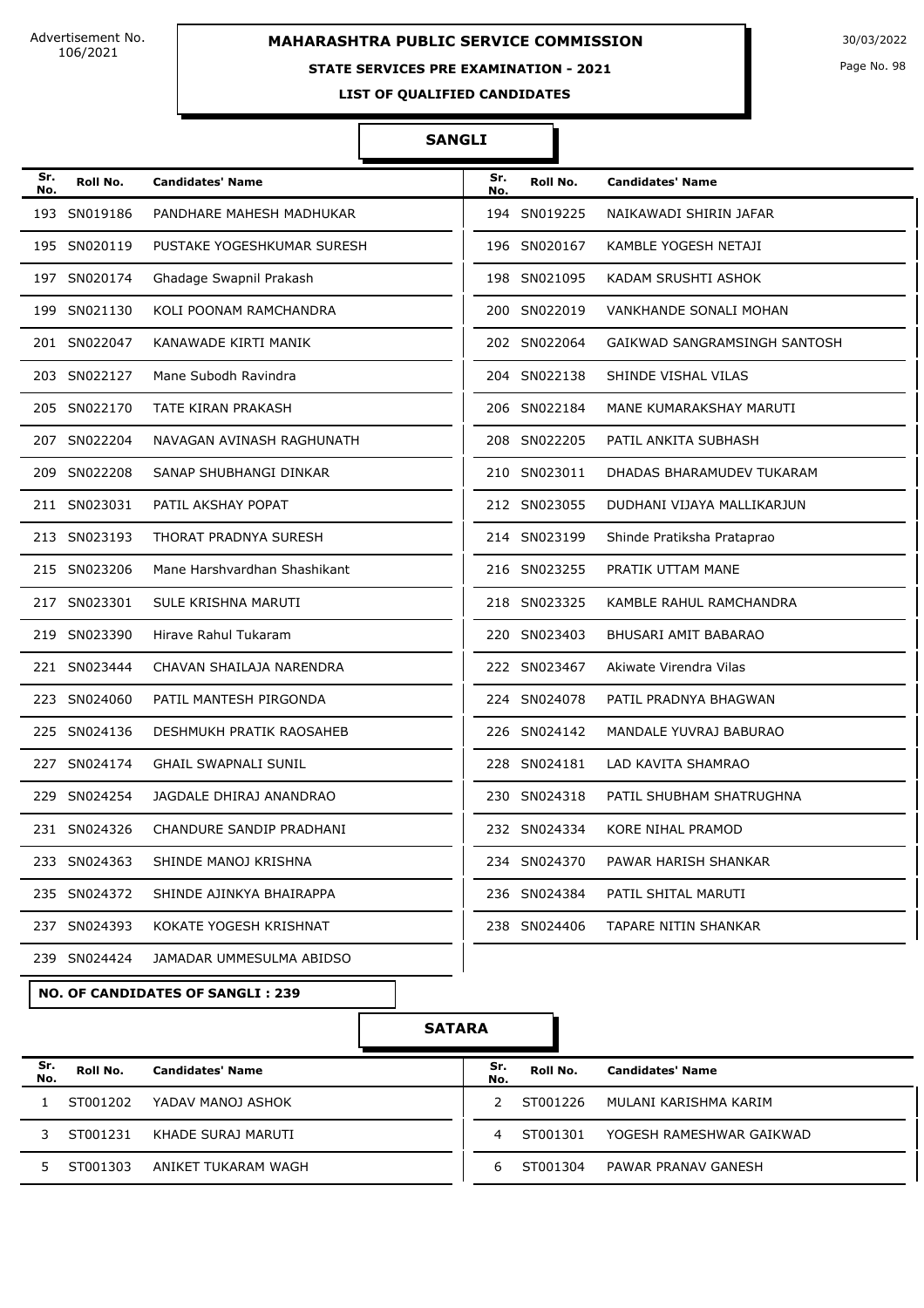# **MAHARASHTRA PUBLIC SERVICE COMMISSION** 30/03/2022

#### **STATE SERVICES PRE EXAMINATION - 2021**

Page No. 99

**LIST OF QUALIFIED CANDIDATES** 

| Sr.<br>No. | Roll No. | <b>Candidates' Name</b>         | Sr.<br>No. | Roll No. | <b>Candidates' Name</b>         |
|------------|----------|---------------------------------|------------|----------|---------------------------------|
| 7          | ST001363 | WAGHMODE PRAJAKTA NAVNATH       | 8          | ST001373 | JAGTAP PRASHANT POPATRAO        |
| 9          | ST001379 | PATIL UTKARSH UTTAM             | 10         | ST001406 | <b>GHADGE RANJITSINGH VILAS</b> |
| 11         | ST001471 | PATIL AKSHAY ARUN               | 12         | ST002028 | DISALE MAYURI GORKHNATH         |
| 13         | ST002170 | SALUNKHE AKSHAY RAMESH          | 14         | ST002289 | CHAVAN VIJAYKUMAR RAJARAM       |
| 15         | ST002314 | Shingade Prajakta Ramchandra    | 16         | ST002365 | ADSUL AMOL PRAKASH              |
| 17         | ST002427 | SHIRKE MANOJ DADASO             | 18         | ST003004 | KESARKAR VISHAL SHATRUGHNA      |
| 19         | ST003052 | <b>BHOSALE RUTUJA JYOTIKANT</b> | 20         | ST003081 | GAIKWAD RUTUJA RAMCHANDRA       |
| 21         | ST003234 | AHIWALE SAGAR RAHUL             | 22         | ST003287 | KHARAT VISHAL TANAJI            |
| 23         | ST003356 | PATIL SANKET ASHOKRAO           | 24         | ST003391 | DHANE AJAY POPAT                |
| 25         | ST003444 | Konde Chetan Kiran              | 26         | ST004005 | GHORPADE SAPANA SANJAY          |
| 27         | ST004006 | DURGUDE PRAMOD CHANDRAKANT      | 28         | ST004055 | PATIL MAKARAND SAYAJIRAO        |
| 29         | ST004079 | PATIL AKSHAY NATHAJI            | 30         | ST004120 | JANGAM MAHESH ANIL              |
| 31         | ST004148 | KORE PRASHANT BHAGWAN           | 32         | ST004183 | JADHAV SAGAR CHANDRAKANT        |
| 33         | ST004209 | BHILARE SHEKHAR SHAMRAO         | 34         | ST004224 | Bamane Archana Shivajirao       |
| 35         | ST004229 | MOHITE RUTUJA SANJAY            | 36         | ST004266 | HAWALDAR TASLEEM SHAMIR         |
| 37         | ST004279 | SHINDE SNEHA SUBHASH            | 38         | ST004305 | THORAT ROHAN KAKASAHEB          |
| 39         | ST004333 | PATIL OM SAMBHAJI               | 40         | ST004336 | SHINDE SWAPNIL SURESH           |
| 41         | ST004356 | ATOLE VISHAL ANIL               | 42         | ST004368 | VISAPURE SHIVAM DATTATRAY       |
| 43         | ST004387 | ROHIT MANOHAR AHIREKAR          | 44         | ST005085 | <b>GHADGE NIKITA MOHAN</b>      |
| 45         | ST005094 | SANAP PUSHPAK RAVINDRAKUMAR     | 46         | ST005137 | PAWAR SURAJ PRAVIN              |
|            | ST005164 | DESHMANE MAYURI RAMCHANDRA      | 48         | ST005216 | BHOSALE SWAPNIL ROHIDAS         |
| 49         | ST005229 | ATPADKAR MAHESHWARI PANDURANG   | 50         | ST005234 | KARNE TEJAS SURESH              |
| 51         | ST005257 | KADAM ABHIJEET SANJAY           | 52         | ST005269 | <b>BHAGAT TUSHAR ASHOK</b>      |
| 53         | ST005324 | sawant chaitanya hanumantrao    | 54         | ST005355 | BHAPKAR KIRAN DATTATRAY         |
| 55         | ST005445 | <b>GHORPADE ANIKET ARUN</b>     | 56         | ST006010 | DHAVALE MANJIREE HANUMANT       |
| 57         | ST006045 | PATIL PALLAVI SUNIL             | 58         | ST006121 | Sonawane Vinay Ashok            |
| 59         | ST006124 | KSHIRSAGAR SAMARTH ANANDRAO     | 60         | ST006145 | MOHITE SOMESH SATEJ             |
| 61         | ST006159 | TAGALE SUMIT SUBHASH            | 62         | ST006234 | PAWAR AMOL SHIVAJI              |
| 63         | ST006258 | Chavan Ishwar Suresh            | 64         | ST006301 | SONAWANE SWARAJ SANJAY          |
| 65         | ST006317 | SONAWALE PRASHANT LALASO        | 66         | ST007019 | BALIWANT PRIYANKA BHARAT        |
| 67         | ST007053 | JADHAV SUHAS DILIP              | 68         | ST007076 | JADHAV ROHIT RAMCHANDRA         |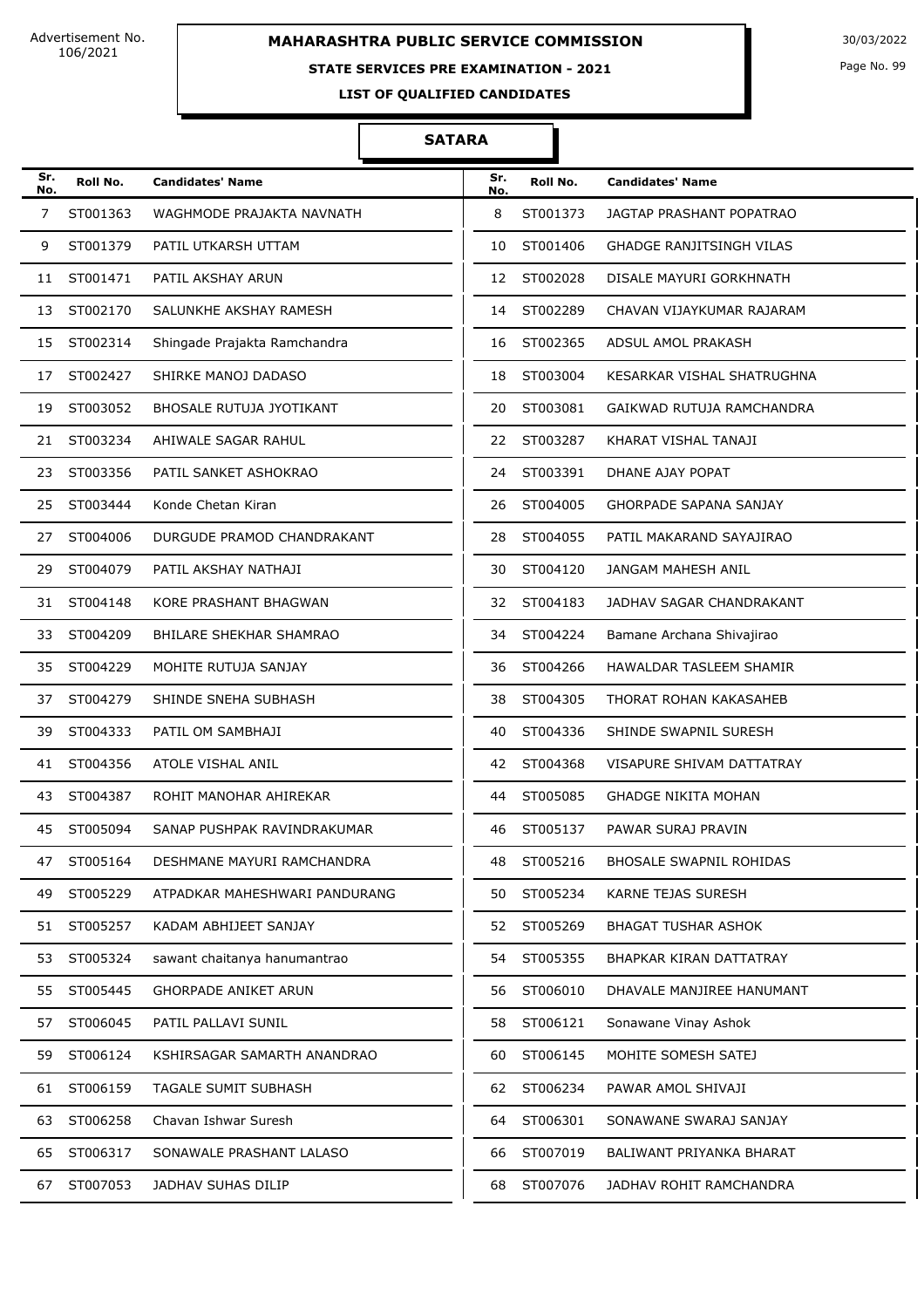# **MAHARASHTRA PUBLIC SERVICE COMMISSION** 30/03/2022

#### **STATE SERVICES PRE EXAMINATION - 2021**

Page No. 100

**LIST OF QUALIFIED CANDIDATES** 

| Sr.<br>No. | Roll No.     | <b>Candidates' Name</b>      | Sr.<br>No. | Roll No.     | <b>Candidates' Name</b>         |
|------------|--------------|------------------------------|------------|--------------|---------------------------------|
| 69         | ST007163     | KANASE GIRISH NAVNATH        | 70         | ST007221     | JADHAV DHEERAJ RAMESH           |
| 71         | ST007251     | DHAMAL PRAYAG SUNIL          | 72         | ST007298     | PAWAR AKASH BALASAHEB           |
| 73         | ST007343     | Salunkhe Pranoti Tanaji      | 74         | ST007370     | SANKPAL RAMAN ASHOK             |
| 75         | ST007419     | KADAV AKASH SHANKAR          | 76         | ST007428     | <b>Balte Rahul Bhanudas</b>     |
| 77         | ST007431     | KATEKAR KRISHNAT SHIVAJI     | 78         | ST007434     | KADAM PRACHI LAXMAN             |
| 79         | ST007453     | KADAM MANISHA KANTILAL       | 80         | ST007469     | KADAM AKASH DHANAJI             |
| 81         | ST008007     | MANDAVE AKASH ASHOK          | 82         | ST008038     | PHALKE GURUDEV DIGAMBAR         |
| 83         | ST008064     | JELUGADEKAR RAHUL RAMLING    | 84         | ST008085     | KADAM AJIT MADANRAO             |
| 85         | ST008124     | KADAM AKSHAY ANANDRAO        | 86         | ST008143     | Chavan Prashant Suresh          |
| 87         | ST008177     | PAWAR SHWETA SHARAD          | 88         | ST008201     | BHOSALE TEJAL UDAYSINH          |
| 89         | ST008203     | SATPUTE BALASO POPAT         | 90         | ST008273     | SANAS SACHIN RAMCHANDRA         |
| 91         | ST008315     | NAIKAWADI IMRAN SHAPHIK      | 92         | ST008351     | SARGAR ANANDA MAHADEO           |
| 93         | ST008379     | ROHIT NANDKUMAR KALDHONE     | 94         | ST009024     | YADAV SHIVRAJ HANMANTRAO        |
| 95         | ST009060     | NALE AKSHATA BABASAHEB       | 96         | ST009140     | KOLAPE SNEHAL TATYABA           |
| 97         | ST009252     | THORAT PRATIK CHANDRAKANT    | 98         | ST009264     | CHAVAN AKASHI ARUN              |
| 99         | ST009277     | SAPKAL ARCHANA RAMESH        | 100        | ST009353     | SURYAWANSHI PURUSHOTTAM SHIVAJI |
|            | 101 ST009369 | Monika Appasaheb Shingade    |            | 102 ST009428 | <b>BURGUTE AKASH BHARAT</b>     |
|            | 103 ST009440 | SWAPNIL SAMPATRAO THORAT     |            | 104 ST009443 | CHORAMALE SANDIP BHAGWAN        |
|            | 105 ST009450 | SANKET VIKAS SHINDE          |            | 106 ST009474 | Patil Shivajit Ashok            |
|            | 107 ST010014 | KAKADE ANIKET DIPAK          | 108        | ST010037     | MASAL ROHIT CHANDRABHAN         |
|            | 109 ST010090 | Jambhale Ajay Shankar        |            | 110 ST010094 | PAWAR SHIVRAJ PRALHAD           |
|            | 111 ST010119 | Ingavale Sujitkumar Shankar  |            | 112 ST010173 | PATIL VIVEK UDAY                |
|            | 113 ST010195 | chavan swapnil pandurang     |            | 114 ST010208 | YADAV SANDIP MANIK              |
|            | 115 ST010209 | SABALE DIPALI DILIP          |            | 116 ST010235 | DESHMUKH ROHAN VIJAYSINH        |
|            | 117 ST010314 | TORASKAR SHITAL RAMESH       |            | 118 ST010323 | kumbhar avdhut ravindra         |
|            | 119 ST010324 | KALANTRE SANKET SURESH       |            | 120 ST010340 | patil sandip jagannath          |
|            | 121 ST010363 | Mulik Madhuri Ashok          |            | 122 ST010381 | ZANZANE ROHIT RAMESH            |
|            | 123 ST010405 | Jadhav Ekta Balasaheb        |            | 124 ST010409 | DHANE GANESH DILIP              |
|            | 125 ST010441 | BACHAL PRATHAMESH DATTATRAY  |            | 126 ST010468 | <b>GHATGE AJINKYA ANANDRAO</b>  |
|            | 127 ST010478 | <b>BARGE DADASAHEB ASHOK</b> |            | 128 ST011056 | JADHAV SHIVRAJ MOHANRAO         |
|            | 129 ST011094 | BHAGAT ABHIJIT BALASAHEB     |            | 130 ST011118 | JADHAV VISHAL DATTATRAY         |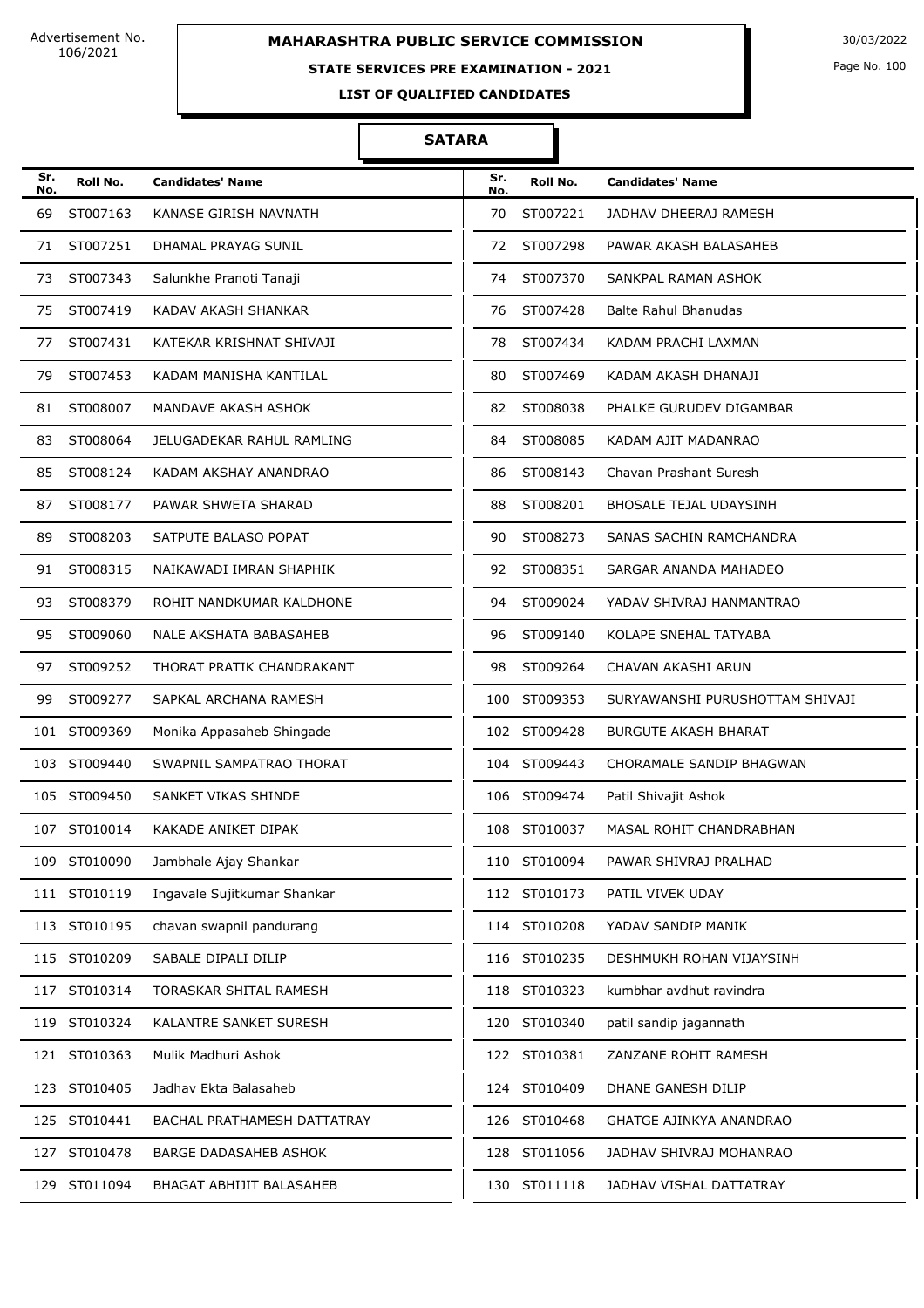# **MAHARASHTRA PUBLIC SERVICE COMMISSION** 30/03/2022

#### **STATE SERVICES PRE EXAMINATION - 2021**

Page No. 101

**LIST OF QUALIFIED CANDIDATES** 

| Sr.<br>No. | Roll No.     | <b>Candidates' Name</b>        | Sr.<br>No. | Roll No.     | <b>Candidates' Name</b>        |
|------------|--------------|--------------------------------|------------|--------------|--------------------------------|
|            | 131 ST011134 | SHETE MANALI SANJAY            |            | 132 ST011135 | PISAL SANGRAM RAMRAO           |
|            | 133 ST011186 | SONAVANE VIKY MAHADEO          |            | 134 ST011226 | KADAM MAYUR MOHAN              |
|            | 135 ST011227 | Ghadge Snehal Dilip            |            | 136 ST011249 | SHEDAGE AMRUTA BABANRAO        |
|            | 137 ST011318 | PAWAR NILESH VISHNU            |            | 138 ST011324 | KHUTALE SAYALI SANTOSH         |
|            | 139 ST011374 | DHAPATE HARSHAD PRAKASH        |            | 140 ST011378 | Varsha Kashinath Badadare      |
|            | 141 ST011416 | LEMBHE RAVINDRA UDDAV          |            | 142 ST011441 | MASKE PUSHKARAJ BABANRAO       |
|            | 143 ST011462 | SHIRKE SONAM BHARAT            |            | 144 ST012037 | JADHAV PRATIK ANKUSH           |
|            | 145 ST012069 | <b>GHADAGE PRATIK KANTARAM</b> |            | 146 ST012073 | NIKAM TRUPTI SHAMARAO          |
|            | 147 ST012107 | JADHAV VAIBHAV ANANDRAO        |            | 148 ST012118 | JADHAV MAHESH VITTHAL          |
|            | 149 ST012324 | MULIK SNEHA HEMANTKUMAR        |            | 150 ST012333 | WAGH TUSHAR BALASAHEB          |
|            | 151 ST012352 | DHAYGUDE VAIBHAV BAJIRAO       |            | 152 ST012359 | NIKAM LAKHAN UDHAV             |
|            | 153 ST012360 | WANI NAMRATA CHANDRAKANT       |            | 154 ST012389 | KONDE TEJAS VIJAY              |
|            | 155 ST012408 | SAWANT SANGRAM VITTHAL         |            | 156 ST012428 | HEGADKAR VISHAL SUBHASH        |
|            | 157 ST012449 | SHELAR ASHOK RAMDAS            |            | 158 ST012455 | PAWAR PRIYANKA RAMDAS          |
|            | 159 ST012474 | VALAKUNDE POOJA MAHIPAT        |            | 160 ST013017 | PATIL DINESH SHESHRAO          |
|            | 161 ST013075 | PATIL AKSHAY RAJENDRA          |            | 162 ST013091 | BHOSALE SUPRIYA SHIVAJI        |
|            | 163 ST013155 | DONGARE SHIVRAJ SHAHAJI        |            | 164 ST013205 | <b>GADHAVE NITIN DASHARATH</b> |
|            | 165 ST013256 | SHETE SWAPNALI SUNIL           |            | 166 ST014073 | HARBALE GAJANAN CHAMPATRAO     |
|            | 167 ST014092 | CHAUDHARI PRASHANT PRABHAKAR   |            | 168 ST014144 | KALE SNEHA RAOSAHEB            |
|            | 169 ST014164 | SAWANT KOMAL ANKUSH            |            | 170 ST014171 | WAGH KAMALAKAR KISHOR          |
|            | 171 ST014234 | JADHAV SAGAR SAMBHAJI          |            | 172 ST014267 | MORE SHUBHAM UMAKANT           |
|            | 173 ST014269 | Mali Shankar Baban             |            | 174 ST014330 | DHAYGUDE AMIT SURESH           |
|            | 175 ST014367 | MORE AKSHAY AVINASH            |            | 176 ST014440 | <b>GAMBARE TEJAS ARUN</b>      |
|            | 177 ST015129 | KATTE MRUNMAYI MALOJI          |            | 178 ST015143 | JAIN KAMALESHKUMAR PARASMAL    |
|            | 179 ST015166 | DHOLE SHRIKANT BAPUSAHEB       |            | 180 ST015191 | INAMDAR SUMIT MAHESH           |
|            | 181 ST015198 | SAWANT NILAM AMIT              |            | 182 ST015341 | BHADANGE POONAM SHIVAJI        |
|            | 183 ST015352 | THORAT SNEHALATA SURESH        |            | 184 ST015360 | BHOSALE RANJITSINH RAJENDRA    |
|            | 185 ST015391 | DHAWALE UMESH NARAYAN          |            | 186 ST015450 | MOHITE PRIYANKA RAMESH         |
|            | 187 ST015463 | CHAVAN PRAVIN PRALHAD          |            | 188 ST016033 | SHINDE HARSHADA PRABHAKAR      |
|            | 189 ST016132 | MAGAR AVINASH ANIL             |            | 190 ST016137 | JADHAV ROHAN SUBHASH           |
|            | 191 ST016167 | JADHAV PRASHANT ARUN           |            | 192 ST016235 | MANE AISHWARYA DEEPAK          |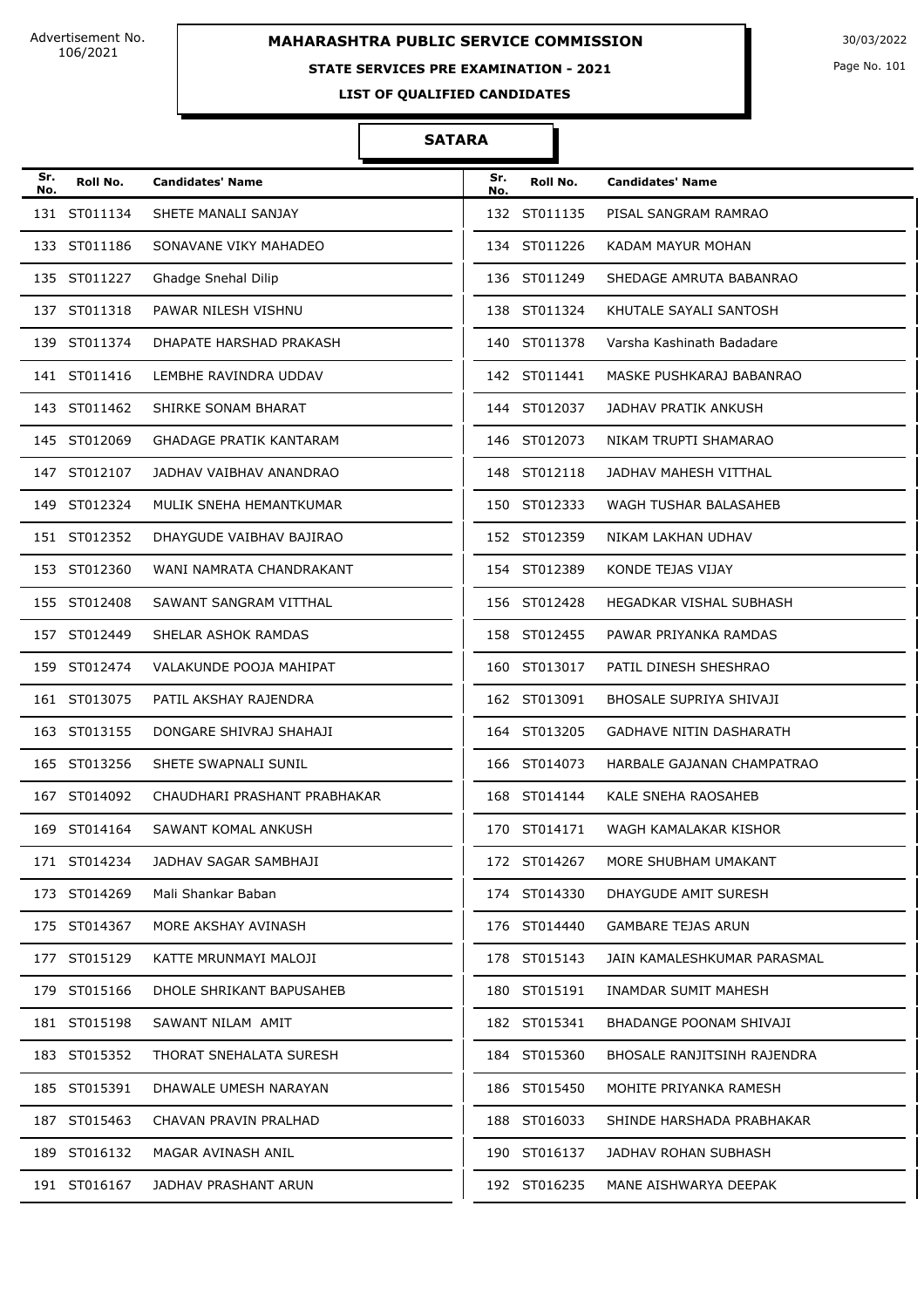#### **STATE SERVICES PRE EXAMINATION - 2021**

Page No. 102

**LIST OF QUALIFIED CANDIDATES** 

| Sr.<br>No. | Roll No.     | <b>Candidates' Name</b>      | Sr.<br>No. | Roll No.     | <b>Candidates' Name</b>     |
|------------|--------------|------------------------------|------------|--------------|-----------------------------|
|            | 193 ST016247 | SHINDE YASH DNYANESHWAR      | 194        | ST016262     | JADHAV SANKET ANANTA        |
|            | 195 ST016289 | DADAS SHASHANK BALU          |            | 196 ST016318 | JADHAV PRATIKSHA KRISHNA    |
|            | 197 ST016320 | SATPUTE ARCHANA VIJAY        |            | 198 ST016431 | AGAWANE CHETANA RAJENDRA    |
|            | 199 ST016443 | JADHAV AKASH VASANT          |            | 200 ST016453 | DHANE PRATHAMESH SAMBHAJI   |
|            | 201 ST017038 | SAWANT TEJAS ASHOK           |            | 202 ST017077 | YELAVE ANANDA NAMADEO       |
|            | 203 ST017081 | JAGADALE RAHUL KUNDALIK      |            | 204 ST017152 | JADHAV SHASHIKANT BAJIRAO   |
|            | 205 ST017264 | KAVADE PALLAVI RAJESH        |            | 206 ST017302 | BHOSALE ROHANRAJ JYOTIKANT  |
|            | 207 ST017358 | LOKHANDE VAIBHAV DILEEP      |            | 208 ST017389 | KOLHE SACHIN MADHUKARRAO    |
|            | 209 ST017393 | MANE SHIRISH SATISH          |            | 210 ST017427 | SANKPAL YOGITA PRAKASH      |
|            | 211 ST017431 | PAWAR BHAGYASHRI ARJUN       |            | 212 ST017436 | WANAVE DNYANESHWAR APPASO   |
|            | 213 ST017458 | KADAM SAGAR VISHWAS          |            | 214 ST018004 | <b>KESKAR AKSHAY SANJAY</b> |
|            | 215 ST018035 | ZENDAGE RAHUL BALASAHEB      |            | 216 ST018164 | PATIL SAYALI VISHWANATH     |
|            | 217 ST018231 | SHINDE PRASAD RAMDAS         |            | 218 ST018284 | DADAS SUKHADEV ANKUSH       |
|            | 219 ST018297 | MANE SHUBHAM DHANAJI         |            | 220 ST018308 | SUPRIYA PANDURANG NANAVARE  |
|            | 221 ST018357 | PATIL SANKET SADASHIV        |            | 222 ST018385 | MALGE SONBA PARMESHWAR      |
|            | 223 ST018414 | PAWAR TEJASVINI PRAKASH      |            | 224 ST019024 | KHADE MANISHA DHANAJI       |
|            | 225 ST019077 | Janhvi Dilip Nanaware        |            | 226 ST019151 | LAMKANE SANAM ARJUN         |
|            | 227 ST019174 | PATIL AJINKYA HANAMANTRAO    |            | 228 ST019330 | SHINDE MAYUR SURESH         |
|            | 229 ST019418 | <b>GHIGE SHUBHAM RANGRAO</b> |            | 230 ST019438 | SHINDE MANISHA NAMDEV       |
|            | 231 ST020053 | Dhanorkar Pravin Dhondibarao |            | 232 ST020074 | Yadav Sushant Ramakant      |
|            | 233 ST020103 | LOKHANDE VIVEK ANANDA        |            | 234 ST020132 | Dhaygude Sachin Mohan       |
|            | 235 ST020178 | SARGAR GORAKH TATYABA        |            | 236 ST020318 | DHUMAL SHAILESH MOHAN       |
|            | 237 ST020328 | MANE ANIKET SUBHASH          |            | 238 ST020354 | RANDIVE SANDIP RAMCHANDRA   |
|            | 239 ST020363 | KSHIRSAGAR ASHWINI ANIL      |            | 240 ST020432 | MALI PRAGATI PRABHAKAR      |
|            | 241 ST021029 | SHINDE MAHESH RAJARAM        |            | 242 ST021040 | SHINDE AKASH TULSHIRAM      |
|            | 243 ST021101 | THAWARE MANISHA MARUTI       |            | 244 ST021266 | SHINDE SANDESH SUDAMRAO     |
|            | 245 ST021288 | KANASE JOTIRAM ANANDRAO      |            | 246 ST021295 | KULKARNI SIDDHARTH SANTOSH  |
|            | 247 ST021307 | SAWANT NIKHIL TULASHIRAM     |            | 248 ST021321 | SHINDE UJJWALA TUKARAM      |
|            | 249 ST021322 | ANUJA TATYASO MANE           |            | 250 ST021336 | Pooja Prakash Kanase        |
|            | 251 ST021356 | PATIL VAIBHAV SHANKAR        |            | 252 ST021436 | SAPKAL SHUBHAM VIKRAM       |
|            | 253 ST021437 | SAPKAL PRATIK VISHWANATH     |            | 254 ST021459 | Shinde Prakash Maruti       |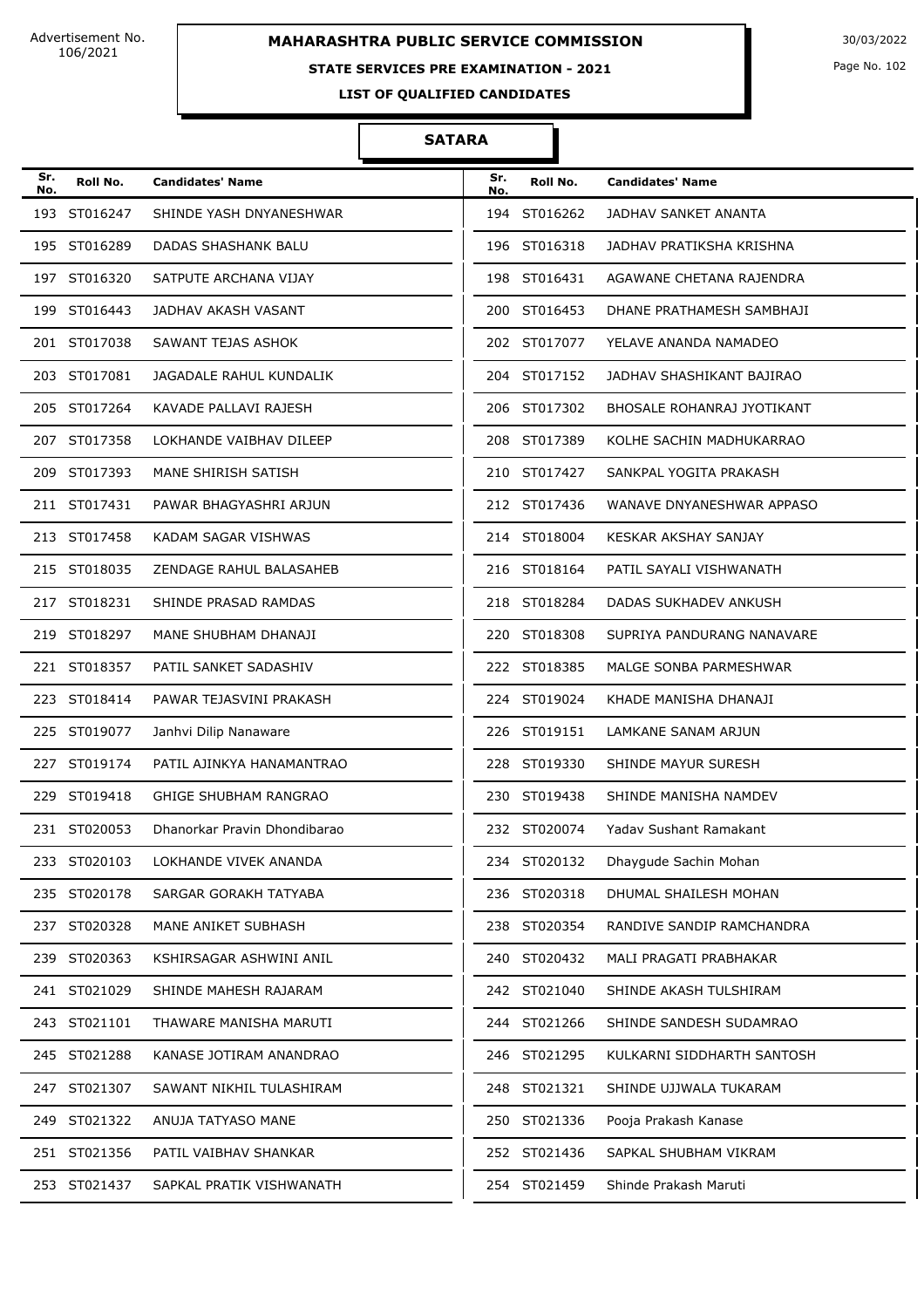#### **STATE SERVICES PRE EXAMINATION - 2021**

Page No. 103

**LIST OF QUALIFIED CANDIDATES** 

| Sr.<br>No. | Roll No.     | <b>Candidates' Name</b>        | Sr.<br>No. | Roll No.     | <b>Candidates' Name</b>    |
|------------|--------------|--------------------------------|------------|--------------|----------------------------|
|            | 255 ST022058 | NEVASE DNYANESHWARI NANASO     |            | 256 ST022070 | SHAIKH TAMANNA HAMID       |
|            | 257 ST022078 | DHONE YOGESH MADHUKAR          |            | 258 ST022153 | RAUT SHUBHAM SHANKAR       |
|            | 259 ST022155 | SONAWANE ATUL MADHUKAR         |            | 260 ST022213 | LAWAND AABASO SHRIKANT     |
|            | 261 ST022280 | ATALE TUSHAR SANJAY            |            | 262 ST022291 | MULE ARJUN DATTATRAY       |
|            | 263 ST022355 | PAWAR SWAPNIL PRALHAD          |            | 264 ST022371 | PANAGE SHIVAJI AJINATH     |
|            | 265 ST022437 | JAYPATRE VAIBHAV BALASO        |            | 266 ST022439 | DESHMUKH PRIYANKA SHAHAJI  |
|            | 267 ST022446 | GAIKWAD KAVIRAJ SUBHASH        |            | 268 ST023053 | ANKIT ASHOK DESHMUKH       |
|            | 269 ST023059 | SAJAGANE VEDIKA VITTHAL        |            | 270 ST023112 | KADAM AKSHAY ADHIKRAO      |
|            | 271 ST023113 | SHINDE DEEPALI SHRIDHAR        |            | 272 ST023164 | <b>GORE ABHISHEK SUNIL</b> |
|            | 273 ST023179 | GAVADE NIKHIL LALASAHEB        |            | 274 ST023215 | MOHITE PRANOTI SANJIVAN    |
|            | 275 ST023222 | Pawar Vaibhay Sharad           |            | 276 ST023234 | NIKAM SHAMALI DEEPAK       |
|            | 277 ST023243 | ALGUDE MAYUR MADHUKAR          |            | 278 ST023337 | PAWAR PRATIKSHA VIJAY      |
|            | 279 ST023346 | ALEKARI AKSHAY SHRIKANT        |            | 280 ST023355 | PHALAKE NITESH MADHUKAR    |
|            | 281 ST023360 | BANGAR DURGESH VAMAN           |            | 282 ST023373 | Virkar Hanmant Virkar      |
|            | 283 ST023390 | MANE MAYUR SURESH              |            | 284 ST023403 | GHORPADE AJINKYA KHASHABA  |
|            | 285 ST023414 | BODARE SHIVANJALI DIPAK        |            | 286 ST023470 | SANGRAM VILASRAO PISAL     |
|            | 287 ST024030 | DHANAWADE VISHAKHA VISHNU      |            | 288 ST024133 | KANASE PRAJWAL DILIP       |
|            | 289 ST024136 | PATIL TUSHAR AMBADAS           |            | 290 ST024139 | SAWANT CHETAK DIPAK        |
|            | 291 ST024153 | YADAV AMOL VITTHAL             |            | 292 ST024189 | KENGAR DIPALI BALASAHEB    |
|            | 293 ST024334 | SATHE SWATI ASHRU              |            | 294 ST024339 | BONAWATE RAJESH SHIVAJI    |
|            | 295 ST024420 | Pawar Ravindra Uttam           |            | 296 ST024434 | JAGTAP YOGESH BAPPASAHEB   |
|            | 297 ST024442 | BHOSALE SIDDESH DILIP          |            | 298 ST025011 | SHINDE PRASHANT SUHAS      |
|            | 299 ST025088 | SHINDE PRASHANT SANJAY         |            | 300 ST025098 | POTEKAR VISHAL SHANKAR     |
|            | 301 ST025112 | KISHOREE DILEEP GHORPADE       |            | 302 ST025170 | BARGE AYUSH RAJENDRA       |
|            | 303 ST025207 | OMKAR KHANDERAO GHADGE         |            | 304 ST025215 | INGAWALE KAJAL BALASAHEB   |
|            | 305 ST025222 | SANGRAMSINH KISAN JANUGADE     |            | 306 ST025250 | BODARE SACHIN DADASAHEB    |
|            | 307 ST025264 | KAPASE SAGAR MADHUKAR          |            | 308 ST025279 | SHETE AMRUTA MAHADEV       |
|            | 309 ST025296 | <b>GAVHANE KAUSTUBH SARDAR</b> |            | 310 ST025314 | ANIKET JITENDRA SHINDE     |
|            | 311 ST025322 | GORAD PRAVIN DAGADU            |            | 312 ST025326 | YADAV MRUGAJA JALINDAR     |
|            | 313 ST025391 | Phalke Shital Prabhakar        |            | 314 ST025410 | MORE ATMAJ BHOJLING        |
|            | 315 ST026071 | NILOFAR ALIAKABER BAGWAN       |            | 316 ST026108 | INAMDAR ABHISHEK AJIT      |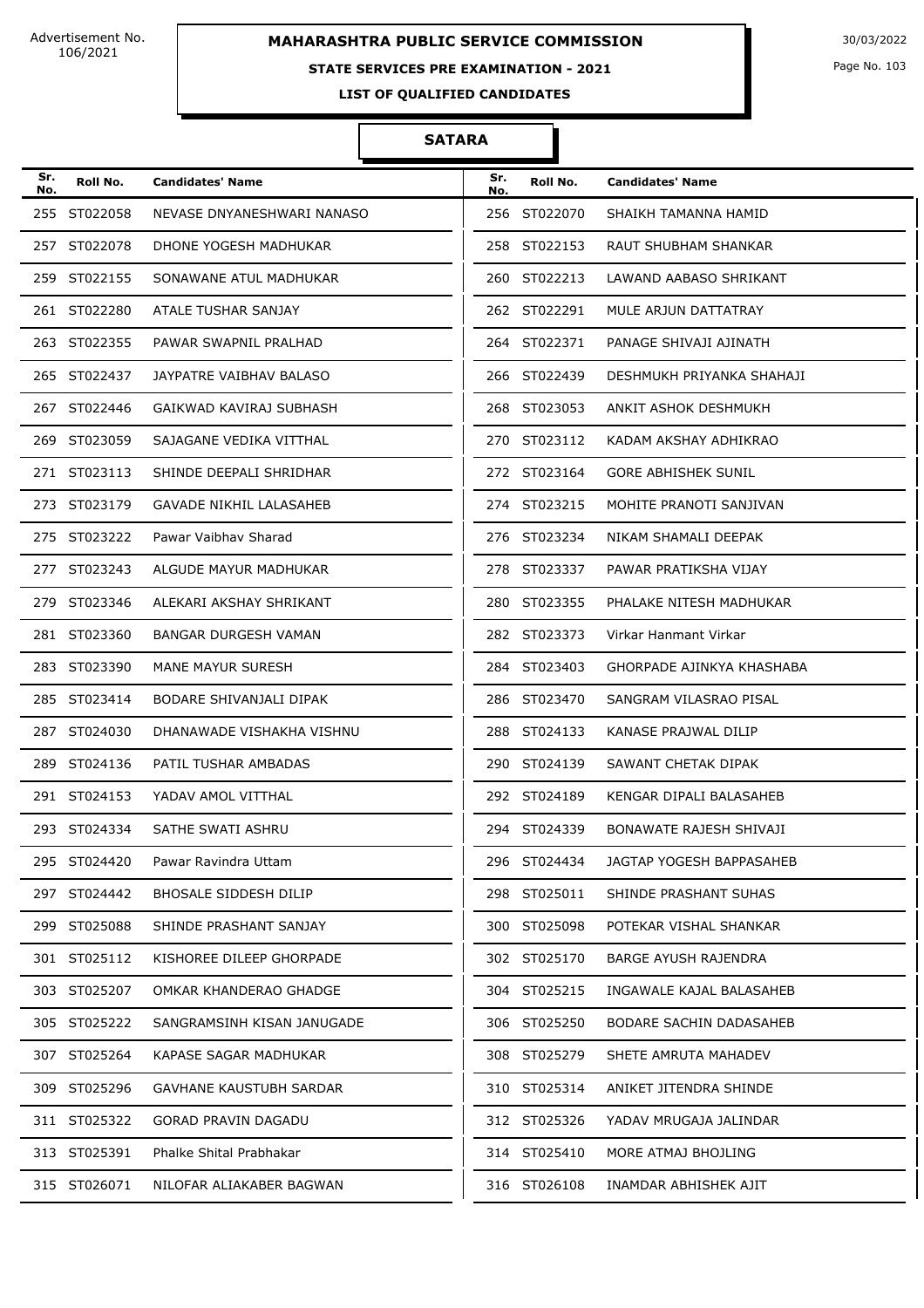# **MAHARASHTRA PUBLIC SERVICE COMMISSION** 30/03/2022

#### **STATE SERVICES PRE EXAMINATION - 2021**

Page No. 104

**LIST OF QUALIFIED CANDIDATES** 

#### **SATARA**

| Sr.<br>No. | Roll No.     | <b>Candidates' Name</b>     | Sr.<br>No. | Roll No.     | <b>Candidates' Name</b> |
|------------|--------------|-----------------------------|------------|--------------|-------------------------|
| 317        | ST026139     | WAGH AKSHAY MOHAN           |            | 318 ST026186 | PAWAR UDDESH KRISHNA    |
| 319        | ST026202     | KHADE MAHESH DIGAMBAR       | 320 L      | ST026227     | JAGTAP SUDHIR TATOBA    |
|            | 321 ST026241 | PANASKAR TRUPTI RAMESH      |            | 322 ST026269 | SHINDE VINOD GULABRAO   |
| 323        | ST026276     | KHADE DATTATRAY NANA        | 324        | ST026291     | SHINDE SUJEET RAMAKANT  |
|            | 325 ST026309 | SHEDGE NIKHIL PRABHAKAR     | 326        | ST026334     | KOLEKAR GANESH VINAYAK  |
| 327        | ST026342     | GADEKAR VIJAYKUMAR BHAGAWAT |            |              |                         |

| Sr.<br>No. | Roll No.     | <b>Candidates' Name</b> |
|------------|--------------|-------------------------|
|            | 318 ST026186 | PAWAR UDDESH KRISHNA    |
| 320.       | ST026227     | JAGTAP SUDHIR TATOBA    |
|            | 322 ST026269 | SHINDE VINOD GULABRAO   |
|            | 324 ST026291 | SHINDE SUJEET RAMAKANT  |
| 326.       | ST026334     | KOI FKAR GANFSH VINAYAK |

**NO. OF CANDIDATES OF SATARA : 327**

#### **SOLAPUR**

| Sr.<br>No.     | Roll No. | <b>Candidates' Name</b>             | Sr.<br>No.     | Roll No. | <b>Candidates' Name</b>       |
|----------------|----------|-------------------------------------|----------------|----------|-------------------------------|
| $\mathbf{1}$   | SL001008 | ADESH TRIMBAK TATHE                 | $\overline{2}$ | SL001167 | KHANDARE SONALI NAMDEO        |
| 3              | SL001195 | AWATADE AKSHAY ARJUN                | 4              | SL001216 | KOTAGONDE BIRAPPA CHANDRAKANT |
| 5              | SL001278 | KENDRE MANGESH SANGRAM              | 6              | SL001354 | HILALE PRASAD DEVIDAS         |
| $\overline{7}$ | SL001383 | KALE ROHIT MADHUKAR                 | 8              | SL001391 | CHAVAN SANI RAM               |
| 9              | SL001393 | RAKLE SAMARTH SANJAY                | 10             | SL002035 | MOHINI NILESH SATHE           |
| 11             | SL002054 | KAMBALE ASHWINI BABURAO             | 12             | SL002064 | BHASME RADHIKA SHASHIRAJ      |
| 13             | SL002091 | KHADTARE POOJA AMBADAS              | 14             | SL002440 | ATUL SHIVAJI RAUT             |
| 15             | SL003038 | <b>BANASODE SOMANATH RAMCHANDRA</b> | 16             | SL003150 | PATIL PRATIK VISHNU           |
| 17             | SL003207 | YADAV SHREYASH MAHADEO              | 18             | SL003216 | GADHAVE SUDARSHAN SHIVAJI     |
| 19             | SL003225 | MANE KIRAN ASHOK                    | 20             | SL003231 | MAYUR GAJANAN SAWANT          |
| 21             | SL004006 | PAWAR PRAVINKUMAR BALASAHEB         | 22             | SL004026 | KAKDE AJIT DIGAMBARRAO        |
| 23             | SL004071 | KASTURE YOGINATH AMOGSIDH           | 24             | SL004114 | RAJPUT AMOL DAYANAND          |
| 25             | SL004186 | KADAM UTKARSHA RAMBHAU              | 26             | SL004280 | NITESH NETAJI KADAM           |
| 27             | SL004308 | SALGAR RAGHVENDRA NAGNATH           | 28             | SL004385 | Tathele Yogesh Kondiba        |
| 29             | SL005029 | SHARMA MANISHA LAKSHMIKANT          | 30             | SL005030 | DHENGALE PRADIPKUMAR ANKUSH   |
| 31             | SL005100 | NIRWANI VISHESH MAHANTESHWAR        | 32             | SL005116 | MULE RAVIRAJ BHAGWAN          |
| 33             | SL005246 | AGHAV AKSHADA RAJU                  | 34             | SL005359 | Shelake Gauri Laxman          |
| 35             | SL005382 | <b>BHONG ANAND UTTAM</b>            | 36             | SL005437 | <b>BHANGE RAMLING BHAGWAN</b> |
| 37             | SL005449 | DHAVALE AMRUTA ABHIMAN              | 38             | SL006017 | <b>BILE HRUSHIKESH VIJAY</b>  |
| 39             | SL006119 | NAVALE DHANASHRI ANNASAHEB          | 40             | SL007064 | PAWAR NIKHIL SUBHASH          |
| 41             | SL007148 | PAVAL KHANDU LAXMAN                 | 42             | SL007207 | SWAMI PRASAD SANJAY           |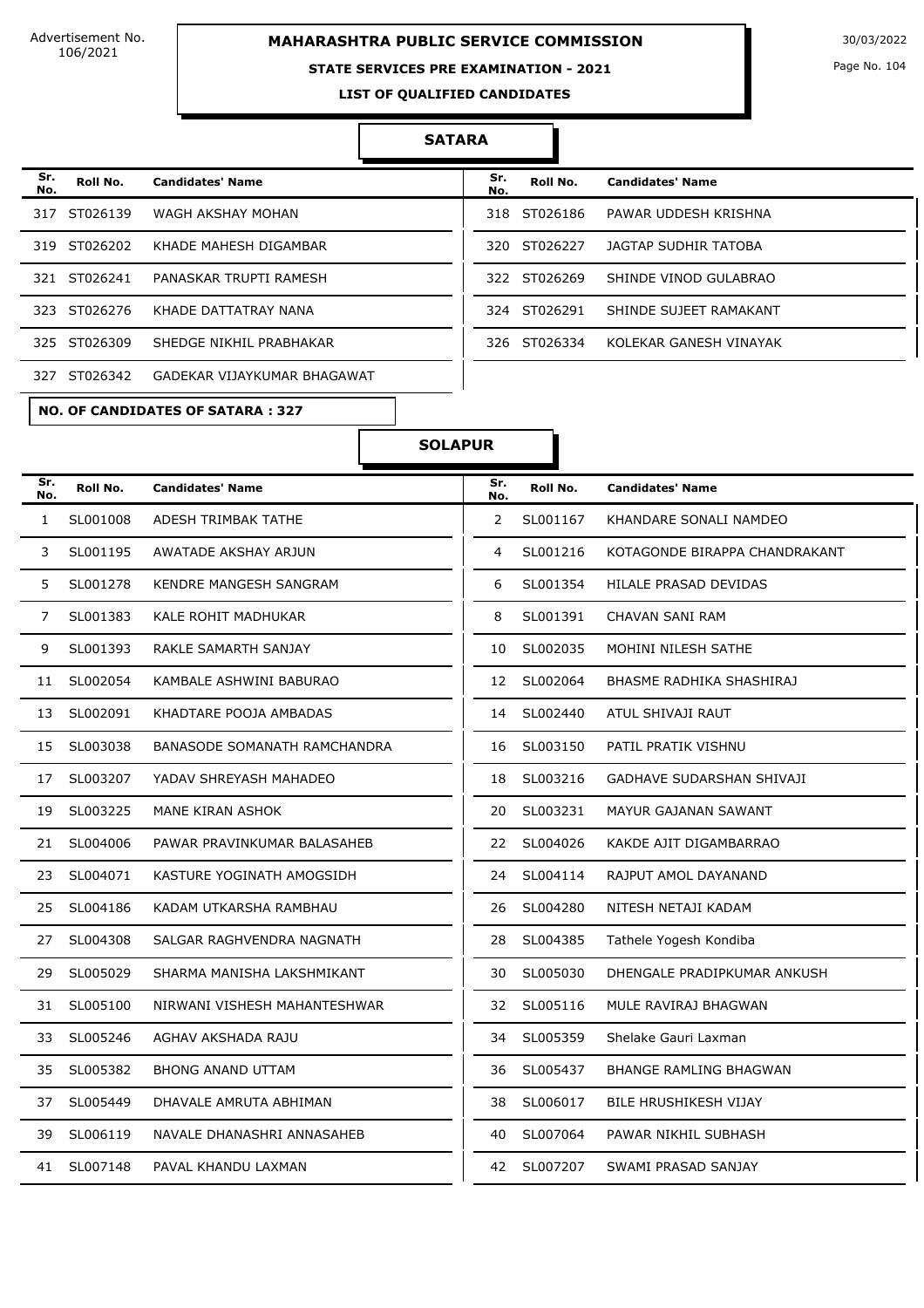#### **STATE SERVICES PRE EXAMINATION - 2021**

Page No. 105

**LIST OF QUALIFIED CANDIDATES** 

#### **SOLAPUR**

| Sr.<br>No. | Roll No.     | <b>Candidates' Name</b>        | Sr.<br>No. | Roll No.     | <b>Candidates' Name</b>           |
|------------|--------------|--------------------------------|------------|--------------|-----------------------------------|
| 43         | SL007213     | PATIL PRAJAKTA KUBER           | 44         | SL007236     | FARATE SNEHA DATTATRAYA           |
| 45         | SL007239     | <b>BHOSALE ROHAN BALASAHEB</b> | 46         | SL007255     | <b>BALCHHATRE SWAPNIL SABAKAR</b> |
| 47         | SL007297     | KASHID POOJA BANDU             | 48         | SL008035     | LONDHE BALAJI SHAHU               |
| 49         | SL008057     | <b>GURAV GANESH KAMALAKAR</b>  | 50         | SL008099     | PATIL RAHUL SURESH                |
| 51         | SL008105     | ANDHALKAR JYOTI BHAUSAHEB      | 52         | SL008131     | RANADIVE SAMRUDDHI HARIDAS        |
| 53         | SL008150     | WAKATI NAMRATA RAMCHANDRA      | 54         | SL008180     | GAIKWAD VIDYA SITARAM             |
| 55         | SL008196     | MORE AKSHAY TANAJI             | 56         | SL008247     | KADAM PALLAVI BALKRUSHNA          |
| 57         | SL008277     | TAKALE SUNIL MALLIKARJUN       | 58         | SL008302     | RATHOD POOJA RAJU                 |
| 59         | SL008317     | MANIKAPPA GURAPPA BAMMANAGE    | 60         | SL008376     | SAWANT PRAVIN YESHWANT            |
| 61         | SL008379     | JADHAV ABHIJEET RAJARAM        | 62         | SL009029     | PATIL SUVARNA KRISHNATH           |
| 63         | SL009037     | Nanaware Amruta Bramhadev      | 64         | SL009110     | BANDGAR SHASHIKALA MANIK          |
| 65         | SL009155     | LENDHE MAHESH DNYANESHWAR      | 66         | SL009211     | <b>GANGTHADE NITIN DILIP</b>      |
| 67         | SL010022     | MUNDE NAVANATH BADRINATH       | 68         | SL010043     | NALE DINESH SAVATA                |
| 69         | SL010047     | JADHAV SHILPA RAMAKANT         | 70         | SL010049     | DEOKAR PRAVIN ISHWAR              |
| 71         | SL010094     | DESHMUKH PUSHPARAJ BHAGWATRAO  | 72         | SL010103     | JADHAV NAGESH GAUTAM              |
| 73         | SL010198     | sangolkar sagar sukadev        | 74         | SL010200     | Rutuja Vijaykumar Dhanave         |
| 75         | SL010229     | ABHAYRAJ SIDDHARAM NANJUNDE    | 76         | SL011006     | RANDIVE SUMIT SURESH              |
| 77         | SL011048     | SHINDE RUPALI VIJAYKUMAR       | 78         | SL011259     | ANIL ANKUSH MANE                  |
| 79         | SL011359     | VIDYAGAR PRIYANKA ANANT        | 80         | SL012069     | SIDDHESHWAR SATISH AWACHAR        |
| 81         | SL012070     | SHINDE CHAITANYA SATISH        | 82         | SL013010     | KAKADE PRATIKSHA BANDU            |
| 83         | SL013200     | Kamble Sanket Arjun            | 84         | SL013216     | DHAVALE AKSHAY ABHIMAN            |
| 85         | SL013271     | THAKUR ASHISH VIKRAMSINGH      | 86         | SL013317     | GAIKWAD PRASHANT SITARAM          |
| 87         | SL013359     | MULANI DUVABI JALAL            | 88         | SL014050     | PALLAVI RAJKUMAR KALE             |
| 89         | SL014075     | MANE DEVIDAS BHAGWAN           | 90         | SL014086     | DESHMUKH NIRANJAN NAVANATH        |
| 91         | SL014111     | KADAM AJINKYA ARUN             | 92         | SL014160     | <b>GANDALE SANIKET DEEPAK</b>     |
| 93         | SL014195     | SHENDAGE MARUTI RAMHARI        | 94         | SL014271     | Bade Dattatraya Sanjay            |
| 95         | SL014401     | KAULAGE MAHESH DATTATRYA       | 96         | SL015005     | BANDGAR KRUTIKA SHIVAJI           |
| 97         | SL015011     | DURUGKAR TRIPTI MADHUSUDAN     | 98         | SL015051     | MOHITE DHANRAJ DAMAJI             |
| 99         | SL015068     | Sarda Tejas Sudeep             | 100        | SL015115     | RAJPUT ROSHAN PRAKASH             |
|            | 101 SL015143 | PATIL YOGIRAJ RAJENDRA         |            | 102 SL015171 | SHINDE PRADIP NANDKUMAR           |
|            | 103 SL015221 | Pavan Maruti Pawar             |            | 104 SL015232 | rathod ravi goshinath             |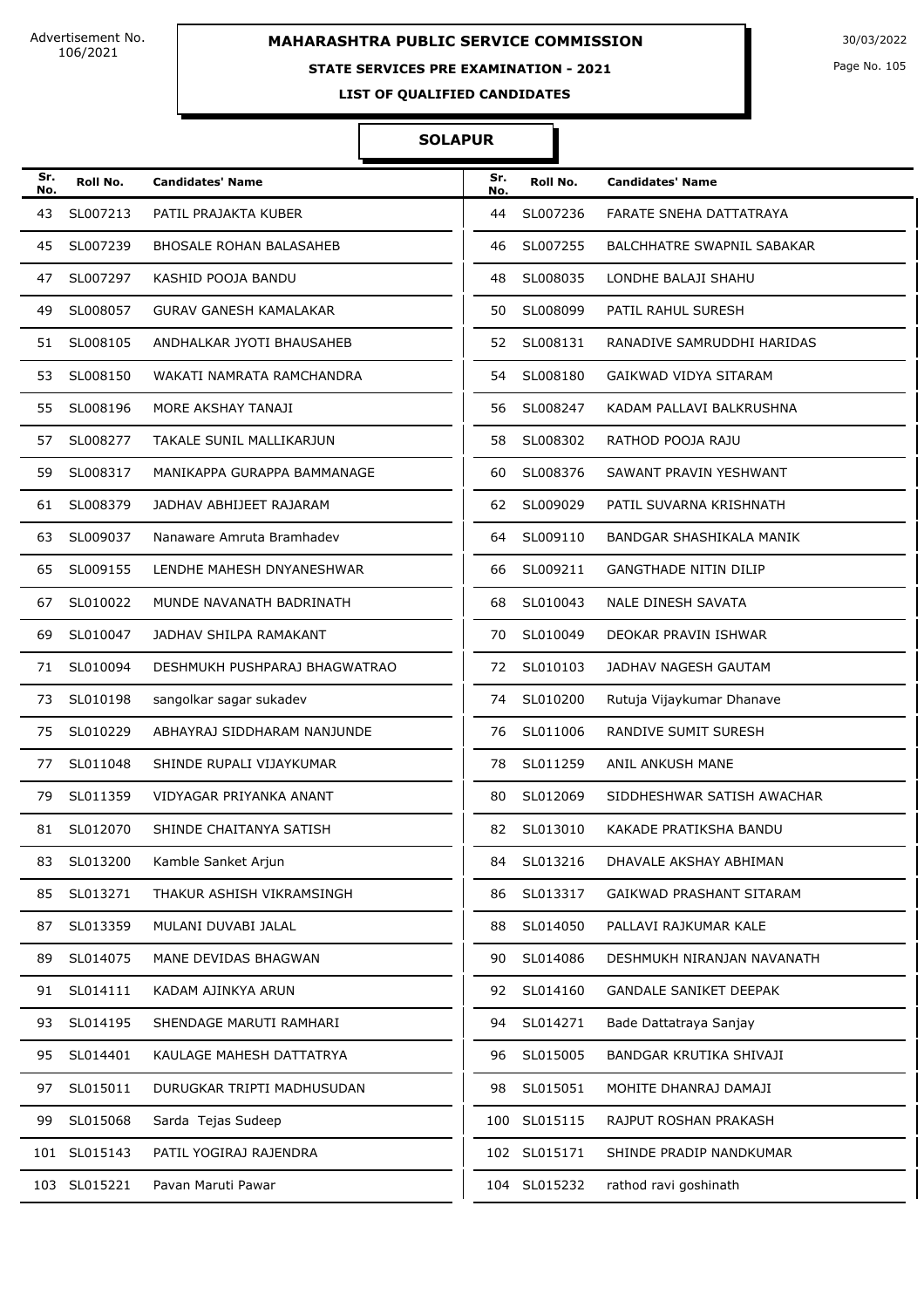# **MAHARASHTRA PUBLIC SERVICE COMMISSION** 30/03/2022

#### **STATE SERVICES PRE EXAMINATION - 2021**

Page No. 106

**LIST OF QUALIFIED CANDIDATES** 

#### **SOLAPUR**

| Sr.<br>No. | Roll No.     | <b>Candidates' Name</b>          | Sr.<br>No. | Roll No.     | <b>Candidates' Name</b>         |
|------------|--------------|----------------------------------|------------|--------------|---------------------------------|
| 105        | SL015278     | JADHAV VISHAL SHANKAR            | 106        | SL016046     | JADHAV UTKARSHA GANGADHAR       |
|            | 107 SL016076 | CHORMALE GAYATRI KISAN           | 108        | SL016198     | OLEKAR SAGAR SHIVAJI            |
|            | 109 SL017007 | ZADBUKE SUDARSHAN NAGNATH        | 110        | SL017012     | CHAUDHARI PRADNYA LINGAPPA      |
|            | 111 SL017022 | KALE DATTATRAY RAMCHANDRA        |            | 112 SL017095 | MOKASHE VIPUL YUVARAJ           |
|            | 113 SL017097 | PATIL BALAJI BHARAT              |            | 114 SL017101 | <b>BARBADE VISHAL TANAJI</b>    |
|            | 115 SL017197 | <b>AKSHAY MANE</b>               |            | 116 SL017219 | PANDHARE SUHAS MADHUKAR         |
| 117        | SL017278     | BIRAJDAR GANESH GOVINDRAO        | 118        | SL017406     | KANAKRADDI GAYATRI MAHADEV      |
|            | 119 SL017476 | SHINDE ANIKET NANDKUMAR          |            | 120 SL018036 | SHAHAPURE ANAND VISHWANATH      |
|            | 121 SL018139 | SHAHAPURKAR AJIT RAGHUNATH       |            | 122 SL018171 | NADAF ABUBAKAR IQBAL            |
|            | 123 SL018174 | WADKAR REVATI HARIDAS            |            | 124 SL018300 | NAZARE RUSHIKESH CHANDRASHEKHAR |
|            | 125 SL018430 | Deokar Varsha Govardhan          |            | 126 SL018435 | LOKHANDE ARCHANA RAJARAM        |
|            | 127 SL019104 | NARAYANKAR VIDYA RAMKRISHNA      | 128        | SL019265     | GAYGOPAL ROHINI ARJUN           |
|            | 129 SL019286 | KSHIRSAGAR SWATI SANJAY          |            | 130 SL019314 | <b>BHUSE RAMESH MAHADEV</b>     |
|            | 131 SL019472 | TEKALE MANISHA VISHWANATH        |            | 132 SL020033 | PATIL VILAS CHANDRAKANT         |
|            | 133 SL020038 | Gaikwad Shubham Bhagawan         | 134        | SL020058     | KALE RUTUJA MADHUKAR            |
|            | 135 SL020073 | DOIPHODE DNYANESHWAR SUBHASH     |            | 136 SL020076 | JADHAV ONKAR LAXMAN             |
|            | 137 SL020166 | BANKAR ROHIT DATTATRAY           | 138        | SL020275     | MAHADIK AVICHAL MARUTI          |
|            | 139 SL020386 | <b>BHOSALE DIPAK MAHADEV</b>     | 140        | SL020466     | SAWANT SWAPNIL BHARAT           |
|            | 141 SL021011 | Jagtap Abhijeet Laxman           |            | 142 SL021067 | JAGDALE SHUBHANGI BALNATH       |
|            | 143 SL021206 | SUTKAR KARAN YALLAPPA            |            | 144 SL021215 | KEDAR AJAY KALYAN               |
|            | 145 SL021263 | <b>BHAGARE ROHIT UTTAM</b>       |            | 146 SL021272 | Shinde Balaji Ramesh            |
|            | 147 SL022028 | NARUTE PREMANAND BABAN           |            | 148 SL022171 | SHINDE ROHAN BHARAT             |
|            | 149 SL022205 | KORE SIDDESHWAR SUBHASH          |            | 150 SL022213 | TAKBHATE ANKITA VIKAS           |
|            | 151 SL022309 | KHAIRNAR NILESH NARENDRA         |            | 152 SL022311 | DHAVALE GANESH BALU             |
|            | 153 SL022334 | MONIKA SURYAKANT NAVALE          |            | 154 SL022365 | SOLAWANE PRAVIN APPARAO         |
|            | 155 SL022374 | BHARATARINATH BABASAHEB RUPNAVAR |            | 156 SL022405 | VISHWANATH BALKRISHNA PUJARI    |
|            | 157 SL022464 | VINODKUMAR SURYAKANT NAVALE      |            | 158 SL022485 | LENDAVE SUDHAKAR SUKDEO         |
|            | 159 SL022491 | BAGALE AMASHIDH IRANNA           |            |              |                                 |

**NO. OF CANDIDATES OF SOLAPUR : 159**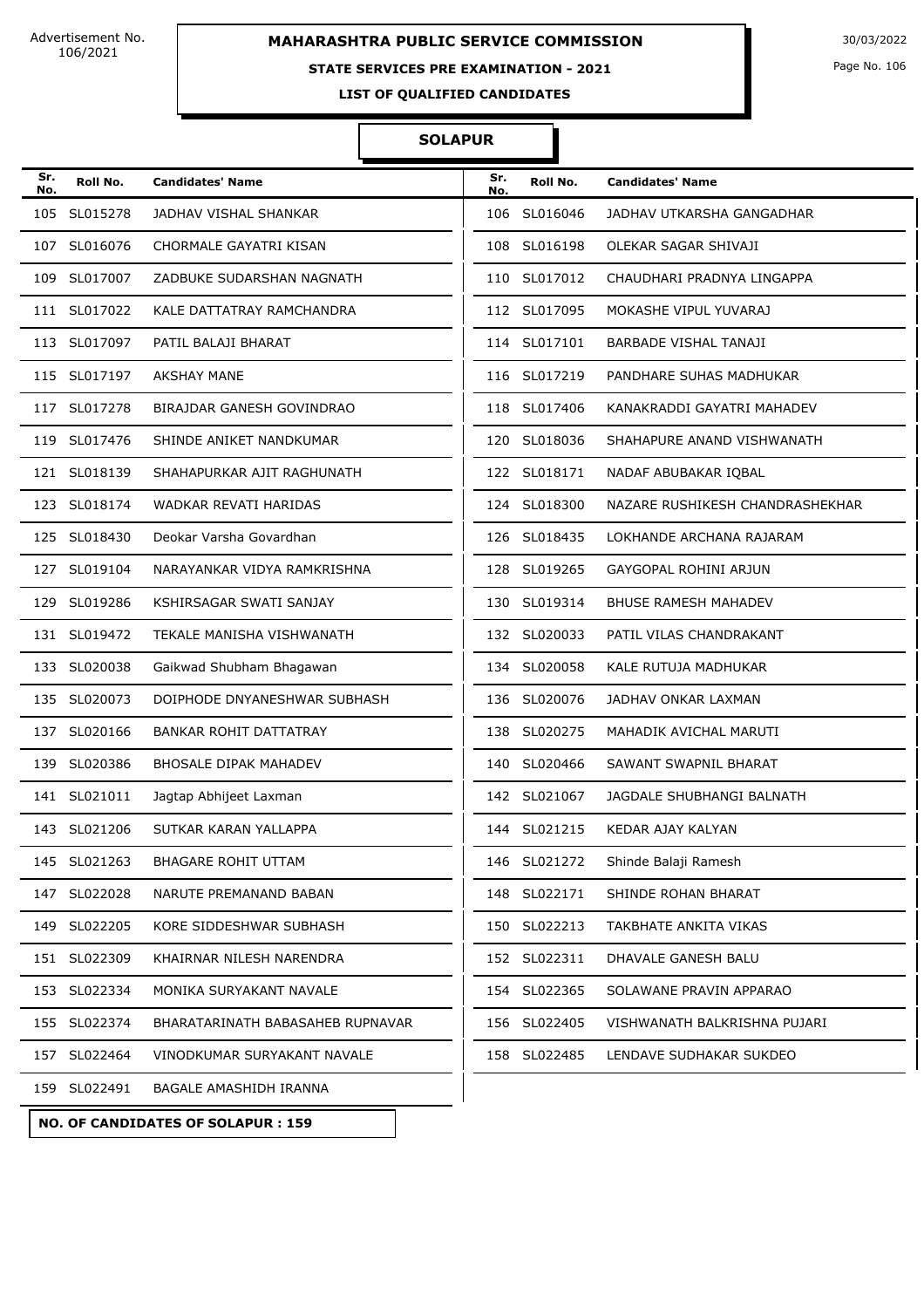# **MAHARASHTRA PUBLIC SERVICE COMMISSION** 30/03/2022

#### **STATE SERVICES PRE EXAMINATION - 2021**

Page No. 107

**LIST OF QUALIFIED CANDIDATES** 

#### **THANE**

| Sr.<br>No. | Roll No.    | <b>Candidates' Name</b>       | Sr.<br>No. | Roll No.    | <b>Candidates' Name</b>       |
|------------|-------------|-------------------------------|------------|-------------|-------------------------------|
| 1          | TH001092    | HOTKAR POOJA BALIRAM          | 2          | TH001165    | ARATI RAMDAS GAWARI           |
| 3          | TH001182    | WAKDE BHARATI CHATUR          | 4          | TH001215    | SANGLE BHAGYASHREE BHAUSAHEB  |
| 5          | TH001221    | DHARADE ANITA NARAYAN         | 6          | TH001290    | SHANTANU UTTAM SONAWANE       |
| 7          | TH001405    | Telmasre Lokesh Shankar       | 8          | TH001475    | PATIL SHUBHAM BALKRISHNA      |
| 9          | TH002008    | <b>BHOIR AJAY SUNIL</b>       | 10         | TH002018    | KUTE MEGHA VILAS              |
| 11         | TH002032    | CHAVAN SNEHAL DATTATRAYA      |            | 12 TH002045 | KAMBLE AMIT BABAN             |
| 13         | TH002112    | RATHOD HARSHWARDHAN PANDURANG | 14         | TH003066    | GARKAL ADITYA PRASAD          |
| 15         | TH003162    | Muntode Mayuri Murlidhar      | 16         | TH003167    | DAMODAR SUSHIL RAJENDRA       |
| 17         | TH003230    | CHAVAN ATUL TANAJI            | 18         | TH003287    | Wagh Sushama Mohan            |
| 19         | TH003331    | <b>GHUGE ANUJA UMESH</b>      | 20         | TH004005    | SHINDE YOGESH MANOHAR         |
| 21         | TH004006    | GAYKAR BHARTI MOTIRAM         | 22         | TH004008    | <b>BHAGARE PRATIK VITTHAL</b> |
| 23         | TH004024    | PATIL DIKSHA DNYANESHWAR      | 24         | TH004099    | GONDHALI NEHA RAMESH          |
| 25         | TH004105    | POFARE AMEYA CHANDRABHAN      | 26         | TH005036    | GORDE PRATIBHA NARAYAN        |
| 27         | TH005089    | MASKARE TANUJA SURESH         | 28         | TH005124    | ANIKET MACHINDRA TAVHARE      |
| 29         | TH005189    | Ade Shraddha Ramkrishna       | 30         | TH006114    | ASHISH NARENDRARAO RAUT       |
| 31         | TH006211    | KOLI DHANANJAY PUNDLIK        | 32         | TH006282    | WALIMBE YUVRAJ NATHA          |
| 33         | TH006325    | Deshmukh Pushpak Ranjit       | 34         | TH007085    | SALVE SWATI KRISHNA           |
| 35         | TH007155    | BANGAR SAYALI TANAJI          | 36         | TH007226    | KOR PRATIK GOVIND             |
| 37         | TH007295    | THAKARE SAGAR SURESH          | 38         | TH008005    | DESHMUKH ROSHAN PRADEEP       |
| 39         | TH008017    | <b>GANESH ANANDA KITURE</b>   | 40         | TH008047    | GAYKWAD PRADIP DIGAMBAR       |
| 41         | TH008132    | TAMBOLI SHRADDHA DILIP        | 42         | TH008209    | JAGADALE ANIKET UTTAM         |
| 43         | TH008249    | KURANE PRADNYA BALASO         | 44         | TH009080    | KHARAT AKSHADA POPAT          |
|            | 45 TH009149 | JADHAV ROHAN RAVINDRA         | 46         | TH009175    | SUTAR AKASH ASHOK             |
| 47         | TH009176    | DESHMUKH VIKRAMSINH ANKUSH    | 48         | TH009208    | AVHAD SHUBHANGI SHANTARAM     |
| 49         | TH009225    | JADHAV BHAVIK RAMACHANDRA     | 50         | TH009288    | MOHITE VARSHA SHIVAJI         |
| 51         | TH010019    | SHAIKH DAUD KASHIM            | 52         | TH010073    | DOKE ABHISHEK HARIDAS         |
| 53         | TH010096    | Nimbalkar Ajay Jalindar       | 54         | TH010132    | GAURI NARAYAN CHAUKEKAR       |
| 55         | TH010178    | KADAM DEEPAK CHANDRAKANT      | 56         | TH010223    | THOMBRE GANESH DWARKU         |
|            | 57 TH010321 | <b>BAGUL RAHUL MILIND</b>     | 58         | TH010332    | MENGAL SAPNA DATTA            |
| 59         | TH011049    | Misal Rahul Shankar           | 60         | TH011165    | MORE VIDYA CHANDRAKANT        |
| 61         | TH011188    | YASHWANTRAO YUVRAJ JAYSING    | 62         | TH011289    | ANIKET SUBHASH SAWANT         |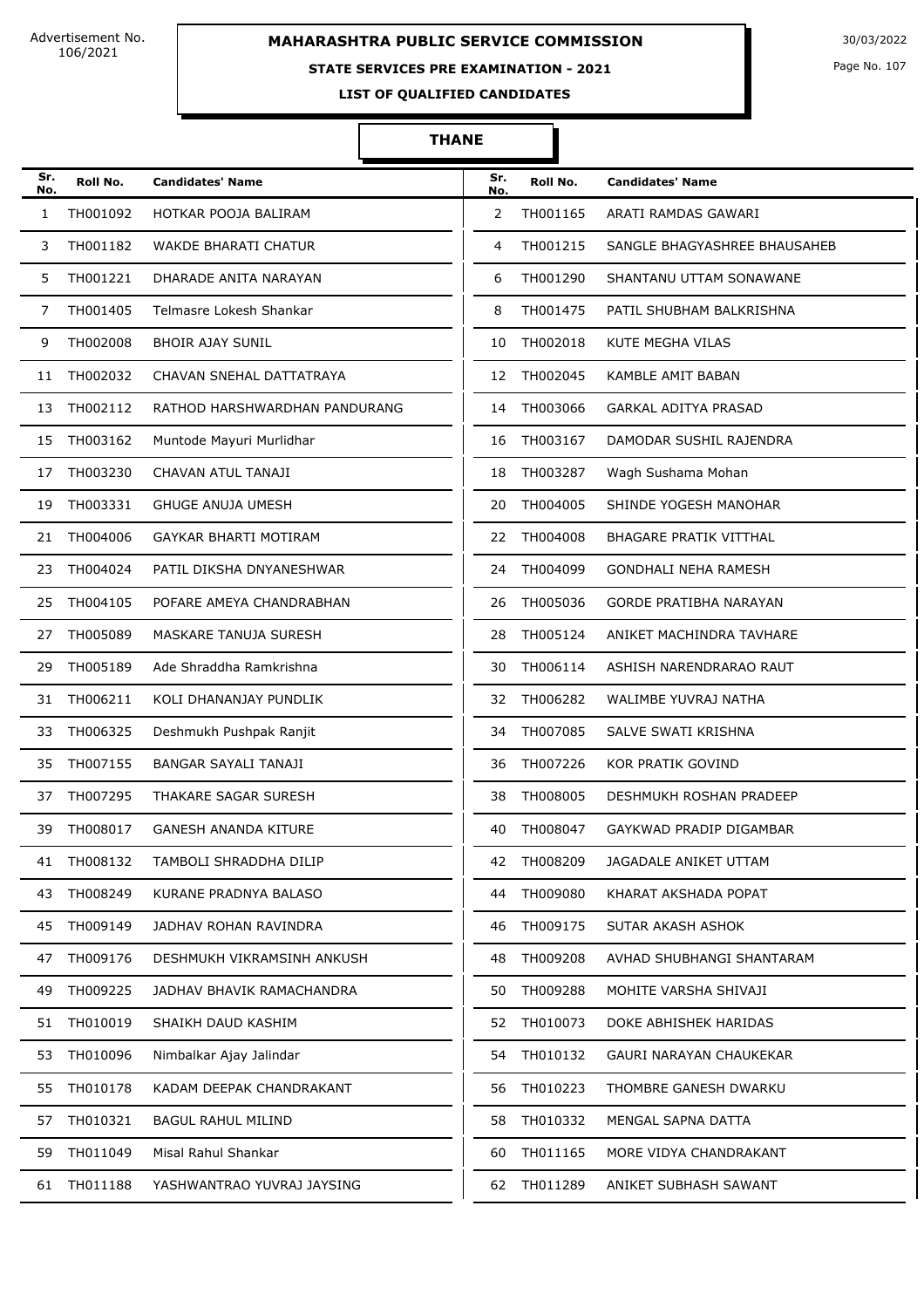# **MAHARASHTRA PUBLIC SERVICE COMMISSION** 30/03/2022

#### **STATE SERVICES PRE EXAMINATION - 2021**

Page No. 108

**LIST OF QUALIFIED CANDIDATES** 

#### **THANE**

| Sr.<br>No. | Roll No.     | <b>Candidates' Name</b>      | Sr.<br>No. | Roll No.     | <b>Candidates' Name</b>         |
|------------|--------------|------------------------------|------------|--------------|---------------------------------|
| 63         | TH012038     | GHUNDARE ASHWINI RAMESH      | 64         | TH012090     | shinde sushama balasaheb        |
| 65         | TH012171     | MANE ROHIT SARJERAO          | 66         | TH012210     | Manas Ashok Madrecha            |
| 67         | TH012214     | SAWANT ASHISH ANIL           | 68         | TH012229     | THAKARE TANMAY CHANDRAKANT      |
| 69         | TH012284     | VAGAD BHUSHAN ARUN           | 70         | TH012393     | SALUNKE SUPRIYA SURESH          |
| 71         | TH012405     | Vasave Sugansing Vasu        | 72         | TH014031     | ZANJE POOJA ARUN                |
| 73         | TH014107     | CHIVATE SUNIL RAJENDRA       |            | 74 TH014185  | NIKALJE BUDDHBHUSHAN ARJUNRAO   |
| 75         | TH014191     | Roshan Vilas Vanmali         | 76         | TH014201     | SACHIN UTTAM CHAVHAN            |
| 77         | TH014221     | KARALE ROHAN ARJUN           | 78         | TH014240     | PARDHI VINESH VITTHAL           |
| 79         | TH014258     | DIVATE AJIT MAROTI           | 80         | TH014300     | MANWAR RAJRATAN PRABHU          |
| 81         | TH014320     | SURYAWANSHI ARUNA ESHWER     | 82         | TH014384     | MANJIT SANJEEV PATIL            |
| 83         | TH014385     | M TAUSEEF M HASEEN           | 84         | TH014412     | Patil Rohit Ravindra            |
| 85         | TH015101     | <b>GODBOLE OMKAR SIDRAM</b>  | 86         | TH015136     | <b>GAMBHIRE ANURAG MADHUKAR</b> |
| 87         | TH015178     | KAMBLE SWAPNEEL SATAPPA      | 88         | TH015208     | MHASE PALLAVI HARICHANDRA       |
| 89         | TH016023     | MHASE SNEHA SHARAD           | 90         | TH016030     | BHAMRE MAYURKUMAR SUNILBHAI     |
| 91         | TH016037     | Datkar Suraj Rameshwar       | 92         | TH016038     | GITE KRISHNA DNYANESHWAR        |
| 93         | TH016069     | POL SATISH RAMDAS            | 94         | TH016112     | BANGAR DHANANJAY VASANT         |
| 95         | TH016126     | SURYAWANSHI HITESH RATILAL   | 96         | TH016148     | CHAVHAN VRUSHALI PRABHAKAR      |
| 97         | TH016237     | SALUNKHE VIJAY SAHEBRAO      | 98         | TH017053     | KURANE SWAPNIL SANJAY           |
| 99         | TH017166     | HAMARE POOJA BHAGAWAN        | 100        | TH017172     | RATHOD ANIL RAMESH              |
|            | 101 TH017181 | MOHITE DHANASHREE SANJAY     |            | 102 TH017253 | DALAVI DHIRAJ RAVAJI            |
|            | 103 TH018052 | WADILE CHETAN RAJENDRA       |            | 104 TH018080 | MALIYE AMIT RAJESH              |
|            | 105 TH018169 | JADHAV NAMITA KISHOR         |            | 106 TH018285 | DUPARE PARAG BALU               |
|            | 107 TH018303 | SHINDE UJWALA BHAGWAN        |            | 108 TH018357 | JADHAV SHASHANK BHAGWAN         |
|            | 109 TH018380 | JAGTAP NIKITA GANGADHAR      |            | 110 TH018479 | GAIKWAD MEGHA JAYWANT           |
|            | 111 TH019032 | PANMAND SNEHA TRIMBAK        |            | 112 TH019077 | GAVANDHA BHASKAR BAPU           |
|            | 113 TH019081 | <b>GODAMBE GANESH SURESH</b> |            | 114 TH019238 | KAMBLE SAYALI SUDAM LATA        |
|            | 115 TH019323 | NARWADE SWATI DEVANAND       |            | 116 TH019342 | KUDALE KASHMIRA PRASHANT        |
|            | 117 TH019347 | MORE KIRAN RAVINDRA          |            | 118 TH019349 | GAIKWAD SAURABH SANJAY          |
|            | 119 TH020054 | Dalavi Namdeo Sudam          |            | 120 TH020089 | SHRADDHA RAMNATH BHOJANE        |
|            | 121 TH020101 | SHINDE POOJA PRAKASH         |            | 122 TH020107 | PATIL MILIND BALKRISHNA         |
|            | 123 TH020117 | NIKHIL SURESH GAIKWAD        |            | 124 TH020181 | KADAM RAJAT DEVDATTA            |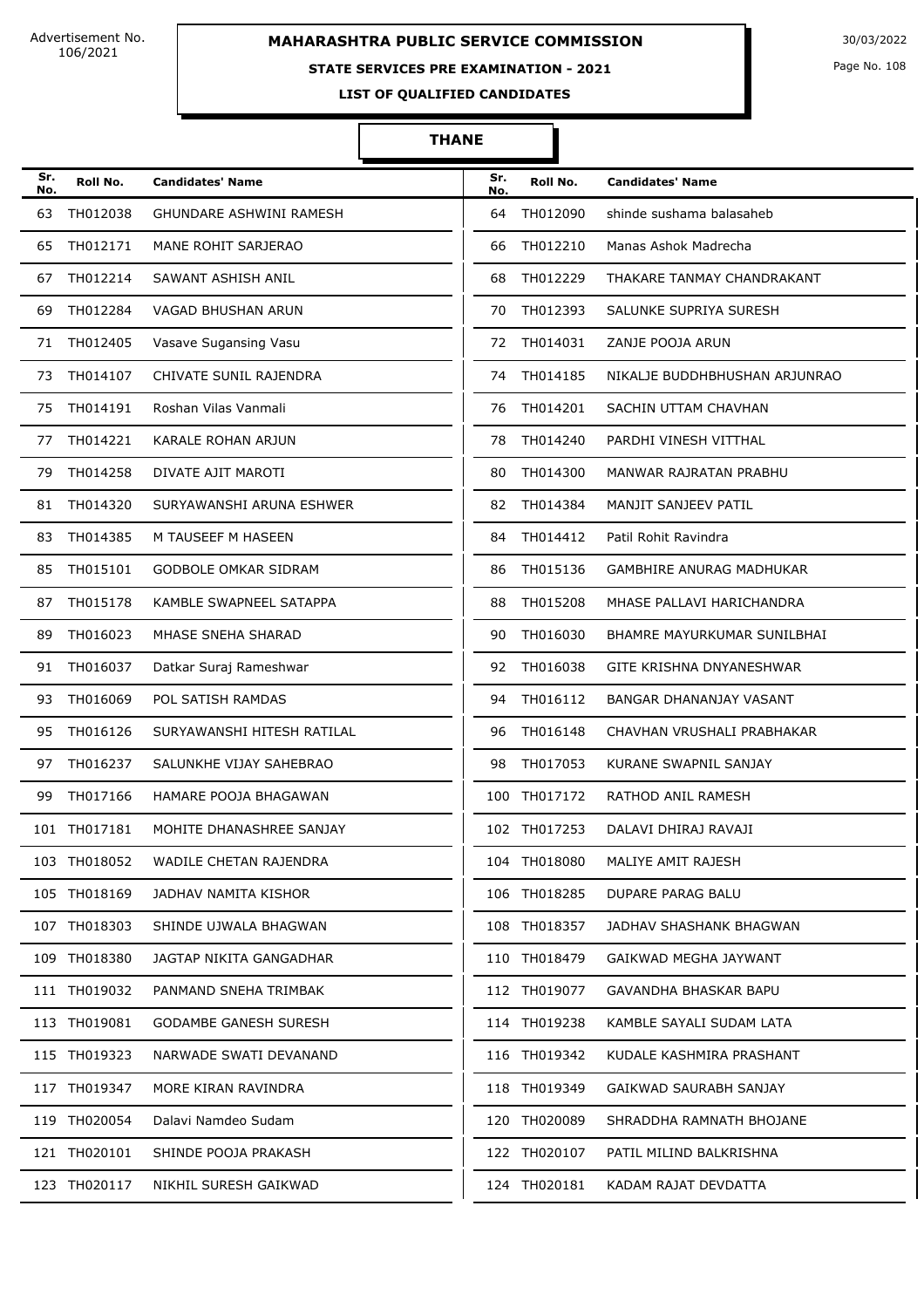Advertisement No. 106/2021

# **MAHARASHTRA PUBLIC SERVICE COMMISSION** 30/03/2022

### **STATE SERVICES PRE EXAMINATION - 2021**

Page No. 109

**LIST OF QUALIFIED CANDIDATES** 

#### **THANE**

| Sr.<br>No. | Roll No.     | <b>Candidates' Name</b>         | Sr.<br>No. | Roll No.     | <b>Candidates' Name</b>              |
|------------|--------------|---------------------------------|------------|--------------|--------------------------------------|
|            | 125 TH020209 | <b>BHOIR ANKITA VILAS</b>       |            | 126 TH020211 | MANKAR ABHIJEET DADARAO              |
|            | 127 TH020221 | MORE DIMPLE VIJAY               |            | 128 TH021100 | NAVALE POONAM BIBHISHAN              |
|            | 129 TH021117 | WAGH PRIYANKA VISHNU            |            | 130 TH021135 | Wasu Abhishek Manikrao               |
|            | 131 TH021153 | TARMALE NAMRATA BHASKAR         |            | 132 TH021174 | AISHWARYA SANDEEP SURVE              |
|            | 133 TH021279 | SASTE RESHMA APPAJI             |            | 134 TH022024 | CHAUDHARY ANAGHA ANANT               |
|            | 135 TH022059 | CHAVAN ARATI RAJENDRA           |            | 136 TH022177 | CHAVAN DEEPAK CHANDRAKANT            |
|            | 137 TH022200 | <b>GORE GITANJALI KHANDERAO</b> |            | 138 TH022279 | <b>TIPALE PRITI ANIL</b>             |
|            | 139 TH023200 | JADHAV AMARSINHA POPAT          |            | 140 TH023287 | <b>BOTE PRANAV SANJAY</b>            |
|            | 141 TH024045 | MHASKE AAKASH NARAYAN           |            | 142 TH024065 | PATNE GAURAV RAJARAM                 |
|            | 143 TH024079 | CHAVAN ARATI RAMESH             |            | 144 TH025109 | PAWAR RUTUJA PRAVIN                  |
|            | 145 TH025239 | JOSHI SACHIN SOMDATTA           |            | 146 TH025250 | <b>GHODVINDE HRUSHIKESH BHAGAWAN</b> |
|            | 147 TH025255 | MHATRE BOBY ARUN                |            | 148 TH025331 | <b>GAVHANDE DIKSHA ARUN</b>          |
|            | 149 TH026026 | NIMASE SWAPNALI MARUTI          |            | 150 TH026050 | RAUT SHRAVANI AJIT                   |
|            | 151 TH026089 | Raut Rahul Yashawant            |            | 152 TH026124 | <b>GHEVADE PRASHANT BANSI</b>        |
|            | 153 TH026193 | CHAVAN VAIBHAV SHANKAR          |            | 154 TH026215 | AAKASH CHARANDAS GANJARE             |
|            | 155 TH026223 | PATIL MADHURA RAMAKANT          |            | 156 TH026275 | RUPALI SHIVAJI LOKHANDE              |

**NO. OF CANDIDATES OF THANE : 156**

**WARDHA**

| Sr.<br>No. | Roll No. | <b>Candidates' Name</b>                | Sr.<br>No. | Roll No. | <b>Candidates' Name</b>   |  |
|------------|----------|----------------------------------------|------------|----------|---------------------------|--|
| 1.         | WR001068 | MARODE AMIT PARMANAND                  | 2          | WR001216 | MESHRAM PRAJAKTA LILADHAR |  |
| 3          | WR001293 | PATIL SUSHANT MANOHARRAO               | 4          | WR001411 | KORDE YOGESH DILIP        |  |
| 5.         | WR003002 | WAIRAGADE KAMESH ASHOK                 | 6          | WR003003 | DHALE HARSHAL ASHOK       |  |
| 7          | WR003022 | Komal Suresh Dahake                    | 8          | WR003075 | JAGTAP PRAGATI SUNIL      |  |
| 9          | WR004110 | BAMNOTE TANAY BHALCHANDRA              | 10         | WR004115 | MOON SUMIT SUBHASHRAO     |  |
| 11         | WR004146 | VIJAY MADANRAO DHOTE                   | 12         | WR004159 | RANJIT BHARAT WAGHMARE    |  |
| 13         | WR004235 | VAIBHAV LILADHAR BHENDARE              | 14         | WR005133 | DAHAPUTE SHREYAS ARVIND   |  |
| 15         | WR005141 | <b>BAGDE PRASHIL GULABRAO</b>          | 16         | WR005146 | RAUT RAHUL NARESHRAO      |  |
| 17         | WR005166 | SHRIKANT PUNDLIKRAO PENDAM             | 18         | WR005167 | <b>GADE NITIN</b>         |  |
|            |          | <b>NO. OF CANDIDATES OF WARDHA: 18</b> |            |          |                           |  |

| Sr.<br>No. | Roll No. | <b>Candidates' Name</b>   |
|------------|----------|---------------------------|
| 2          | WR001216 | MESHRAM PRAJAKTA LILADHAR |
| 4          | WR001411 | KORDE YOGESH DILIP        |
| 6          | WR003003 | DHALE HARSHAL ASHOK       |
| 8          | WR003075 | JAGTAP PRAGATI SUNIL      |
| 10         | WR004115 | MOON SUMIT SUBHASHRAO     |
| 12         | WR004159 | RANJIT BHARAT WAGHMARE    |
| 14         | WR005133 | DAHAPUTE SHREYAS ARVIND   |
| 16         | WR005146 | RAUT RAHUL NARESHRAO      |
| 18         | WR005167 | <b>GADE NITIN</b>         |
|            |          |                           |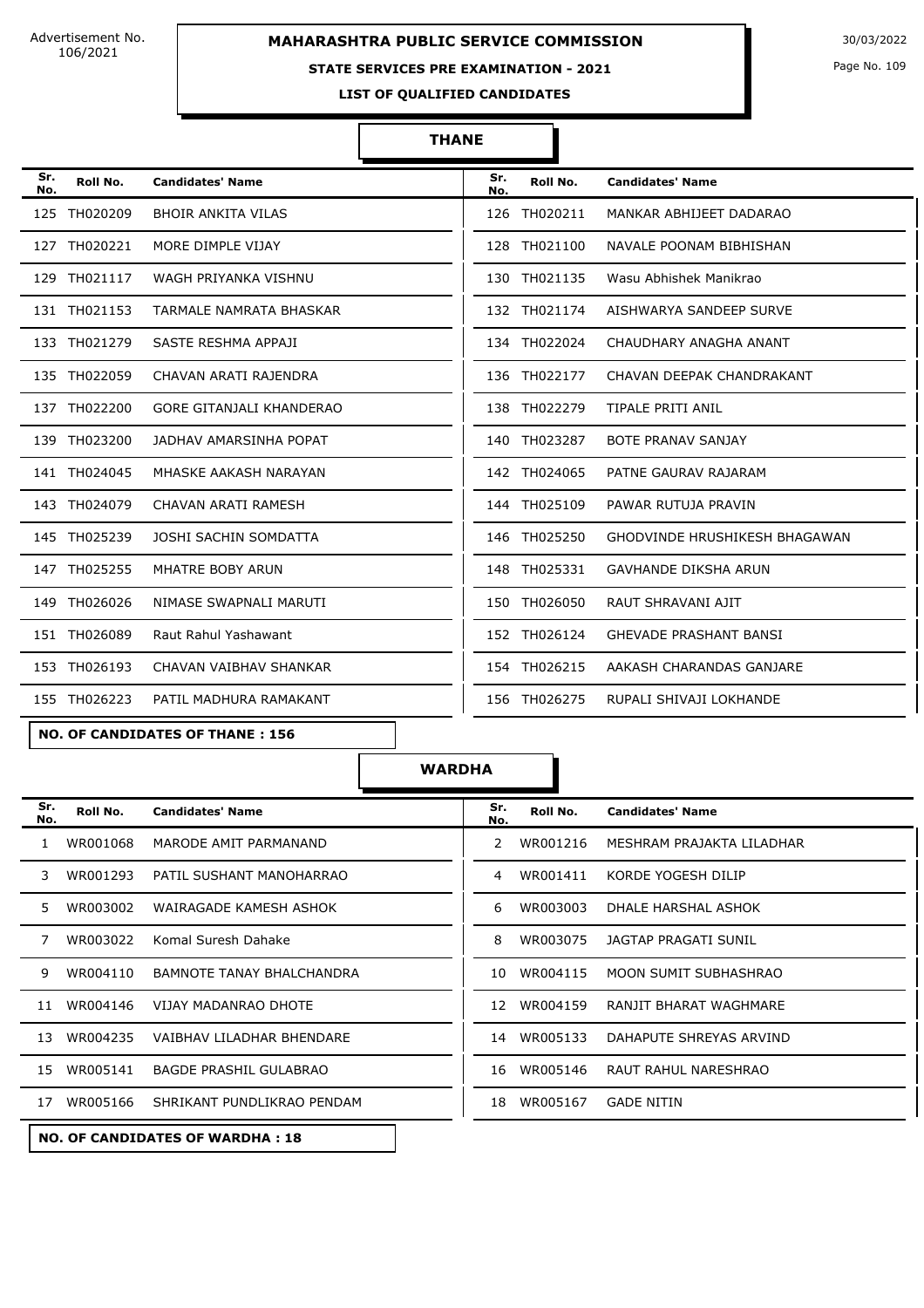Advertisement No. 106/2021

# **MAHARASHTRA PUBLIC SERVICE COMMISSION** 30/03/2022

### **STATE SERVICES PRE EXAMINATION - 2021**

Page No. 110

**LIST OF QUALIFIED CANDIDATES** 

### **WASHIM**

| Sr.<br>No.   | Roll No.                               | <b>Candidates' Name</b>      | Sr.<br>No.            | Roll No.                             | <b>Candidates' Name</b>                 |  |
|--------------|----------------------------------------|------------------------------|-----------------------|--------------------------------------|-----------------------------------------|--|
| $\mathbf{1}$ | WM001037                               | INGLE RAVINA RAMDAS          | $\mathbf{2}^{\prime}$ | WM001132<br>KALE CHAKRADHAR SAHEBRAO |                                         |  |
| 3            | WM001252                               | REKHA BHAGWAN BHALERAO       | 4                     | WM001254                             | RAUT ABHISHEK SUNIL                     |  |
| 5.           | WM001294                               | <b>GAWAI DIPALI RAMESH</b>   | 6                     | WM002015                             | KAIT VISHAL GULABRAO                    |  |
| 7            | WM002017                               | RAUT SHUBHAM PRAKASHRAO      | 8                     | WM002271                             | MAGAR SUNIL BABAN                       |  |
| 9            | WM002331                               | KAMBLE ABHISHEK RAJU         | 10                    | WM002355                             | RAUT SHUBHAM GAJANANRAO                 |  |
| 11           | WM002376                               | RAUT AMOL PRALHAD            |                       | 12 WM003036                          | SARNAIK SNEHAL VINODRAO                 |  |
|              | 13 WM003170                            | SURVE SURAJ DINKAR           |                       | 14 WM003189                          | <b>BHURKADE NILESH DILIP</b>            |  |
|              | 15 WM003233                            | NAVGHARE VAIBHAV PANDURANG   |                       | 16 WM003335                          | MAHALLE ANURAG MAHADEORAO               |  |
|              | 17 WM003340                            | NAGE AKSHAY GANGADHAR        |                       | 18 WM003356                          | CHAUDHARI PRAVIN SURYABHANJI            |  |
|              | 19 WM003364                            | TAYDE VYANKATPRASAD ASHOKRAO |                       | 20 WM004016                          | Shinde Gajanan Atmaram                  |  |
|              | 21 WM004222                            | NAGTILAK PARMESHWAR VITTHAL  |                       | 22 WM004293                          | KAPIL SUBHASH MISAL                     |  |
|              | 23 WM004313                            | WANKHEDE SANDEEP RAMCHANDRA  |                       | 24 WM005109                          | LOTHE ABHISHEK ARUN                     |  |
|              | 25 WM005125                            | AWACHAR SUNIL LAXMAN         |                       | 26 WM005222                          | HURKAT RUSHABH RAJESH                   |  |
|              | 27 WM005224                            | CHAHARE PRATIBHA RAJESH      | 28                    | WM005275                             | JADHAV RAVI SHIVAJI                     |  |
| 29.          | WM005312                               | SARASKAR BHAGWAT LAXMAN      | 30                    | WM006021                             | MAGAR ANKUSH SUDHAKAR                   |  |
|              | 31 WM006050                            | PAIGHAN OMESH KISAN          |                       | 32 WM006190                          | SAKET SHRIKANT RAJE                     |  |
|              | 33 WM006273                            | <b>GHUGE VINAYAK GAJANAN</b> |                       | 34 WM006334                          | KORDE PRAKASH SHAMRAO                   |  |
|              | 35 WM007076                            | SHIRSAT SHIVAJI VITHOBA      | 36                    | WM007091                             | SURVE VRUSHALI ANIL                     |  |
|              | 37 WM007169                            | VAIBHAV MADHAV KHAMBALKAR    | 38                    | WM007288                             | <b>BANSOD PRERNA PRAMOD</b>             |  |
|              | 39 WM007306                            | GANGAWANE MANGESH JANARDAN   |                       | 40 WM007317                          | YOGIRAJ BAPURAO KHADSE                  |  |
|              | 41 WM007426                            | BORKAR RAHUL VISHWASRAO      |                       |                                      | 42 WM007436 GORATE RISHIKESH SURESHAPPA |  |
|              | 43 WM007447                            | PATANGE DHIRAJ SAKHARAM      |                       | 44 WM007451                          | GAIKWAD MAYUR KISHOR                    |  |
|              | 45 WM007474                            | VAIBHAV PRATAPRAO JAYBHAYE   |                       |                                      |                                         |  |
|              | <b>NO. OF CANDIDATES OF WASHIM: 45</b> |                              |                       |                                      |                                         |  |
|              | YAVATMAL                               |                              |                       |                                      |                                         |  |
| Sr.<br>No.   | Roll No.                               | <b>Candidates' Name</b>      | Sr.<br>No.            | Roll No.                             | <b>Candidates' Name</b>                 |  |
| 1            | YT001240                               | WAGH NIKHIL DILIP            | 2                     | YT002026                             | KAKDE PRASHANT SHANKARRAO               |  |

3 YT002040 NAKTODE AJINKYA PADMAKARRAO 4 YT002220 DHAWANE AAKASH SAHEBRAO

5 YT002244 PAPPU ASARAM NAGARGOJE 6 YT003029 NIMBEKAR NRISINH MUKUND

7 YT003070 SURPAM NIKHIL SHANKAR **8 YT003122 WANKHADE ATUL PRABHAKAR**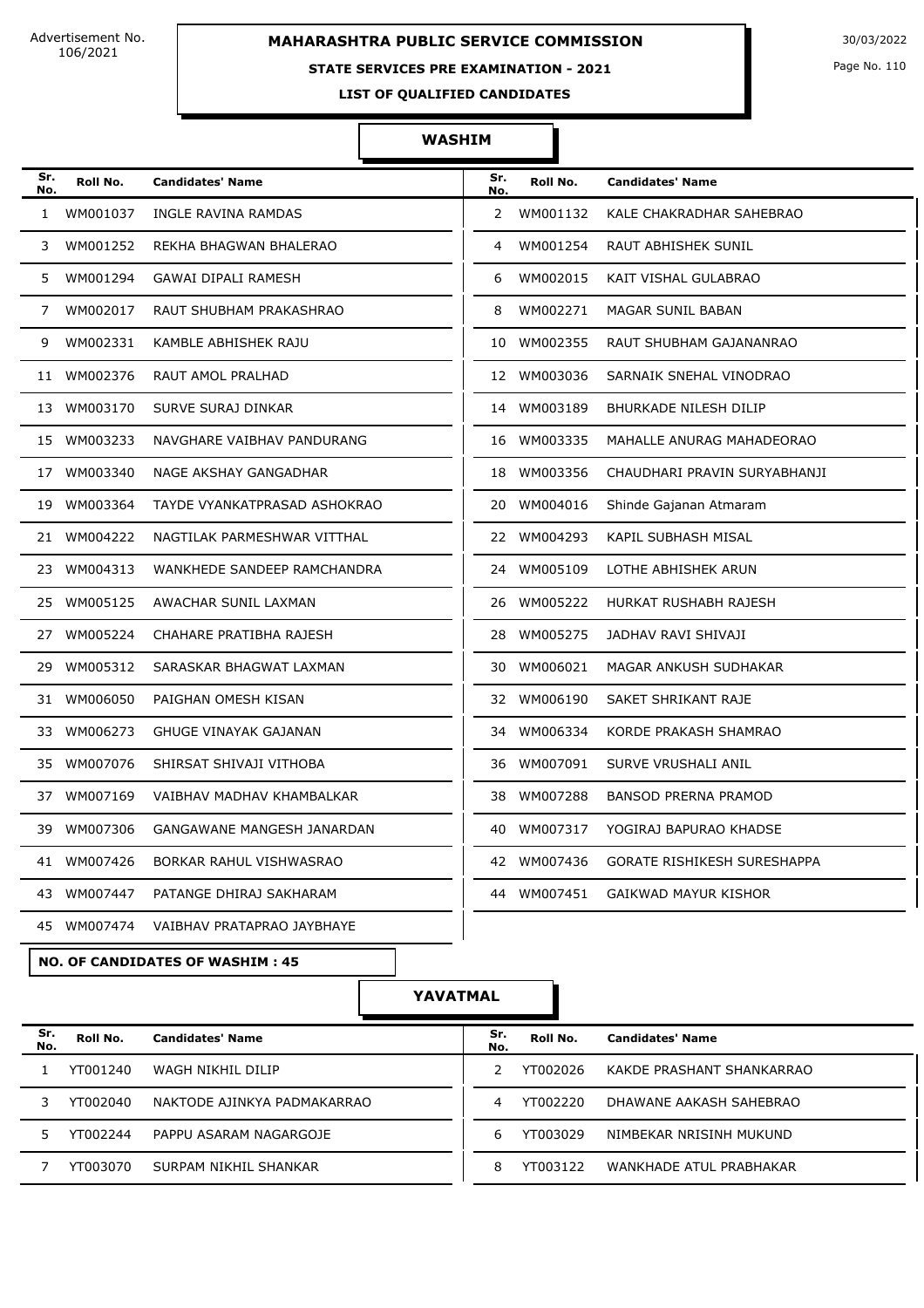Advertisement No. 106/2021

## **MAHARASHTRA PUBLIC SERVICE COMMISSION** 30/03/2022

#### **STATE SERVICES PRE EXAMINATION - 2021**

Page No. 111

**LIST OF QUALIFIED CANDIDATES** 

#### **YAVATMAL**

| Sr.<br>No. | Roll No.                                 | <b>Candidates' Name</b>        |  |  |  |  |
|------------|------------------------------------------|--------------------------------|--|--|--|--|
| 9          | YT004161                                 | KHANDRE VIKRANT RAMESH         |  |  |  |  |
| 11         | YT006052                                 | SHRIKANT SHALIK PARDHI         |  |  |  |  |
| 13         | YT007003                                 | NIGADE NITISH SHRIRANG         |  |  |  |  |
| 15         | YT007021                                 | Khandekar Harshada Uttamrao    |  |  |  |  |
| 17         | YT008080                                 | Range Shreyash Ajabrao         |  |  |  |  |
| 19         | YT009103                                 | WATILE AKSHAY NANDKISHOR       |  |  |  |  |
| 21         | YT011038                                 | DESHMUKH BHAGYASHRI AVINASH    |  |  |  |  |
| 23         | YT012116                                 | NIKHADE BUDDHIWAN BIMBISAR     |  |  |  |  |
| 25         | YT012234                                 | AYYAR ROSHANI KISHOR           |  |  |  |  |
| 27         | YT014055                                 | KINAKE ATUL DATTAJI            |  |  |  |  |
| 29         | YT014161                                 | <b>MESHRAM SACHIN MADHUKAR</b> |  |  |  |  |
| 31         | YT015024                                 | RATHOD YASHASHRI PREMSING      |  |  |  |  |
| 33         | YT018004                                 | <b>GAWAI ARATI BHARATRAO</b>   |  |  |  |  |
|            | <b>NO. OF CANDIDATES OF YAVATMAL: 34</b> |                                |  |  |  |  |

**Roll No. Candidates' Name Roll No. Candidates' Name Sr. Sr. No.** 10 YT006041 DOIPHODE SANTOSH KASHINATH 12 YT006149 RATHOD ADITI DINESH 14 YT007008 DARWARE RAJ PRADEEP 16 YT007288 MESHRAM NIKHIL ARVIND 18 YT008108 BHOYAR AKASH BALU 20 YT010185 NAITAM MOHINI MAROTRAO 22 YT011240 GORLEWAR KIRANKUMAR MORESHWAR 24 YT012134 UIKE MINAL VASANTRAO 26 YT013028 RATHOD PRAJAKTA SUNIL 28 YT014083 DHANDE SHUBHAM BANDOPANT 30 YT014176 Babhulkar Priya Rajendra 32 YT017029 LONARE SACHIN MUKUNDRAO 34 YT020168 NARWADE GAJANAN RAMCHANDRA

#### **NO. OF CANDIDATES OF YAVATMAL : 34**

**TOTAL CANDIDATES 6567**